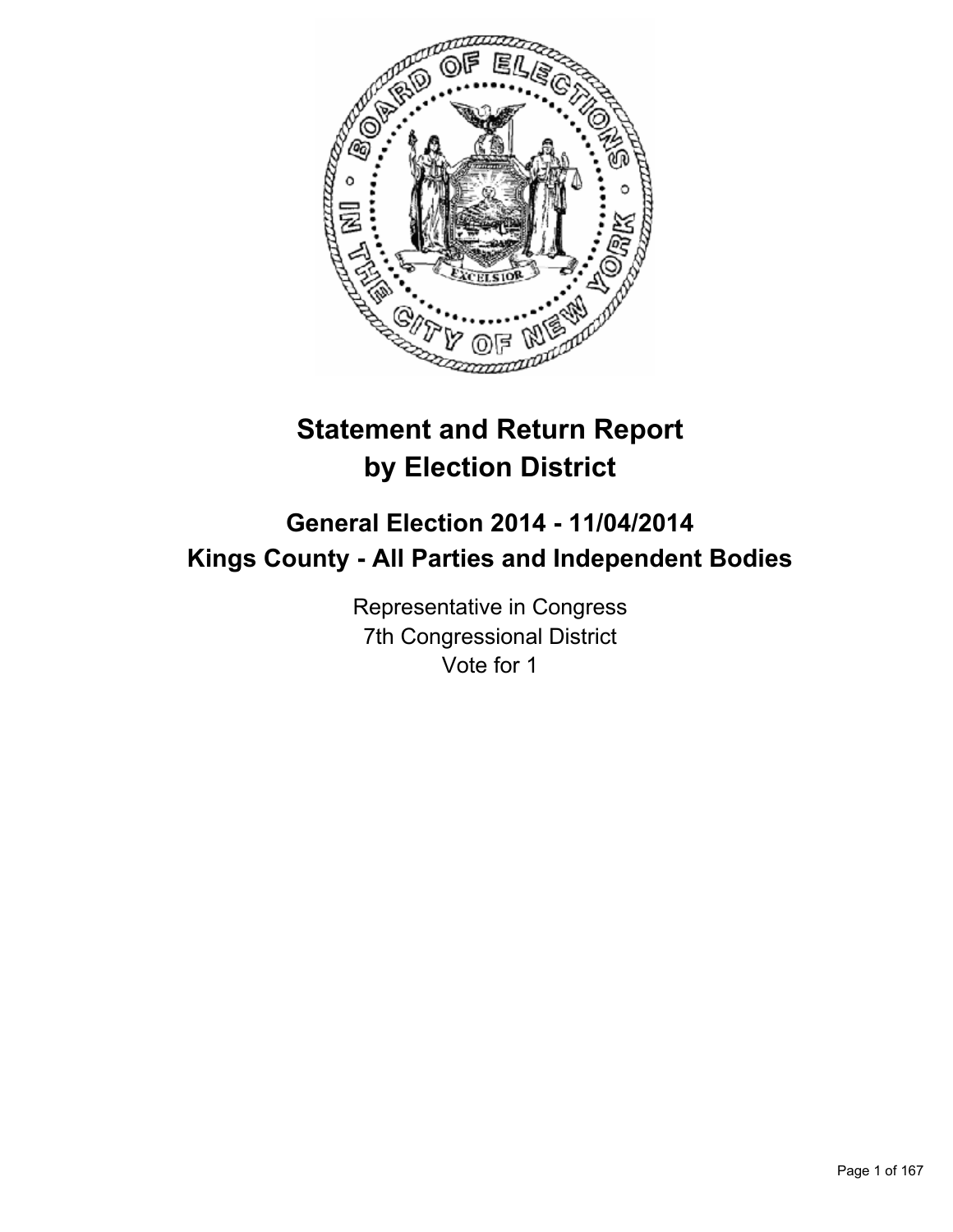

| <b>PUBLIC COUNTER</b>                                    | 61 |
|----------------------------------------------------------|----|
| <b>EMERGENCY</b>                                         | 0  |
| ABSENTEE/MILITARY                                        | 1  |
| <b>FEDERAL</b>                                           | 3  |
| <b>SPECIAL PRESIDENTIAL</b>                              | 0  |
| <b>AFFIDAVIT</b>                                         | 0  |
| <b>Total Ballots</b>                                     | 65 |
| Less - Inapplicable Federal/Special Presidential Ballots | 0  |
| <b>Total Applicable Ballots</b>                          | 65 |
| NYDIA M. VELAZQUEZ (DEMOCRATIC)                          | 38 |
| JOSE LUIS FERNANDEZ (REPUBLICAN)                         | 10 |
| ALLAN E. ROMAGUERA (CONSERVATIVE)                        | 4  |
| NYDIA M. VELAZQUEZ (WORKING FAMILIES)                    | 2  |
| PENNY RINGEL (WRITE-IN)                                  | 1  |
| <b>Total Votes</b>                                       | 55 |
| Unrecorded                                               | 10 |

| <b>PUBLIC COUNTER</b>                                    | 39       |
|----------------------------------------------------------|----------|
| <b>EMERGENCY</b>                                         | 0        |
| ABSENTEE/MILITARY                                        | 0        |
| <b>FEDERAL</b>                                           | 0        |
| <b>SPECIAL PRESIDENTIAL</b>                              | 0        |
| <b>AFFIDAVIT</b>                                         | $\Omega$ |
| <b>Total Ballots</b>                                     | 39       |
| Less - Inapplicable Federal/Special Presidential Ballots | $\Omega$ |
| <b>Total Applicable Ballots</b>                          | 39       |
| NYDIA M. VELAZQUEZ (DEMOCRATIC)                          | 27       |
| JOSE LUIS FERNANDEZ (REPUBLICAN)                         | 5        |
| ALLAN E. ROMAGUERA (CONSERVATIVE)                        | 0        |
| NYDIA M. VELAZQUEZ (WORKING FAMILIES)                    | 7        |
| <b>Total Votes</b>                                       | 39       |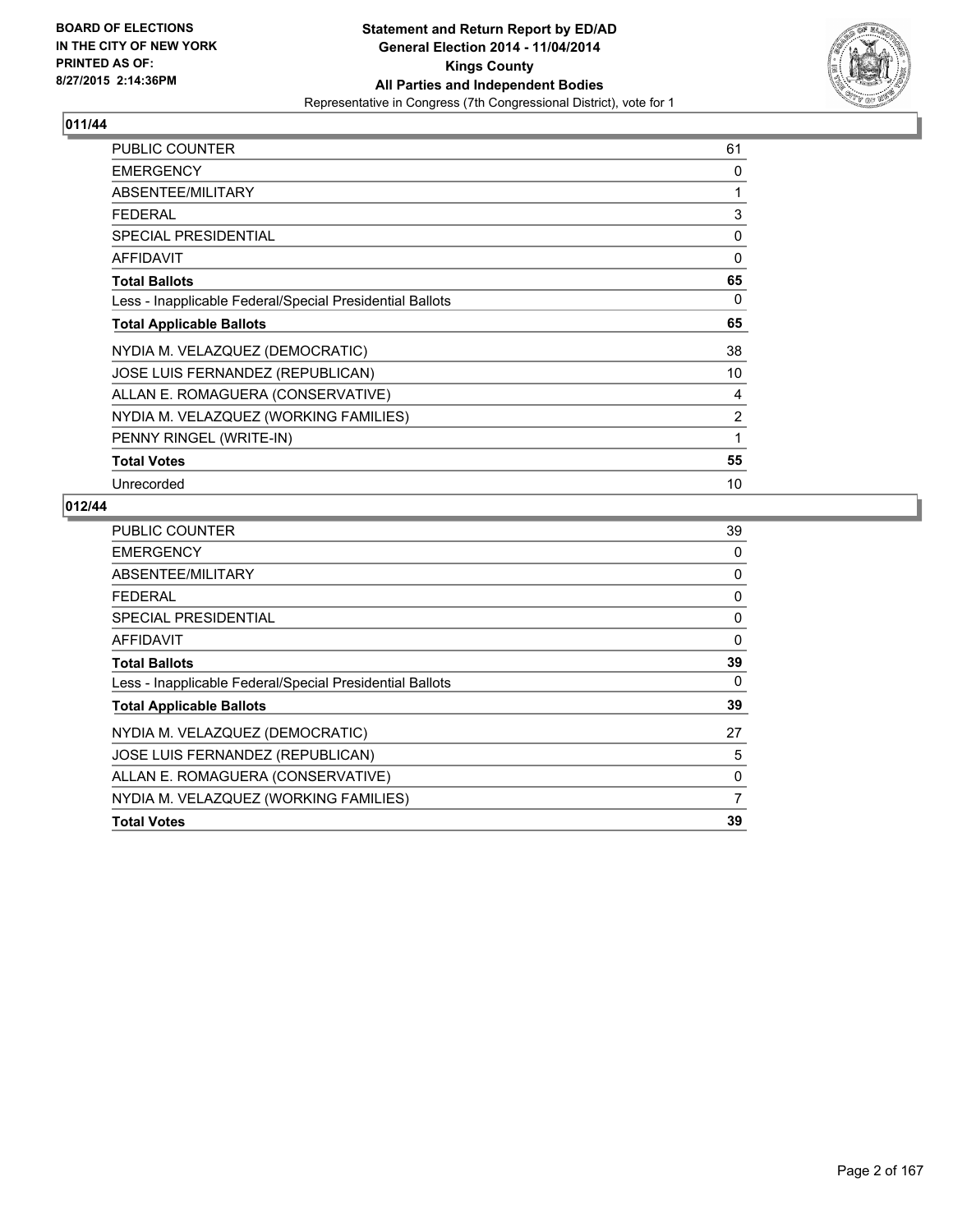

| <b>PUBLIC COUNTER</b>                                    | 83 |
|----------------------------------------------------------|----|
| <b>EMERGENCY</b>                                         | 0  |
| ABSENTEE/MILITARY                                        | 1  |
| <b>FEDERAL</b>                                           | 0  |
| <b>SPECIAL PRESIDENTIAL</b>                              | 0  |
| AFFIDAVIT                                                | 1  |
| <b>Total Ballots</b>                                     | 85 |
| Less - Inapplicable Federal/Special Presidential Ballots | 0  |
| <b>Total Applicable Ballots</b>                          | 85 |
| NYDIA M. VELAZQUEZ (DEMOCRATIC)                          | 41 |
| JOSE LUIS FERNANDEZ (REPUBLICAN)                         | 11 |
| ALLAN E. ROMAGUERA (CONSERVATIVE)                        | 1  |
| NYDIA M. VELAZQUEZ (WORKING FAMILIES)                    | 31 |
| <b>Total Votes</b>                                       | 84 |
| Unrecorded                                               | 1  |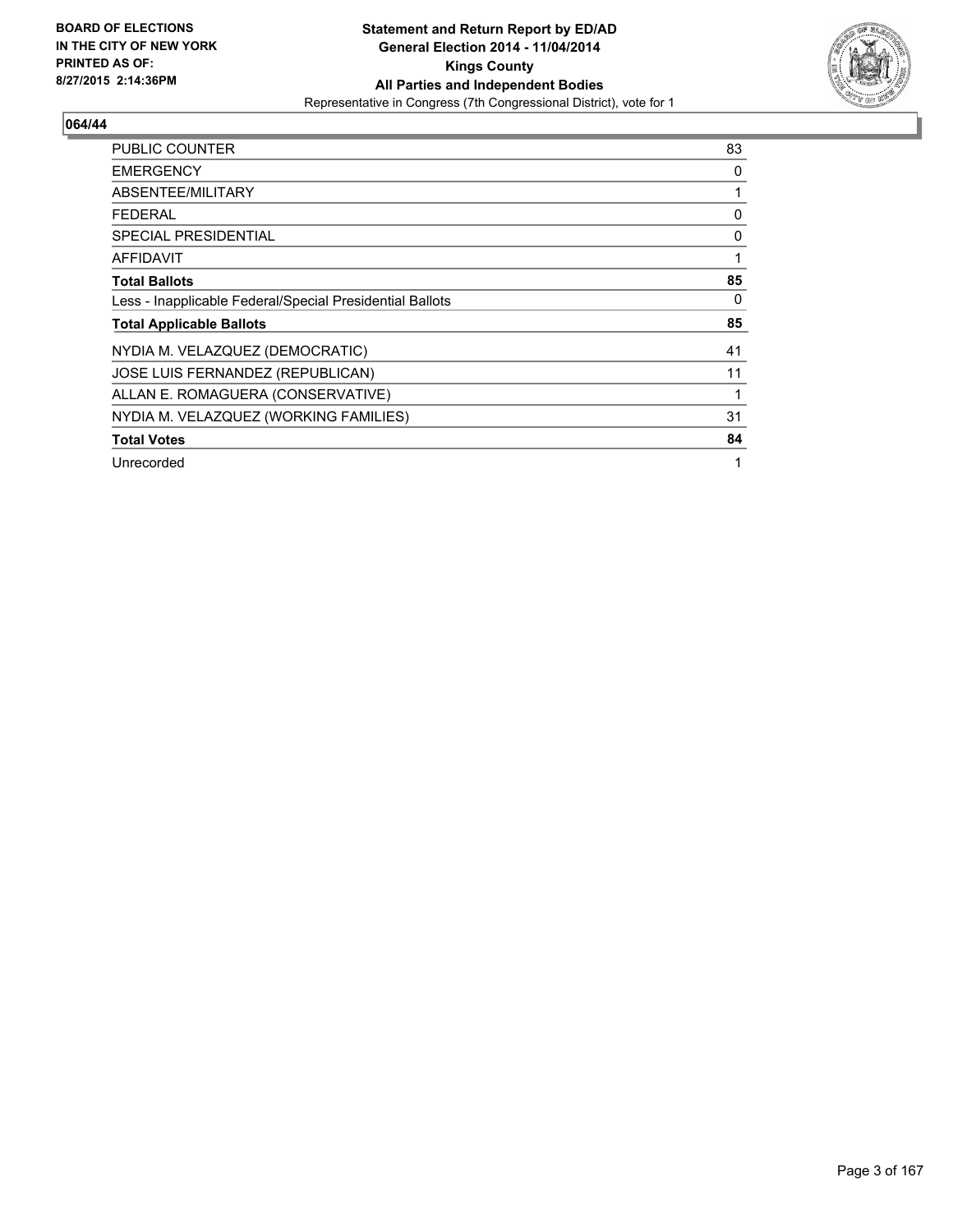

| <b>PUBLIC COUNTER</b>                                    | 29             |
|----------------------------------------------------------|----------------|
| <b>EMERGENCY</b>                                         | 0              |
| ABSENTEE/MILITARY                                        | 0              |
| <b>FEDERAL</b>                                           | 0              |
| <b>SPECIAL PRESIDENTIAL</b>                              | 0              |
| AFFIDAVIT                                                | 0              |
| <b>Total Ballots</b>                                     | 29             |
| Less - Inapplicable Federal/Special Presidential Ballots | 0              |
| <b>Total Applicable Ballots</b>                          | 29             |
| NYDIA M. VELAZQUEZ (DEMOCRATIC)                          | 14             |
| JOSE LUIS FERNANDEZ (REPUBLICAN)                         | 9              |
| ALLAN E. ROMAGUERA (CONSERVATIVE)                        | $\overline{2}$ |
| NYDIA M. VELAZQUEZ (WORKING FAMILIES)                    |                |
| <b>Total Votes</b>                                       | 26             |
| Unrecorded                                               | 3              |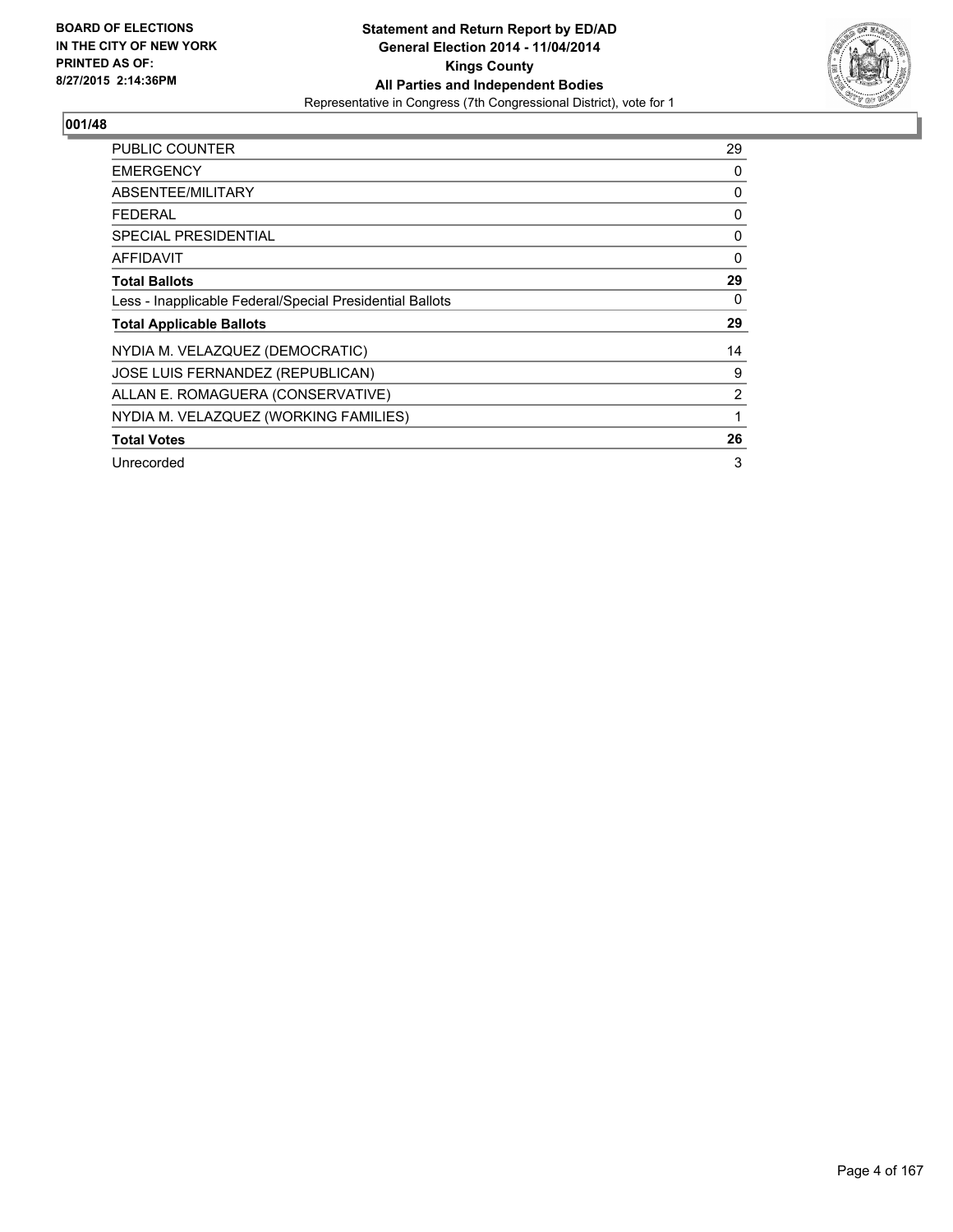

| <b>PUBLIC COUNTER</b>                                    | 136 |
|----------------------------------------------------------|-----|
| <b>EMERGENCY</b>                                         | 0   |
| ABSENTEE/MILITARY                                        | 5   |
| <b>FEDERAL</b>                                           | 1   |
| <b>SPECIAL PRESIDENTIAL</b>                              | 0   |
| <b>AFFIDAVIT</b>                                         | 4   |
| <b>Total Ballots</b>                                     | 146 |
| Less - Inapplicable Federal/Special Presidential Ballots | 0   |
| <b>Total Applicable Ballots</b>                          | 146 |
| NYDIA M. VELAZQUEZ (DEMOCRATIC)                          | 102 |
| JOSE LUIS FERNANDEZ (REPUBLICAN)                         | 22  |
| ALLAN E. ROMAGUERA (CONSERVATIVE)                        | 5   |
| NYDIA M. VELAZQUEZ (WORKING FAMILIES)                    | 11  |
| <b>Total Votes</b>                                       | 140 |
| Unrecorded                                               | 6   |

| <b>PUBLIC COUNTER</b>                                    | 119 |
|----------------------------------------------------------|-----|
| <b>EMERGENCY</b>                                         | 0   |
| ABSENTEE/MILITARY                                        | 4   |
| <b>FEDERAL</b>                                           | 1   |
| SPECIAL PRESIDENTIAL                                     | 0   |
| <b>AFFIDAVIT</b>                                         | 0   |
| <b>Total Ballots</b>                                     | 124 |
| Less - Inapplicable Federal/Special Presidential Ballots | 0   |
| <b>Total Applicable Ballots</b>                          | 124 |
| NYDIA M. VELAZQUEZ (DEMOCRATIC)                          | 88  |
| <b>JOSE LUIS FERNANDEZ (REPUBLICAN)</b>                  | 15  |
| ALLAN E. ROMAGUERA (CONSERVATIVE)                        | 7   |
| NYDIA M. VELAZQUEZ (WORKING FAMILIES)                    | 7   |
| <b>Total Votes</b>                                       | 117 |
| Unrecorded                                               | 7   |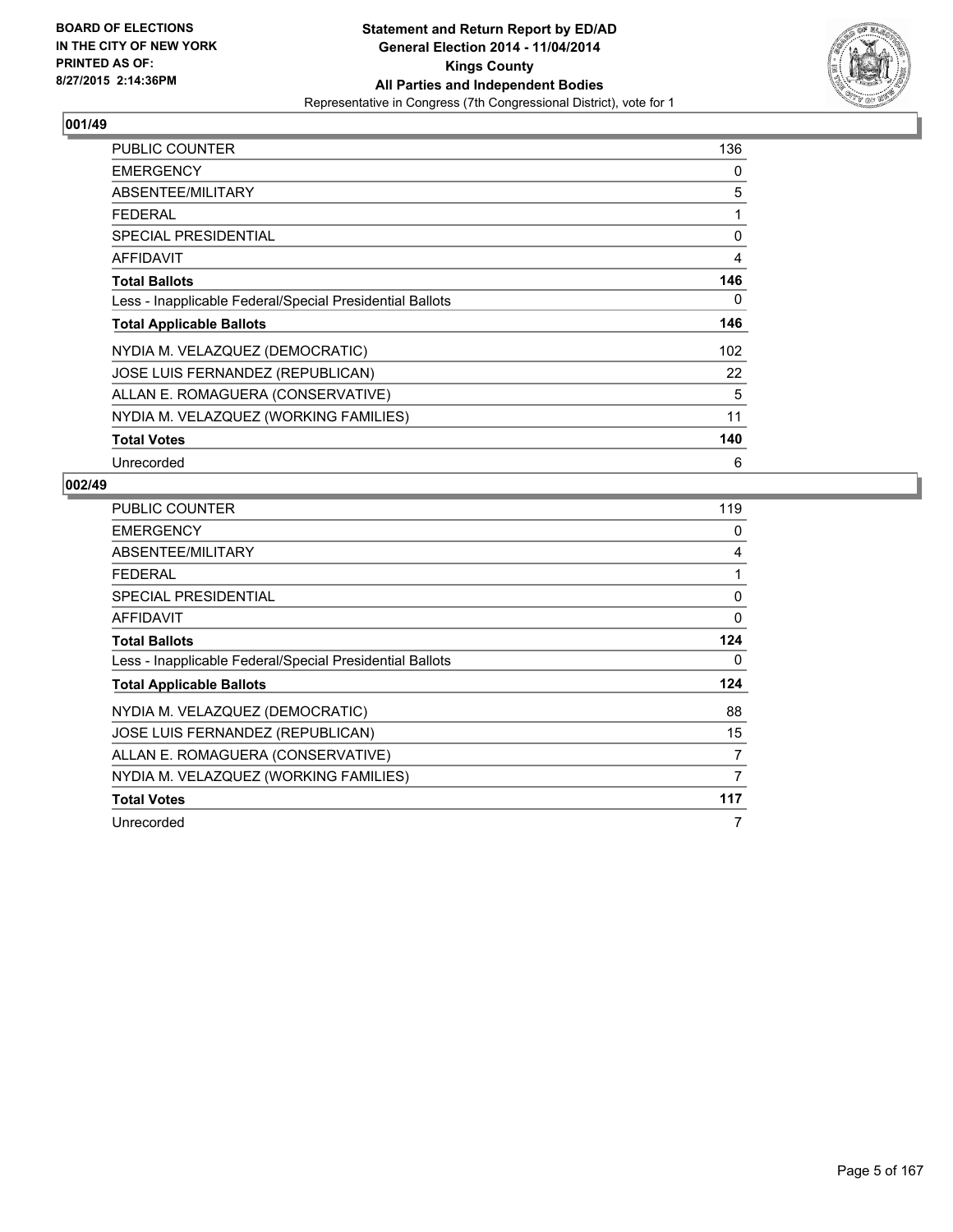

| <b>PUBLIC COUNTER</b>                                    | 101 |
|----------------------------------------------------------|-----|
| <b>EMERGENCY</b>                                         | 0   |
| ABSENTEE/MILITARY                                        | 3   |
| <b>FEDERAL</b>                                           | 1   |
| <b>SPECIAL PRESIDENTIAL</b>                              | 0   |
| <b>AFFIDAVIT</b>                                         | 5   |
| <b>Total Ballots</b>                                     | 110 |
| Less - Inapplicable Federal/Special Presidential Ballots | 0   |
| <b>Total Applicable Ballots</b>                          | 110 |
| NYDIA M. VELAZQUEZ (DEMOCRATIC)                          | 80  |
| JOSE LUIS FERNANDEZ (REPUBLICAN)                         | 9   |
| ALLAN E. ROMAGUERA (CONSERVATIVE)                        | 5   |
| NYDIA M. VELAZQUEZ (WORKING FAMILIES)                    | 9   |
| <b>Total Votes</b>                                       | 103 |
| Unrecorded                                               | 7   |

| <b>PUBLIC COUNTER</b>                                    | 122 |
|----------------------------------------------------------|-----|
| <b>EMERGENCY</b>                                         | 0   |
| ABSENTEE/MILITARY                                        | 2   |
| <b>FEDERAL</b>                                           | 0   |
| SPECIAL PRESIDENTIAL                                     | 0   |
| AFFIDAVIT                                                | 1   |
| <b>Total Ballots</b>                                     | 125 |
| Less - Inapplicable Federal/Special Presidential Ballots | 0   |
| <b>Total Applicable Ballots</b>                          | 125 |
| NYDIA M. VELAZQUEZ (DEMOCRATIC)                          | 71  |
| JOSE LUIS FERNANDEZ (REPUBLICAN)                         | 19  |
| ALLAN E. ROMAGUERA (CONSERVATIVE)                        | 9   |
| NYDIA M. VELAZQUEZ (WORKING FAMILIES)                    | 12  |
| <b>Total Votes</b>                                       | 111 |
| Unrecorded                                               | 14  |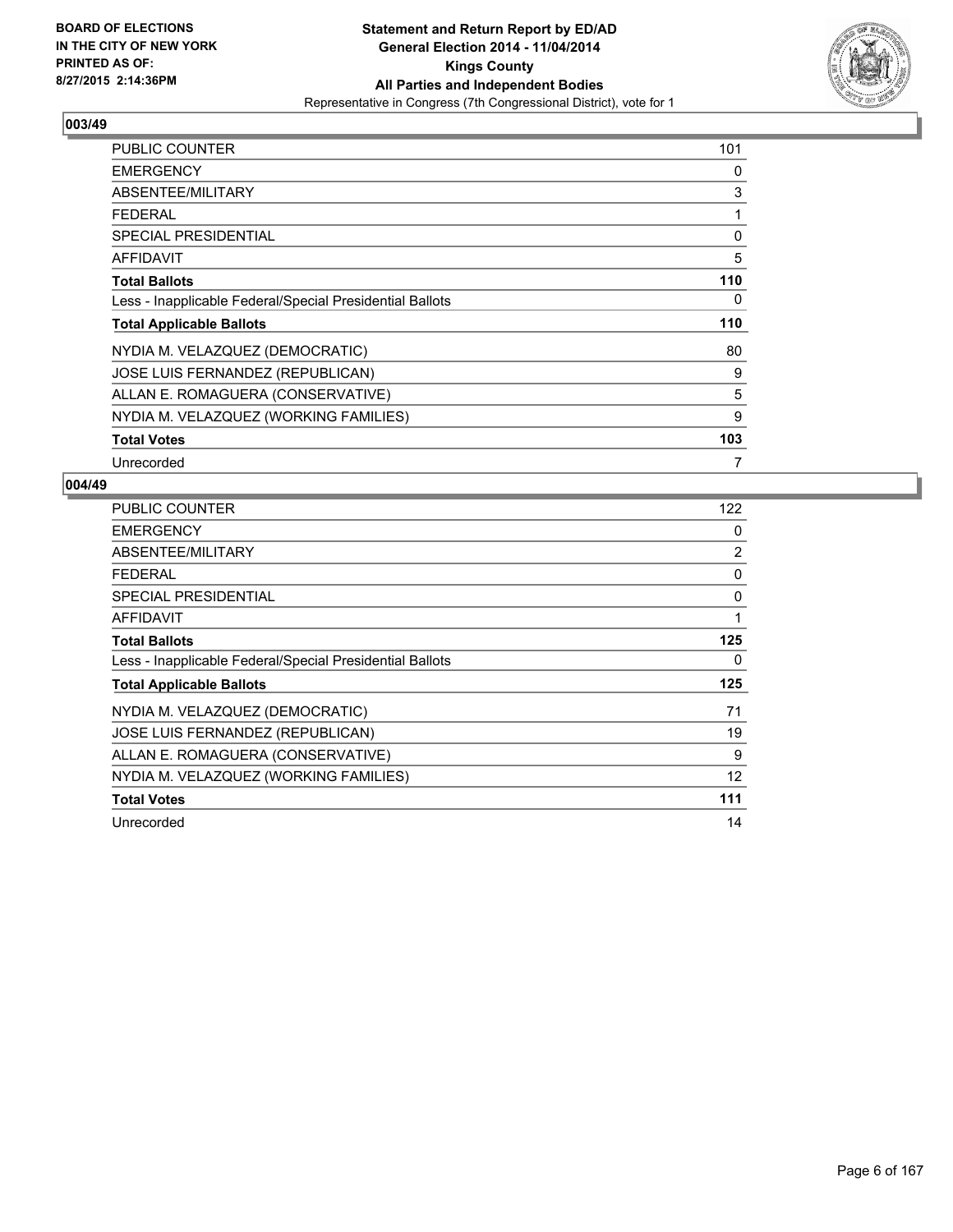

| <b>PUBLIC COUNTER</b>                                    | 53 |
|----------------------------------------------------------|----|
| <b>EMERGENCY</b>                                         | 0  |
| ABSENTEE/MILITARY                                        | 0  |
| <b>FEDERAL</b>                                           | 1  |
| <b>SPECIAL PRESIDENTIAL</b>                              | 0  |
| <b>AFFIDAVIT</b>                                         | 1  |
| <b>Total Ballots</b>                                     | 55 |
| Less - Inapplicable Federal/Special Presidential Ballots | 0  |
| <b>Total Applicable Ballots</b>                          | 55 |
| NYDIA M. VELAZQUEZ (DEMOCRATIC)                          | 26 |
| JOSE LUIS FERNANDEZ (REPUBLICAN)                         | 17 |
| ALLAN E. ROMAGUERA (CONSERVATIVE)                        | 0  |
| NYDIA M. VELAZQUEZ (WORKING FAMILIES)                    | 5  |
| <b>Total Votes</b>                                       | 48 |
| Unrecorded                                               | 7  |

| <b>PUBLIC COUNTER</b>                                    | 143            |
|----------------------------------------------------------|----------------|
| <b>EMERGENCY</b>                                         | 0              |
| ABSENTEE/MILITARY                                        | $\overline{2}$ |
| <b>FEDERAL</b>                                           | 4              |
| SPECIAL PRESIDENTIAL                                     | 0              |
| <b>AFFIDAVIT</b>                                         | $\mathbf{0}$   |
| <b>Total Ballots</b>                                     | 149            |
| Less - Inapplicable Federal/Special Presidential Ballots | 0              |
| <b>Total Applicable Ballots</b>                          |                |
|                                                          | 149            |
| NYDIA M. VELAZQUEZ (DEMOCRATIC)                          | 81             |
| JOSE LUIS FERNANDEZ (REPUBLICAN)                         | 29             |
| ALLAN E. ROMAGUERA (CONSERVATIVE)                        | 12             |
| NYDIA M. VELAZQUEZ (WORKING FAMILIES)                    | 11             |
| UNATTRIBUTABLE WRITE-IN (WRITE-IN)                       | 1              |
| <b>Total Votes</b>                                       | 134            |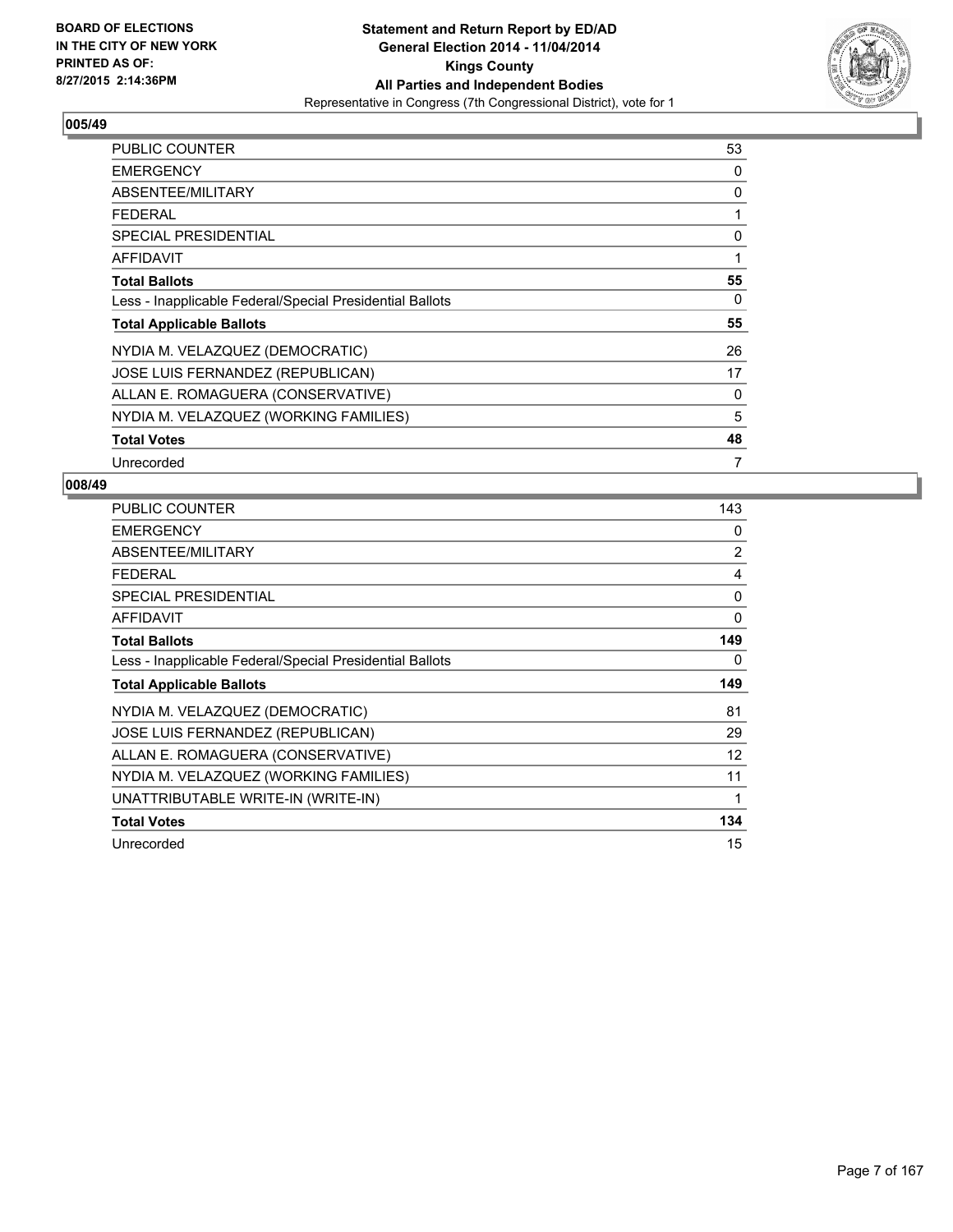

| <b>PUBLIC COUNTER</b>                                    | 105 |
|----------------------------------------------------------|-----|
| <b>EMERGENCY</b>                                         | 0   |
| ABSENTEE/MILITARY                                        | 3   |
| <b>FEDERAL</b>                                           | 1   |
| <b>SPECIAL PRESIDENTIAL</b>                              | 0   |
| <b>AFFIDAVIT</b>                                         | 2   |
| <b>Total Ballots</b>                                     | 111 |
| Less - Inapplicable Federal/Special Presidential Ballots | 0   |
| <b>Total Applicable Ballots</b>                          | 111 |
| NYDIA M. VELAZQUEZ (DEMOCRATIC)                          | 64  |
| JOSE LUIS FERNANDEZ (REPUBLICAN)                         | 22  |
| ALLAN E. ROMAGUERA (CONSERVATIVE)                        | 13  |
| NYDIA M. VELAZQUEZ (WORKING FAMILIES)                    | 3   |
| <b>Total Votes</b>                                       | 102 |
| Unrecorded                                               | 9   |

| <b>PUBLIC COUNTER</b>                                    | 70 |
|----------------------------------------------------------|----|
| <b>EMERGENCY</b>                                         | 0  |
| ABSENTEE/MILITARY                                        |    |
| <b>FEDERAL</b>                                           |    |
| <b>SPECIAL PRESIDENTIAL</b>                              | 0  |
| <b>AFFIDAVIT</b>                                         | 0  |
| <b>Total Ballots</b>                                     | 72 |
| Less - Inapplicable Federal/Special Presidential Ballots | 0  |
| <b>Total Applicable Ballots</b>                          | 72 |
| NYDIA M. VELAZQUEZ (DEMOCRATIC)                          | 43 |
| JOSE LUIS FERNANDEZ (REPUBLICAN)                         | 12 |
| ALLAN E. ROMAGUERA (CONSERVATIVE)                        | 2  |
| NYDIA M. VELAZQUEZ (WORKING FAMILIES)                    | 5  |
| <b>Total Votes</b>                                       | 62 |
| Unrecorded                                               | 10 |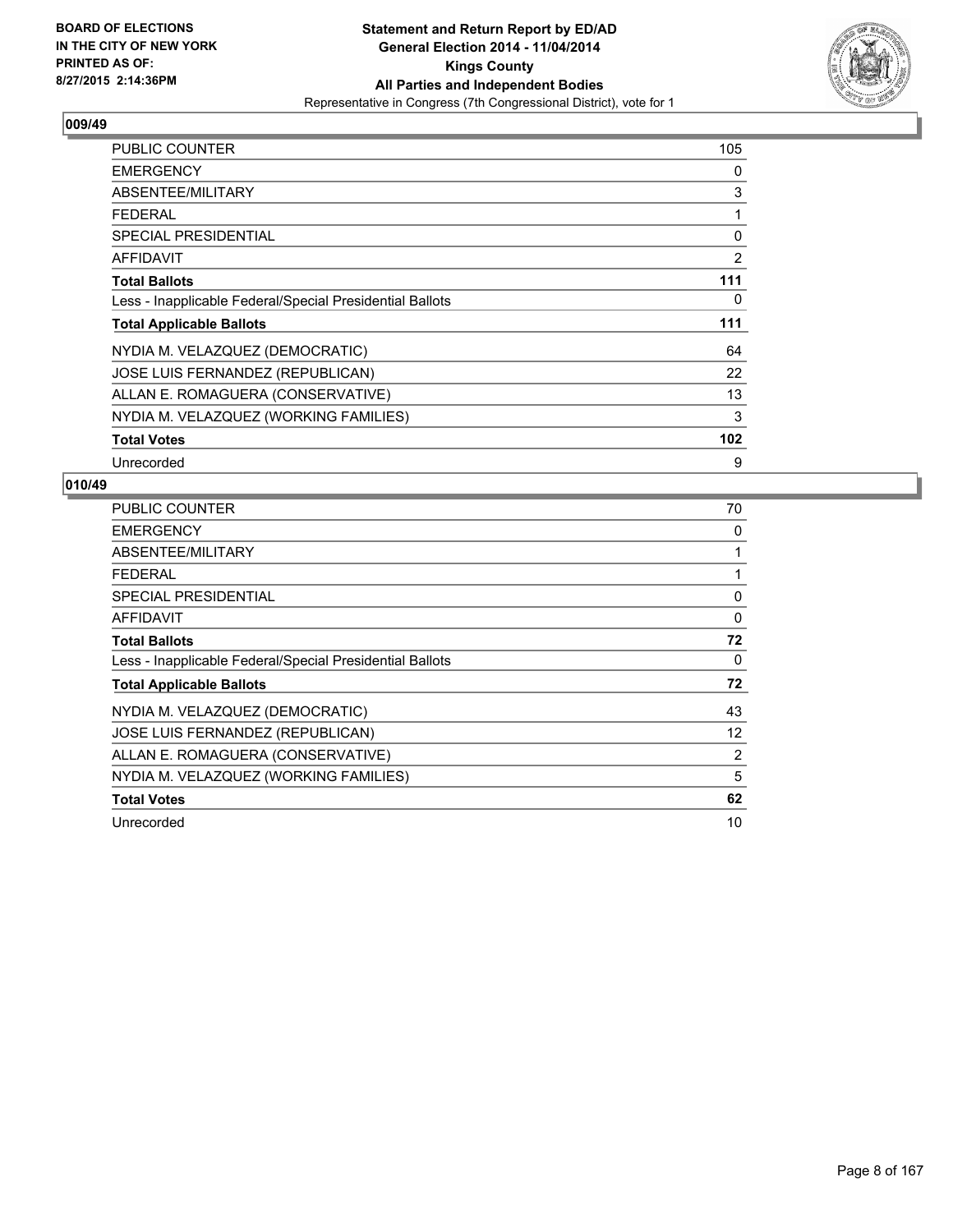

| <b>PUBLIC COUNTER</b>                                    | 23 |
|----------------------------------------------------------|----|
| <b>EMERGENCY</b>                                         | 0  |
| ABSENTEE/MILITARY                                        | 0  |
| <b>FEDERAL</b>                                           | 0  |
| <b>SPECIAL PRESIDENTIAL</b>                              | 0  |
| <b>AFFIDAVIT</b>                                         | 0  |
| <b>Total Ballots</b>                                     | 23 |
| Less - Inapplicable Federal/Special Presidential Ballots | 0  |
| <b>Total Applicable Ballots</b>                          | 23 |
| NYDIA M. VELAZQUEZ (DEMOCRATIC)                          | 10 |
| JOSE LUIS FERNANDEZ (REPUBLICAN)                         | 8  |
| ALLAN E. ROMAGUERA (CONSERVATIVE)                        | 2  |
| NYDIA M. VELAZQUEZ (WORKING FAMILIES)                    | 0  |
| <b>Total Votes</b>                                       | 20 |
| Unrecorded                                               | 3  |

| <b>PUBLIC COUNTER</b>                                    | 27             |
|----------------------------------------------------------|----------------|
| <b>EMERGENCY</b>                                         | 0              |
| ABSENTEE/MILITARY                                        | $\overline{2}$ |
| <b>FEDERAL</b>                                           | 0              |
| <b>SPECIAL PRESIDENTIAL</b>                              | 0              |
| AFFIDAVIT                                                | 0              |
| <b>Total Ballots</b>                                     | 29             |
| Less - Inapplicable Federal/Special Presidential Ballots | 0              |
| <b>Total Applicable Ballots</b>                          | 29             |
| NYDIA M. VELAZQUEZ (DEMOCRATIC)                          | 17             |
| JOSE LUIS FERNANDEZ (REPUBLICAN)                         | 5              |
| ALLAN E. ROMAGUERA (CONSERVATIVE)                        | 2              |
| NYDIA M. VELAZQUEZ (WORKING FAMILIES)                    | 4              |
| <b>Total Votes</b>                                       | 28             |
| Unrecorded                                               | 1              |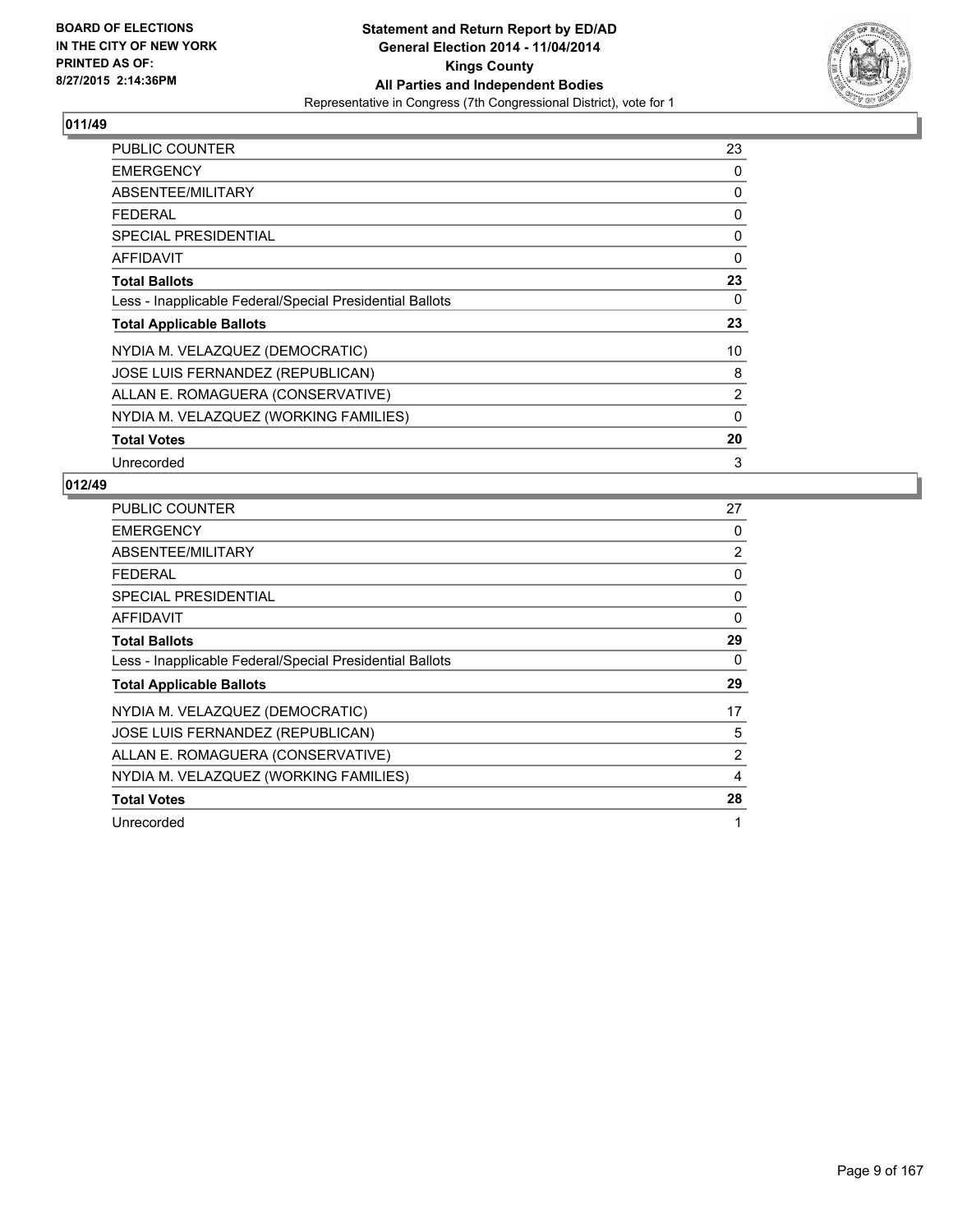

| <b>PUBLIC COUNTER</b>                                    | 28       |
|----------------------------------------------------------|----------|
| <b>EMERGENCY</b>                                         | 0        |
| ABSENTEE/MILITARY                                        | 0        |
| FEDERAL                                                  | 0        |
| <b>SPECIAL PRESIDENTIAL</b>                              | 0        |
| <b>AFFIDAVIT</b>                                         | $\Omega$ |
| <b>Total Ballots</b>                                     | 28       |
| Less - Inapplicable Federal/Special Presidential Ballots | 0        |
| <b>Total Applicable Ballots</b>                          | 28       |
| NYDIA M. VELAZQUEZ (DEMOCRATIC)                          | 20       |
| JOSE LUIS FERNANDEZ (REPUBLICAN)                         | 2        |
| ALLAN E. ROMAGUERA (CONSERVATIVE)                        | 2        |
| NYDIA M. VELAZQUEZ (WORKING FAMILIES)                    | 3        |
| <b>Total Votes</b>                                       | 27       |
| Unrecorded                                               | 1        |

| <b>PUBLIC COUNTER</b>                                    | 35 |
|----------------------------------------------------------|----|
| <b>EMERGENCY</b>                                         | 0  |
| ABSENTEE/MILITARY                                        | 0  |
| <b>FEDERAL</b>                                           | 0  |
| <b>SPECIAL PRESIDENTIAL</b>                              | 0  |
| <b>AFFIDAVIT</b>                                         | 0  |
| <b>Total Ballots</b>                                     | 35 |
| Less - Inapplicable Federal/Special Presidential Ballots | 0  |
| <b>Total Applicable Ballots</b>                          | 35 |
| NYDIA M. VELAZQUEZ (DEMOCRATIC)                          | 7  |
| JOSE LUIS FERNANDEZ (REPUBLICAN)                         | 16 |
| ALLAN E. ROMAGUERA (CONSERVATIVE)                        | 3  |
| NYDIA M. VELAZQUEZ (WORKING FAMILIES)                    | 2  |
|                                                          |    |
| <b>Total Votes</b>                                       | 28 |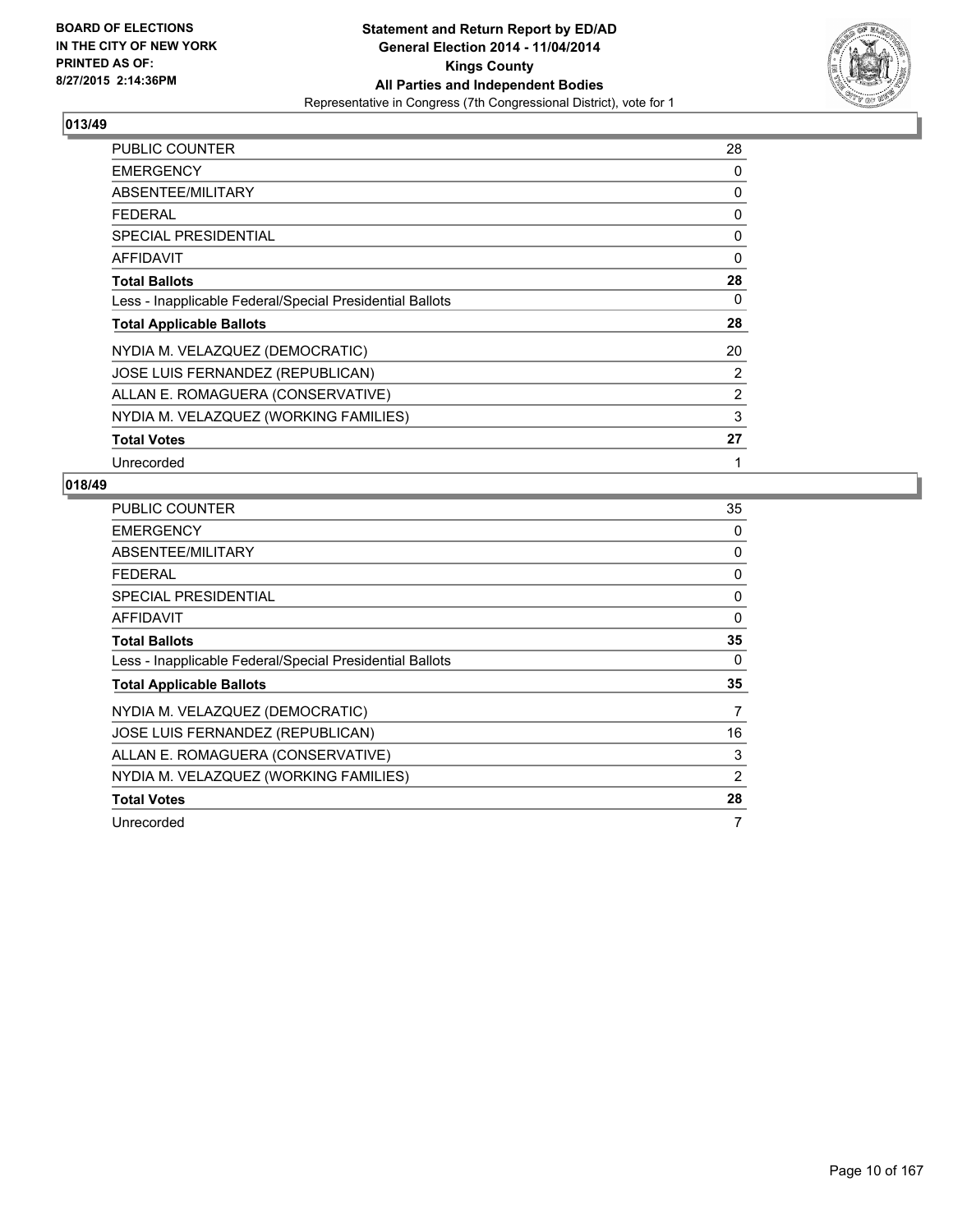

| <b>PUBLIC COUNTER</b>                                    | 58 |
|----------------------------------------------------------|----|
| <b>EMERGENCY</b>                                         | 0  |
| ABSENTEE/MILITARY                                        | 3  |
| <b>FEDERAL</b>                                           | 0  |
| <b>SPECIAL PRESIDENTIAL</b>                              | 0  |
| <b>AFFIDAVIT</b>                                         | 1  |
| <b>Total Ballots</b>                                     | 62 |
| Less - Inapplicable Federal/Special Presidential Ballots | 0  |
| <b>Total Applicable Ballots</b>                          | 62 |
| NYDIA M. VELAZQUEZ (DEMOCRATIC)                          | 26 |
| JOSE LUIS FERNANDEZ (REPUBLICAN)                         | 26 |
| ALLAN E. ROMAGUERA (CONSERVATIVE)                        | 2  |
| NYDIA M. VELAZQUEZ (WORKING FAMILIES)                    | 1  |
| <b>Total Votes</b>                                       | 55 |
| Unrecorded                                               | 7  |

| <b>PUBLIC COUNTER</b>                                    | 25 |
|----------------------------------------------------------|----|
| <b>EMERGENCY</b>                                         | 0  |
| ABSENTEE/MILITARY                                        | 1  |
| <b>FEDERAL</b>                                           | 1  |
| SPECIAL PRESIDENTIAL                                     | 0  |
| <b>AFFIDAVIT</b>                                         | 0  |
| <b>Total Ballots</b>                                     | 27 |
| Less - Inapplicable Federal/Special Presidential Ballots | 0  |
| <b>Total Applicable Ballots</b>                          | 27 |
| NYDIA M. VELAZQUEZ (DEMOCRATIC)                          | 15 |
| JOSE LUIS FERNANDEZ (REPUBLICAN)                         | 6  |
| ALLAN E. ROMAGUERA (CONSERVATIVE)                        | 1  |
| NYDIA M. VELAZQUEZ (WORKING FAMILIES)                    | 3  |
| <b>Total Votes</b>                                       | 25 |
| Unrecorded                                               | 2  |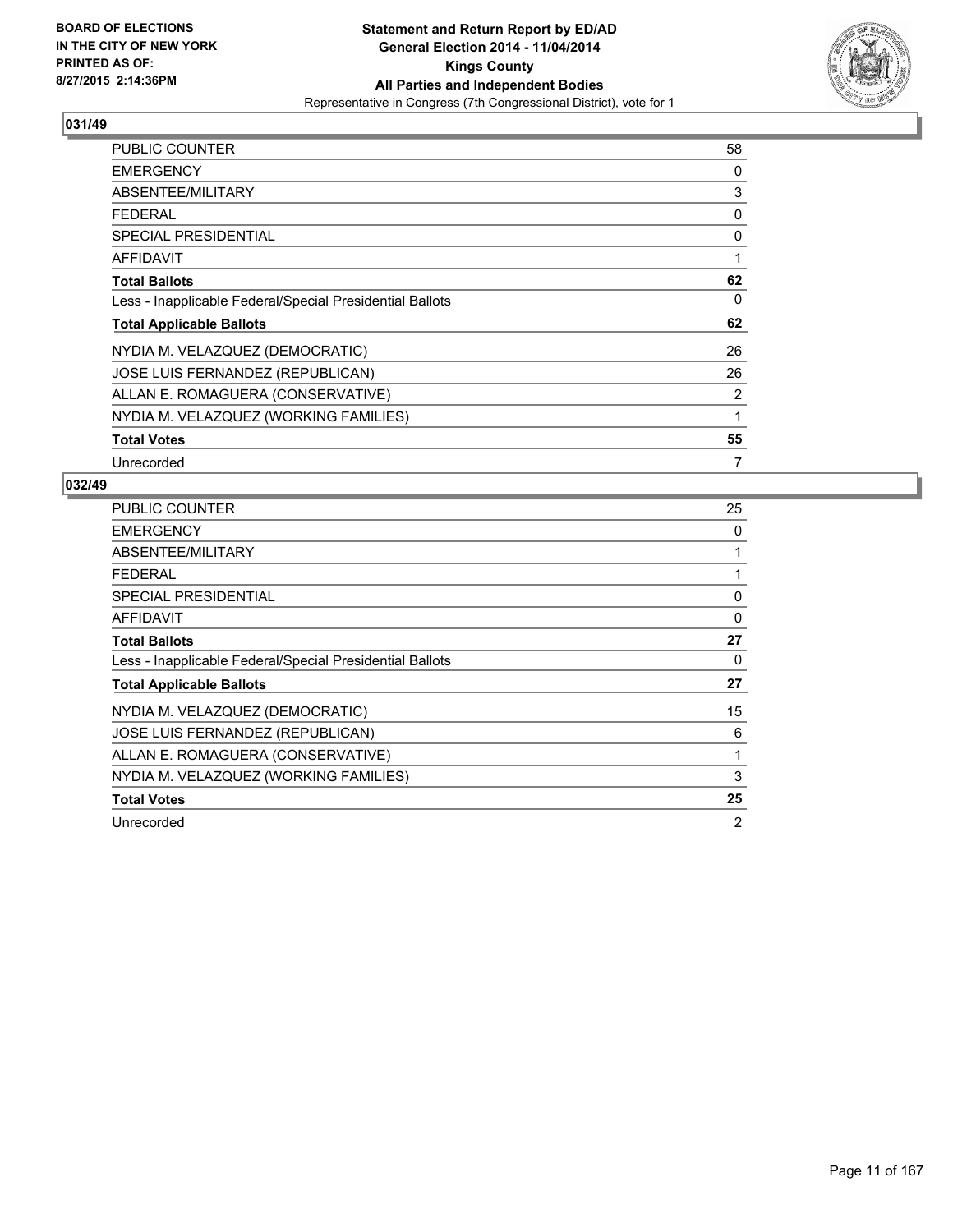

| <b>PUBLIC COUNTER</b>                                    | 60             |
|----------------------------------------------------------|----------------|
| <b>EMERGENCY</b>                                         | 0              |
| ABSENTEE/MILITARY                                        | 3              |
| <b>FEDERAL</b>                                           | 3              |
| <b>SPECIAL PRESIDENTIAL</b>                              | 0              |
| <b>AFFIDAVIT</b>                                         | 0              |
| <b>Total Ballots</b>                                     | 66             |
| Less - Inapplicable Federal/Special Presidential Ballots | 0              |
| <b>Total Applicable Ballots</b>                          | 66             |
| NYDIA M. VELAZQUEZ (DEMOCRATIC)                          | 31             |
| JOSE LUIS FERNANDEZ (REPUBLICAN)                         | 18             |
| ALLAN E. ROMAGUERA (CONSERVATIVE)                        | 3              |
| NYDIA M. VELAZQUEZ (WORKING FAMILIES)                    | $\overline{7}$ |
| <b>Total Votes</b>                                       | 59             |
| Unrecorded                                               | 7              |

| <b>PUBLIC COUNTER</b>                                    | 77 |
|----------------------------------------------------------|----|
| <b>EMERGENCY</b>                                         | 0  |
| ABSENTEE/MILITARY                                        | 3  |
| <b>FEDERAL</b>                                           | 1  |
| SPECIAL PRESIDENTIAL                                     | 0  |
| AFFIDAVIT                                                | 1  |
| <b>Total Ballots</b>                                     | 82 |
| Less - Inapplicable Federal/Special Presidential Ballots | 0  |
| <b>Total Applicable Ballots</b>                          | 82 |
| NYDIA M. VELAZQUEZ (DEMOCRATIC)                          | 46 |
| JOSE LUIS FERNANDEZ (REPUBLICAN)                         | 16 |
| ALLAN E. ROMAGUERA (CONSERVATIVE)                        | 9  |
| NYDIA M. VELAZQUEZ (WORKING FAMILIES)                    | 3  |
| <b>Total Votes</b>                                       | 74 |
| Unrecorded                                               | 8  |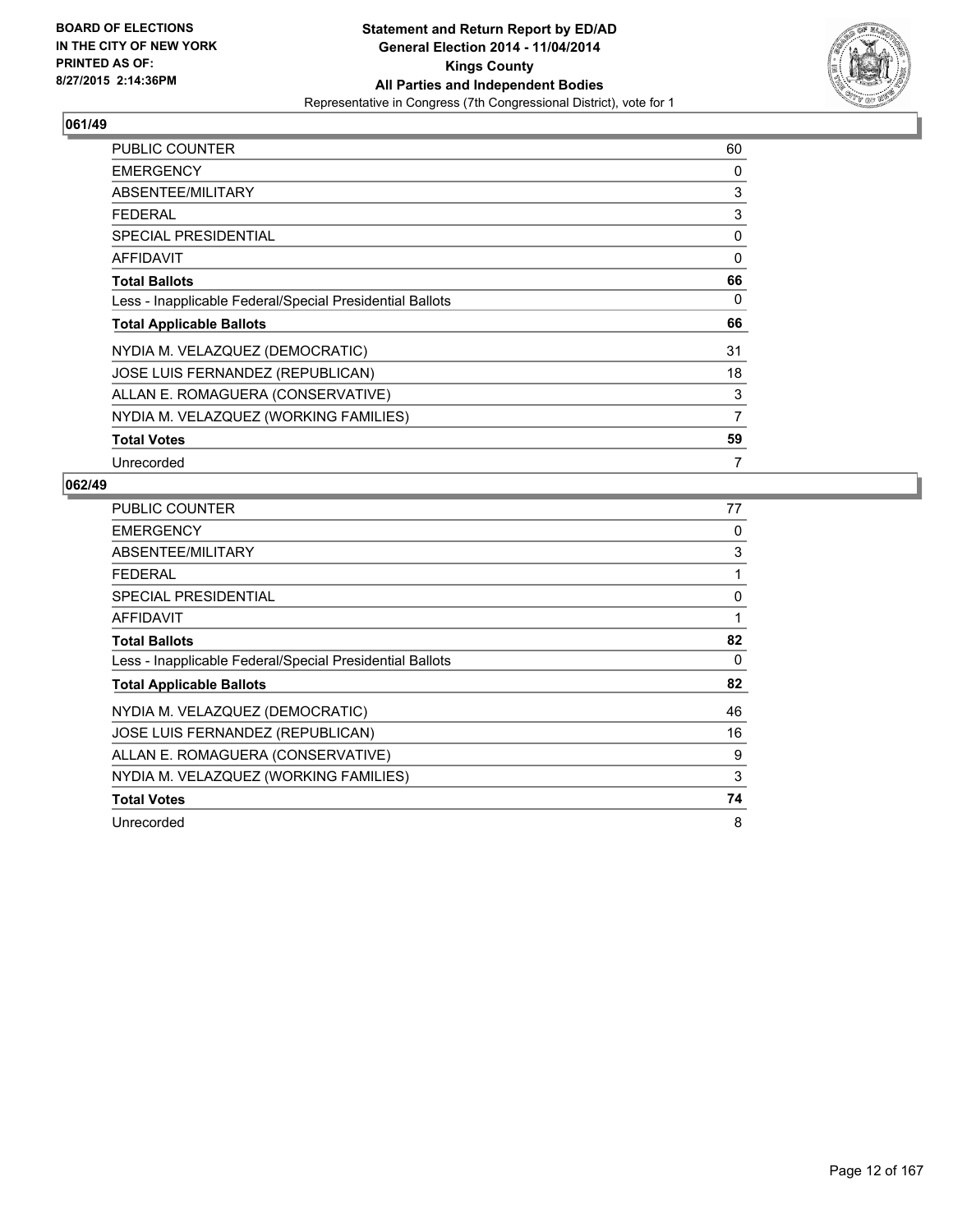

| <b>PUBLIC COUNTER</b>                                    | 43             |
|----------------------------------------------------------|----------------|
| <b>EMERGENCY</b>                                         | 0              |
| ABSENTEE/MILITARY                                        | 0              |
| <b>FEDERAL</b>                                           | 0              |
| <b>SPECIAL PRESIDENTIAL</b>                              | 0              |
| <b>AFFIDAVIT</b>                                         | 0              |
| <b>Total Ballots</b>                                     | 43             |
| Less - Inapplicable Federal/Special Presidential Ballots | 0              |
| <b>Total Applicable Ballots</b>                          | 43             |
| NYDIA M. VELAZQUEZ (DEMOCRATIC)                          | 25             |
| JOSE LUIS FERNANDEZ (REPUBLICAN)                         | 5              |
| ALLAN E. ROMAGUERA (CONSERVATIVE)                        | $\overline{2}$ |
| NYDIA M. VELAZQUEZ (WORKING FAMILIES)                    | 10             |
| <b>Total Votes</b>                                       | 42             |
| Unrecorded                                               | 1              |

| <b>PUBLIC COUNTER</b>                                    | 127 |
|----------------------------------------------------------|-----|
| <b>EMERGENCY</b>                                         | 0   |
| ABSENTEE/MILITARY                                        | 0   |
| <b>FEDERAL</b>                                           | 0   |
| <b>SPECIAL PRESIDENTIAL</b>                              | 0   |
| <b>AFFIDAVIT</b>                                         | 1   |
| <b>Total Ballots</b>                                     | 128 |
| Less - Inapplicable Federal/Special Presidential Ballots | 0   |
| <b>Total Applicable Ballots</b>                          | 128 |
| NYDIA M. VELAZQUEZ (DEMOCRATIC)                          | 104 |
| JOSE LUIS FERNANDEZ (REPUBLICAN)                         | 3   |
| ALLAN E. ROMAGUERA (CONSERVATIVE)                        | 1   |
| NYDIA M. VELAZQUEZ (WORKING FAMILIES)                    | 8   |
| AVIGDOR MILLER (WRITE-IN)                                | 1   |
| <b>Total Votes</b>                                       | 117 |
| Unrecorded                                               | 11  |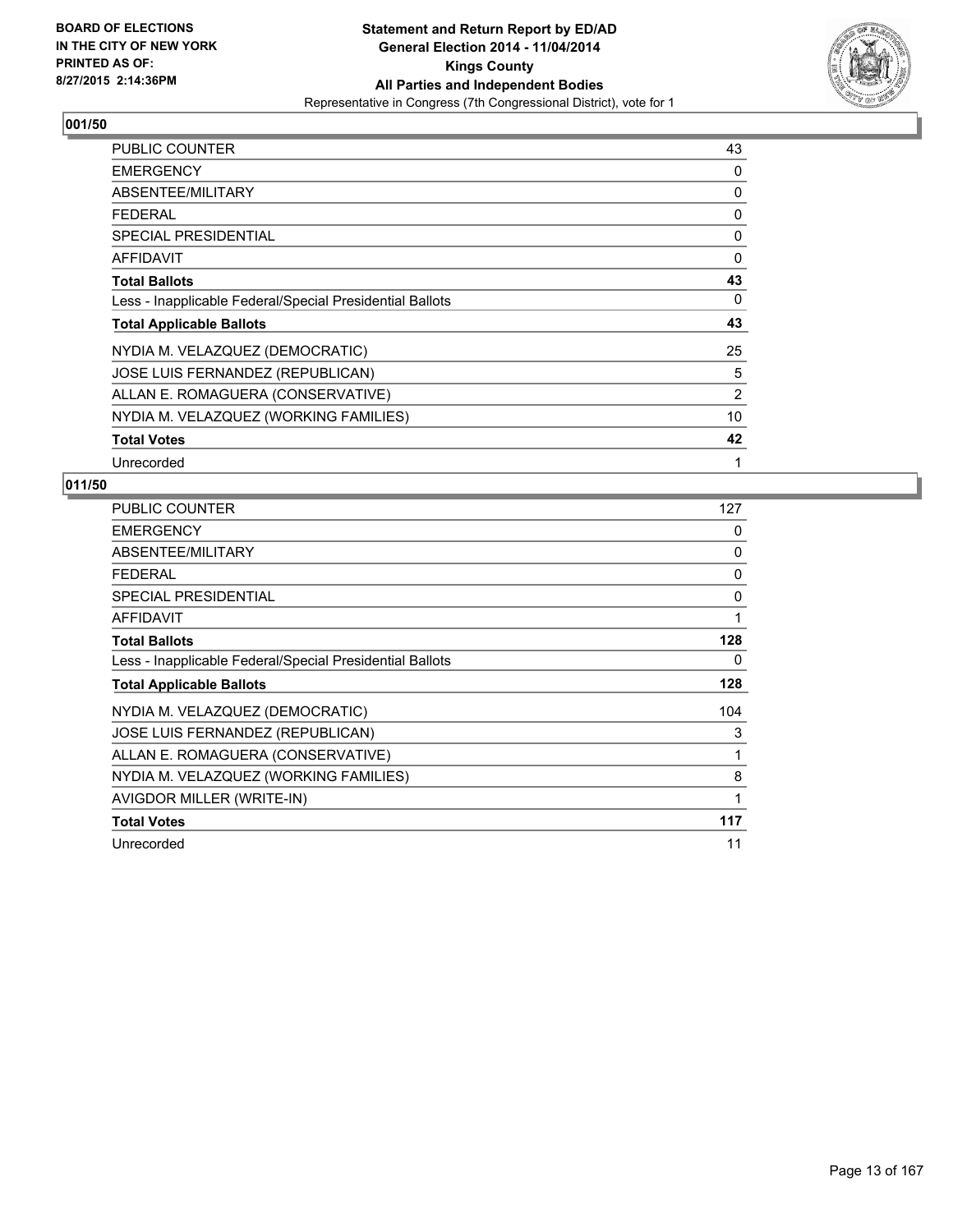

| 5 |
|---|
| 0 |
| 0 |
| 0 |
| 0 |
| 0 |
| 5 |
| 0 |
| 5 |
| 4 |
|   |
| 0 |
| 0 |
| 5 |
|   |

#### **023/50 COMBINED into: 056/50**

| <b>PUBLIC COUNTER</b>                                    | 97  |
|----------------------------------------------------------|-----|
| <b>EMERGENCY</b>                                         | 0   |
| ABSENTEE/MILITARY                                        | 0   |
| <b>FEDERAL</b>                                           | 0   |
| SPECIAL PRESIDENTIAL                                     | 0   |
| AFFIDAVIT                                                | 3   |
| <b>Total Ballots</b>                                     | 100 |
| Less - Inapplicable Federal/Special Presidential Ballots | 0   |
| <b>Total Applicable Ballots</b>                          | 100 |
| NYDIA M. VELAZQUEZ (DEMOCRATIC)                          | 63  |
| JOSE LUIS FERNANDEZ (REPUBLICAN)                         | 9   |
| ALLAN E. ROMAGUERA (CONSERVATIVE)                        | 2   |
| NYDIA M. VELAZQUEZ (WORKING FAMILIES)                    | 23  |
| <b>Total Votes</b>                                       | 97  |
| Unrecorded                                               | 3   |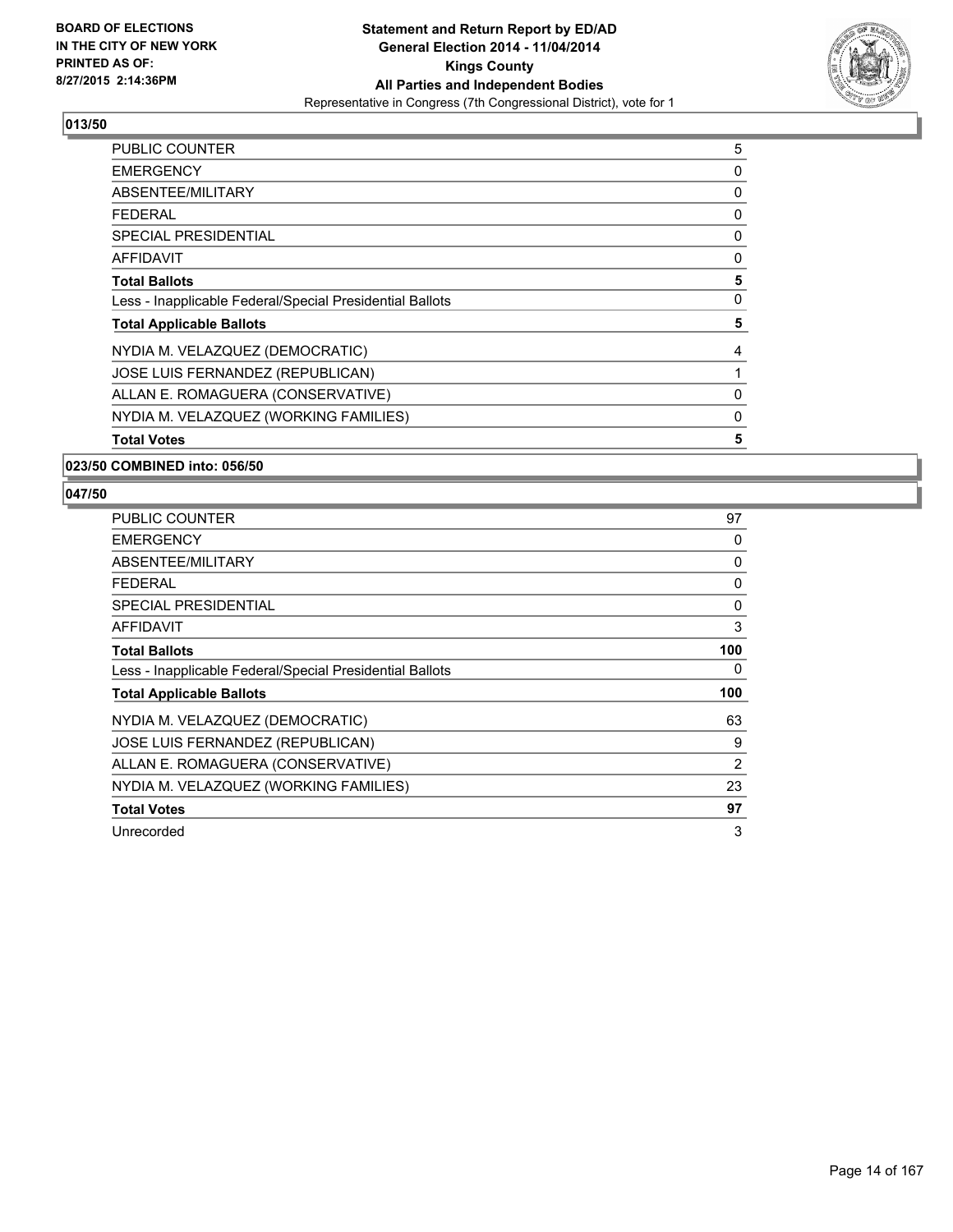

| <b>PUBLIC COUNTER</b>                                    | 144 |
|----------------------------------------------------------|-----|
| <b>EMERGENCY</b>                                         | 0   |
| ABSENTEE/MILITARY                                        | 1   |
| <b>FEDERAL</b>                                           | 2   |
| <b>SPECIAL PRESIDENTIAL</b>                              | 0   |
| <b>AFFIDAVIT</b>                                         | 3   |
| <b>Total Ballots</b>                                     | 150 |
| Less - Inapplicable Federal/Special Presidential Ballots | 0   |
| <b>Total Applicable Ballots</b>                          | 150 |
| NYDIA M. VELAZQUEZ (DEMOCRATIC)                          | 98  |
| JOSE LUIS FERNANDEZ (REPUBLICAN)                         | 15  |
| ALLAN E. ROMAGUERA (CONSERVATIVE)                        | 3   |
| NYDIA M. VELAZQUEZ (WORKING FAMILIES)                    | 28  |
| KIMMY SMITH (WRITE-IN)                                   | 1   |
| <b>Total Votes</b>                                       | 145 |
| Unrecorded                                               | 5   |

| <b>PUBLIC COUNTER</b>                                    | 211 |
|----------------------------------------------------------|-----|
| <b>EMERGENCY</b>                                         | 0   |
| ABSENTEE/MILITARY                                        | 1   |
| <b>FEDERAL</b>                                           | 1   |
| <b>SPECIAL PRESIDENTIAL</b>                              | 0   |
| <b>AFFIDAVIT</b>                                         | 13  |
| <b>Total Ballots</b>                                     | 226 |
| Less - Inapplicable Federal/Special Presidential Ballots | 0   |
| <b>Total Applicable Ballots</b>                          | 226 |
| NYDIA M. VELAZQUEZ (DEMOCRATIC)                          | 152 |
| JOSE LUIS FERNANDEZ (REPUBLICAN)                         | 14  |
| ALLAN E. ROMAGUERA (CONSERVATIVE)                        | 3   |
| NYDIA M. VELAZQUEZ (WORKING FAMILIES)                    | 46  |
| <b>Total Votes</b>                                       | 215 |
| Unrecorded                                               | 11  |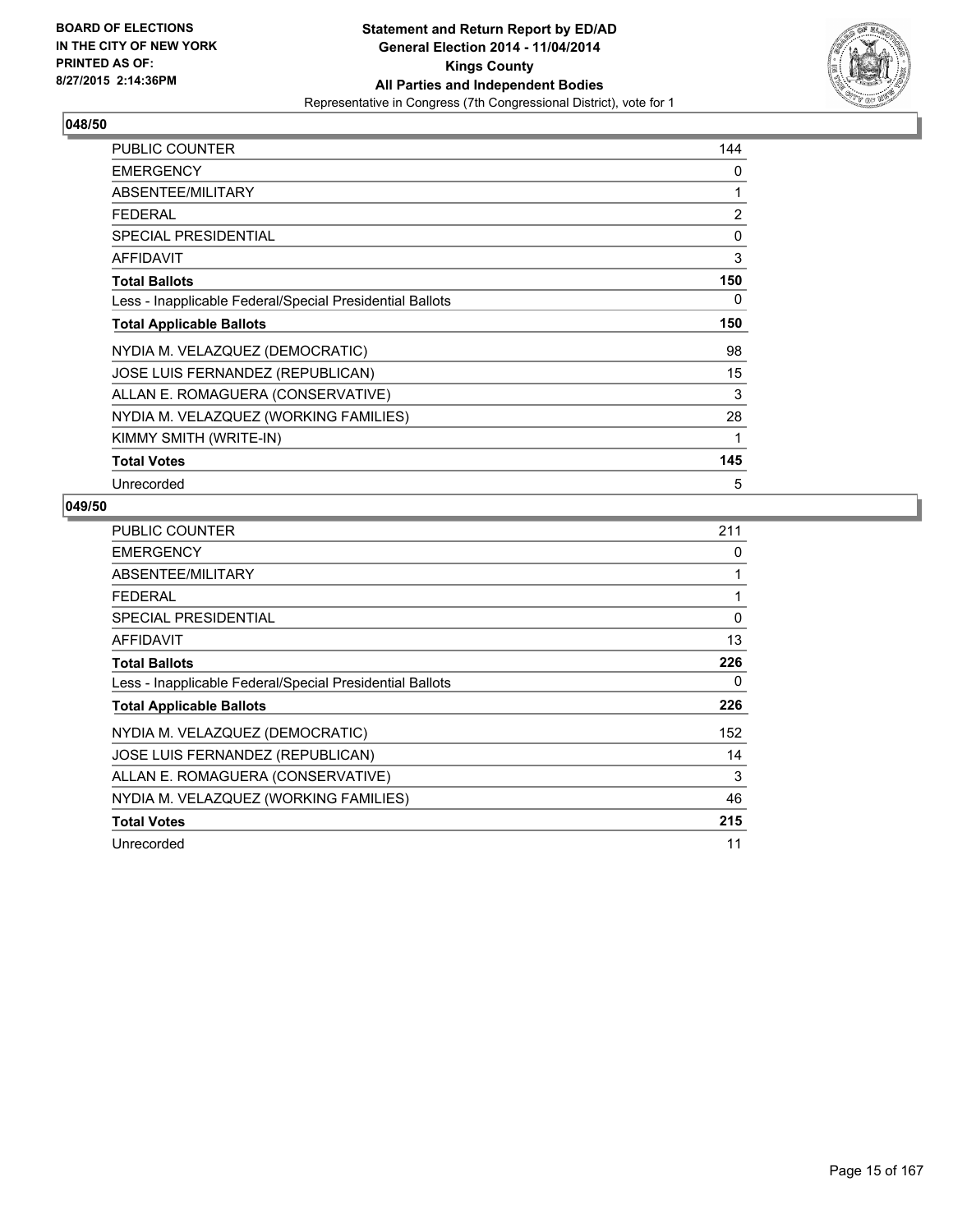

| PUBLIC COUNTER                                           | 168            |
|----------------------------------------------------------|----------------|
| <b>EMERGENCY</b>                                         | 0              |
| ABSENTEE/MILITARY                                        | 0              |
| <b>FEDERAL</b>                                           | 1              |
| <b>SPECIAL PRESIDENTIAL</b>                              | 0              |
| <b>AFFIDAVIT</b>                                         | $\overline{2}$ |
| <b>Total Ballots</b>                                     | 171            |
| Less - Inapplicable Federal/Special Presidential Ballots | 0              |
| <b>Total Applicable Ballots</b>                          | 171            |
| NYDIA M. VELAZQUEZ (DEMOCRATIC)                          | 115            |
| JOSE LUIS FERNANDEZ (REPUBLICAN)                         | 15             |
| ALLAN E. ROMAGUERA (CONSERVATIVE)                        | $\overline{2}$ |
| NYDIA M. VELAZQUEZ (WORKING FAMILIES)                    | 25             |
| <b>Total Votes</b>                                       | 157            |
| Unrecorded                                               | 14             |

| <b>PUBLIC COUNTER</b>                                    | 119 |
|----------------------------------------------------------|-----|
| <b>EMERGENCY</b>                                         | 0   |
| ABSENTEE/MILITARY                                        | 1   |
| <b>FEDERAL</b>                                           | 3   |
| SPECIAL PRESIDENTIAL                                     | 0   |
| AFFIDAVIT                                                | 1   |
| <b>Total Ballots</b>                                     | 124 |
| Less - Inapplicable Federal/Special Presidential Ballots | 0   |
| <b>Total Applicable Ballots</b>                          | 124 |
| NYDIA M. VELAZQUEZ (DEMOCRATIC)                          | 90  |
| JOSE LUIS FERNANDEZ (REPUBLICAN)                         | 7   |
| ALLAN E. ROMAGUERA (CONSERVATIVE)                        | 0   |
| NYDIA M. VELAZQUEZ (WORKING FAMILIES)                    | 19  |
| <b>Total Votes</b>                                       | 116 |
| Unrecorded                                               | 8   |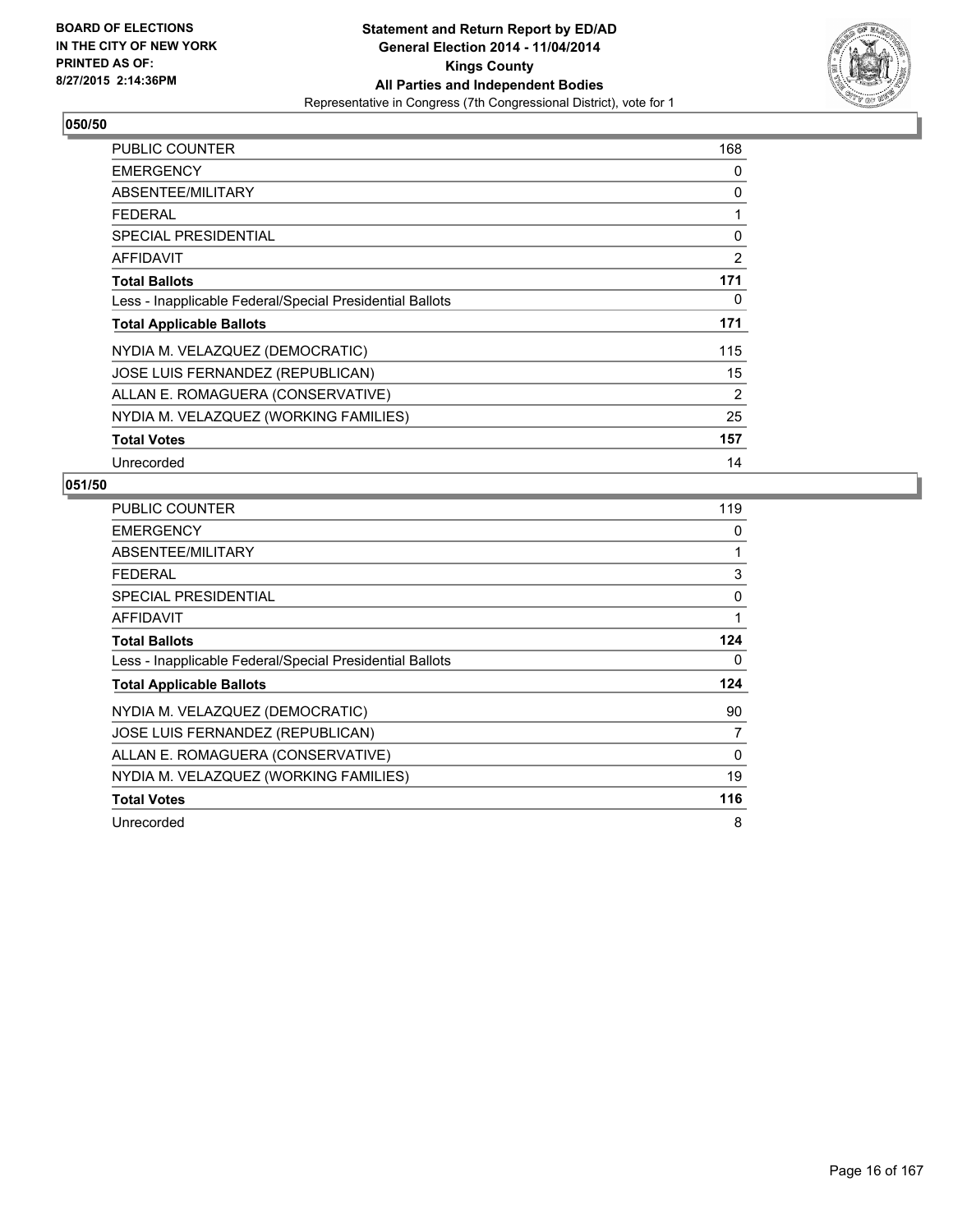

| <b>PUBLIC COUNTER</b>                                    | 202 |
|----------------------------------------------------------|-----|
| <b>EMERGENCY</b>                                         | 0   |
| ABSENTEE/MILITARY                                        | 1   |
| <b>FEDERAL</b>                                           | 1   |
| <b>SPECIAL PRESIDENTIAL</b>                              | 0   |
| <b>AFFIDAVIT</b>                                         | 3   |
| <b>Total Ballots</b>                                     | 207 |
| Less - Inapplicable Federal/Special Presidential Ballots | 0   |
| <b>Total Applicable Ballots</b>                          | 207 |
| NYDIA M. VELAZQUEZ (DEMOCRATIC)                          | 158 |
| JOSE LUIS FERNANDEZ (REPUBLICAN)                         | 11  |
| ALLAN E. ROMAGUERA (CONSERVATIVE)                        | 2   |
| NYDIA M. VELAZQUEZ (WORKING FAMILIES)                    | 21  |
| <b>Total Votes</b>                                       | 192 |
| Unrecorded                                               | 15  |

| <b>PUBLIC COUNTER</b>                                    | 67 |
|----------------------------------------------------------|----|
| <b>EMERGENCY</b>                                         | 0  |
| ABSENTEE/MILITARY                                        | 3  |
| <b>FEDERAL</b>                                           | 1  |
| SPECIAL PRESIDENTIAL                                     | 0  |
| <b>AFFIDAVIT</b>                                         | 2  |
| <b>Total Ballots</b>                                     | 73 |
| Less - Inapplicable Federal/Special Presidential Ballots | 0  |
| <b>Total Applicable Ballots</b>                          | 73 |
| NYDIA M. VELAZQUEZ (DEMOCRATIC)                          | 56 |
| JOSE LUIS FERNANDEZ (REPUBLICAN)                         | 3  |
| ALLAN E. ROMAGUERA (CONSERVATIVE)                        | 0  |
| NYDIA M. VELAZQUEZ (WORKING FAMILIES)                    | 9  |
| UNATTRIBUTABLE WRITE-IN (WRITE-IN)                       | 1  |
| <b>Total Votes</b>                                       | 69 |
| Unrecorded                                               | 4  |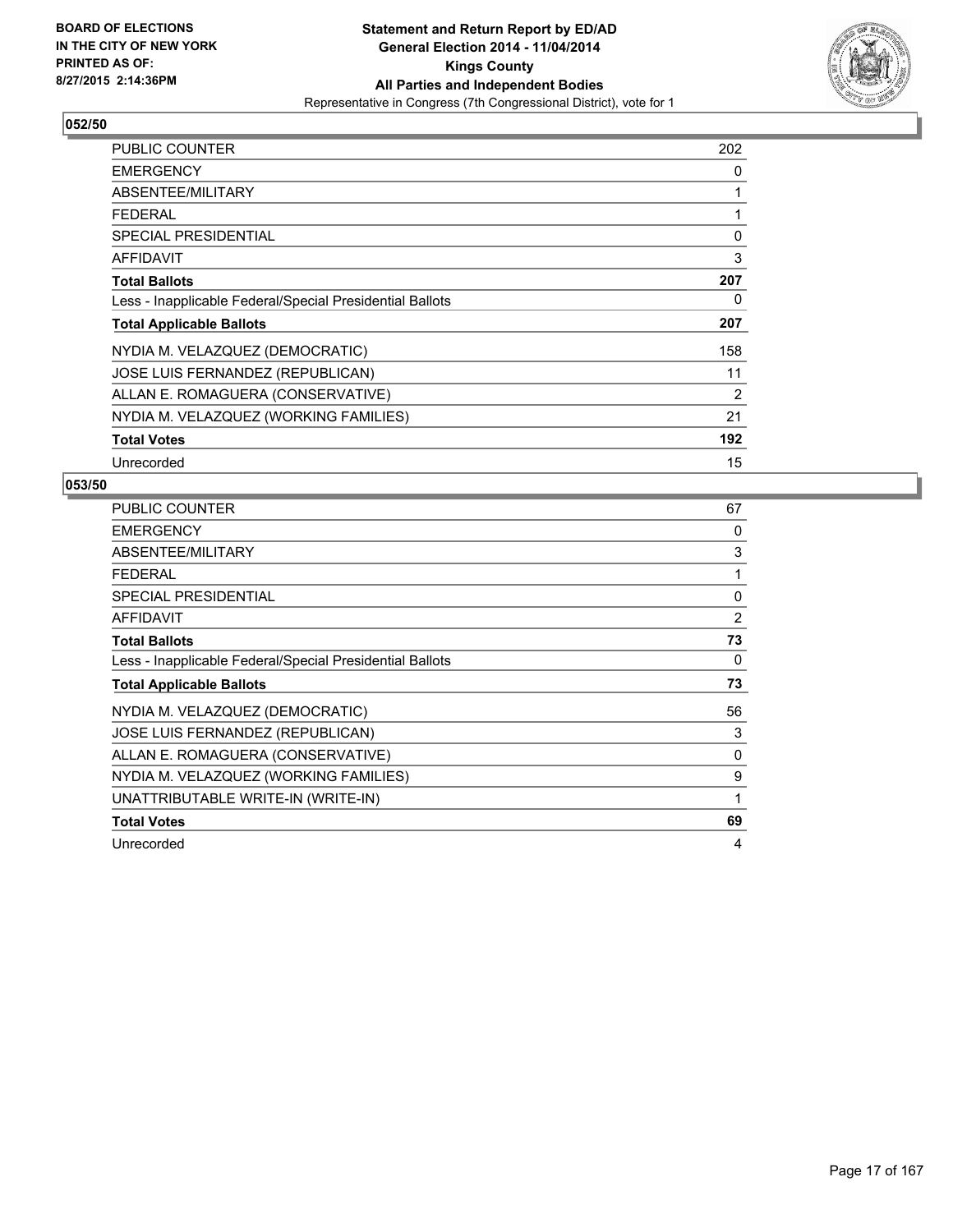

| <b>PUBLIC COUNTER</b>                                    | 70 |
|----------------------------------------------------------|----|
| <b>EMERGENCY</b>                                         | 0  |
| ABSENTEE/MILITARY                                        | 0  |
| <b>FEDERAL</b>                                           | 0  |
| <b>SPECIAL PRESIDENTIAL</b>                              | 0  |
| <b>AFFIDAVIT</b>                                         | 3  |
| <b>Total Ballots</b>                                     | 73 |
| Less - Inapplicable Federal/Special Presidential Ballots | 0  |
| <b>Total Applicable Ballots</b>                          | 73 |
| NYDIA M. VELAZQUEZ (DEMOCRATIC)                          | 63 |
| JOSE LUIS FERNANDEZ (REPUBLICAN)                         | 4  |
| ALLAN E. ROMAGUERA (CONSERVATIVE)                        | 1  |
| NYDIA M. VELAZQUEZ (WORKING FAMILIES)                    | 1  |
| <b>Total Votes</b>                                       | 69 |
| Unrecorded                                               | 4  |

| <b>PUBLIC COUNTER</b>                                    | 39 |
|----------------------------------------------------------|----|
| <b>EMERGENCY</b>                                         | 0  |
| ABSENTEE/MILITARY                                        | 0  |
| <b>FEDERAL</b>                                           | 1  |
| SPECIAL PRESIDENTIAL                                     | 0  |
| AFFIDAVIT                                                | 0  |
| <b>Total Ballots</b>                                     | 40 |
| Less - Inapplicable Federal/Special Presidential Ballots | 0  |
| <b>Total Applicable Ballots</b>                          | 40 |
| NYDIA M. VELAZQUEZ (DEMOCRATIC)                          | 28 |
| JOSE LUIS FERNANDEZ (REPUBLICAN)                         | 6  |
| ALLAN E. ROMAGUERA (CONSERVATIVE)                        | 1  |
| NYDIA M. VELAZQUEZ (WORKING FAMILIES)                    | 5  |
| <b>Total Votes</b>                                       | 40 |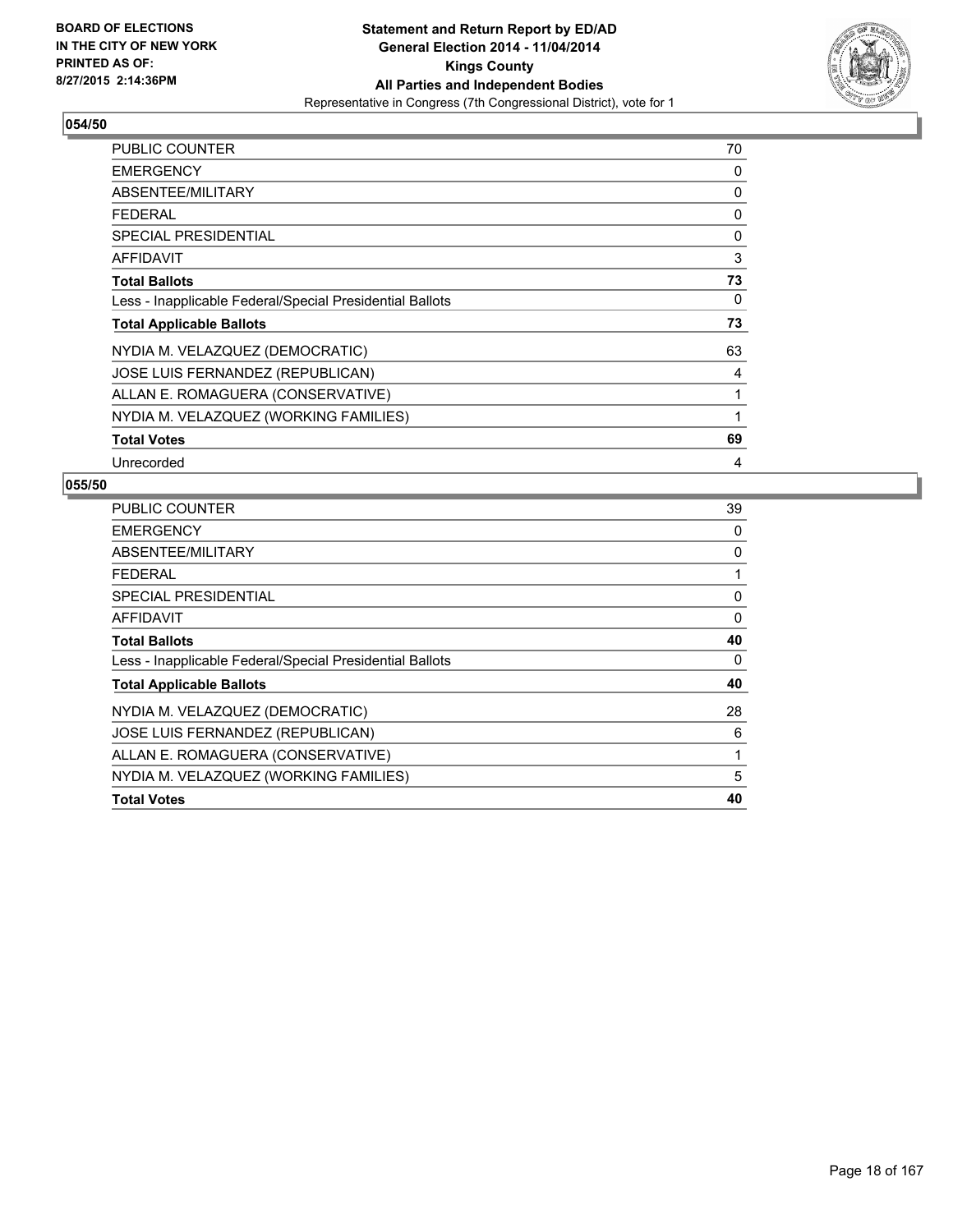

| <b>PUBLIC COUNTER</b>                                    | 41 |
|----------------------------------------------------------|----|
| <b>EMERGENCY</b>                                         | 0  |
| ABSENTEE/MILITARY                                        | 1  |
| <b>FEDERAL</b>                                           | 2  |
| <b>SPECIAL PRESIDENTIAL</b>                              | 0  |
| <b>AFFIDAVIT</b>                                         | 0  |
| <b>Total Ballots</b>                                     | 44 |
| Less - Inapplicable Federal/Special Presidential Ballots | 0  |
| <b>Total Applicable Ballots</b>                          | 44 |
| NYDIA M. VELAZQUEZ (DEMOCRATIC)                          | 33 |
| JOSE LUIS FERNANDEZ (REPUBLICAN)                         | 2  |
| ALLAN E. ROMAGUERA (CONSERVATIVE)                        | 0  |
| NYDIA M. VELAZQUEZ (WORKING FAMILIES)                    | 3  |
| <b>Total Votes</b>                                       | 38 |
| Unrecorded                                               | 6  |

| <b>PUBLIC COUNTER</b>                                    | 136 |
|----------------------------------------------------------|-----|
| <b>EMERGENCY</b>                                         | 0   |
| ABSENTEE/MILITARY                                        | 3   |
| <b>FEDERAL</b>                                           | 0   |
| <b>SPECIAL PRESIDENTIAL</b>                              | 0   |
| <b>AFFIDAVIT</b>                                         | 2   |
| <b>Total Ballots</b>                                     | 141 |
| Less - Inapplicable Federal/Special Presidential Ballots | 0   |
| <b>Total Applicable Ballots</b>                          | 141 |
|                                                          | 94  |
| NYDIA M. VELAZQUEZ (DEMOCRATIC)                          |     |
| JOSE LUIS FERNANDEZ (REPUBLICAN)                         | 6   |
| ALLAN E. ROMAGUERA (CONSERVATIVE)                        | 4   |
| NYDIA M. VELAZQUEZ (WORKING FAMILIES)                    | 9   |
| AVIGDOR MILLER (WRITE-IN)                                | 1   |
| <b>Total Votes</b>                                       | 114 |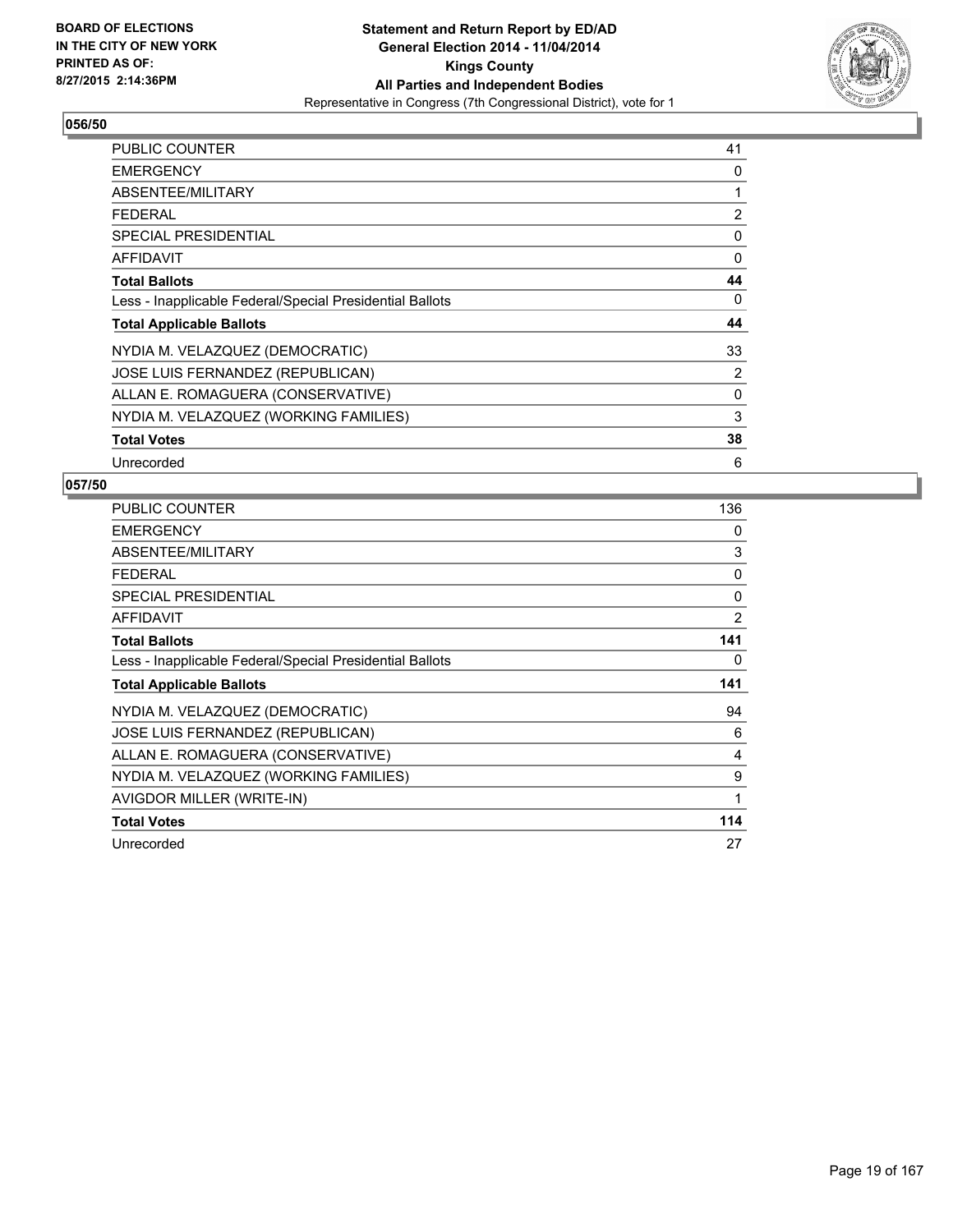

| PUBLIC COUNTER                                           | 129 |
|----------------------------------------------------------|-----|
| <b>EMERGENCY</b>                                         | 0   |
| ABSENTEE/MILITARY                                        | 0   |
| <b>FEDERAL</b>                                           | 0   |
| SPECIAL PRESIDENTIAL                                     | 0   |
| <b>AFFIDAVIT</b>                                         | 1   |
| <b>Total Ballots</b>                                     | 130 |
| Less - Inapplicable Federal/Special Presidential Ballots | 0   |
| <b>Total Applicable Ballots</b>                          | 130 |
| NYDIA M. VELAZQUEZ (DEMOCRATIC)                          | 97  |
| JOSE LUIS FERNANDEZ (REPUBLICAN)                         | 6   |
| ALLAN E. ROMAGUERA (CONSERVATIVE)                        | 3   |
| NYDIA M. VELAZQUEZ (WORKING FAMILIES)                    | 5   |
| UNATTRIBUTABLE WRITE-IN (WRITE-IN)                       | 1   |
| <b>Total Votes</b>                                       | 112 |
| Unrecorded                                               | 18  |

| <b>PUBLIC COUNTER</b>                                    | 137            |
|----------------------------------------------------------|----------------|
| <b>EMERGENCY</b>                                         | 0              |
| ABSENTEE/MILITARY                                        | 2              |
| <b>FEDERAL</b>                                           | 0              |
| <b>SPECIAL PRESIDENTIAL</b>                              | 0              |
| <b>AFFIDAVIT</b>                                         | 2              |
| <b>Total Ballots</b>                                     | 141            |
| Less - Inapplicable Federal/Special Presidential Ballots | 0              |
| <b>Total Applicable Ballots</b>                          | 141            |
| NYDIA M. VELAZQUEZ (DEMOCRATIC)                          | 105            |
| JOSE LUIS FERNANDEZ (REPUBLICAN)                         | 10             |
| ALLAN E. ROMAGUERA (CONSERVATIVE)                        | $\overline{2}$ |
| NYDIA M. VELAZQUEZ (WORKING FAMILIES)                    | 15             |
| <b>Total Votes</b>                                       | 132            |
| Unrecorded                                               | 9              |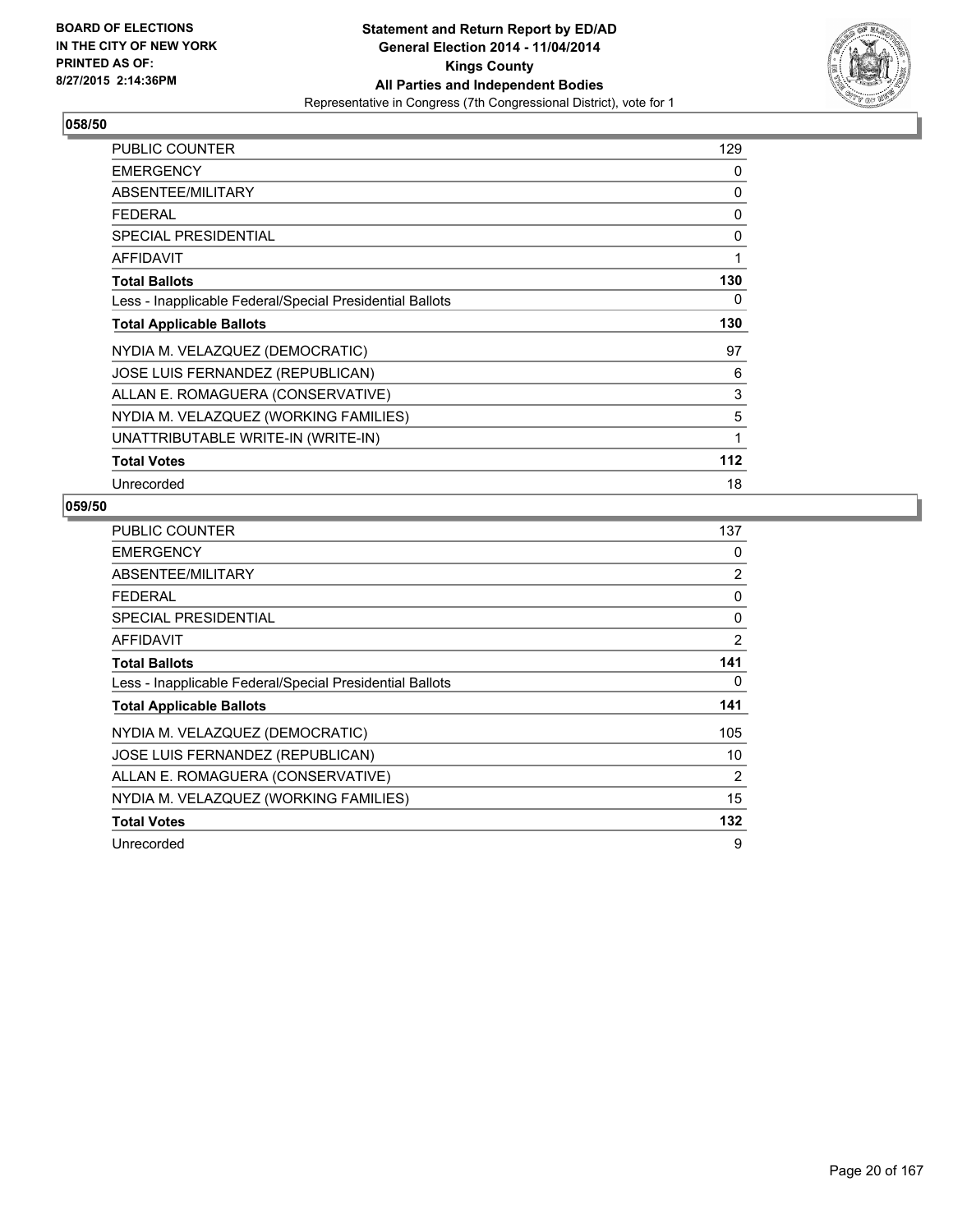

| PUBLIC COUNTER                                           | 179 |
|----------------------------------------------------------|-----|
| <b>EMERGENCY</b>                                         | 0   |
| ABSENTEE/MILITARY                                        | 0   |
| <b>FEDERAL</b>                                           | 0   |
| <b>SPECIAL PRESIDENTIAL</b>                              | 0   |
| <b>AFFIDAVIT</b>                                         | 1   |
| <b>Total Ballots</b>                                     | 180 |
| Less - Inapplicable Federal/Special Presidential Ballots | 0   |
| <b>Total Applicable Ballots</b>                          | 180 |
| NYDIA M. VELAZQUEZ (DEMOCRATIC)                          | 133 |
| JOSE LUIS FERNANDEZ (REPUBLICAN)                         | 8   |
| ALLAN E. ROMAGUERA (CONSERVATIVE)                        | 4   |
| NYDIA M. VELAZQUEZ (WORKING FAMILIES)                    | 16  |
| UNATTRIBUTABLE WRITE-IN (WRITE-IN)                       | 1   |
| <b>Total Votes</b>                                       | 162 |
| Unrecorded                                               | 18  |

| PUBLIC COUNTER                                           | 144 |
|----------------------------------------------------------|-----|
| <b>EMERGENCY</b>                                         | 0   |
| ABSENTEE/MILITARY                                        | 1   |
| <b>FEDERAL</b>                                           | 0   |
| <b>SPECIAL PRESIDENTIAL</b>                              | 0   |
| AFFIDAVIT                                                | 1   |
| <b>Total Ballots</b>                                     | 146 |
| Less - Inapplicable Federal/Special Presidential Ballots | 0   |
| <b>Total Applicable Ballots</b>                          | 146 |
| NYDIA M. VELAZQUEZ (DEMOCRATIC)                          | 118 |
| <b>JOSE LUIS FERNANDEZ (REPUBLICAN)</b>                  | 7   |
| ALLAN E. ROMAGUERA (CONSERVATIVE)                        | 3   |
| NYDIA M. VELAZQUEZ (WORKING FAMILIES)                    | 3   |
| UNATTRIBUTABLE WRITE-IN (WRITE-IN)                       | 2   |
| <b>Total Votes</b>                                       | 133 |
| Unrecorded                                               | 13  |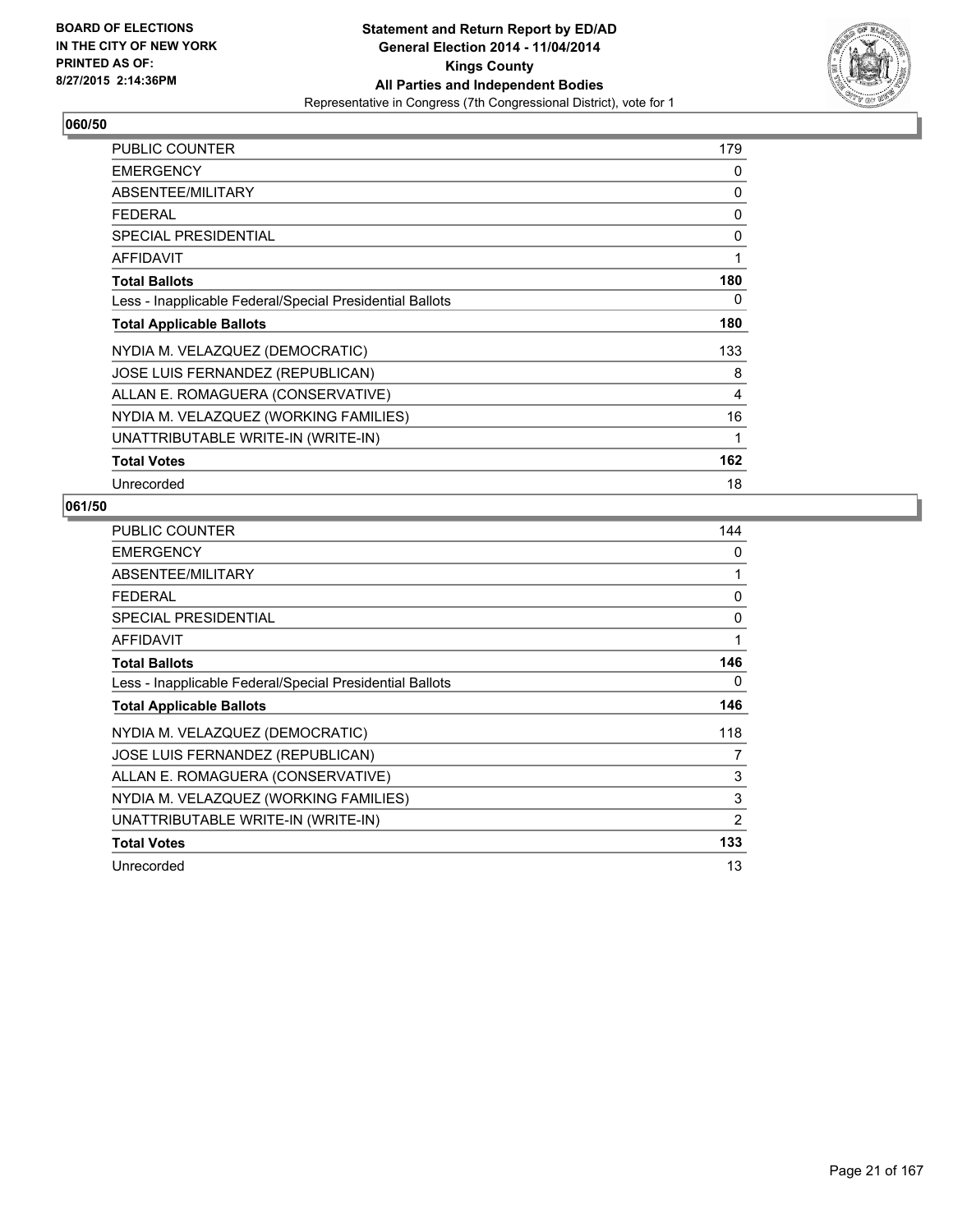

| <b>PUBLIC COUNTER</b>                                    | 140 |
|----------------------------------------------------------|-----|
| <b>EMERGENCY</b>                                         | 0   |
| ABSENTEE/MILITARY                                        | 0   |
| <b>FEDERAL</b>                                           | 1   |
| <b>SPECIAL PRESIDENTIAL</b>                              | 0   |
| <b>AFFIDAVIT</b>                                         | 1   |
| <b>Total Ballots</b>                                     | 142 |
| Less - Inapplicable Federal/Special Presidential Ballots | 0   |
| <b>Total Applicable Ballots</b>                          | 142 |
| NYDIA M. VELAZQUEZ (DEMOCRATIC)                          | 121 |
| JOSE LUIS FERNANDEZ (REPUBLICAN)                         | 5   |
| ALLAN E. ROMAGUERA (CONSERVATIVE)                        | 1   |
| NYDIA M. VELAZQUEZ (WORKING FAMILIES)                    | 1   |
| <b>Total Votes</b>                                       | 128 |
| Unrecorded                                               | 14  |

| <b>PUBLIC COUNTER</b>                                    | 129 |
|----------------------------------------------------------|-----|
| <b>EMERGENCY</b>                                         | 0   |
| ABSENTEE/MILITARY                                        | 0   |
| <b>FEDERAL</b>                                           | 0   |
| SPECIAL PRESIDENTIAL                                     | 0   |
| <b>AFFIDAVIT</b>                                         | 2   |
| <b>Total Ballots</b>                                     | 131 |
| Less - Inapplicable Federal/Special Presidential Ballots | 0   |
| <b>Total Applicable Ballots</b>                          | 131 |
| NYDIA M. VELAZQUEZ (DEMOCRATIC)                          | 105 |
| JOSE LUIS FERNANDEZ (REPUBLICAN)                         | 3   |
| ALLAN E. ROMAGUERA (CONSERVATIVE)                        | 1   |
| NYDIA M. VELAZQUEZ (WORKING FAMILIES)                    | 3   |
| <b>Total Votes</b>                                       | 112 |
| Unrecorded                                               | 19  |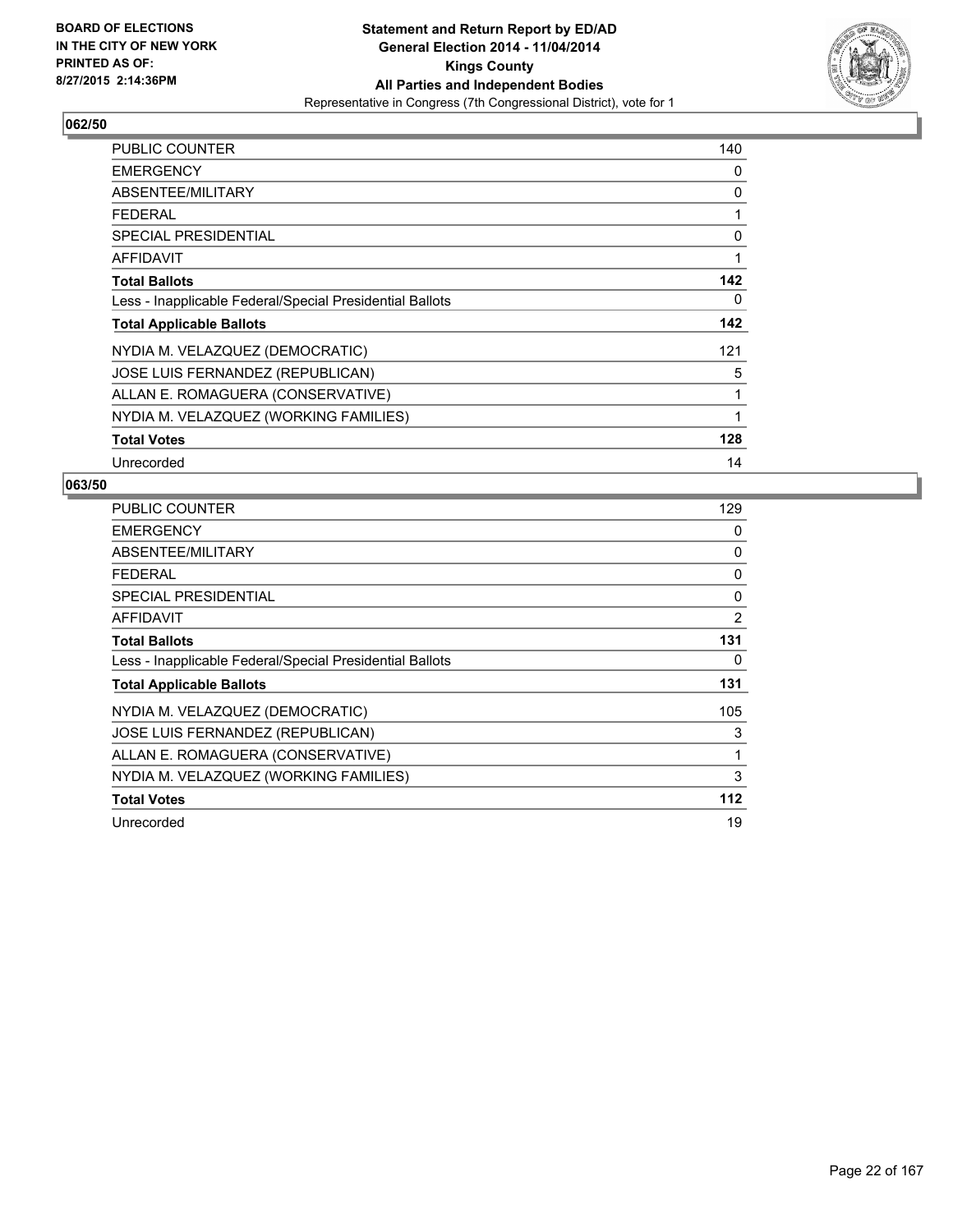

| PUBLIC COUNTER                                           | 45 |
|----------------------------------------------------------|----|
| <b>EMERGENCY</b>                                         | 0  |
| ABSENTEE/MILITARY                                        | 0  |
| <b>FEDERAL</b>                                           | 0  |
| <b>SPECIAL PRESIDENTIAL</b>                              | 0  |
| <b>AFFIDAVIT</b>                                         | 0  |
| <b>Total Ballots</b>                                     | 45 |
| Less - Inapplicable Federal/Special Presidential Ballots | 0  |
| <b>Total Applicable Ballots</b>                          | 45 |
| NYDIA M. VELAZQUEZ (DEMOCRATIC)                          | 32 |
| JOSE LUIS FERNANDEZ (REPUBLICAN)                         | 8  |
| ALLAN E. ROMAGUERA (CONSERVATIVE)                        | 0  |
| NYDIA M. VELAZQUEZ (WORKING FAMILIES)                    | 1  |
| UNATTRIBUTABLE WRITE-IN (WRITE-IN)                       | 1  |
| <b>Total Votes</b>                                       | 42 |
| Unrecorded                                               | 3  |

| <b>PUBLIC COUNTER</b>                                    | 76       |
|----------------------------------------------------------|----------|
| <b>EMERGENCY</b>                                         | 0        |
| ABSENTEE/MILITARY                                        | 2        |
| <b>FEDERAL</b>                                           | 1        |
| <b>SPECIAL PRESIDENTIAL</b>                              | 0        |
| <b>AFFIDAVIT</b>                                         | $\Omega$ |
| <b>Total Ballots</b>                                     | 79       |
| Less - Inapplicable Federal/Special Presidential Ballots | 0        |
| <b>Total Applicable Ballots</b>                          | 79       |
| NYDIA M. VELAZQUEZ (DEMOCRATIC)                          | 62       |
| JOSE LUIS FERNANDEZ (REPUBLICAN)                         | 7        |
| ALLAN E. ROMAGUERA (CONSERVATIVE)                        | 2        |
| NYDIA M. VELAZQUEZ (WORKING FAMILIES)                    | 1        |
| <b>Total Votes</b>                                       | 72       |
| Unrecorded                                               | 7        |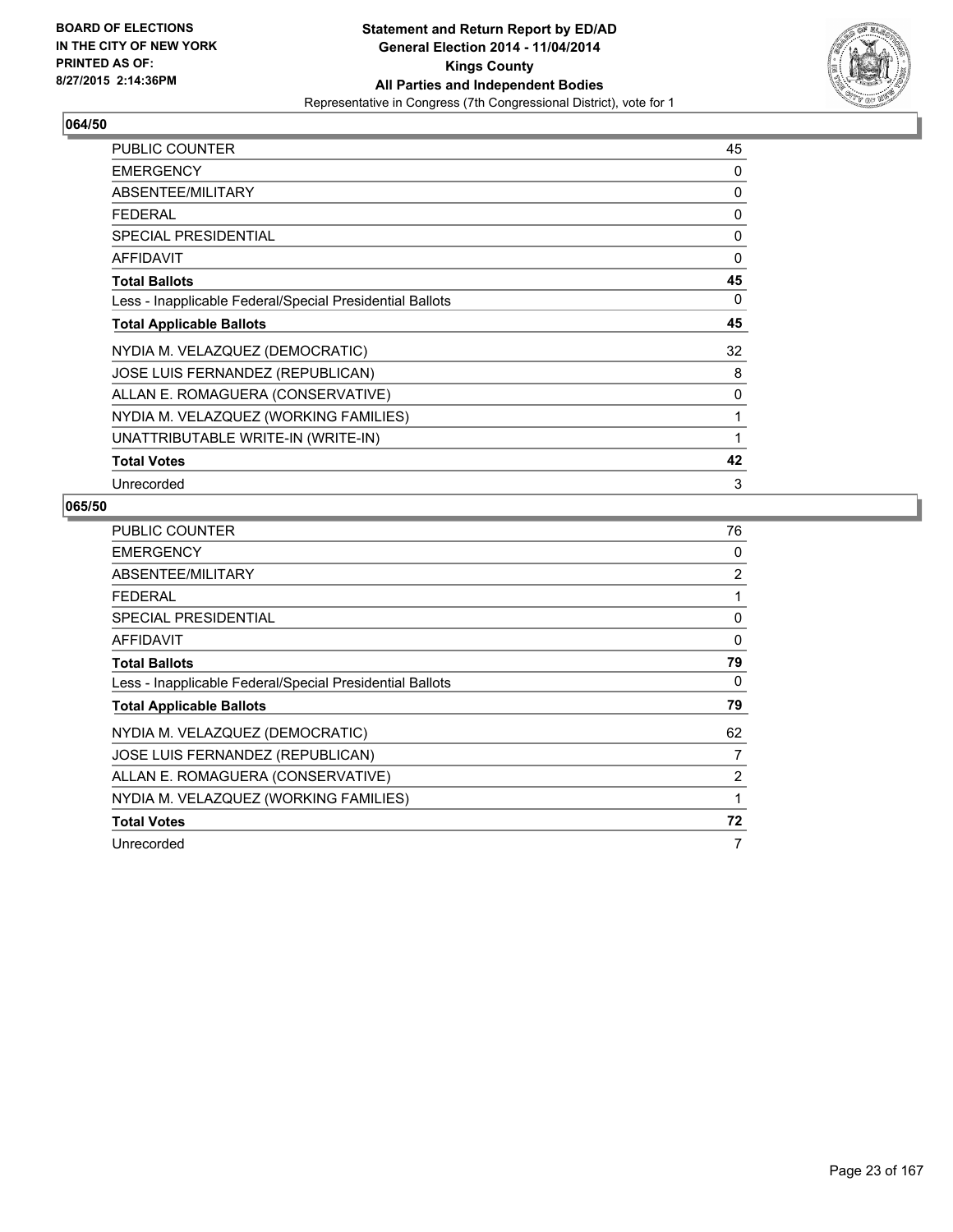

| <b>PUBLIC COUNTER</b>                                    | 66 |
|----------------------------------------------------------|----|
| <b>EMERGENCY</b>                                         | 0  |
| ABSENTEE/MILITARY                                        | 0  |
| <b>FEDERAL</b>                                           | 0  |
| <b>SPECIAL PRESIDENTIAL</b>                              | 0  |
| <b>AFFIDAVIT</b>                                         | 0  |
| <b>Total Ballots</b>                                     | 66 |
| Less - Inapplicable Federal/Special Presidential Ballots | 0  |
| <b>Total Applicable Ballots</b>                          | 66 |
| NYDIA M. VELAZQUEZ (DEMOCRATIC)                          | 45 |
| JOSE LUIS FERNANDEZ (REPUBLICAN)                         | 10 |
| ALLAN E. ROMAGUERA (CONSERVATIVE)                        | 0  |
| NYDIA M. VELAZQUEZ (WORKING FAMILIES)                    | 4  |
| <b>Total Votes</b>                                       | 59 |
| Unrecorded                                               | 7  |

| <b>PUBLIC COUNTER</b>                                    | 44             |
|----------------------------------------------------------|----------------|
| <b>EMERGENCY</b>                                         | 0              |
| ABSENTEE/MILITARY                                        | 0              |
| <b>FEDERAL</b>                                           | 0              |
| <b>SPECIAL PRESIDENTIAL</b>                              | 0              |
| <b>AFFIDAVIT</b>                                         | 0              |
| <b>Total Ballots</b>                                     | 44             |
| Less - Inapplicable Federal/Special Presidential Ballots | 0              |
| <b>Total Applicable Ballots</b>                          | 44             |
| NYDIA M. VELAZQUEZ (DEMOCRATIC)                          | 28             |
| JOSE LUIS FERNANDEZ (REPUBLICAN)                         | 5              |
| ALLAN E. ROMAGUERA (CONSERVATIVE)                        | $\overline{2}$ |
| NYDIA M. VELAZQUEZ (WORKING FAMILIES)                    | $\overline{2}$ |
| AVIGDOR MILLER (WRITE-IN)                                | 2              |
| DAVID NEIDERMAN (WRITE-IN)                               | 1              |
| <b>Total Votes</b>                                       | 40             |
| Unrecorded                                               | 4              |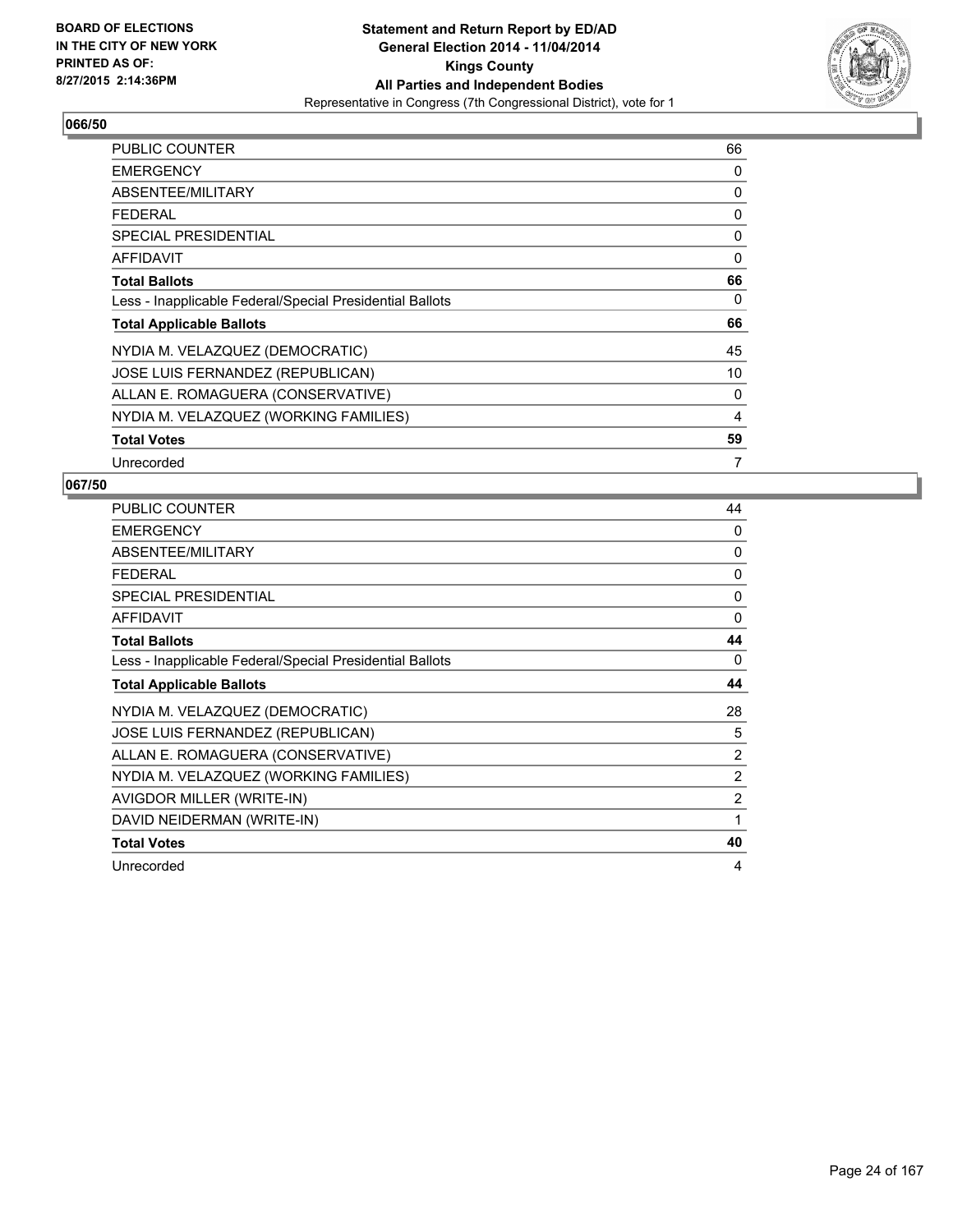

| <b>PUBLIC COUNTER</b>                                    | 76 |
|----------------------------------------------------------|----|
| <b>EMERGENCY</b>                                         | 0  |
| ABSENTEE/MILITARY                                        | 0  |
| <b>FEDERAL</b>                                           | 0  |
| <b>SPECIAL PRESIDENTIAL</b>                              | 0  |
| AFFIDAVIT                                                | 0  |
| <b>Total Ballots</b>                                     | 76 |
| Less - Inapplicable Federal/Special Presidential Ballots | 0  |
| <b>Total Applicable Ballots</b>                          | 76 |
| NYDIA M. VELAZQUEZ (DEMOCRATIC)                          | 58 |
| JOSE LUIS FERNANDEZ (REPUBLICAN)                         | 8  |
| ALLAN E. ROMAGUERA (CONSERVATIVE)                        | 0  |
| NYDIA M. VELAZQUEZ (WORKING FAMILIES)                    | 1  |
| AVIGDOR MILLER (WRITE-IN)                                | 1  |
| <b>Total Votes</b>                                       | 68 |
| Unrecorded                                               | 8  |

| <b>PUBLIC COUNTER</b>                                    | 93          |
|----------------------------------------------------------|-------------|
| <b>EMERGENCY</b>                                         | 0           |
| ABSENTEE/MILITARY                                        | 1           |
| <b>FEDERAL</b>                                           | 1           |
| SPECIAL PRESIDENTIAL                                     | $\mathbf 0$ |
| <b>AFFIDAVIT</b>                                         | 1           |
| <b>Total Ballots</b>                                     | 96          |
| Less - Inapplicable Federal/Special Presidential Ballots | 0           |
| <b>Total Applicable Ballots</b>                          | 96          |
| NYDIA M. VELAZQUEZ (DEMOCRATIC)                          | 73          |
| JOSE LUIS FERNANDEZ (REPUBLICAN)                         | 12          |
| ALLAN E. ROMAGUERA (CONSERVATIVE)                        | 2           |
| NYDIA M. VELAZQUEZ (WORKING FAMILIES)                    | 2           |
| <b>Total Votes</b>                                       | 89          |
| Unrecorded                                               | 7           |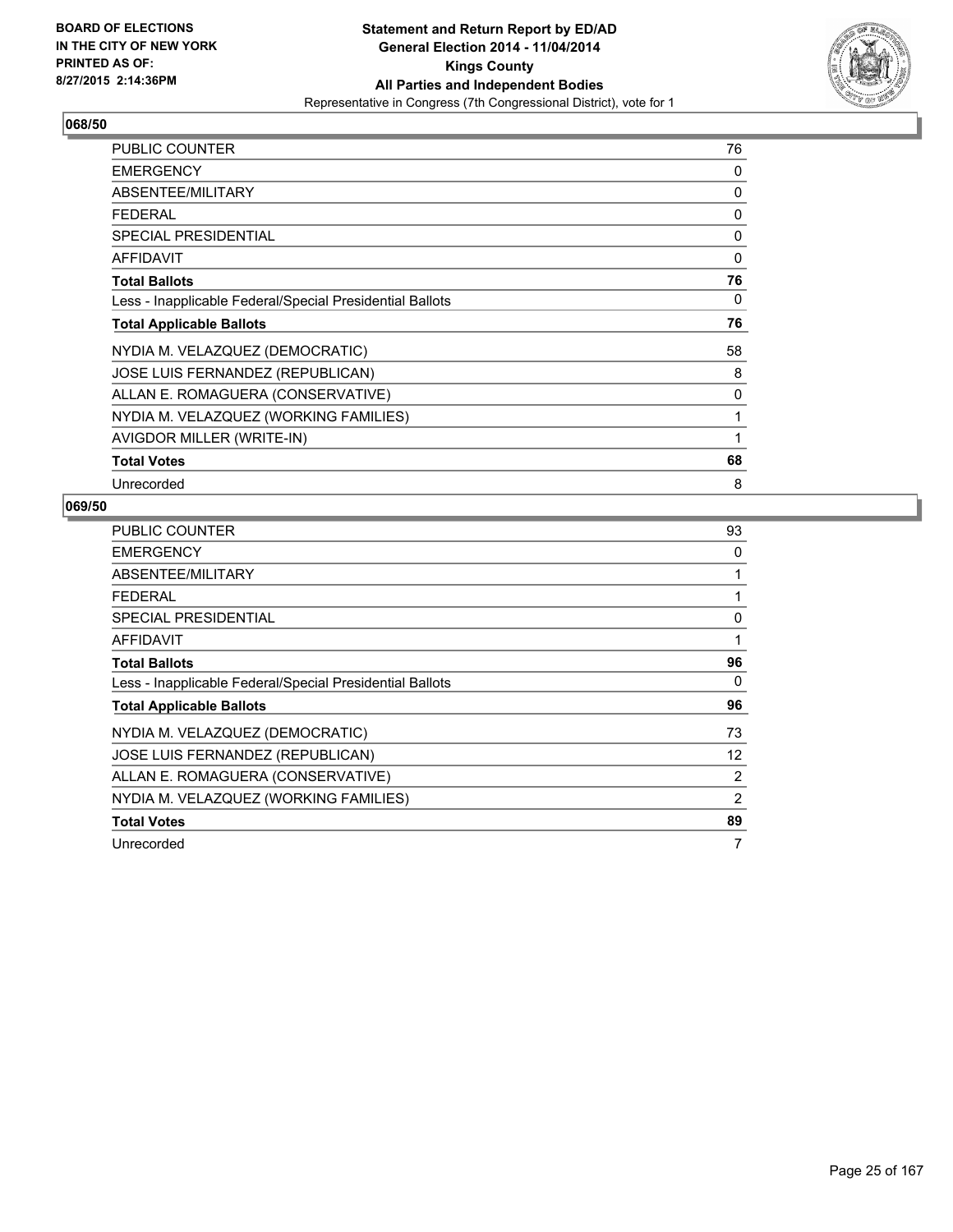

| <b>PUBLIC COUNTER</b>                                    | 53 |
|----------------------------------------------------------|----|
| <b>EMERGENCY</b>                                         | 0  |
| ABSENTEE/MILITARY                                        | 0  |
| <b>FEDERAL</b>                                           | 1  |
| SPECIAL PRESIDENTIAL                                     | 0  |
| AFFIDAVIT                                                | 0  |
| <b>Total Ballots</b>                                     | 54 |
| Less - Inapplicable Federal/Special Presidential Ballots | 0  |
| <b>Total Applicable Ballots</b>                          | 54 |
| NYDIA M. VELAZQUEZ (DEMOCRATIC)                          | 33 |
| JOSE LUIS FERNANDEZ (REPUBLICAN)                         | 12 |
| ALLAN E. ROMAGUERA (CONSERVATIVE)                        | 1  |
| NYDIA M. VELAZQUEZ (WORKING FAMILIES)                    | 1  |
| AVIGDOR MILLER (WRITE-IN)                                | 1  |
| UNATTRIBUTABLE WRITE-IN (WRITE-IN)                       | 1  |
| <b>Total Votes</b>                                       | 49 |
| Unrecorded                                               | 5  |

| <b>PUBLIC COUNTER</b>                                    | 20       |
|----------------------------------------------------------|----------|
| <b>EMERGENCY</b>                                         | 0        |
| ABSENTEE/MILITARY                                        | 0        |
| <b>FEDERAL</b>                                           | 0        |
| <b>SPECIAL PRESIDENTIAL</b>                              | 0        |
| <b>AFFIDAVIT</b>                                         | $\Omega$ |
| <b>Total Ballots</b>                                     | 20       |
| Less - Inapplicable Federal/Special Presidential Ballots | 0        |
| <b>Total Applicable Ballots</b>                          | 20       |
| NYDIA M. VELAZQUEZ (DEMOCRATIC)                          | 16       |
| JOSE LUIS FERNANDEZ (REPUBLICAN)                         | 2        |
| ALLAN E. ROMAGUERA (CONSERVATIVE)                        | 0        |
| NYDIA M. VELAZQUEZ (WORKING FAMILIES)                    | 1        |
| <b>Total Votes</b>                                       | 19       |
| Unrecorded                                               | 1        |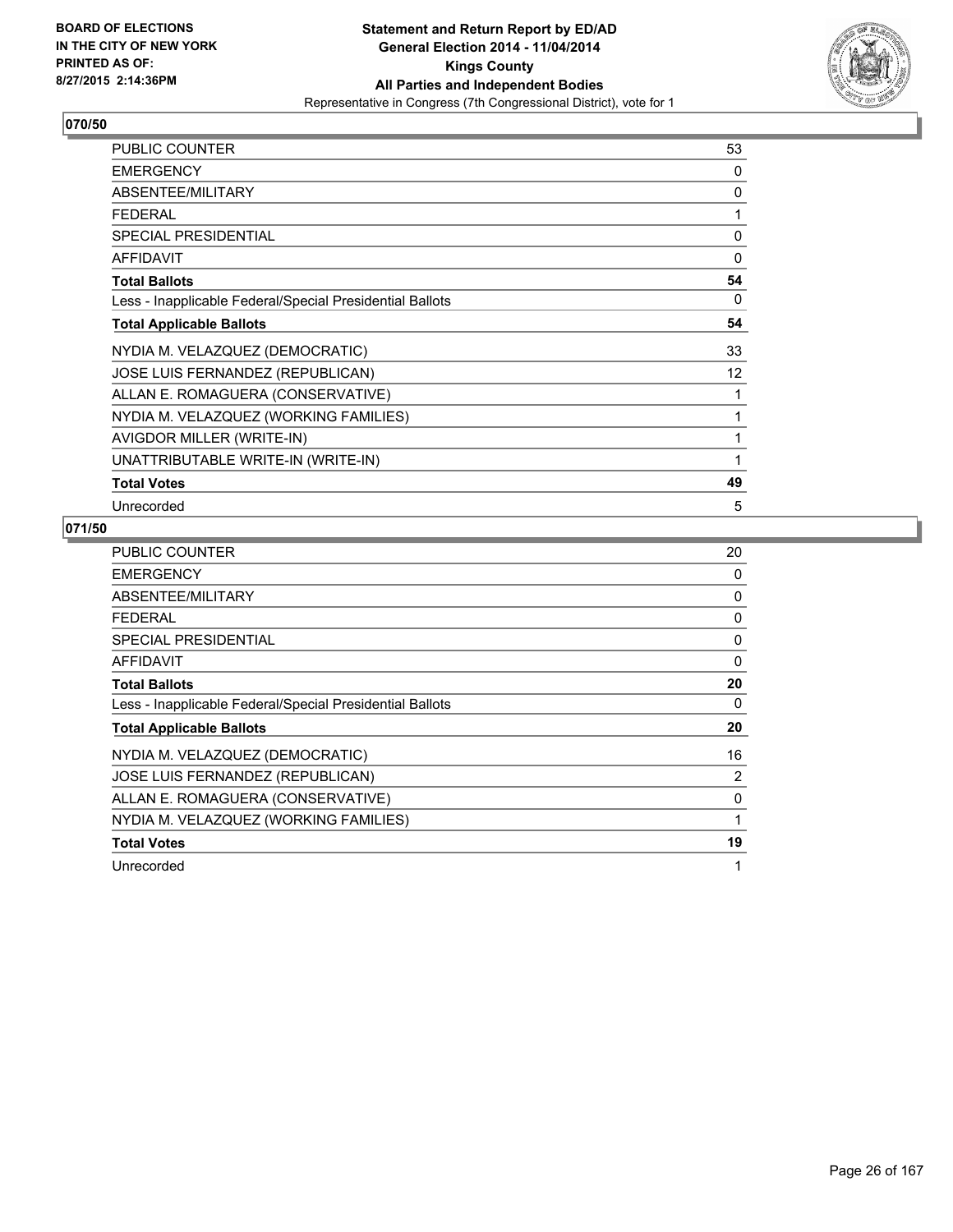

| <b>PUBLIC COUNTER</b>                                    | 44 |
|----------------------------------------------------------|----|
| <b>EMERGENCY</b>                                         | 0  |
| ABSENTEE/MILITARY                                        | 0  |
| <b>FEDERAL</b>                                           | 0  |
| <b>SPECIAL PRESIDENTIAL</b>                              | 0  |
| <b>AFFIDAVIT</b>                                         | 2  |
| <b>Total Ballots</b>                                     | 46 |
| Less - Inapplicable Federal/Special Presidential Ballots | 0  |
| <b>Total Applicable Ballots</b>                          | 46 |
| NYDIA M. VELAZQUEZ (DEMOCRATIC)                          | 29 |
| JOSE LUIS FERNANDEZ (REPUBLICAN)                         | 4  |
| ALLAN E. ROMAGUERA (CONSERVATIVE)                        | 2  |
| NYDIA M. VELAZQUEZ (WORKING FAMILIES)                    | 5  |
| <b>Total Votes</b>                                       | 40 |
| Unrecorded                                               | 6  |

| <b>PUBLIC COUNTER</b>                                    | 66 |
|----------------------------------------------------------|----|
| <b>EMERGENCY</b>                                         | 0  |
| ABSENTEE/MILITARY                                        | 0  |
| <b>FEDERAL</b>                                           | 0  |
| <b>SPECIAL PRESIDENTIAL</b>                              | 0  |
| AFFIDAVIT                                                | 0  |
| <b>Total Ballots</b>                                     | 66 |
| Less - Inapplicable Federal/Special Presidential Ballots | 0  |
| <b>Total Applicable Ballots</b>                          | 66 |
| NYDIA M. VELAZQUEZ (DEMOCRATIC)                          | 44 |
| <b>JOSE LUIS FERNANDEZ (REPUBLICAN)</b>                  | 10 |
| ALLAN E. ROMAGUERA (CONSERVATIVE)                        |    |
| NYDIA M. VELAZQUEZ (WORKING FAMILIES)                    | 1  |
| <b>Total Votes</b>                                       | 56 |
| Unrecorded                                               | 10 |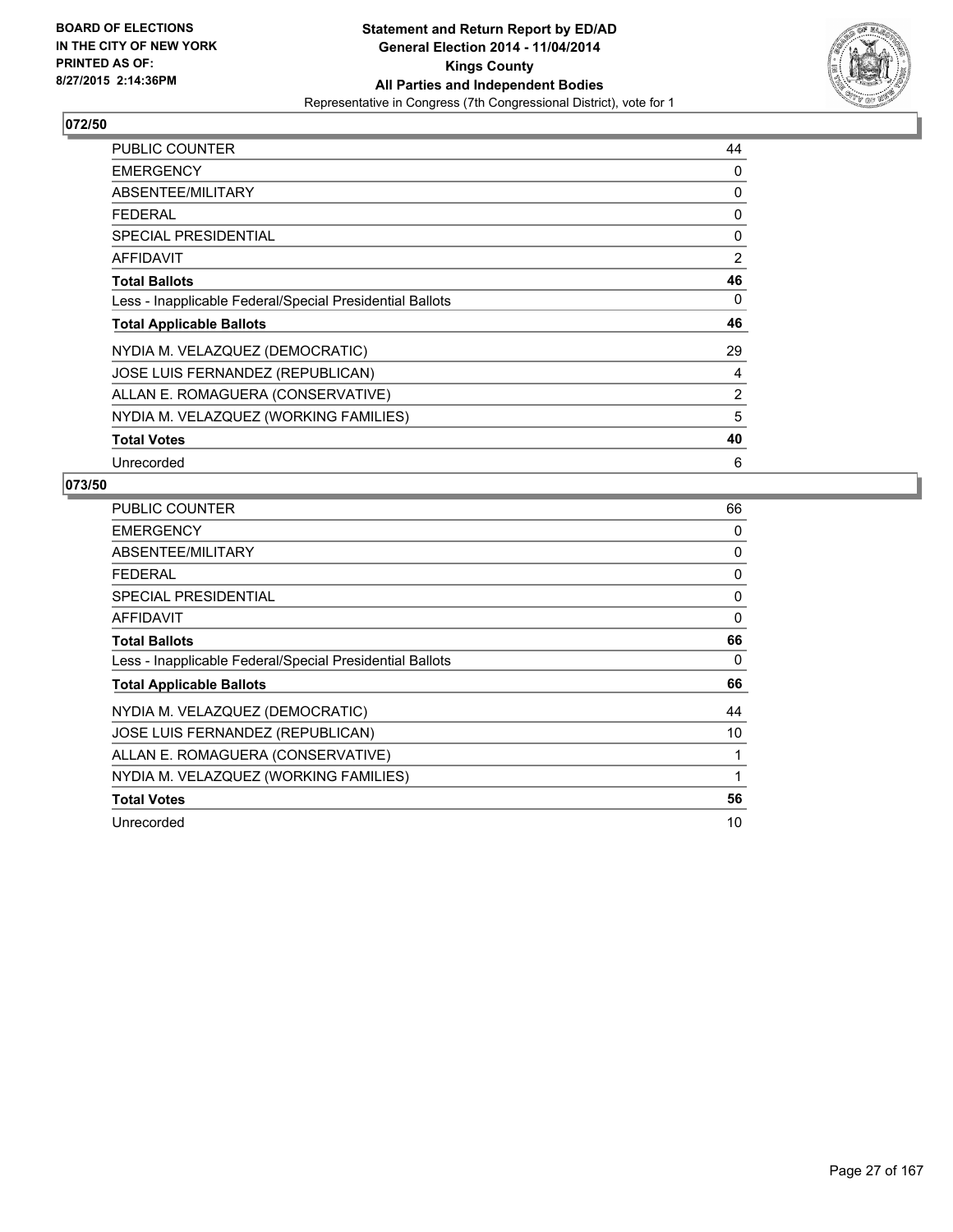

| <b>PUBLIC COUNTER</b>                                    | 47 |
|----------------------------------------------------------|----|
| <b>EMERGENCY</b>                                         | 0  |
| ABSENTEE/MILITARY                                        | 22 |
| <b>FEDERAL</b>                                           | 0  |
| <b>SPECIAL PRESIDENTIAL</b>                              | 0  |
| AFFIDAVIT                                                | 0  |
| <b>Total Ballots</b>                                     | 69 |
| Less - Inapplicable Federal/Special Presidential Ballots | 0  |
| <b>Total Applicable Ballots</b>                          | 69 |
| NYDIA M. VELAZQUEZ (DEMOCRATIC)                          | 48 |
| JOSE LUIS FERNANDEZ (REPUBLICAN)                         | 9  |
| ALLAN E. ROMAGUERA (CONSERVATIVE)                        | 1  |
| NYDIA M. VELAZQUEZ (WORKING FAMILIES)                    | 1  |
| <b>Total Votes</b>                                       | 59 |
| Unrecorded                                               | 10 |

| <b>PUBLIC COUNTER</b>                                    | 90 |
|----------------------------------------------------------|----|
| <b>EMERGENCY</b>                                         | 0  |
| ABSENTEE/MILITARY                                        | 0  |
| <b>FEDERAL</b>                                           | 0  |
| SPECIAL PRESIDENTIAL                                     | 0  |
| AFFIDAVIT                                                | 1  |
| <b>Total Ballots</b>                                     | 91 |
| Less - Inapplicable Federal/Special Presidential Ballots | 0  |
| <b>Total Applicable Ballots</b>                          | 91 |
| NYDIA M. VELAZQUEZ (DEMOCRATIC)                          | 58 |
| JOSE LUIS FERNANDEZ (REPUBLICAN)                         | 15 |
| ALLAN E. ROMAGUERA (CONSERVATIVE)                        | 1  |
| NYDIA M. VELAZQUEZ (WORKING FAMILIES)                    | 4  |
| <b>Total Votes</b>                                       | 78 |
| Unrecorded                                               | 13 |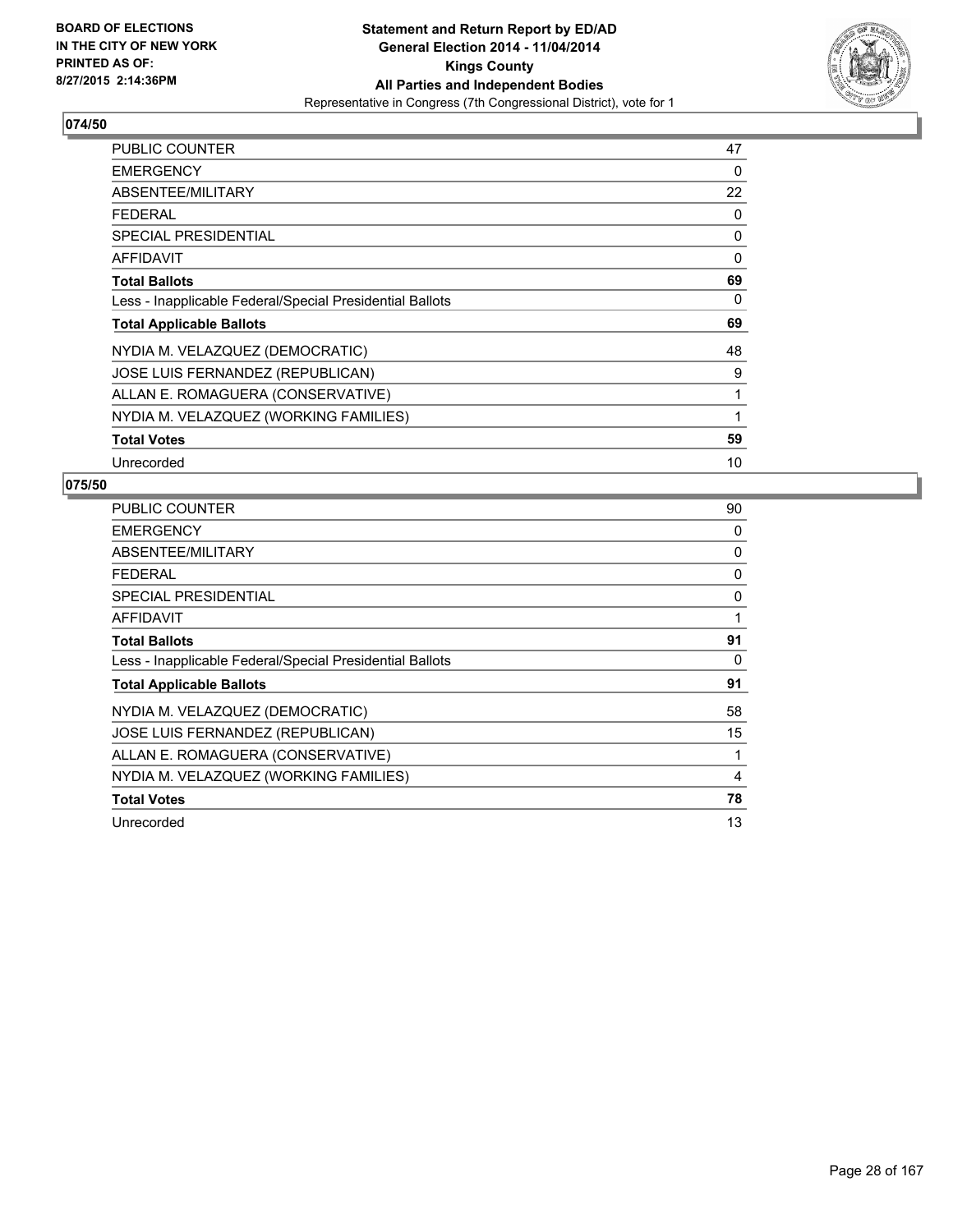

| <b>PUBLIC COUNTER</b>                                    | 94 |
|----------------------------------------------------------|----|
| <b>EMERGENCY</b>                                         | 0  |
| ABSENTEE/MILITARY                                        | 0  |
| <b>FEDERAL</b>                                           | 1  |
| <b>SPECIAL PRESIDENTIAL</b>                              | 0  |
| <b>AFFIDAVIT</b>                                         | 0  |
| <b>Total Ballots</b>                                     | 95 |
| Less - Inapplicable Federal/Special Presidential Ballots | 0  |
| <b>Total Applicable Ballots</b>                          | 95 |
| NYDIA M. VELAZQUEZ (DEMOCRATIC)                          | 69 |
| JOSE LUIS FERNANDEZ (REPUBLICAN)                         | 10 |
| ALLAN E. ROMAGUERA (CONSERVATIVE)                        | 3  |
| NYDIA M. VELAZQUEZ (WORKING FAMILIES)                    | 4  |
| <b>Total Votes</b>                                       | 86 |
| Unrecorded                                               | 9  |

| <b>PUBLIC COUNTER</b>                                    | 78 |
|----------------------------------------------------------|----|
| <b>EMERGENCY</b>                                         | 0  |
| ABSENTEE/MILITARY                                        | 0  |
| <b>FEDERAL</b>                                           | 0  |
| SPECIAL PRESIDENTIAL                                     | 0  |
| <b>AFFIDAVIT</b>                                         | 0  |
| <b>Total Ballots</b>                                     | 78 |
| Less - Inapplicable Federal/Special Presidential Ballots | 0  |
| <b>Total Applicable Ballots</b>                          | 78 |
| NYDIA M. VELAZQUEZ (DEMOCRATIC)                          | 49 |
| JOSE LUIS FERNANDEZ (REPUBLICAN)                         | 17 |
| ALLAN E. ROMAGUERA (CONSERVATIVE)                        | 4  |
| NYDIA M. VELAZQUEZ (WORKING FAMILIES)                    | 2  |
| <b>Total Votes</b>                                       | 72 |
| Unrecorded                                               | 6  |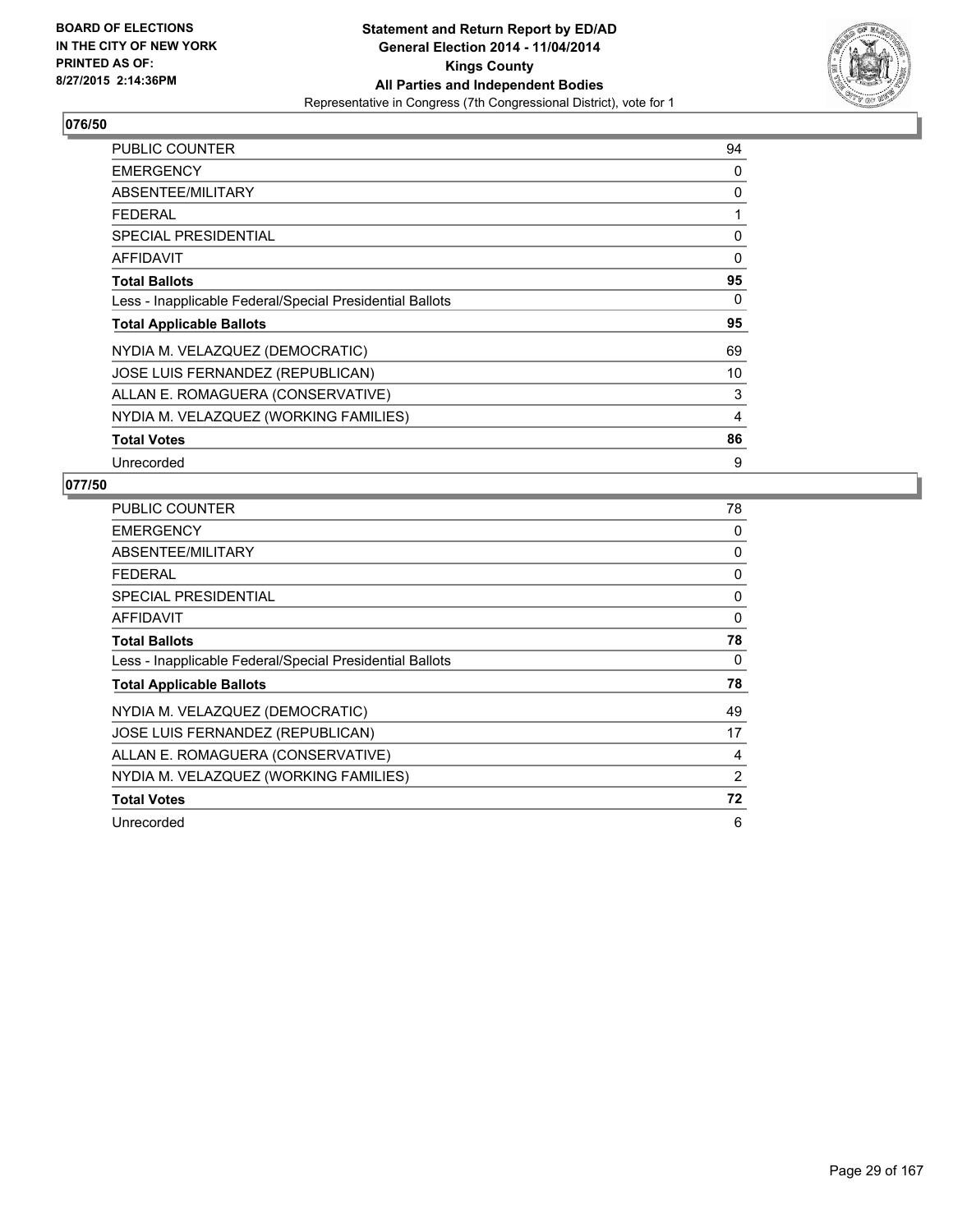

| <b>PUBLIC COUNTER</b>                                    | 77 |
|----------------------------------------------------------|----|
| <b>EMERGENCY</b>                                         | 0  |
| ABSENTEE/MILITARY                                        | 0  |
| <b>FEDERAL</b>                                           | 0  |
| <b>SPECIAL PRESIDENTIAL</b>                              | 0  |
| <b>AFFIDAVIT</b>                                         | 0  |
| <b>Total Ballots</b>                                     | 77 |
| Less - Inapplicable Federal/Special Presidential Ballots | 0  |
| <b>Total Applicable Ballots</b>                          | 77 |
| NYDIA M. VELAZQUEZ (DEMOCRATIC)                          | 48 |
| JOSE LUIS FERNANDEZ (REPUBLICAN)                         | 18 |
| ALLAN E. ROMAGUERA (CONSERVATIVE)                        | 3  |
| NYDIA M. VELAZQUEZ (WORKING FAMILIES)                    | 4  |
| <b>Total Votes</b>                                       | 73 |
| Unrecorded                                               | 4  |

| <b>PUBLIC COUNTER</b>                                    | 67 |
|----------------------------------------------------------|----|
| <b>EMERGENCY</b>                                         | 0  |
| ABSENTEE/MILITARY                                        | 0  |
| <b>FEDERAL</b>                                           | 0  |
| SPECIAL PRESIDENTIAL                                     | 0  |
| AFFIDAVIT                                                | 0  |
| <b>Total Ballots</b>                                     | 67 |
| Less - Inapplicable Federal/Special Presidential Ballots | 0  |
| <b>Total Applicable Ballots</b>                          | 67 |
| NYDIA M. VELAZQUEZ (DEMOCRATIC)                          | 39 |
| JOSE LUIS FERNANDEZ (REPUBLICAN)                         | 11 |
| ALLAN E. ROMAGUERA (CONSERVATIVE)                        | 5  |
| NYDIA M. VELAZQUEZ (WORKING FAMILIES)                    | 2  |
| <b>Total Votes</b>                                       | 57 |
| Unrecorded                                               | 10 |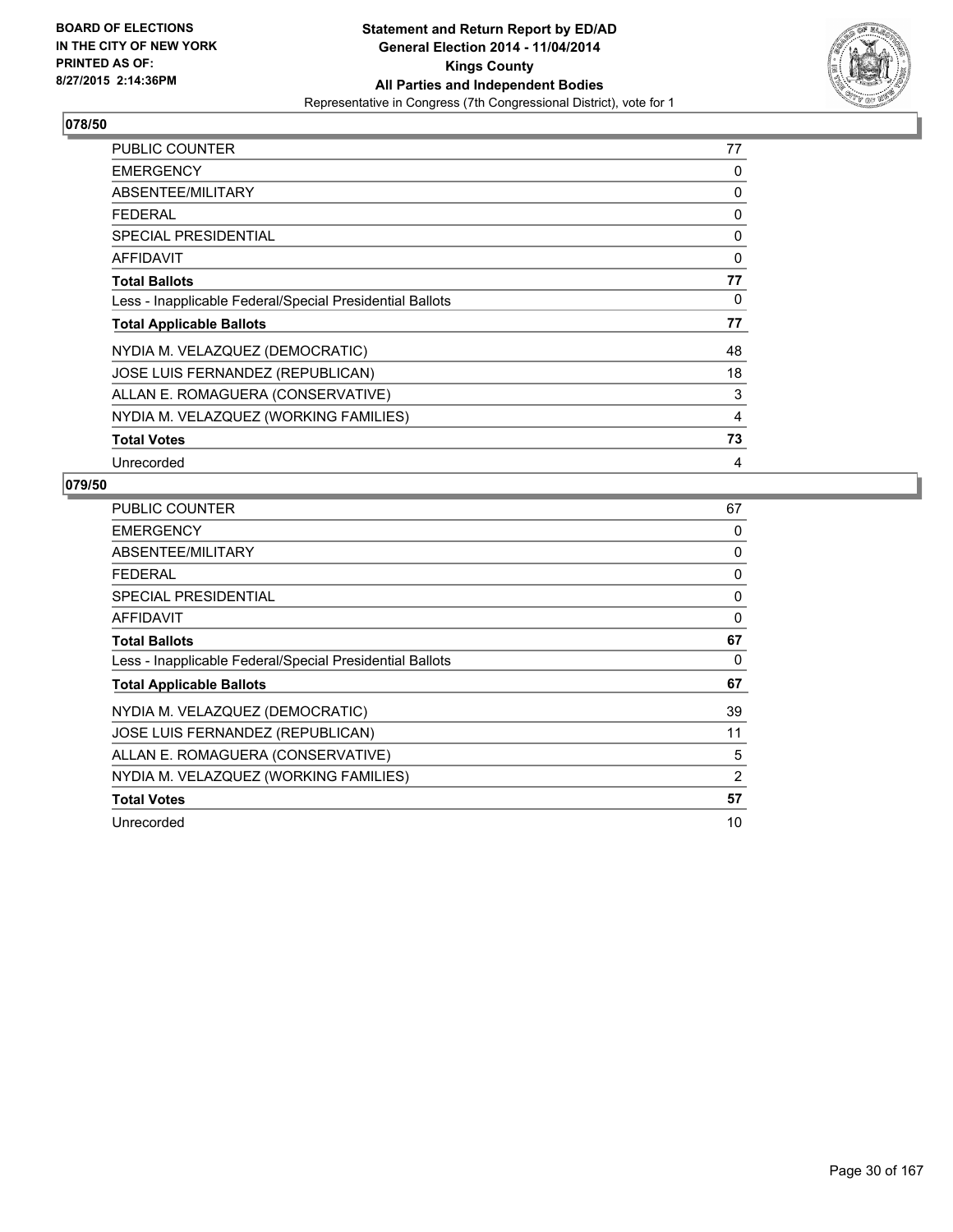

| PUBLIC COUNTER                                           | 62 |
|----------------------------------------------------------|----|
| <b>EMERGENCY</b>                                         | 0  |
| ABSENTEE/MILITARY                                        | 0  |
| <b>FEDERAL</b>                                           | 2  |
| <b>SPECIAL PRESIDENTIAL</b>                              | 0  |
| AFFIDAVIT                                                | 0  |
| <b>Total Ballots</b>                                     | 64 |
| Less - Inapplicable Federal/Special Presidential Ballots | 0  |
| <b>Total Applicable Ballots</b>                          | 64 |
| NYDIA M. VELAZQUEZ (DEMOCRATIC)                          | 42 |
| JOSE LUIS FERNANDEZ (REPUBLICAN)                         | 6  |
| ALLAN E. ROMAGUERA (CONSERVATIVE)                        | 3  |
| NYDIA M. VELAZQUEZ (WORKING FAMILIES)                    | 6  |
| AVIGDOR MILLER (WRITE-IN)                                | 1  |
| <b>Total Votes</b>                                       | 58 |
| Unrecorded                                               | 6  |

| <b>PUBLIC COUNTER</b>                                    | 17 |
|----------------------------------------------------------|----|
| <b>EMERGENCY</b>                                         | 0  |
| ABSENTEE/MILITARY                                        | 0  |
| <b>FEDERAL</b>                                           | 0  |
| SPECIAL PRESIDENTIAL                                     | 0  |
| <b>AFFIDAVIT</b>                                         | 2  |
| <b>Total Ballots</b>                                     | 19 |
| Less - Inapplicable Federal/Special Presidential Ballots | 0  |
| <b>Total Applicable Ballots</b>                          | 19 |
| NYDIA M. VELAZQUEZ (DEMOCRATIC)                          | 14 |
| JOSE LUIS FERNANDEZ (REPUBLICAN)                         | 0  |
| ALLAN E. ROMAGUERA (CONSERVATIVE)                        | 0  |
| NYDIA M. VELAZQUEZ (WORKING FAMILIES)                    | 3  |
| <b>Total Votes</b>                                       | 17 |
| Unrecorded                                               | 2  |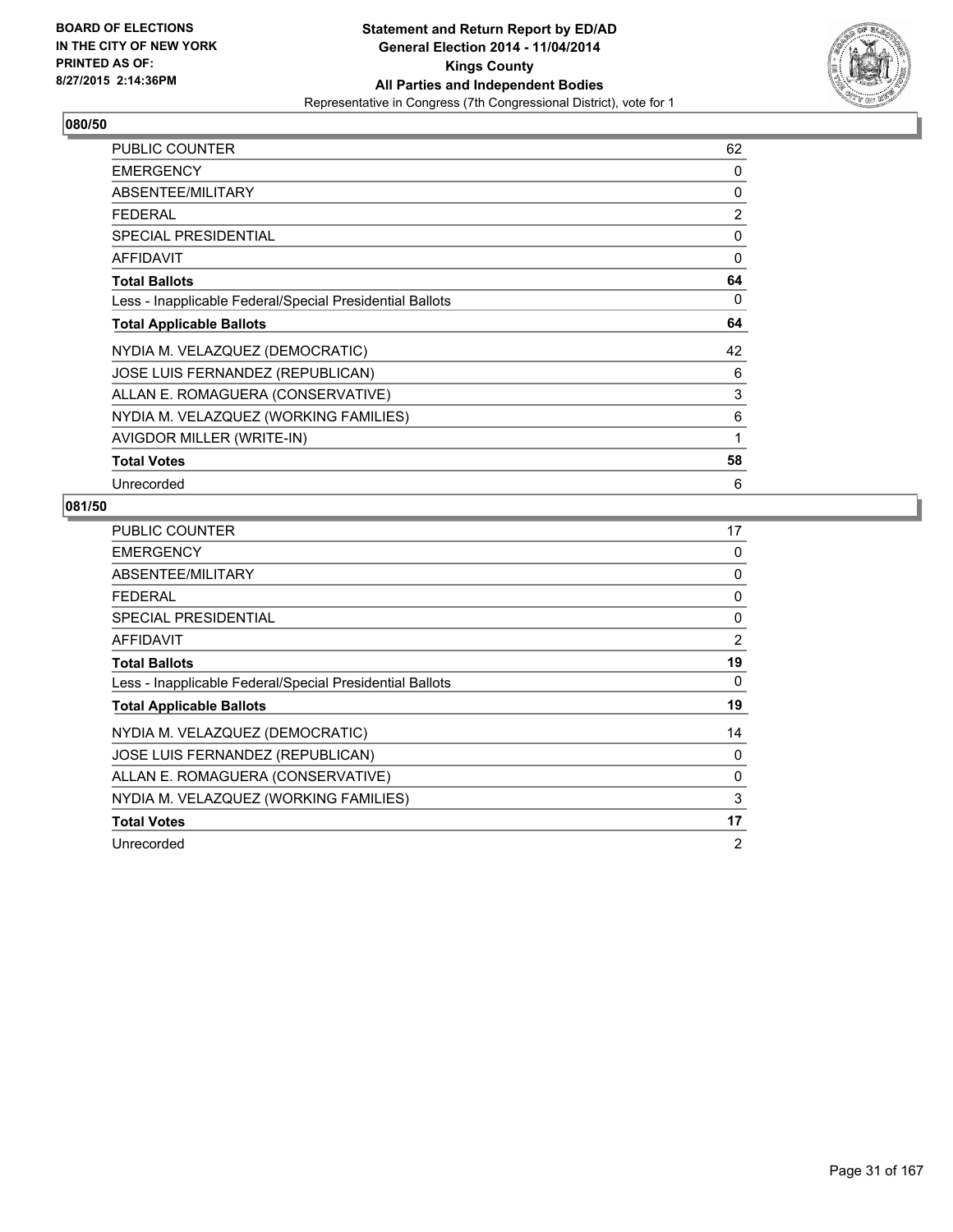

| <b>PUBLIC COUNTER</b>                                    | 29 |
|----------------------------------------------------------|----|
| <b>EMERGENCY</b>                                         | 0  |
| ABSENTEE/MILITARY                                        | 0  |
| <b>FEDERAL</b>                                           | 0  |
| SPECIAL PRESIDENTIAL                                     | 0  |
| <b>AFFIDAVIT</b>                                         | 0  |
| <b>Total Ballots</b>                                     | 29 |
| Less - Inapplicable Federal/Special Presidential Ballots | 0  |
| <b>Total Applicable Ballots</b>                          | 29 |
| NYDIA M. VELAZQUEZ (DEMOCRATIC)                          | 16 |
| JOSE LUIS FERNANDEZ (REPUBLICAN)                         | 2  |
| ALLAN E. ROMAGUERA (CONSERVATIVE)                        | 0  |
| NYDIA M. VELAZQUEZ (WORKING FAMILIES)                    | 3  |
| AVIGDOR MILLER (WRITE-IN)                                | 3  |
| <b>Total Votes</b>                                       | 24 |
| Unrecorded                                               | 5  |

| <b>PUBLIC COUNTER</b>                                    | 84             |
|----------------------------------------------------------|----------------|
| <b>EMERGENCY</b>                                         | 0              |
| ABSENTEE/MILITARY                                        | 0              |
| <b>FEDERAL</b>                                           | 0              |
| <b>SPECIAL PRESIDENTIAL</b>                              | 0              |
| <b>AFFIDAVIT</b>                                         | 3              |
| <b>Total Ballots</b>                                     | 87             |
| Less - Inapplicable Federal/Special Presidential Ballots | 0              |
| <b>Total Applicable Ballots</b>                          | 87             |
| NYDIA M. VELAZQUEZ (DEMOCRATIC)                          | 68             |
| JOSE LUIS FERNANDEZ (REPUBLICAN)                         | 6              |
| ALLAN E. ROMAGUERA (CONSERVATIVE)                        | $\overline{2}$ |
| NYDIA M. VELAZQUEZ (WORKING FAMILIES)                    | 7              |
| AVIGDOR MILLER (WRITE-IN)                                | 1              |
| <b>Total Votes</b>                                       | 84             |
| Unrecorded                                               | 3              |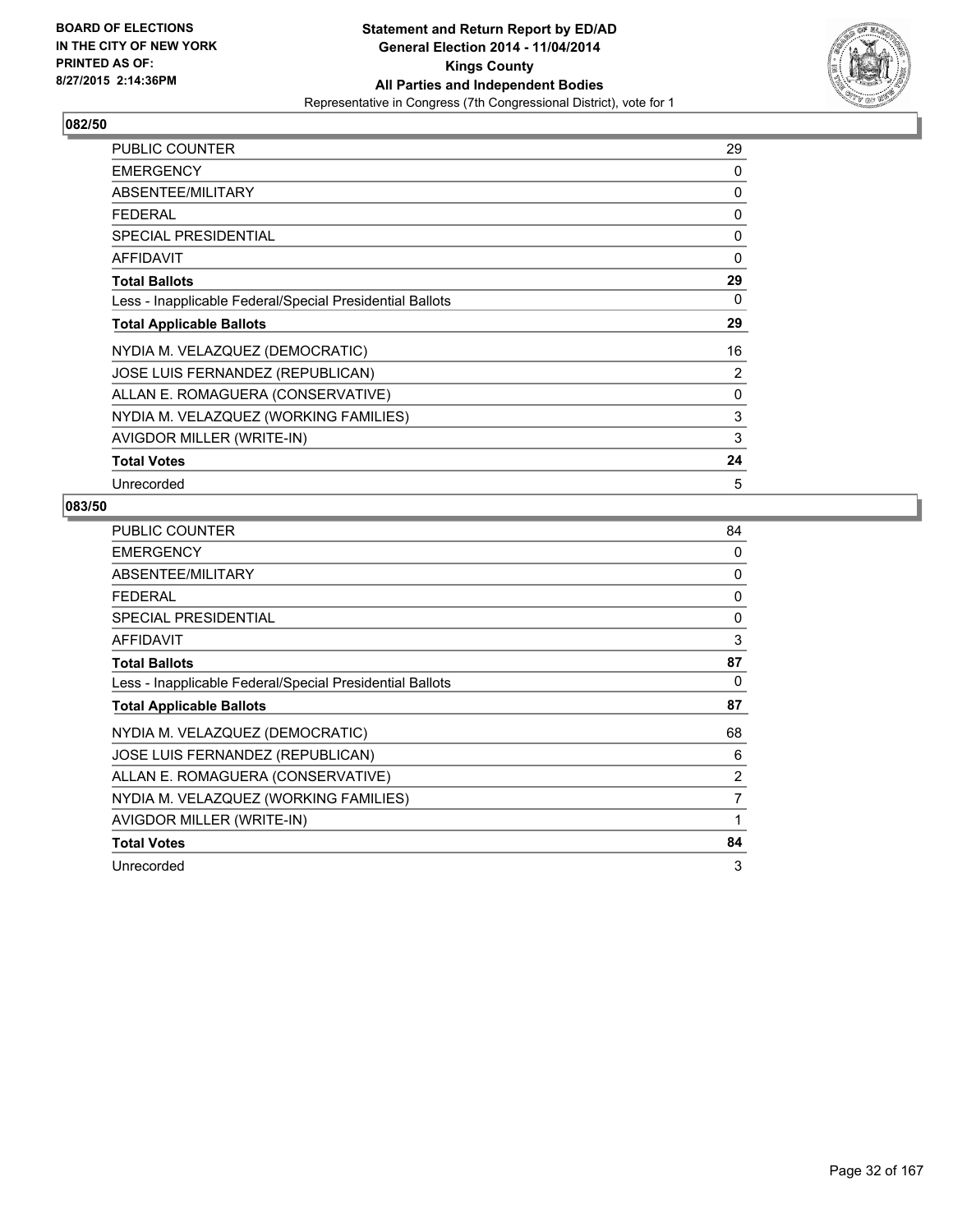

| PUBLIC COUNTER                                           | 18 |
|----------------------------------------------------------|----|
| <b>EMERGENCY</b>                                         | 0  |
| ABSENTEE/MILITARY                                        | 0  |
| <b>FEDERAL</b>                                           | 0  |
| <b>SPECIAL PRESIDENTIAL</b>                              | 0  |
| <b>AFFIDAVIT</b>                                         | 2  |
| <b>Total Ballots</b>                                     | 20 |
| Less - Inapplicable Federal/Special Presidential Ballots | 0  |
| <b>Total Applicable Ballots</b>                          | 20 |
| NYDIA M. VELAZQUEZ (DEMOCRATIC)                          | 15 |
| JOSE LUIS FERNANDEZ (REPUBLICAN)                         | 0  |
| ALLAN E. ROMAGUERA (CONSERVATIVE)                        | 0  |
| NYDIA M. VELAZQUEZ (WORKING FAMILIES)                    | 3  |
| <b>Total Votes</b>                                       | 18 |
| Unrecorded                                               | 2  |

#### **095/50**

| <b>PUBLIC COUNTER</b>                                    | 0 |
|----------------------------------------------------------|---|
| <b>EMERGENCY</b>                                         | 0 |
| ABSENTEE/MILITARY                                        | 0 |
| <b>FEDERAL</b>                                           | 0 |
| <b>SPECIAL PRESIDENTIAL</b>                              | 0 |
| AFFIDAVIT                                                | 0 |
| <b>Total Ballots</b>                                     | 0 |
| Less - Inapplicable Federal/Special Presidential Ballots | 0 |
| <b>Total Applicable Ballots</b>                          | 0 |
| NYDIA M. VELAZQUEZ (DEMOCRATIC)                          | 0 |
| JOSE LUIS FERNANDEZ (REPUBLICAN)                         | 0 |
| ALLAN E. ROMAGUERA (CONSERVATIVE)                        | 0 |
| NYDIA M. VELAZQUEZ (WORKING FAMILIES)                    | 0 |
| <b>Total Votes</b>                                       | 0 |

| <b>PUBLIC COUNTER</b>                                    | 0 |
|----------------------------------------------------------|---|
| <b>EMERGENCY</b>                                         | 0 |
| ABSENTEE/MILITARY                                        | 0 |
| <b>FEDERAL</b>                                           | 0 |
| <b>SPECIAL PRESIDENTIAL</b>                              | 0 |
| AFFIDAVIT                                                | 0 |
| <b>Total Ballots</b>                                     | 0 |
| Less - Inapplicable Federal/Special Presidential Ballots | 0 |
| <b>Total Applicable Ballots</b>                          | 0 |
| NYDIA M. VELAZQUEZ (DEMOCRATIC)                          | 0 |
| <b>JOSE LUIS FERNANDEZ (REPUBLICAN)</b>                  | 0 |
| ALLAN E. ROMAGUERA (CONSERVATIVE)                        | 0 |
| NYDIA M. VELAZQUEZ (WORKING FAMILIES)                    | 0 |
| <b>Total Votes</b>                                       | 0 |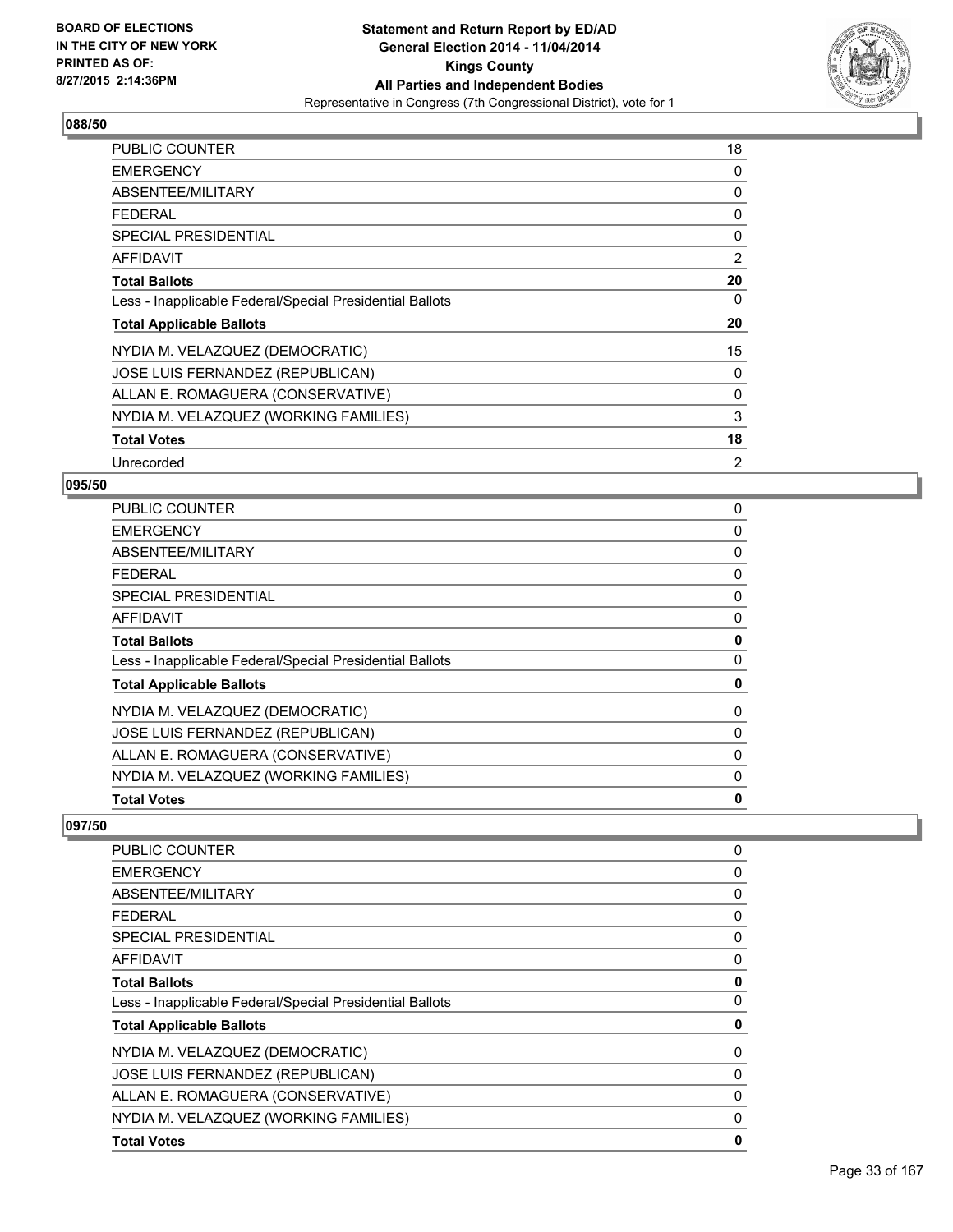

**098/50 COMBINED into: 088/50**

**099/50 COMBINED into: 013/50**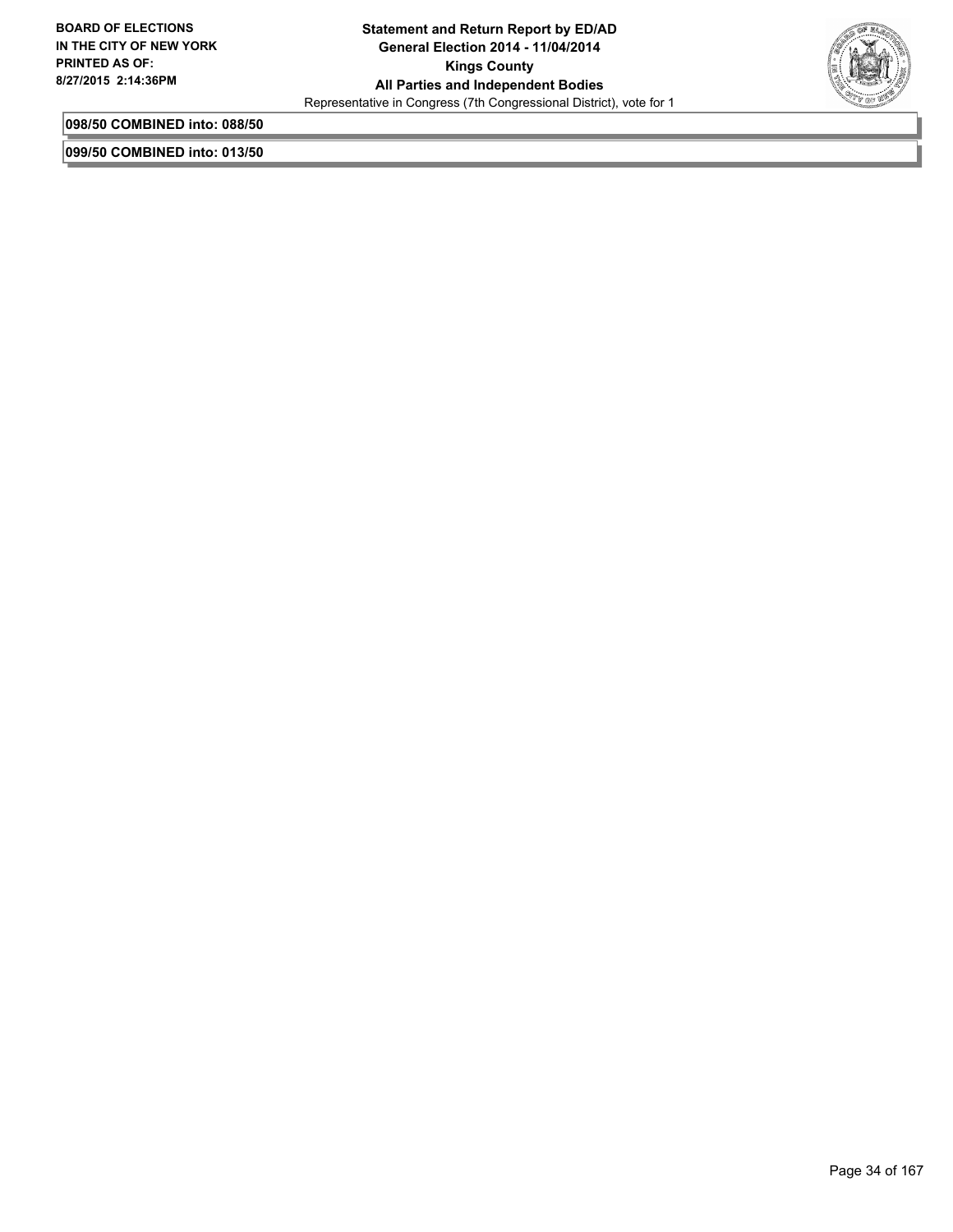

| <b>PUBLIC COUNTER</b>                                    | 261 |
|----------------------------------------------------------|-----|
| <b>EMERGENCY</b>                                         | 0   |
| ABSENTEE/MILITARY                                        | 1   |
| <b>FEDERAL</b>                                           | 1   |
| <b>SPECIAL PRESIDENTIAL</b>                              | 0   |
| AFFIDAVIT                                                | 0   |
| <b>Total Ballots</b>                                     | 263 |
| Less - Inapplicable Federal/Special Presidential Ballots | 0   |
| <b>Total Applicable Ballots</b>                          | 263 |
| NYDIA M. VELAZQUEZ (DEMOCRATIC)                          | 157 |
| JOSE LUIS FERNANDEZ (REPUBLICAN)                         | 22  |
| ALLAN E. ROMAGUERA (CONSERVATIVE)                        | 7   |
| NYDIA M. VELAZQUEZ (WORKING FAMILIES)                    | 58  |
| <b>Total Votes</b>                                       | 244 |
| Unrecorded                                               | 19  |

| <b>PUBLIC COUNTER</b>                                    | 140            |
|----------------------------------------------------------|----------------|
| <b>EMERGENCY</b>                                         | 0              |
| ABSENTEE/MILITARY                                        | $\overline{2}$ |
| <b>FEDERAL</b>                                           | 0              |
| SPECIAL PRESIDENTIAL                                     | 0              |
| <b>AFFIDAVIT</b>                                         | 4              |
| <b>Total Ballots</b>                                     | 146            |
| Less - Inapplicable Federal/Special Presidential Ballots | 0              |
| <b>Total Applicable Ballots</b>                          | 146            |
| NYDIA M. VELAZQUEZ (DEMOCRATIC)                          | 85             |
| JOSE LUIS FERNANDEZ (REPUBLICAN)                         | 22             |
| ALLAN E. ROMAGUERA (CONSERVATIVE)                        | 6              |
| NYDIA M. VELAZQUEZ (WORKING FAMILIES)                    | 16             |
| UNATTRIBUTABLE WRITE-IN (WRITE-IN)                       | $\mathbf{1}$   |
| <b>Total Votes</b>                                       | 130            |
| Unrecorded                                               | 16             |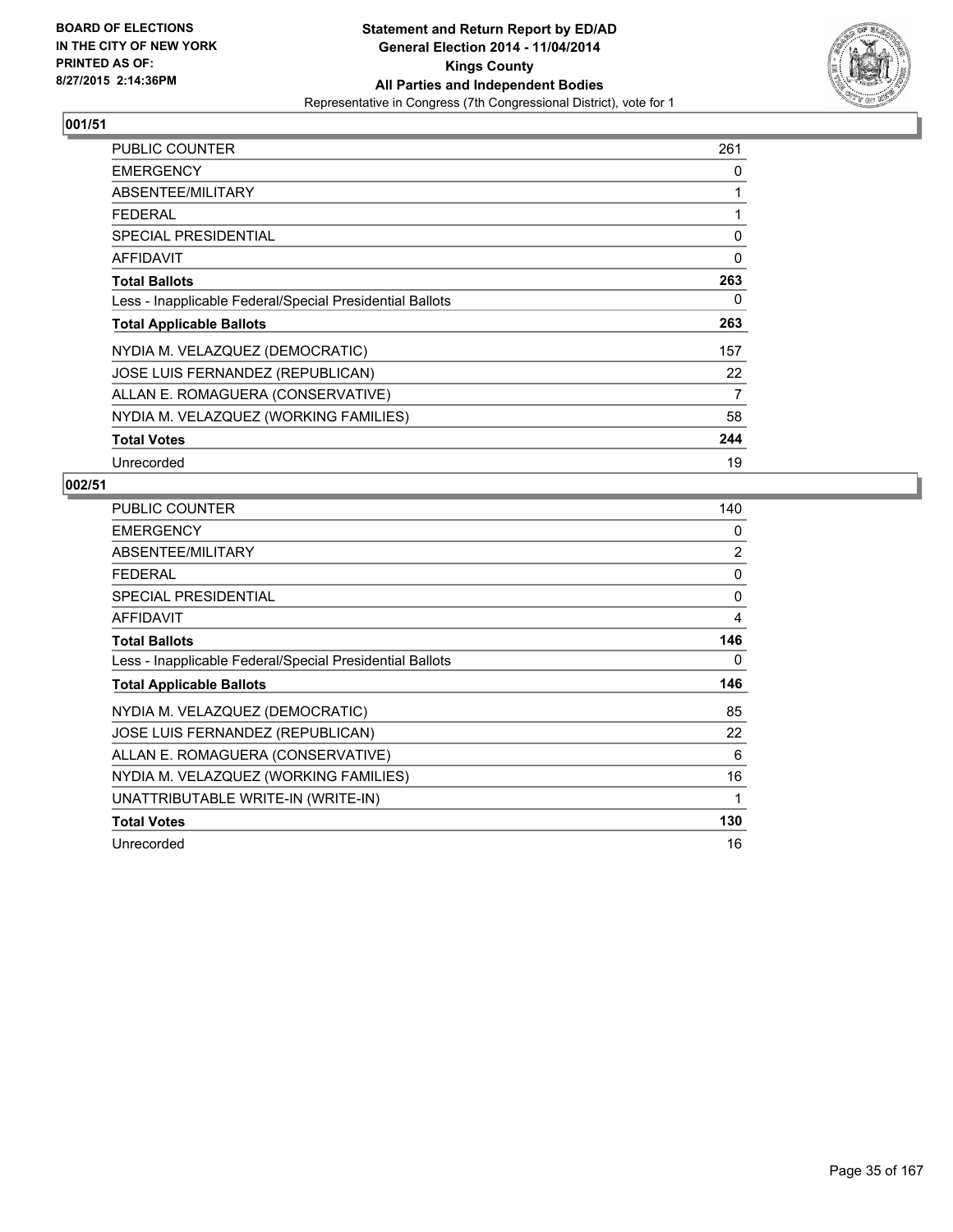

| <b>PUBLIC COUNTER</b>                                    | 196 |
|----------------------------------------------------------|-----|
| <b>EMERGENCY</b>                                         | 0   |
| ABSENTEE/MILITARY                                        | 1   |
| <b>FEDERAL</b>                                           | 0   |
| <b>SPECIAL PRESIDENTIAL</b>                              | 0   |
| <b>AFFIDAVIT</b>                                         | 4   |
| <b>Total Ballots</b>                                     | 201 |
| Less - Inapplicable Federal/Special Presidential Ballots | 0   |
| <b>Total Applicable Ballots</b>                          | 201 |
| NYDIA M. VELAZQUEZ (DEMOCRATIC)                          | 131 |
| JOSE LUIS FERNANDEZ (REPUBLICAN)                         | 20  |
| ALLAN E. ROMAGUERA (CONSERVATIVE)                        | 7   |
| NYDIA M. VELAZQUEZ (WORKING FAMILIES)                    | 29  |
| <b>Total Votes</b>                                       | 187 |
| Unrecorded                                               | 14  |

| <b>PUBLIC COUNTER</b>                                    | 122 |
|----------------------------------------------------------|-----|
| <b>EMERGENCY</b>                                         | 0   |
| ABSENTEE/MILITARY                                        | 1   |
| <b>FEDERAL</b>                                           | 0   |
| SPECIAL PRESIDENTIAL                                     | 0   |
| AFFIDAVIT                                                | 1   |
| <b>Total Ballots</b>                                     | 124 |
| Less - Inapplicable Federal/Special Presidential Ballots | 0   |
| <b>Total Applicable Ballots</b>                          | 124 |
| NYDIA M. VELAZQUEZ (DEMOCRATIC)                          | 85  |
| JOSE LUIS FERNANDEZ (REPUBLICAN)                         | 13  |
| ALLAN E. ROMAGUERA (CONSERVATIVE)                        | 1   |
| NYDIA M. VELAZQUEZ (WORKING FAMILIES)                    | 14  |
| <b>Total Votes</b>                                       | 113 |
| Unrecorded                                               | 11  |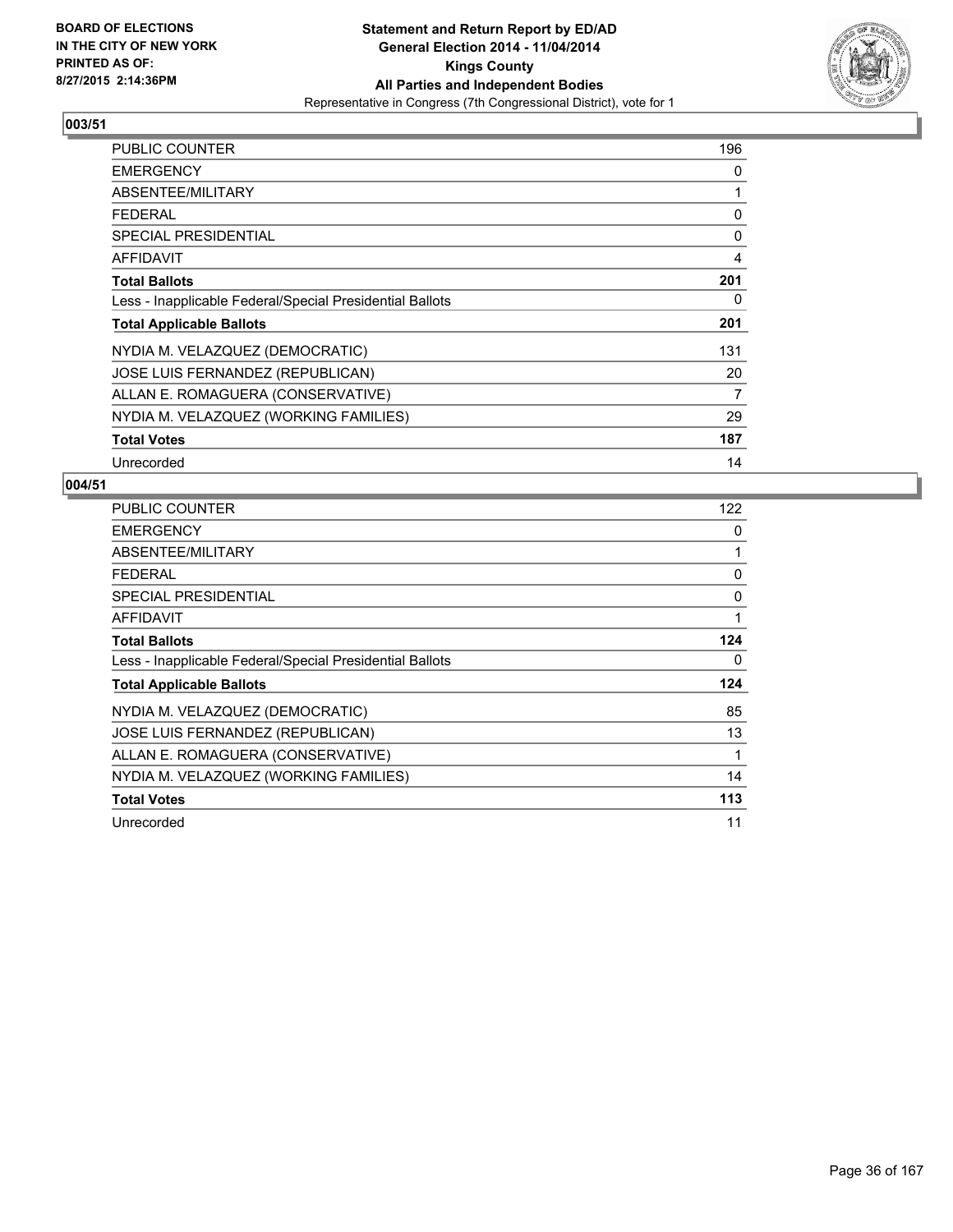

| <b>PUBLIC COUNTER</b>                                    | 185 |
|----------------------------------------------------------|-----|
| <b>EMERGENCY</b>                                         | 0   |
| ABSENTEE/MILITARY                                        | 3   |
| <b>FEDERAL</b>                                           | 0   |
| <b>SPECIAL PRESIDENTIAL</b>                              | 0   |
| <b>AFFIDAVIT</b>                                         | 1   |
| <b>Total Ballots</b>                                     | 189 |
| Less - Inapplicable Federal/Special Presidential Ballots | 0   |
| <b>Total Applicable Ballots</b>                          | 189 |
| NYDIA M. VELAZQUEZ (DEMOCRATIC)                          | 123 |
| JOSE LUIS FERNANDEZ (REPUBLICAN)                         | 19  |
| ALLAN E. ROMAGUERA (CONSERVATIVE)                        | 7   |
| NYDIA M. VELAZQUEZ (WORKING FAMILIES)                    | 27  |
| <b>Total Votes</b>                                       | 176 |
| Unrecorded                                               | 13  |

| <b>PUBLIC COUNTER</b>                                    | 137 |
|----------------------------------------------------------|-----|
| <b>EMERGENCY</b>                                         | 0   |
| ABSENTEE/MILITARY                                        | 1   |
| <b>FEDERAL</b>                                           | 0   |
| <b>SPECIAL PRESIDENTIAL</b>                              | 0   |
| <b>AFFIDAVIT</b>                                         | 3   |
| <b>Total Ballots</b>                                     | 141 |
| Less - Inapplicable Federal/Special Presidential Ballots | 0   |
| <b>Total Applicable Ballots</b>                          | 141 |
| NYDIA M. VELAZQUEZ (DEMOCRATIC)                          | 85  |
| JOSE LUIS FERNANDEZ (REPUBLICAN)                         | 21  |
| ALLAN E. ROMAGUERA (CONSERVATIVE)                        | 5   |
| NYDIA M. VELAZQUEZ (WORKING FAMILIES)                    | 16  |
| <b>Total Votes</b>                                       | 127 |
| Unrecorded                                               | 14  |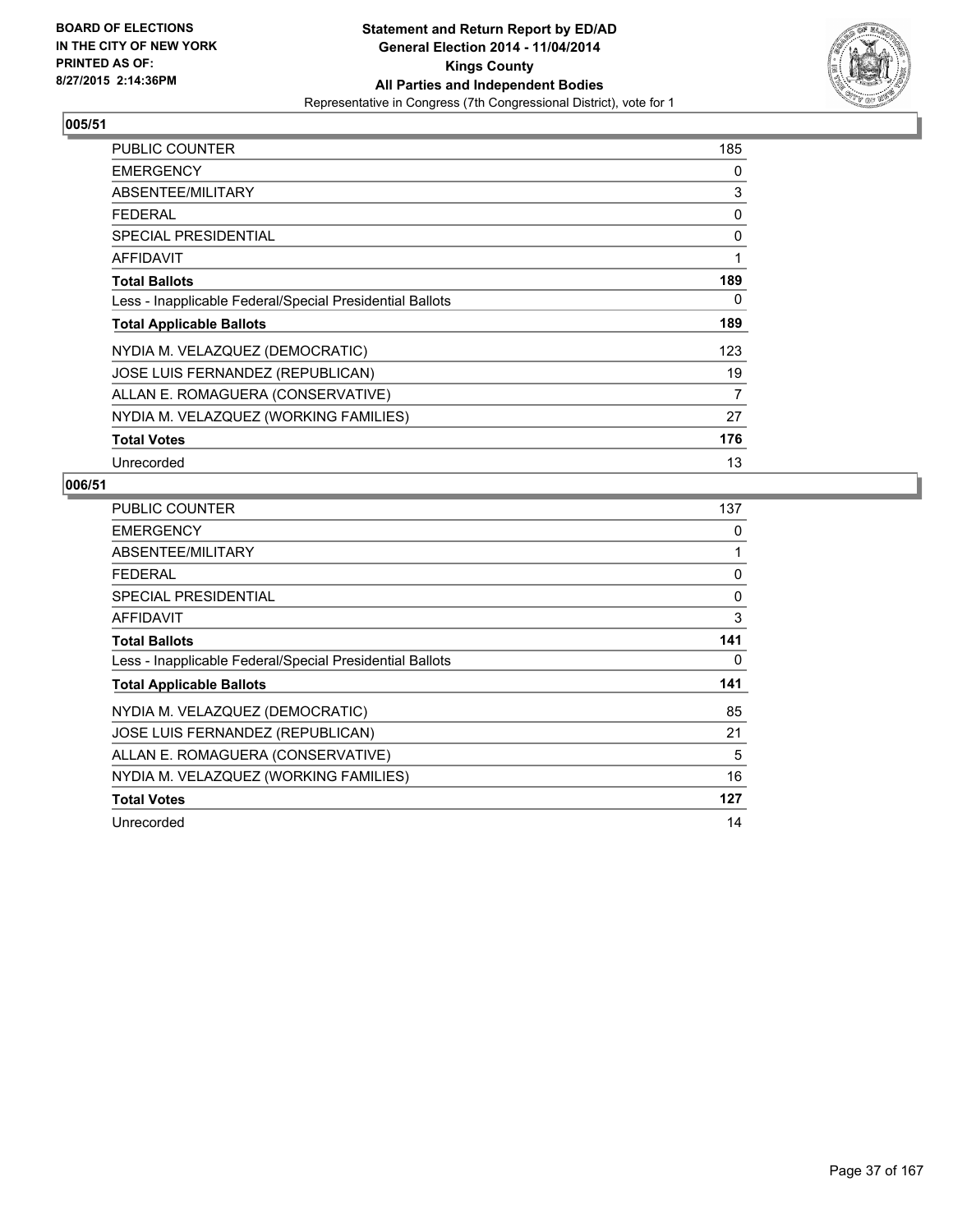

| PUBLIC COUNTER                                           | 258 |
|----------------------------------------------------------|-----|
| <b>EMERGENCY</b>                                         | 0   |
| ABSENTEE/MILITARY                                        | 6   |
| <b>FEDERAL</b>                                           | 4   |
| <b>SPECIAL PRESIDENTIAL</b>                              | 0   |
| <b>AFFIDAVIT</b>                                         | 5   |
| <b>Total Ballots</b>                                     | 273 |
| Less - Inapplicable Federal/Special Presidential Ballots | 0   |
| <b>Total Applicable Ballots</b>                          | 273 |
| NYDIA M. VELAZQUEZ (DEMOCRATIC)                          | 169 |
| JOSE LUIS FERNANDEZ (REPUBLICAN)                         | 10  |
| ALLAN E. ROMAGUERA (CONSERVATIVE)                        | 3   |
| NYDIA M. VELAZQUEZ (WORKING FAMILIES)                    | 86  |
| <b>Total Votes</b>                                       | 268 |
| Unrecorded                                               | 5   |

| PUBLIC COUNTER                                           | 58       |
|----------------------------------------------------------|----------|
| <b>EMERGENCY</b>                                         | 0        |
| ABSENTEE/MILITARY                                        | 0        |
| <b>FEDERAL</b>                                           | 0        |
| SPECIAL PRESIDENTIAL                                     | 0        |
| AFFIDAVIT                                                | 3        |
| <b>Total Ballots</b>                                     | 61       |
| Less - Inapplicable Federal/Special Presidential Ballots | 0        |
| <b>Total Applicable Ballots</b>                          | 61       |
| NYDIA M. VELAZQUEZ (DEMOCRATIC)                          | 43       |
| JOSE LUIS FERNANDEZ (REPUBLICAN)                         | 4        |
| ALLAN E. ROMAGUERA (CONSERVATIVE)                        | $\Omega$ |
| NYDIA M. VELAZQUEZ (WORKING FAMILIES)                    | 10       |
| <b>Total Votes</b>                                       | 57       |
|                                                          |          |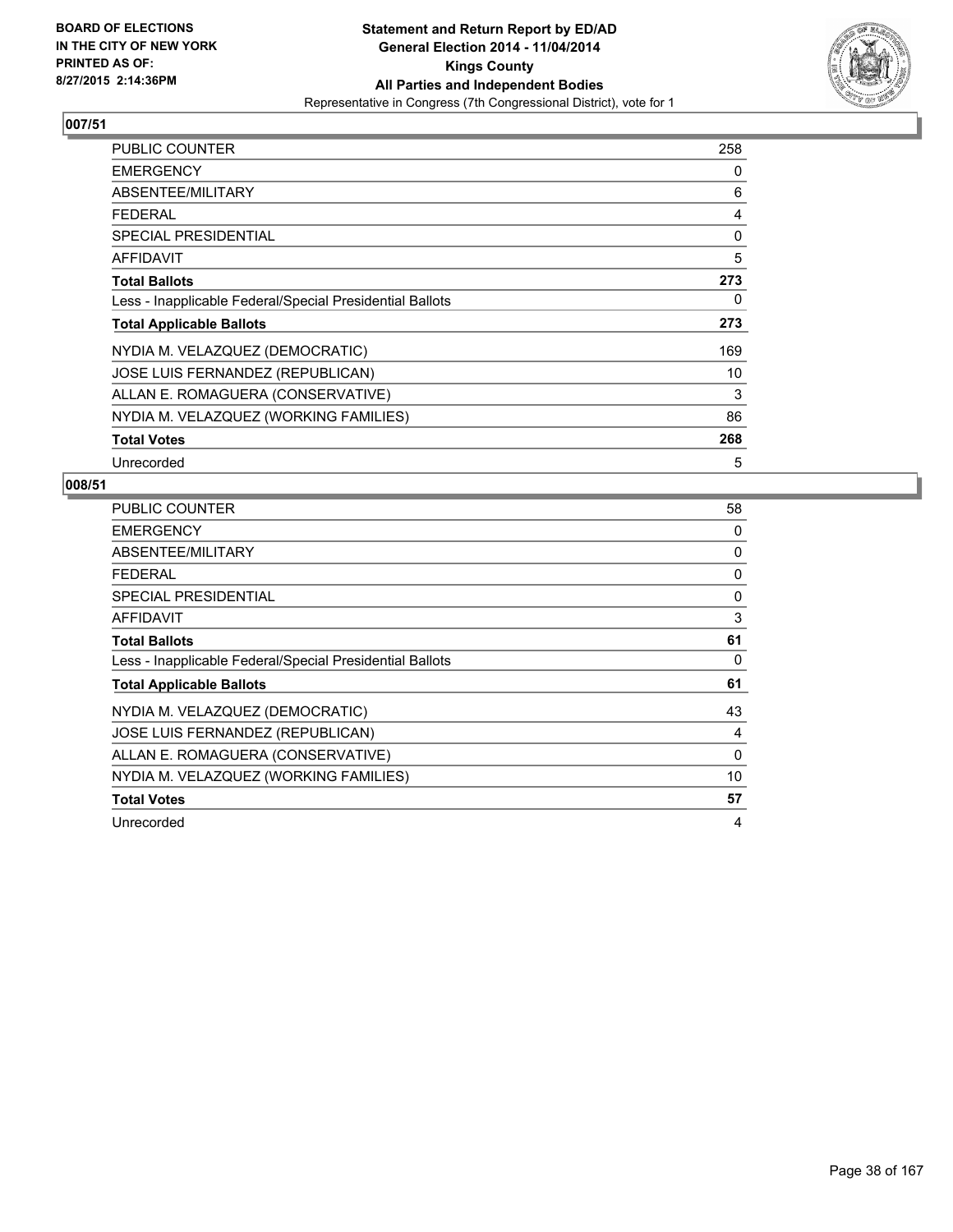

| <b>PUBLIC COUNTER</b>                                    | 33 |
|----------------------------------------------------------|----|
| <b>EMERGENCY</b>                                         | 0  |
| ABSENTEE/MILITARY                                        | 0  |
| <b>FEDERAL</b>                                           | 0  |
| <b>SPECIAL PRESIDENTIAL</b>                              | 0  |
| <b>AFFIDAVIT</b>                                         | 1  |
| <b>Total Ballots</b>                                     | 34 |
| Less - Inapplicable Federal/Special Presidential Ballots | 0  |
| <b>Total Applicable Ballots</b>                          | 34 |
| NYDIA M. VELAZQUEZ (DEMOCRATIC)                          | 26 |
| JOSE LUIS FERNANDEZ (REPUBLICAN)                         | 3  |
| ALLAN E. ROMAGUERA (CONSERVATIVE)                        | 0  |
| NYDIA M. VELAZQUEZ (WORKING FAMILIES)                    | 1  |
| <b>Total Votes</b>                                       | 30 |
| Unrecorded                                               | 4  |

| <b>PUBLIC COUNTER</b>                                    | 18 |
|----------------------------------------------------------|----|
| <b>EMERGENCY</b>                                         | 0  |
| ABSENTEE/MILITARY                                        |    |
| <b>FEDERAL</b>                                           | 0  |
| <b>SPECIAL PRESIDENTIAL</b>                              | 0  |
| <b>AFFIDAVIT</b>                                         | 1  |
| <b>Total Ballots</b>                                     | 20 |
| Less - Inapplicable Federal/Special Presidential Ballots | 0  |
| <b>Total Applicable Ballots</b>                          | 20 |
| NYDIA M. VELAZQUEZ (DEMOCRATIC)                          | 10 |
| JOSE LUIS FERNANDEZ (REPUBLICAN)                         | 8  |
| ALLAN E. ROMAGUERA (CONSERVATIVE)                        | 0  |
| NYDIA M. VELAZQUEZ (WORKING FAMILIES)                    | 0  |
| <b>Total Votes</b>                                       | 18 |
| Unrecorded                                               | 2  |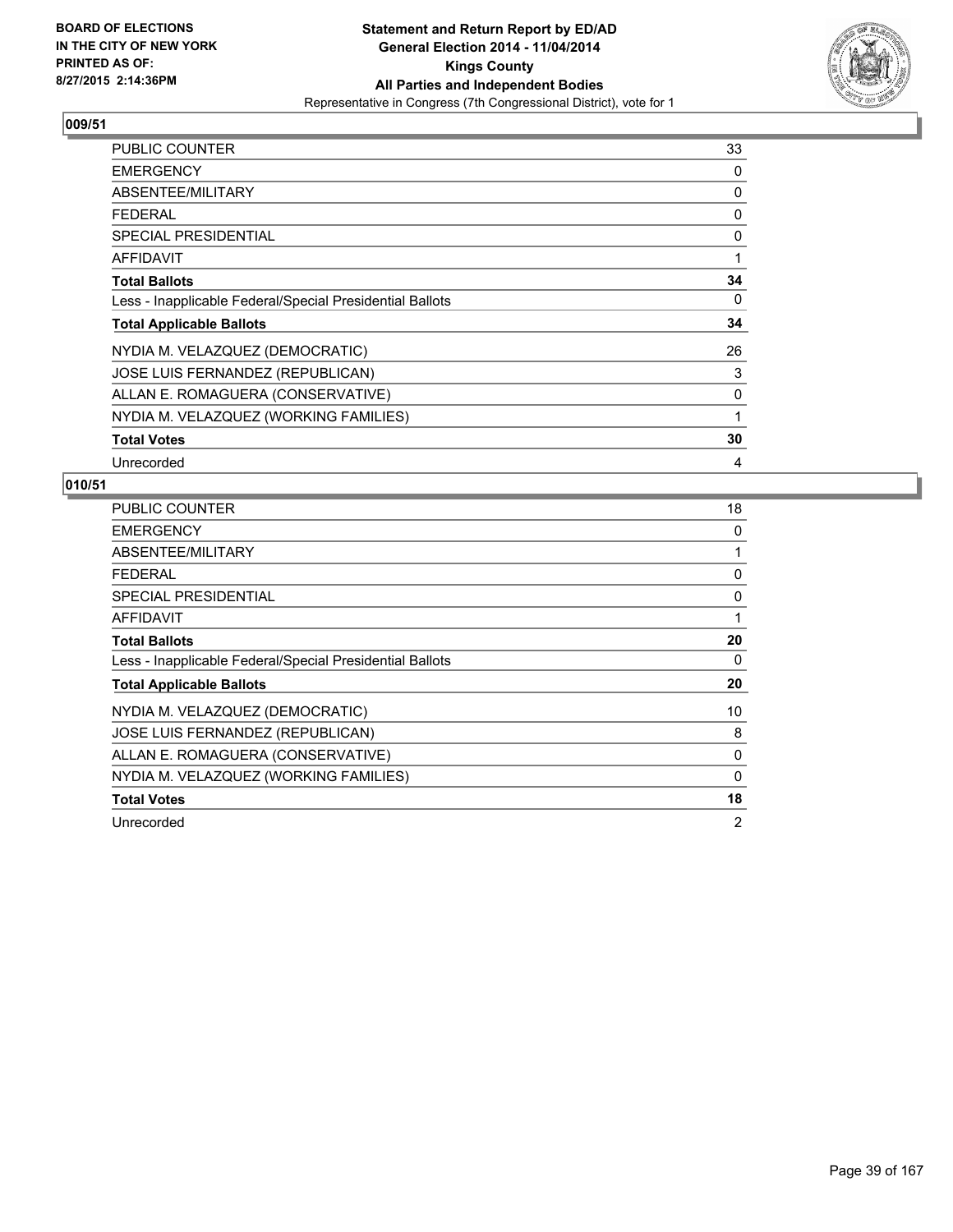

| <b>PUBLIC COUNTER</b>                                    | 307 |
|----------------------------------------------------------|-----|
| <b>EMERGENCY</b>                                         | 0   |
| ABSENTEE/MILITARY                                        | 6   |
| <b>FEDERAL</b>                                           | 3   |
| <b>SPECIAL PRESIDENTIAL</b>                              | 0   |
| <b>AFFIDAVIT</b>                                         | 4   |
| <b>Total Ballots</b>                                     | 320 |
| Less - Inapplicable Federal/Special Presidential Ballots | 0   |
| <b>Total Applicable Ballots</b>                          | 320 |
| NYDIA M. VELAZQUEZ (DEMOCRATIC)                          | 195 |
| JOSE LUIS FERNANDEZ (REPUBLICAN)                         | 14  |
| ALLAN E. ROMAGUERA (CONSERVATIVE)                        | 12  |
| NYDIA M. VELAZQUEZ (WORKING FAMILIES)                    | 90  |
| <b>Total Votes</b>                                       | 311 |
| Unrecorded                                               | 9   |

| <b>PUBLIC COUNTER</b>                                    | 261 |
|----------------------------------------------------------|-----|
| <b>EMERGENCY</b>                                         | 0   |
| ABSENTEE/MILITARY                                        | 0   |
| FEDERAL                                                  | 0   |
| <b>SPECIAL PRESIDENTIAL</b>                              | 0   |
| AFFIDAVIT                                                | 4   |
| <b>Total Ballots</b>                                     | 265 |
| Less - Inapplicable Federal/Special Presidential Ballots | 0   |
| <b>Total Applicable Ballots</b>                          | 265 |
| NYDIA M. VELAZQUEZ (DEMOCRATIC)                          | 156 |
| JOSE LUIS FERNANDEZ (REPUBLICAN)                         | 14  |
| ALLAN E. ROMAGUERA (CONSERVATIVE)                        | 4   |
| NYDIA M. VELAZQUEZ (WORKING FAMILIES)                    | 82  |
| BRAD LANDER (WRITE-IN)                                   | 1   |
| <b>Total Votes</b>                                       | 257 |
| Unrecorded                                               | 8   |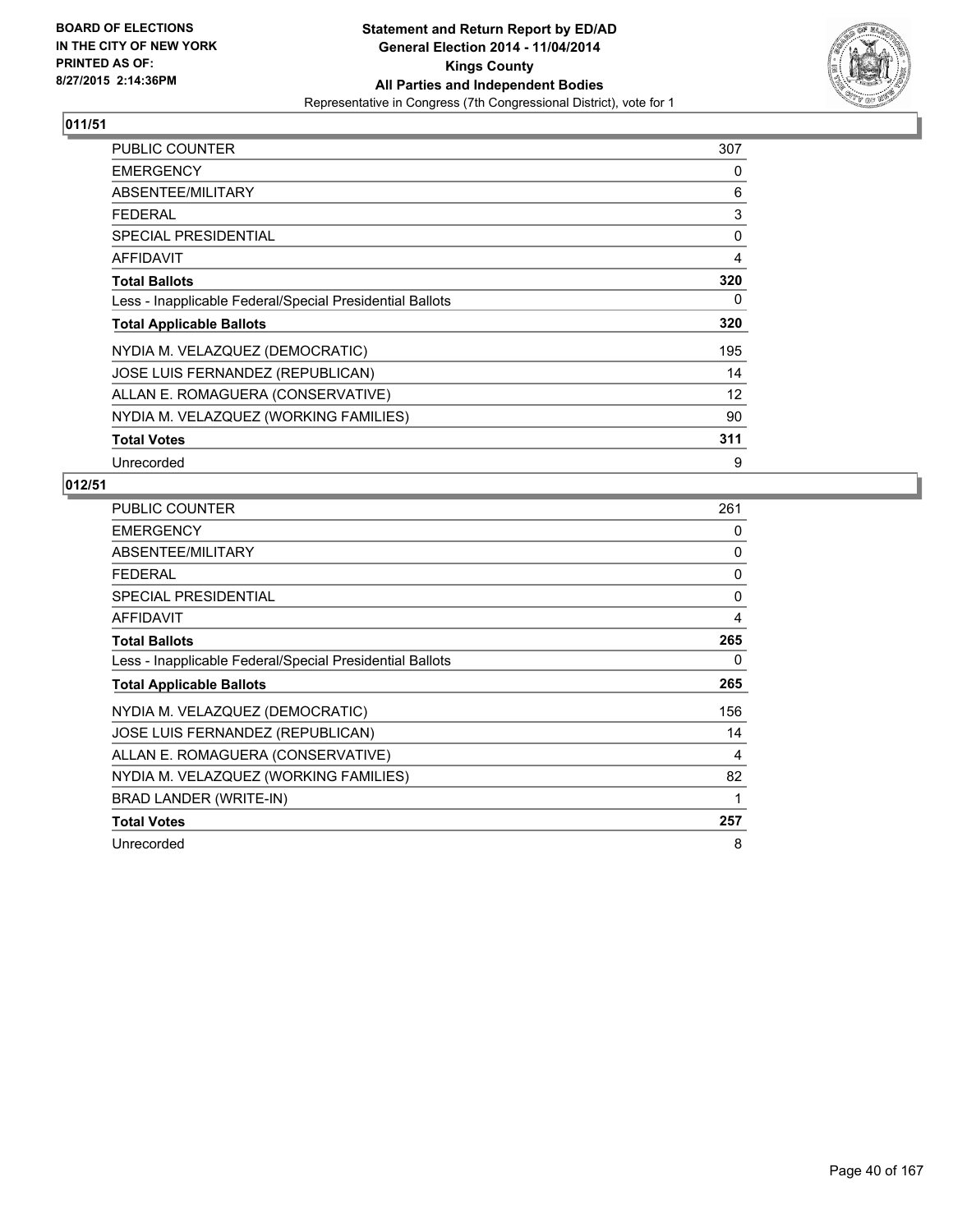

| <b>PUBLIC COUNTER</b>                                    | 148 |
|----------------------------------------------------------|-----|
| <b>EMERGENCY</b>                                         | 0   |
| ABSENTEE/MILITARY                                        | 2   |
| <b>FEDERAL</b>                                           | 1   |
| <b>SPECIAL PRESIDENTIAL</b>                              | 0   |
| <b>AFFIDAVIT</b>                                         | 5   |
| <b>Total Ballots</b>                                     | 156 |
| Less - Inapplicable Federal/Special Presidential Ballots | 0   |
| <b>Total Applicable Ballots</b>                          | 156 |
| NYDIA M. VELAZQUEZ (DEMOCRATIC)                          | 92  |
| JOSE LUIS FERNANDEZ (REPUBLICAN)                         | 11  |
| ALLAN E. ROMAGUERA (CONSERVATIVE)                        | 3   |
| NYDIA M. VELAZQUEZ (WORKING FAMILIES)                    | 45  |
| <b>Total Votes</b>                                       | 151 |
| Unrecorded                                               | 5   |

| <b>PUBLIC COUNTER</b>                                    | 122 |
|----------------------------------------------------------|-----|
| <b>EMERGENCY</b>                                         | 0   |
| ABSENTEE/MILITARY                                        | 6   |
| <b>FEDERAL</b>                                           | 0   |
| SPECIAL PRESIDENTIAL                                     | 0   |
| <b>AFFIDAVIT</b>                                         | 1   |
| <b>Total Ballots</b>                                     | 129 |
| Less - Inapplicable Federal/Special Presidential Ballots | 0   |
| <b>Total Applicable Ballots</b>                          | 129 |
| NYDIA M. VELAZQUEZ (DEMOCRATIC)                          | 72  |
| JOSE LUIS FERNANDEZ (REPUBLICAN)                         | 22  |
| ALLAN E. ROMAGUERA (CONSERVATIVE)                        | 5   |
| NYDIA M. VELAZQUEZ (WORKING FAMILIES)                    | 15  |
| <b>Total Votes</b>                                       | 114 |
| Unrecorded                                               | 15  |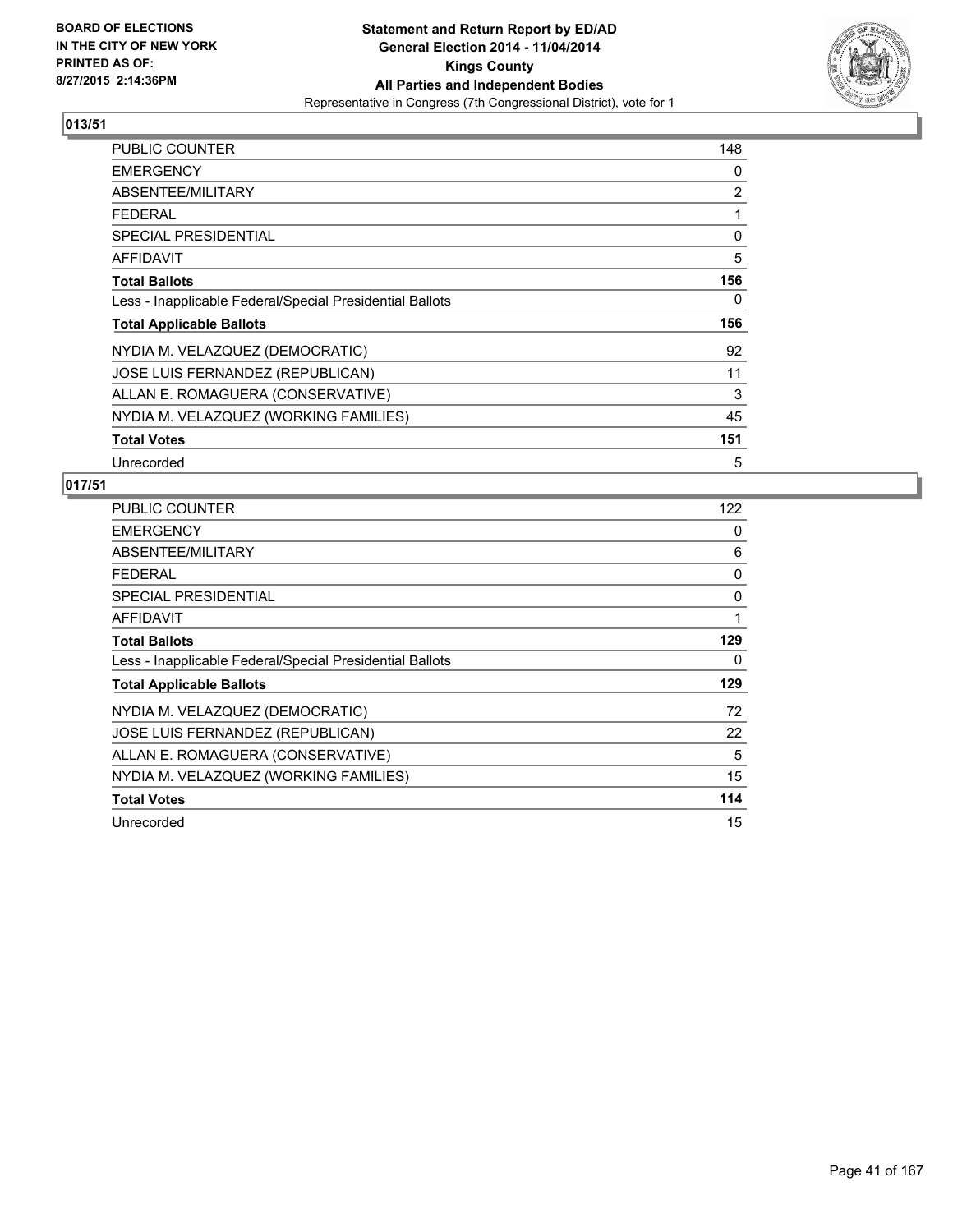

| <b>PUBLIC COUNTER</b>                                    | 143            |
|----------------------------------------------------------|----------------|
| <b>EMERGENCY</b>                                         | 0              |
| ABSENTEE/MILITARY                                        | 8              |
| <b>FEDERAL</b>                                           | 0              |
| <b>SPECIAL PRESIDENTIAL</b>                              | 0              |
| AFFIDAVIT                                                | 1              |
| <b>Total Ballots</b>                                     | 152            |
| Less - Inapplicable Federal/Special Presidential Ballots | 0              |
| <b>Total Applicable Ballots</b>                          | 152            |
| NYDIA M. VELAZQUEZ (DEMOCRATIC)                          | 89             |
| JOSE LUIS FERNANDEZ (REPUBLICAN)                         | 8              |
| ALLAN E. ROMAGUERA (CONSERVATIVE)                        | $\overline{4}$ |
| NYDIA M. VELAZQUEZ (WORKING FAMILIES)                    | 46             |
| <b>Total Votes</b>                                       | 147            |
| Unrecorded                                               | 5              |

| <b>PUBLIC COUNTER</b>                                    | 33       |
|----------------------------------------------------------|----------|
| <b>EMERGENCY</b>                                         | 0        |
| ABSENTEE/MILITARY                                        | 0        |
| <b>FEDERAL</b>                                           | 0        |
| SPECIAL PRESIDENTIAL                                     | 0        |
| AFFIDAVIT                                                | 2        |
| <b>Total Ballots</b>                                     | 35       |
| Less - Inapplicable Federal/Special Presidential Ballots | 0        |
| <b>Total Applicable Ballots</b>                          | 35       |
| NYDIA M. VELAZQUEZ (DEMOCRATIC)                          | 18       |
| JOSE LUIS FERNANDEZ (REPUBLICAN)                         |          |
| ALLAN E. ROMAGUERA (CONSERVATIVE)                        | $\Omega$ |
| NYDIA M. VELAZQUEZ (WORKING FAMILIES)                    | 15       |
| <b>Total Votes</b>                                       | 34       |
| Unrecorded                                               | 1        |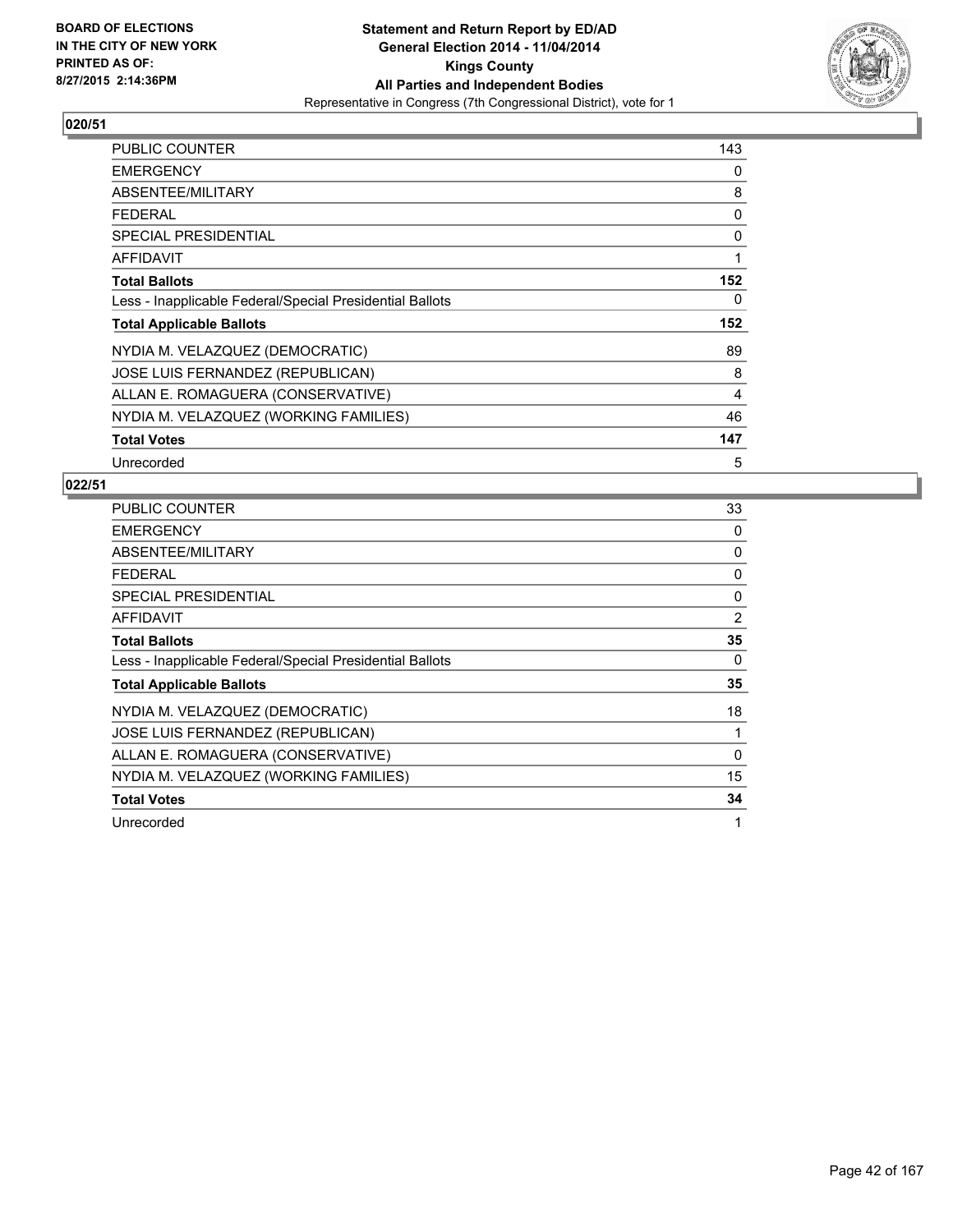

| <b>PUBLIC COUNTER</b>                                    | 33 |
|----------------------------------------------------------|----|
| <b>EMERGENCY</b>                                         | 0  |
| ABSENTEE/MILITARY                                        | 0  |
| <b>FEDERAL</b>                                           | 0  |
| <b>SPECIAL PRESIDENTIAL</b>                              | 0  |
| <b>AFFIDAVIT</b>                                         | 0  |
| <b>Total Ballots</b>                                     | 33 |
| Less - Inapplicable Federal/Special Presidential Ballots | 0  |
| <b>Total Applicable Ballots</b>                          | 33 |
| NYDIA M. VELAZQUEZ (DEMOCRATIC)                          | 25 |
| JOSE LUIS FERNANDEZ (REPUBLICAN)                         | 0  |
| ALLAN E. ROMAGUERA (CONSERVATIVE)                        | 1  |
| NYDIA M. VELAZQUEZ (WORKING FAMILIES)                    | 5  |
| <b>Total Votes</b>                                       | 31 |
| Unrecorded                                               | 2  |

| <b>PUBLIC COUNTER</b>                                    | 155 |
|----------------------------------------------------------|-----|
| <b>EMERGENCY</b>                                         | 0   |
| ABSENTEE/MILITARY                                        | 1   |
| <b>FEDERAL</b>                                           | 0   |
| <b>SPECIAL PRESIDENTIAL</b>                              | 0   |
| <b>AFFIDAVIT</b>                                         | 3   |
| <b>Total Ballots</b>                                     | 159 |
| Less - Inapplicable Federal/Special Presidential Ballots | 0   |
| <b>Total Applicable Ballots</b>                          | 159 |
| NYDIA M. VELAZQUEZ (DEMOCRATIC)                          | 107 |
| JOSE LUIS FERNANDEZ (REPUBLICAN)                         | 23  |
| ALLAN E. ROMAGUERA (CONSERVATIVE)                        | 8   |
| NYDIA M. VELAZQUEZ (WORKING FAMILIES)                    | 12  |
| <b>Total Votes</b>                                       | 150 |
| Unrecorded                                               | 9   |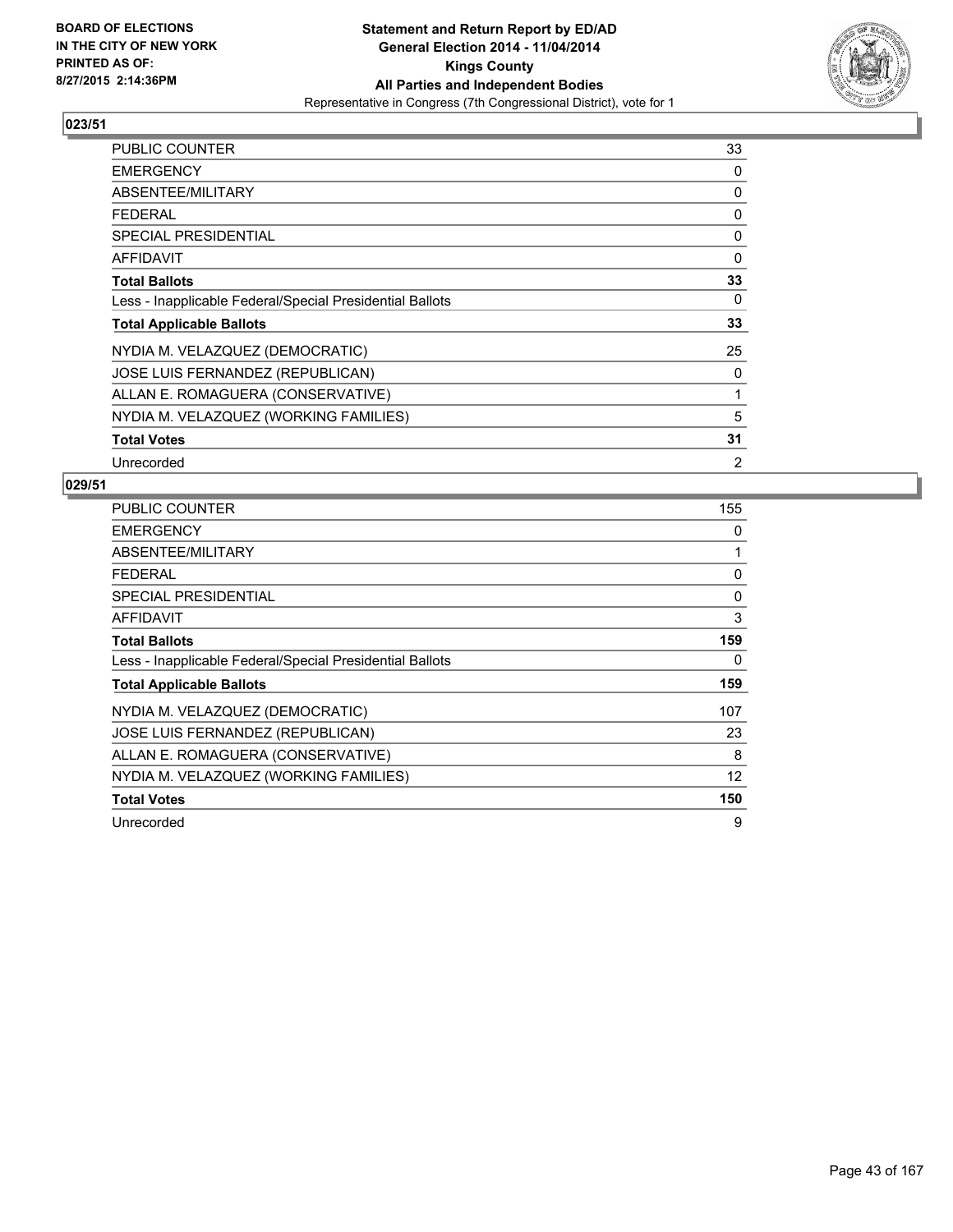

| <b>PUBLIC COUNTER</b>                                    | 152 |
|----------------------------------------------------------|-----|
| <b>EMERGENCY</b>                                         | 0   |
| ABSENTEE/MILITARY                                        | 3   |
| <b>FEDERAL</b>                                           | 0   |
| <b>SPECIAL PRESIDENTIAL</b>                              | 0   |
| <b>AFFIDAVIT</b>                                         | 2   |
| <b>Total Ballots</b>                                     | 157 |
| Less - Inapplicable Federal/Special Presidential Ballots | 0   |
| <b>Total Applicable Ballots</b>                          | 157 |
| NYDIA M. VELAZQUEZ (DEMOCRATIC)                          | 91  |
| JOSE LUIS FERNANDEZ (REPUBLICAN)                         | 22  |
| ALLAN E. ROMAGUERA (CONSERVATIVE)                        | 7   |
| NYDIA M. VELAZQUEZ (WORKING FAMILIES)                    | 26  |
| <b>Total Votes</b>                                       | 146 |
| Unrecorded                                               | 11  |

| <b>PUBLIC COUNTER</b>                                    | 161 |
|----------------------------------------------------------|-----|
| <b>EMERGENCY</b>                                         | 0   |
| ABSENTEE/MILITARY                                        | 7   |
| <b>FEDERAL</b>                                           | 0   |
| <b>SPECIAL PRESIDENTIAL</b>                              | 0   |
| <b>AFFIDAVIT</b>                                         | 0   |
| <b>Total Ballots</b>                                     | 168 |
| Less - Inapplicable Federal/Special Presidential Ballots | 0   |
| <b>Total Applicable Ballots</b>                          | 168 |
| NYDIA M. VELAZQUEZ (DEMOCRATIC)                          | 111 |
| JOSE LUIS FERNANDEZ (REPUBLICAN)                         | 27  |
| ALLAN E. ROMAGUERA (CONSERVATIVE)                        | 7   |
| NYDIA M. VELAZQUEZ (WORKING FAMILIES)                    | 16  |
| UNATTRIBUTABLE WRITE-IN (WRITE-IN)                       | 1   |
| <b>Total Votes</b>                                       | 162 |
| Unrecorded                                               | 6   |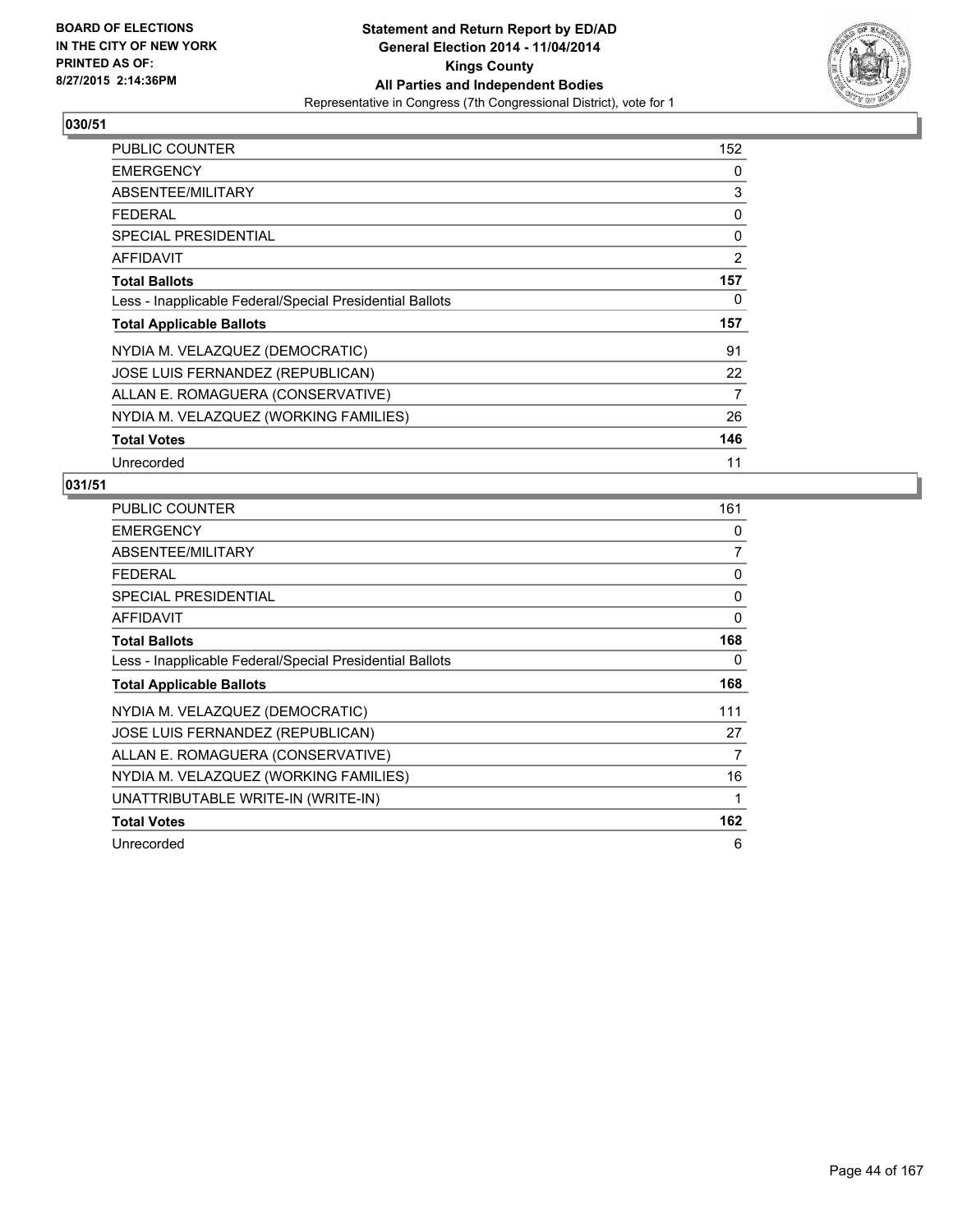

| <b>PUBLIC COUNTER</b>                                    | 131 |
|----------------------------------------------------------|-----|
| <b>EMERGENCY</b>                                         | 0   |
| ABSENTEE/MILITARY                                        | 4   |
| <b>FEDERAL</b>                                           | 1   |
| <b>SPECIAL PRESIDENTIAL</b>                              | 0   |
| <b>AFFIDAVIT</b>                                         | 2   |
| <b>Total Ballots</b>                                     | 138 |
| Less - Inapplicable Federal/Special Presidential Ballots | 0   |
| <b>Total Applicable Ballots</b>                          | 138 |
| NYDIA M. VELAZQUEZ (DEMOCRATIC)                          | 102 |
| JOSE LUIS FERNANDEZ (REPUBLICAN)                         | 11  |
| ALLAN E. ROMAGUERA (CONSERVATIVE)                        | 5   |
| NYDIA M. VELAZQUEZ (WORKING FAMILIES)                    | 12  |
| <b>Total Votes</b>                                       | 130 |
| Unrecorded                                               | 8   |

| <b>PUBLIC COUNTER</b>                                    | 120 |
|----------------------------------------------------------|-----|
| <b>EMERGENCY</b>                                         | 0   |
| ABSENTEE/MILITARY                                        | 2   |
| <b>FEDERAL</b>                                           | 1   |
| SPECIAL PRESIDENTIAL                                     | 0   |
| AFFIDAVIT                                                | 1   |
| <b>Total Ballots</b>                                     | 124 |
| Less - Inapplicable Federal/Special Presidential Ballots | 0   |
| <b>Total Applicable Ballots</b>                          | 124 |
| NYDIA M. VELAZQUEZ (DEMOCRATIC)                          | 88  |
| JOSE LUIS FERNANDEZ (REPUBLICAN)                         | 13  |
| ALLAN E. ROMAGUERA (CONSERVATIVE)                        | 3   |
| NYDIA M. VELAZQUEZ (WORKING FAMILIES)                    | 14  |
| <b>Total Votes</b>                                       | 118 |
| Unrecorded                                               | 6   |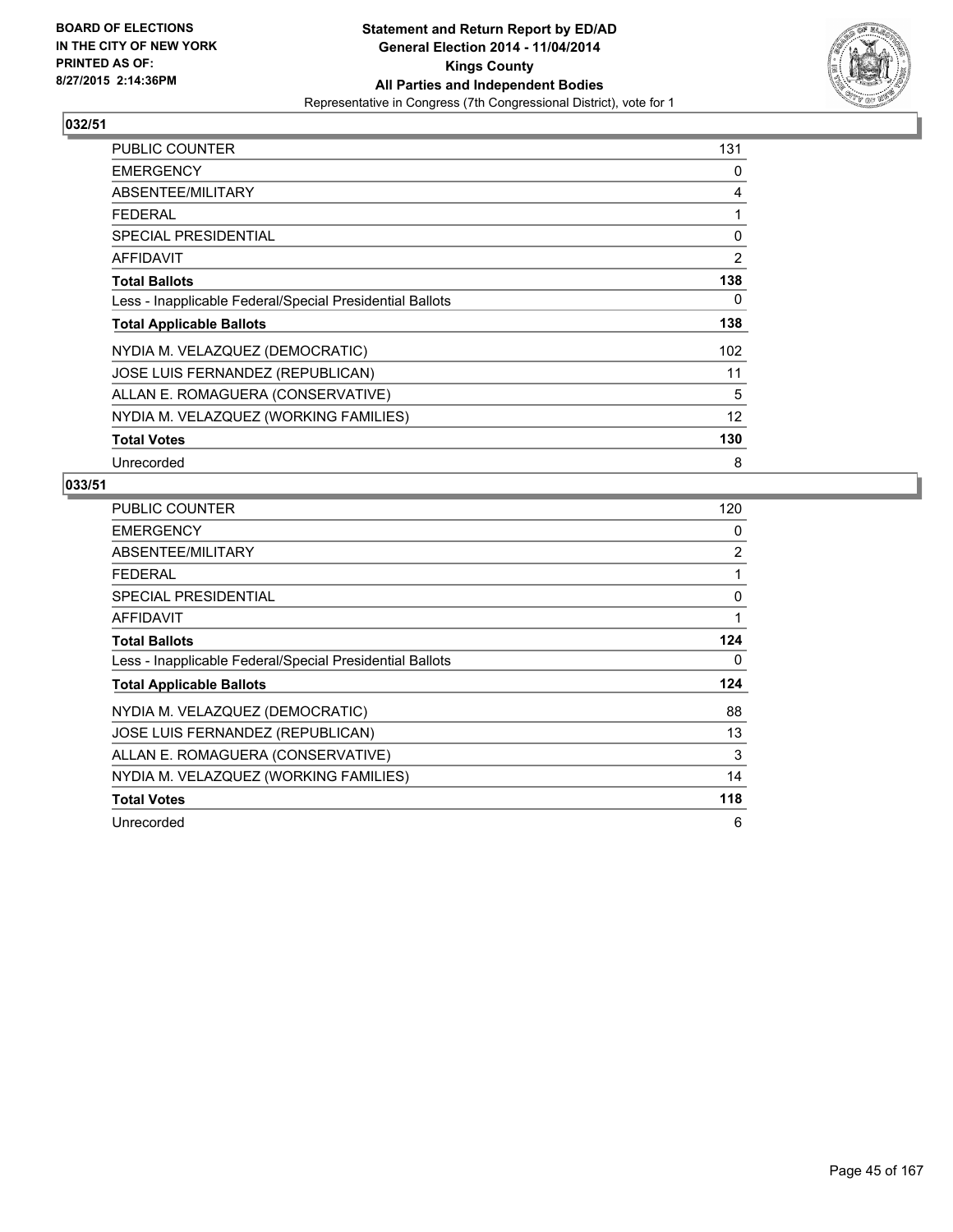

| <b>PUBLIC COUNTER</b>                                    | 101 |
|----------------------------------------------------------|-----|
| <b>EMERGENCY</b>                                         | 0   |
| ABSENTEE/MILITARY                                        | 0   |
| <b>FEDERAL</b>                                           | 0   |
| <b>SPECIAL PRESIDENTIAL</b>                              | 0   |
| <b>AFFIDAVIT</b>                                         | 1   |
| <b>Total Ballots</b>                                     | 102 |
| Less - Inapplicable Federal/Special Presidential Ballots | 0   |
| <b>Total Applicable Ballots</b>                          | 102 |
| NYDIA M. VELAZQUEZ (DEMOCRATIC)                          | 77  |
| JOSE LUIS FERNANDEZ (REPUBLICAN)                         | 8   |
| ALLAN E. ROMAGUERA (CONSERVATIVE)                        | 1   |
| NYDIA M. VELAZQUEZ (WORKING FAMILIES)                    | 7   |
| <b>Total Votes</b>                                       | 93  |
| Unrecorded                                               | 9   |

| <b>PUBLIC COUNTER</b>                                    | 133 |
|----------------------------------------------------------|-----|
| <b>EMERGENCY</b>                                         | 0   |
| ABSENTEE/MILITARY                                        | 4   |
| <b>FEDERAL</b>                                           | 0   |
| <b>SPECIAL PRESIDENTIAL</b>                              | 0   |
| <b>AFFIDAVIT</b>                                         | 2   |
| <b>Total Ballots</b>                                     | 139 |
| Less - Inapplicable Federal/Special Presidential Ballots | 0   |
| <b>Total Applicable Ballots</b>                          | 139 |
| NYDIA M. VELAZQUEZ (DEMOCRATIC)                          | 104 |
| JOSE LUIS FERNANDEZ (REPUBLICAN)                         | 6   |
| ALLAN E. ROMAGUERA (CONSERVATIVE)                        | 3   |
| NYDIA M. VELAZQUEZ (WORKING FAMILIES)                    | 14  |
| UNATTRIBUTABLE WRITE-IN (WRITE-IN)                       | 1   |
| WILLIAM EDSTROM (WRITE-IN)                               | 1   |
| <b>Total Votes</b>                                       | 129 |
| Unrecorded                                               | 10  |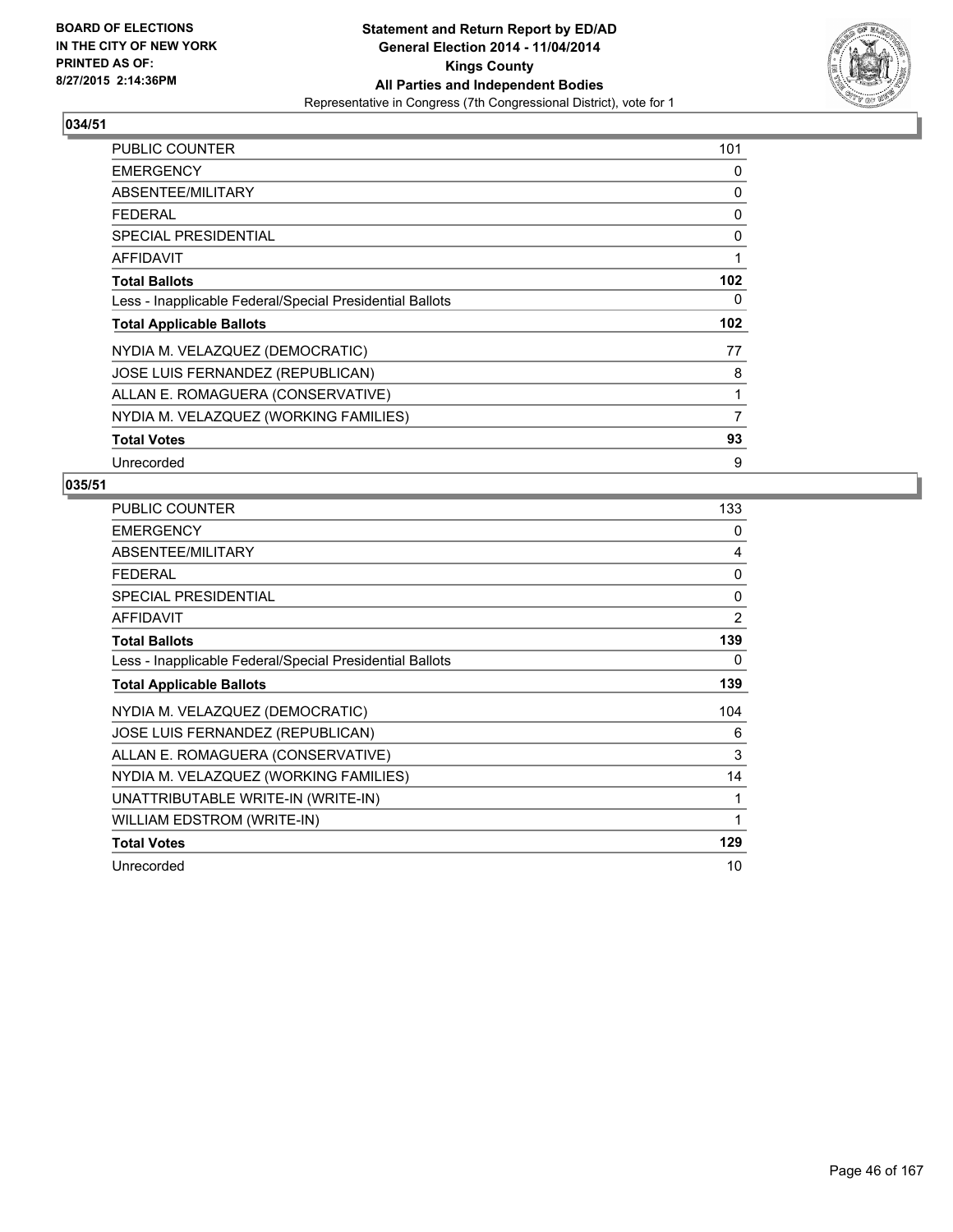

| <b>PUBLIC COUNTER</b>                                    | 165 |
|----------------------------------------------------------|-----|
| <b>EMERGENCY</b>                                         | 0   |
| ABSENTEE/MILITARY                                        | 1   |
| FEDERAL                                                  | 2   |
| <b>SPECIAL PRESIDENTIAL</b>                              | 0   |
| <b>AFFIDAVIT</b>                                         | 0   |
| <b>Total Ballots</b>                                     | 168 |
| Less - Inapplicable Federal/Special Presidential Ballots | 0   |
| <b>Total Applicable Ballots</b>                          | 168 |
| NYDIA M. VELAZQUEZ (DEMOCRATIC)                          | 114 |
| JOSE LUIS FERNANDEZ (REPUBLICAN)                         | 9   |
| ALLAN E. ROMAGUERA (CONSERVATIVE)                        | 5   |
| NYDIA M. VELAZQUEZ (WORKING FAMILIES)                    | 33  |
| <b>Total Votes</b>                                       | 161 |
| Unrecorded                                               | 7   |

| PUBLIC COUNTER                                           | 143 |
|----------------------------------------------------------|-----|
| <b>EMERGENCY</b>                                         | 0   |
| ABSENTEE/MILITARY                                        | 0   |
| <b>FEDERAL</b>                                           | 0   |
| <b>SPECIAL PRESIDENTIAL</b>                              | 0   |
| AFFIDAVIT                                                | 4   |
| <b>Total Ballots</b>                                     | 147 |
| Less - Inapplicable Federal/Special Presidential Ballots | 0   |
| <b>Total Applicable Ballots</b>                          | 147 |
| NYDIA M. VELAZQUEZ (DEMOCRATIC)                          | 83  |
| JOSE LUIS FERNANDEZ (REPUBLICAN)                         | 7   |
| ALLAN E. ROMAGUERA (CONSERVATIVE)                        | 4   |
| NYDIA M. VELAZQUEZ (WORKING FAMILIES)                    | 41  |
| <b>Total Votes</b>                                       | 135 |
| Unrecorded                                               | 12  |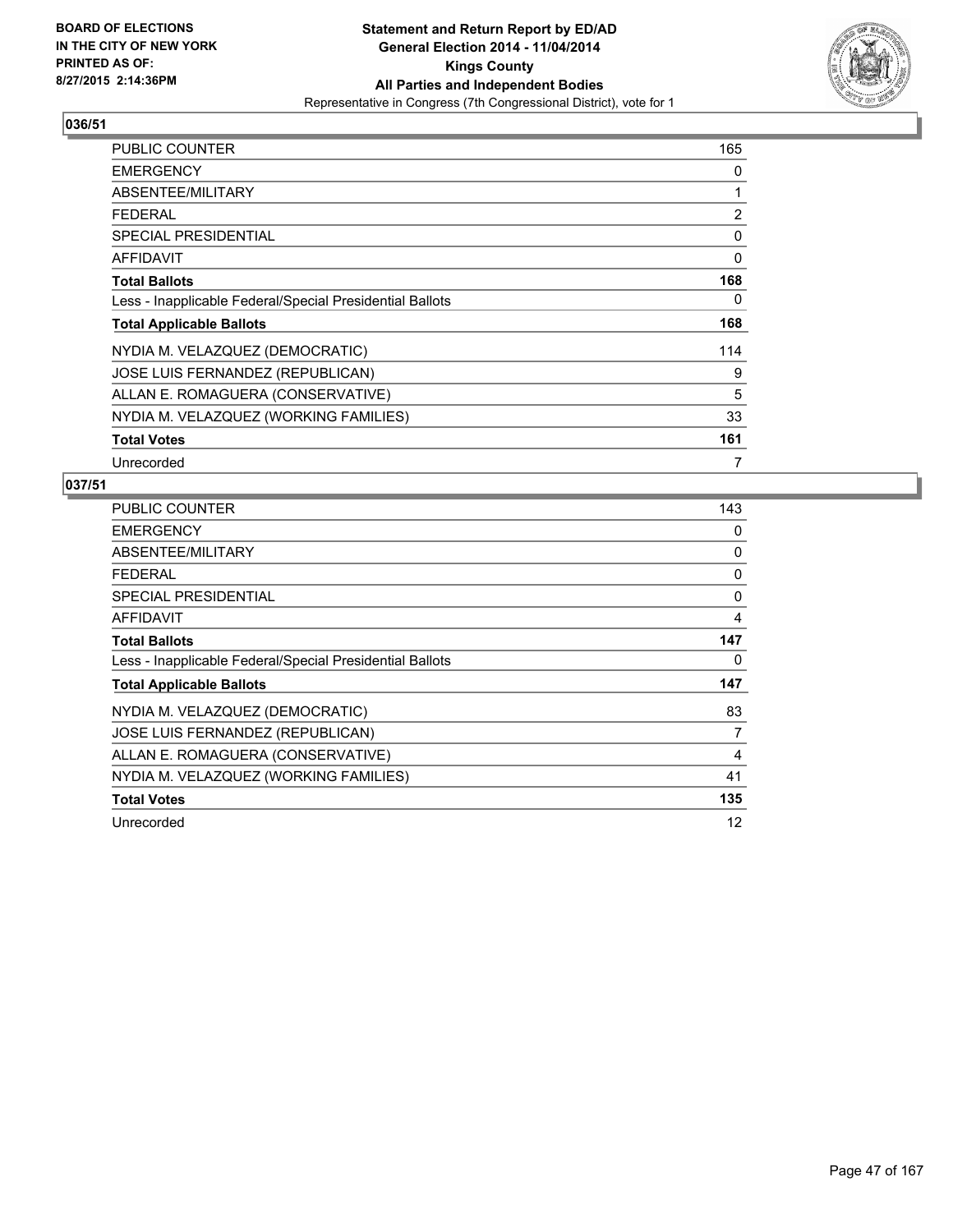

| PUBLIC COUNTER                                           | 228 |
|----------------------------------------------------------|-----|
| <b>EMERGENCY</b>                                         | 0   |
| ABSENTEE/MILITARY                                        | 1   |
| <b>FEDERAL</b>                                           | 1   |
| <b>SPECIAL PRESIDENTIAL</b>                              | 0   |
| AFFIDAVIT                                                | 8   |
| <b>Total Ballots</b>                                     | 238 |
| Less - Inapplicable Federal/Special Presidential Ballots | 0   |
| <b>Total Applicable Ballots</b>                          | 238 |
| NYDIA M. VELAZQUEZ (DEMOCRATIC)                          | 136 |
| JOSE LUIS FERNANDEZ (REPUBLICAN)                         | 24  |
| ALLAN E. ROMAGUERA (CONSERVATIVE)                        | 6   |
| NYDIA M. VELAZQUEZ (WORKING FAMILIES)                    | 48  |
| <b>Total Votes</b>                                       | 214 |
| Unrecorded                                               | 24  |

| <b>PUBLIC COUNTER</b>                                    | 240 |
|----------------------------------------------------------|-----|
| <b>EMERGENCY</b>                                         | 0   |
| ABSENTEE/MILITARY                                        | 0   |
| <b>FEDERAL</b>                                           | 0   |
| SPECIAL PRESIDENTIAL                                     | 0   |
| AFFIDAVIT                                                | 1   |
| <b>Total Ballots</b>                                     | 241 |
| Less - Inapplicable Federal/Special Presidential Ballots | 0   |
| <b>Total Applicable Ballots</b>                          | 241 |
| NYDIA M. VELAZQUEZ (DEMOCRATIC)                          | 156 |
| JOSE LUIS FERNANDEZ (REPUBLICAN)                         | 20  |
| ALLAN E. ROMAGUERA (CONSERVATIVE)                        | 2   |
| NYDIA M. VELAZQUEZ (WORKING FAMILIES)                    | 44  |
| <b>Total Votes</b>                                       | 222 |
| Unrecorded                                               | 19  |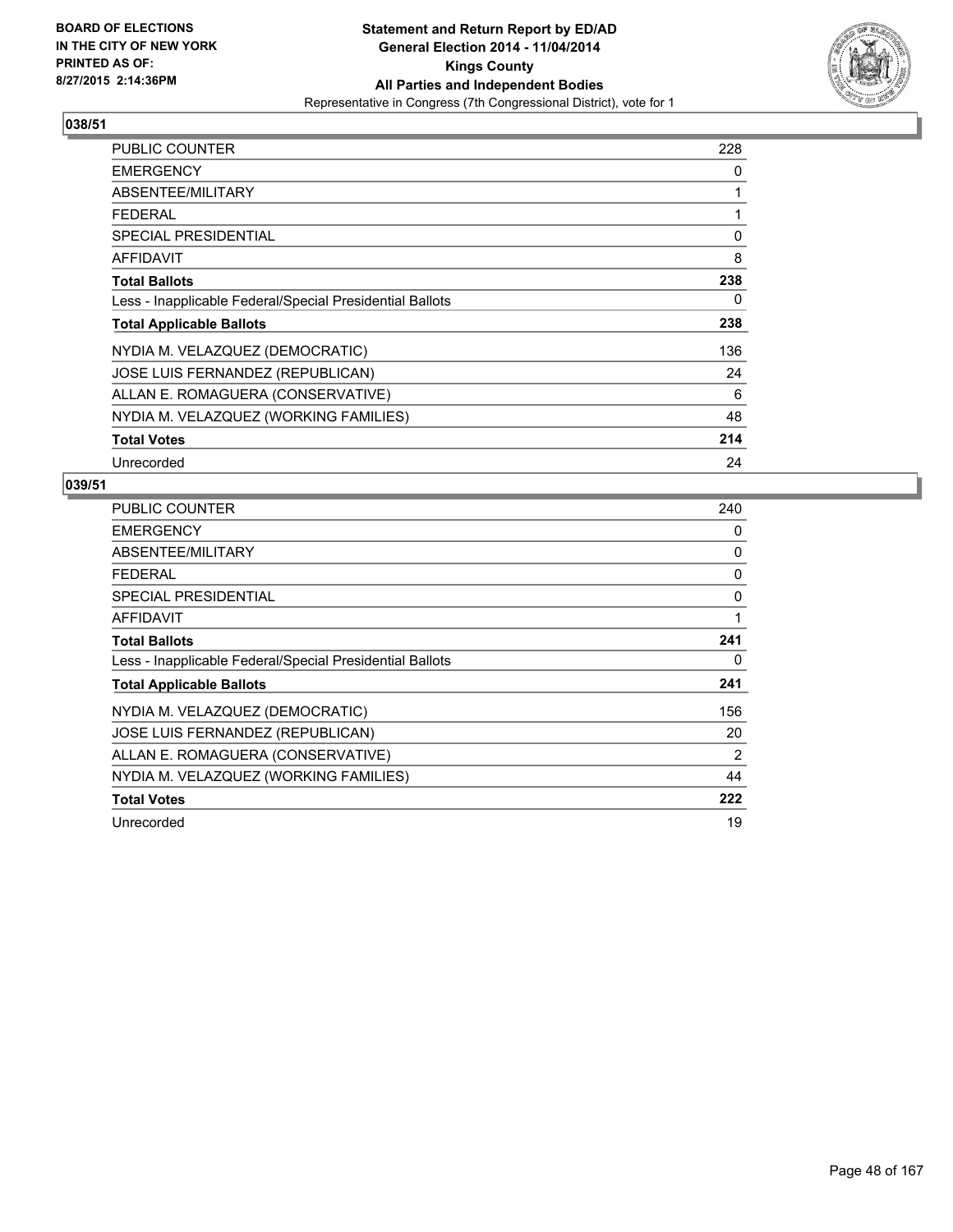

| <b>PUBLIC COUNTER</b>                                    | 277 |
|----------------------------------------------------------|-----|
| <b>EMERGENCY</b>                                         | 0   |
| ABSENTEE/MILITARY                                        | 5   |
| <b>FEDERAL</b>                                           | 1   |
| <b>SPECIAL PRESIDENTIAL</b>                              | 0   |
| <b>AFFIDAVIT</b>                                         | 4   |
| <b>Total Ballots</b>                                     | 287 |
| Less - Inapplicable Federal/Special Presidential Ballots | 0   |
| <b>Total Applicable Ballots</b>                          | 287 |
| NYDIA M. VELAZQUEZ (DEMOCRATIC)                          | 189 |
| JOSE LUIS FERNANDEZ (REPUBLICAN)                         | 25  |
| ALLAN E. ROMAGUERA (CONSERVATIVE)                        | 9   |
| NYDIA M. VELAZQUEZ (WORKING FAMILIES)                    | 48  |
| UNATTRIBUTABLE WRITE-IN (WRITE-IN)                       | 1   |
| <b>Total Votes</b>                                       | 272 |
| Unrecorded                                               | 15  |

| <b>PUBLIC COUNTER</b>                                    | 200 |
|----------------------------------------------------------|-----|
| <b>EMERGENCY</b>                                         | 0   |
| ABSENTEE/MILITARY                                        | 4   |
| <b>FEDERAL</b>                                           | 3   |
| <b>SPECIAL PRESIDENTIAL</b>                              | 0   |
| <b>AFFIDAVIT</b>                                         | 10  |
| <b>Total Ballots</b>                                     | 217 |
| Less - Inapplicable Federal/Special Presidential Ballots | 0   |
| <b>Total Applicable Ballots</b>                          | 217 |
| NYDIA M. VELAZQUEZ (DEMOCRATIC)                          | 130 |
| <b>JOSE LUIS FERNANDEZ (REPUBLICAN)</b>                  | 25  |
| ALLAN E. ROMAGUERA (CONSERVATIVE)                        | 6   |
| NYDIA M. VELAZQUEZ (WORKING FAMILIES)                    | 47  |
| <b>Total Votes</b>                                       | 208 |
| Unrecorded                                               | 9   |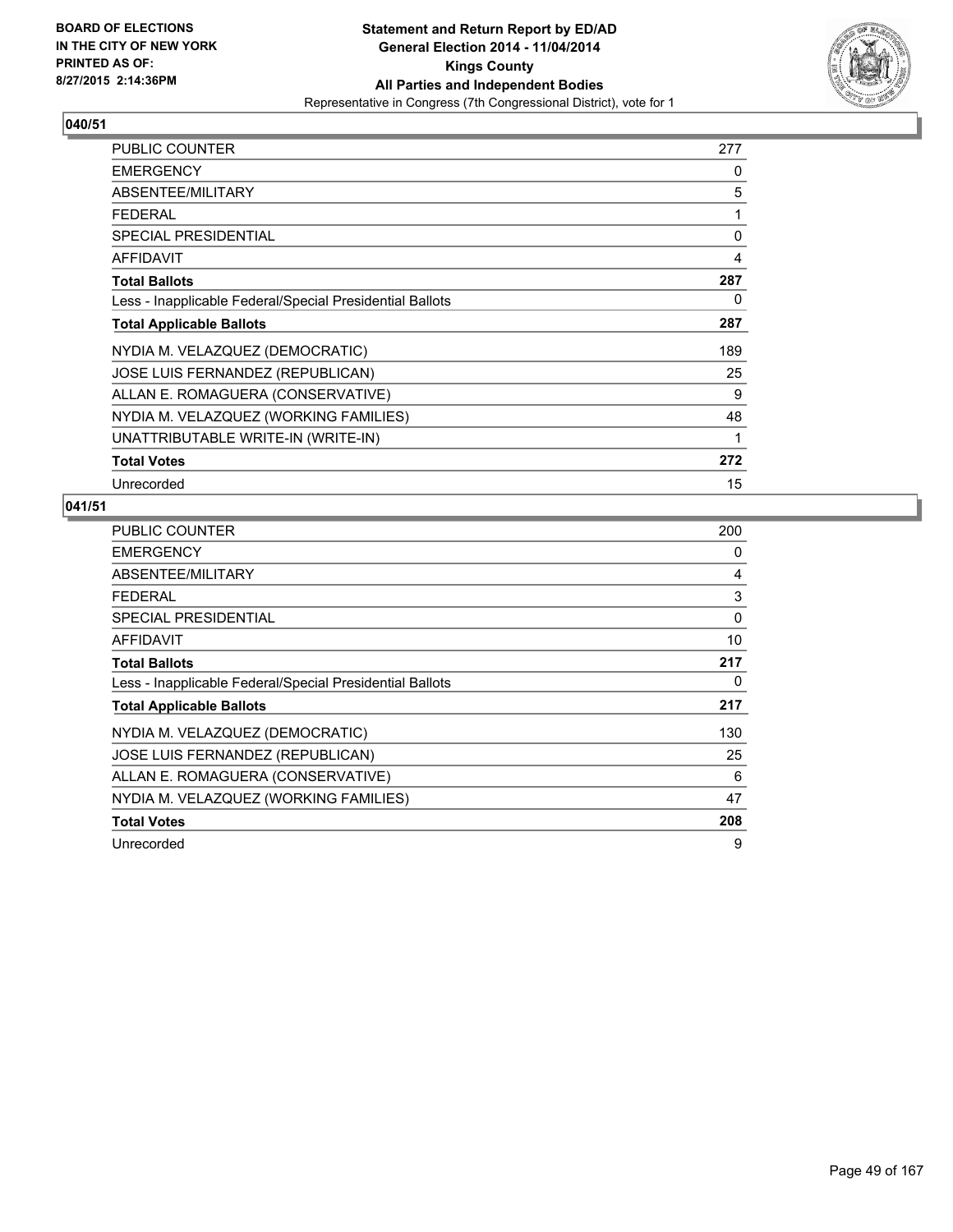

| PUBLIC COUNTER                                           | 209            |
|----------------------------------------------------------|----------------|
| <b>EMERGENCY</b>                                         | 0              |
| ABSENTEE/MILITARY                                        | $\overline{7}$ |
| <b>FEDERAL</b>                                           | 0              |
| <b>SPECIAL PRESIDENTIAL</b>                              | 0              |
| AFFIDAVIT                                                | 3              |
| <b>Total Ballots</b>                                     | 219            |
| Less - Inapplicable Federal/Special Presidential Ballots | 0              |
| <b>Total Applicable Ballots</b>                          | 219            |
| NYDIA M. VELAZQUEZ (DEMOCRATIC)                          | 137            |
| <b>JOSE LUIS FERNANDEZ (REPUBLICAN)</b>                  | 18             |
| ALLAN E. ROMAGUERA (CONSERVATIVE)                        | 2              |
| NYDIA M. VELAZQUEZ (WORKING FAMILIES)                    | 55             |
| <b>Total Votes</b>                                       | 212            |
| Unrecorded                                               | 7              |

| <b>PUBLIC COUNTER</b>                                    | 96  |
|----------------------------------------------------------|-----|
| <b>EMERGENCY</b>                                         | 0   |
| ABSENTEE/MILITARY                                        | 1   |
| <b>FEDERAL</b>                                           | 1   |
| SPECIAL PRESIDENTIAL                                     | 0   |
| <b>AFFIDAVIT</b>                                         | 2   |
| <b>Total Ballots</b>                                     | 100 |
| Less - Inapplicable Federal/Special Presidential Ballots | 0   |
| <b>Total Applicable Ballots</b>                          | 100 |
| NYDIA M. VELAZQUEZ (DEMOCRATIC)                          | 62  |
| JOSE LUIS FERNANDEZ (REPUBLICAN)                         | 9   |
| ALLAN E. ROMAGUERA (CONSERVATIVE)                        | 3   |
| NYDIA M. VELAZQUEZ (WORKING FAMILIES)                    | 21  |
| <b>Total Votes</b>                                       | 95  |
| Unrecorded                                               | 5   |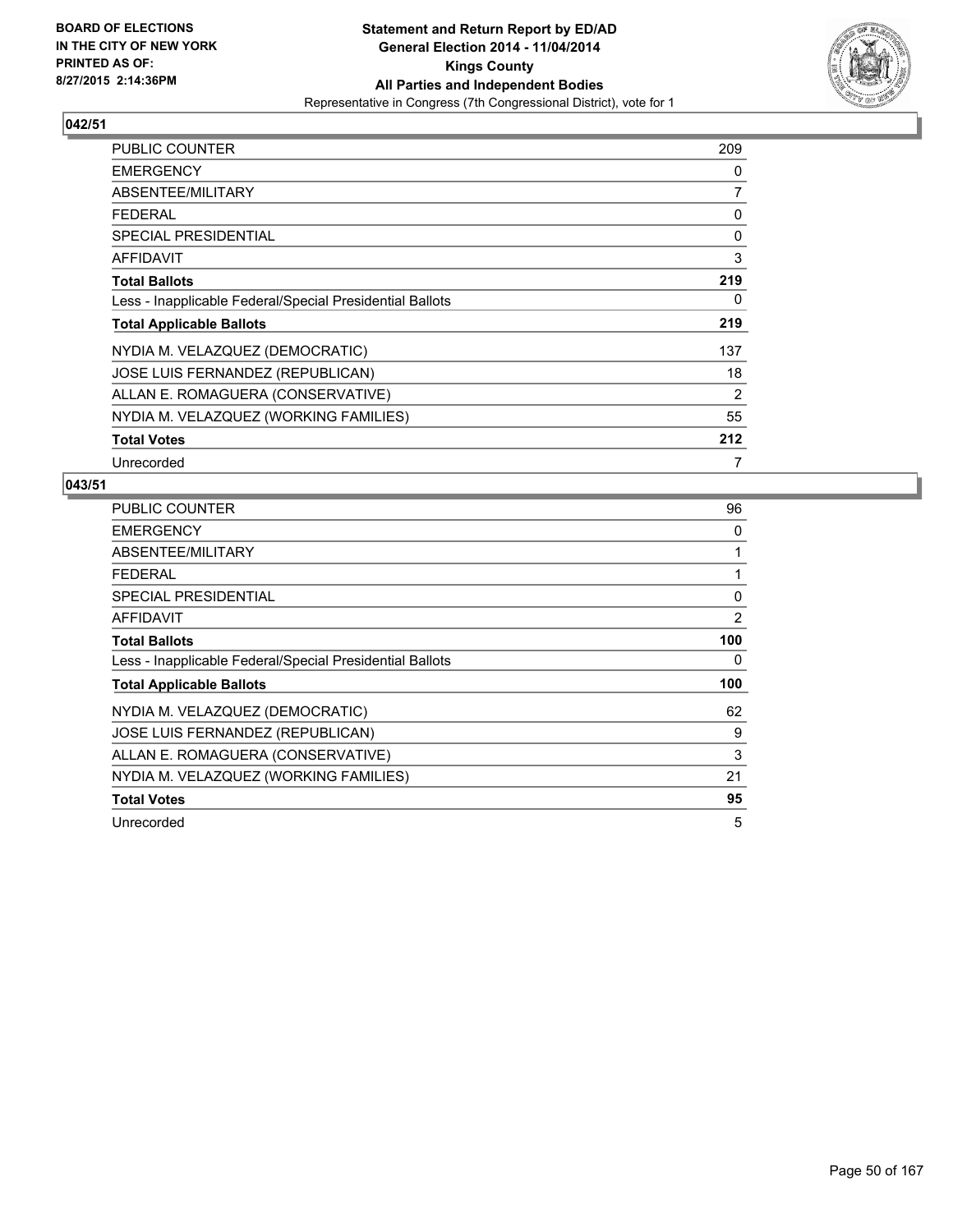

| <b>PUBLIC COUNTER</b>                                    | 30 |
|----------------------------------------------------------|----|
| <b>EMERGENCY</b>                                         | 0  |
| ABSENTEE/MILITARY                                        | 2  |
| <b>FEDERAL</b>                                           | 1  |
| <b>SPECIAL PRESIDENTIAL</b>                              | 0  |
| <b>AFFIDAVIT</b>                                         | 0  |
| <b>Total Ballots</b>                                     | 33 |
| Less - Inapplicable Federal/Special Presidential Ballots | 0  |
| <b>Total Applicable Ballots</b>                          | 33 |
| NYDIA M. VELAZQUEZ (DEMOCRATIC)                          | 18 |
| JOSE LUIS FERNANDEZ (REPUBLICAN)                         | 0  |
| ALLAN E. ROMAGUERA (CONSERVATIVE)                        | 1  |
| NYDIA M. VELAZQUEZ (WORKING FAMILIES)                    | 11 |
| <b>Total Votes</b>                                       | 30 |
| Unrecorded                                               | 3  |

| <b>PUBLIC COUNTER</b>                                    | 10             |
|----------------------------------------------------------|----------------|
| <b>EMERGENCY</b>                                         | 0              |
| ABSENTEE/MILITARY                                        | 0              |
| <b>FEDERAL</b>                                           | 0              |
| SPECIAL PRESIDENTIAL                                     | 0              |
| <b>AFFIDAVIT</b>                                         | 0              |
| <b>Total Ballots</b>                                     | 10             |
| Less - Inapplicable Federal/Special Presidential Ballots | 0              |
| <b>Total Applicable Ballots</b>                          | 10             |
| NYDIA M. VELAZQUEZ (DEMOCRATIC)                          | 4              |
| JOSE LUIS FERNANDEZ (REPUBLICAN)                         | 0              |
| ALLAN E. ROMAGUERA (CONSERVATIVE)                        | 0              |
| NYDIA M. VELAZQUEZ (WORKING FAMILIES)                    | 4              |
| <b>Total Votes</b>                                       | 8              |
| Unrecorded                                               | $\overline{2}$ |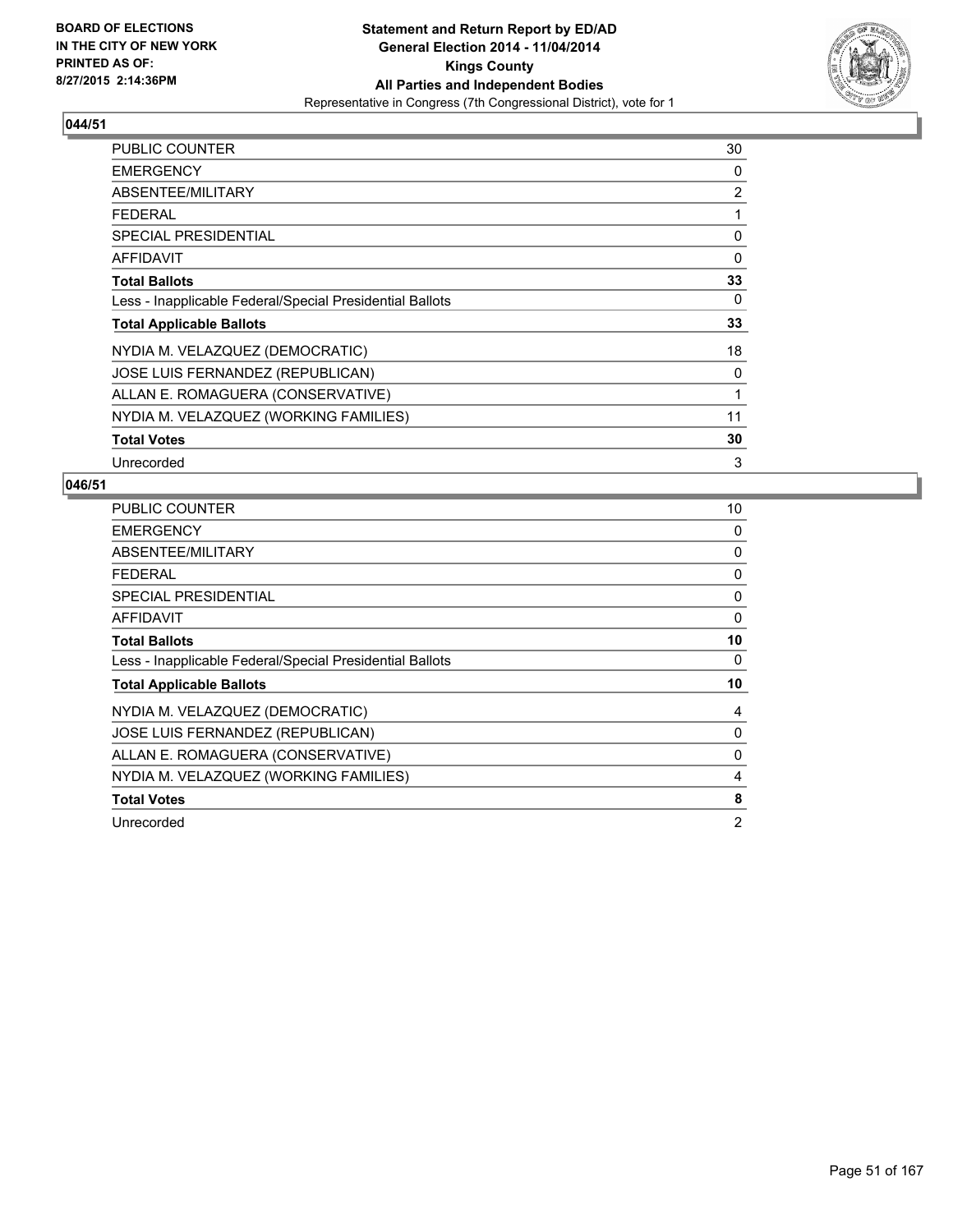

| <b>PUBLIC COUNTER</b>                                    | 184            |
|----------------------------------------------------------|----------------|
| <b>EMERGENCY</b>                                         | 0              |
| ABSENTEE/MILITARY                                        | 1              |
| <b>FEDERAL</b>                                           | 0              |
| <b>SPECIAL PRESIDENTIAL</b>                              | 0              |
| <b>AFFIDAVIT</b>                                         | $\overline{2}$ |
| <b>Total Ballots</b>                                     | 187            |
| Less - Inapplicable Federal/Special Presidential Ballots | 0              |
| <b>Total Applicable Ballots</b>                          | 187            |
| NYDIA M. VELAZQUEZ (DEMOCRATIC)                          | 115            |
| JOSE LUIS FERNANDEZ (REPUBLICAN)                         | 6              |
| ALLAN E. ROMAGUERA (CONSERVATIVE)                        | $\overline{2}$ |
| NYDIA M. VELAZQUEZ (WORKING FAMILIES)                    | 62             |
| <b>Total Votes</b>                                       | 185            |
| Unrecorded                                               | 2              |

| PUBLIC COUNTER                                           | 41       |
|----------------------------------------------------------|----------|
| <b>EMERGENCY</b>                                         | 0        |
| ABSENTEE/MILITARY                                        | 0        |
| <b>FEDERAL</b>                                           | 0        |
| SPECIAL PRESIDENTIAL                                     | $\Omega$ |
| AFFIDAVIT                                                | 2        |
| <b>Total Ballots</b>                                     | 43       |
| Less - Inapplicable Federal/Special Presidential Ballots | 0        |
| <b>Total Applicable Ballots</b>                          | 43       |
| NYDIA M. VELAZQUEZ (DEMOCRATIC)                          | 38       |
| <b>JOSE LUIS FERNANDEZ (REPUBLICAN)</b>                  | 2        |
| ALLAN E. ROMAGUERA (CONSERVATIVE)                        | 0        |
| NYDIA M. VELAZQUEZ (WORKING FAMILIES)                    |          |
| <b>Total Votes</b>                                       | 41       |
| Unrecorded                                               | 2        |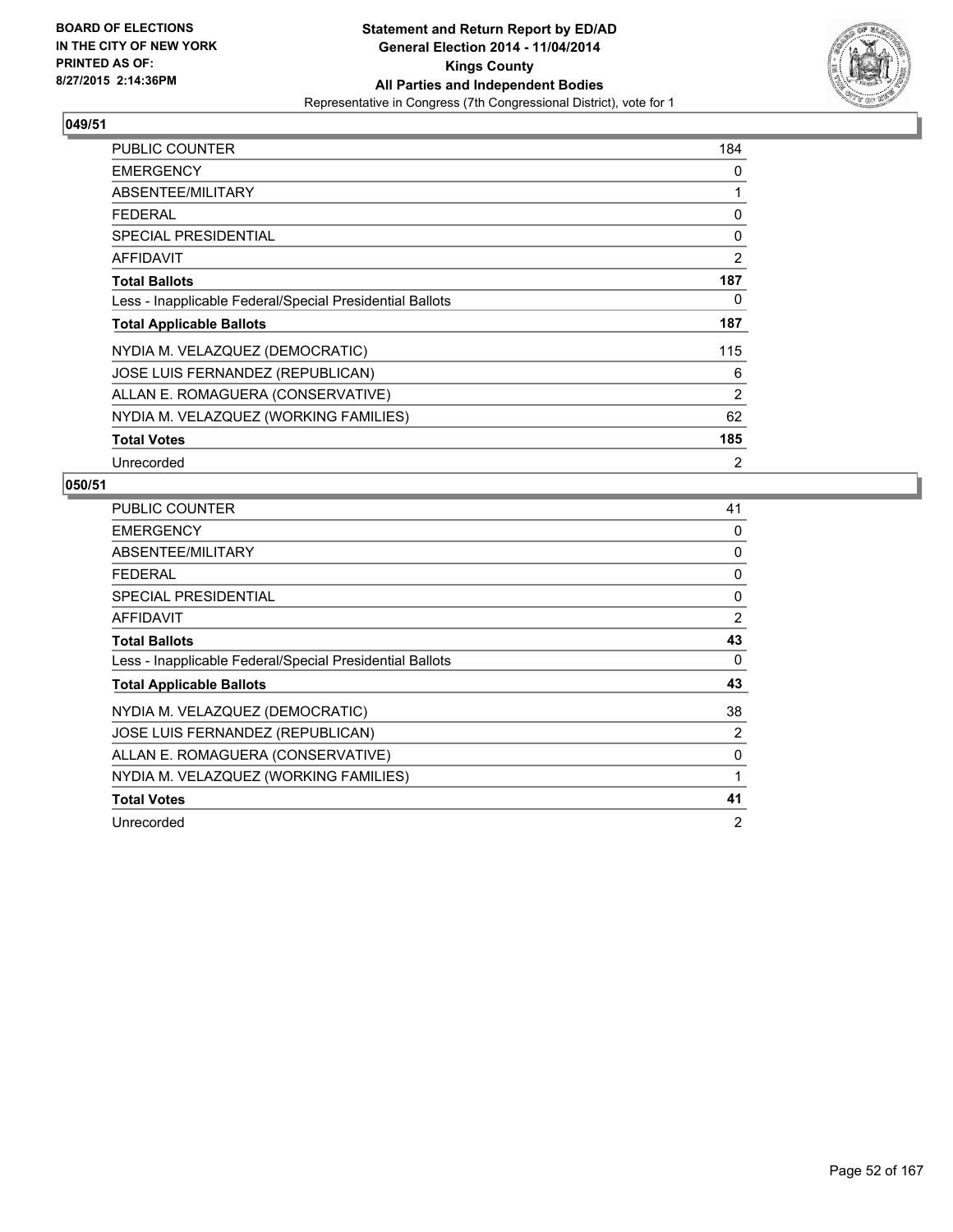

| <b>PUBLIC COUNTER</b>                                    | 170 |
|----------------------------------------------------------|-----|
| <b>EMERGENCY</b>                                         | 0   |
| ABSENTEE/MILITARY                                        | 2   |
| <b>FEDERAL</b>                                           | 0   |
| <b>SPECIAL PRESIDENTIAL</b>                              | 0   |
| <b>AFFIDAVIT</b>                                         | 3   |
| <b>Total Ballots</b>                                     | 175 |
| Less - Inapplicable Federal/Special Presidential Ballots | 0   |
| <b>Total Applicable Ballots</b>                          | 175 |
| NYDIA M. VELAZQUEZ (DEMOCRATIC)                          | 110 |
| JOSE LUIS FERNANDEZ (REPUBLICAN)                         | 21  |
| ALLAN E. ROMAGUERA (CONSERVATIVE)                        | 6   |
| NYDIA M. VELAZQUEZ (WORKING FAMILIES)                    | 15  |
| <b>Total Votes</b>                                       | 152 |
| Unrecorded                                               | 23  |

| <b>PUBLIC COUNTER</b>                                    | 163 |
|----------------------------------------------------------|-----|
| <b>EMERGENCY</b>                                         | 0   |
| ABSENTEE/MILITARY                                        | 1   |
| <b>FEDERAL</b>                                           | 0   |
| <b>SPECIAL PRESIDENTIAL</b>                              | 0   |
| AFFIDAVIT                                                | 0   |
| <b>Total Ballots</b>                                     | 164 |
| Less - Inapplicable Federal/Special Presidential Ballots | 0   |
| <b>Total Applicable Ballots</b>                          | 164 |
|                                                          |     |
| NYDIA M. VELAZQUEZ (DEMOCRATIC)                          | 131 |
| <b>JOSE LUIS FERNANDEZ (REPUBLICAN)</b>                  | 5   |
| ALLAN E. ROMAGUERA (CONSERVATIVE)                        | 3   |
| NYDIA M. VELAZQUEZ (WORKING FAMILIES)                    | 19  |
| ALEX JONES (WRITE-IN)                                    | 1   |
| <b>Total Votes</b>                                       | 159 |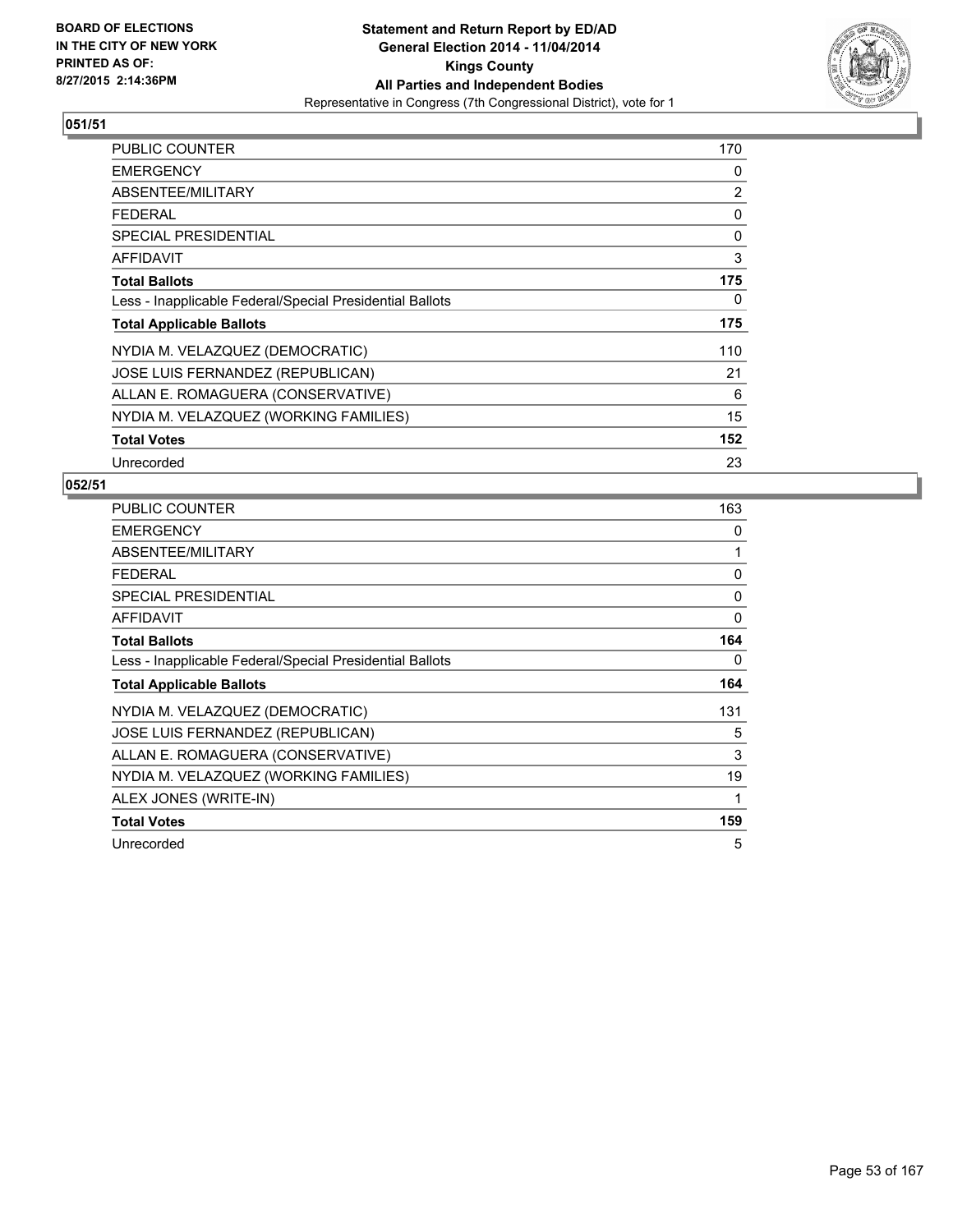

| <b>PUBLIC COUNTER</b>                                    | 110 |
|----------------------------------------------------------|-----|
| <b>EMERGENCY</b>                                         | 0   |
| ABSENTEE/MILITARY                                        | 0   |
| <b>FEDERAL</b>                                           | 2   |
| <b>SPECIAL PRESIDENTIAL</b>                              | 0   |
| <b>AFFIDAVIT</b>                                         | 2   |
| <b>Total Ballots</b>                                     | 114 |
| Less - Inapplicable Federal/Special Presidential Ballots | 0   |
| <b>Total Applicable Ballots</b>                          | 114 |
| NYDIA M. VELAZQUEZ (DEMOCRATIC)                          | 80  |
| JOSE LUIS FERNANDEZ (REPUBLICAN)                         | 12  |
| ALLAN E. ROMAGUERA (CONSERVATIVE)                        | 6   |
| NYDIA M. VELAZQUEZ (WORKING FAMILIES)                    | 14  |
| <b>Total Votes</b>                                       | 112 |
| Unrecorded                                               | 2   |

| <b>PUBLIC COUNTER</b>                                    | 70 |
|----------------------------------------------------------|----|
| <b>EMERGENCY</b>                                         | 0  |
| ABSENTEE/MILITARY                                        | 1  |
| <b>FEDERAL</b>                                           | 1  |
| <b>SPECIAL PRESIDENTIAL</b>                              | 0  |
| <b>AFFIDAVIT</b>                                         | 4  |
| <b>Total Ballots</b>                                     | 76 |
| Less - Inapplicable Federal/Special Presidential Ballots | 0  |
| <b>Total Applicable Ballots</b>                          | 76 |
| NYDIA M. VELAZQUEZ (DEMOCRATIC)                          | 50 |
| JOSE LUIS FERNANDEZ (REPUBLICAN)                         | 3  |
| ALLAN E. ROMAGUERA (CONSERVATIVE)                        | 1  |
| NYDIA M. VELAZQUEZ (WORKING FAMILIES)                    | 15 |
| <b>Total Votes</b>                                       | 69 |
| Unrecorded                                               | 7  |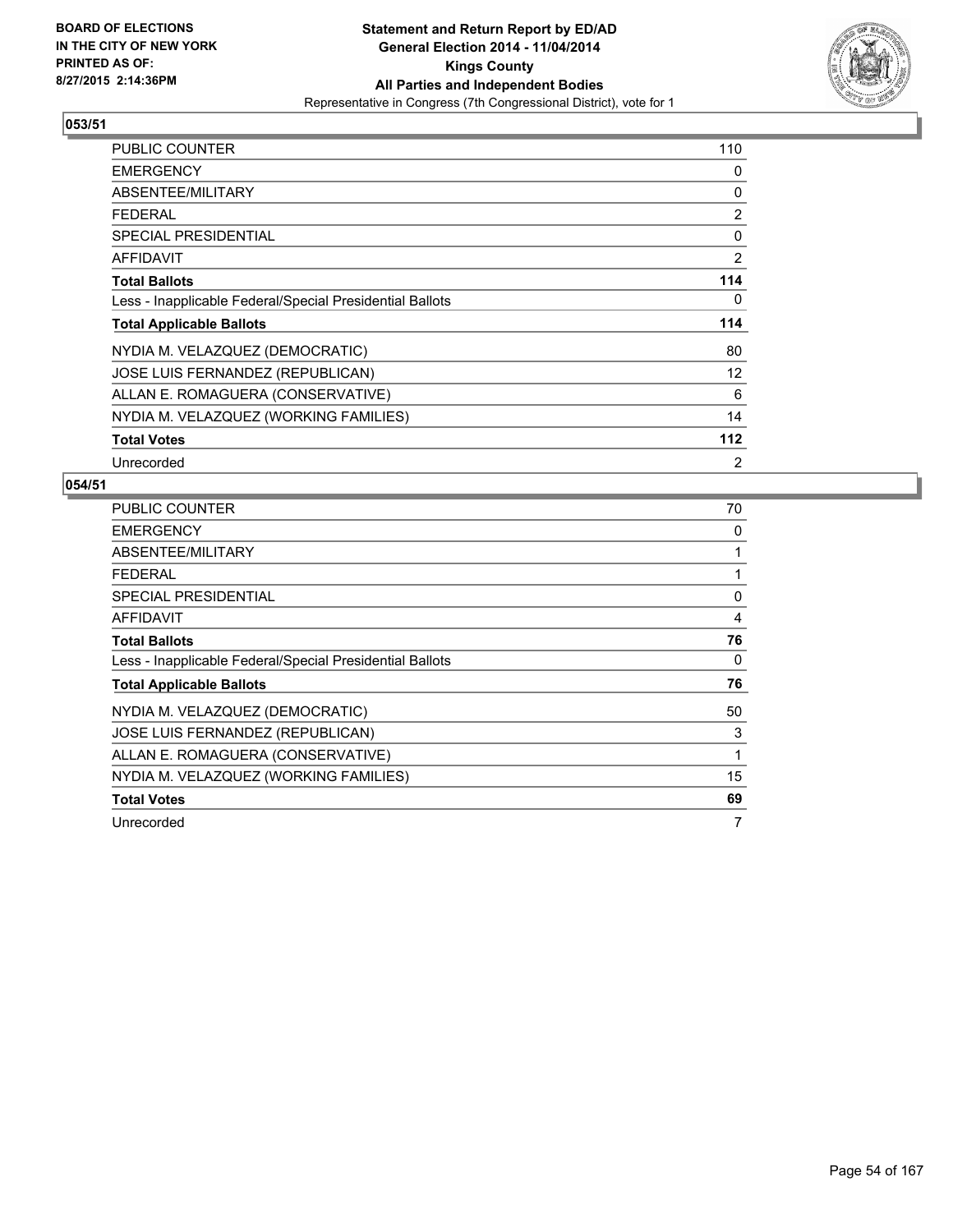

| <b>PUBLIC COUNTER</b>                                    | 168 |
|----------------------------------------------------------|-----|
| <b>EMERGENCY</b>                                         | 0   |
| ABSENTEE/MILITARY                                        | 0   |
| <b>FEDERAL</b>                                           | 1   |
| <b>SPECIAL PRESIDENTIAL</b>                              | 0   |
| <b>AFFIDAVIT</b>                                         | 5   |
| <b>Total Ballots</b>                                     | 174 |
| Less - Inapplicable Federal/Special Presidential Ballots | 0   |
| <b>Total Applicable Ballots</b>                          | 174 |
| NYDIA M. VELAZQUEZ (DEMOCRATIC)                          | 114 |
| JOSE LUIS FERNANDEZ (REPUBLICAN)                         | 9   |
| ALLAN E. ROMAGUERA (CONSERVATIVE)                        | 1   |
| NYDIA M. VELAZQUEZ (WORKING FAMILIES)                    | 42  |
| <b>Total Votes</b>                                       | 166 |
| Unrecorded                                               | 8   |

| <b>PUBLIC COUNTER</b>                                    | 7              |
|----------------------------------------------------------|----------------|
| <b>EMERGENCY</b>                                         | 0              |
| ABSENTEE/MILITARY                                        | 0              |
| <b>FEDERAL</b>                                           | 0              |
| SPECIAL PRESIDENTIAL                                     | 0              |
| <b>AFFIDAVIT</b>                                         | 0              |
| <b>Total Ballots</b>                                     | 7              |
| Less - Inapplicable Federal/Special Presidential Ballots | 0              |
| <b>Total Applicable Ballots</b>                          | 7              |
| NYDIA M. VELAZQUEZ (DEMOCRATIC)                          | 4              |
| JOSE LUIS FERNANDEZ (REPUBLICAN)                         | 0              |
| ALLAN E. ROMAGUERA (CONSERVATIVE)                        | 0              |
| NYDIA M. VELAZQUEZ (WORKING FAMILIES)                    | $\overline{2}$ |
| <b>Total Votes</b>                                       | 6              |
| Unrecorded                                               | 1              |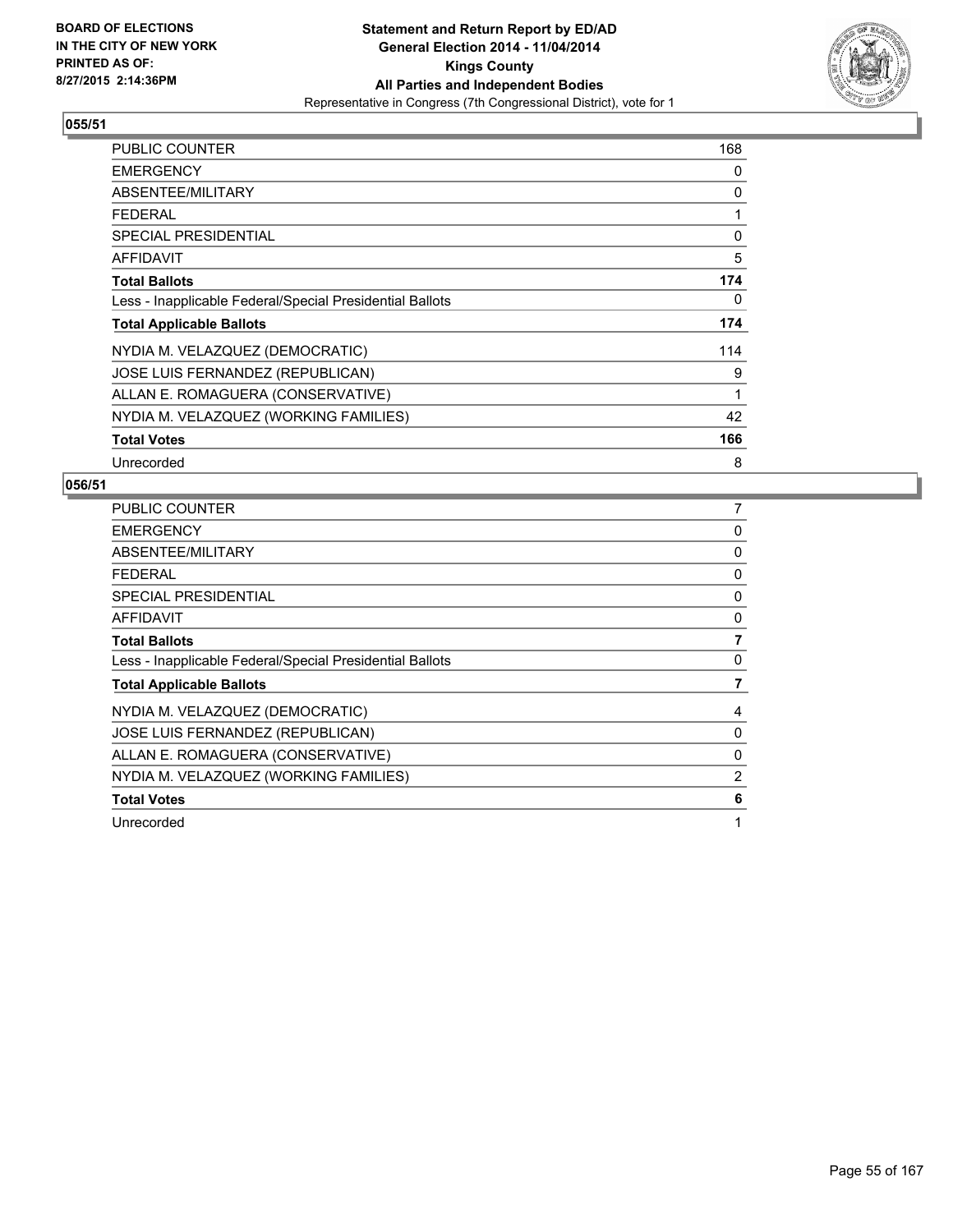

| <b>PUBLIC COUNTER</b>                                    | 4        |
|----------------------------------------------------------|----------|
| <b>EMERGENCY</b>                                         | 0        |
| ABSENTEE/MILITARY                                        | 19       |
| FEDERAL                                                  | 0        |
| <b>SPECIAL PRESIDENTIAL</b>                              | 0        |
| <b>AFFIDAVIT</b>                                         | $\Omega$ |
| <b>Total Ballots</b>                                     | 23       |
| Less - Inapplicable Federal/Special Presidential Ballots | 0        |
| <b>Total Applicable Ballots</b>                          | 23       |
| NYDIA M. VELAZQUEZ (DEMOCRATIC)                          | 18       |
| JOSE LUIS FERNANDEZ (REPUBLICAN)                         | 4        |
| ALLAN E. ROMAGUERA (CONSERVATIVE)                        | 0        |
| NYDIA M. VELAZQUEZ (WORKING FAMILIES)                    | $\Omega$ |
| <b>Total Votes</b>                                       | 22       |
| Unrecorded                                               | 1        |

| <b>PUBLIC COUNTER</b>                                    | 31 |
|----------------------------------------------------------|----|
| <b>EMERGENCY</b>                                         | 0  |
| ABSENTEE/MILITARY                                        | 1  |
| <b>FEDERAL</b>                                           | 0  |
| SPECIAL PRESIDENTIAL                                     | 0  |
| AFFIDAVIT                                                | 1  |
| <b>Total Ballots</b>                                     | 33 |
| Less - Inapplicable Federal/Special Presidential Ballots | 0  |
| <b>Total Applicable Ballots</b>                          | 33 |
| NYDIA M. VELAZQUEZ (DEMOCRATIC)                          | 22 |
| JOSE LUIS FERNANDEZ (REPUBLICAN)                         | 5  |
| ALLAN E. ROMAGUERA (CONSERVATIVE)                        | 0  |
| NYDIA M. VELAZQUEZ (WORKING FAMILIES)                    | 5  |
| <b>Total Votes</b>                                       | 32 |
| Unrecorded                                               | 1  |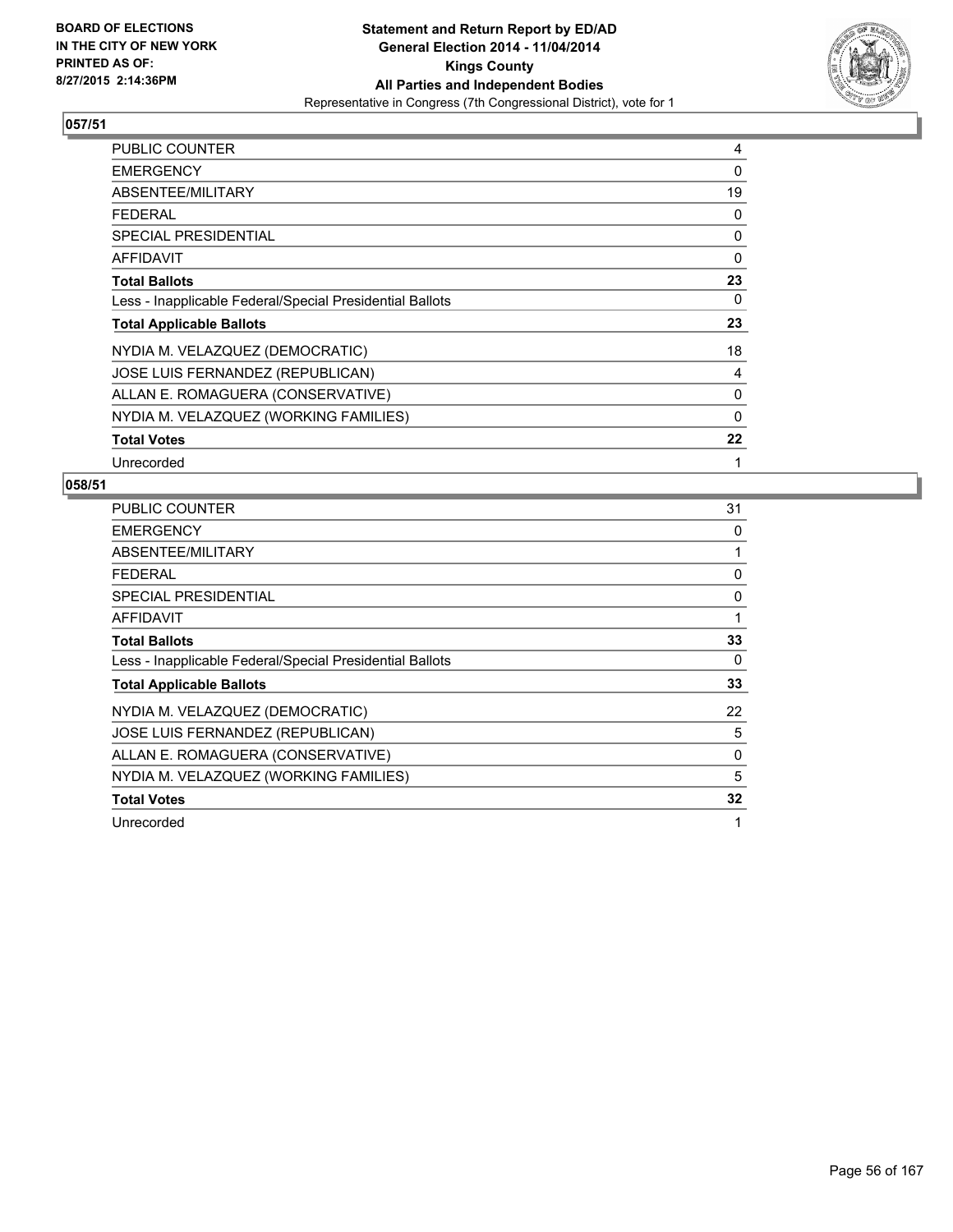

| <b>PUBLIC COUNTER</b>                                    | 166 |
|----------------------------------------------------------|-----|
| <b>EMERGENCY</b>                                         | 0   |
| ABSENTEE/MILITARY                                        | 1   |
| <b>FEDERAL</b>                                           | 1   |
| <b>SPECIAL PRESIDENTIAL</b>                              | 0   |
| <b>AFFIDAVIT</b>                                         | 2   |
| <b>Total Ballots</b>                                     | 170 |
| Less - Inapplicable Federal/Special Presidential Ballots | 0   |
| <b>Total Applicable Ballots</b>                          | 170 |
| NYDIA M. VELAZQUEZ (DEMOCRATIC)                          | 111 |
| JOSE LUIS FERNANDEZ (REPUBLICAN)                         | 25  |
| ALLAN E. ROMAGUERA (CONSERVATIVE)                        | 10  |
| NYDIA M. VELAZQUEZ (WORKING FAMILIES)                    | 9   |
| <b>Total Votes</b>                                       | 155 |
| Unrecorded                                               | 15  |

| <b>PUBLIC COUNTER</b>                                    | 148            |
|----------------------------------------------------------|----------------|
| <b>EMERGENCY</b>                                         | 0              |
| ABSENTEE/MILITARY                                        | 1              |
| <b>FEDERAL</b>                                           | $\overline{2}$ |
| SPECIAL PRESIDENTIAL                                     | 0              |
| AFFIDAVIT                                                | 2              |
| <b>Total Ballots</b>                                     | 153            |
| Less - Inapplicable Federal/Special Presidential Ballots | 0              |
| <b>Total Applicable Ballots</b>                          | 153            |
| NYDIA M. VELAZQUEZ (DEMOCRATIC)                          | 115            |
| <b>JOSE LUIS FERNANDEZ (REPUBLICAN)</b>                  | 14             |
| ALLAN E. ROMAGUERA (CONSERVATIVE)                        | 1              |
| NYDIA M. VELAZQUEZ (WORKING FAMILIES)                    | 11             |
| <b>Total Votes</b>                                       | 141            |
| Unrecorded                                               | 12             |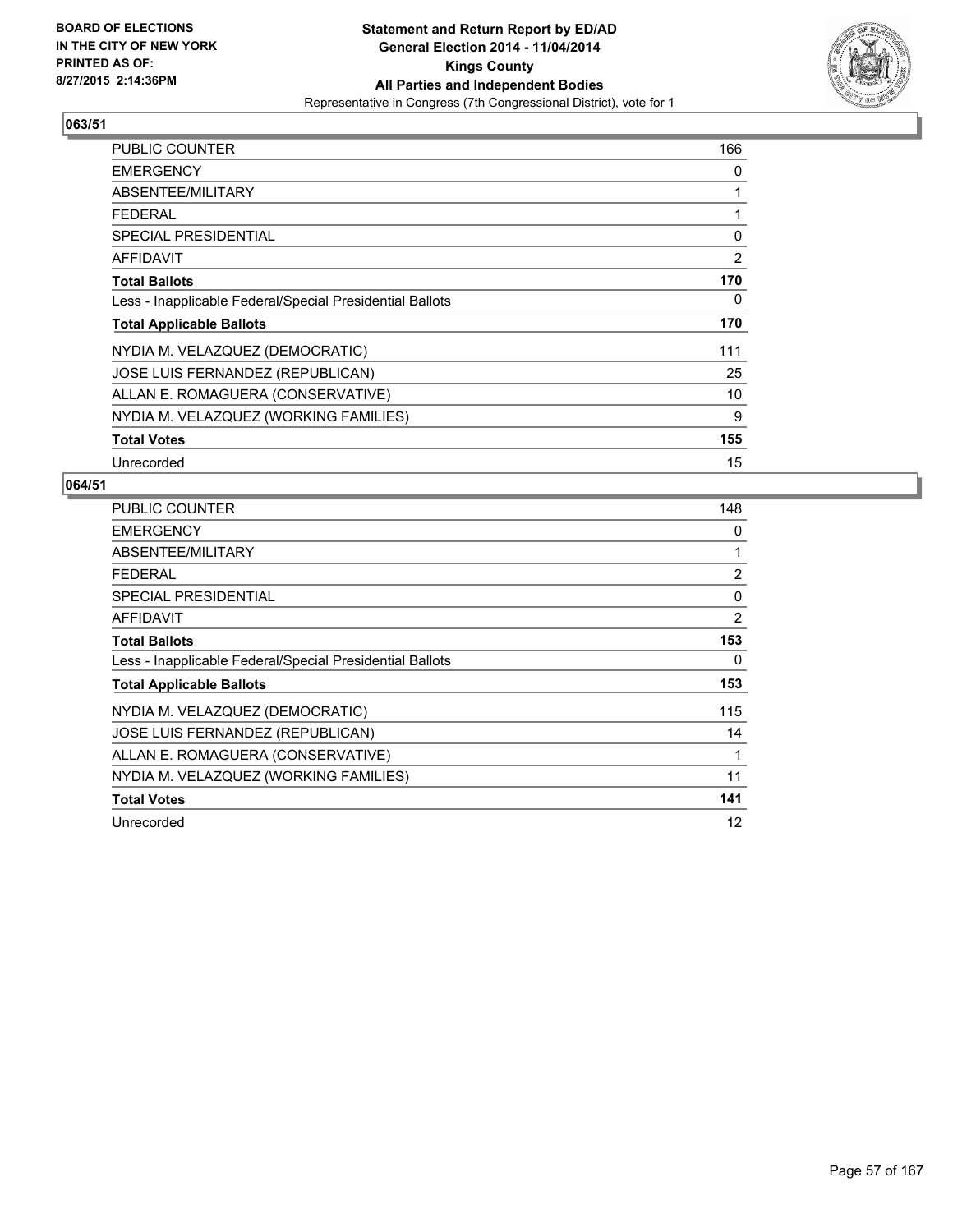

| <b>PUBLIC COUNTER</b>                                    | 139 |
|----------------------------------------------------------|-----|
| <b>EMERGENCY</b>                                         | 0   |
| ABSENTEE/MILITARY                                        | 1   |
| <b>FEDERAL</b>                                           | 0   |
| <b>SPECIAL PRESIDENTIAL</b>                              | 0   |
| <b>AFFIDAVIT</b>                                         | 1   |
| <b>Total Ballots</b>                                     | 141 |
| Less - Inapplicable Federal/Special Presidential Ballots | 0   |
| <b>Total Applicable Ballots</b>                          | 141 |
| NYDIA M. VELAZQUEZ (DEMOCRATIC)                          | 113 |
| JOSE LUIS FERNANDEZ (REPUBLICAN)                         | 13  |
| ALLAN E. ROMAGUERA (CONSERVATIVE)                        | 1   |
| NYDIA M. VELAZQUEZ (WORKING FAMILIES)                    | 9   |
| <b>Total Votes</b>                                       | 136 |
| Unrecorded                                               | 5   |

| <b>PUBLIC COUNTER</b>                                    | 134 |
|----------------------------------------------------------|-----|
| <b>EMERGENCY</b>                                         | 0   |
| ABSENTEE/MILITARY                                        | 1   |
| <b>FEDERAL</b>                                           | 1   |
| SPECIAL PRESIDENTIAL                                     | 0   |
| AFFIDAVIT                                                | 1   |
| <b>Total Ballots</b>                                     | 137 |
| Less - Inapplicable Federal/Special Presidential Ballots | 0   |
| <b>Total Applicable Ballots</b>                          | 137 |
| NYDIA M. VELAZQUEZ (DEMOCRATIC)                          | 102 |
| JOSE LUIS FERNANDEZ (REPUBLICAN)                         | 11  |
| ALLAN E. ROMAGUERA (CONSERVATIVE)                        | 8   |
| NYDIA M. VELAZQUEZ (WORKING FAMILIES)                    | 13  |
| <b>Total Votes</b>                                       | 134 |
| Unrecorded                                               | 3   |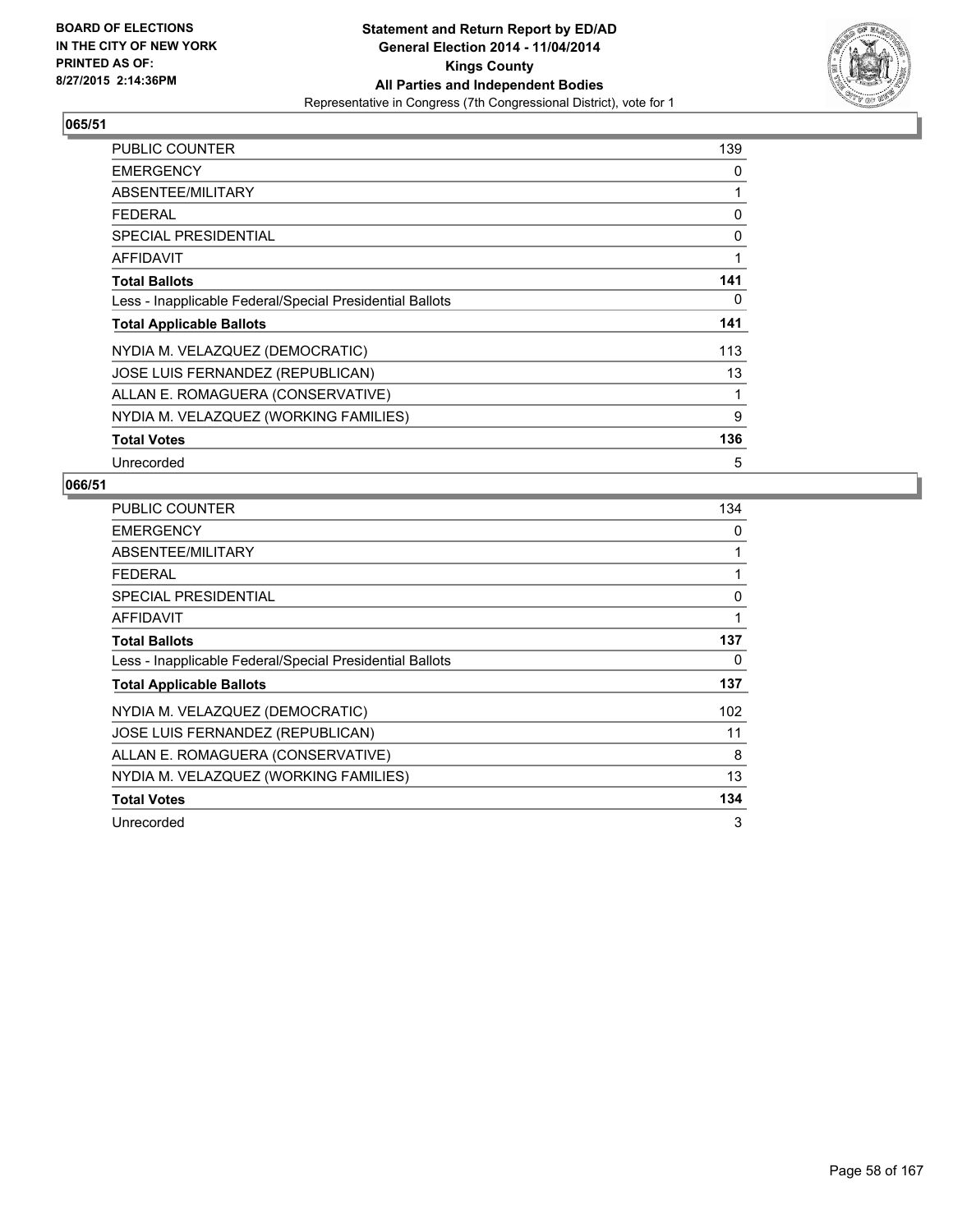

| <b>PUBLIC COUNTER</b>                                    | 156 |
|----------------------------------------------------------|-----|
| <b>EMERGENCY</b>                                         | 0   |
| ABSENTEE/MILITARY                                        | 1   |
| <b>FEDERAL</b>                                           | 0   |
| <b>SPECIAL PRESIDENTIAL</b>                              | 0   |
| <b>AFFIDAVIT</b>                                         | 7   |
| <b>Total Ballots</b>                                     | 164 |
| Less - Inapplicable Federal/Special Presidential Ballots | 0   |
| <b>Total Applicable Ballots</b>                          | 164 |
| NYDIA M. VELAZQUEZ (DEMOCRATIC)                          | 129 |
| JOSE LUIS FERNANDEZ (REPUBLICAN)                         | 15  |
| ALLAN E. ROMAGUERA (CONSERVATIVE)                        | 2   |
| NYDIA M. VELAZQUEZ (WORKING FAMILIES)                    | 4   |
| <b>Total Votes</b>                                       | 150 |
| Unrecorded                                               | 14  |

| <b>PUBLIC COUNTER</b>                                    | 133 |
|----------------------------------------------------------|-----|
| <b>EMERGENCY</b>                                         | 0   |
| ABSENTEE/MILITARY                                        | 1   |
| <b>FEDERAL</b>                                           | 0   |
| SPECIAL PRESIDENTIAL                                     | 0   |
| AFFIDAVIT                                                | 1   |
| <b>Total Ballots</b>                                     | 135 |
| Less - Inapplicable Federal/Special Presidential Ballots | 0   |
| <b>Total Applicable Ballots</b>                          | 135 |
| NYDIA M. VELAZQUEZ (DEMOCRATIC)                          | 106 |
| <b>JOSE LUIS FERNANDEZ (REPUBLICAN)</b>                  | 3   |
| ALLAN E. ROMAGUERA (CONSERVATIVE)                        | 1   |
| NYDIA M. VELAZQUEZ (WORKING FAMILIES)                    | 7   |
| <b>Total Votes</b>                                       | 117 |
| Unrecorded                                               | 18  |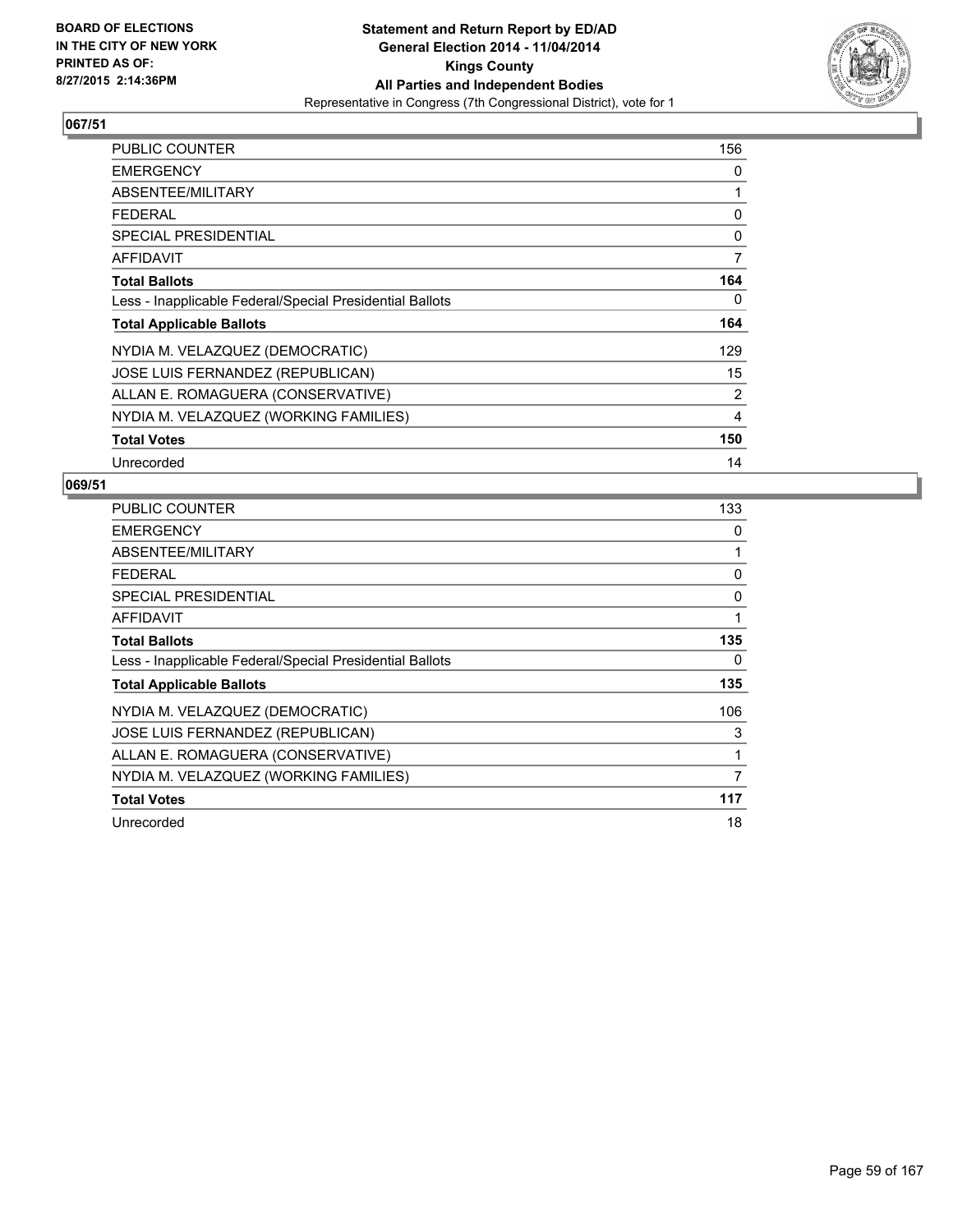

| <b>PUBLIC COUNTER</b>                                    | 196            |
|----------------------------------------------------------|----------------|
| <b>EMERGENCY</b>                                         | 0              |
| ABSENTEE/MILITARY                                        | 7              |
| <b>FEDERAL</b>                                           | 0              |
| <b>SPECIAL PRESIDENTIAL</b>                              | 0              |
| <b>AFFIDAVIT</b>                                         | 1              |
| <b>Total Ballots</b>                                     | 204            |
| Less - Inapplicable Federal/Special Presidential Ballots | 0              |
| <b>Total Applicable Ballots</b>                          | 204            |
| NYDIA M. VELAZQUEZ (DEMOCRATIC)                          | 176            |
| JOSE LUIS FERNANDEZ (REPUBLICAN)                         | 3              |
| ALLAN E. ROMAGUERA (CONSERVATIVE)                        | 0              |
| NYDIA M. VELAZQUEZ (WORKING FAMILIES)                    | $\overline{7}$ |
| <b>Total Votes</b>                                       | 186            |
| Unrecorded                                               | 18             |

| <b>PUBLIC COUNTER</b>                                    | 187 |
|----------------------------------------------------------|-----|
| <b>EMERGENCY</b>                                         | 0   |
| ABSENTEE/MILITARY                                        | 5   |
| <b>FEDERAL</b>                                           | 0   |
| <b>SPECIAL PRESIDENTIAL</b>                              | 0   |
| <b>AFFIDAVIT</b>                                         | 6   |
| <b>Total Ballots</b>                                     | 198 |
| Less - Inapplicable Federal/Special Presidential Ballots | 0   |
| <b>Total Applicable Ballots</b>                          | 198 |
| NYDIA M. VELAZQUEZ (DEMOCRATIC)                          | 164 |
| JOSE LUIS FERNANDEZ (REPUBLICAN)                         | 3   |
| ALLAN E. ROMAGUERA (CONSERVATIVE)                        | 2   |
| NYDIA M. VELAZQUEZ (WORKING FAMILIES)                    | 15  |
| <b>Total Votes</b>                                       | 184 |
| Unrecorded                                               | 14  |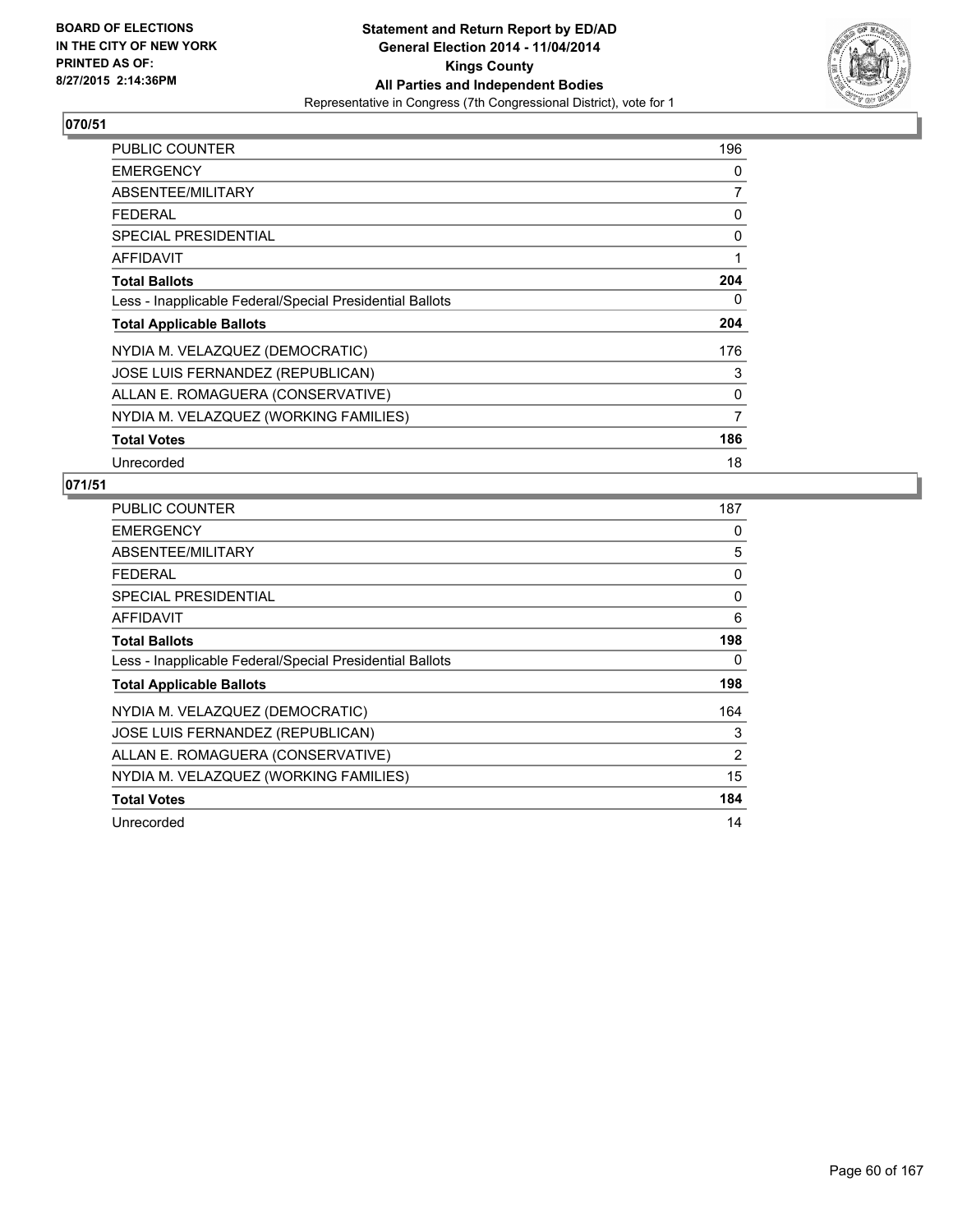

| <b>PUBLIC COUNTER</b>                                    | 94  |
|----------------------------------------------------------|-----|
| <b>EMERGENCY</b>                                         | 0   |
| ABSENTEE/MILITARY                                        | 0   |
| <b>FEDERAL</b>                                           | 3   |
| <b>SPECIAL PRESIDENTIAL</b>                              | 0   |
| <b>AFFIDAVIT</b>                                         | 3   |
| <b>Total Ballots</b>                                     | 100 |
| Less - Inapplicable Federal/Special Presidential Ballots | 0   |
| <b>Total Applicable Ballots</b>                          | 100 |
| NYDIA M. VELAZQUEZ (DEMOCRATIC)                          | 66  |
| JOSE LUIS FERNANDEZ (REPUBLICAN)                         | 0   |
| ALLAN E. ROMAGUERA (CONSERVATIVE)                        | 1   |
| NYDIA M. VELAZQUEZ (WORKING FAMILIES)                    | 32  |
| <b>Total Votes</b>                                       | 99  |
| Unrecorded                                               | 1   |

| <b>PUBLIC COUNTER</b>                                    | 152 |
|----------------------------------------------------------|-----|
| <b>EMERGENCY</b>                                         | 0   |
| ABSENTEE/MILITARY                                        | 2   |
| <b>FEDERAL</b>                                           | 0   |
| <b>SPECIAL PRESIDENTIAL</b>                              | 0   |
| <b>AFFIDAVIT</b>                                         | 6   |
| <b>Total Ballots</b>                                     | 160 |
| Less - Inapplicable Federal/Special Presidential Ballots | 0   |
| <b>Total Applicable Ballots</b>                          | 160 |
| NYDIA M. VELAZQUEZ (DEMOCRATIC)                          | 117 |
| <b>JOSE LUIS FERNANDEZ (REPUBLICAN)</b>                  | 1   |
| ALLAN E. ROMAGUERA (CONSERVATIVE)                        | 3   |
| NYDIA M. VELAZQUEZ (WORKING FAMILIES)                    | 28  |
| <b>Total Votes</b>                                       | 149 |
| Unrecorded                                               | 11  |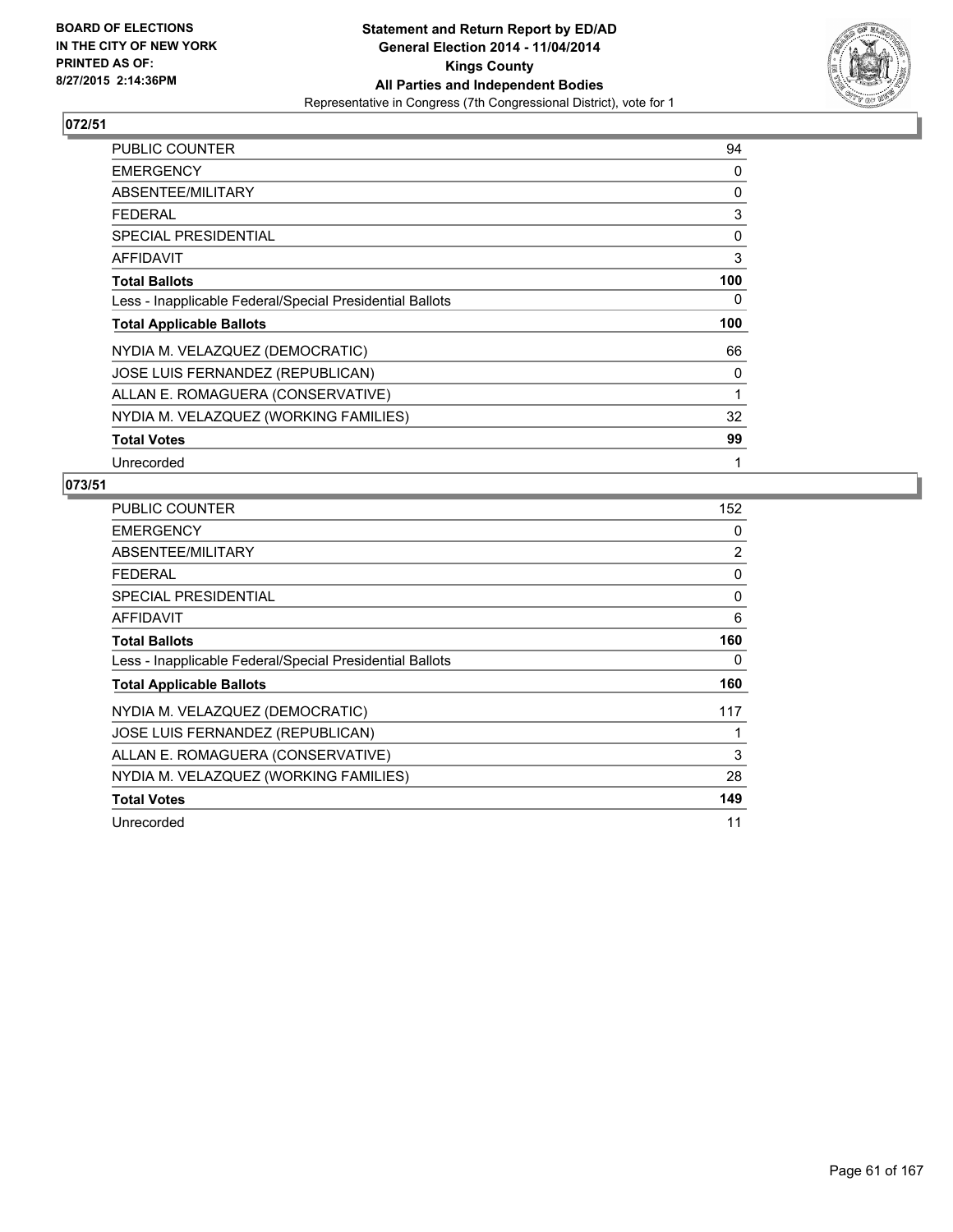

| <b>PUBLIC COUNTER</b>                                    | 156 |
|----------------------------------------------------------|-----|
| <b>EMERGENCY</b>                                         | 0   |
| ABSENTEE/MILITARY                                        | 1   |
| <b>FEDERAL</b>                                           | 0   |
| SPECIAL PRESIDENTIAL                                     | 0   |
| <b>AFFIDAVIT</b>                                         | 0   |
| <b>Total Ballots</b>                                     | 157 |
| Less - Inapplicable Federal/Special Presidential Ballots | 0   |
| <b>Total Applicable Ballots</b>                          | 157 |
| NYDIA M. VELAZQUEZ (DEMOCRATIC)                          | 124 |
| JOSE LUIS FERNANDEZ (REPUBLICAN)                         | 6   |
| ALLAN E. ROMAGUERA (CONSERVATIVE)                        | 5   |
| NYDIA M. VELAZQUEZ (WORKING FAMILIES)                    | 1   |
| <b>Total Votes</b>                                       | 136 |
| Unrecorded                                               | 21  |
| 075/51 COMBINED into: 072/51                             |     |
|                                                          |     |

**078/51 COMBINED into: 044/51**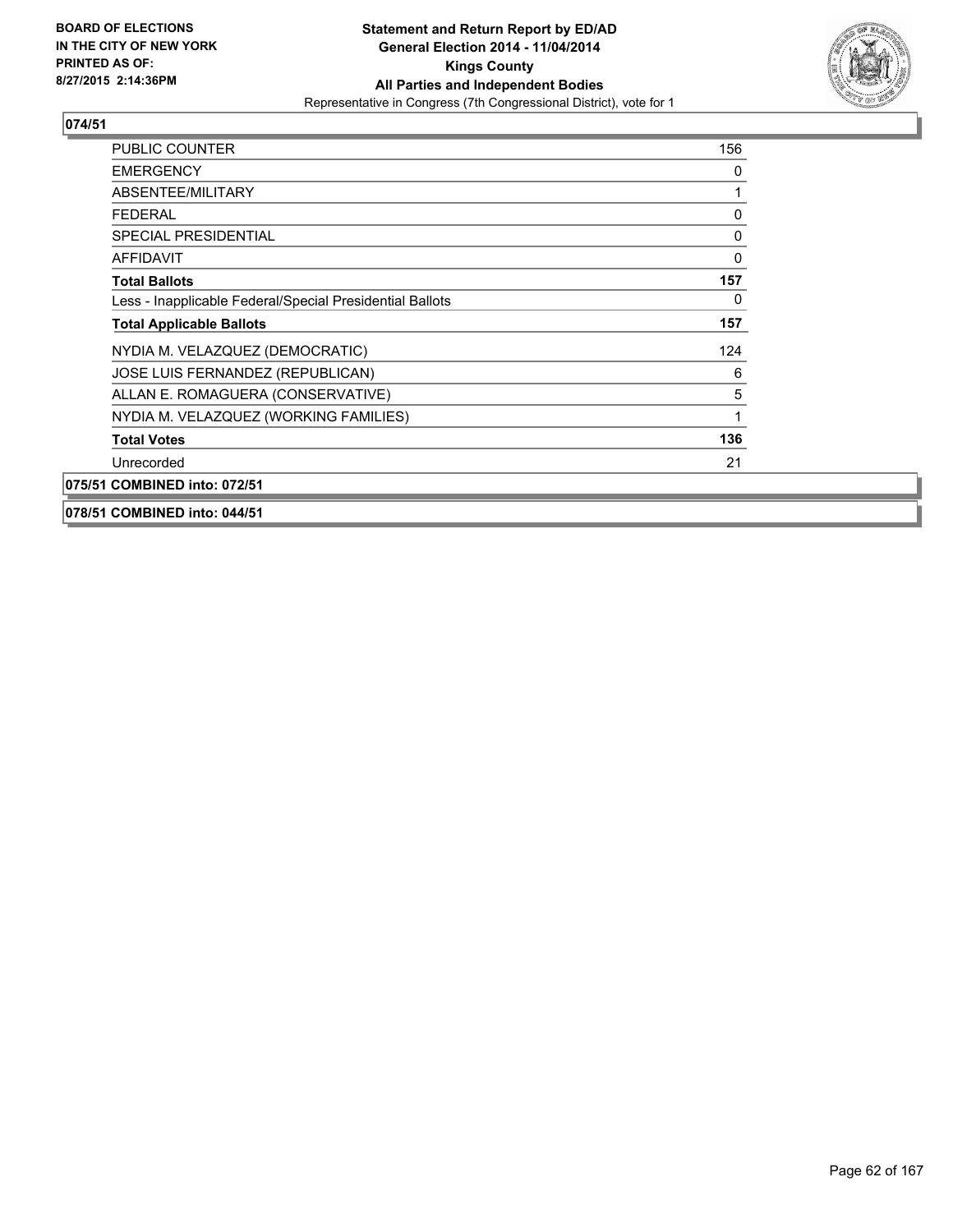

| PUBLIC COUNTER                                           | 133            |
|----------------------------------------------------------|----------------|
| <b>EMERGENCY</b>                                         | 0              |
| ABSENTEE/MILITARY                                        | 3              |
| <b>FEDERAL</b>                                           | 1              |
| SPECIAL PRESIDENTIAL                                     | 0              |
| <b>AFFIDAVIT</b>                                         | $\overline{2}$ |
| <b>Total Ballots</b>                                     | 139            |
| Less - Inapplicable Federal/Special Presidential Ballots | 0              |
| <b>Total Applicable Ballots</b>                          | 139            |
| NYDIA M. VELAZQUEZ (DEMOCRATIC)                          | 83             |
| JOSE LUIS FERNANDEZ (REPUBLICAN)                         | 12             |
| ALLAN E. ROMAGUERA (CONSERVATIVE)                        | $\overline{2}$ |
| NYDIA M. VELAZQUEZ (WORKING FAMILIES)                    | 38             |
| JEFFERY KURZON (WRITE-IN)                                | 1              |
| MELLISSA CRUTCHFIELD (WRITE-IN)                          | 1              |
| <b>Total Votes</b>                                       | 137            |
| Unrecorded                                               | $\overline{2}$ |

| <b>PUBLIC COUNTER</b>                                    | 112 |
|----------------------------------------------------------|-----|
| <b>EMERGENCY</b>                                         | 0   |
| ABSENTEE/MILITARY                                        | 0   |
| <b>FEDERAL</b>                                           | 1   |
| <b>SPECIAL PRESIDENTIAL</b>                              | 0   |
| <b>AFFIDAVIT</b>                                         | 4   |
| <b>Total Ballots</b>                                     | 117 |
| Less - Inapplicable Federal/Special Presidential Ballots | 0   |
| <b>Total Applicable Ballots</b>                          | 117 |
| NYDIA M. VELAZQUEZ (DEMOCRATIC)                          | 79  |
| JOSE LUIS FERNANDEZ (REPUBLICAN)                         | 13  |
| ALLAN E. ROMAGUERA (CONSERVATIVE)                        | 2   |
| NYDIA M. VELAZQUEZ (WORKING FAMILIES)                    | 21  |
| <b>Total Votes</b>                                       | 115 |
| Unrecorded                                               | 2   |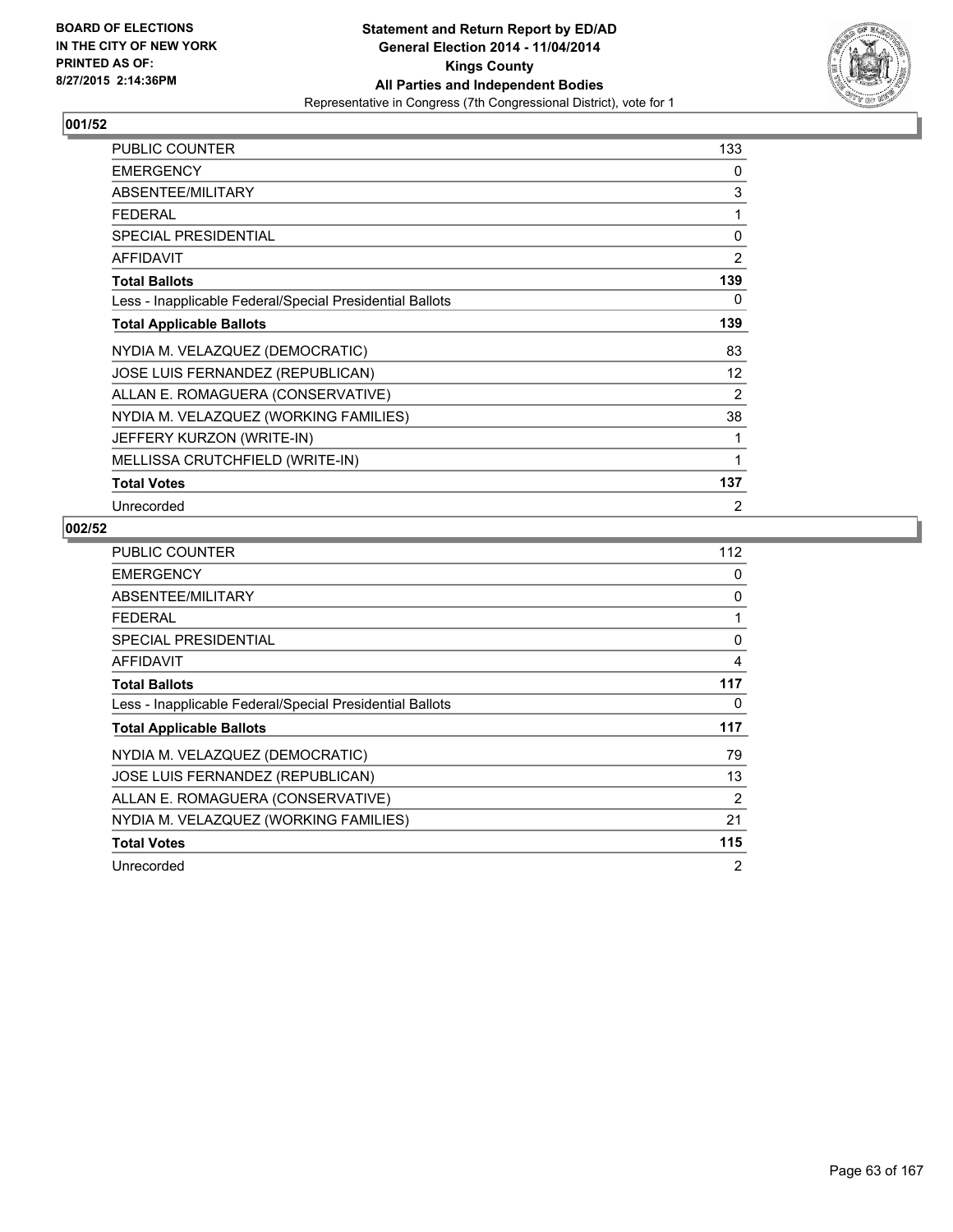

| <b>PUBLIC COUNTER</b>                                    | 135 |
|----------------------------------------------------------|-----|
| <b>EMERGENCY</b>                                         | 0   |
| ABSENTEE/MILITARY                                        | 2   |
| <b>FEDERAL</b>                                           | 1   |
| <b>SPECIAL PRESIDENTIAL</b>                              | 0   |
| <b>AFFIDAVIT</b>                                         | 5   |
| <b>Total Ballots</b>                                     | 143 |
| Less - Inapplicable Federal/Special Presidential Ballots | 0   |
| <b>Total Applicable Ballots</b>                          | 143 |
| NYDIA M. VELAZQUEZ (DEMOCRATIC)                          | 97  |
| JOSE LUIS FERNANDEZ (REPUBLICAN)                         | 16  |
| ALLAN E. ROMAGUERA (CONSERVATIVE)                        | 3   |
| NYDIA M. VELAZQUEZ (WORKING FAMILIES)                    | 20  |
| <b>Total Votes</b>                                       | 136 |
| Unrecorded                                               | 7   |

| <b>PUBLIC COUNTER</b>                                    | 136 |
|----------------------------------------------------------|-----|
| <b>EMERGENCY</b>                                         | 0   |
| ABSENTEE/MILITARY                                        | 0   |
| <b>FEDERAL</b>                                           | 1   |
| SPECIAL PRESIDENTIAL                                     | 0   |
| <b>AFFIDAVIT</b>                                         | 2   |
| <b>Total Ballots</b>                                     | 139 |
| Less - Inapplicable Federal/Special Presidential Ballots | 0   |
| <b>Total Applicable Ballots</b>                          | 139 |
| NYDIA M. VELAZQUEZ (DEMOCRATIC)                          | 104 |
| JOSE LUIS FERNANDEZ (REPUBLICAN)                         | 15  |
| ALLAN E. ROMAGUERA (CONSERVATIVE)                        | 1   |
| NYDIA M. VELAZQUEZ (WORKING FAMILIES)                    | 17  |
| <b>Total Votes</b>                                       | 137 |
| Unrecorded                                               | 2   |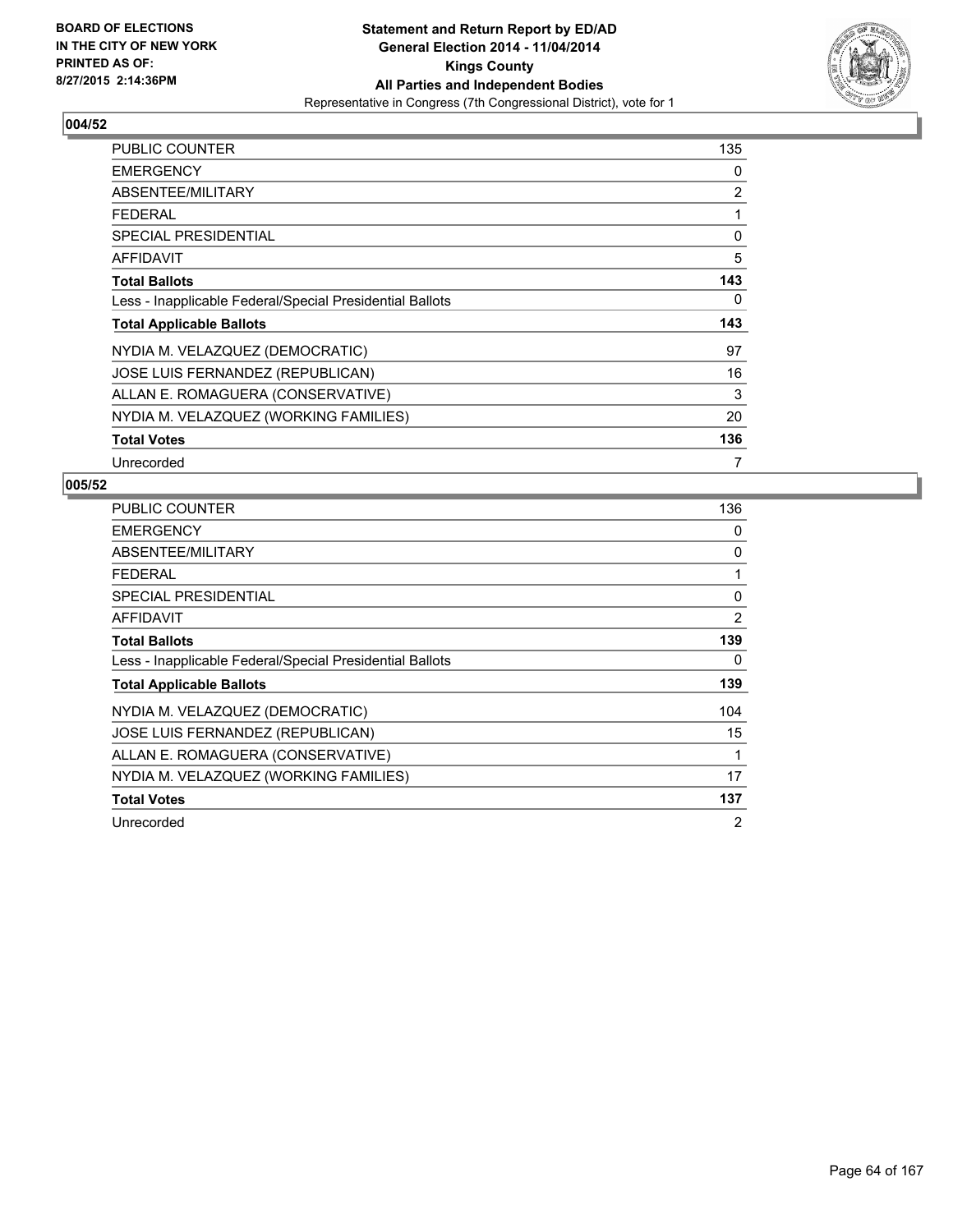

| PUBLIC COUNTER                                           | 70 |
|----------------------------------------------------------|----|
| <b>EMERGENCY</b>                                         | 0  |
| ABSENTEE/MILITARY                                        | 2  |
| <b>FEDERAL</b>                                           | 1  |
| <b>SPECIAL PRESIDENTIAL</b>                              | 0  |
| AFFIDAVIT                                                | 0  |
| <b>Total Ballots</b>                                     | 73 |
| Less - Inapplicable Federal/Special Presidential Ballots | 0  |
| <b>Total Applicable Ballots</b>                          | 73 |
| NYDIA M. VELAZQUEZ (DEMOCRATIC)                          | 50 |
| <b>JOSE LUIS FERNANDEZ (REPUBLICAN)</b>                  | 3  |
| ALLAN E. ROMAGUERA (CONSERVATIVE)                        | 2  |
| NYDIA M. VELAZQUEZ (WORKING FAMILIES)                    | 17 |
| DANIEL SQUADRON (WRITE-IN)                               | 1  |
| <b>Total Votes</b>                                       | 73 |

| <b>PUBLIC COUNTER</b>                                    | 386 |
|----------------------------------------------------------|-----|
| <b>EMERGENCY</b>                                         | 0   |
| ABSENTEE/MILITARY                                        | 7   |
| <b>FEDERAL</b>                                           | 4   |
| SPECIAL PRESIDENTIAL                                     | 0   |
| <b>AFFIDAVIT</b>                                         | 3   |
| <b>Total Ballots</b>                                     | 400 |
| Less - Inapplicable Federal/Special Presidential Ballots | 0   |
| <b>Total Applicable Ballots</b>                          | 400 |
| NYDIA M. VELAZQUEZ (DEMOCRATIC)                          | 256 |
| JOSE LUIS FERNANDEZ (REPUBLICAN)                         | 38  |
| ALLAN E. ROMAGUERA (CONSERVATIVE)                        | 15  |
| NYDIA M. VELAZQUEZ (WORKING FAMILIES)                    | 85  |
| STEPHAN A. HOPKINS JR. (WRITE-IN)                        | 1   |
| <b>Total Votes</b>                                       | 395 |
| Unrecorded                                               | 5   |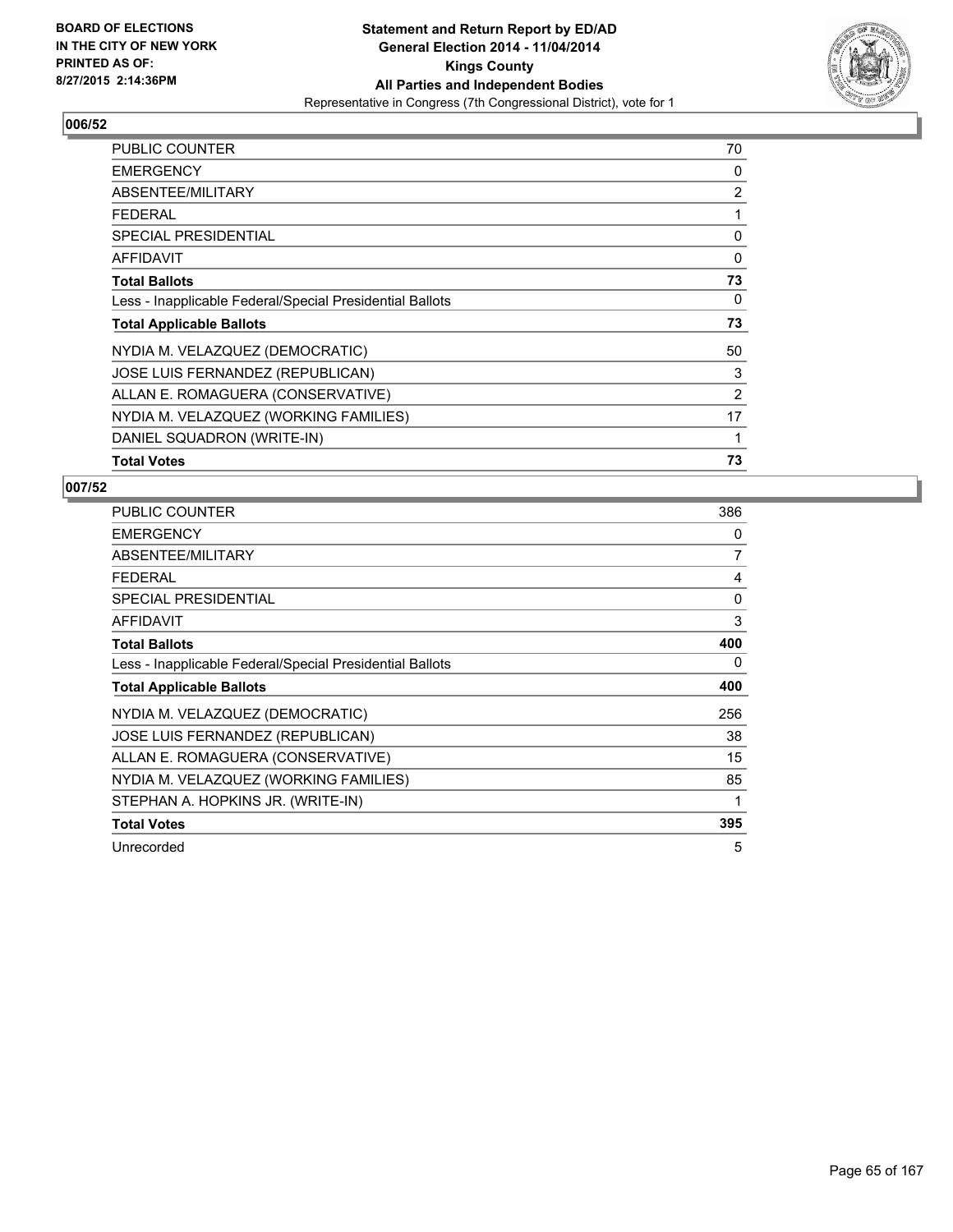

| <b>PUBLIC COUNTER</b>                                    | 406 |
|----------------------------------------------------------|-----|
| <b>EMERGENCY</b>                                         | 0   |
| ABSENTEE/MILITARY                                        | 15  |
| <b>FEDERAL</b>                                           | 1   |
| <b>SPECIAL PRESIDENTIAL</b>                              | 0   |
| AFFIDAVIT                                                | 3   |
| <b>Total Ballots</b>                                     | 425 |
| Less - Inapplicable Federal/Special Presidential Ballots | 0   |
| <b>Total Applicable Ballots</b>                          | 425 |
| NYDIA M. VELAZQUEZ (DEMOCRATIC)                          | 283 |
| JOSE LUIS FERNANDEZ (REPUBLICAN)                         | 44  |
| ALLAN E. ROMAGUERA (CONSERVATIVE)                        | 9   |
| NYDIA M. VELAZQUEZ (WORKING FAMILIES)                    | 66  |
| UNATTRIBUTABLE WRITE-IN (WRITE-IN)                       | 1   |
| <b>Total Votes</b>                                       | 403 |
| Unrecorded                                               | 22  |

| PUBLIC COUNTER                                           | 308 |
|----------------------------------------------------------|-----|
| <b>EMERGENCY</b>                                         | 0   |
| ABSENTEE/MILITARY                                        | 6   |
| <b>FEDERAL</b>                                           | 5   |
| <b>SPECIAL PRESIDENTIAL</b>                              | 0   |
| <b>AFFIDAVIT</b>                                         | 2   |
| <b>Total Ballots</b>                                     | 321 |
| Less - Inapplicable Federal/Special Presidential Ballots | 0   |
| <b>Total Applicable Ballots</b>                          | 321 |
| NYDIA M. VELAZQUEZ (DEMOCRATIC)                          | 185 |
| JOSE LUIS FERNANDEZ (REPUBLICAN)                         | 33  |
| ALLAN E. ROMAGUERA (CONSERVATIVE)                        | 7   |
| NYDIA M. VELAZQUEZ (WORKING FAMILIES)                    | 81  |
| UNATTRIBUTABLE WRITE-IN (WRITE-IN)                       | 1   |
| <b>Total Votes</b>                                       | 307 |
| Unrecorded                                               | 14  |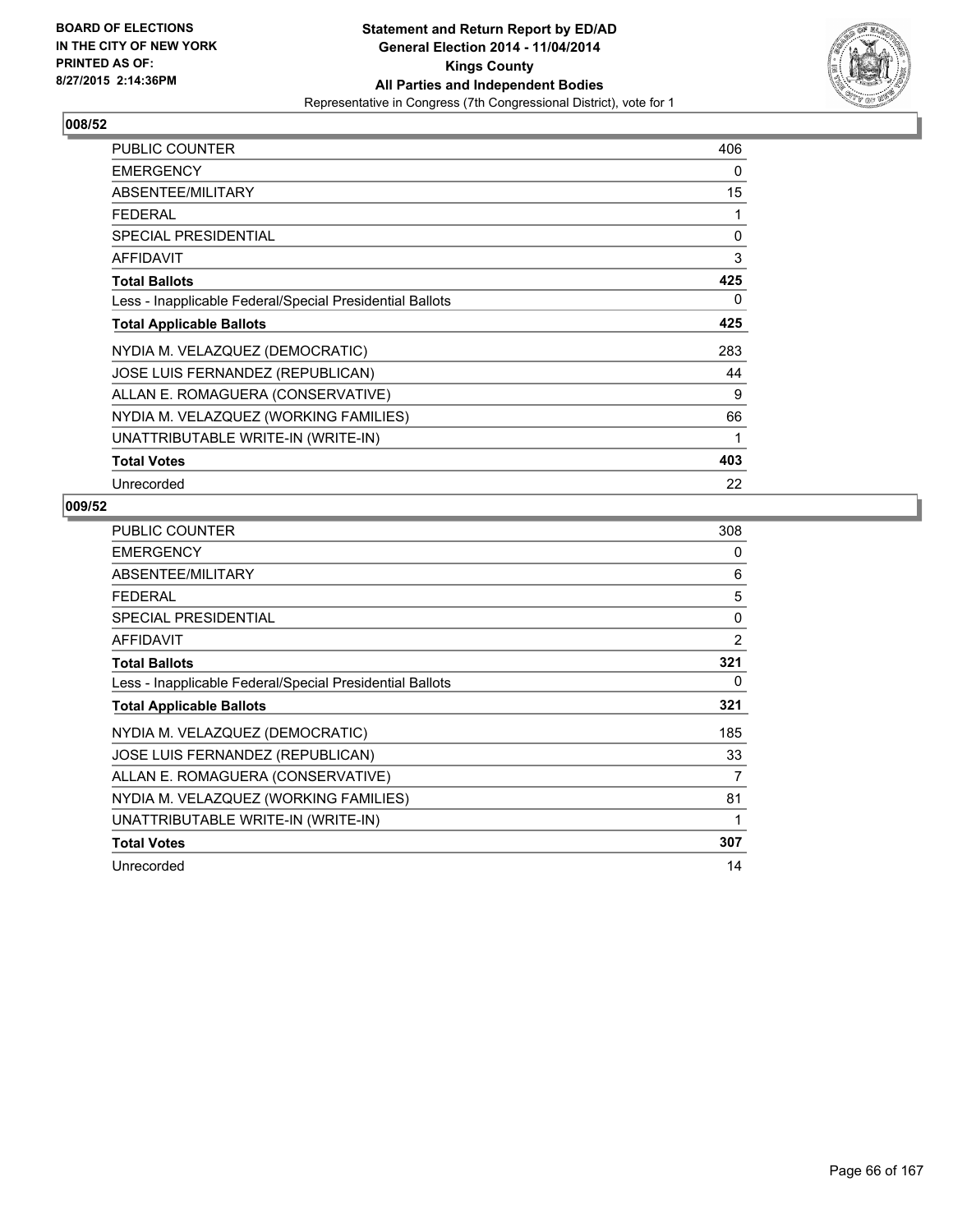

| PUBLIC COUNTER                                           | 423 |
|----------------------------------------------------------|-----|
| <b>EMERGENCY</b>                                         | 0   |
| ABSENTEE/MILITARY                                        | 11  |
| <b>FEDERAL</b>                                           | 6   |
| <b>SPECIAL PRESIDENTIAL</b>                              | 0   |
| <b>AFFIDAVIT</b>                                         | 2   |
| <b>Total Ballots</b>                                     | 442 |
| Less - Inapplicable Federal/Special Presidential Ballots | 0   |
| <b>Total Applicable Ballots</b>                          | 442 |
| NYDIA M. VELAZQUEZ (DEMOCRATIC)                          | 309 |
| <b>JOSE LUIS FERNANDEZ (REPUBLICAN)</b>                  | 35  |
| ALLAN E. ROMAGUERA (CONSERVATIVE)                        | 8   |
| NYDIA M. VELAZQUEZ (WORKING FAMILIES)                    | 76  |
| <b>GARY POPKIN (WRITE-IN)</b>                            | 1   |
| <b>Total Votes</b>                                       | 429 |
| Unrecorded                                               | 13  |

| <b>PUBLIC COUNTER</b>                                    | 309 |
|----------------------------------------------------------|-----|
| <b>EMERGENCY</b>                                         | 0   |
| ABSENTEE/MILITARY                                        | 12  |
| <b>FEDERAL</b>                                           | 3   |
| <b>SPECIAL PRESIDENTIAL</b>                              | 0   |
| <b>AFFIDAVIT</b>                                         | 7   |
| <b>Total Ballots</b>                                     | 331 |
| Less - Inapplicable Federal/Special Presidential Ballots | 0   |
| <b>Total Applicable Ballots</b>                          | 331 |
| NYDIA M. VELAZQUEZ (DEMOCRATIC)                          | 228 |
| JOSE LUIS FERNANDEZ (REPUBLICAN)                         | 35  |
| ALLAN E. ROMAGUERA (CONSERVATIVE)                        | 12  |
| NYDIA M. VELAZQUEZ (WORKING FAMILIES)                    | 45  |
| <b>Total Votes</b>                                       | 320 |
| Unrecorded                                               | 11  |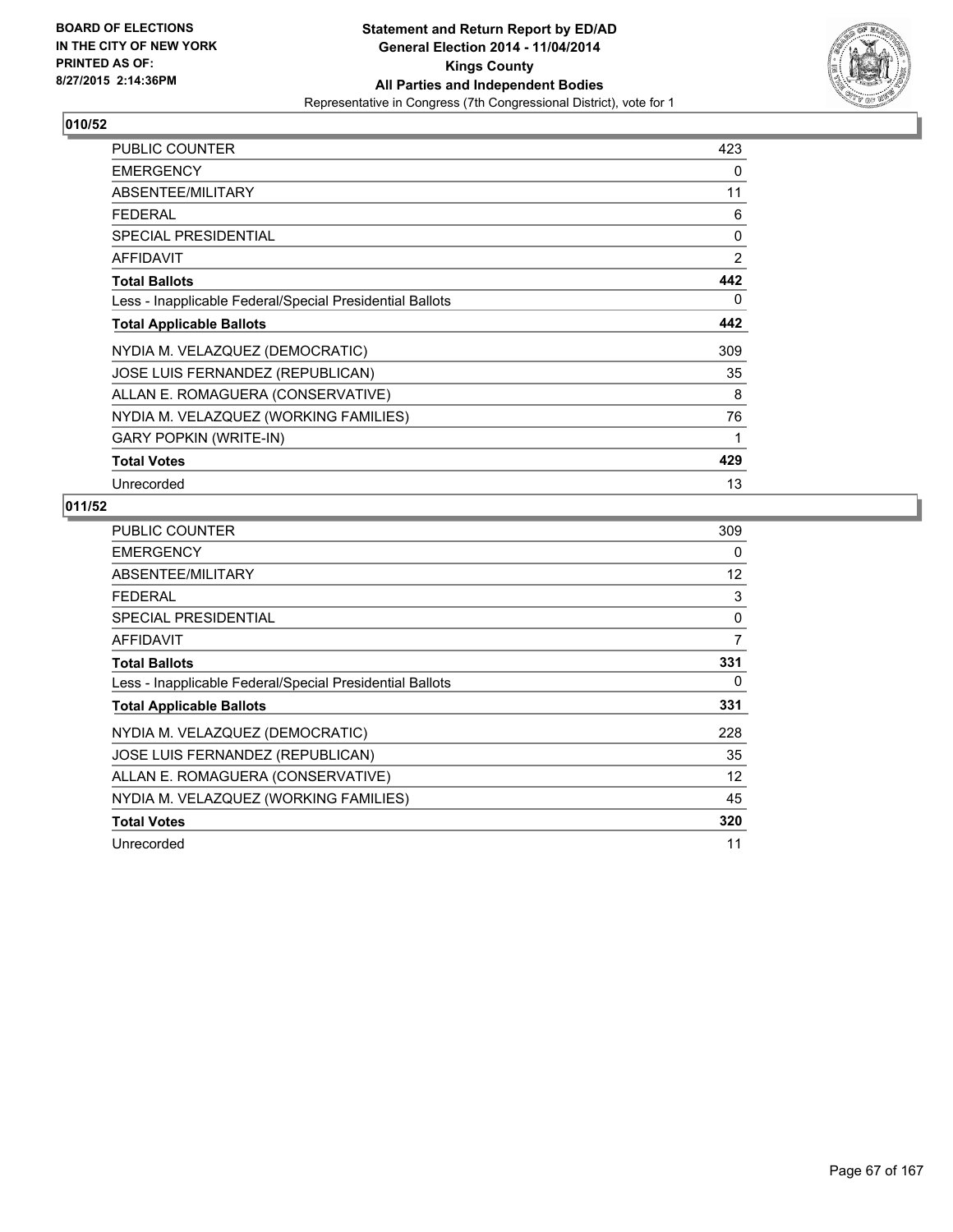

| PUBLIC COUNTER                                           | 303 |
|----------------------------------------------------------|-----|
| <b>EMERGENCY</b>                                         | 0   |
| ABSENTEE/MILITARY                                        | 10  |
| <b>FEDERAL</b>                                           | 8   |
| <b>SPECIAL PRESIDENTIAL</b>                              | 0   |
| <b>AFFIDAVIT</b>                                         | 3   |
| <b>Total Ballots</b>                                     | 324 |
| Less - Inapplicable Federal/Special Presidential Ballots | 0   |
| <b>Total Applicable Ballots</b>                          | 324 |
| NYDIA M. VELAZQUEZ (DEMOCRATIC)                          | 190 |
| JOSE LUIS FERNANDEZ (REPUBLICAN)                         | 47  |
| ALLAN E. ROMAGUERA (CONSERVATIVE)                        | 11  |
| NYDIA M. VELAZQUEZ (WORKING FAMILIES)                    | 61  |
| ANNE SILVERSTEIN (WRITE-IN)                              | 1   |
| DIANE B. FISHER (WRITE-IN)                               | 1   |
| <b>Total Votes</b>                                       | 311 |
| Unrecorded                                               | 13  |

| PUBLIC COUNTER                                           | 313            |
|----------------------------------------------------------|----------------|
| <b>EMERGENCY</b>                                         | 0              |
| ABSENTEE/MILITARY                                        | 10             |
| <b>FEDERAL</b>                                           | 16             |
| SPECIAL PRESIDENTIAL                                     | 0              |
| <b>AFFIDAVIT</b>                                         | $\overline{2}$ |
| <b>Total Ballots</b>                                     | 341            |
| Less - Inapplicable Federal/Special Presidential Ballots | 0              |
| <b>Total Applicable Ballots</b>                          | 341            |
| NYDIA M. VELAZQUEZ (DEMOCRATIC)                          | 245            |
| <b>JOSE LUIS FERNANDEZ (REPUBLICAN)</b>                  | 37             |
| ALLAN E. ROMAGUERA (CONSERVATIVE)                        | 4              |
| NYDIA M. VELAZQUEZ (WORKING FAMILIES)                    | 48             |
| ADAM SUSS (WRITE-IN)                                     | 1              |
| MARTY MARKOWITZ (WRITE-IN)                               | 1              |
| <b>Total Votes</b>                                       | 336            |
| Unrecorded                                               | 5              |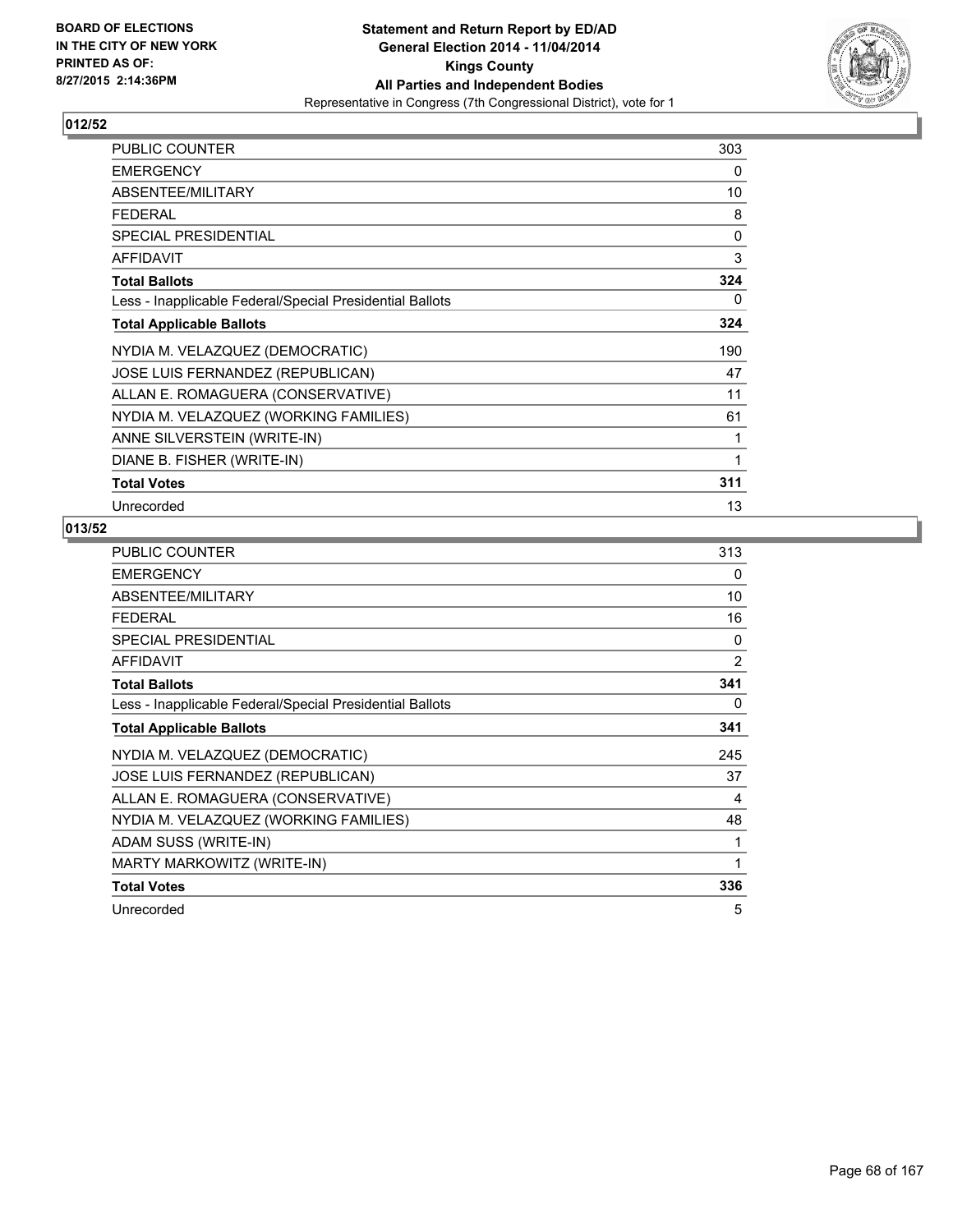

| <b>PUBLIC COUNTER</b>                                    | 325 |
|----------------------------------------------------------|-----|
| <b>EMERGENCY</b>                                         | 0   |
| ABSENTEE/MILITARY                                        | 11  |
| <b>FEDERAL</b>                                           | 8   |
| <b>SPECIAL PRESIDENTIAL</b>                              | 0   |
| <b>AFFIDAVIT</b>                                         | 9   |
| <b>Total Ballots</b>                                     | 353 |
| Less - Inapplicable Federal/Special Presidential Ballots | 0   |
| <b>Total Applicable Ballots</b>                          | 353 |
| NYDIA M. VELAZQUEZ (DEMOCRATIC)                          | 227 |
| JOSE LUIS FERNANDEZ (REPUBLICAN)                         | 33  |
| ALLAN E. ROMAGUERA (CONSERVATIVE)                        | 10  |
| NYDIA M. VELAZQUEZ (WORKING FAMILIES)                    | 65  |
| UNATTRIBUTABLE WRITE-IN (WRITE-IN)                       | 1   |
| <b>Total Votes</b>                                       | 336 |
| Unrecorded                                               | 17  |

| <b>PUBLIC COUNTER</b>                                    | 371 |
|----------------------------------------------------------|-----|
| <b>EMERGENCY</b>                                         | 0   |
| ABSENTEE/MILITARY                                        | 6   |
| <b>FEDERAL</b>                                           | 10  |
| <b>SPECIAL PRESIDENTIAL</b>                              | 0   |
| AFFIDAVIT                                                | 5   |
| <b>Total Ballots</b>                                     | 392 |
| Less - Inapplicable Federal/Special Presidential Ballots | 0   |
| <b>Total Applicable Ballots</b>                          | 392 |
| NYDIA M. VELAZQUEZ (DEMOCRATIC)                          | 243 |
| JOSE LUIS FERNANDEZ (REPUBLICAN)                         | 43  |
| ALLAN E. ROMAGUERA (CONSERVATIVE)                        | 11  |
| NYDIA M. VELAZQUEZ (WORKING FAMILIES)                    | 77  |
| ROBERT HERZ (WRITE-IN)                                   | 1   |
| <b>Total Votes</b>                                       | 375 |
| Unrecorded                                               | 17  |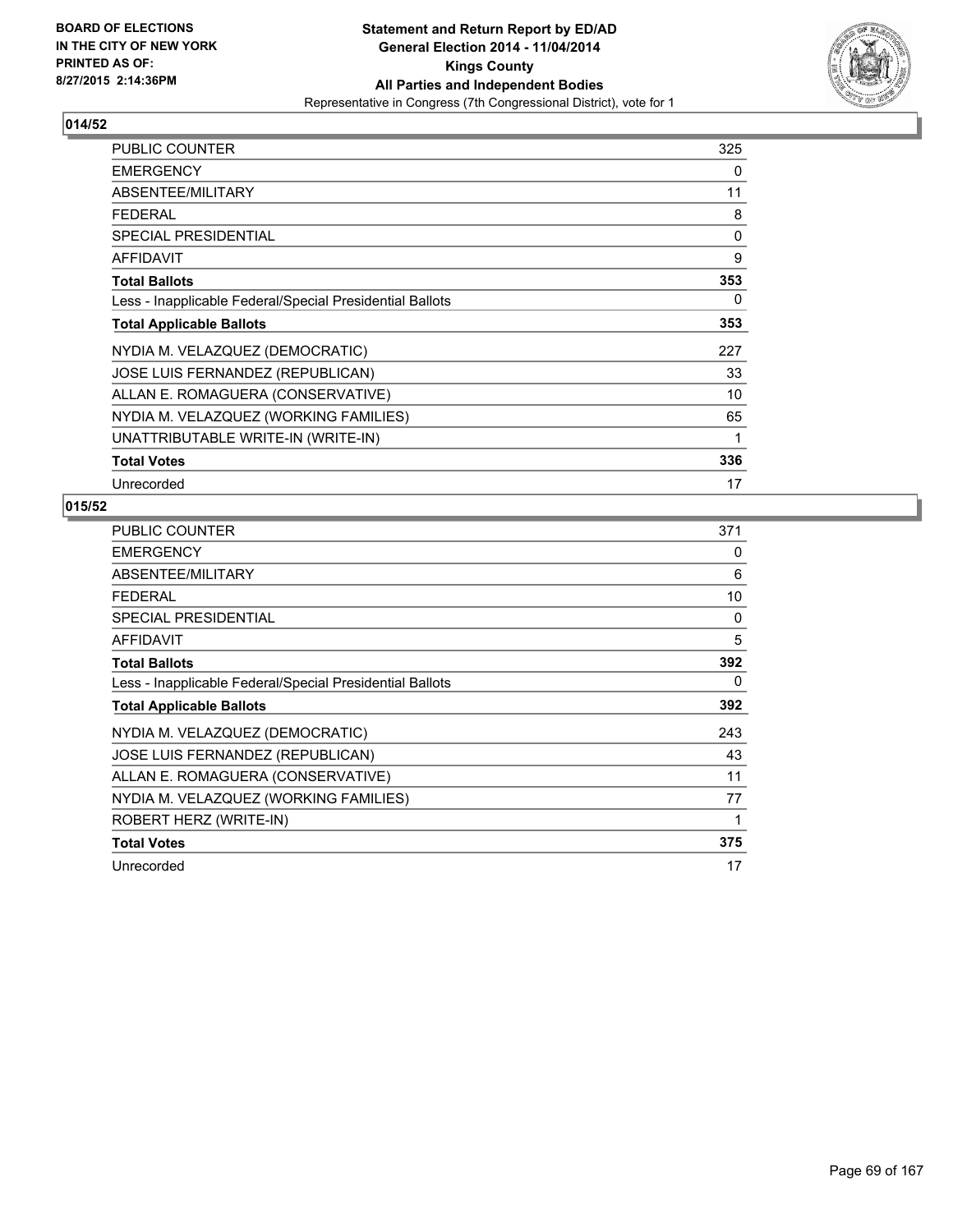

| <b>PUBLIC COUNTER</b>                                    | 400 |
|----------------------------------------------------------|-----|
| <b>EMERGENCY</b>                                         | 0   |
| ABSENTEE/MILITARY                                        | 8   |
| <b>FEDERAL</b>                                           | 7   |
| <b>SPECIAL PRESIDENTIAL</b>                              | 0   |
| <b>AFFIDAVIT</b>                                         | 3   |
| <b>Total Ballots</b>                                     | 418 |
| Less - Inapplicable Federal/Special Presidential Ballots | 0   |
| <b>Total Applicable Ballots</b>                          | 418 |
| NYDIA M. VELAZQUEZ (DEMOCRATIC)                          | 260 |
| JOSE LUIS FERNANDEZ (REPUBLICAN)                         | 45  |
| ALLAN E. ROMAGUERA (CONSERVATIVE)                        | 16  |
| NYDIA M. VELAZQUEZ (WORKING FAMILIES)                    | 69  |
| <b>Total Votes</b>                                       | 390 |
| Unrecorded                                               | 28  |

| <b>PUBLIC COUNTER</b>                                    | 332 |
|----------------------------------------------------------|-----|
| <b>EMERGENCY</b>                                         | 0   |
| ABSENTEE/MILITARY                                        | 8   |
| <b>FEDERAL</b>                                           | 1   |
| SPECIAL PRESIDENTIAL                                     | 0   |
| <b>AFFIDAVIT</b>                                         | 8   |
| <b>Total Ballots</b>                                     | 349 |
| Less - Inapplicable Federal/Special Presidential Ballots | 0   |
| <b>Total Applicable Ballots</b>                          | 349 |
| NYDIA M. VELAZQUEZ (DEMOCRATIC)                          | 235 |
| JOSE LUIS FERNANDEZ (REPUBLICAN)                         | 45  |
| ALLAN E. ROMAGUERA (CONSERVATIVE)                        | 2   |
| NYDIA M. VELAZQUEZ (WORKING FAMILIES)                    | 50  |
| <b>Total Votes</b>                                       | 332 |
| Unrecorded                                               | 17  |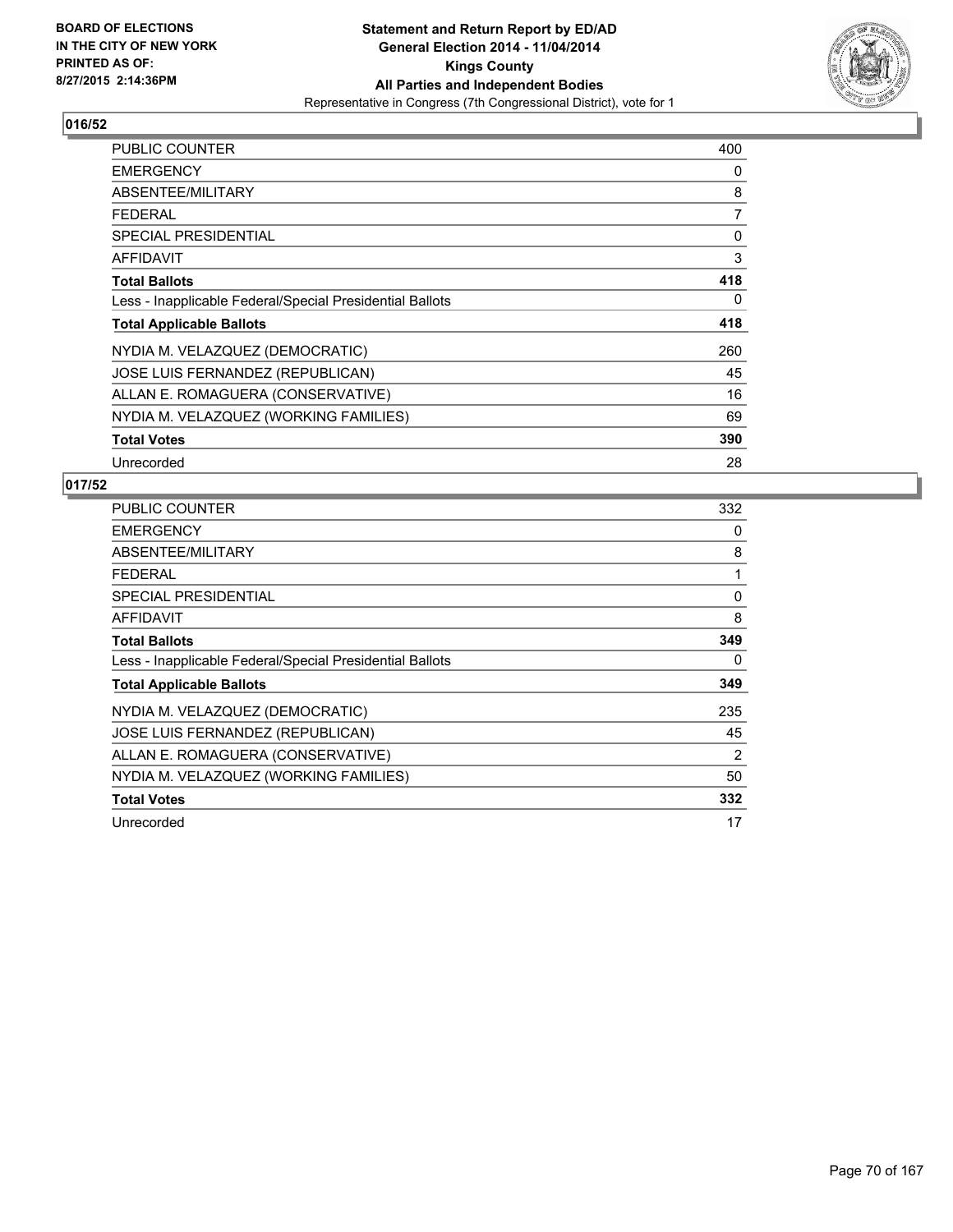

| <b>PUBLIC COUNTER</b>                                    | 316 |
|----------------------------------------------------------|-----|
| <b>EMERGENCY</b>                                         | 0   |
| ABSENTEE/MILITARY                                        | 9   |
| <b>FEDERAL</b>                                           | 7   |
| <b>SPECIAL PRESIDENTIAL</b>                              | 0   |
| AFFIDAVIT                                                | 3   |
| <b>Total Ballots</b>                                     | 335 |
| Less - Inapplicable Federal/Special Presidential Ballots | 0   |
| <b>Total Applicable Ballots</b>                          | 335 |
| NYDIA M. VELAZQUEZ (DEMOCRATIC)                          | 199 |
| JOSE LUIS FERNANDEZ (REPUBLICAN)                         | 39  |
| ALLAN E. ROMAGUERA (CONSERVATIVE)                        | 6   |
| NYDIA M. VELAZQUEZ (WORKING FAMILIES)                    | 82  |
| <b>Total Votes</b>                                       | 326 |
| Unrecorded                                               | 9   |

| <b>PUBLIC COUNTER</b>                                    | 282 |
|----------------------------------------------------------|-----|
| <b>EMERGENCY</b>                                         | 0   |
| ABSENTEE/MILITARY                                        | 9   |
| <b>FEDERAL</b>                                           | 10  |
| <b>SPECIAL PRESIDENTIAL</b>                              | 0   |
| AFFIDAVIT                                                | 5   |
| <b>Total Ballots</b>                                     | 306 |
| Less - Inapplicable Federal/Special Presidential Ballots | 0   |
| <b>Total Applicable Ballots</b>                          | 306 |
| NYDIA M. VELAZQUEZ (DEMOCRATIC)                          | 201 |
| JOSE LUIS FERNANDEZ (REPUBLICAN)                         | 26  |
| ALLAN E. ROMAGUERA (CONSERVATIVE)                        | 5   |
| NYDIA M. VELAZQUEZ (WORKING FAMILIES)                    | 65  |
| <b>Total Votes</b>                                       | 297 |
| Unrecorded                                               | 9   |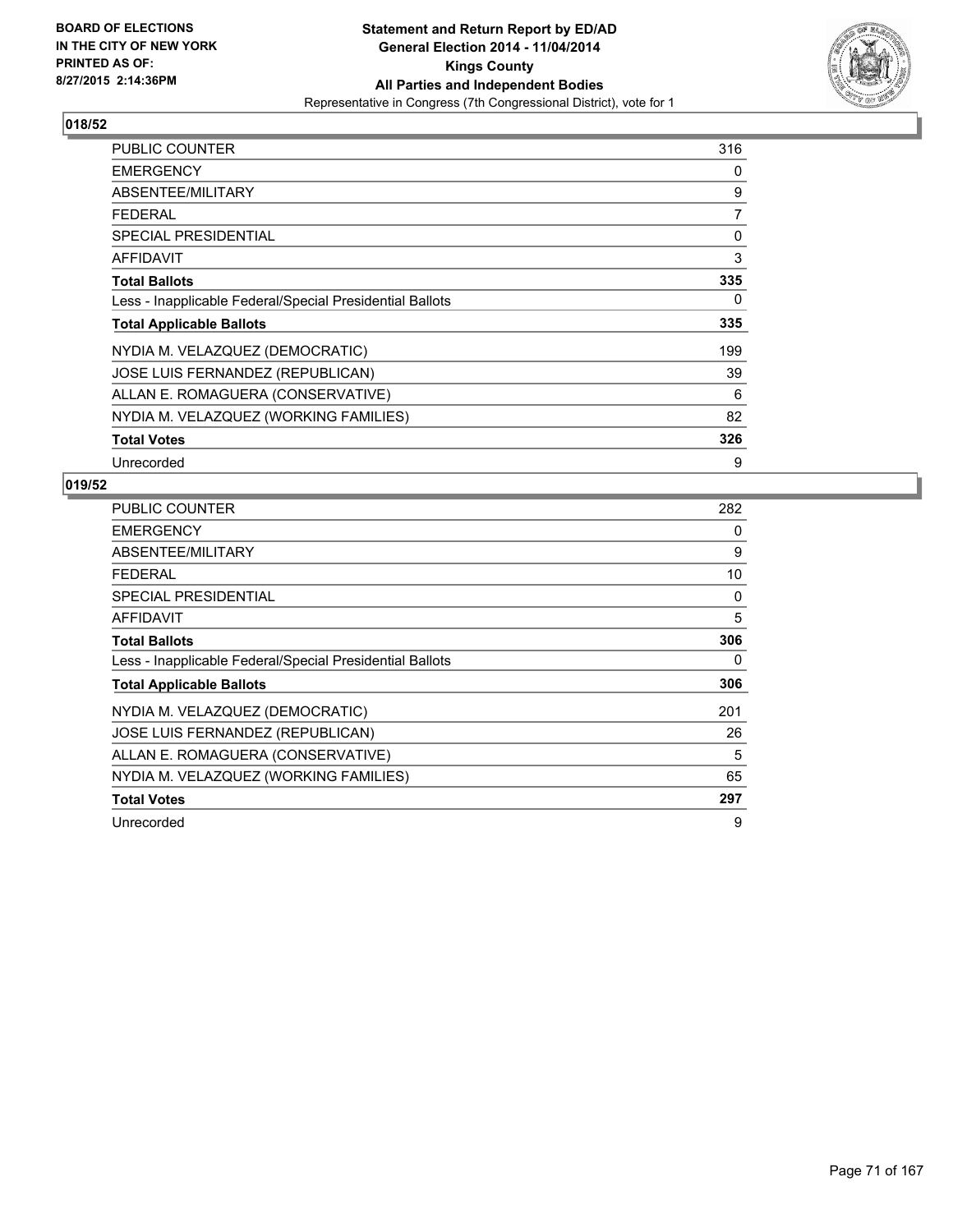

| <b>PUBLIC COUNTER</b>                                    | 289 |
|----------------------------------------------------------|-----|
| <b>EMERGENCY</b>                                         | 0   |
| ABSENTEE/MILITARY                                        | 6   |
| <b>FEDERAL</b>                                           | 6   |
| <b>SPECIAL PRESIDENTIAL</b>                              | 0   |
| <b>AFFIDAVIT</b>                                         | 3   |
| <b>Total Ballots</b>                                     | 304 |
| Less - Inapplicable Federal/Special Presidential Ballots | 0   |
| <b>Total Applicable Ballots</b>                          | 304 |
| NYDIA M. VELAZQUEZ (DEMOCRATIC)                          | 181 |
| JOSE LUIS FERNANDEZ (REPUBLICAN)                         | 47  |
| ALLAN E. ROMAGUERA (CONSERVATIVE)                        | 10  |
| NYDIA M. VELAZQUEZ (WORKING FAMILIES)                    | 59  |
| <b>Total Votes</b>                                       | 297 |
| Unrecorded                                               | 7   |

| PUBLIC COUNTER                                           | 48 |
|----------------------------------------------------------|----|
| <b>EMERGENCY</b>                                         | 0  |
| ABSENTEE/MILITARY                                        | 0  |
| <b>FEDERAL</b>                                           | 0  |
| SPECIAL PRESIDENTIAL                                     | 0  |
| <b>AFFIDAVIT</b>                                         | 0  |
| <b>Total Ballots</b>                                     | 48 |
| Less - Inapplicable Federal/Special Presidential Ballots | 0  |
| <b>Total Applicable Ballots</b>                          | 48 |
| NYDIA M. VELAZQUEZ (DEMOCRATIC)                          | 25 |
| JOSE LUIS FERNANDEZ (REPUBLICAN)                         | 3  |
| ALLAN E. ROMAGUERA (CONSERVATIVE)                        | 0  |
| NYDIA M. VELAZQUEZ (WORKING FAMILIES)                    | 18 |
| <b>Total Votes</b>                                       | 46 |
| Unrecorded                                               | 2  |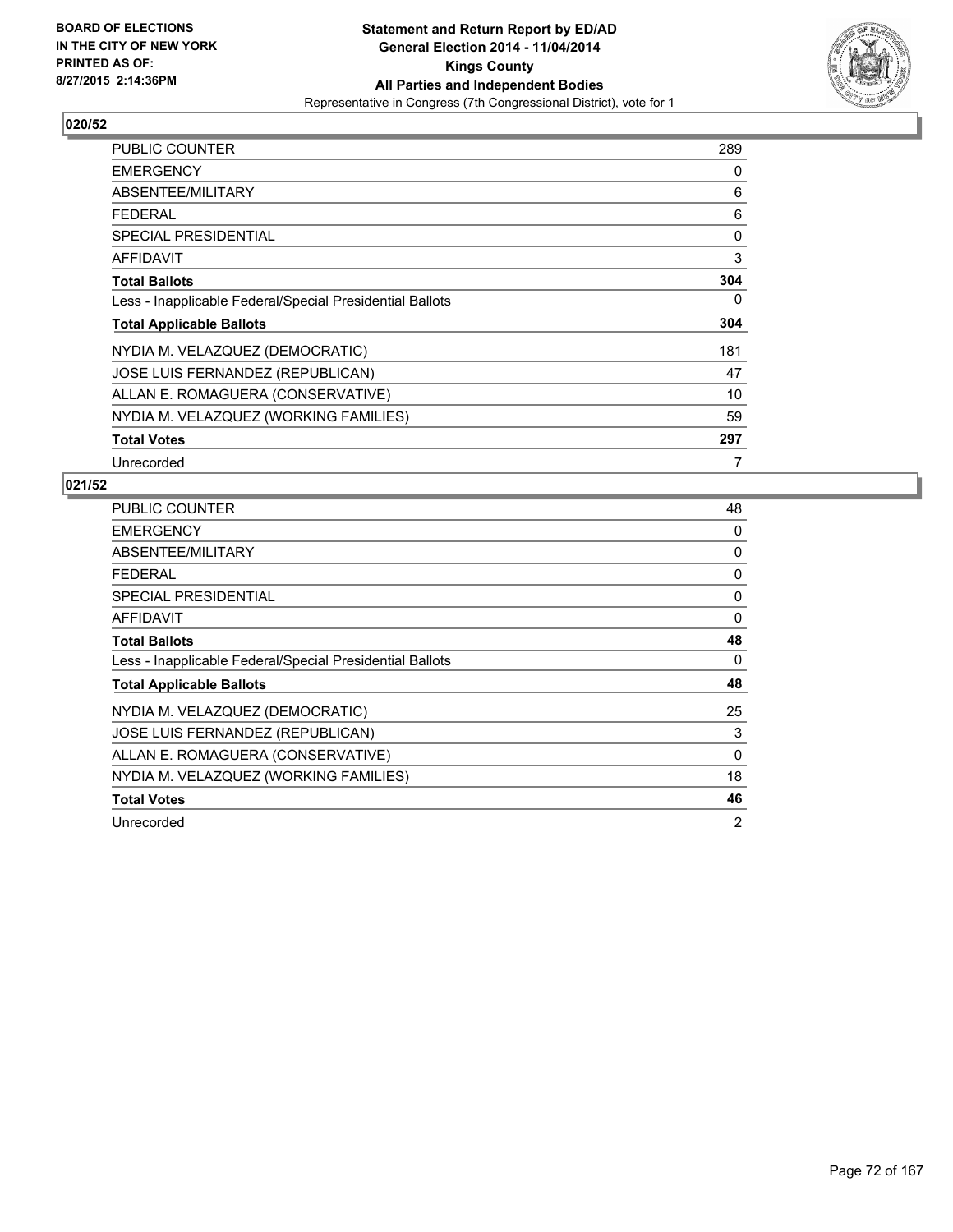

| PUBLIC COUNTER                                           | 166 |
|----------------------------------------------------------|-----|
| <b>EMERGENCY</b>                                         | 0   |
| ABSENTEE/MILITARY                                        | 6   |
| <b>FEDERAL</b>                                           | 0   |
| <b>SPECIAL PRESIDENTIAL</b>                              | 0   |
| AFFIDAVIT                                                | 3   |
| <b>Total Ballots</b>                                     | 175 |
| Less - Inapplicable Federal/Special Presidential Ballots | 0   |
| <b>Total Applicable Ballots</b>                          | 175 |
| NYDIA M. VELAZQUEZ (DEMOCRATIC)                          | 111 |
| JOSE LUIS FERNANDEZ (REPUBLICAN)                         | 11  |
| ALLAN E. ROMAGUERA (CONSERVATIVE)                        | 2   |
| NYDIA M. VELAZQUEZ (WORKING FAMILIES)                    | 34  |
| <b>Total Votes</b>                                       | 158 |
| Unrecorded                                               | 17  |

| <b>PUBLIC COUNTER</b>                                    | 606 |
|----------------------------------------------------------|-----|
| <b>EMERGENCY</b>                                         | 0   |
| ABSENTEE/MILITARY                                        | 8   |
| <b>FEDERAL</b>                                           | 5   |
| <b>SPECIAL PRESIDENTIAL</b>                              | 0   |
| <b>AFFIDAVIT</b>                                         | 6   |
| <b>Total Ballots</b>                                     | 625 |
| Less - Inapplicable Federal/Special Presidential Ballots | 0   |
| <b>Total Applicable Ballots</b>                          | 625 |
| NYDIA M. VELAZQUEZ (DEMOCRATIC)                          | 395 |
| JOSE LUIS FERNANDEZ (REPUBLICAN)                         | 50  |
| ALLAN E. ROMAGUERA (CONSERVATIVE)                        | 18  |
| NYDIA M. VELAZQUEZ (WORKING FAMILIES)                    | 125 |
| ROMANA YOSWEIN (WRITE-IN)                                | 1   |
| <b>Total Votes</b>                                       | 589 |
| Unrecorded                                               | 36  |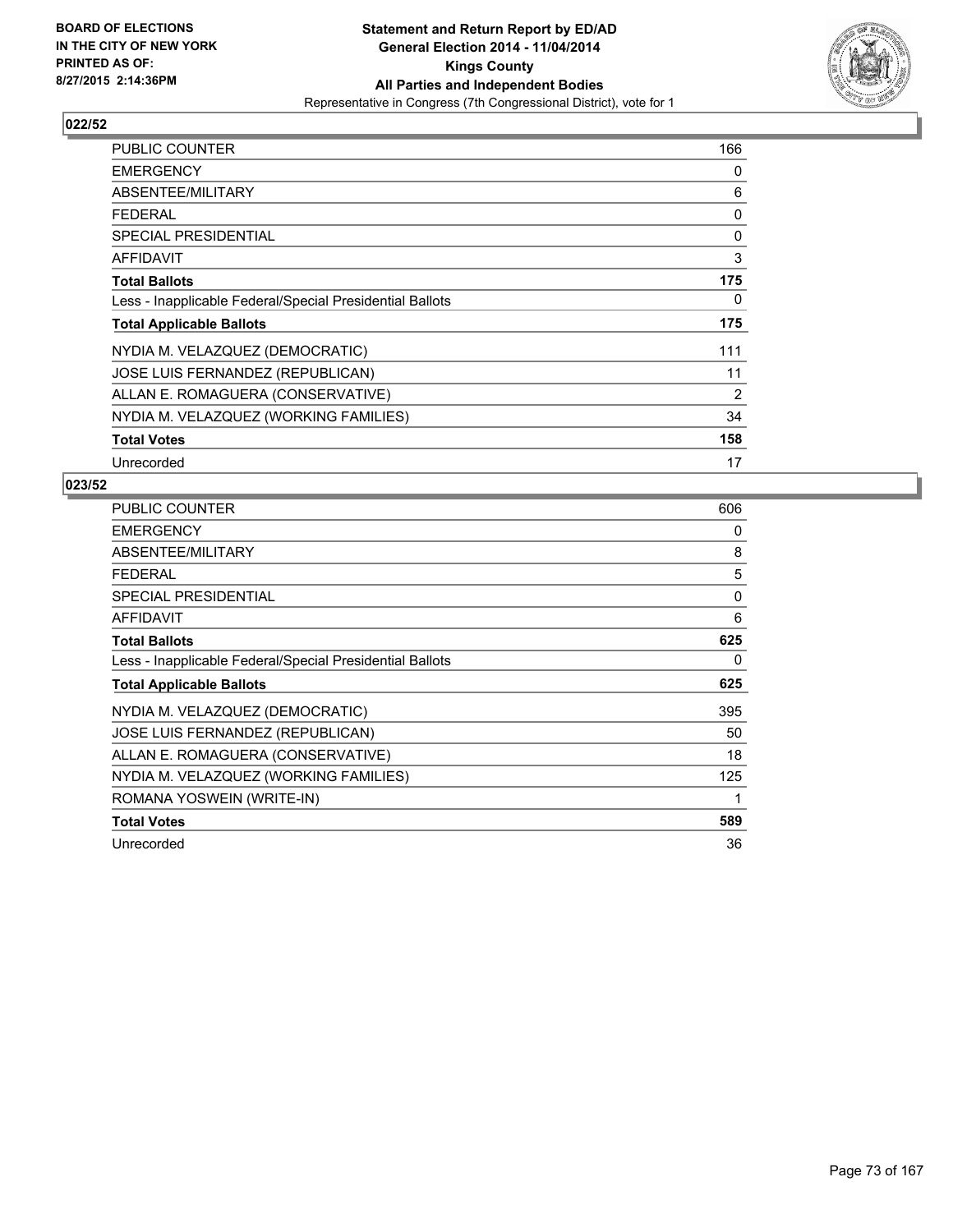

| PUBLIC COUNTER                                           | 300 |
|----------------------------------------------------------|-----|
| <b>EMERGENCY</b>                                         | 0   |
| ABSENTEE/MILITARY                                        | 4   |
| <b>FEDERAL</b>                                           | 0   |
| <b>SPECIAL PRESIDENTIAL</b>                              | 0   |
| AFFIDAVIT                                                | 9   |
| <b>Total Ballots</b>                                     | 313 |
| Less - Inapplicable Federal/Special Presidential Ballots | 0   |
| <b>Total Applicable Ballots</b>                          | 313 |
| NYDIA M. VELAZQUEZ (DEMOCRATIC)                          | 216 |
| JOSE LUIS FERNANDEZ (REPUBLICAN)                         | 33  |
| ALLAN E. ROMAGUERA (CONSERVATIVE)                        | 3   |
| NYDIA M. VELAZQUEZ (WORKING FAMILIES)                    | 51  |
| UNATTRIBUTABLE WRITE-IN (WRITE-IN)                       | 1   |
| <b>Total Votes</b>                                       | 304 |
| Unrecorded                                               | 9   |

| <b>PUBLIC COUNTER</b>                                    | 288 |
|----------------------------------------------------------|-----|
| <b>EMERGENCY</b>                                         | 0   |
| ABSENTEE/MILITARY                                        | 5   |
| <b>FEDERAL</b>                                           | 3   |
| <b>SPECIAL PRESIDENTIAL</b>                              | 0   |
| AFFIDAVIT                                                | 2   |
| <b>Total Ballots</b>                                     | 298 |
| Less - Inapplicable Federal/Special Presidential Ballots | 0   |
| <b>Total Applicable Ballots</b>                          | 298 |
| NYDIA M. VELAZQUEZ (DEMOCRATIC)                          | 197 |
| JOSE LUIS FERNANDEZ (REPUBLICAN)                         | 17  |
| ALLAN E. ROMAGUERA (CONSERVATIVE)                        | 8   |
| NYDIA M. VELAZQUEZ (WORKING FAMILIES)                    | 62  |
| RALPH NADER (WRITE-IN)                                   | 1   |
| <b>Total Votes</b>                                       | 285 |
| Unrecorded                                               | 13  |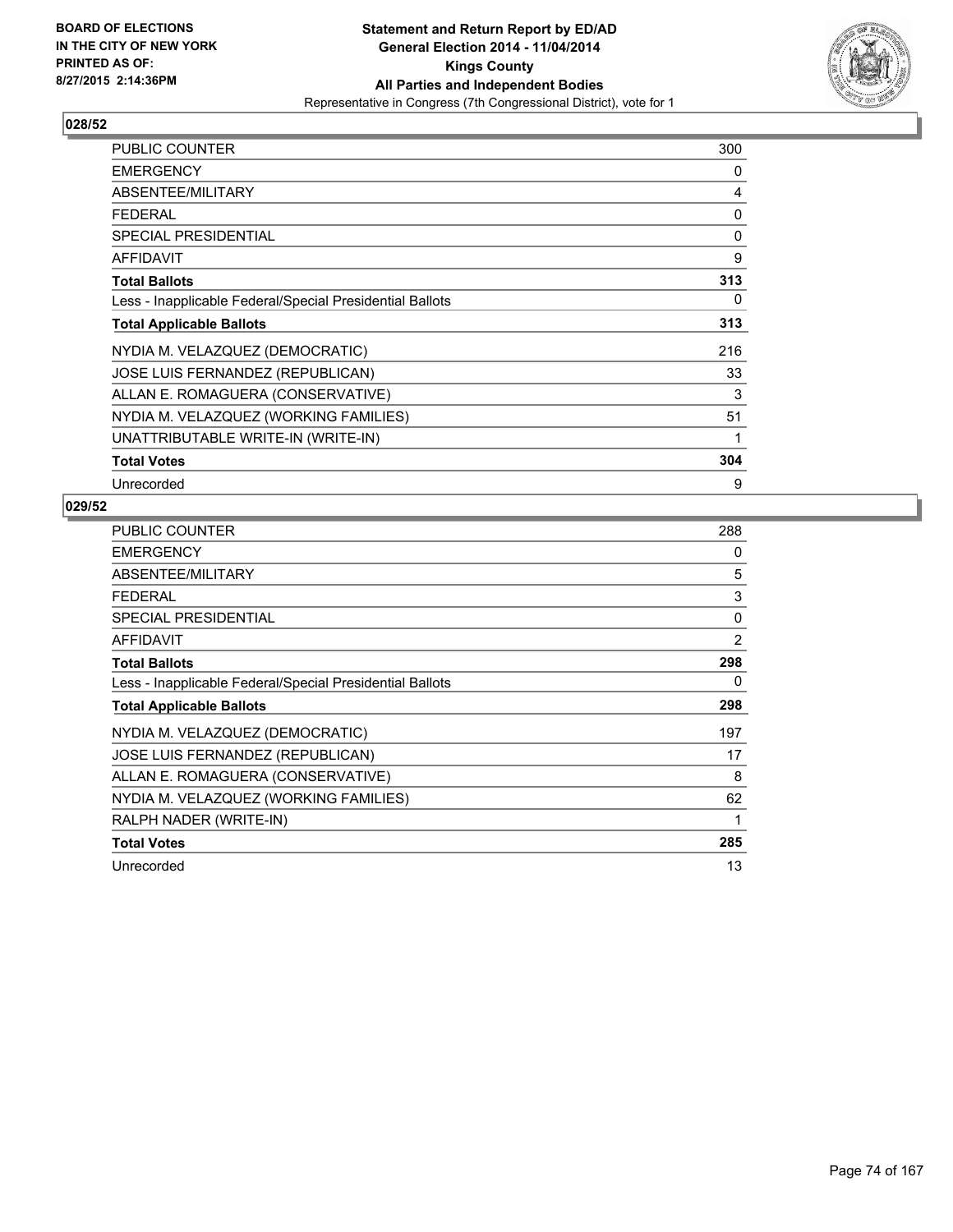

| <b>PUBLIC COUNTER</b>                                    | 259 |
|----------------------------------------------------------|-----|
| <b>EMERGENCY</b>                                         | 0   |
| ABSENTEE/MILITARY                                        | 4   |
| <b>FEDERAL</b>                                           | 3   |
| <b>SPECIAL PRESIDENTIAL</b>                              | 0   |
| AFFIDAVIT                                                | 2   |
| <b>Total Ballots</b>                                     | 268 |
| Less - Inapplicable Federal/Special Presidential Ballots | 0   |
| <b>Total Applicable Ballots</b>                          | 268 |
| NYDIA M. VELAZQUEZ (DEMOCRATIC)                          | 179 |
| <b>JOSE LUIS FERNANDEZ (REPUBLICAN)</b>                  | 16  |
| ALLAN E. ROMAGUERA (CONSERVATIVE)                        | 1   |
| NYDIA M. VELAZQUEZ (WORKING FAMILIES)                    | 66  |
| JAMES VENABLE (WRITE-IN)                                 | 1   |
| <b>Total Votes</b>                                       | 263 |
| Unrecorded                                               | 5   |

| <b>PUBLIC COUNTER</b>                                    | 313 |
|----------------------------------------------------------|-----|
| <b>EMERGENCY</b>                                         | 0   |
| ABSENTEE/MILITARY                                        | 5   |
| <b>FEDERAL</b>                                           | 3   |
| <b>SPECIAL PRESIDENTIAL</b>                              | 0   |
| AFFIDAVIT                                                | 0   |
| <b>Total Ballots</b>                                     | 321 |
| Less - Inapplicable Federal/Special Presidential Ballots | 0   |
| <b>Total Applicable Ballots</b>                          | 321 |
| NYDIA M. VELAZQUEZ (DEMOCRATIC)                          | 183 |
| JOSE LUIS FERNANDEZ (REPUBLICAN)                         | 29  |
| ALLAN E. ROMAGUERA (CONSERVATIVE)                        | 6   |
| NYDIA M. VELAZQUEZ (WORKING FAMILIES)                    | 93  |
| MICHAEL GRIMM (WRITE-IN)                                 | 1   |
| <b>Total Votes</b>                                       | 312 |
| Unrecorded                                               | 9   |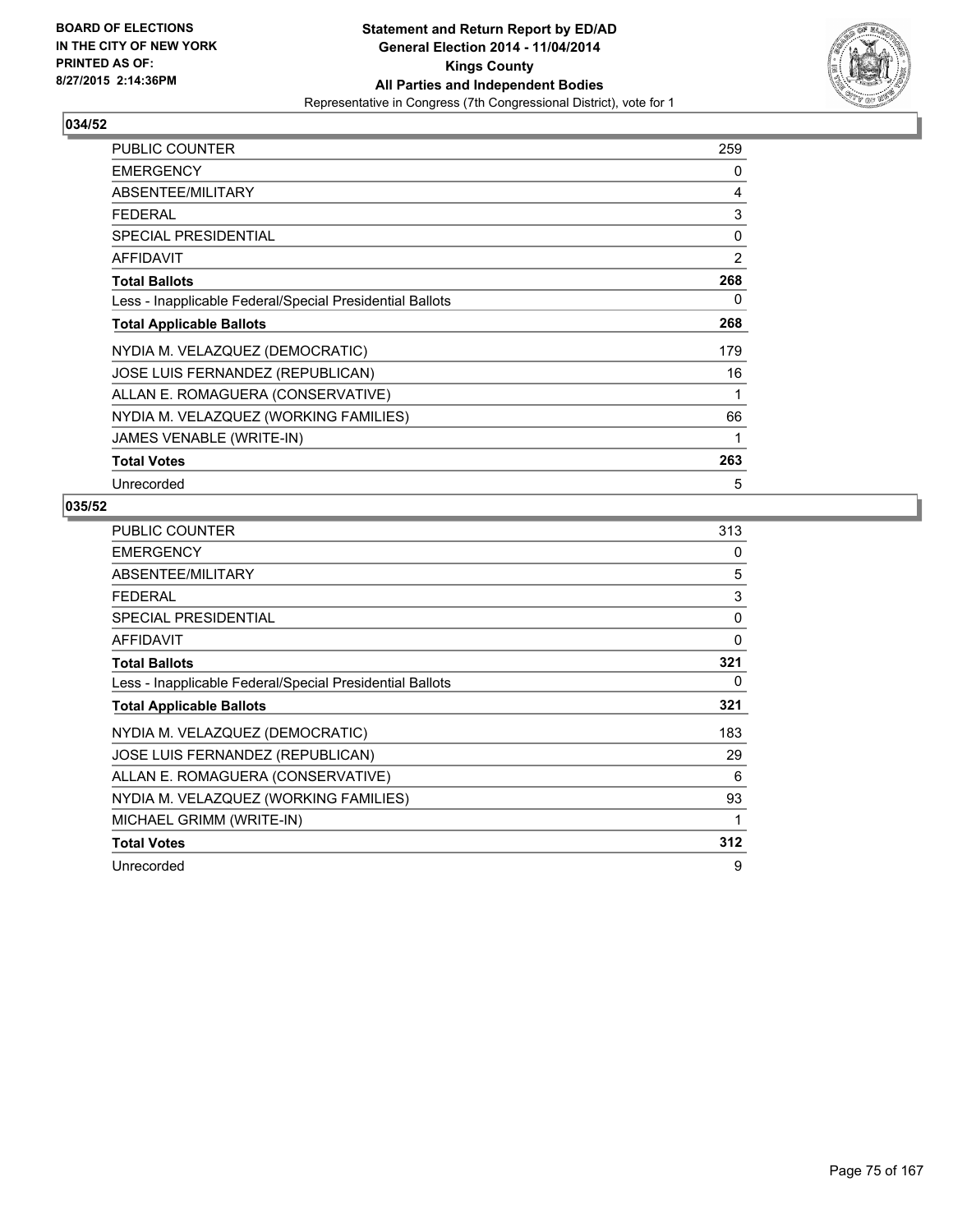

| <b>PUBLIC COUNTER</b>                                    | 323 |
|----------------------------------------------------------|-----|
| <b>EMERGENCY</b>                                         | 0   |
| ABSENTEE/MILITARY                                        | 45  |
| <b>FEDERAL</b>                                           | 1   |
| <b>SPECIAL PRESIDENTIAL</b>                              | 0   |
| AFFIDAVIT                                                | 6   |
| <b>Total Ballots</b>                                     | 375 |
| Less - Inapplicable Federal/Special Presidential Ballots | 0   |
| <b>Total Applicable Ballots</b>                          | 375 |
| NYDIA M. VELAZQUEZ (DEMOCRATIC)                          | 250 |
| JOSE LUIS FERNANDEZ (REPUBLICAN)                         | 33  |
| ALLAN E. ROMAGUERA (CONSERVATIVE)                        | 8   |
| NYDIA M. VELAZQUEZ (WORKING FAMILIES)                    | 69  |
| <b>Total Votes</b>                                       | 360 |
| Unrecorded                                               | 15  |

| <b>PUBLIC COUNTER</b>                                    | 328 |
|----------------------------------------------------------|-----|
| <b>EMERGENCY</b>                                         | 0   |
| ABSENTEE/MILITARY                                        | 6   |
| <b>FEDERAL</b>                                           | 5   |
| <b>SPECIAL PRESIDENTIAL</b>                              | 0   |
| <b>AFFIDAVIT</b>                                         | 8   |
| <b>Total Ballots</b>                                     | 347 |
| Less - Inapplicable Federal/Special Presidential Ballots | 0   |
| <b>Total Applicable Ballots</b>                          | 347 |
| NYDIA M. VELAZQUEZ (DEMOCRATIC)                          | 211 |
| JOSE LUIS FERNANDEZ (REPUBLICAN)                         | 32  |
| ALLAN E. ROMAGUERA (CONSERVATIVE)                        | 7   |
| NYDIA M. VELAZQUEZ (WORKING FAMILIES)                    | 84  |
| <b>GARY REILY (WRITE-IN)</b>                             | 1   |
| <b>Total Votes</b>                                       | 335 |
| Unrecorded                                               | 12  |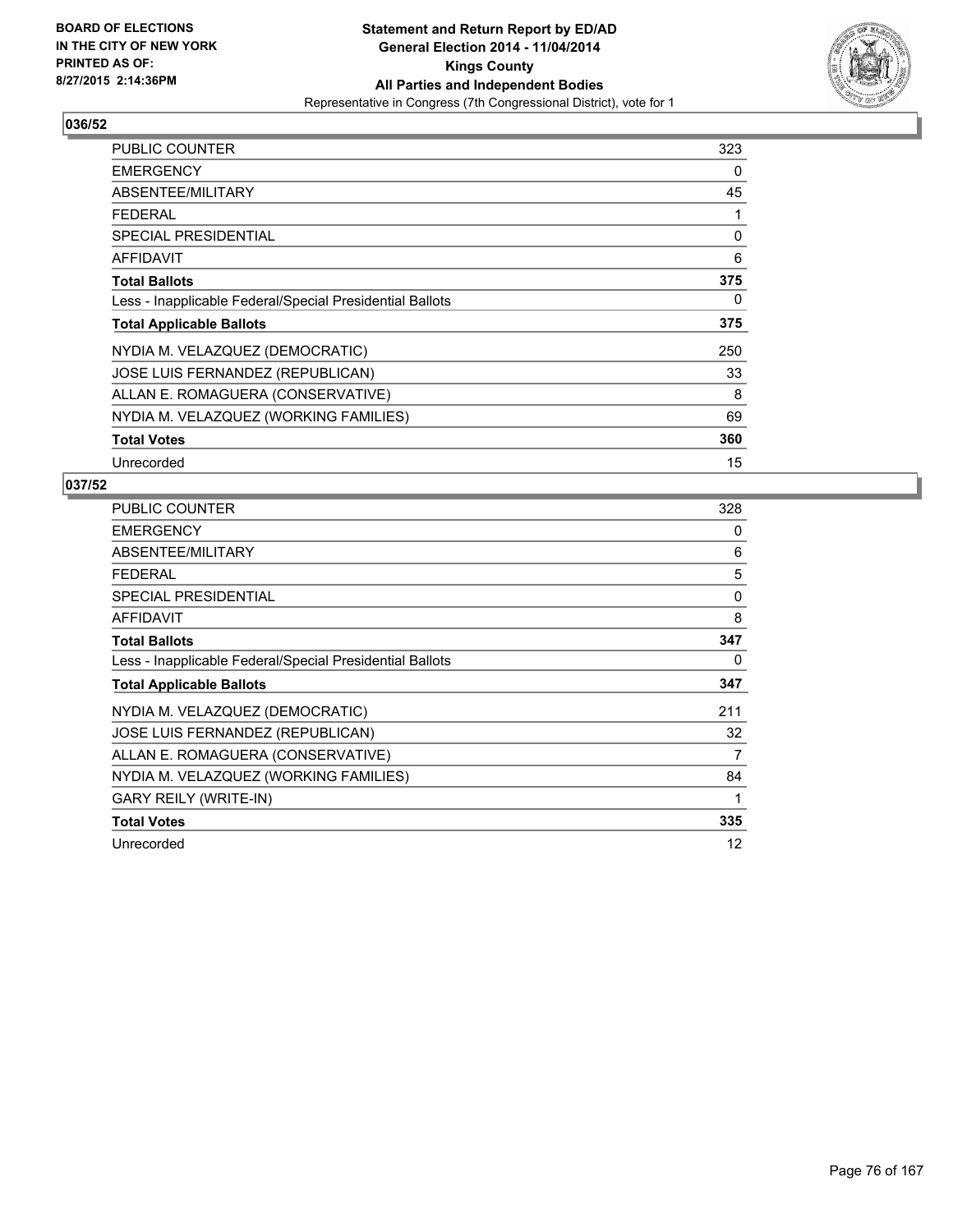

| <b>PUBLIC COUNTER</b>                                    | 360 |
|----------------------------------------------------------|-----|
| <b>EMERGENCY</b>                                         | 0   |
| ABSENTEE/MILITARY                                        | 10  |
| <b>FEDERAL</b>                                           | 3   |
| <b>SPECIAL PRESIDENTIAL</b>                              | 0   |
| AFFIDAVIT                                                | 1   |
| <b>Total Ballots</b>                                     | 374 |
| Less - Inapplicable Federal/Special Presidential Ballots | 0   |
| <b>Total Applicable Ballots</b>                          | 374 |
| NYDIA M. VELAZQUEZ (DEMOCRATIC)                          | 230 |
| JOSE LUIS FERNANDEZ (REPUBLICAN)                         | 26  |
| ALLAN E. ROMAGUERA (CONSERVATIVE)                        | 12  |
| NYDIA M. VELAZQUEZ (WORKING FAMILIES)                    | 90  |
| <b>Total Votes</b>                                       | 358 |
| Unrecorded                                               | 16  |

| <b>PUBLIC COUNTER</b>                                    | 319 |
|----------------------------------------------------------|-----|
| <b>EMERGENCY</b>                                         | 0   |
| ABSENTEE/MILITARY                                        | 5   |
| <b>FEDERAL</b>                                           | 6   |
| SPECIAL PRESIDENTIAL                                     | 0   |
| <b>AFFIDAVIT</b>                                         | 4   |
| <b>Total Ballots</b>                                     | 334 |
| Less - Inapplicable Federal/Special Presidential Ballots | 0   |
| <b>Total Applicable Ballots</b>                          | 334 |
| NYDIA M. VELAZQUEZ (DEMOCRATIC)                          | 203 |
| JOSE LUIS FERNANDEZ (REPUBLICAN)                         | 26  |
| ALLAN E. ROMAGUERA (CONSERVATIVE)                        | 10  |
| NYDIA M. VELAZQUEZ (WORKING FAMILIES)                    | 89  |
| <b>Total Votes</b>                                       | 328 |
| Unrecorded                                               | 6   |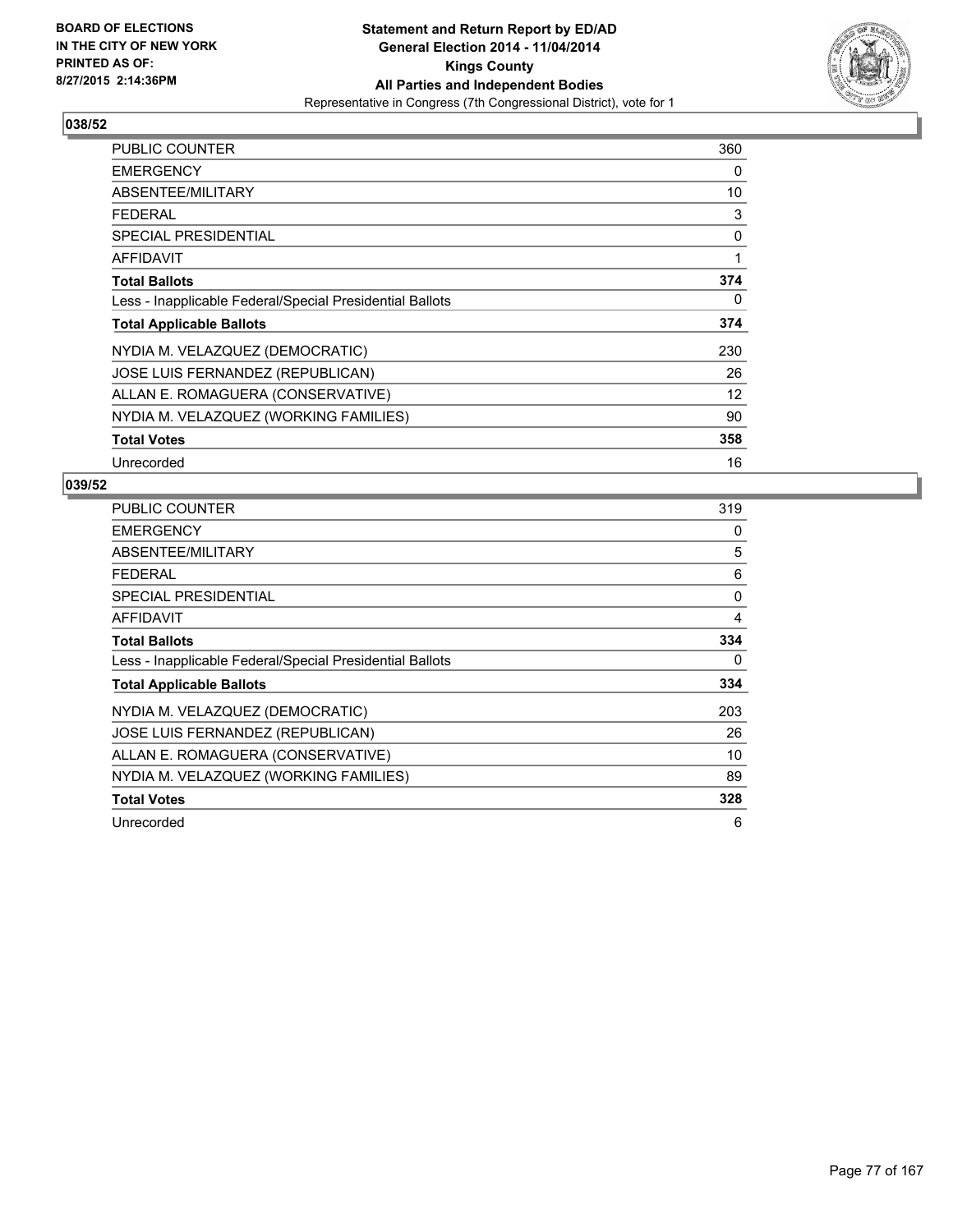

| PUBLIC COUNTER                                           | 365 |
|----------------------------------------------------------|-----|
| <b>EMERGENCY</b>                                         | 0   |
| ABSENTEE/MILITARY                                        | 3   |
| <b>FEDERAL</b>                                           | 8   |
| <b>SPECIAL PRESIDENTIAL</b>                              | 0   |
| <b>AFFIDAVIT</b>                                         | 13  |
| <b>Total Ballots</b>                                     | 389 |
| Less - Inapplicable Federal/Special Presidential Ballots | 0   |
| <b>Total Applicable Ballots</b>                          | 389 |
| NYDIA M. VELAZQUEZ (DEMOCRATIC)                          | 270 |
| JOSE LUIS FERNANDEZ (REPUBLICAN)                         | 17  |
| ALLAN E. ROMAGUERA (CONSERVATIVE)                        | 1   |
| NYDIA M. VELAZQUEZ (WORKING FAMILIES)                    | 82  |
| ELIZABETH BABOT (WRITE-IN)                               | 1   |
| UNATTRIBUTABLE WRITE-IN (WRITE-IN)                       | 1   |
| <b>Total Votes</b>                                       | 372 |
| Unrecorded                                               | 17  |

| <b>PUBLIC COUNTER</b>                                    | 125 |
|----------------------------------------------------------|-----|
| <b>EMERGENCY</b>                                         | 0   |
| ABSENTEE/MILITARY                                        | 3   |
| <b>FEDERAL</b>                                           | 1   |
| <b>SPECIAL PRESIDENTIAL</b>                              | 0   |
| <b>AFFIDAVIT</b>                                         | 2   |
| <b>Total Ballots</b>                                     | 131 |
| Less - Inapplicable Federal/Special Presidential Ballots | 0   |
| <b>Total Applicable Ballots</b>                          | 131 |
| NYDIA M. VELAZQUEZ (DEMOCRATIC)                          | 71  |
| JOSE LUIS FERNANDEZ (REPUBLICAN)                         | 5   |
| ALLAN E. ROMAGUERA (CONSERVATIVE)                        | 1   |
| NYDIA M. VELAZQUEZ (WORKING FAMILIES)                    | 51  |
| <b>Total Votes</b>                                       | 128 |
| Unrecorded                                               | 3   |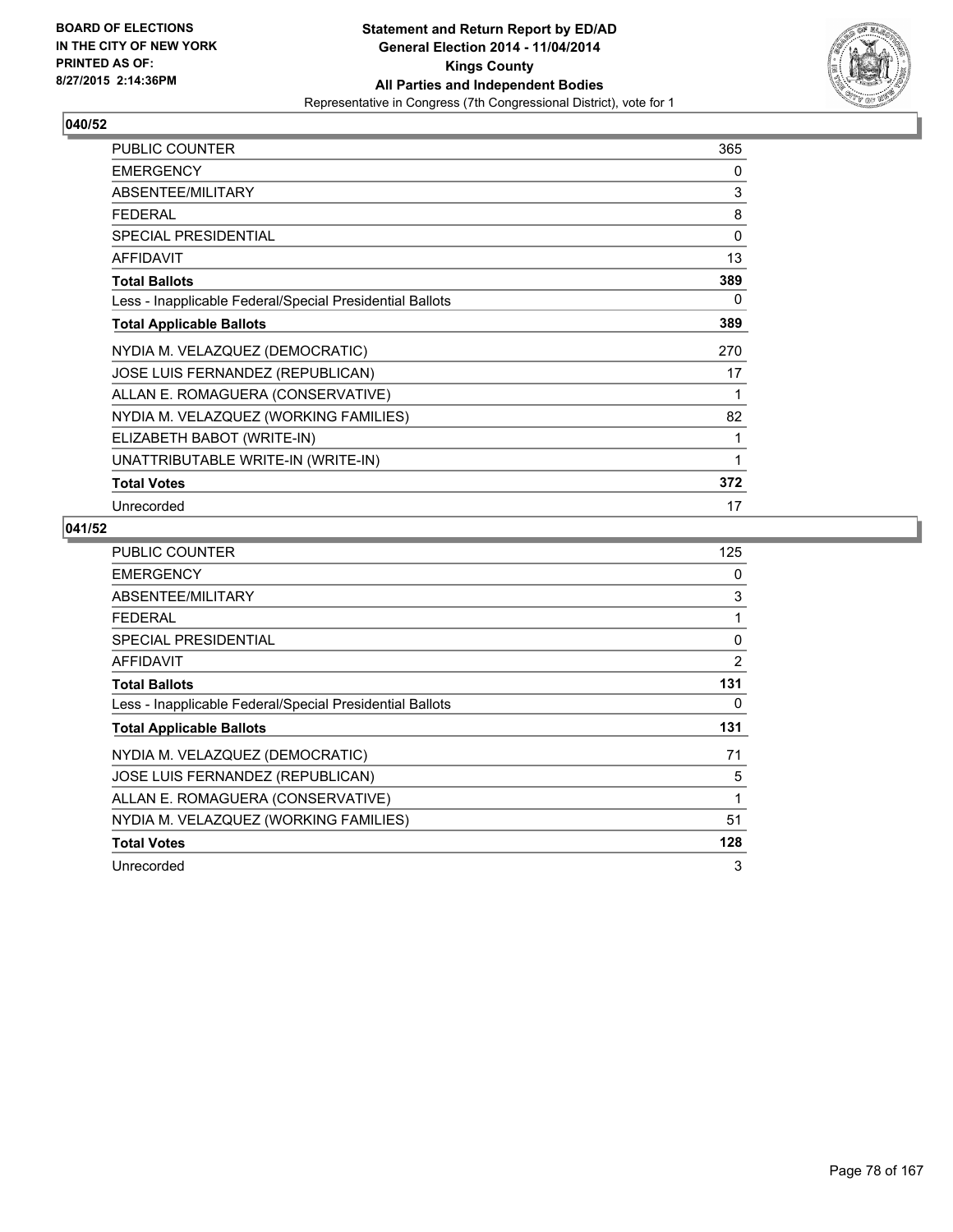

| <b>PUBLIC COUNTER</b>                                    | 260 |
|----------------------------------------------------------|-----|
| <b>EMERGENCY</b>                                         | 0   |
| ABSENTEE/MILITARY                                        | 3   |
| <b>FEDERAL</b>                                           | 1   |
| <b>SPECIAL PRESIDENTIAL</b>                              | 0   |
| <b>AFFIDAVIT</b>                                         | 1   |
| <b>Total Ballots</b>                                     | 265 |
| Less - Inapplicable Federal/Special Presidential Ballots | 0   |
| <b>Total Applicable Ballots</b>                          | 265 |
| NYDIA M. VELAZQUEZ (DEMOCRATIC)                          | 148 |
| JOSE LUIS FERNANDEZ (REPUBLICAN)                         | 21  |
| ALLAN E. ROMAGUERA (CONSERVATIVE)                        | 5   |
| NYDIA M. VELAZQUEZ (WORKING FAMILIES)                    | 79  |
| <b>Total Votes</b>                                       | 253 |
| Unrecorded                                               | 12  |

| <b>PUBLIC COUNTER</b>                                    | 281 |
|----------------------------------------------------------|-----|
| <b>EMERGENCY</b>                                         | 0   |
| ABSENTEE/MILITARY                                        | 5   |
| <b>FEDERAL</b>                                           | 7   |
| <b>SPECIAL PRESIDENTIAL</b>                              | 0   |
| <b>AFFIDAVIT</b>                                         | 5   |
| <b>Total Ballots</b>                                     | 298 |
| Less - Inapplicable Federal/Special Presidential Ballots | 0   |
| <b>Total Applicable Ballots</b>                          | 298 |
| NYDIA M. VELAZQUEZ (DEMOCRATIC)                          | 183 |
| JOSE LUIS FERNANDEZ (REPUBLICAN)                         | 23  |
| ALLAN E. ROMAGUERA (CONSERVATIVE)                        | 5   |
| NYDIA M. VELAZQUEZ (WORKING FAMILIES)                    | 79  |
| <b>Total Votes</b>                                       | 290 |
| Unrecorded                                               | 8   |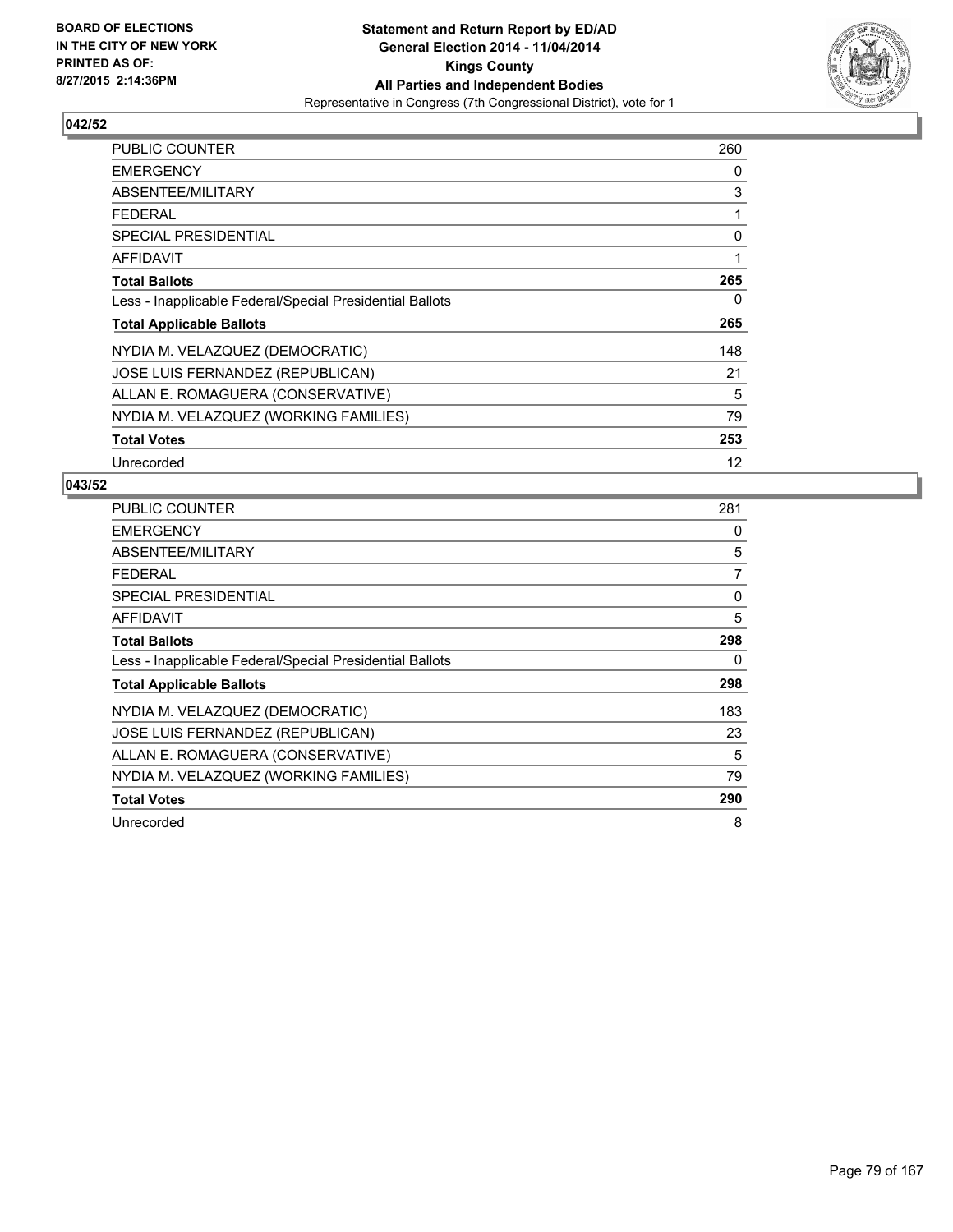

| <b>PUBLIC COUNTER</b>                                    | 354 |
|----------------------------------------------------------|-----|
| <b>EMERGENCY</b>                                         | 0   |
| ABSENTEE/MILITARY                                        | 10  |
| <b>FEDERAL</b>                                           | 2   |
| <b>SPECIAL PRESIDENTIAL</b>                              | 0   |
| AFFIDAVIT                                                | 2   |
| <b>Total Ballots</b>                                     | 368 |
| Less - Inapplicable Federal/Special Presidential Ballots | 0   |
| <b>Total Applicable Ballots</b>                          | 368 |
| NYDIA M. VELAZQUEZ (DEMOCRATIC)                          | 207 |
| JOSE LUIS FERNANDEZ (REPUBLICAN)                         | 33  |
| ALLAN E. ROMAGUERA (CONSERVATIVE)                        | 21  |
| NYDIA M. VELAZQUEZ (WORKING FAMILIES)                    | 93  |
| <b>Total Votes</b>                                       | 354 |
| Unrecorded                                               | 14  |

| <b>PUBLIC COUNTER</b>                                    | 277 |
|----------------------------------------------------------|-----|
| <b>EMERGENCY</b>                                         | 0   |
| ABSENTEE/MILITARY                                        | 3   |
| <b>FEDERAL</b>                                           | 8   |
| SPECIAL PRESIDENTIAL                                     | 0   |
| AFFIDAVIT                                                | 2   |
| <b>Total Ballots</b>                                     | 290 |
| Less - Inapplicable Federal/Special Presidential Ballots | 0   |
| <b>Total Applicable Ballots</b>                          | 290 |
| NYDIA M. VELAZQUEZ (DEMOCRATIC)                          | 163 |
| JOSE LUIS FERNANDEZ (REPUBLICAN)                         | 31  |
| ALLAN E. ROMAGUERA (CONSERVATIVE)                        | 9   |
| NYDIA M. VELAZQUEZ (WORKING FAMILIES)                    | 81  |
| <b>Total Votes</b>                                       | 284 |
| Unrecorded                                               | 6   |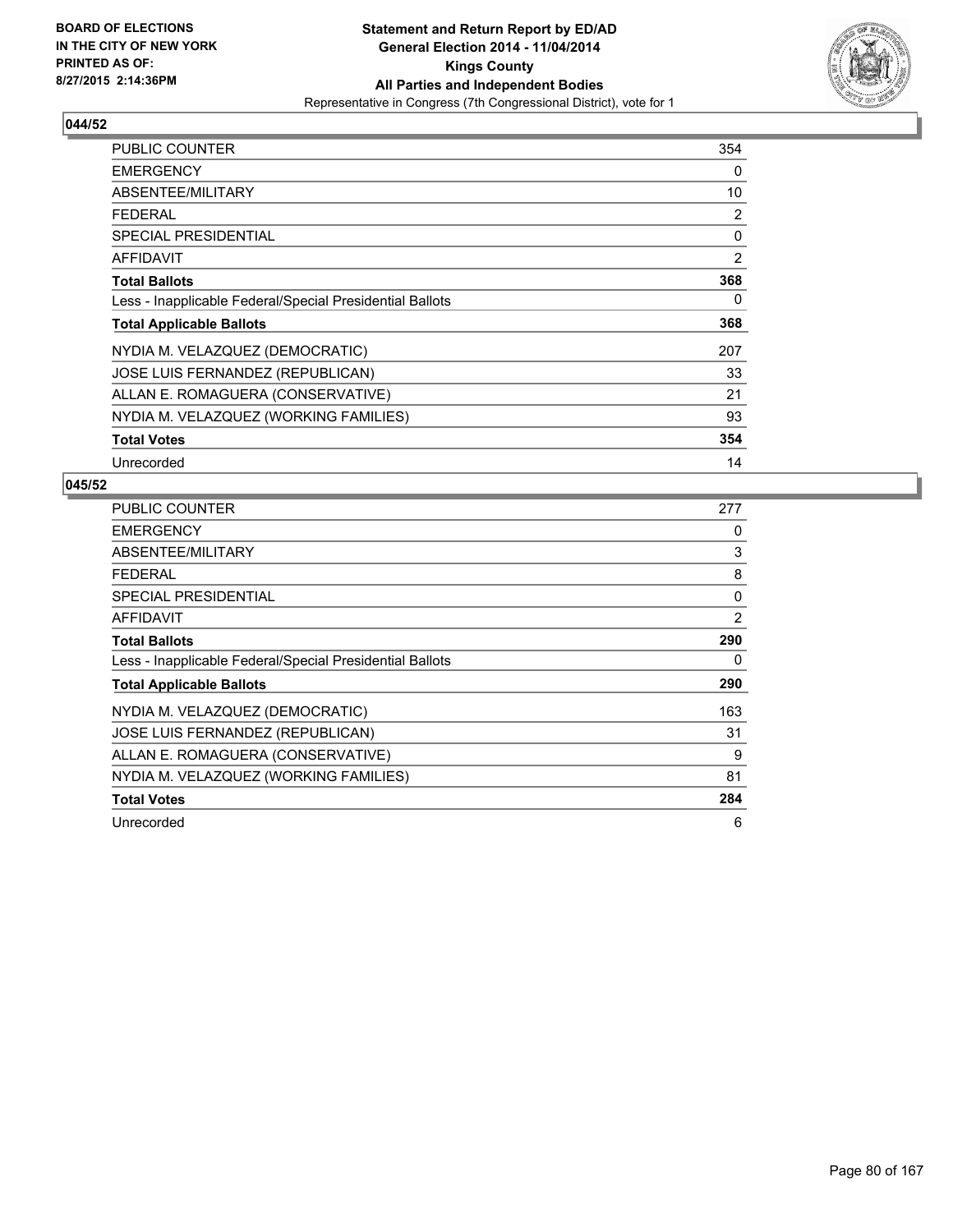

| PUBLIC COUNTER                                           | 321 |
|----------------------------------------------------------|-----|
| <b>EMERGENCY</b>                                         | 0   |
| ABSENTEE/MILITARY                                        | 5   |
| <b>FEDERAL</b>                                           | 3   |
| <b>SPECIAL PRESIDENTIAL</b>                              | 0   |
| AFFIDAVIT                                                | 6   |
| <b>Total Ballots</b>                                     | 335 |
| Less - Inapplicable Federal/Special Presidential Ballots | 0   |
| <b>Total Applicable Ballots</b>                          | 335 |
| NYDIA M. VELAZQUEZ (DEMOCRATIC)                          | 209 |
| <b>JOSE LUIS FERNANDEZ (REPUBLICAN)</b>                  | 36  |
| ALLAN E. ROMAGUERA (CONSERVATIVE)                        | 7   |
| NYDIA M. VELAZQUEZ (WORKING FAMILIES)                    | 74  |
| ALEC BALDWIN (WRITE-IN)                                  | 1   |
| <b>Total Votes</b>                                       | 327 |
| Unrecorded                                               | 8   |

| PUBLIC COUNTER                                           | 205 |
|----------------------------------------------------------|-----|
| <b>EMERGENCY</b>                                         | 0   |
| ABSENTEE/MILITARY                                        | 3   |
| <b>FEDERAL</b>                                           | 1   |
| <b>SPECIAL PRESIDENTIAL</b>                              | 0   |
| AFFIDAVIT                                                | 4   |
| <b>Total Ballots</b>                                     | 213 |
| Less - Inapplicable Federal/Special Presidential Ballots | 0   |
| <b>Total Applicable Ballots</b>                          | 213 |
| NYDIA M. VELAZQUEZ (DEMOCRATIC)                          | 123 |
| <b>JOSE LUIS FERNANDEZ (REPUBLICAN)</b>                  | 16  |
| ALLAN E. ROMAGUERA (CONSERVATIVE)                        | 9   |
| NYDIA M. VELAZQUEZ (WORKING FAMILIES)                    | 59  |
| CATHERINE CROEDEN (WRITE-IN)                             | 1   |
| <b>Total Votes</b>                                       | 208 |
| Unrecorded                                               | 5   |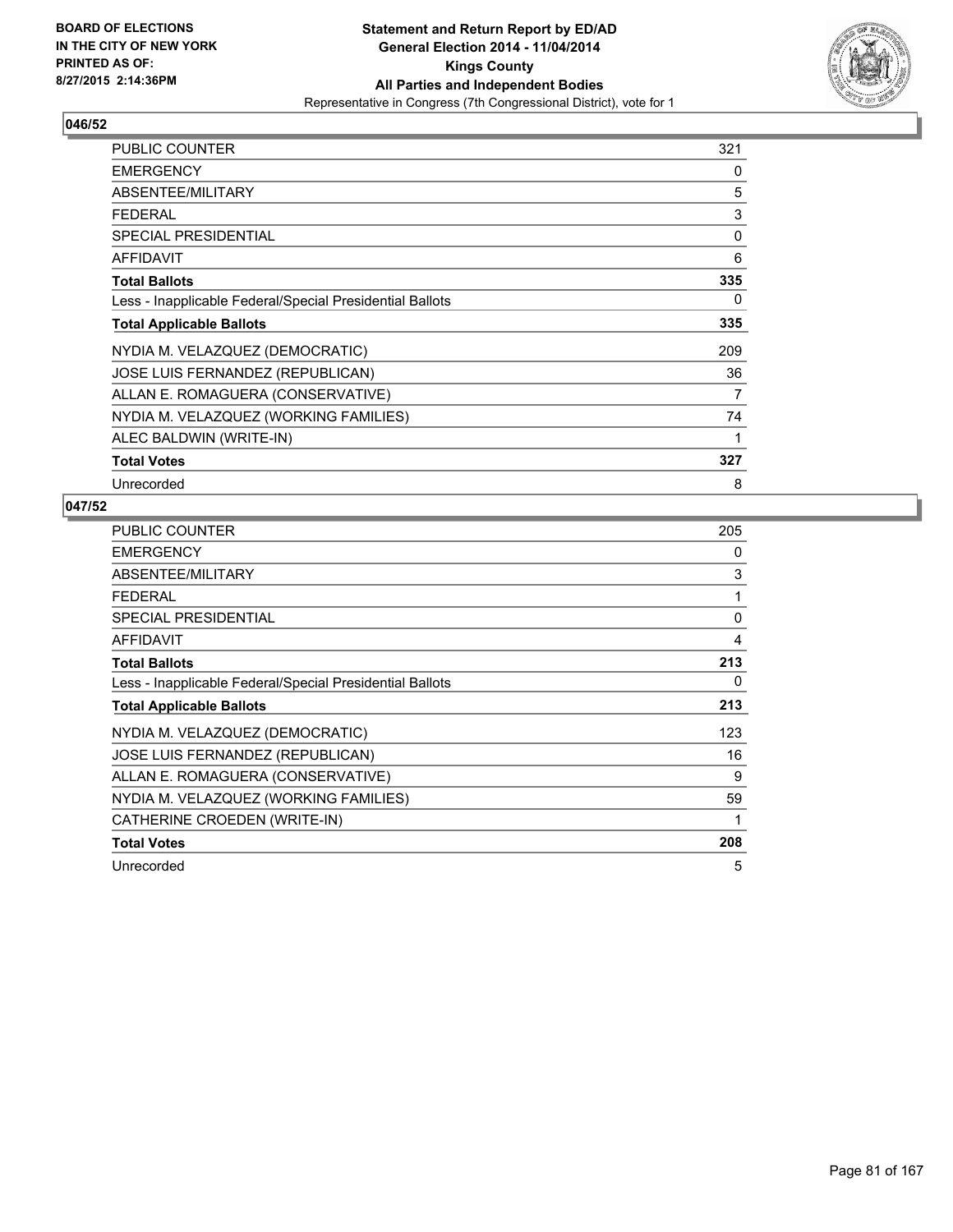

| <b>PUBLIC COUNTER</b>                                    | 296 |
|----------------------------------------------------------|-----|
| <b>EMERGENCY</b>                                         | 0   |
| ABSENTEE/MILITARY                                        | 3   |
| <b>FEDERAL</b>                                           | 6   |
| <b>SPECIAL PRESIDENTIAL</b>                              | 0   |
| AFFIDAVIT                                                | 3   |
| <b>Total Ballots</b>                                     | 308 |
| Less - Inapplicable Federal/Special Presidential Ballots | 0   |
| <b>Total Applicable Ballots</b>                          | 308 |
| NYDIA M. VELAZQUEZ (DEMOCRATIC)                          | 188 |
| JOSE LUIS FERNANDEZ (REPUBLICAN)                         | 18  |
| ALLAN E. ROMAGUERA (CONSERVATIVE)                        | 4   |
| NYDIA M. VELAZQUEZ (WORKING FAMILIES)                    | 93  |
| <b>Total Votes</b>                                       | 303 |
| Unrecorded                                               | 5   |

| <b>PUBLIC COUNTER</b>                                    | 279 |
|----------------------------------------------------------|-----|
| <b>EMERGENCY</b>                                         | 0   |
| ABSENTEE/MILITARY                                        | 8   |
| <b>FEDERAL</b>                                           | 2   |
| SPECIAL PRESIDENTIAL                                     | 0   |
| <b>AFFIDAVIT</b>                                         | 6   |
| <b>Total Ballots</b>                                     | 295 |
| Less - Inapplicable Federal/Special Presidential Ballots | 0   |
| <b>Total Applicable Ballots</b>                          | 295 |
| NYDIA M. VELAZQUEZ (DEMOCRATIC)                          | 201 |
| JOSE LUIS FERNANDEZ (REPUBLICAN)                         | 14  |
| ALLAN E. ROMAGUERA (CONSERVATIVE)                        | 4   |
| NYDIA M. VELAZQUEZ (WORKING FAMILIES)                    | 69  |
| <b>Total Votes</b>                                       | 288 |
| Unrecorded                                               | 7   |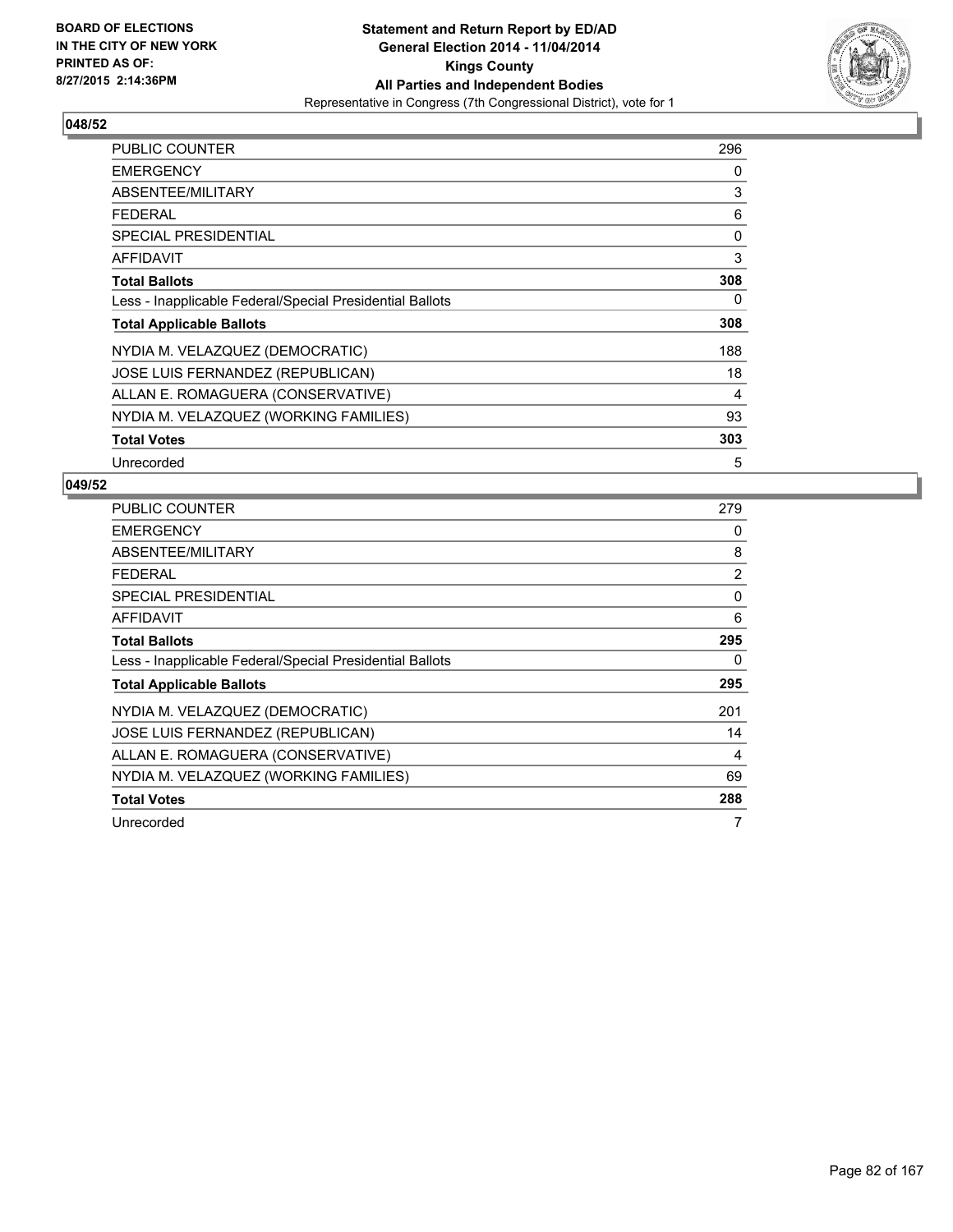

| <b>PUBLIC COUNTER</b>                                    | 104 |
|----------------------------------------------------------|-----|
| <b>EMERGENCY</b>                                         | 0   |
| ABSENTEE/MILITARY                                        | 1   |
| <b>FEDERAL</b>                                           | 2   |
| <b>SPECIAL PRESIDENTIAL</b>                              | 0   |
| <b>AFFIDAVIT</b>                                         | 1   |
| <b>Total Ballots</b>                                     | 108 |
| Less - Inapplicable Federal/Special Presidential Ballots | 0   |
| <b>Total Applicable Ballots</b>                          | 108 |
| NYDIA M. VELAZQUEZ (DEMOCRATIC)                          | 68  |
| JOSE LUIS FERNANDEZ (REPUBLICAN)                         | 11  |
| ALLAN E. ROMAGUERA (CONSERVATIVE)                        | 2   |
| NYDIA M. VELAZQUEZ (WORKING FAMILIES)                    | 21  |
| UNATTRIBUTABLE WRITE-IN (WRITE-IN)                       | 1   |
| <b>Total Votes</b>                                       | 103 |
| Unrecorded                                               | 5   |

| PUBLIC COUNTER                                           | 187 |
|----------------------------------------------------------|-----|
| <b>EMERGENCY</b>                                         | 0   |
| ABSENTEE/MILITARY                                        | 3   |
| <b>FEDERAL</b>                                           | 1   |
| <b>SPECIAL PRESIDENTIAL</b>                              | 0   |
| <b>AFFIDAVIT</b>                                         | 1   |
| <b>Total Ballots</b>                                     | 192 |
| Less - Inapplicable Federal/Special Presidential Ballots | 0   |
| <b>Total Applicable Ballots</b>                          | 192 |
| NYDIA M. VELAZQUEZ (DEMOCRATIC)                          | 154 |
| JOSE LUIS FERNANDEZ (REPUBLICAN)                         | 8   |
| ALLAN E. ROMAGUERA (CONSERVATIVE)                        | 0   |
| NYDIA M. VELAZQUEZ (WORKING FAMILIES)                    | 14  |
| <b>Total Votes</b>                                       | 176 |
| Unrecorded                                               | 16  |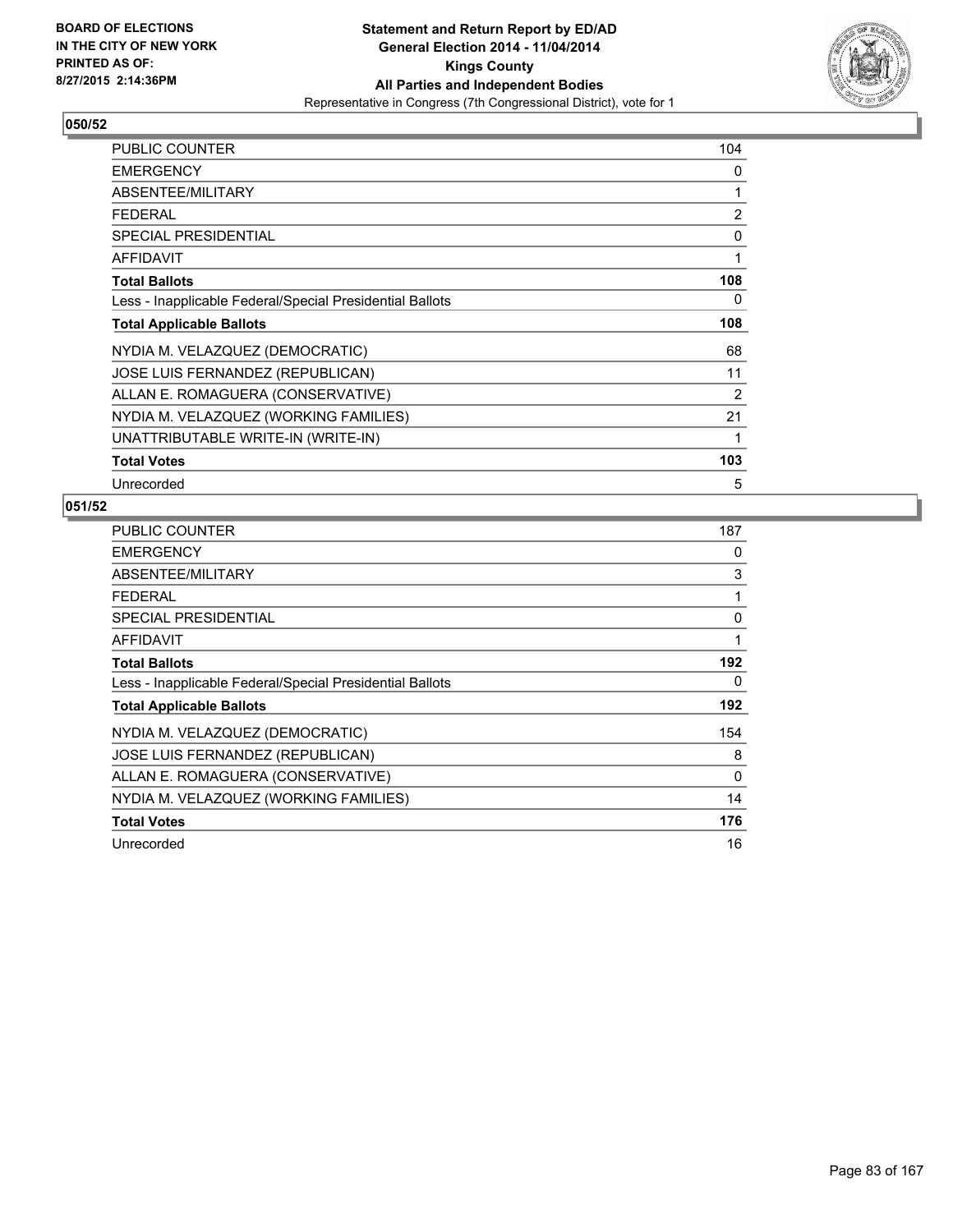

| <b>PUBLIC COUNTER</b>                                    | 136 |
|----------------------------------------------------------|-----|
| <b>EMERGENCY</b>                                         | 0   |
| ABSENTEE/MILITARY                                        | 3   |
| <b>FEDERAL</b>                                           | 0   |
| <b>SPECIAL PRESIDENTIAL</b>                              | 0   |
| <b>AFFIDAVIT</b>                                         | 2   |
| <b>Total Ballots</b>                                     | 141 |
| Less - Inapplicable Federal/Special Presidential Ballots | 0   |
| <b>Total Applicable Ballots</b>                          | 141 |
| NYDIA M. VELAZQUEZ (DEMOCRATIC)                          | 113 |
| JOSE LUIS FERNANDEZ (REPUBLICAN)                         | 3   |
| ALLAN E. ROMAGUERA (CONSERVATIVE)                        | 1   |
| NYDIA M. VELAZQUEZ (WORKING FAMILIES)                    | 5   |
| <b>Total Votes</b>                                       | 122 |
| Unrecorded                                               | 19  |

| <b>PUBLIC COUNTER</b>                                    | 331 |
|----------------------------------------------------------|-----|
| <b>EMERGENCY</b>                                         | 0   |
| ABSENTEE/MILITARY                                        | 3   |
| <b>FEDERAL</b>                                           | 4   |
| <b>SPECIAL PRESIDENTIAL</b>                              | 0   |
| <b>AFFIDAVIT</b>                                         | 5   |
| <b>Total Ballots</b>                                     | 343 |
| Less - Inapplicable Federal/Special Presidential Ballots | 0   |
| <b>Total Applicable Ballots</b>                          | 343 |
| NYDIA M. VELAZQUEZ (DEMOCRATIC)                          | 226 |
| JOSE LUIS FERNANDEZ (REPUBLICAN)                         | 10  |
| ALLAN E. ROMAGUERA (CONSERVATIVE)                        | 2   |
| NYDIA M. VELAZQUEZ (WORKING FAMILIES)                    | 91  |
| JEFFERY KURZON (WRITE-IN)                                | 1   |
| KRISTINA EXLINE-MANSON (WRITE-IN)                        | 1   |
| <b>Total Votes</b>                                       | 331 |
| Unrecorded                                               | 12  |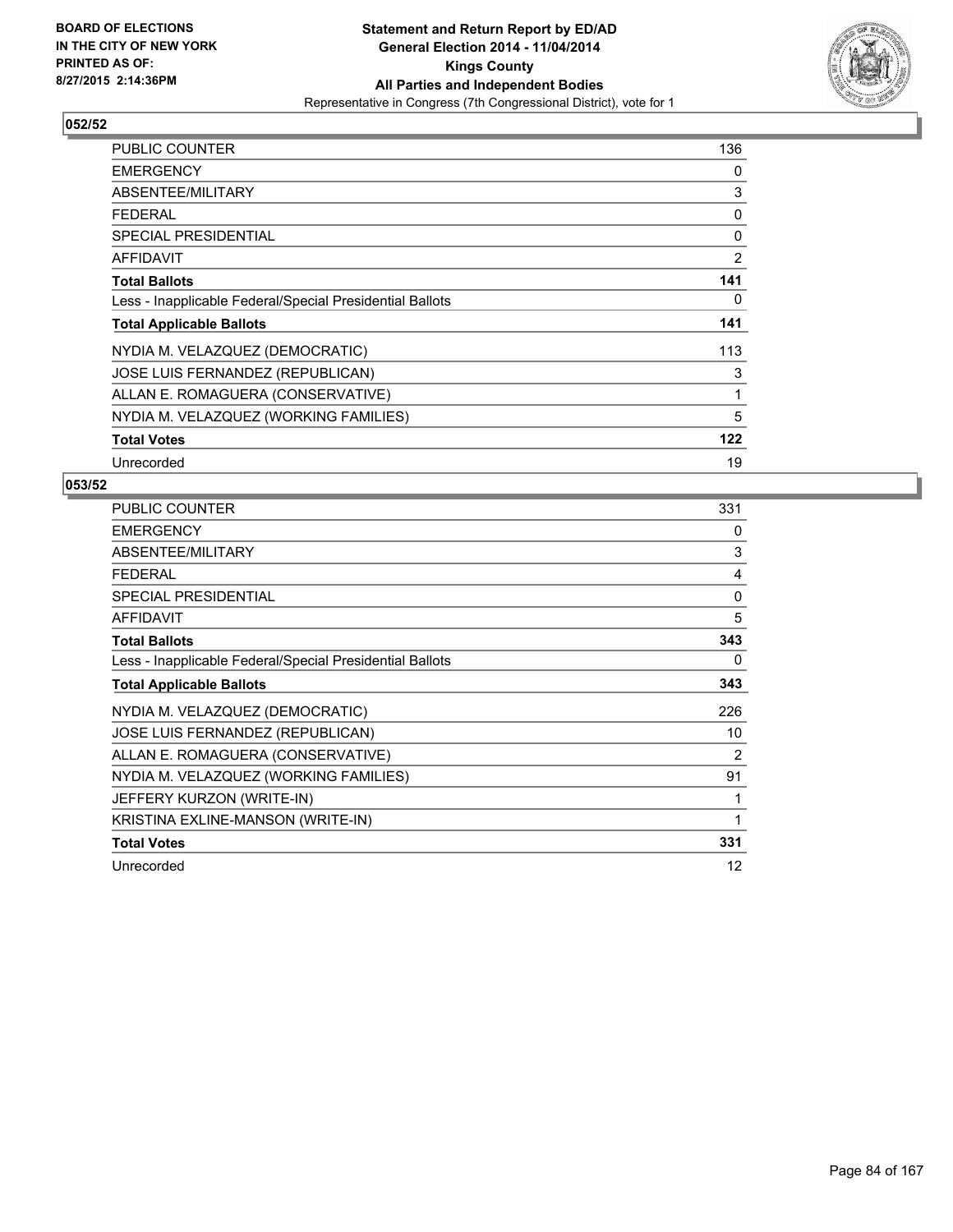

| <b>PUBLIC COUNTER</b>                                    | 127 |
|----------------------------------------------------------|-----|
| <b>EMERGENCY</b>                                         | 0   |
| ABSENTEE/MILITARY                                        | 3   |
| <b>FEDERAL</b>                                           | 0   |
| <b>SPECIAL PRESIDENTIAL</b>                              | 0   |
| AFFIDAVIT                                                | 0   |
| <b>Total Ballots</b>                                     | 130 |
| Less - Inapplicable Federal/Special Presidential Ballots | 0   |
| <b>Total Applicable Ballots</b>                          | 130 |
| NYDIA M. VELAZQUEZ (DEMOCRATIC)                          | 108 |
| JOSE LUIS FERNANDEZ (REPUBLICAN)                         | 8   |
| ALLAN E. ROMAGUERA (CONSERVATIVE)                        | 0   |
| NYDIA M. VELAZQUEZ (WORKING FAMILIES)                    | 3   |
| <b>Total Votes</b>                                       | 119 |
| Unrecorded                                               | 11  |

| <b>PUBLIC COUNTER</b>                                    | 284      |
|----------------------------------------------------------|----------|
| <b>EMERGENCY</b>                                         | 0        |
| ABSENTEE/MILITARY                                        | 2        |
| <b>FEDERAL</b>                                           | 1        |
| SPECIAL PRESIDENTIAL                                     | 0        |
| <b>AFFIDAVIT</b>                                         | 5        |
| <b>Total Ballots</b>                                     | 292      |
| Less - Inapplicable Federal/Special Presidential Ballots | 0        |
| <b>Total Applicable Ballots</b>                          | 292      |
| NYDIA M. VELAZQUEZ (DEMOCRATIC)                          | 219      |
| JOSE LUIS FERNANDEZ (REPUBLICAN)                         | 8        |
| ALLAN E. ROMAGUERA (CONSERVATIVE)                        | $\Omega$ |
| NYDIA M. VELAZQUEZ (WORKING FAMILIES)                    | 48       |
| <b>Total Votes</b>                                       | 275      |
| Unrecorded                                               | 17       |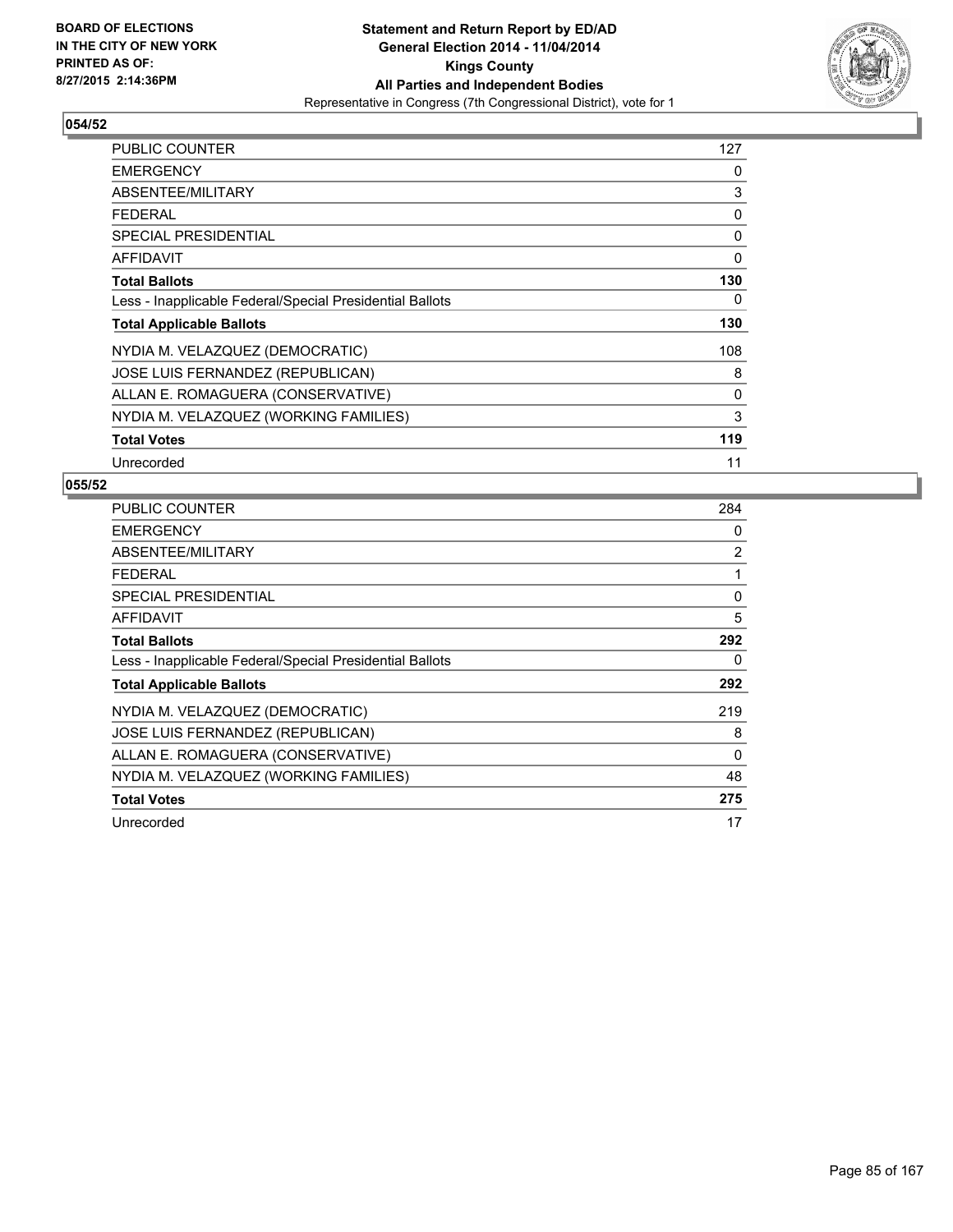

| <b>PUBLIC COUNTER</b>                                    | 137 |
|----------------------------------------------------------|-----|
| <b>EMERGENCY</b>                                         | 0   |
| ABSENTEE/MILITARY                                        | 3   |
| FEDERAL                                                  | 0   |
| <b>SPECIAL PRESIDENTIAL</b>                              | 0   |
| <b>AFFIDAVIT</b>                                         | 4   |
| <b>Total Ballots</b>                                     | 144 |
| Less - Inapplicable Federal/Special Presidential Ballots | 0   |
| <b>Total Applicable Ballots</b>                          | 144 |
| NYDIA M. VELAZQUEZ (DEMOCRATIC)                          | 108 |
| JOSE LUIS FERNANDEZ (REPUBLICAN)                         | 7   |
| ALLAN E. ROMAGUERA (CONSERVATIVE)                        | 0   |
| NYDIA M. VELAZQUEZ (WORKING FAMILIES)                    | 21  |
| <b>Total Votes</b>                                       | 136 |
| Unrecorded                                               | 8   |

| <b>PUBLIC COUNTER</b>                                    | 207 |
|----------------------------------------------------------|-----|
| <b>EMERGENCY</b>                                         | 0   |
| ABSENTEE/MILITARY                                        | 3   |
| <b>FEDERAL</b>                                           | 2   |
| SPECIAL PRESIDENTIAL                                     | 0   |
| <b>AFFIDAVIT</b>                                         | 3   |
| <b>Total Ballots</b>                                     | 215 |
| Less - Inapplicable Federal/Special Presidential Ballots | 0   |
| <b>Total Applicable Ballots</b>                          | 215 |
| NYDIA M. VELAZQUEZ (DEMOCRATIC)                          | 137 |
| <b>JOSE LUIS FERNANDEZ (REPUBLICAN)</b>                  | 10  |
| ALLAN E. ROMAGUERA (CONSERVATIVE)                        | 0   |
| NYDIA M. VELAZQUEZ (WORKING FAMILIES)                    | 62  |
| <b>Total Votes</b>                                       | 209 |
| Unrecorded                                               | 6   |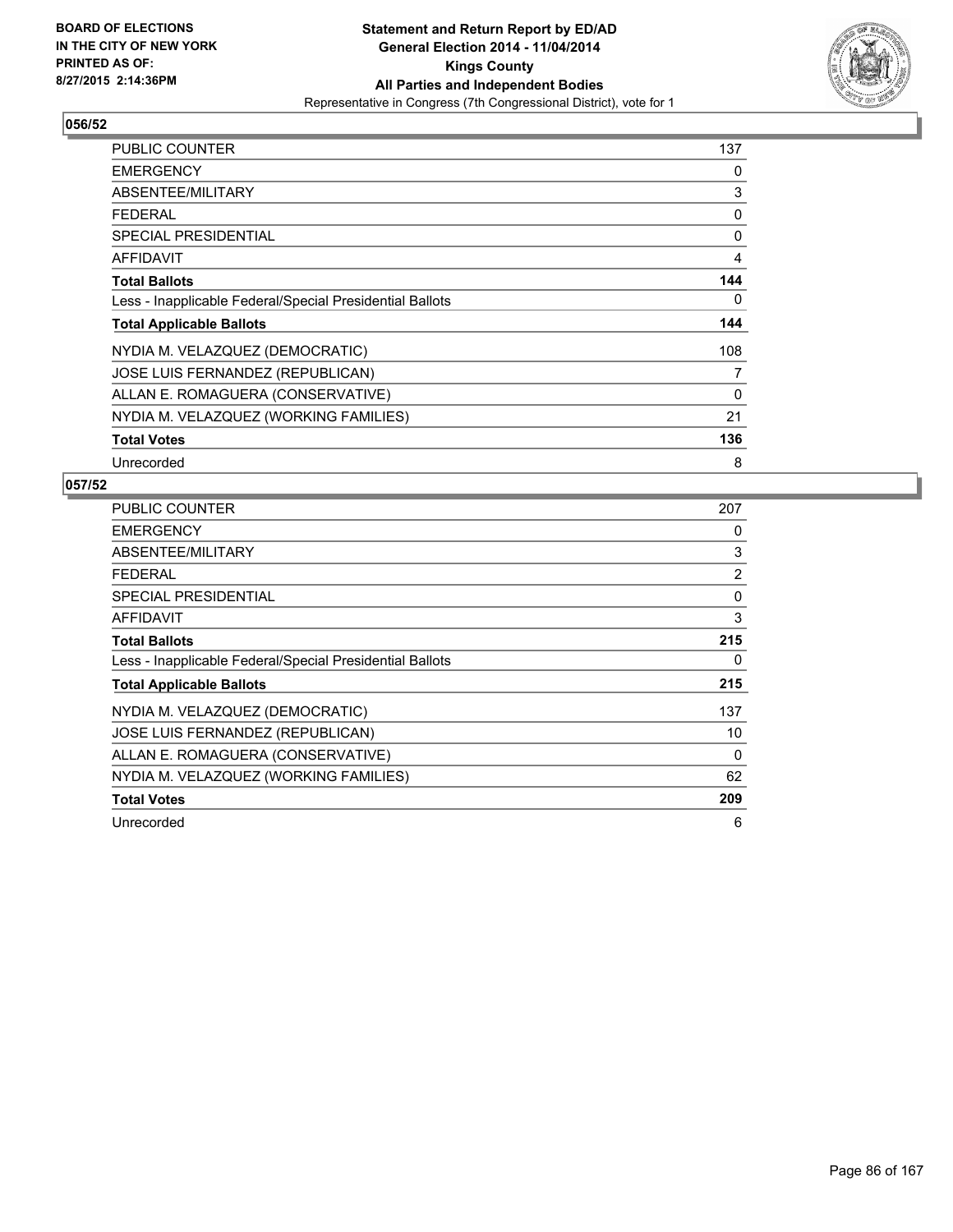

| <b>PUBLIC COUNTER</b>                                    | 200 |
|----------------------------------------------------------|-----|
| <b>EMERGENCY</b>                                         | 0   |
| ABSENTEE/MILITARY                                        | 4   |
| FEDERAL                                                  | 1   |
| <b>SPECIAL PRESIDENTIAL</b>                              | 0   |
| <b>AFFIDAVIT</b>                                         | 4   |
| <b>Total Ballots</b>                                     | 209 |
| Less - Inapplicable Federal/Special Presidential Ballots | 0   |
| <b>Total Applicable Ballots</b>                          | 209 |
| NYDIA M. VELAZQUEZ (DEMOCRATIC)                          | 130 |
| JOSE LUIS FERNANDEZ (REPUBLICAN)                         | 6   |
| ALLAN E. ROMAGUERA (CONSERVATIVE)                        | 0   |
| NYDIA M. VELAZQUEZ (WORKING FAMILIES)                    | 66  |
| <b>Total Votes</b>                                       | 202 |
| Unrecorded                                               | 7   |

| <b>PUBLIC COUNTER</b>                                    | 338 |
|----------------------------------------------------------|-----|
| <b>EMERGENCY</b>                                         | 0   |
| ABSENTEE/MILITARY                                        | 5   |
| <b>FEDERAL</b>                                           | 1   |
| <b>SPECIAL PRESIDENTIAL</b>                              | 0   |
| <b>AFFIDAVIT</b>                                         | 5   |
| <b>Total Ballots</b>                                     | 349 |
| Less - Inapplicable Federal/Special Presidential Ballots | 0   |
| <b>Total Applicable Ballots</b>                          | 349 |
| NYDIA M. VELAZQUEZ (DEMOCRATIC)                          | 209 |
| JOSE LUIS FERNANDEZ (REPUBLICAN)                         | 17  |
| ALLAN E. ROMAGUERA (CONSERVATIVE)                        | 5   |
| NYDIA M. VELAZQUEZ (WORKING FAMILIES)                    | 105 |
| ANTONIO CUOMO (WRITE-IN)                                 | 1   |
| <b>Total Votes</b>                                       | 337 |
| Unrecorded                                               | 12  |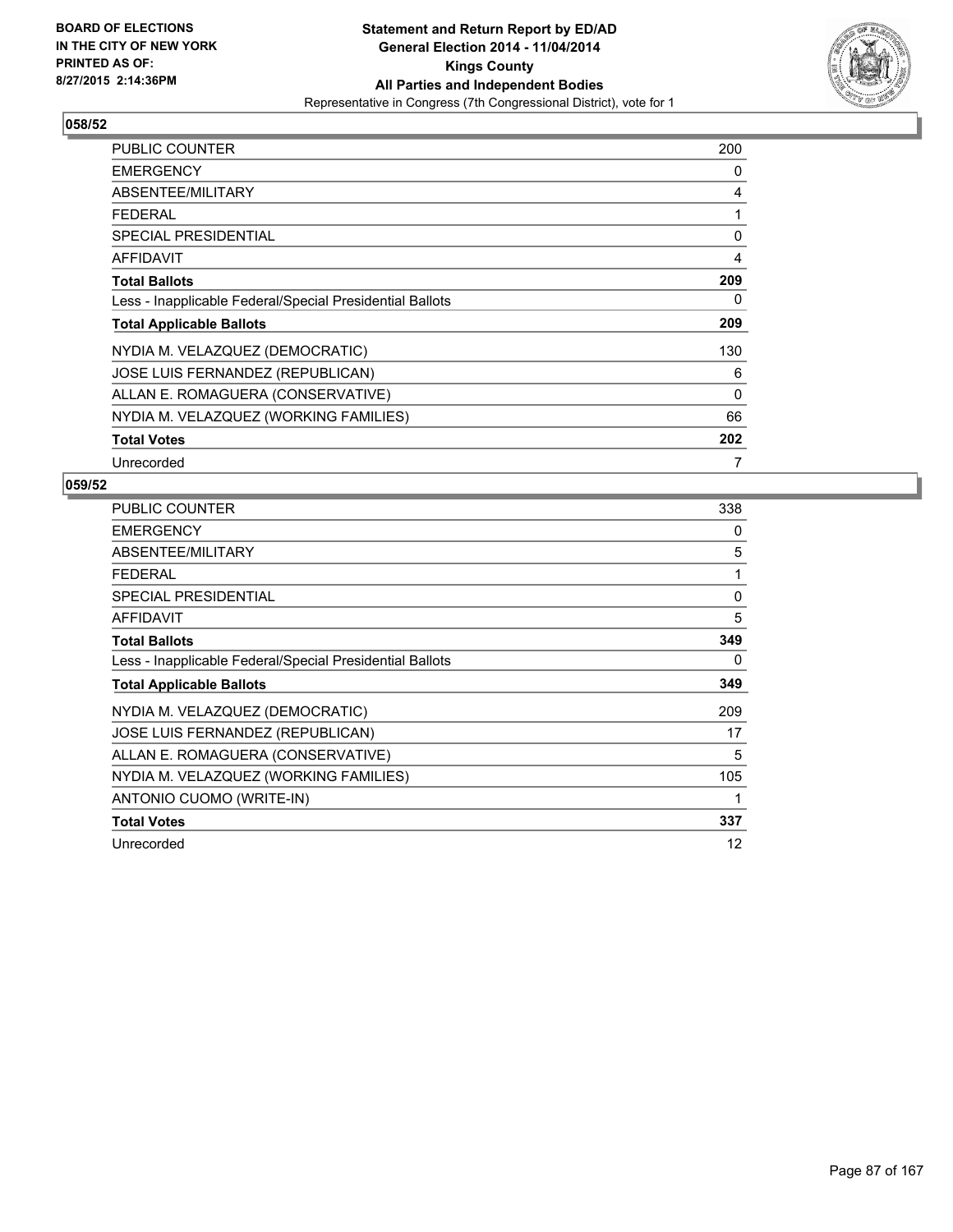

| <b>PUBLIC COUNTER</b>                                    | 6 |
|----------------------------------------------------------|---|
| <b>EMERGENCY</b>                                         | 0 |
| ABSENTEE/MILITARY                                        | 0 |
| <b>FEDERAL</b>                                           | 0 |
| <b>SPECIAL PRESIDENTIAL</b>                              | 0 |
| <b>AFFIDAVIT</b>                                         | 0 |
| <b>Total Ballots</b>                                     | 6 |
| Less - Inapplicable Federal/Special Presidential Ballots | 0 |
| <b>Total Applicable Ballots</b>                          | 6 |
| NYDIA M. VELAZQUEZ (DEMOCRATIC)                          | 5 |
| JOSE LUIS FERNANDEZ (REPUBLICAN)                         | 0 |
| ALLAN E. ROMAGUERA (CONSERVATIVE)                        | 0 |
| NYDIA M. VELAZQUEZ (WORKING FAMILIES)                    | 1 |
| <b>Total Votes</b>                                       | 6 |

| <b>PUBLIC COUNTER</b>                                    | 170 |
|----------------------------------------------------------|-----|
| <b>EMERGENCY</b>                                         | 0   |
| ABSENTEE/MILITARY                                        | 2   |
| <b>FEDERAL</b>                                           | 0   |
| <b>SPECIAL PRESIDENTIAL</b>                              | 0   |
| <b>AFFIDAVIT</b>                                         | 3   |
| <b>Total Ballots</b>                                     | 175 |
| Less - Inapplicable Federal/Special Presidential Ballots | 0   |
| <b>Total Applicable Ballots</b>                          | 175 |
| NYDIA M. VELAZQUEZ (DEMOCRATIC)                          | 106 |
| JOSE LUIS FERNANDEZ (REPUBLICAN)                         | 7   |
| ALLAN E. ROMAGUERA (CONSERVATIVE)                        | 7   |
| NYDIA M. VELAZQUEZ (WORKING FAMILIES)                    | 46  |
| <b>VILRUM PURI (WRITE-IN)</b>                            | 1   |
| <b>Total Votes</b>                                       | 167 |
| Unrecorded                                               | 8   |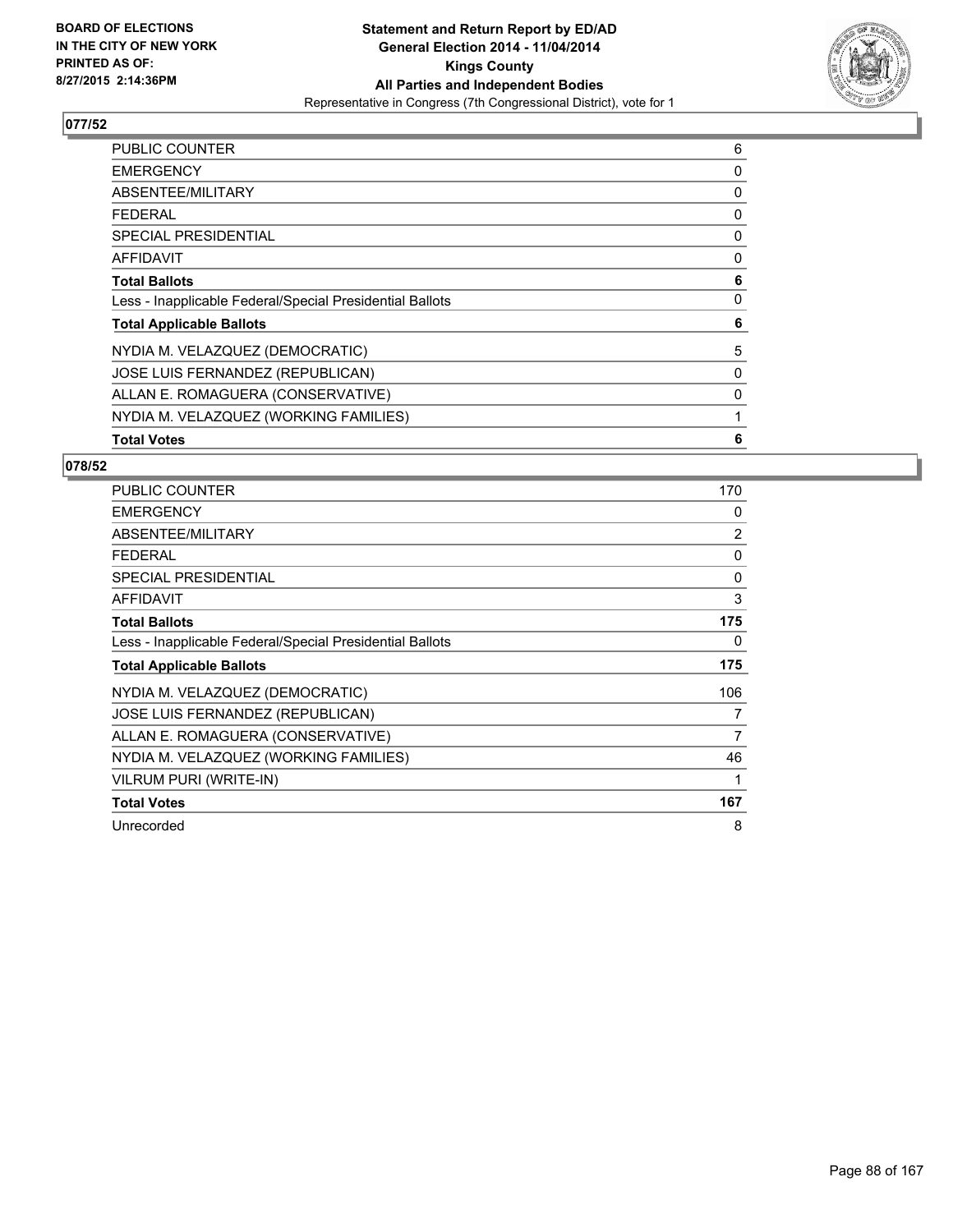

| <b>PUBLIC COUNTER</b>                                    | 55 |
|----------------------------------------------------------|----|
| <b>EMERGENCY</b>                                         | 0  |
| ABSENTEE/MILITARY                                        | 1  |
| <b>FEDERAL</b>                                           | 1  |
| <b>SPECIAL PRESIDENTIAL</b>                              | 0  |
| <b>AFFIDAVIT</b>                                         | 2  |
| <b>Total Ballots</b>                                     | 59 |
| Less - Inapplicable Federal/Special Presidential Ballots | 0  |
| <b>Total Applicable Ballots</b>                          | 59 |
| NYDIA M. VELAZQUEZ (DEMOCRATIC)                          | 34 |
| JOSE LUIS FERNANDEZ (REPUBLICAN)                         | 0  |
| ALLAN E. ROMAGUERA (CONSERVATIVE)                        | 2  |
| NYDIA M. VELAZQUEZ (WORKING FAMILIES)                    | 20 |
| <b>Total Votes</b>                                       | 56 |
| Unrecorded                                               | 3  |

| <b>PUBLIC COUNTER</b>                                    | 55 |
|----------------------------------------------------------|----|
| <b>EMERGENCY</b>                                         | 0  |
| ABSENTEE/MILITARY                                        | 0  |
| <b>FEDERAL</b>                                           | 1  |
| SPECIAL PRESIDENTIAL                                     | 0  |
| AFFIDAVIT                                                | 3  |
| <b>Total Ballots</b>                                     | 59 |
| Less - Inapplicable Federal/Special Presidential Ballots | 0  |
| <b>Total Applicable Ballots</b>                          | 59 |
| NYDIA M. VELAZQUEZ (DEMOCRATIC)                          | 36 |
| JOSE LUIS FERNANDEZ (REPUBLICAN)                         | 5  |
| ALLAN E. ROMAGUERA (CONSERVATIVE)                        | 0  |
| NYDIA M. VELAZQUEZ (WORKING FAMILIES)                    | 17 |
| <b>Total Votes</b>                                       | 58 |
| Unrecorded                                               | 1  |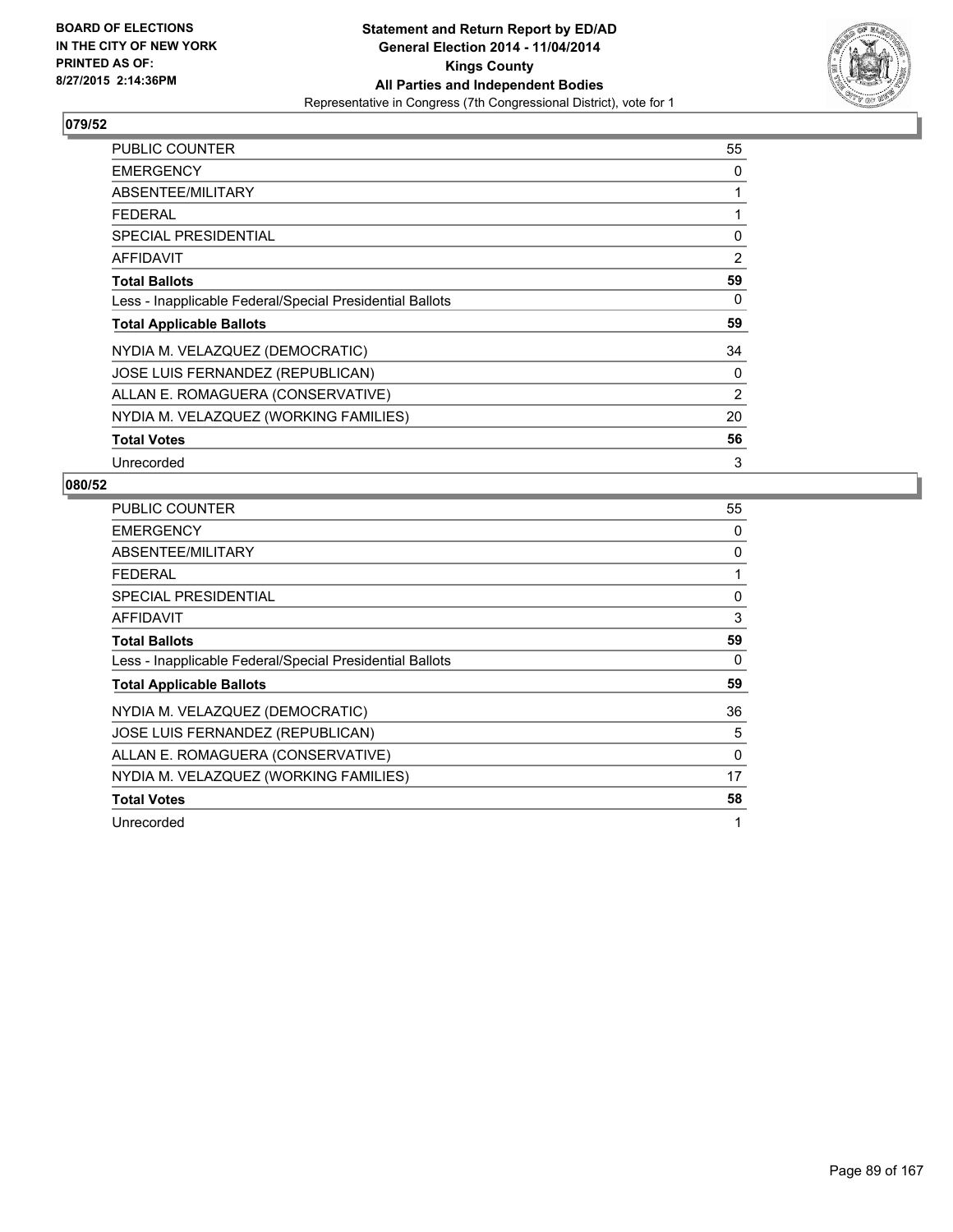

| <b>PUBLIC COUNTER</b>                                    | 361 |
|----------------------------------------------------------|-----|
| <b>EMERGENCY</b>                                         | 0   |
| ABSENTEE/MILITARY                                        | 8   |
| FEDERAL                                                  | 0   |
| <b>SPECIAL PRESIDENTIAL</b>                              | 0   |
| <b>AFFIDAVIT</b>                                         | 6   |
| <b>Total Ballots</b>                                     | 375 |
| Less - Inapplicable Federal/Special Presidential Ballots | 0   |
| <b>Total Applicable Ballots</b>                          | 375 |
| NYDIA M. VELAZQUEZ (DEMOCRATIC)                          | 198 |
| JOSE LUIS FERNANDEZ (REPUBLICAN)                         | 15  |
| ALLAN E. ROMAGUERA (CONSERVATIVE)                        | 5   |
| NYDIA M. VELAZQUEZ (WORKING FAMILIES)                    | 149 |
| <b>Total Votes</b>                                       | 367 |
| Unrecorded                                               | 8   |

| <b>PUBLIC COUNTER</b>                                    | 269            |
|----------------------------------------------------------|----------------|
| <b>EMERGENCY</b>                                         | 0              |
| ABSENTEE/MILITARY                                        | 5              |
| <b>FEDERAL</b>                                           | $\overline{2}$ |
| <b>SPECIAL PRESIDENTIAL</b>                              | 0              |
| <b>AFFIDAVIT</b>                                         | 3              |
| <b>Total Ballots</b>                                     | 279            |
| Less - Inapplicable Federal/Special Presidential Ballots | 0              |
| <b>Total Applicable Ballots</b>                          | 279            |
| NYDIA M. VELAZQUEZ (DEMOCRATIC)                          | 150            |
| JOSE LUIS FERNANDEZ (REPUBLICAN)                         | 11             |
| ALLAN E. ROMAGUERA (CONSERVATIVE)                        | 9              |
| NYDIA M. VELAZQUEZ (WORKING FAMILIES)                    | 96             |
| BRAD LANDER (WRITE-IN)                                   | 1              |
| <b>Total Votes</b>                                       | 267            |
| Unrecorded                                               | 12             |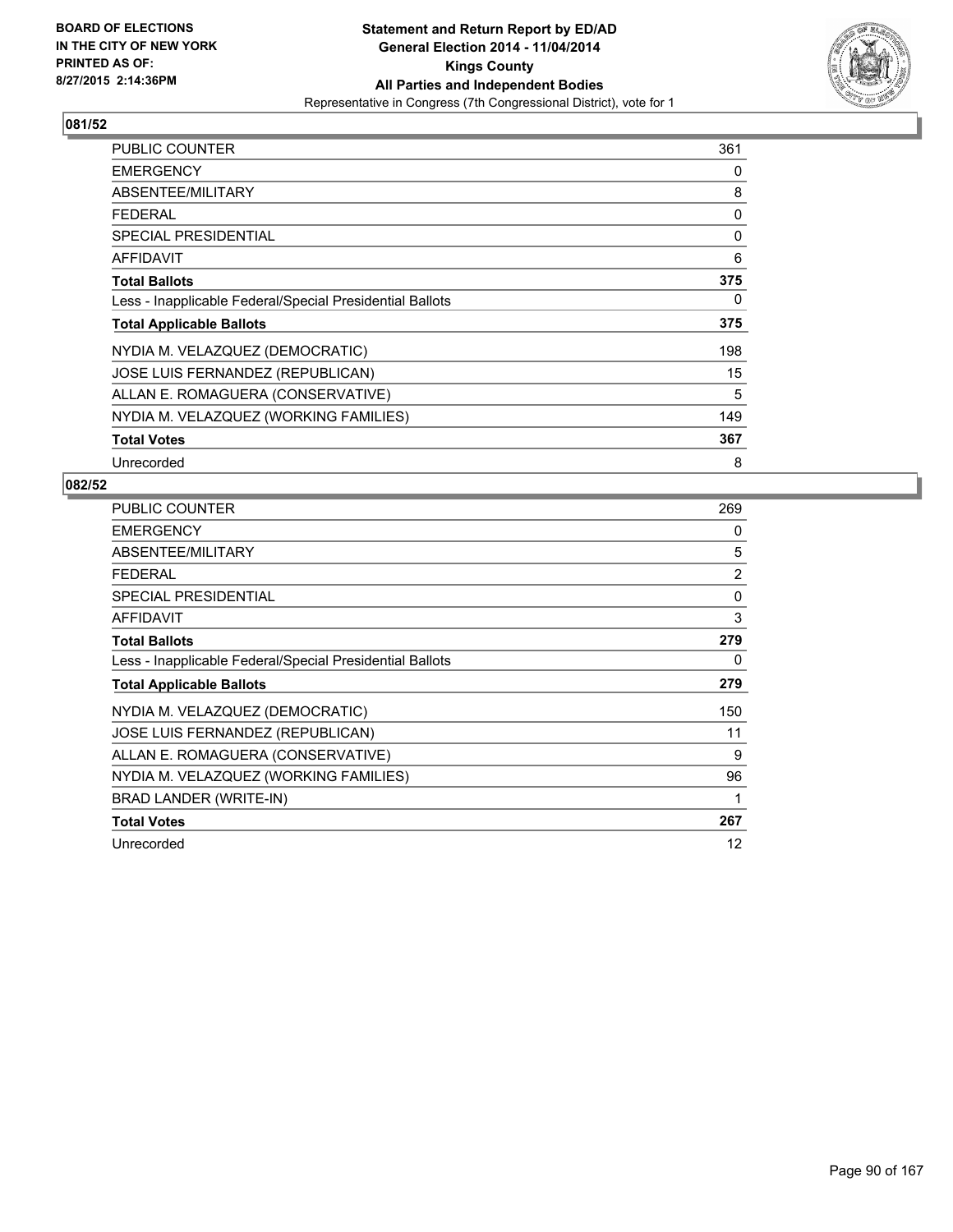

| <b>PUBLIC COUNTER</b>                                    | 334 |
|----------------------------------------------------------|-----|
| <b>EMERGENCY</b>                                         | 0   |
| ABSENTEE/MILITARY                                        | 9   |
| <b>FEDERAL</b>                                           | 6   |
| <b>SPECIAL PRESIDENTIAL</b>                              | 0   |
| AFFIDAVIT                                                | 3   |
| <b>Total Ballots</b>                                     | 352 |
| Less - Inapplicable Federal/Special Presidential Ballots | 0   |
| <b>Total Applicable Ballots</b>                          | 352 |
| NYDIA M. VELAZQUEZ (DEMOCRATIC)                          | 226 |
| JOSE LUIS FERNANDEZ (REPUBLICAN)                         | 13  |
| ALLAN E. ROMAGUERA (CONSERVATIVE)                        | 4   |
| NYDIA M. VELAZQUEZ (WORKING FAMILIES)                    | 97  |
| <b>Total Votes</b>                                       | 340 |
| Unrecorded                                               | 12  |

| <b>PUBLIC COUNTER</b>                                    | 270 |
|----------------------------------------------------------|-----|
| <b>EMERGENCY</b>                                         | 0   |
| ABSENTEE/MILITARY                                        | 8   |
| FEDERAL                                                  | 1   |
| <b>SPECIAL PRESIDENTIAL</b>                              | 0   |
| <b>AFFIDAVIT</b>                                         | 4   |
| <b>Total Ballots</b>                                     | 283 |
| Less - Inapplicable Federal/Special Presidential Ballots | 0   |
| <b>Total Applicable Ballots</b>                          | 283 |
| NYDIA M. VELAZQUEZ (DEMOCRATIC)                          | 156 |
| JOSE LUIS FERNANDEZ (REPUBLICAN)                         | 9   |
| ALLAN E. ROMAGUERA (CONSERVATIVE)                        | 9   |
| NYDIA M. VELAZQUEZ (WORKING FAMILIES)                    | 94  |
| AARON LEFKORE (WRITE-IN)                                 | 1   |
| <b>Total Votes</b>                                       | 269 |
| Unrecorded                                               | 14  |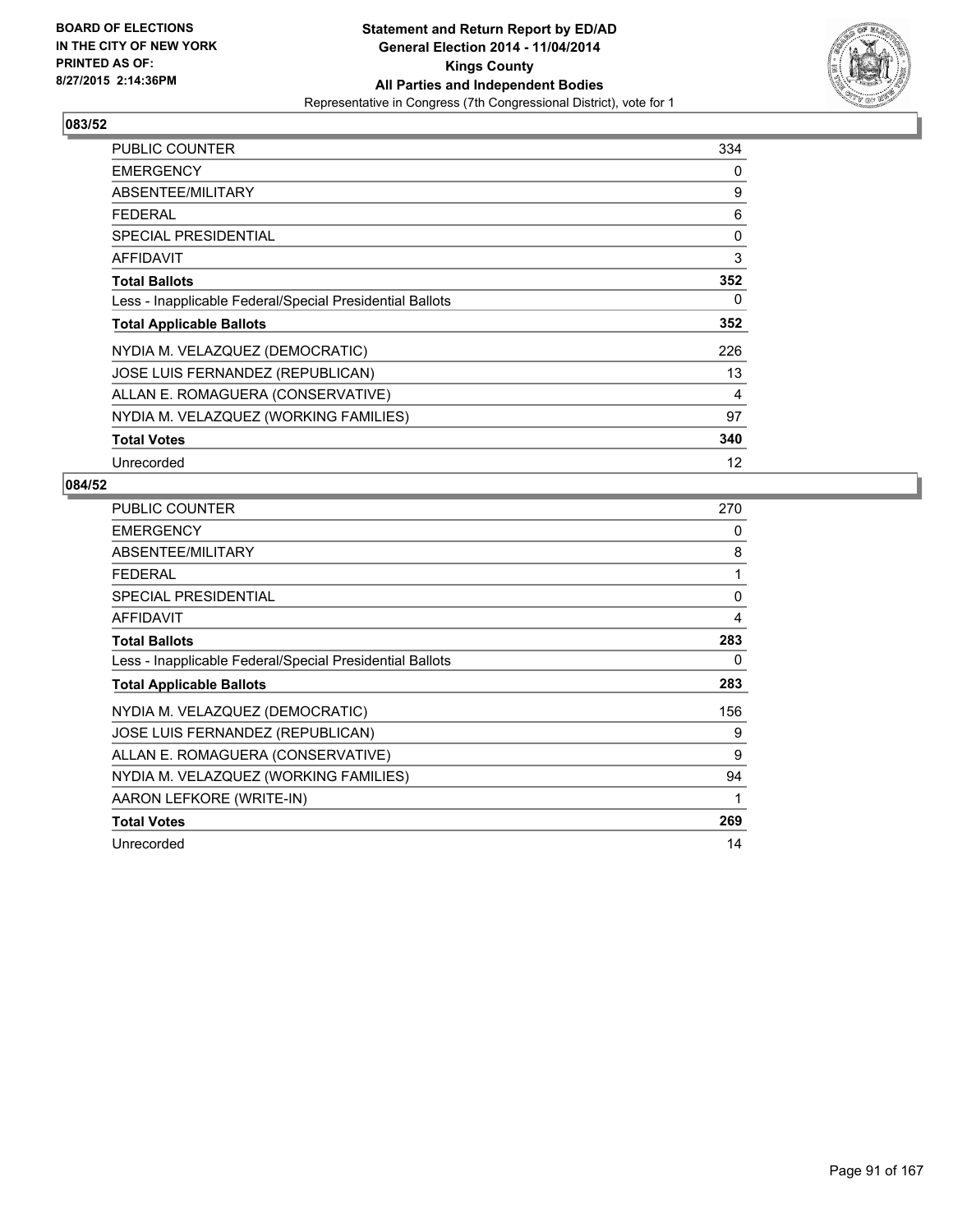

| PUBLIC COUNTER                                           | 257 |
|----------------------------------------------------------|-----|
| <b>EMERGENCY</b>                                         | 0   |
| ABSENTEE/MILITARY                                        | 8   |
| <b>FEDERAL</b>                                           | 0   |
| <b>SPECIAL PRESIDENTIAL</b>                              | 0   |
| <b>AFFIDAVIT</b>                                         | 6   |
| <b>Total Ballots</b>                                     | 271 |
| Less - Inapplicable Federal/Special Presidential Ballots | 0   |
| <b>Total Applicable Ballots</b>                          | 271 |
| NYDIA M. VELAZQUEZ (DEMOCRATIC)                          | 163 |
| JOSE LUIS FERNANDEZ (REPUBLICAN)                         | 14  |
| ALLAN E. ROMAGUERA (CONSERVATIVE)                        | 5   |
| NYDIA M. VELAZQUEZ (WORKING FAMILIES)                    | 81  |
| ARLO THOMPSON (WRITE-IN)                                 | 1   |
| <b>Total Votes</b>                                       | 264 |
| Unrecorded                                               | 7   |

| PUBLIC COUNTER                                           | 466      |
|----------------------------------------------------------|----------|
| <b>EMERGENCY</b>                                         | 0        |
| ABSENTEE/MILITARY                                        | 3        |
| <b>FEDERAL</b>                                           | 2        |
| <b>SPECIAL PRESIDENTIAL</b>                              | $\Omega$ |
| <b>AFFIDAVIT</b>                                         | 12       |
| <b>Total Ballots</b>                                     | 483      |
| Less - Inapplicable Federal/Special Presidential Ballots | 0        |
| <b>Total Applicable Ballots</b>                          | 483      |
| NYDIA M. VELAZQUEZ (DEMOCRATIC)                          | 267      |
| <b>JOSE LUIS FERNANDEZ (REPUBLICAN)</b>                  | 21       |
| ALLAN E. ROMAGUERA (CONSERVATIVE)                        | 4        |
| NYDIA M. VELAZQUEZ (WORKING FAMILIES)                    | 175      |
| UNATTRIBUTABLE WRITE-IN (WRITE-IN)                       | 1        |
| <b>Total Votes</b>                                       | 468      |
| Unrecorded                                               | 15       |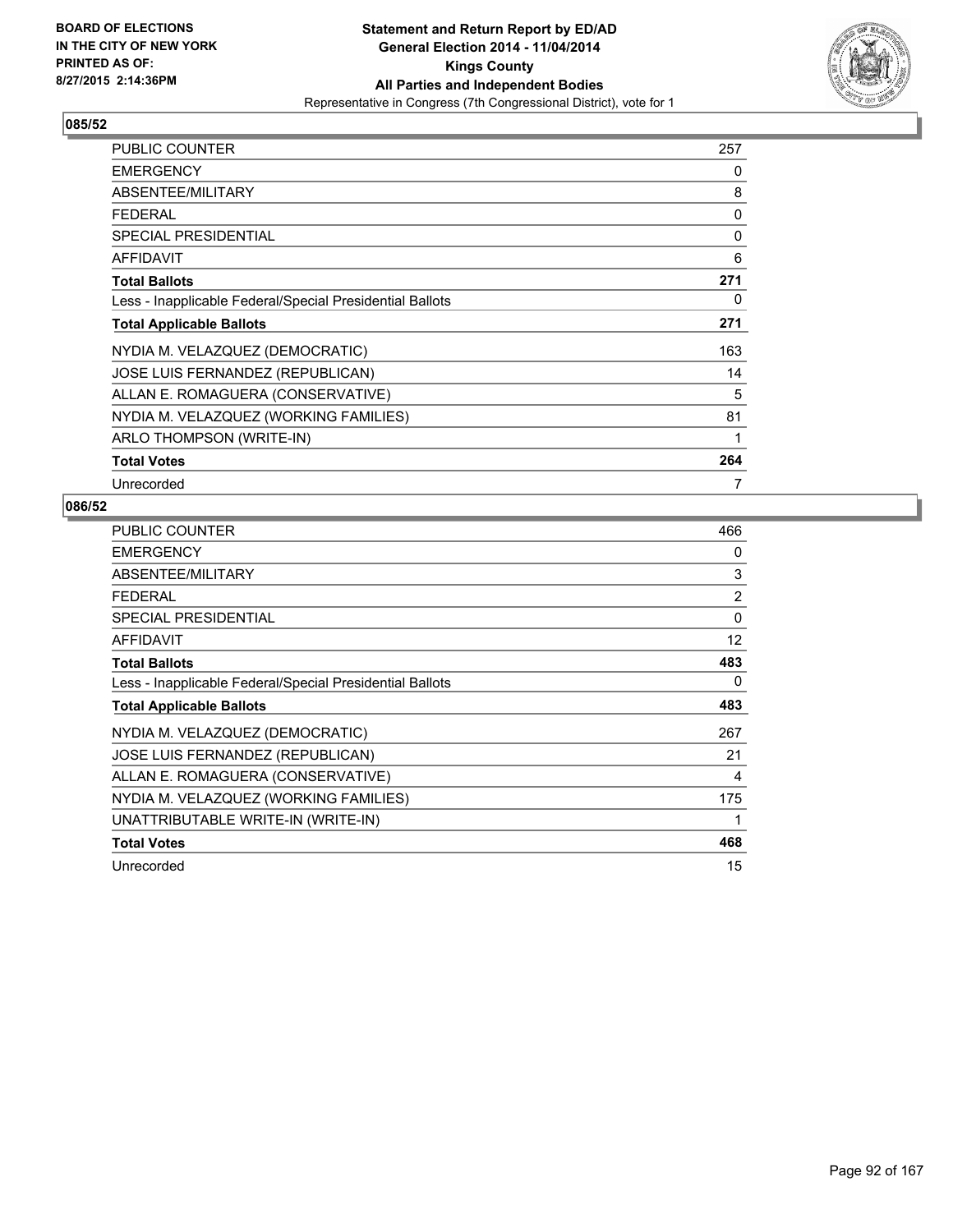

| <b>PUBLIC COUNTER</b>                                    | 362 |
|----------------------------------------------------------|-----|
| <b>EMERGENCY</b>                                         | 0   |
| ABSENTEE/MILITARY                                        | 9   |
| <b>FEDERAL</b>                                           | 1   |
| <b>SPECIAL PRESIDENTIAL</b>                              | 0   |
| AFFIDAVIT                                                | 0   |
| <b>Total Ballots</b>                                     | 372 |
| Less - Inapplicable Federal/Special Presidential Ballots | 0   |
| <b>Total Applicable Ballots</b>                          | 372 |
| NYDIA M. VELAZQUEZ (DEMOCRATIC)                          | 220 |
| <b>JOSE LUIS FERNANDEZ (REPUBLICAN)</b>                  | 17  |
| ALLAN E. ROMAGUERA (CONSERVATIVE)                        | 4   |
| NYDIA M. VELAZQUEZ (WORKING FAMILIES)                    | 116 |
| ELIZABETH SAYLOR (WRITE-IN)                              | 1   |
| <b>Total Votes</b>                                       | 358 |
| Unrecorded                                               | 14  |

| <b>PUBLIC COUNTER</b>                                    | 355 |
|----------------------------------------------------------|-----|
| <b>EMERGENCY</b>                                         | 0   |
| ABSENTEE/MILITARY                                        | 7   |
| <b>FEDERAL</b>                                           | 1   |
| <b>SPECIAL PRESIDENTIAL</b>                              | 0   |
| <b>AFFIDAVIT</b>                                         | 1   |
| <b>Total Ballots</b>                                     | 364 |
| Less - Inapplicable Federal/Special Presidential Ballots | 0   |
| <b>Total Applicable Ballots</b>                          | 364 |
| NYDIA M. VELAZQUEZ (DEMOCRATIC)                          | 235 |
| JOSE LUIS FERNANDEZ (REPUBLICAN)                         | 22  |
| ALLAN E. ROMAGUERA (CONSERVATIVE)                        | 10  |
| NYDIA M. VELAZQUEZ (WORKING FAMILIES)                    | 86  |
| JEFFERY KURZON (WRITE-IN)                                | 1   |
| <b>Total Votes</b>                                       | 354 |
| Unrecorded                                               | 10  |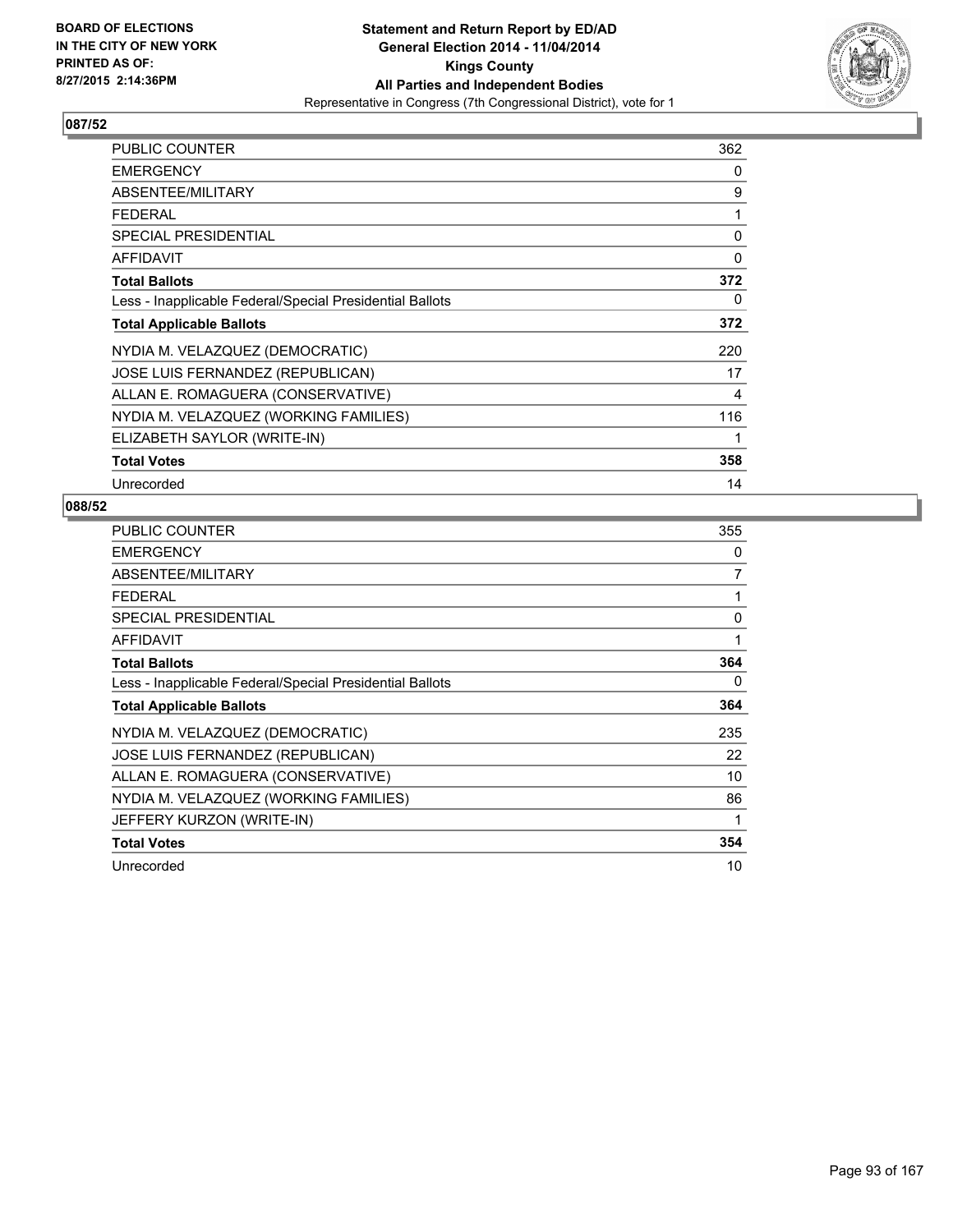

| <b>PUBLIC COUNTER</b>                                    | 342 |
|----------------------------------------------------------|-----|
| <b>EMERGENCY</b>                                         | 0   |
| ABSENTEE/MILITARY                                        | 8   |
| <b>FEDERAL</b>                                           | 0   |
| <b>SPECIAL PRESIDENTIAL</b>                              | 0   |
| AFFIDAVIT                                                | 2   |
| <b>Total Ballots</b>                                     | 352 |
| Less - Inapplicable Federal/Special Presidential Ballots | 0   |
| <b>Total Applicable Ballots</b>                          | 352 |
| NYDIA M. VELAZQUEZ (DEMOCRATIC)                          | 194 |
| JOSE LUIS FERNANDEZ (REPUBLICAN)                         | 15  |
| ALLAN E. ROMAGUERA (CONSERVATIVE)                        | 2   |
| NYDIA M. VELAZQUEZ (WORKING FAMILIES)                    | 133 |
| <b>MONICA GUERRA (WRITE-IN)</b>                          | 1   |
| <b>Total Votes</b>                                       | 345 |
| Unrecorded                                               | 7   |

| PUBLIC COUNTER                                           | 298            |
|----------------------------------------------------------|----------------|
| <b>EMERGENCY</b>                                         | 0              |
| ABSENTEE/MILITARY                                        | 3              |
| <b>FEDERAL</b>                                           | $\overline{2}$ |
| <b>SPECIAL PRESIDENTIAL</b>                              | 0              |
| <b>AFFIDAVIT</b>                                         | 1              |
| <b>Total Ballots</b>                                     | 304            |
| Less - Inapplicable Federal/Special Presidential Ballots | 0              |
| <b>Total Applicable Ballots</b>                          | 304            |
| NYDIA M. VELAZQUEZ (DEMOCRATIC)                          | 169            |
| JOSE LUIS FERNANDEZ (REPUBLICAN)                         | 24             |
| ALLAN E. ROMAGUERA (CONSERVATIVE)                        | 7              |
| NYDIA M. VELAZQUEZ (WORKING FAMILIES)                    | 96             |
| <b>Total Votes</b>                                       | 296            |
| Unrecorded                                               | 8              |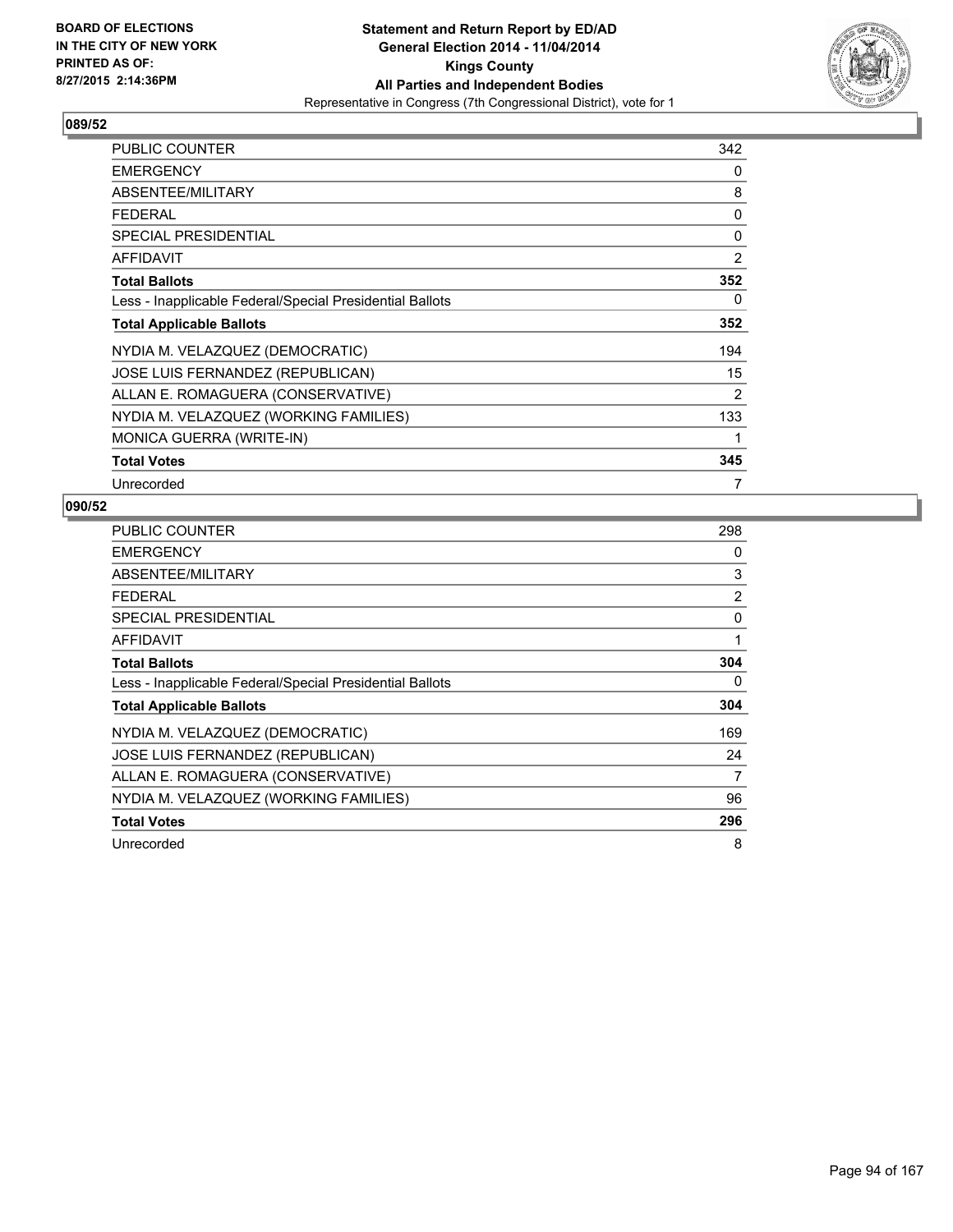

| <b>PUBLIC COUNTER</b>                                    | 135            |
|----------------------------------------------------------|----------------|
| <b>EMERGENCY</b>                                         | 0              |
| ABSENTEE/MILITARY                                        | $\overline{2}$ |
| <b>FEDERAL</b>                                           | 0              |
| <b>SPECIAL PRESIDENTIAL</b>                              | 0              |
| AFFIDAVIT                                                | 7              |
| <b>Total Ballots</b>                                     | 144            |
| Less - Inapplicable Federal/Special Presidential Ballots | 0              |
| <b>Total Applicable Ballots</b>                          | 144            |
| NYDIA M. VELAZQUEZ (DEMOCRATIC)                          | 88             |
| JOSE LUIS FERNANDEZ (REPUBLICAN)                         | 7              |
| ALLAN E. ROMAGUERA (CONSERVATIVE)                        | 0              |
| NYDIA M. VELAZQUEZ (WORKING FAMILIES)                    | 46             |
| ADAM BARBENLFRIED (WRITE-IN)                             | 1              |
| <b>Total Votes</b>                                       | 142            |
| Unrecorded                                               | 2              |

| PUBLIC COUNTER                                           | 193            |
|----------------------------------------------------------|----------------|
| <b>EMERGENCY</b>                                         | 0              |
| ABSENTEE/MILITARY                                        | $\overline{2}$ |
| <b>FEDERAL</b>                                           | 3              |
| <b>SPECIAL PRESIDENTIAL</b>                              | 0              |
| <b>AFFIDAVIT</b>                                         | 3              |
| <b>Total Ballots</b>                                     | 201            |
| Less - Inapplicable Federal/Special Presidential Ballots | 0              |
| <b>Total Applicable Ballots</b>                          | 201            |
| NYDIA M. VELAZQUEZ (DEMOCRATIC)                          | 114            |
| JOSE LUIS FERNANDEZ (REPUBLICAN)                         | 15             |
| ALLAN E. ROMAGUERA (CONSERVATIVE)                        | 1              |
| NYDIA M. VELAZQUEZ (WORKING FAMILIES)                    | 59             |
| <b>Total Votes</b>                                       | 189            |
| Unrecorded                                               | 12             |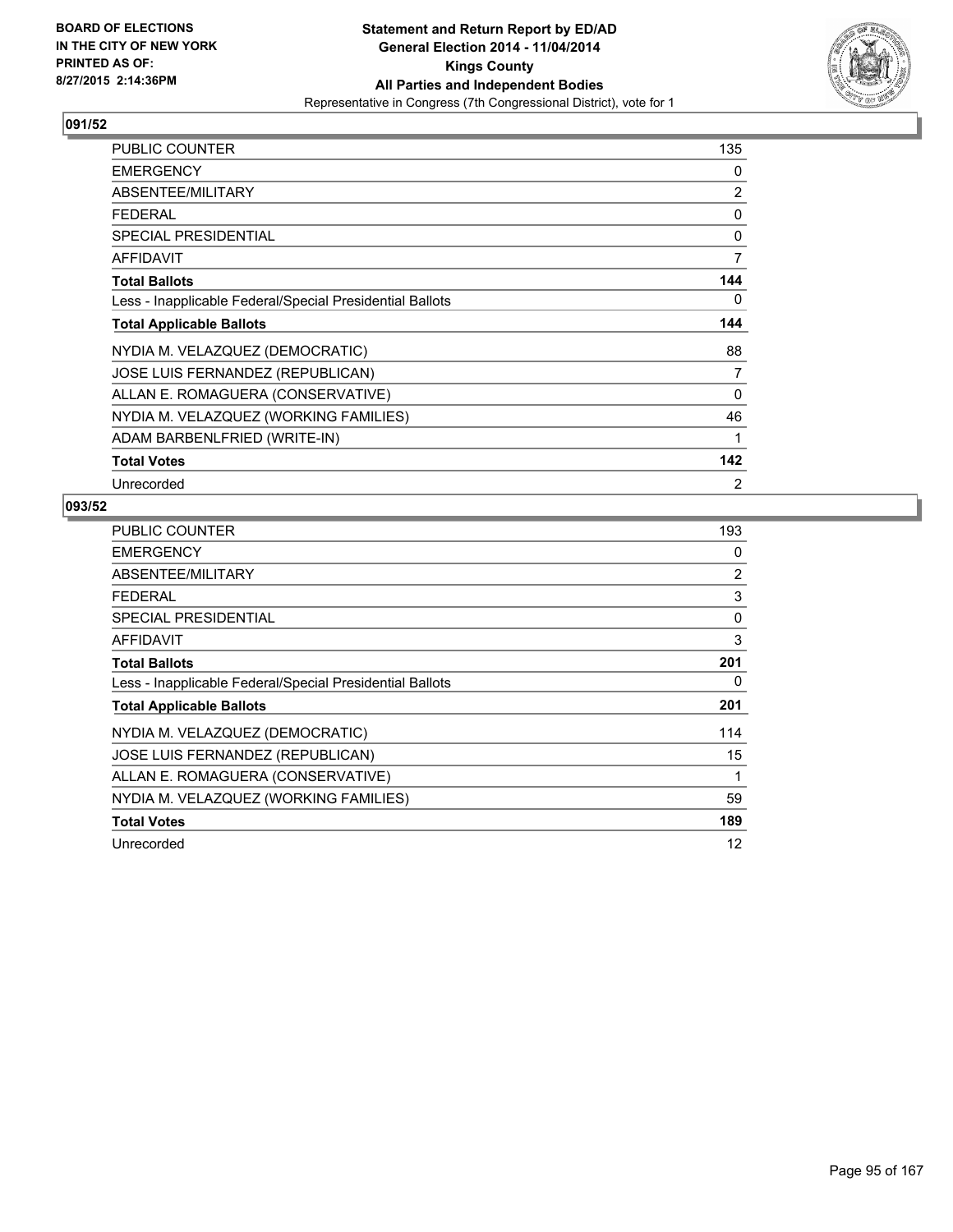

| <b>PUBLIC COUNTER</b>                                    | 133 |
|----------------------------------------------------------|-----|
| <b>EMERGENCY</b>                                         | 0   |
| ABSENTEE/MILITARY                                        | 4   |
| <b>FEDERAL</b>                                           | 2   |
| <b>SPECIAL PRESIDENTIAL</b>                              | 0   |
| <b>AFFIDAVIT</b>                                         | 4   |
| <b>Total Ballots</b>                                     | 143 |
| Less - Inapplicable Federal/Special Presidential Ballots | 0   |
| <b>Total Applicable Ballots</b>                          | 143 |
| NYDIA M. VELAZQUEZ (DEMOCRATIC)                          | 93  |
| JOSE LUIS FERNANDEZ (REPUBLICAN)                         | 7   |
| ALLAN E. ROMAGUERA (CONSERVATIVE)                        | 4   |
| NYDIA M. VELAZQUEZ (WORKING FAMILIES)                    | 38  |
| <b>Total Votes</b>                                       | 142 |
| Unrecorded                                               | 1   |

| <b>PUBLIC COUNTER</b>                                    | 20 |
|----------------------------------------------------------|----|
| <b>EMERGENCY</b>                                         | 0  |
| ABSENTEE/MILITARY                                        | 1  |
| <b>FEDERAL</b>                                           | 0  |
| SPECIAL PRESIDENTIAL                                     | 0  |
| AFFIDAVIT                                                | 0  |
| <b>Total Ballots</b>                                     | 21 |
| Less - Inapplicable Federal/Special Presidential Ballots | 0  |
| <b>Total Applicable Ballots</b>                          | 21 |
| NYDIA M. VELAZQUEZ (DEMOCRATIC)                          | 11 |
| JOSE LUIS FERNANDEZ (REPUBLICAN)                         | 1  |
| ALLAN E. ROMAGUERA (CONSERVATIVE)                        | 1  |
| NYDIA M. VELAZQUEZ (WORKING FAMILIES)                    | 7  |
| <b>Total Votes</b>                                       | 20 |
| Unrecorded                                               | 1  |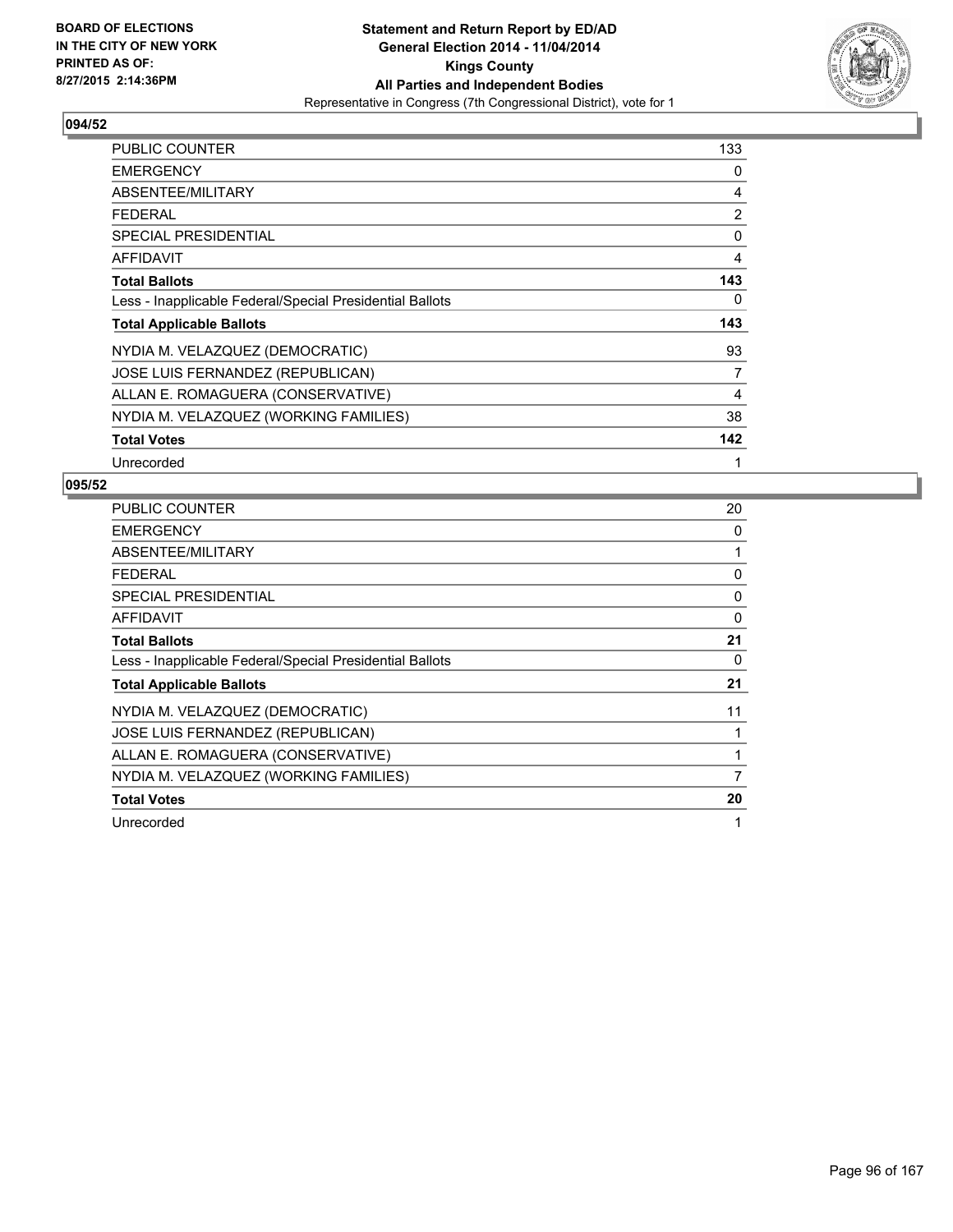

| PUBLIC COUNTER                                           | 279 |
|----------------------------------------------------------|-----|
| <b>EMERGENCY</b>                                         | 0   |
| ABSENTEE/MILITARY                                        | 2   |
| <b>FEDERAL</b>                                           | 2   |
| <b>SPECIAL PRESIDENTIAL</b>                              | 0   |
| <b>AFFIDAVIT</b>                                         | 10  |
| <b>Total Ballots</b>                                     | 293 |
| Less - Inapplicable Federal/Special Presidential Ballots | 0   |
| <b>Total Applicable Ballots</b>                          | 293 |
| NYDIA M. VELAZQUEZ (DEMOCRATIC)                          | 170 |
| JOSE LUIS FERNANDEZ (REPUBLICAN)                         | 21  |
| ALLAN E. ROMAGUERA (CONSERVATIVE)                        | 7   |
| NYDIA M. VELAZQUEZ (WORKING FAMILIES)                    | 84  |
| <b>Total Votes</b>                                       | 282 |
| Unrecorded                                               | 11  |

| <b>PUBLIC COUNTER</b>                                    | 188 |
|----------------------------------------------------------|-----|
| <b>EMERGENCY</b>                                         | 0   |
| ABSENTEE/MILITARY                                        | 4   |
| <b>FEDERAL</b>                                           | 2   |
| <b>SPECIAL PRESIDENTIAL</b>                              | 0   |
| <b>AFFIDAVIT</b>                                         | 5   |
| <b>Total Ballots</b>                                     | 199 |
| Less - Inapplicable Federal/Special Presidential Ballots | 0   |
| <b>Total Applicable Ballots</b>                          | 199 |
| NYDIA M. VELAZQUEZ (DEMOCRATIC)                          | 130 |
| JOSE LUIS FERNANDEZ (REPUBLICAN)                         | 16  |
| ALLAN E. ROMAGUERA (CONSERVATIVE)                        | 4   |
| NYDIA M. VELAZQUEZ (WORKING FAMILIES)                    | 41  |
| KATIA KELLY (WRITE-IN)                                   | 1   |
| <b>Total Votes</b>                                       | 192 |
| Unrecorded                                               | 7   |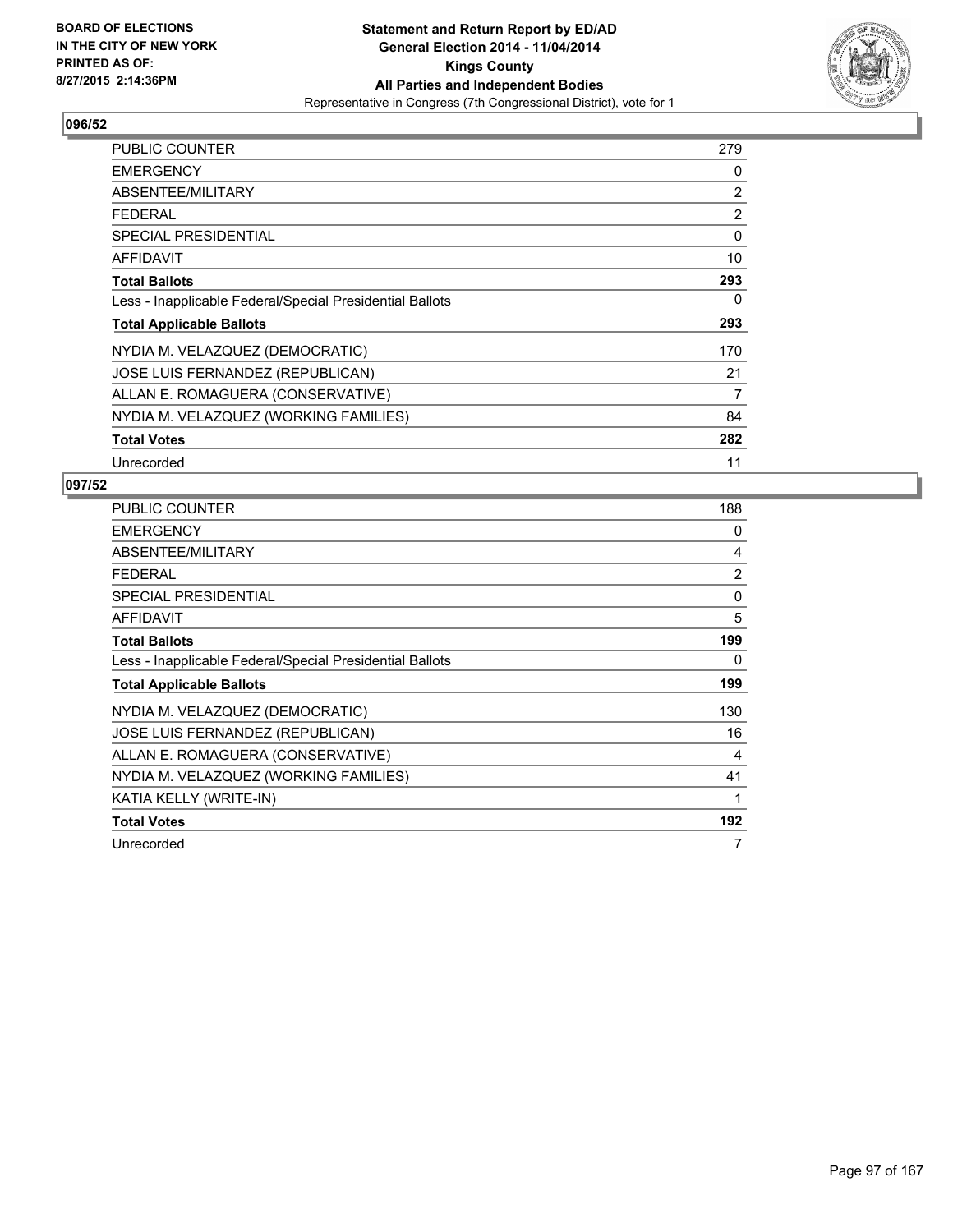

| <b>PUBLIC COUNTER</b>                                    | 316 |
|----------------------------------------------------------|-----|
| <b>EMERGENCY</b>                                         | 0   |
| ABSENTEE/MILITARY                                        | 6   |
| <b>FEDERAL</b>                                           | 3   |
| <b>SPECIAL PRESIDENTIAL</b>                              | 0   |
| AFFIDAVIT                                                | 12  |
| <b>Total Ballots</b>                                     | 337 |
| Less - Inapplicable Federal/Special Presidential Ballots | 0   |
| <b>Total Applicable Ballots</b>                          | 337 |
| NYDIA M. VELAZQUEZ (DEMOCRATIC)                          | 202 |
| JOSE LUIS FERNANDEZ (REPUBLICAN)                         | 34  |
| ALLAN E. ROMAGUERA (CONSERVATIVE)                        | 12  |
| NYDIA M. VELAZQUEZ (WORKING FAMILIES)                    | 75  |
| <b>Total Votes</b>                                       | 323 |
| Unrecorded                                               | 14  |

| <b>PUBLIC COUNTER</b>                                    | 299 |
|----------------------------------------------------------|-----|
| <b>EMERGENCY</b>                                         | 0   |
| ABSENTEE/MILITARY                                        | 10  |
| <b>FEDERAL</b>                                           | 1   |
| SPECIAL PRESIDENTIAL                                     | 0   |
| AFFIDAVIT                                                | 5   |
| <b>Total Ballots</b>                                     | 315 |
| Less - Inapplicable Federal/Special Presidential Ballots | 0   |
| <b>Total Applicable Ballots</b>                          | 315 |
| NYDIA M. VELAZQUEZ (DEMOCRATIC)                          | 178 |
| JOSE LUIS FERNANDEZ (REPUBLICAN)                         | 25  |
| ALLAN E. ROMAGUERA (CONSERVATIVE)                        | 8   |
| NYDIA M. VELAZQUEZ (WORKING FAMILIES)                    | 99  |
| <b>Total Votes</b>                                       | 310 |
| Unrecorded                                               | 5   |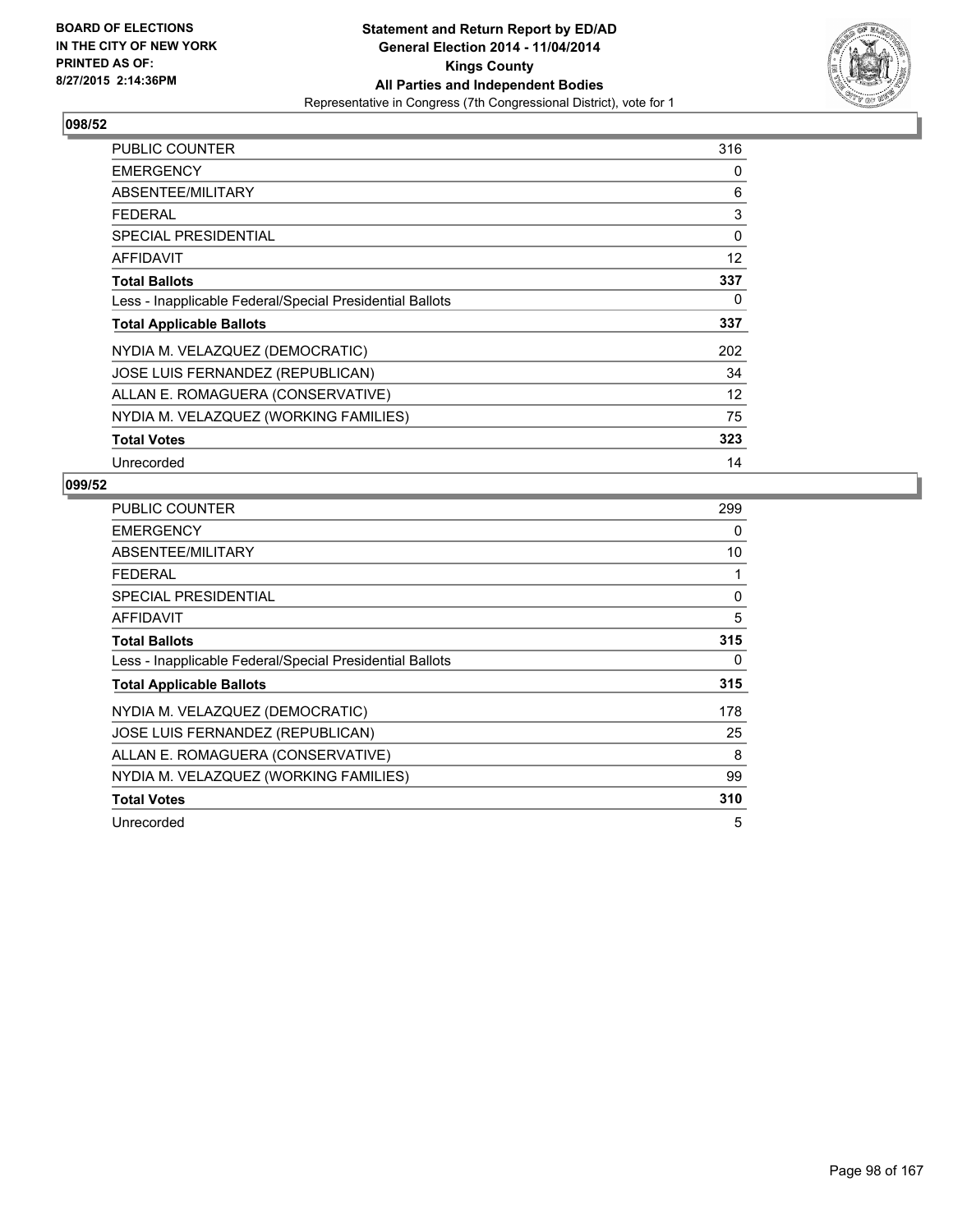

| <b>PUBLIC COUNTER</b>                                    | 165            |
|----------------------------------------------------------|----------------|
| <b>EMERGENCY</b>                                         | 0              |
| ABSENTEE/MILITARY                                        | 4              |
| <b>FEDERAL</b>                                           | $\overline{2}$ |
| <b>SPECIAL PRESIDENTIAL</b>                              | 0              |
| <b>AFFIDAVIT</b>                                         | $\overline{2}$ |
| <b>Total Ballots</b>                                     | 173            |
| Less - Inapplicable Federal/Special Presidential Ballots | 0              |
| <b>Total Applicable Ballots</b>                          | 173            |
| NYDIA M. VELAZQUEZ (DEMOCRATIC)                          | 99             |
| JOSE LUIS FERNANDEZ (REPUBLICAN)                         | 17             |
| ALLAN E. ROMAGUERA (CONSERVATIVE)                        | 5              |
| NYDIA M. VELAZQUEZ (WORKING FAMILIES)                    | 45             |
| JAVIER NIEVES (WRITE-IN)                                 | 1              |
| TIM DORSEY (WRITE-IN)                                    | 1              |
| <b>Total Votes</b>                                       | 168            |
| Unrecorded                                               | 5              |

| <b>PUBLIC COUNTER</b>                                    |   |
|----------------------------------------------------------|---|
| <b>EMERGENCY</b>                                         | 0 |
| ABSENTEE/MILITARY                                        | 0 |
| <b>FEDERAL</b>                                           | 0 |
| <b>SPECIAL PRESIDENTIAL</b>                              | 0 |
| AFFIDAVIT                                                | 0 |
| <b>Total Ballots</b>                                     |   |
| Less - Inapplicable Federal/Special Presidential Ballots | 0 |
| <b>Total Applicable Ballots</b>                          |   |
| NYDIA M. VELAZQUEZ (DEMOCRATIC)                          |   |
| JOSE LUIS FERNANDEZ (REPUBLICAN)                         | 0 |
| ALLAN E. ROMAGUERA (CONSERVATIVE)                        | 0 |
| NYDIA M. VELAZQUEZ (WORKING FAMILIES)                    | 0 |
| <b>Total Votes</b>                                       |   |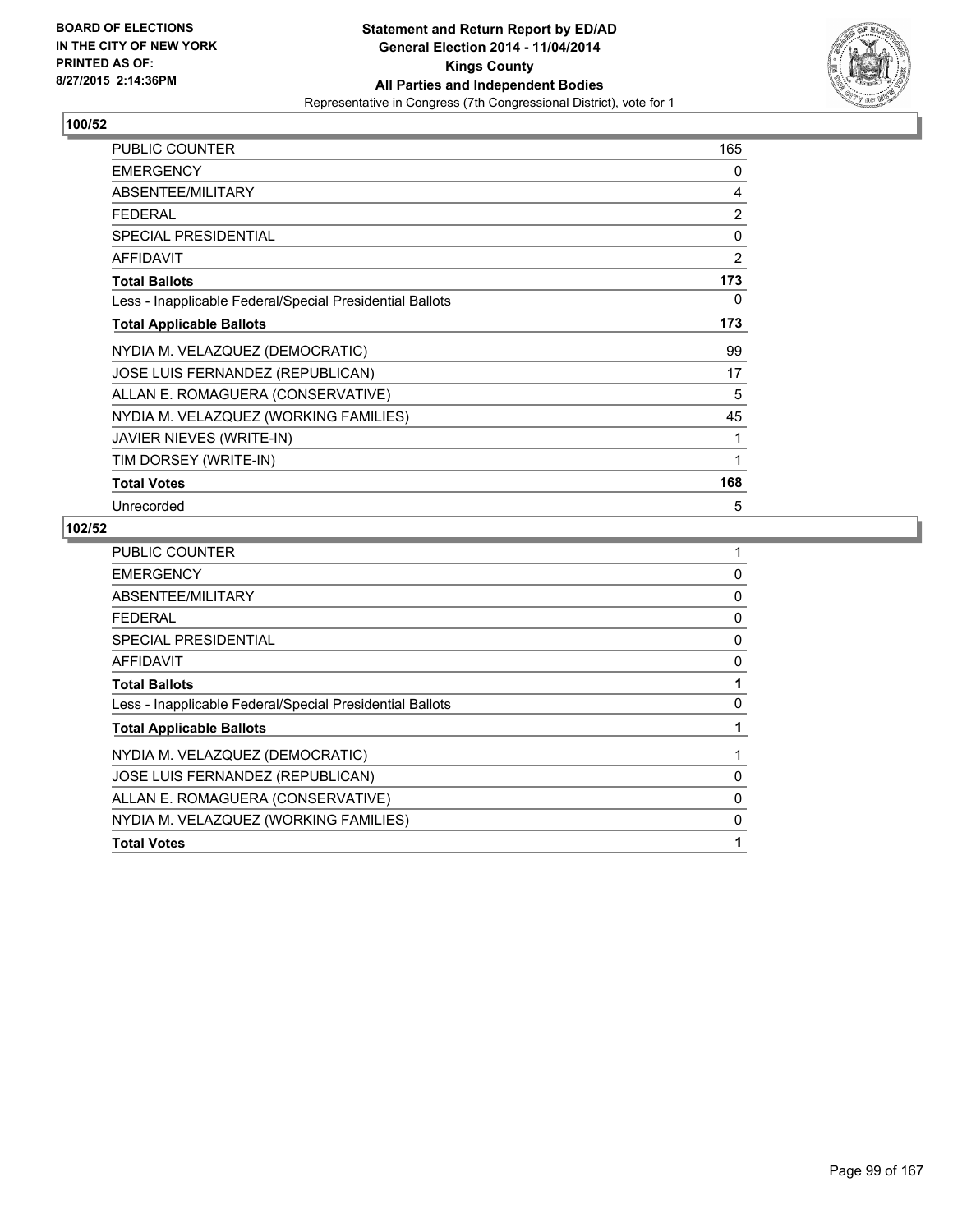

| <b>PUBLIC COUNTER</b>                                    | 277            |
|----------------------------------------------------------|----------------|
| <b>EMERGENCY</b>                                         | 0              |
| ABSENTEE/MILITARY                                        | 8              |
| <b>FEDERAL</b>                                           | $\overline{2}$ |
| <b>SPECIAL PRESIDENTIAL</b>                              | 0              |
| <b>AFFIDAVIT</b>                                         | 0              |
| <b>Total Ballots</b>                                     | 287            |
| Less - Inapplicable Federal/Special Presidential Ballots | 0              |
| <b>Total Applicable Ballots</b>                          | 287            |
| NYDIA M. VELAZQUEZ (DEMOCRATIC)                          | 204            |
| JOSE LUIS FERNANDEZ (REPUBLICAN)                         | 20             |
| ALLAN E. ROMAGUERA (CONSERVATIVE)                        | 6              |
| NYDIA M. VELAZQUEZ (WORKING FAMILIES)                    | 41             |
| <b>Total Votes</b>                                       | 271            |
| Unrecorded                                               | 16             |

| <b>PUBLIC COUNTER</b>                                    | 214 |
|----------------------------------------------------------|-----|
| <b>EMERGENCY</b>                                         | 0   |
| ABSENTEE/MILITARY                                        | 8   |
| <b>FEDERAL</b>                                           | 4   |
| SPECIAL PRESIDENTIAL                                     | 0   |
| AFFIDAVIT                                                | 2   |
| <b>Total Ballots</b>                                     | 228 |
| Less - Inapplicable Federal/Special Presidential Ballots | 0   |
| <b>Total Applicable Ballots</b>                          | 228 |
| NYDIA M. VELAZQUEZ (DEMOCRATIC)                          | 126 |
| JOSE LUIS FERNANDEZ (REPUBLICAN)                         | 22  |
| ALLAN E. ROMAGUERA (CONSERVATIVE)                        | 5   |
| NYDIA M. VELAZQUEZ (WORKING FAMILIES)                    | 69  |
| <b>Total Votes</b>                                       | 222 |
| Unrecorded                                               | 6   |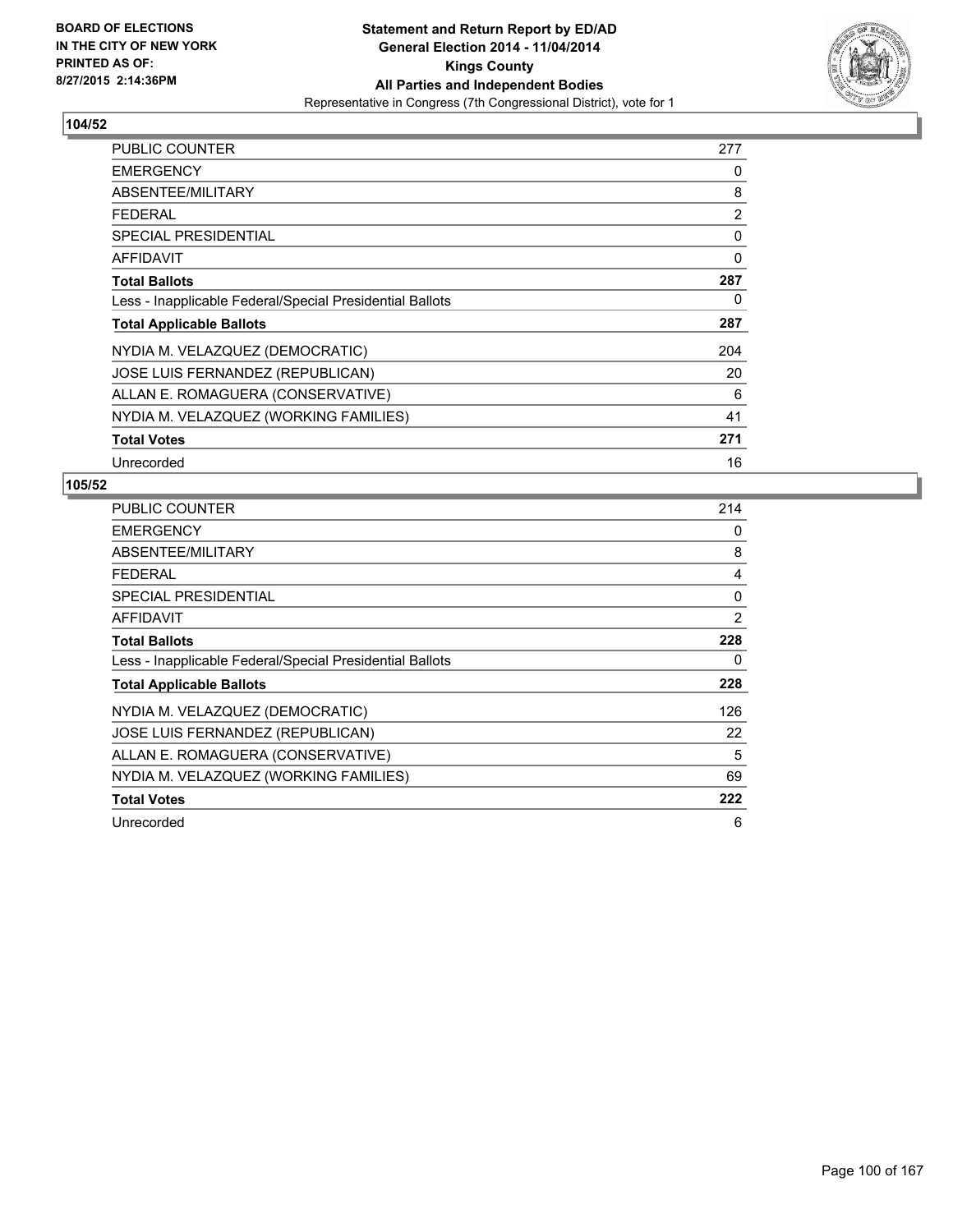

| <b>PUBLIC COUNTER</b>                                    | 3 |
|----------------------------------------------------------|---|
| <b>EMERGENCY</b>                                         | 0 |
| ABSENTEE/MILITARY                                        | 0 |
| <b>FEDERAL</b>                                           | 0 |
| <b>SPECIAL PRESIDENTIAL</b>                              | 0 |
| <b>AFFIDAVIT</b>                                         | 1 |
| <b>Total Ballots</b>                                     | 4 |
| Less - Inapplicable Federal/Special Presidential Ballots | 0 |
| <b>Total Applicable Ballots</b>                          | 4 |
| NYDIA M. VELAZQUEZ (DEMOCRATIC)                          | 3 |
| JOSE LUIS FERNANDEZ (REPUBLICAN)                         | 0 |
| ALLAN E. ROMAGUERA (CONSERVATIVE)                        | 0 |
| NYDIA M. VELAZQUEZ (WORKING FAMILIES)                    | 0 |
| <b>JOSEPH JUST (WRITE-IN)</b>                            | 1 |
| <b>Total Votes</b>                                       | 4 |

**107/52 COMBINED into: 006/52**

### **108/52 COMBINED into: 102/52**

| 110/52 COMBINED into: 109/52                             |              |
|----------------------------------------------------------|--------------|
| <b>Total Votes</b>                                       | 0            |
| NYDIA M. VELAZQUEZ (WORKING FAMILIES)                    | $\mathbf{0}$ |
| ALLAN E. ROMAGUERA (CONSERVATIVE)                        | 0            |
| JOSE LUIS FERNANDEZ (REPUBLICAN)                         | 0            |
| NYDIA M. VELAZQUEZ (DEMOCRATIC)                          | 0            |
| <b>Total Applicable Ballots</b>                          | 0            |
| Less - Inapplicable Federal/Special Presidential Ballots | 0            |
| <b>Total Ballots</b>                                     | $\mathbf 0$  |
| <b>AFFIDAVIT</b>                                         | 0            |
| SPECIAL PRESIDENTIAL                                     | 0            |
| FEDERAL                                                  | 0            |
| ABSENTEE/MILITARY                                        | 0            |
| <b>EMERGENCY</b>                                         | 0            |
| <b>PUBLIC COUNTER</b>                                    | 0            |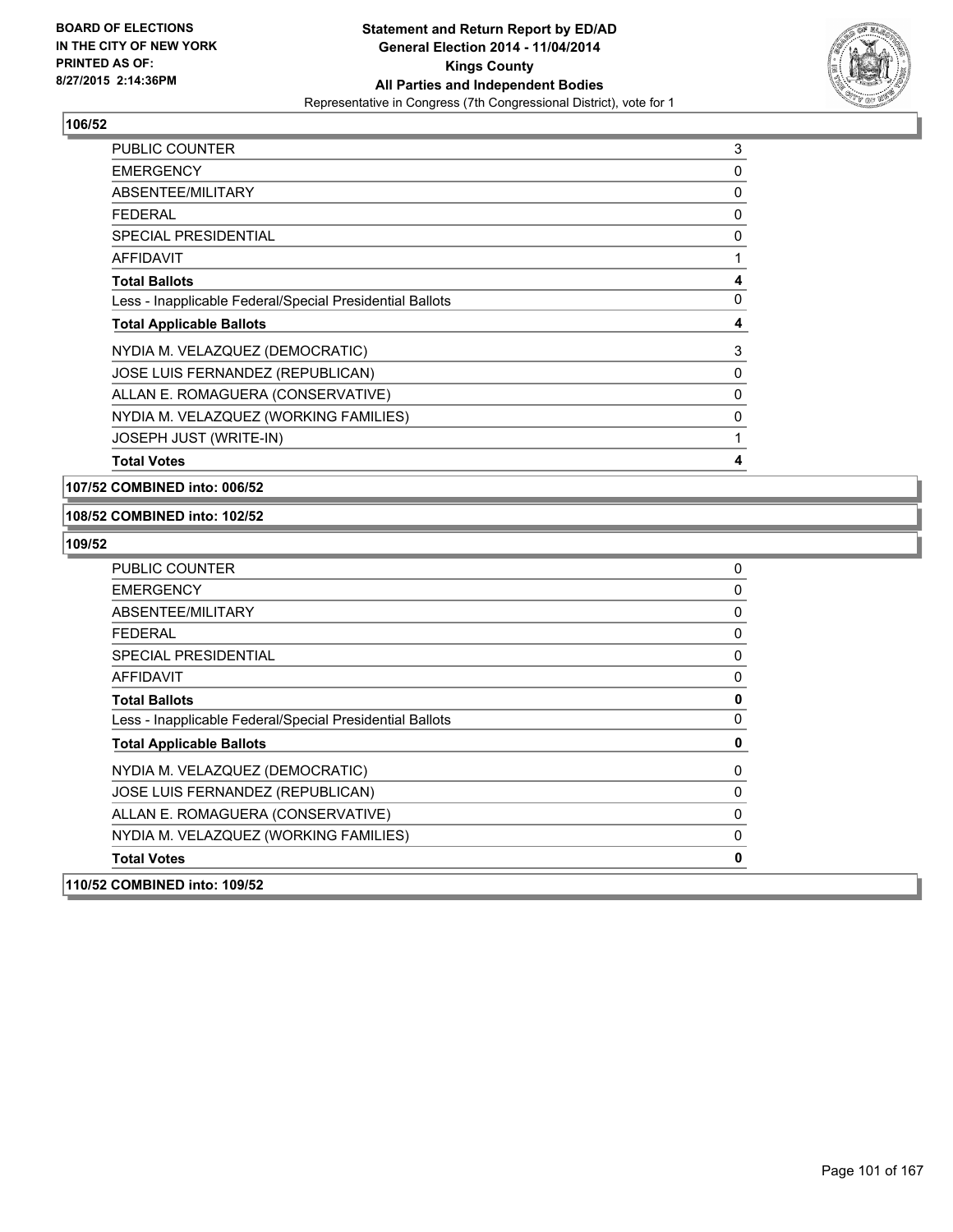

| PUBLIC COUNTER                                           | 177               |
|----------------------------------------------------------|-------------------|
| <b>EMERGENCY</b>                                         | 0                 |
| ABSENTEE/MILITARY                                        | 1                 |
| <b>FEDERAL</b>                                           | 1                 |
| <b>SPECIAL PRESIDENTIAL</b>                              | 0                 |
| <b>AFFIDAVIT</b>                                         | 3                 |
| <b>Total Ballots</b>                                     | 182               |
| Less - Inapplicable Federal/Special Presidential Ballots | 0                 |
| <b>Total Applicable Ballots</b>                          | 182               |
| NYDIA M. VELAZQUEZ (DEMOCRATIC)                          | 154               |
| JOSE LUIS FERNANDEZ (REPUBLICAN)                         | 8                 |
| ALLAN E. ROMAGUERA (CONSERVATIVE)                        | $\overline{2}$    |
| NYDIA M. VELAZQUEZ (WORKING FAMILIES)                    | $12 \overline{ }$ |
| <b>Total Votes</b>                                       | 176               |
| Unrecorded                                               | 6                 |

| <b>PUBLIC COUNTER</b>                                    | 132          |
|----------------------------------------------------------|--------------|
| <b>EMERGENCY</b>                                         | 0            |
| ABSENTEE/MILITARY                                        | 1            |
| <b>FEDERAL</b>                                           | 0            |
| SPECIAL PRESIDENTIAL                                     | 0            |
| <b>AFFIDAVIT</b>                                         | 5            |
| <b>Total Ballots</b>                                     | 138          |
| Less - Inapplicable Federal/Special Presidential Ballots | 0            |
| <b>Total Applicable Ballots</b>                          | 138          |
| NYDIA M. VELAZQUEZ (DEMOCRATIC)                          | 108          |
| JOSE LUIS FERNANDEZ (REPUBLICAN)                         | 3            |
| ALLAN E. ROMAGUERA (CONSERVATIVE)                        | $\mathbf{1}$ |
| NYDIA M. VELAZQUEZ (WORKING FAMILIES)                    | 19           |
| <b>Total Votes</b>                                       | 131          |
| Unrecorded                                               | 7            |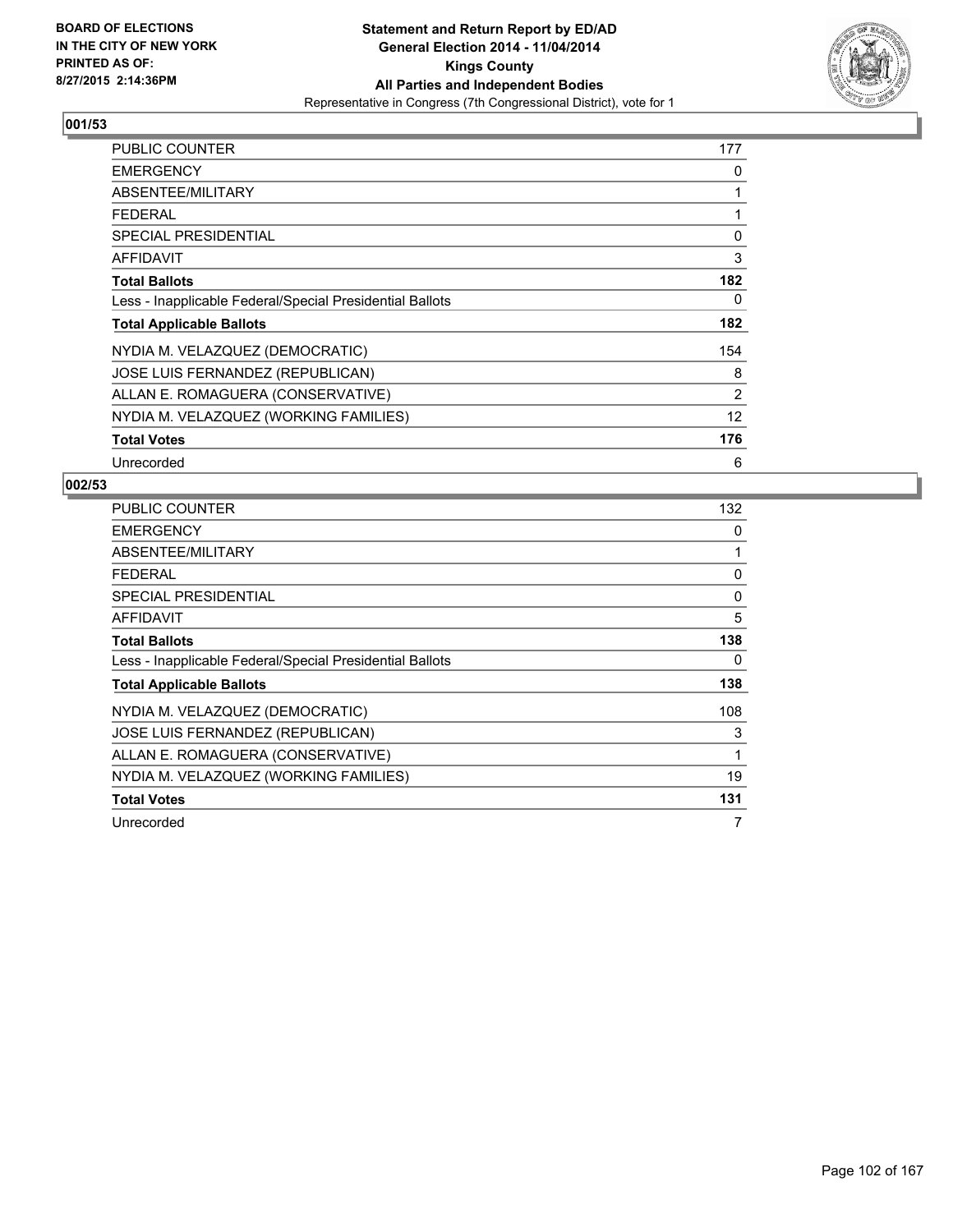

| PUBLIC COUNTER                                           | 172 |
|----------------------------------------------------------|-----|
| <b>EMERGENCY</b>                                         | 0   |
| ABSENTEE/MILITARY                                        | 1   |
| <b>FEDERAL</b>                                           | 1   |
| <b>SPECIAL PRESIDENTIAL</b>                              | 0   |
| AFFIDAVIT                                                | 2   |
| <b>Total Ballots</b>                                     | 176 |
| Less - Inapplicable Federal/Special Presidential Ballots | 0   |
| <b>Total Applicable Ballots</b>                          | 176 |
| NYDIA M. VELAZQUEZ (DEMOCRATIC)                          | 131 |
| JOSE LUIS FERNANDEZ (REPUBLICAN)                         | 10  |
| ALLAN E. ROMAGUERA (CONSERVATIVE)                        | 0   |
| NYDIA M. VELAZQUEZ (WORKING FAMILIES)                    | 17  |
| <b>Total Votes</b>                                       | 158 |
| Unrecorded                                               | 18  |

| <b>PUBLIC COUNTER</b>                                    | 131            |
|----------------------------------------------------------|----------------|
| <b>EMERGENCY</b>                                         | 0              |
| ABSENTEE/MILITARY                                        | 0              |
| <b>FEDERAL</b>                                           | 0              |
| SPECIAL PRESIDENTIAL                                     | 0              |
| <b>AFFIDAVIT</b>                                         | $\overline{2}$ |
| <b>Total Ballots</b>                                     | 133            |
| Less - Inapplicable Federal/Special Presidential Ballots | 0              |
| <b>Total Applicable Ballots</b>                          | 133            |
| NYDIA M. VELAZQUEZ (DEMOCRATIC)                          | 96             |
| JOSE LUIS FERNANDEZ (REPUBLICAN)                         | 3              |
| ALLAN E. ROMAGUERA (CONSERVATIVE)                        | 0              |
| NYDIA M. VELAZQUEZ (WORKING FAMILIES)                    | 27             |
| <b>Total Votes</b>                                       | 126            |
| Unrecorded                                               | 7              |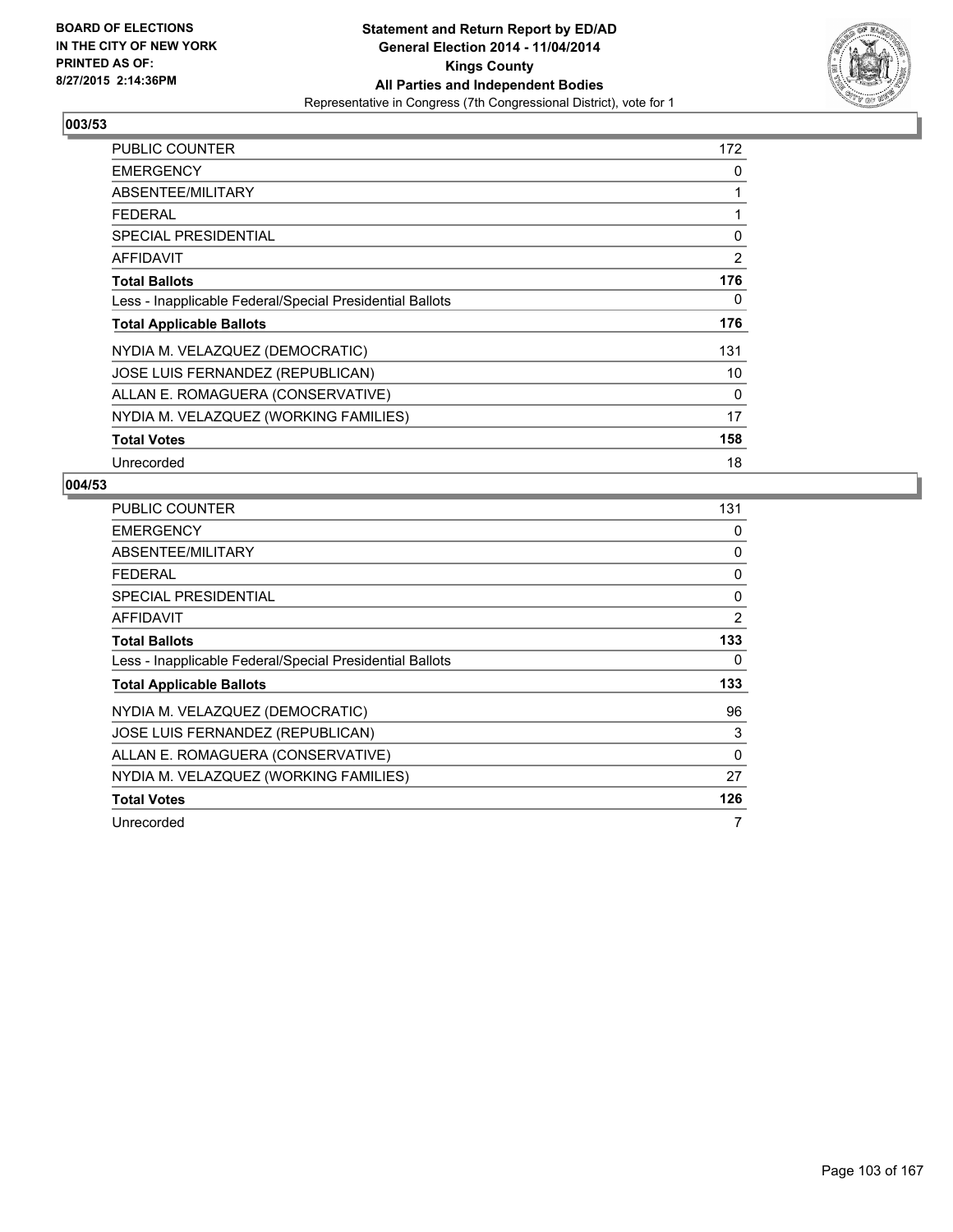

| PUBLIC COUNTER                                           | 141 |
|----------------------------------------------------------|-----|
| <b>EMERGENCY</b>                                         | 0   |
| ABSENTEE/MILITARY                                        | 0   |
| <b>FEDERAL</b>                                           | 0   |
| <b>SPECIAL PRESIDENTIAL</b>                              | 0   |
| <b>AFFIDAVIT</b>                                         | 5   |
| <b>Total Ballots</b>                                     | 146 |
| Less - Inapplicable Federal/Special Presidential Ballots | 0   |
| <b>Total Applicable Ballots</b>                          | 146 |
| NYDIA M. VELAZQUEZ (DEMOCRATIC)                          | 113 |
| JOSE LUIS FERNANDEZ (REPUBLICAN)                         | 8   |
| ALLAN E. ROMAGUERA (CONSERVATIVE)                        | 0   |
| NYDIA M. VELAZQUEZ (WORKING FAMILIES)                    | 13  |
| <b>Total Votes</b>                                       | 134 |
| Unrecorded                                               | 12  |

| <b>PUBLIC COUNTER</b>                                    | 168            |
|----------------------------------------------------------|----------------|
| <b>EMERGENCY</b>                                         | 0              |
| ABSENTEE/MILITARY                                        | $\overline{2}$ |
| <b>FEDERAL</b>                                           | 4              |
| SPECIAL PRESIDENTIAL                                     | 0              |
| AFFIDAVIT                                                | 3              |
| <b>Total Ballots</b>                                     | 177            |
| Less - Inapplicable Federal/Special Presidential Ballots | 0              |
| <b>Total Applicable Ballots</b>                          | 177            |
| NYDIA M. VELAZQUEZ (DEMOCRATIC)                          | 121            |
| JOSE LUIS FERNANDEZ (REPUBLICAN)                         | 3              |
| ALLAN E. ROMAGUERA (CONSERVATIVE)                        | 2              |
| NYDIA M. VELAZQUEZ (WORKING FAMILIES)                    | 40             |
| <b>Total Votes</b>                                       | 166            |
| Unrecorded                                               | 11             |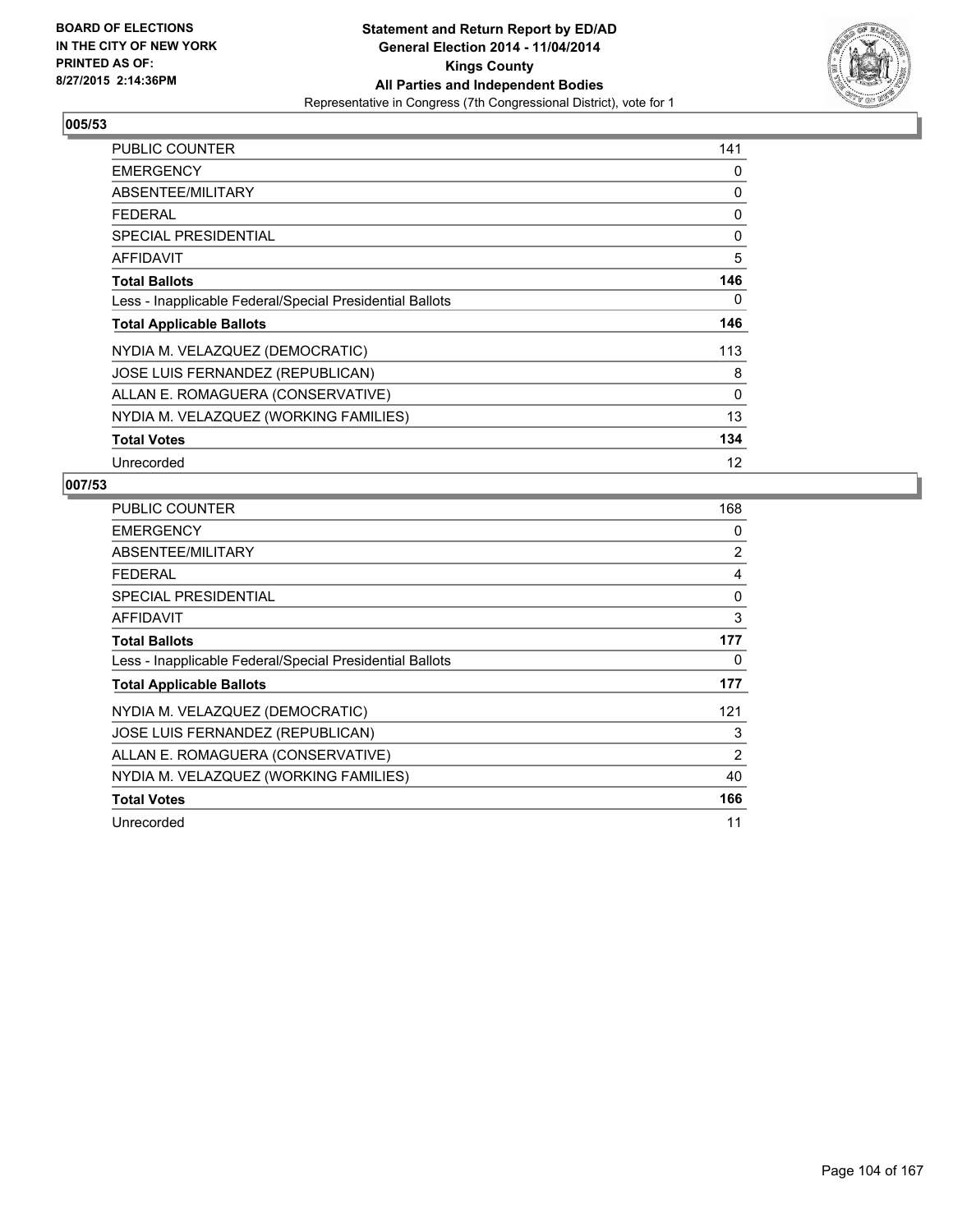

| <b>PUBLIC COUNTER</b>                                    | 98             |
|----------------------------------------------------------|----------------|
| <b>EMERGENCY</b>                                         | 0              |
| ABSENTEE/MILITARY                                        | 0              |
| <b>FEDERAL</b>                                           | 1              |
| <b>SPECIAL PRESIDENTIAL</b>                              | 0              |
| <b>AFFIDAVIT</b>                                         | 3              |
| <b>Total Ballots</b>                                     | 102            |
| Less - Inapplicable Federal/Special Presidential Ballots | 0              |
| <b>Total Applicable Ballots</b>                          | 102            |
| NYDIA M. VELAZQUEZ (DEMOCRATIC)                          | 78             |
| JOSE LUIS FERNANDEZ (REPUBLICAN)                         | 2              |
| ALLAN E. ROMAGUERA (CONSERVATIVE)                        | $\overline{2}$ |
| NYDIA M. VELAZQUEZ (WORKING FAMILIES)                    | 15             |
| <b>Total Votes</b>                                       | 97             |
| Unrecorded                                               | 5              |

| PUBLIC COUNTER                                           | 158 |
|----------------------------------------------------------|-----|
| <b>EMERGENCY</b>                                         | 0   |
| ABSENTEE/MILITARY                                        | 0   |
| <b>FEDERAL</b>                                           | 0   |
| <b>SPECIAL PRESIDENTIAL</b>                              | 0   |
| AFFIDAVIT                                                | 5   |
| <b>Total Ballots</b>                                     | 163 |
| Less - Inapplicable Federal/Special Presidential Ballots | 0   |
| <b>Total Applicable Ballots</b>                          | 163 |
| NYDIA M. VELAZQUEZ (DEMOCRATIC)                          | 132 |
| JOSE LUIS FERNANDEZ (REPUBLICAN)                         | 4   |
| ALLAN E. ROMAGUERA (CONSERVATIVE)                        | 0   |
| NYDIA M. VELAZQUEZ (WORKING FAMILIES)                    | 17  |
| <b>Total Votes</b>                                       | 153 |
| Unrecorded                                               | 10  |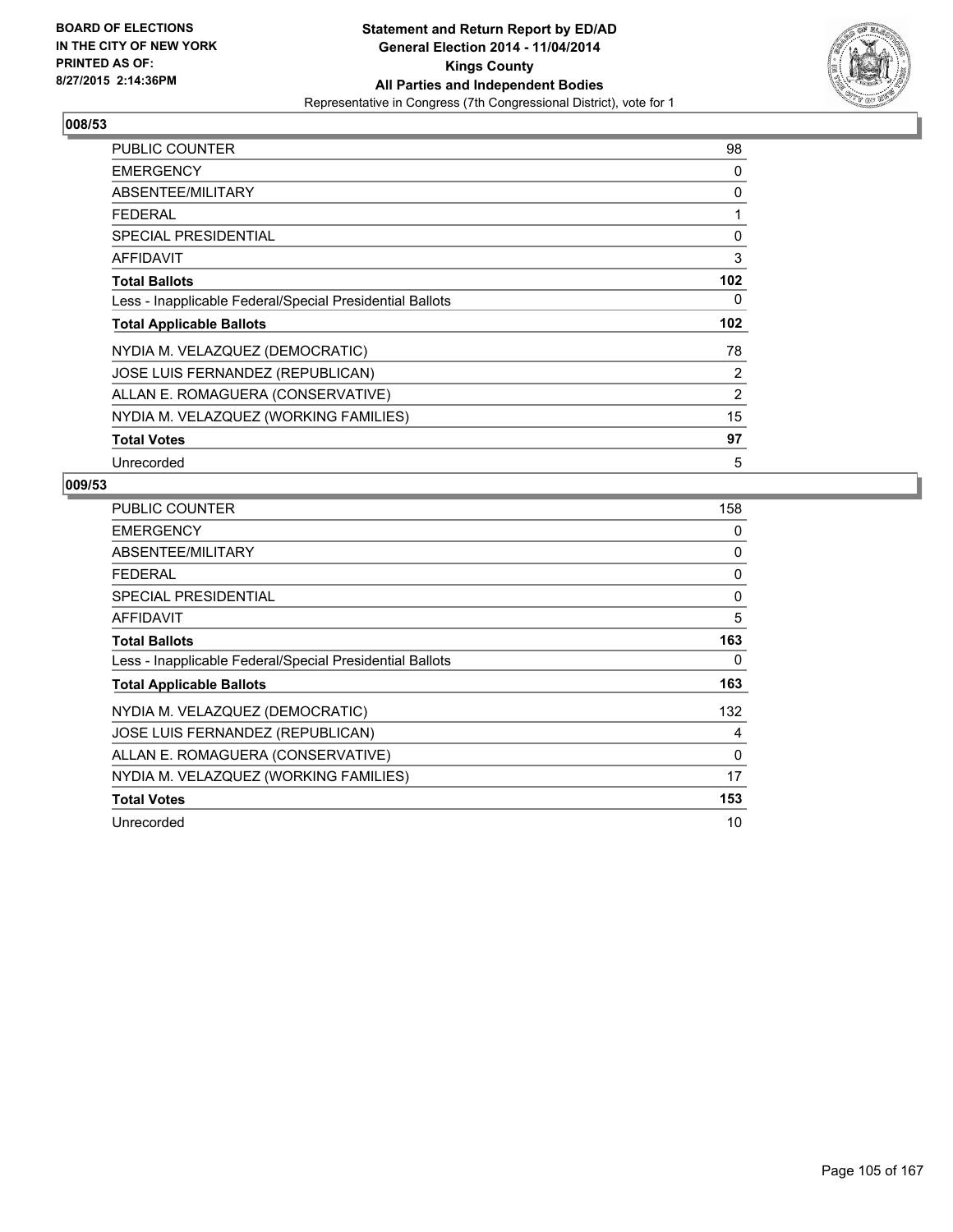

| PUBLIC COUNTER                                           | 153 |
|----------------------------------------------------------|-----|
| <b>EMERGENCY</b>                                         | 0   |
| ABSENTEE/MILITARY                                        | 0   |
| <b>FEDERAL</b>                                           | 0   |
| <b>SPECIAL PRESIDENTIAL</b>                              | 0   |
| AFFIDAVIT                                                | 4   |
| <b>Total Ballots</b>                                     | 157 |
| Less - Inapplicable Federal/Special Presidential Ballots | 0   |
| <b>Total Applicable Ballots</b>                          | 157 |
| NYDIA M. VELAZQUEZ (DEMOCRATIC)                          | 119 |
| JOSE LUIS FERNANDEZ (REPUBLICAN)                         | 8   |
| ALLAN E. ROMAGUERA (CONSERVATIVE)                        | 1   |
| NYDIA M. VELAZQUEZ (WORKING FAMILIES)                    | 21  |
| <b>Total Votes</b>                                       | 149 |
| Unrecorded                                               | 8   |

| <b>PUBLIC COUNTER</b>                                    | 190 |
|----------------------------------------------------------|-----|
| <b>EMERGENCY</b>                                         | 0   |
| ABSENTEE/MILITARY                                        | 1   |
| <b>FEDERAL</b>                                           | 1   |
| SPECIAL PRESIDENTIAL                                     | 0   |
| <b>AFFIDAVIT</b>                                         | 4   |
| <b>Total Ballots</b>                                     | 196 |
| Less - Inapplicable Federal/Special Presidential Ballots | 0   |
| <b>Total Applicable Ballots</b>                          | 196 |
| NYDIA M. VELAZQUEZ (DEMOCRATIC)                          | 160 |
| JOSE LUIS FERNANDEZ (REPUBLICAN)                         | 7   |
| ALLAN E. ROMAGUERA (CONSERVATIVE)                        | 2   |
| NYDIA M. VELAZQUEZ (WORKING FAMILIES)                    | 18  |
| <b>Total Votes</b>                                       | 187 |
| Unrecorded                                               | 9   |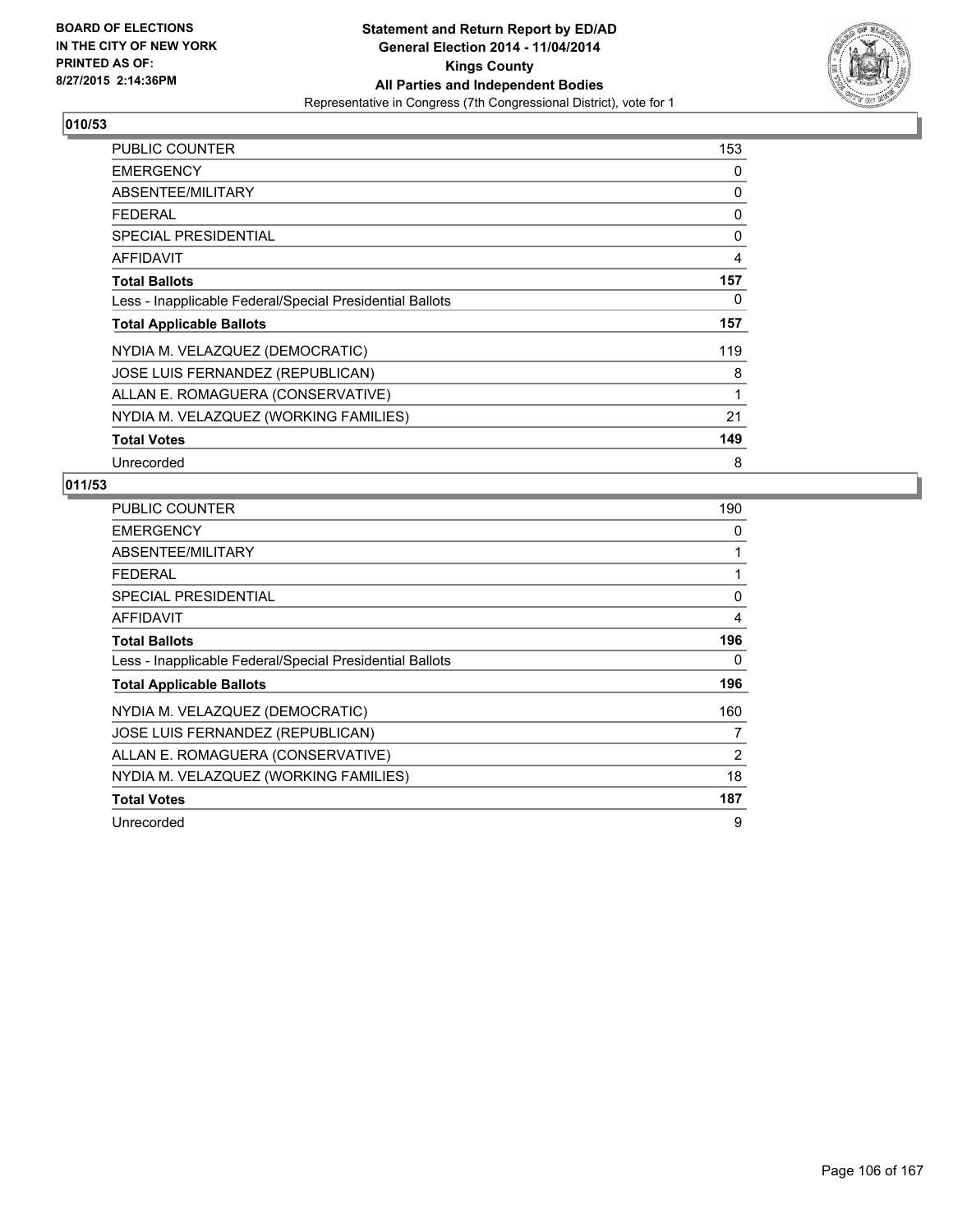

| <b>PUBLIC COUNTER</b>                                    | 179 |
|----------------------------------------------------------|-----|
| <b>EMERGENCY</b>                                         | 0   |
| ABSENTEE/MILITARY                                        | 1   |
| <b>FEDERAL</b>                                           | 0   |
| <b>SPECIAL PRESIDENTIAL</b>                              | 0   |
| <b>AFFIDAVIT</b>                                         | 5   |
| <b>Total Ballots</b>                                     | 185 |
| Less - Inapplicable Federal/Special Presidential Ballots | 0   |
| <b>Total Applicable Ballots</b>                          | 185 |
| NYDIA M. VELAZQUEZ (DEMOCRATIC)                          | 128 |
| <b>JOSE LUIS FERNANDEZ (REPUBLICAN)</b>                  | 13  |
| ALLAN E. ROMAGUERA (CONSERVATIVE)                        | 3   |
| NYDIA M. VELAZQUEZ (WORKING FAMILIES)                    | 28  |
| <b>Total Votes</b>                                       | 172 |
| Unrecorded                                               | 13  |

| <b>PUBLIC COUNTER</b>                                    | 120 |
|----------------------------------------------------------|-----|
| <b>EMERGENCY</b>                                         | 0   |
| ABSENTEE/MILITARY                                        | 0   |
| <b>FEDERAL</b>                                           | 0   |
| <b>SPECIAL PRESIDENTIAL</b>                              | 0   |
| <b>AFFIDAVIT</b>                                         | 5   |
| <b>Total Ballots</b>                                     | 125 |
| Less - Inapplicable Federal/Special Presidential Ballots | 0   |
| <b>Total Applicable Ballots</b>                          | 125 |
| NYDIA M. VELAZQUEZ (DEMOCRATIC)                          | 96  |
| JOSE LUIS FERNANDEZ (REPUBLICAN)                         | 3   |
| ALLAN E. ROMAGUERA (CONSERVATIVE)                        | 2   |
| NYDIA M. VELAZQUEZ (WORKING FAMILIES)                    | 16  |
| <b>Total Votes</b>                                       | 117 |
| Unrecorded                                               | 8   |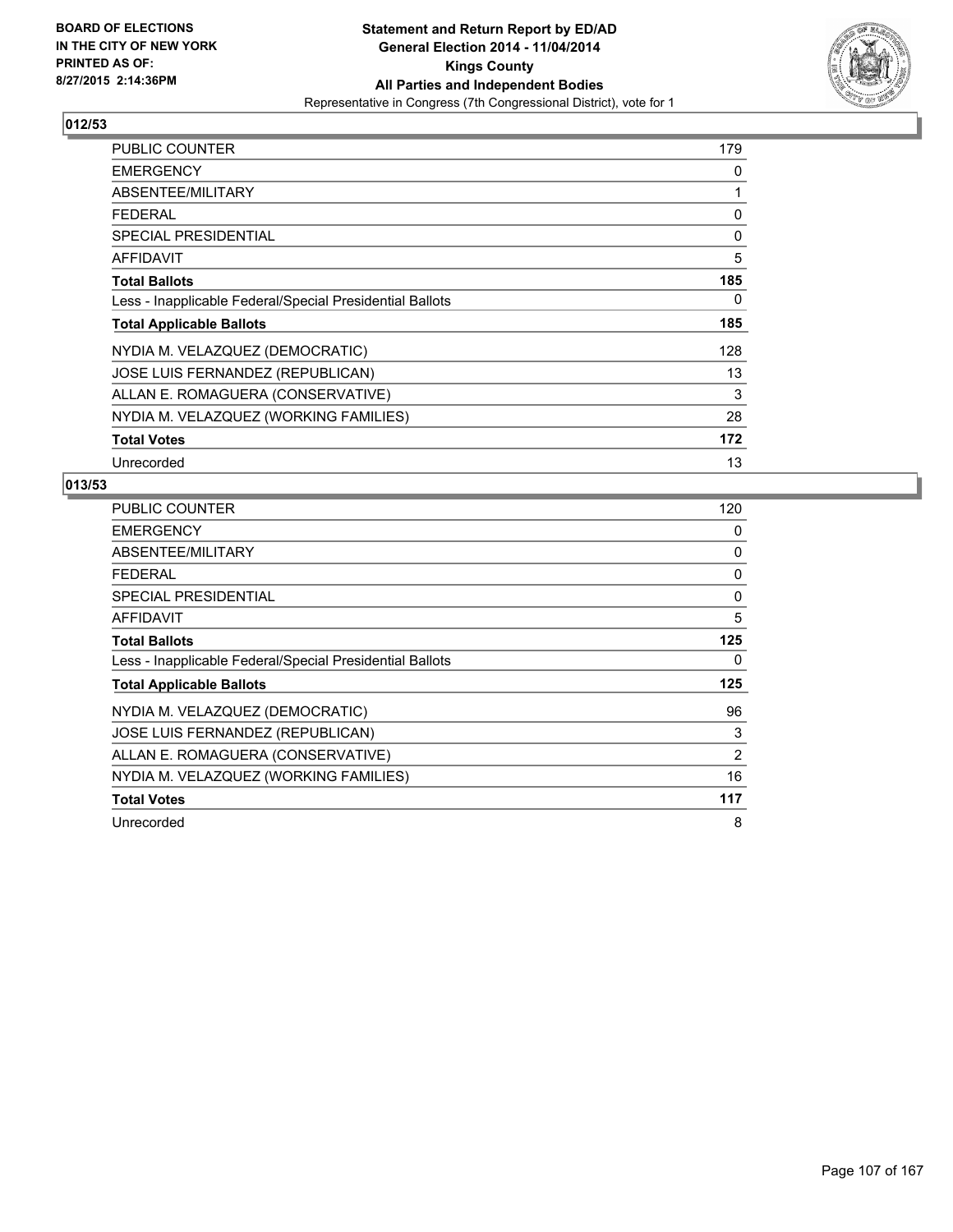

| <b>PUBLIC COUNTER</b>                                    | 2              |
|----------------------------------------------------------|----------------|
| <b>EMERGENCY</b>                                         | 0              |
| ABSENTEE/MILITARY                                        | 0              |
| <b>FEDERAL</b>                                           | 0              |
| SPECIAL PRESIDENTIAL                                     | 0              |
| AFFIDAVIT                                                | 0              |
| <b>Total Ballots</b>                                     | $\mathbf{2}$   |
| Less - Inapplicable Federal/Special Presidential Ballots | 0              |
| <b>Total Applicable Ballots</b>                          | 2              |
| NYDIA M. VELAZQUEZ (DEMOCRATIC)                          | $\overline{2}$ |
| JOSE LUIS FERNANDEZ (REPUBLICAN)                         | 0              |
| ALLAN E. ROMAGUERA (CONSERVATIVE)                        | 0              |
| NYDIA M. VELAZQUEZ (WORKING FAMILIES)                    | 0              |
| <b>Total Votes</b>                                       | $\mathbf{2}$   |

| PUBLIC COUNTER                                           | 218 |
|----------------------------------------------------------|-----|
| <b>EMERGENCY</b>                                         | 0   |
| ABSENTEE/MILITARY                                        | 5   |
| <b>FEDERAL</b>                                           | 0   |
| <b>SPECIAL PRESIDENTIAL</b>                              | 0   |
| AFFIDAVIT                                                | 2   |
| <b>Total Ballots</b>                                     | 225 |
| Less - Inapplicable Federal/Special Presidential Ballots | 0   |
| <b>Total Applicable Ballots</b>                          | 225 |
| NYDIA M. VELAZQUEZ (DEMOCRATIC)                          | 155 |
| JOSE LUIS FERNANDEZ (REPUBLICAN)                         | 16  |
| ALLAN E. ROMAGUERA (CONSERVATIVE)                        | 2   |
| NYDIA M. VELAZQUEZ (WORKING FAMILIES)                    | 16  |
| <b>Total Votes</b>                                       | 189 |
| Unrecorded                                               | 36  |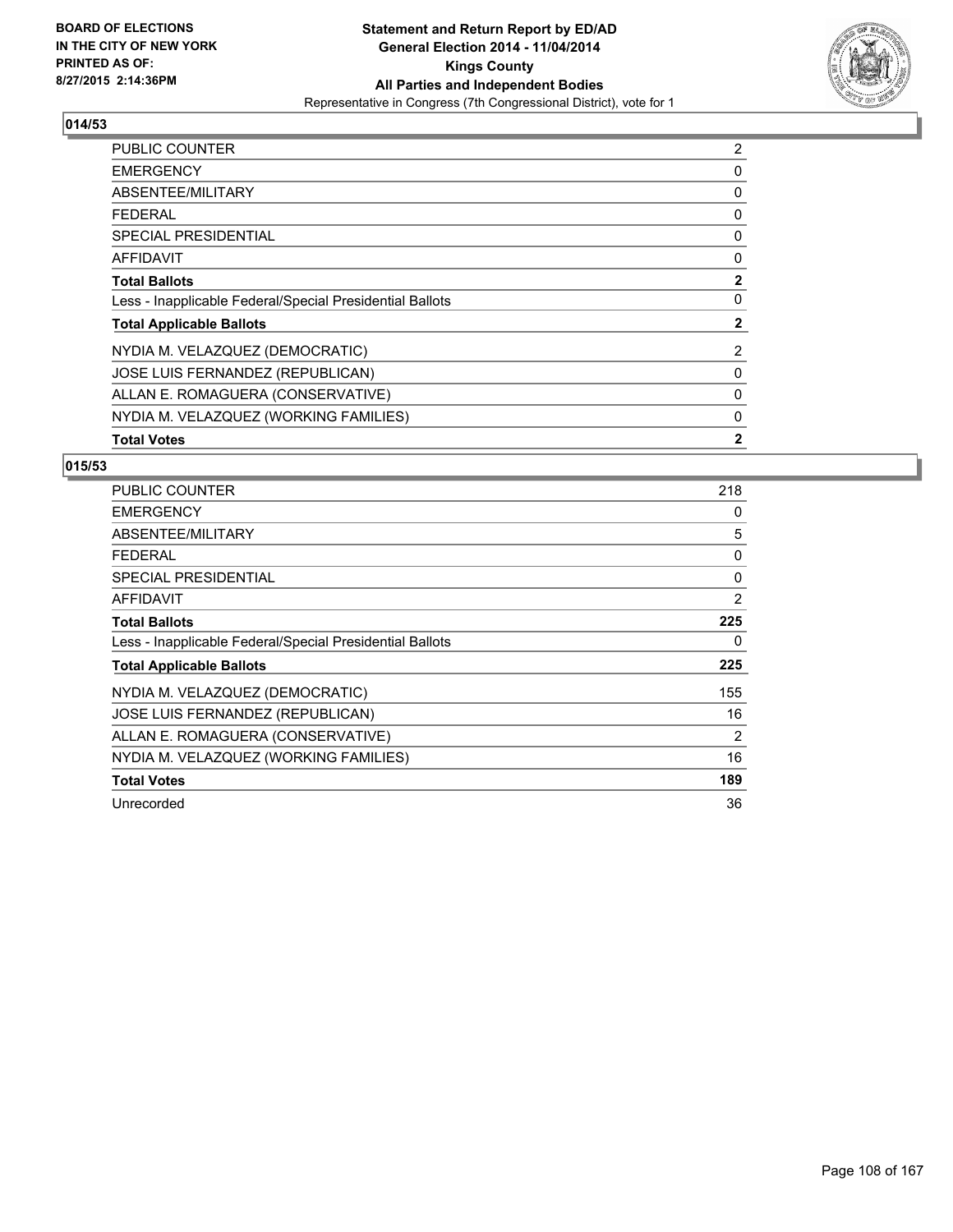

| <b>PUBLIC COUNTER</b>                                    | 142 |
|----------------------------------------------------------|-----|
| <b>EMERGENCY</b>                                         | 0   |
| ABSENTEE/MILITARY                                        | 1   |
| <b>FEDERAL</b>                                           | 1   |
| <b>SPECIAL PRESIDENTIAL</b>                              | 0   |
| <b>AFFIDAVIT</b>                                         | 5   |
| <b>Total Ballots</b>                                     | 149 |
| Less - Inapplicable Federal/Special Presidential Ballots | 0   |
| <b>Total Applicable Ballots</b>                          | 149 |
| NYDIA M. VELAZQUEZ (DEMOCRATIC)                          | 113 |
| JOSE LUIS FERNANDEZ (REPUBLICAN)                         | 1   |
| ALLAN E. ROMAGUERA (CONSERVATIVE)                        | 1   |
| NYDIA M. VELAZQUEZ (WORKING FAMILIES)                    | 29  |
| <b>Total Votes</b>                                       | 144 |
| Unrecorded                                               | 5   |

| <b>PUBLIC COUNTER</b>                                    | 152            |
|----------------------------------------------------------|----------------|
| <b>EMERGENCY</b>                                         | 0              |
| ABSENTEE/MILITARY                                        | 1              |
| <b>FEDERAL</b>                                           | 0              |
| <b>SPECIAL PRESIDENTIAL</b>                              | 0              |
| <b>AFFIDAVIT</b>                                         | 4              |
| <b>Total Ballots</b>                                     | 157            |
| Less - Inapplicable Federal/Special Presidential Ballots | 0              |
| <b>Total Applicable Ballots</b>                          | 157            |
| NYDIA M. VELAZQUEZ (DEMOCRATIC)                          | 116            |
| JOSE LUIS FERNANDEZ (REPUBLICAN)                         | 8              |
| ALLAN E. ROMAGUERA (CONSERVATIVE)                        | $\overline{2}$ |
| NYDIA M. VELAZQUEZ (WORKING FAMILIES)                    | 25             |
| <b>Total Votes</b>                                       | 151            |
| Unrecorded                                               | 6              |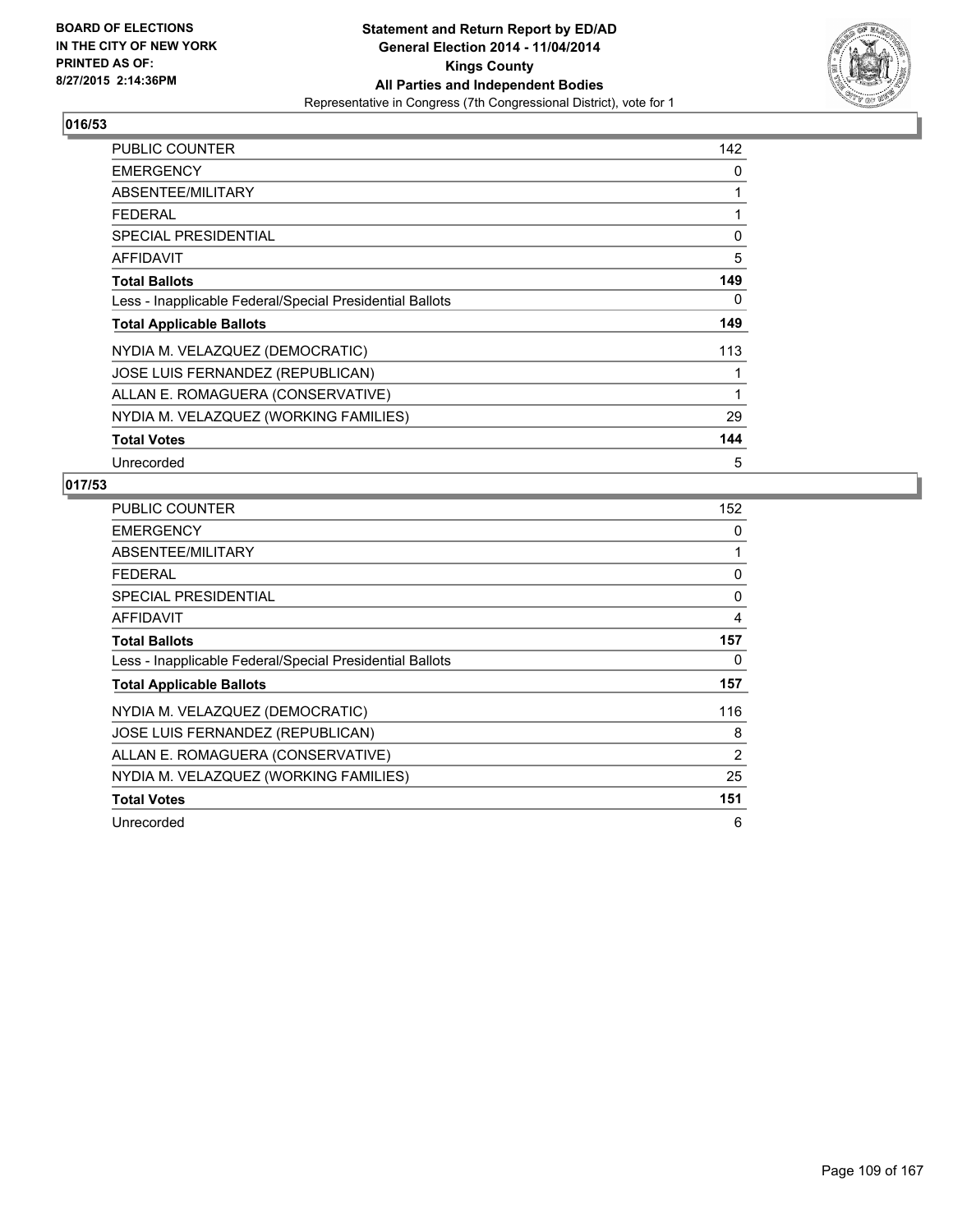

| PUBLIC COUNTER                                           | 119 |
|----------------------------------------------------------|-----|
| <b>EMERGENCY</b>                                         | 0   |
| ABSENTEE/MILITARY                                        | 2   |
| <b>FEDERAL</b>                                           | 2   |
| <b>SPECIAL PRESIDENTIAL</b>                              | 0   |
| AFFIDAVIT                                                | 4   |
| <b>Total Ballots</b>                                     | 127 |
| Less - Inapplicable Federal/Special Presidential Ballots | 0   |
| <b>Total Applicable Ballots</b>                          | 127 |
| NYDIA M. VELAZQUEZ (DEMOCRATIC)                          | 85  |
| JOSE LUIS FERNANDEZ (REPUBLICAN)                         | 9   |
| ALLAN E. ROMAGUERA (CONSERVATIVE)                        | 1   |
| NYDIA M. VELAZQUEZ (WORKING FAMILIES)                    | 28  |
| <b>Total Votes</b>                                       | 123 |
| Unrecorded                                               | 4   |

| PUBLIC COUNTER                                           | 202 |
|----------------------------------------------------------|-----|
| <b>EMERGENCY</b>                                         | 0   |
| ABSENTEE/MILITARY                                        | 0   |
| <b>FEDERAL</b>                                           | 2   |
| SPECIAL PRESIDENTIAL                                     | 0   |
| <b>AFFIDAVIT</b>                                         | 1   |
| <b>Total Ballots</b>                                     | 205 |
| Less - Inapplicable Federal/Special Presidential Ballots | 0   |
| <b>Total Applicable Ballots</b>                          | 205 |
| NYDIA M. VELAZQUEZ (DEMOCRATIC)                          | 167 |
| JOSE LUIS FERNANDEZ (REPUBLICAN)                         | 7   |
| ALLAN E. ROMAGUERA (CONSERVATIVE)                        | 1   |
| NYDIA M. VELAZQUEZ (WORKING FAMILIES)                    | 19  |
| <b>Total Votes</b>                                       | 194 |
| Unrecorded                                               | 11  |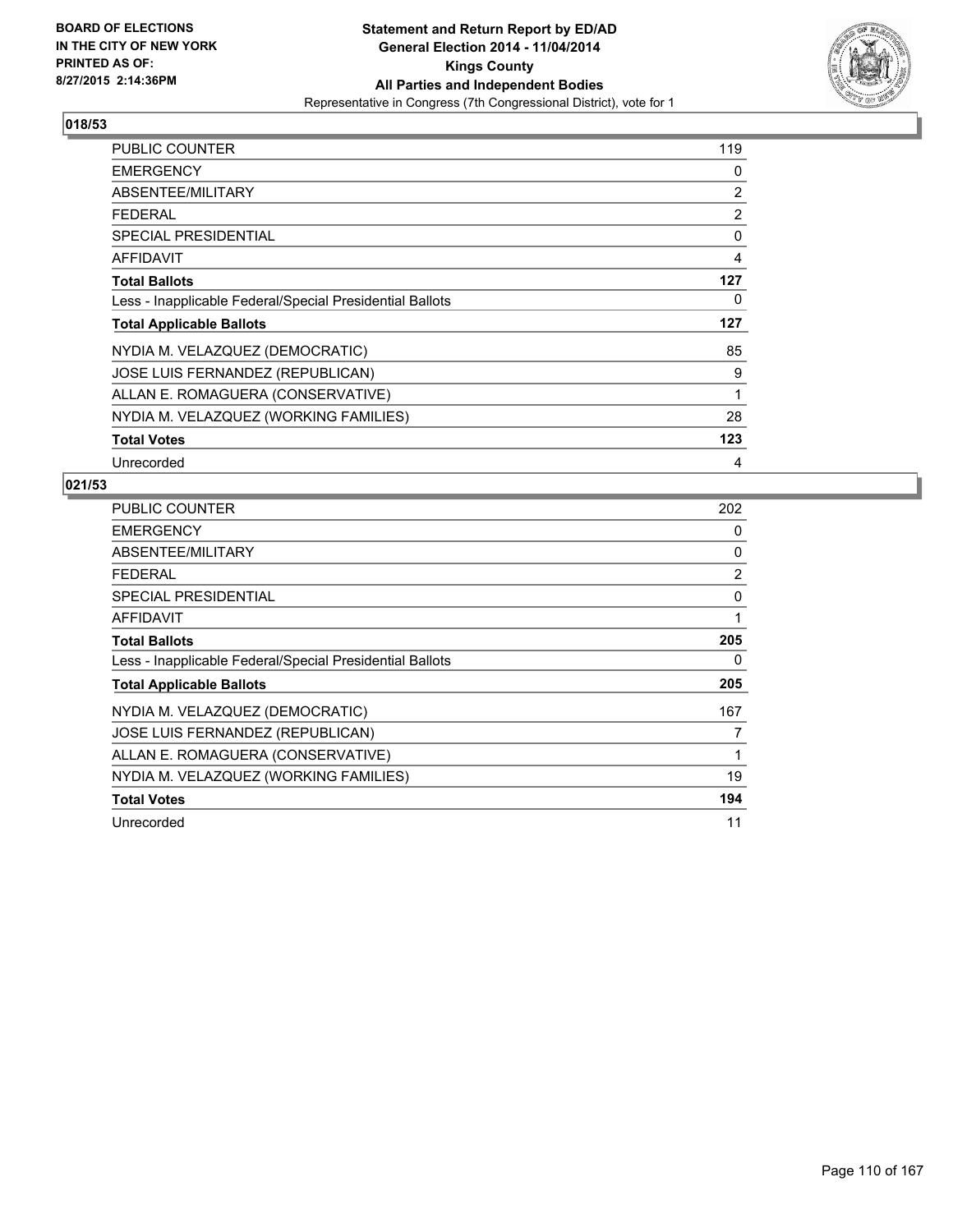

| PUBLIC COUNTER                                           | 167            |
|----------------------------------------------------------|----------------|
| <b>EMERGENCY</b>                                         | 0              |
| ABSENTEE/MILITARY                                        | 3              |
| <b>FEDERAL</b>                                           | 0              |
| <b>SPECIAL PRESIDENTIAL</b>                              | 0              |
| AFFIDAVIT                                                | $\overline{2}$ |
| <b>Total Ballots</b>                                     | 172            |
| Less - Inapplicable Federal/Special Presidential Ballots | 0              |
| <b>Total Applicable Ballots</b>                          | 172            |
| NYDIA M. VELAZQUEZ (DEMOCRATIC)                          | 133            |
| <b>JOSE LUIS FERNANDEZ (REPUBLICAN)</b>                  | 6              |
| ALLAN E. ROMAGUERA (CONSERVATIVE)                        | $\overline{2}$ |
| NYDIA M. VELAZQUEZ (WORKING FAMILIES)                    | 22             |
| VITO LOPEZ (WRITE-IN)                                    | 1              |
| <b>Total Votes</b>                                       | 164            |
| Unrecorded                                               | 8              |

| <b>PUBLIC COUNTER</b>                                    | 105 |
|----------------------------------------------------------|-----|
| <b>EMERGENCY</b>                                         | 11  |
| ABSENTEE/MILITARY                                        | 2   |
| <b>FEDERAL</b>                                           | 0   |
| <b>SPECIAL PRESIDENTIAL</b>                              | 0   |
| <b>AFFIDAVIT</b>                                         | 6   |
| <b>Total Ballots</b>                                     | 124 |
| Less - Inapplicable Federal/Special Presidential Ballots | 0   |
| <b>Total Applicable Ballots</b>                          | 124 |
| NYDIA M. VELAZQUEZ (DEMOCRATIC)                          | 87  |
| JOSE LUIS FERNANDEZ (REPUBLICAN)                         | 4   |
| ALLAN E. ROMAGUERA (CONSERVATIVE)                        | 2   |
| NYDIA M. VELAZQUEZ (WORKING FAMILIES)                    | 23  |
| <b>Total Votes</b>                                       | 116 |
| Unrecorded                                               | 8   |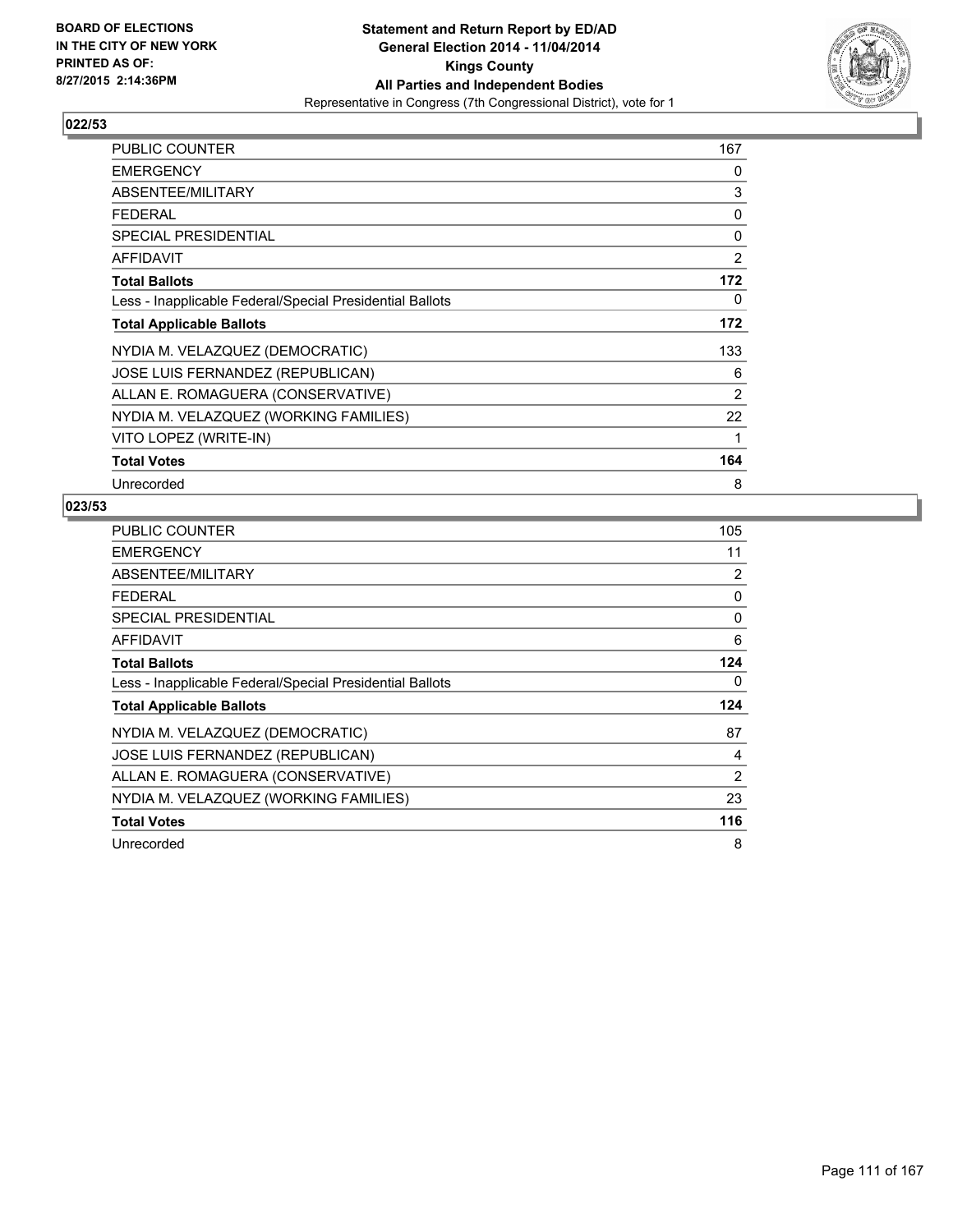

| <b>PUBLIC COUNTER</b>                                    | 301            |
|----------------------------------------------------------|----------------|
| <b>EMERGENCY</b>                                         | 0              |
| ABSENTEE/MILITARY                                        | 5              |
| <b>FEDERAL</b>                                           | 0              |
| <b>SPECIAL PRESIDENTIAL</b>                              | 0              |
| AFFIDAVIT                                                | 1              |
| <b>Total Ballots</b>                                     | 307            |
| Less - Inapplicable Federal/Special Presidential Ballots | 0              |
| <b>Total Applicable Ballots</b>                          | 307            |
| NYDIA M. VELAZQUEZ (DEMOCRATIC)                          | 229            |
| JOSE LUIS FERNANDEZ (REPUBLICAN)                         | 24             |
| ALLAN E. ROMAGUERA (CONSERVATIVE)                        | $\overline{2}$ |
| NYDIA M. VELAZQUEZ (WORKING FAMILIES)                    | 16             |
| <b>Total Votes</b>                                       | 271            |
| Unrecorded                                               | 36             |

| <b>PUBLIC COUNTER</b>                                    | 253 |
|----------------------------------------------------------|-----|
| <b>EMERGENCY</b>                                         | 0   |
| ABSENTEE/MILITARY                                        | 9   |
| <b>FEDERAL</b>                                           | 3   |
| SPECIAL PRESIDENTIAL                                     | 0   |
| AFFIDAVIT                                                | 1   |
| <b>Total Ballots</b>                                     | 266 |
| Less - Inapplicable Federal/Special Presidential Ballots | 0   |
| <b>Total Applicable Ballots</b>                          | 266 |
| NYDIA M. VELAZQUEZ (DEMOCRATIC)                          | 211 |
| JOSE LUIS FERNANDEZ (REPUBLICAN)                         | 9   |
| ALLAN E. ROMAGUERA (CONSERVATIVE)                        | 1   |
| NYDIA M. VELAZQUEZ (WORKING FAMILIES)                    | 7   |
| <b>Total Votes</b>                                       | 228 |
| Unrecorded                                               | 38  |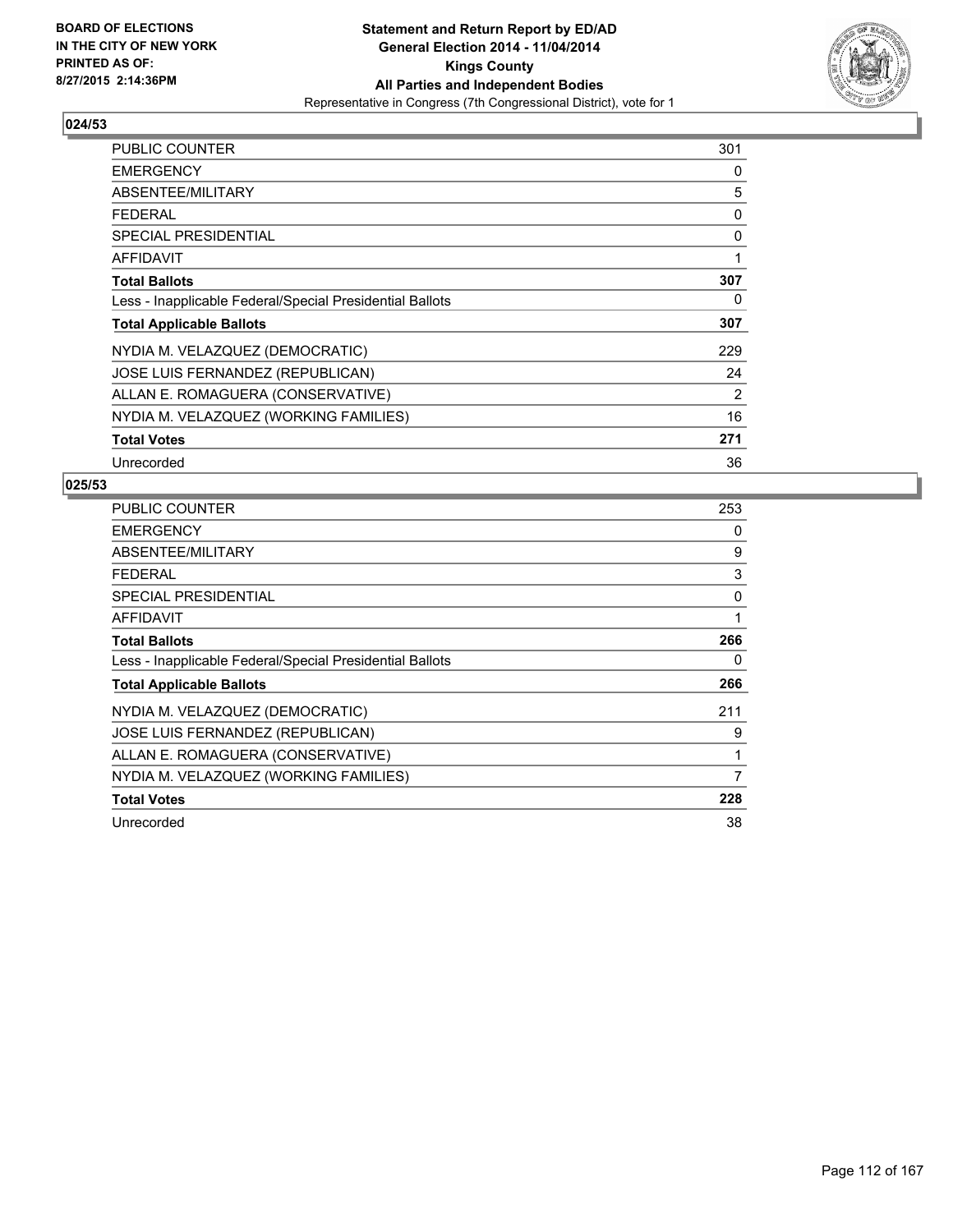

| PUBLIC COUNTER                                           | 127            |
|----------------------------------------------------------|----------------|
| <b>EMERGENCY</b>                                         | 0              |
| ABSENTEE/MILITARY                                        | 3              |
| <b>FEDERAL</b>                                           | 0              |
| <b>SPECIAL PRESIDENTIAL</b>                              | 0              |
| <b>AFFIDAVIT</b>                                         | 1              |
| <b>Total Ballots</b>                                     | 131            |
| Less - Inapplicable Federal/Special Presidential Ballots | 0              |
| <b>Total Applicable Ballots</b>                          | 131            |
| NYDIA M. VELAZQUEZ (DEMOCRATIC)                          | 94             |
| JOSE LUIS FERNANDEZ (REPUBLICAN)                         | 6              |
| ALLAN E. ROMAGUERA (CONSERVATIVE)                        | $\overline{2}$ |
| NYDIA M. VELAZQUEZ (WORKING FAMILIES)                    | $\overline{7}$ |
| <b>Total Votes</b>                                       | 109            |
| Unrecorded                                               | 22             |

| <b>PUBLIC COUNTER</b>                                    | 128 |
|----------------------------------------------------------|-----|
| <b>EMERGENCY</b>                                         | 0   |
| ABSENTEE/MILITARY                                        | 1   |
| <b>FEDERAL</b>                                           | 0   |
| <b>SPECIAL PRESIDENTIAL</b>                              | 0   |
| <b>AFFIDAVIT</b>                                         | 3   |
| <b>Total Ballots</b>                                     | 132 |
| Less - Inapplicable Federal/Special Presidential Ballots | 0   |
| <b>Total Applicable Ballots</b>                          | 132 |
| NYDIA M. VELAZQUEZ (DEMOCRATIC)                          | 95  |
| JOSE LUIS FERNANDEZ (REPUBLICAN)                         | 9   |
| ALLAN E. ROMAGUERA (CONSERVATIVE)                        | 0   |
| NYDIA M. VELAZQUEZ (WORKING FAMILIES)                    | 21  |
| <b>Total Votes</b>                                       | 125 |
| Unrecorded                                               | 7   |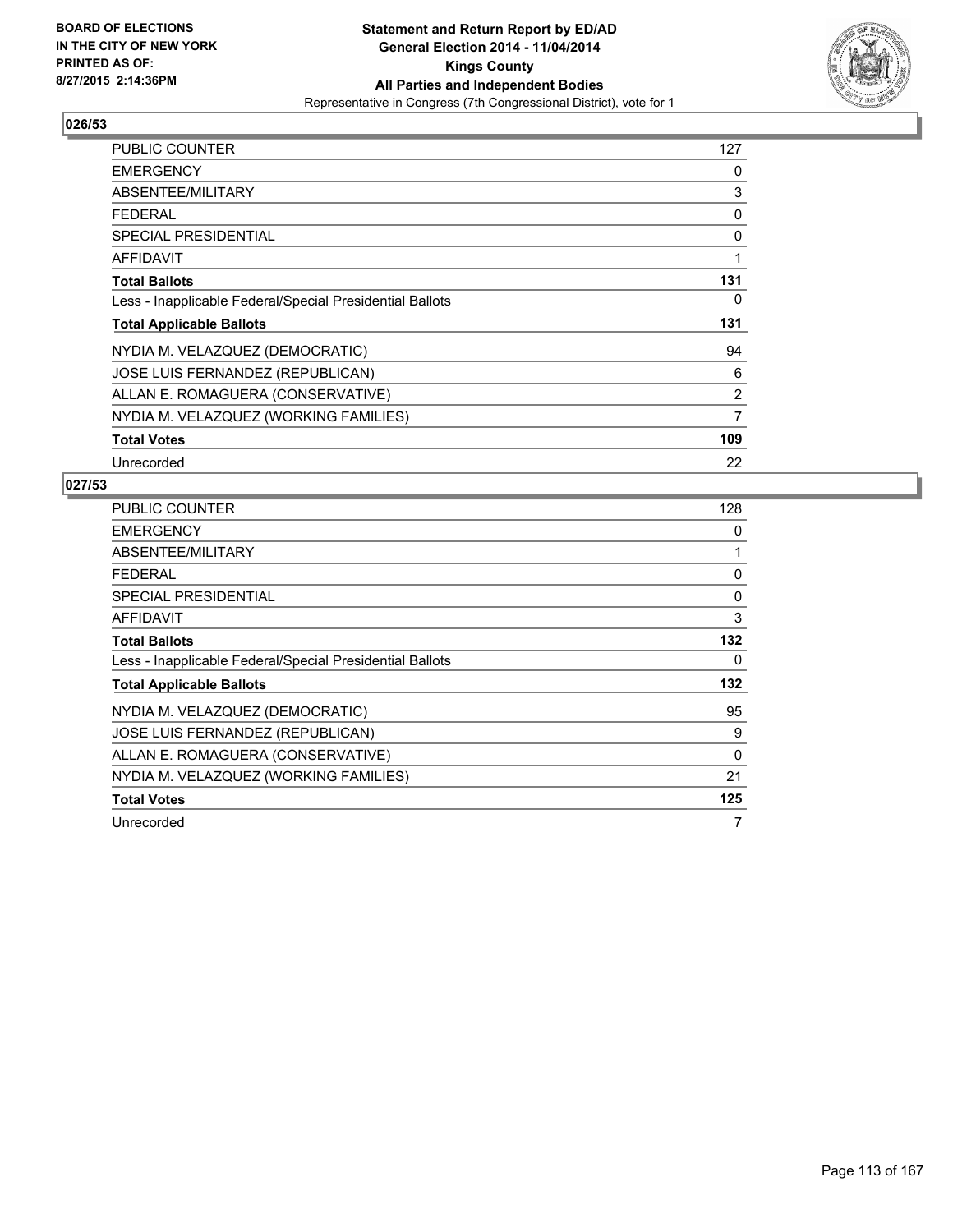

| PUBLIC COUNTER                                           | 180 |
|----------------------------------------------------------|-----|
| <b>EMERGENCY</b>                                         | 0   |
| ABSENTEE/MILITARY                                        | 1   |
| <b>FEDERAL</b>                                           | 0   |
| <b>SPECIAL PRESIDENTIAL</b>                              | 0   |
| AFFIDAVIT                                                | 1   |
| <b>Total Ballots</b>                                     | 182 |
| Less - Inapplicable Federal/Special Presidential Ballots | 0   |
| <b>Total Applicable Ballots</b>                          | 182 |
| NYDIA M. VELAZQUEZ (DEMOCRATIC)                          | 145 |
| JOSE LUIS FERNANDEZ (REPUBLICAN)                         | 6   |
| ALLAN E. ROMAGUERA (CONSERVATIVE)                        | 2   |
| NYDIA M. VELAZQUEZ (WORKING FAMILIES)                    | 14  |
| <b>Total Votes</b>                                       | 167 |
| Unrecorded                                               | 15  |

| <b>PUBLIC COUNTER</b>                                    | 77 |
|----------------------------------------------------------|----|
| <b>EMERGENCY</b>                                         | 0  |
| ABSENTEE/MILITARY                                        | 1  |
| <b>FEDERAL</b>                                           | 0  |
| SPECIAL PRESIDENTIAL                                     | 0  |
| AFFIDAVIT                                                | 1  |
| <b>Total Ballots</b>                                     | 79 |
| Less - Inapplicable Federal/Special Presidential Ballots | 0  |
| <b>Total Applicable Ballots</b>                          | 79 |
| NYDIA M. VELAZQUEZ (DEMOCRATIC)                          | 67 |
| JOSE LUIS FERNANDEZ (REPUBLICAN)                         | 4  |
| ALLAN E. ROMAGUERA (CONSERVATIVE)                        | 1  |
| NYDIA M. VELAZQUEZ (WORKING FAMILIES)                    | 4  |
| <b>Total Votes</b>                                       | 76 |
| Unrecorded                                               | 3  |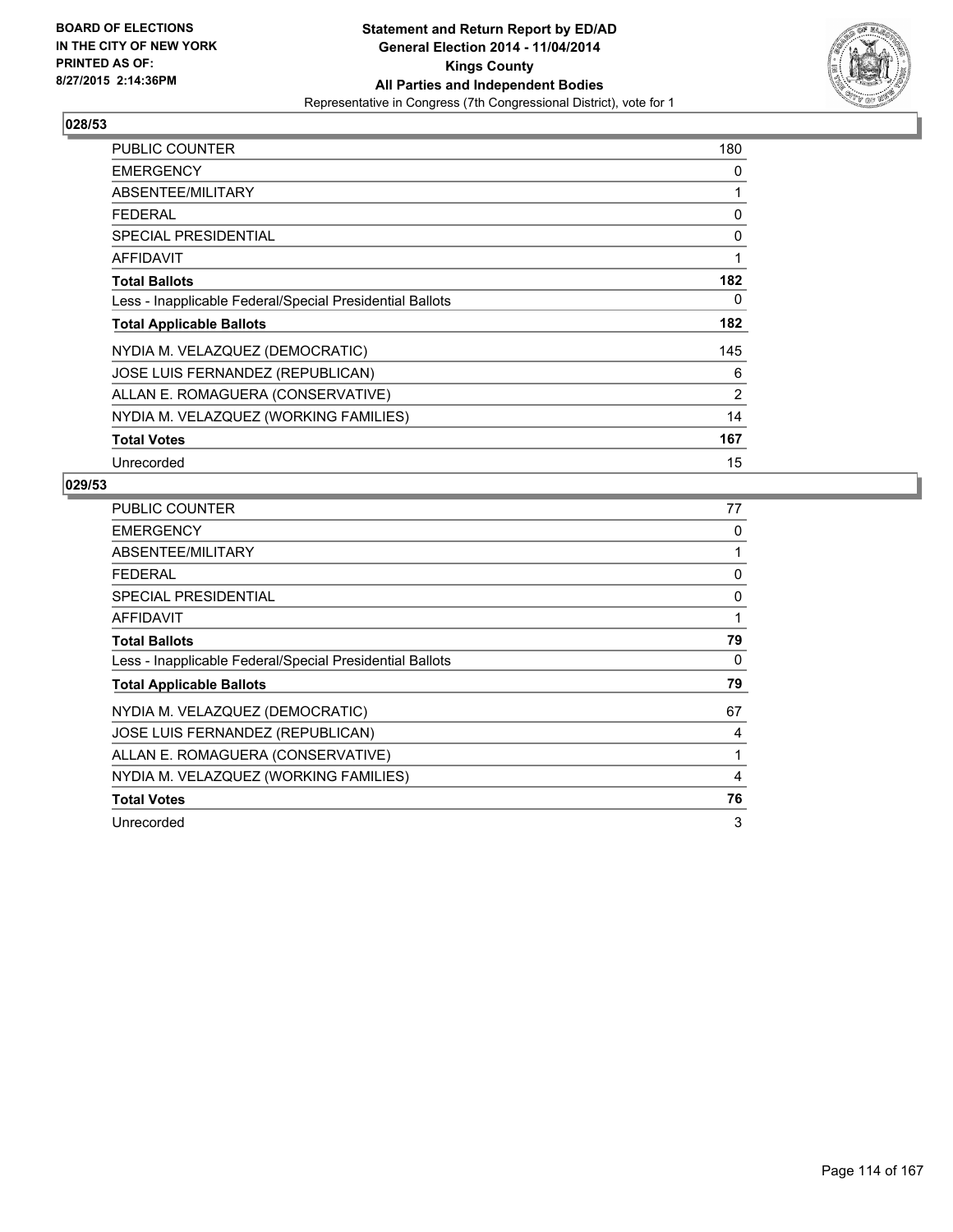

| PUBLIC COUNTER                                           | 183 |
|----------------------------------------------------------|-----|
| <b>EMERGENCY</b>                                         | 0   |
| ABSENTEE/MILITARY                                        | 1   |
| <b>FEDERAL</b>                                           | 0   |
| <b>SPECIAL PRESIDENTIAL</b>                              | 0   |
| <b>AFFIDAVIT</b>                                         | 8   |
| <b>Total Ballots</b>                                     | 192 |
| Less - Inapplicable Federal/Special Presidential Ballots | 0   |
| <b>Total Applicable Ballots</b>                          | 192 |
| NYDIA M. VELAZQUEZ (DEMOCRATIC)                          | 146 |
| JOSE LUIS FERNANDEZ (REPUBLICAN)                         | 2   |
| ALLAN E. ROMAGUERA (CONSERVATIVE)                        | 4   |
| NYDIA M. VELAZQUEZ (WORKING FAMILIES)                    | 32  |
| <b>Total Votes</b>                                       | 184 |
| Unrecorded                                               | 8   |

| PUBLIC COUNTER                                           | 211 |
|----------------------------------------------------------|-----|
| <b>EMERGENCY</b>                                         | 0   |
| ABSENTEE/MILITARY                                        | 0   |
| <b>FEDERAL</b>                                           | 0   |
| <b>SPECIAL PRESIDENTIAL</b>                              | 0   |
| AFFIDAVIT                                                | 1   |
| <b>Total Ballots</b>                                     | 212 |
| Less - Inapplicable Federal/Special Presidential Ballots | 0   |
| <b>Total Applicable Ballots</b>                          | 212 |
| NYDIA M. VELAZQUEZ (DEMOCRATIC)                          | 169 |
| JOSE LUIS FERNANDEZ (REPUBLICAN)                         | 6   |
| ALLAN E. ROMAGUERA (CONSERVATIVE)                        | 1   |
| NYDIA M. VELAZQUEZ (WORKING FAMILIES)                    | 5   |
| <b>Total Votes</b>                                       | 181 |
| Unrecorded                                               | 31  |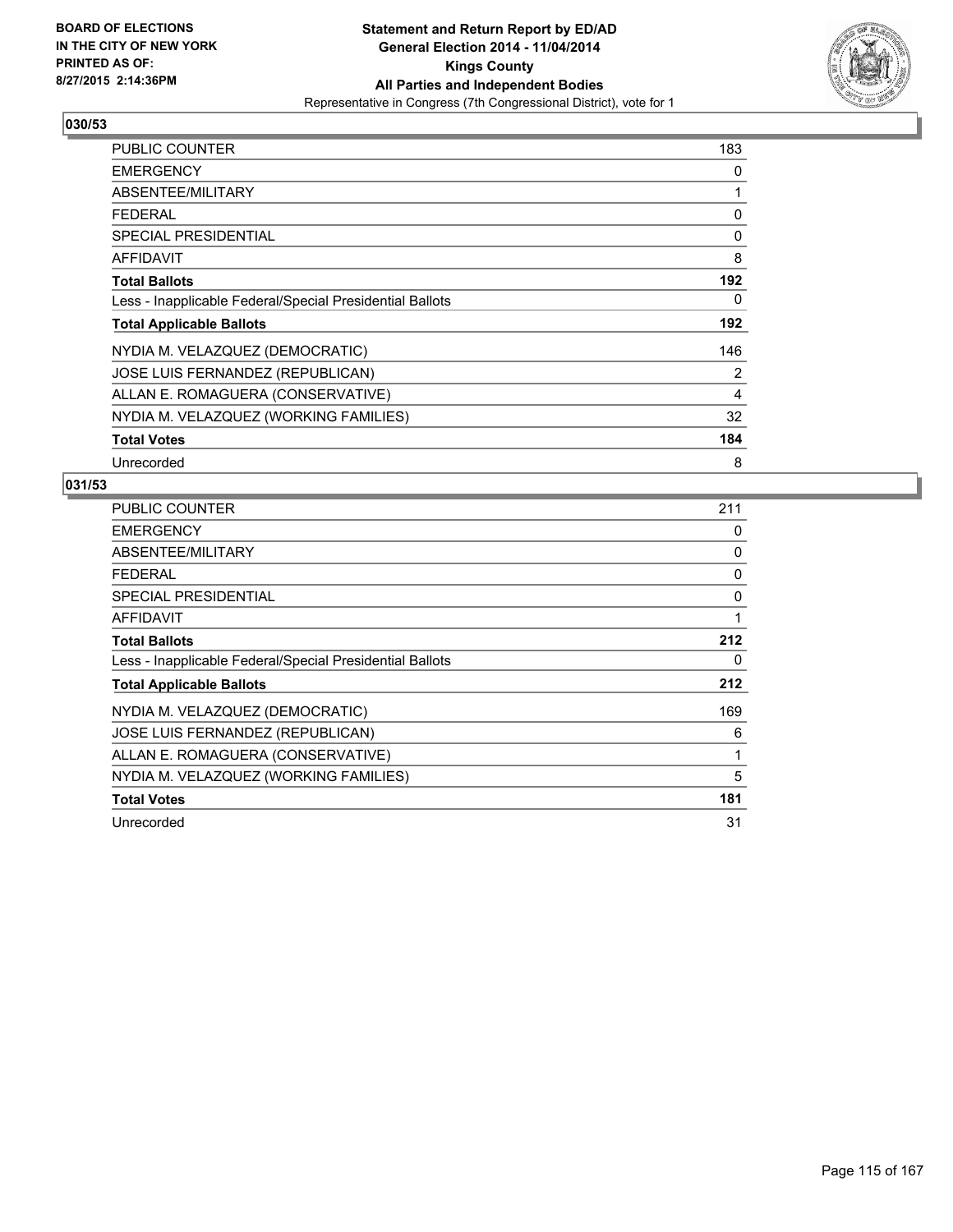

| <b>PUBLIC COUNTER</b>                                    | 156               |
|----------------------------------------------------------|-------------------|
| <b>EMERGENCY</b>                                         | 0                 |
| ABSENTEE/MILITARY                                        | 2                 |
| <b>FEDERAL</b>                                           | 1                 |
| <b>SPECIAL PRESIDENTIAL</b>                              | 0                 |
| <b>AFFIDAVIT</b>                                         | 3                 |
| <b>Total Ballots</b>                                     | 162               |
| Less - Inapplicable Federal/Special Presidential Ballots | 0                 |
| <b>Total Applicable Ballots</b>                          | 162               |
| NYDIA M. VELAZQUEZ (DEMOCRATIC)                          | 123               |
| JOSE LUIS FERNANDEZ (REPUBLICAN)                         | 3                 |
| ALLAN E. ROMAGUERA (CONSERVATIVE)                        | 0                 |
| NYDIA M. VELAZQUEZ (WORKING FAMILIES)                    | 24                |
| <b>Total Votes</b>                                       | 150               |
| Unrecorded                                               | $12 \overline{ }$ |

| <b>PUBLIC COUNTER</b>                                    | 49 |
|----------------------------------------------------------|----|
| <b>EMERGENCY</b>                                         | 0  |
| ABSENTEE/MILITARY                                        | 0  |
| <b>FEDERAL</b>                                           | 0  |
| SPECIAL PRESIDENTIAL                                     | 0  |
| AFFIDAVIT                                                | 0  |
| <b>Total Ballots</b>                                     | 49 |
| Less - Inapplicable Federal/Special Presidential Ballots | 0  |
| <b>Total Applicable Ballots</b>                          | 49 |
| NYDIA M. VELAZQUEZ (DEMOCRATIC)                          | 41 |
| JOSE LUIS FERNANDEZ (REPUBLICAN)                         | 1  |
| ALLAN E. ROMAGUERA (CONSERVATIVE)                        | 0  |
| NYDIA M. VELAZQUEZ (WORKING FAMILIES)                    | 6  |
| <b>Total Votes</b>                                       | 48 |
| Unrecorded                                               | 1  |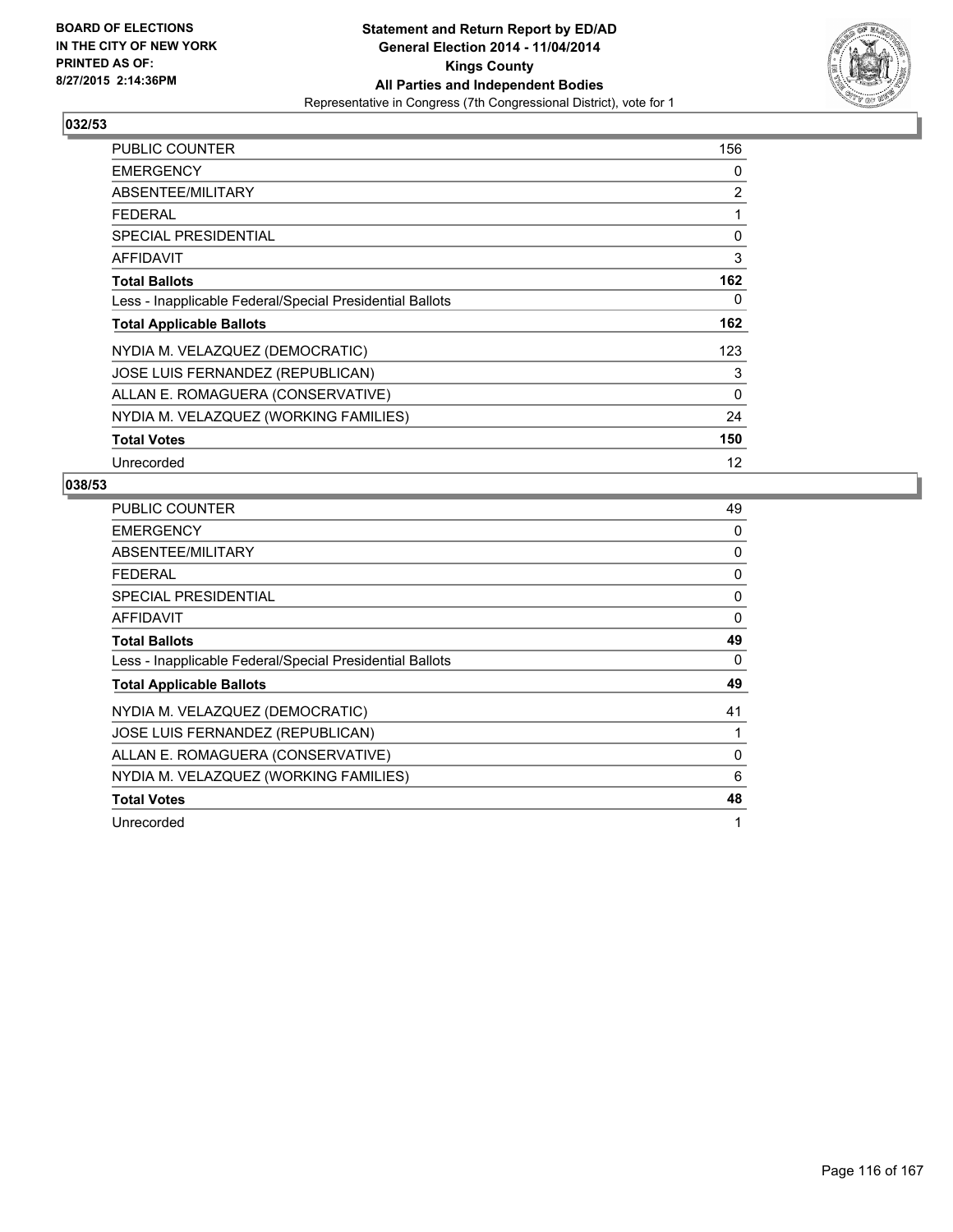

| <b>PUBLIC COUNTER</b>                                    | 93             |
|----------------------------------------------------------|----------------|
| <b>EMERGENCY</b>                                         | 0              |
| ABSENTEE/MILITARY                                        | 1              |
| <b>FEDERAL</b>                                           | 0              |
| <b>SPECIAL PRESIDENTIAL</b>                              | 0              |
| <b>AFFIDAVIT</b>                                         | $\overline{2}$ |
| <b>Total Ballots</b>                                     | 96             |
| Less - Inapplicable Federal/Special Presidential Ballots | 0              |
| <b>Total Applicable Ballots</b>                          | 96             |
| NYDIA M. VELAZQUEZ (DEMOCRATIC)                          | 77             |
| JOSE LUIS FERNANDEZ (REPUBLICAN)                         | 4              |
| ALLAN E. ROMAGUERA (CONSERVATIVE)                        | 3              |
| NYDIA M. VELAZQUEZ (WORKING FAMILIES)                    | 8              |
| <b>Total Votes</b>                                       | 92             |
| Unrecorded                                               | 4              |

| <b>PUBLIC COUNTER</b>                                    | 82 |
|----------------------------------------------------------|----|
| <b>EMERGENCY</b>                                         | 0  |
| ABSENTEE/MILITARY                                        | 0  |
| <b>FEDERAL</b>                                           | 0  |
| <b>SPECIAL PRESIDENTIAL</b>                              | 0  |
| <b>AFFIDAVIT</b>                                         | 0  |
| <b>Total Ballots</b>                                     | 82 |
| Less - Inapplicable Federal/Special Presidential Ballots | 0  |
| <b>Total Applicable Ballots</b>                          | 82 |
| NYDIA M. VELAZQUEZ (DEMOCRATIC)                          | 71 |
| JOSE LUIS FERNANDEZ (REPUBLICAN)                         | 4  |
| ALLAN E. ROMAGUERA (CONSERVATIVE)                        | 1  |
| NYDIA M. VELAZQUEZ (WORKING FAMILIES)                    | 2  |
| <b>Total Votes</b>                                       | 78 |
| Unrecorded                                               | 4  |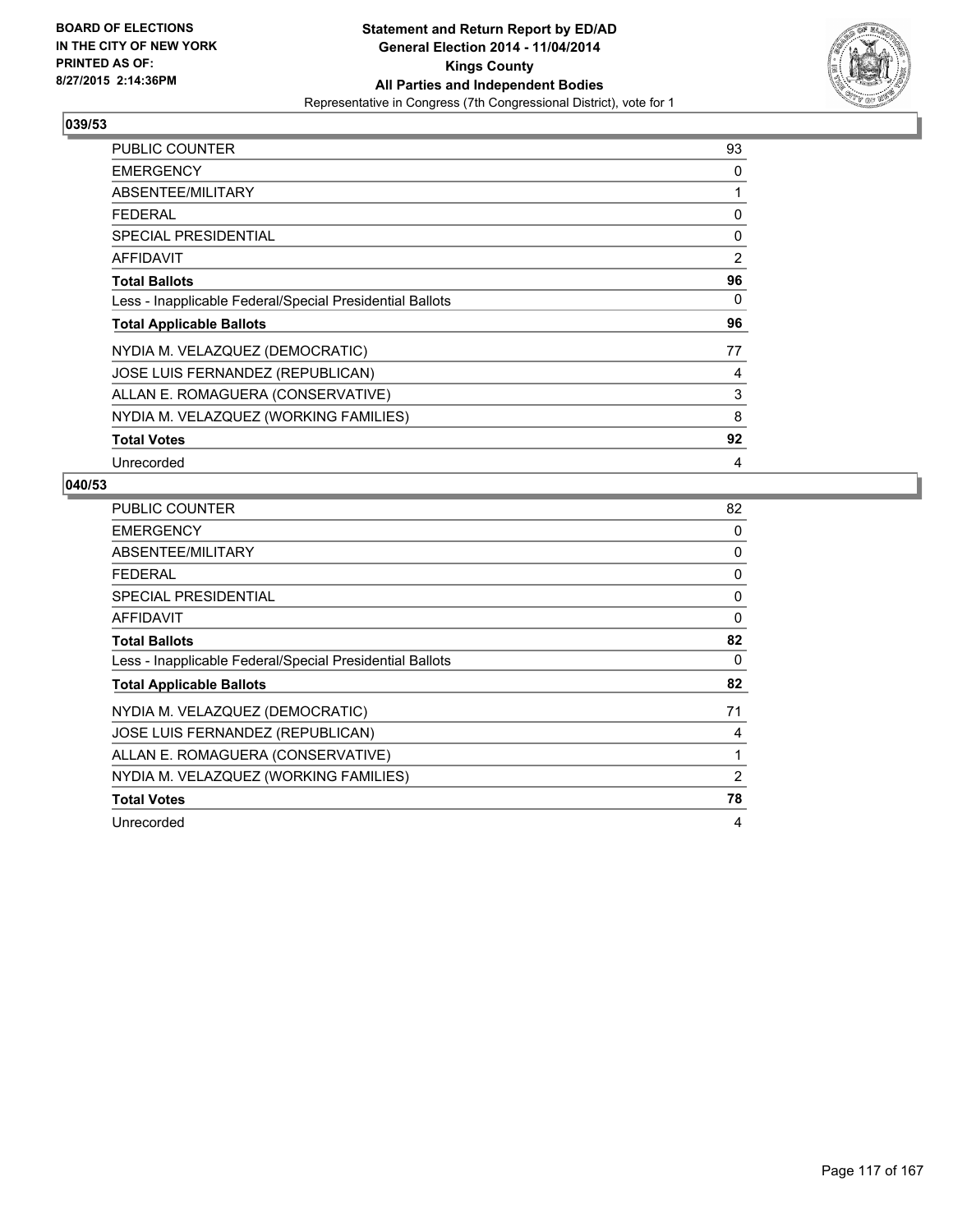

| PUBLIC COUNTER                                           | 158 |
|----------------------------------------------------------|-----|
| <b>EMERGENCY</b>                                         | 0   |
| ABSENTEE/MILITARY                                        | 2   |
| <b>FEDERAL</b>                                           | 0   |
| <b>SPECIAL PRESIDENTIAL</b>                              | 0   |
| <b>AFFIDAVIT</b>                                         | 3   |
| <b>Total Ballots</b>                                     | 163 |
| Less - Inapplicable Federal/Special Presidential Ballots | 0   |
| <b>Total Applicable Ballots</b>                          | 163 |
| NYDIA M. VELAZQUEZ (DEMOCRATIC)                          | 134 |
| JOSE LUIS FERNANDEZ (REPUBLICAN)                         | 2   |
| ALLAN E. ROMAGUERA (CONSERVATIVE)                        | 0   |
| NYDIA M. VELAZQUEZ (WORKING FAMILIES)                    | 6   |
| <b>Total Votes</b>                                       | 142 |
| Unrecorded                                               | 21  |

| <b>PUBLIC COUNTER</b>                                    | 142 |
|----------------------------------------------------------|-----|
| <b>EMERGENCY</b>                                         | 0   |
| ABSENTEE/MILITARY                                        | 3   |
| <b>FEDERAL</b>                                           | 0   |
| SPECIAL PRESIDENTIAL                                     | 0   |
| AFFIDAVIT                                                | 5   |
| <b>Total Ballots</b>                                     | 150 |
| Less - Inapplicable Federal/Special Presidential Ballots | 0   |
| <b>Total Applicable Ballots</b>                          | 150 |
| NYDIA M. VELAZQUEZ (DEMOCRATIC)                          | 124 |
| JOSE LUIS FERNANDEZ (REPUBLICAN)                         | 5   |
| ALLAN E. ROMAGUERA (CONSERVATIVE)                        | 1   |
| NYDIA M. VELAZQUEZ (WORKING FAMILIES)                    | 5   |
| <b>Total Votes</b>                                       | 135 |
| Unrecorded                                               | 15  |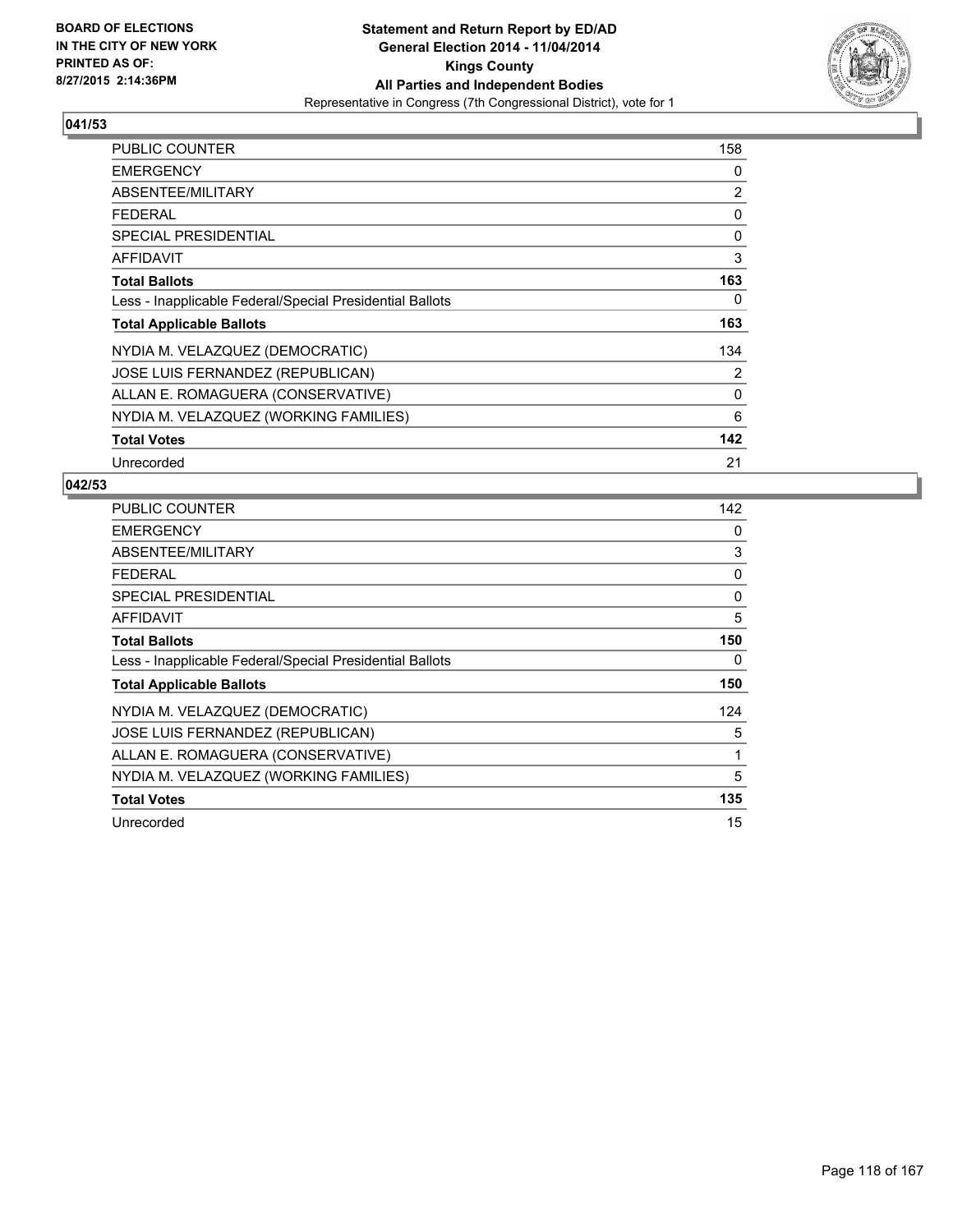

| <b>PUBLIC COUNTER</b>                                    | 144 |
|----------------------------------------------------------|-----|
| <b>EMERGENCY</b>                                         | 0   |
| ABSENTEE/MILITARY                                        | 1   |
| <b>FEDERAL</b>                                           | 1   |
| <b>SPECIAL PRESIDENTIAL</b>                              | 0   |
| <b>AFFIDAVIT</b>                                         | 0   |
| <b>Total Ballots</b>                                     | 146 |
| Less - Inapplicable Federal/Special Presidential Ballots | 0   |
| <b>Total Applicable Ballots</b>                          | 146 |
| NYDIA M. VELAZQUEZ (DEMOCRATIC)                          | 121 |
| JOSE LUIS FERNANDEZ (REPUBLICAN)                         | 0   |
| ALLAN E. ROMAGUERA (CONSERVATIVE)                        | 1   |
| NYDIA M. VELAZQUEZ (WORKING FAMILIES)                    | 3   |
| <b>Total Votes</b>                                       | 125 |
| Unrecorded                                               | 21  |

| <b>PUBLIC COUNTER</b>                                    | 149 |
|----------------------------------------------------------|-----|
| <b>EMERGENCY</b>                                         | 0   |
| ABSENTEE/MILITARY                                        | 0   |
| <b>FEDERAL</b>                                           | 0   |
| SPECIAL PRESIDENTIAL                                     | 0   |
| <b>AFFIDAVIT</b>                                         | 3   |
| <b>Total Ballots</b>                                     | 152 |
| Less - Inapplicable Federal/Special Presidential Ballots | 0   |
| <b>Total Applicable Ballots</b>                          | 152 |
| NYDIA M. VELAZQUEZ (DEMOCRATIC)                          | 110 |
| JOSE LUIS FERNANDEZ (REPUBLICAN)                         | 11  |
| ALLAN E. ROMAGUERA (CONSERVATIVE)                        | 4   |
| NYDIA M. VELAZQUEZ (WORKING FAMILIES)                    | 23  |
| <b>Total Votes</b>                                       | 148 |
| Unrecorded                                               | 4   |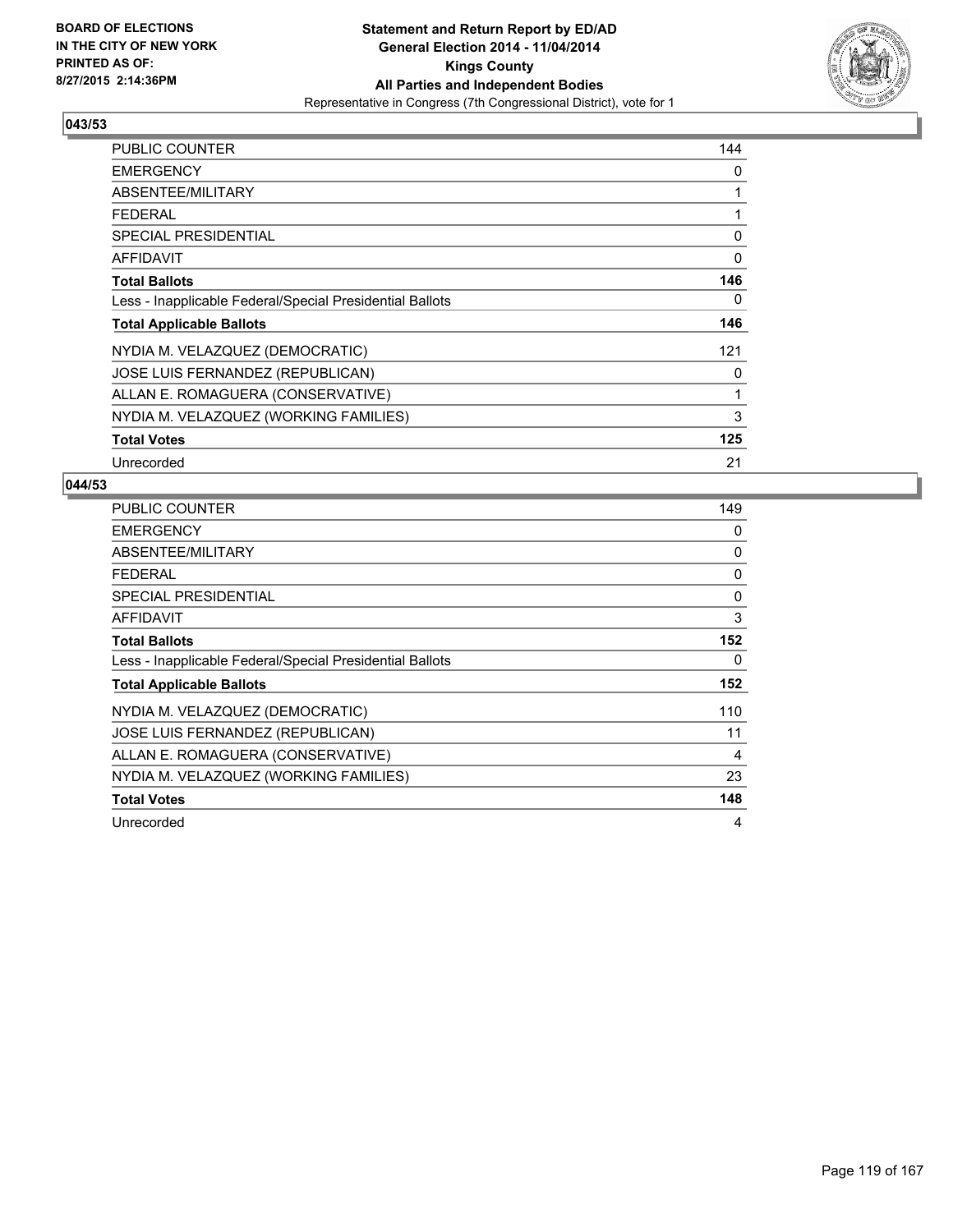

| <b>PUBLIC COUNTER</b>                                    | 176 |
|----------------------------------------------------------|-----|
| <b>EMERGENCY</b>                                         | 0   |
| ABSENTEE/MILITARY                                        | 0   |
| <b>FEDERAL</b>                                           | 0   |
| SPECIAL PRESIDENTIAL                                     | 0   |
| AFFIDAVIT                                                | 4   |
| <b>Total Ballots</b>                                     | 180 |
| Less - Inapplicable Federal/Special Presidential Ballots | 0   |
| <b>Total Applicable Ballots</b>                          | 180 |
| NYDIA M. VELAZQUEZ (DEMOCRATIC)                          | 138 |
| JOSE LUIS FERNANDEZ (REPUBLICAN)                         | 3   |
| ALLAN E. ROMAGUERA (CONSERVATIVE)                        | 1   |
| NYDIA M. VELAZQUEZ (WORKING FAMILIES)                    | 22  |
| <b>Total Votes</b>                                       | 164 |
| Unrecorded                                               | 16  |

| <b>PUBLIC COUNTER</b>                                    | 140 |
|----------------------------------------------------------|-----|
| <b>EMERGENCY</b>                                         | 0   |
| ABSENTEE/MILITARY                                        | 1   |
| <b>FEDERAL</b>                                           | 0   |
| <b>SPECIAL PRESIDENTIAL</b>                              | 0   |
| <b>AFFIDAVIT</b>                                         | 4   |
| <b>Total Ballots</b>                                     | 145 |
| Less - Inapplicable Federal/Special Presidential Ballots | 0   |
| <b>Total Applicable Ballots</b>                          | 145 |
| NYDIA M. VELAZQUEZ (DEMOCRATIC)                          | 100 |
| JOSE LUIS FERNANDEZ (REPUBLICAN)                         | 5   |
| ALLAN E. ROMAGUERA (CONSERVATIVE)                        | 1   |
| NYDIA M. VELAZQUEZ (WORKING FAMILIES)                    | 28  |
| NEIL LEGRASSE TYSON (WRITE-IN)                           |     |
| UNATTRIBUTABLE WRITE-IN (WRITE-IN)                       | 1   |
| <b>Total Votes</b>                                       | 136 |
| Unrecorded                                               | 9   |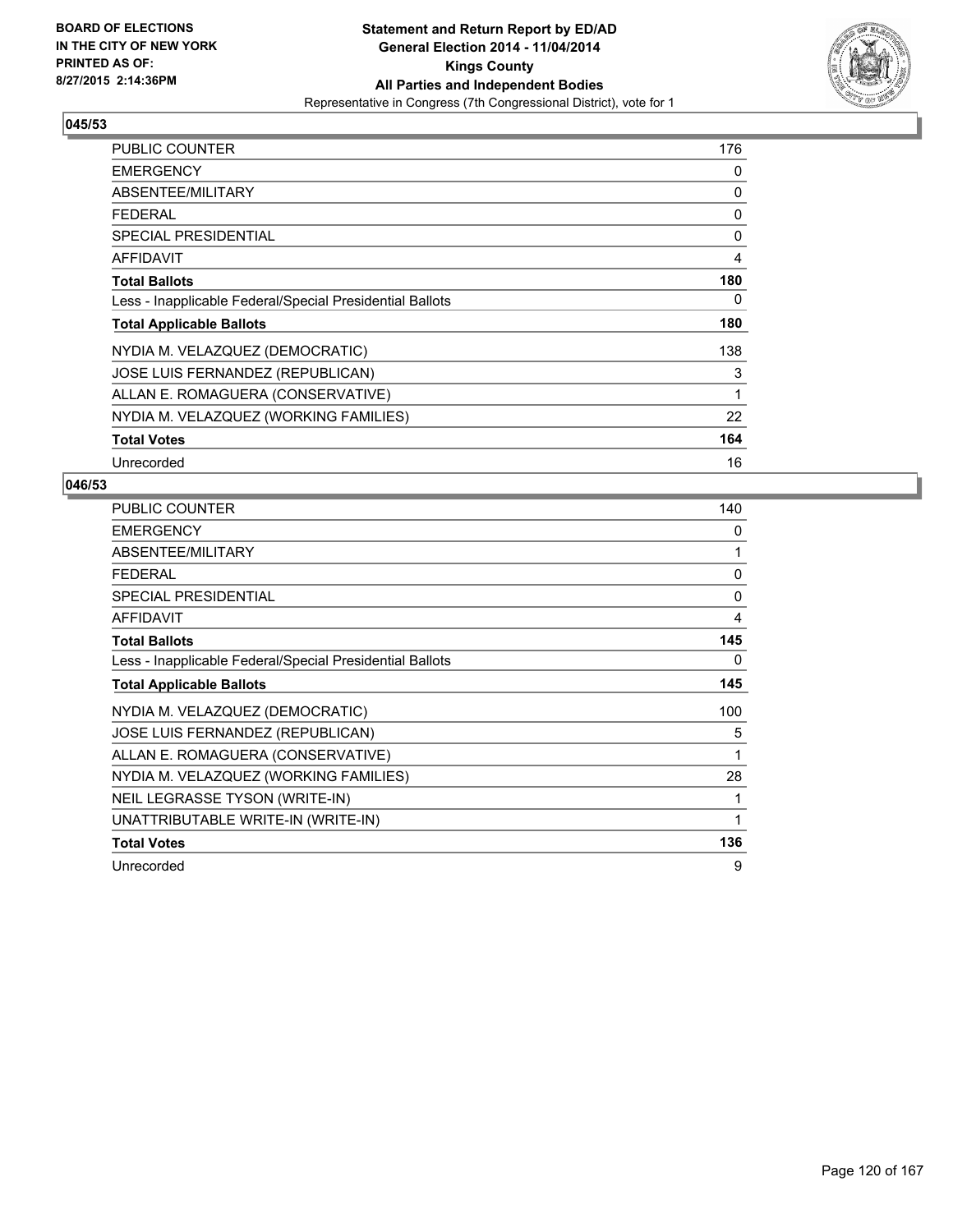

| <b>PUBLIC COUNTER</b>                                    | 147            |
|----------------------------------------------------------|----------------|
| <b>EMERGENCY</b>                                         | 0              |
| ABSENTEE/MILITARY                                        | 4              |
| <b>FEDERAL</b>                                           | 1              |
| <b>SPECIAL PRESIDENTIAL</b>                              | 0              |
| AFFIDAVIT                                                | 2              |
| <b>Total Ballots</b>                                     | 154            |
| Less - Inapplicable Federal/Special Presidential Ballots | 0              |
| <b>Total Applicable Ballots</b>                          | 154            |
| NYDIA M. VELAZQUEZ (DEMOCRATIC)                          | 97             |
| JOSE LUIS FERNANDEZ (REPUBLICAN)                         | 5              |
| ALLAN E. ROMAGUERA (CONSERVATIVE)                        | $\overline{2}$ |
| NYDIA M. VELAZQUEZ (WORKING FAMILIES)                    | 46             |
| LEE ZELDIN (WRITE-IN)                                    | 1              |
| <b>Total Votes</b>                                       | 151            |
| Unrecorded                                               | 3              |

| <b>PUBLIC COUNTER</b>                                    | 94          |
|----------------------------------------------------------|-------------|
| <b>EMERGENCY</b>                                         | 0           |
| <b>ABSENTEE/MILITARY</b>                                 | 1           |
| <b>FEDERAL</b>                                           |             |
| <b>SPECIAL PRESIDENTIAL</b>                              | $\mathbf 0$ |
| <b>AFFIDAVIT</b>                                         | 7           |
| <b>Total Ballots</b>                                     | 103         |
| Less - Inapplicable Federal/Special Presidential Ballots | 0           |
| <b>Total Applicable Ballots</b>                          | 103         |
| NYDIA M. VELAZQUEZ (DEMOCRATIC)                          | 72          |
| JOSE LUIS FERNANDEZ (REPUBLICAN)                         | 3           |
| ALLAN E. ROMAGUERA (CONSERVATIVE)                        | 1           |
| NYDIA M. VELAZQUEZ (WORKING FAMILIES)                    | 21          |
| <b>Total Votes</b>                                       | 97          |
| Unrecorded                                               | 6           |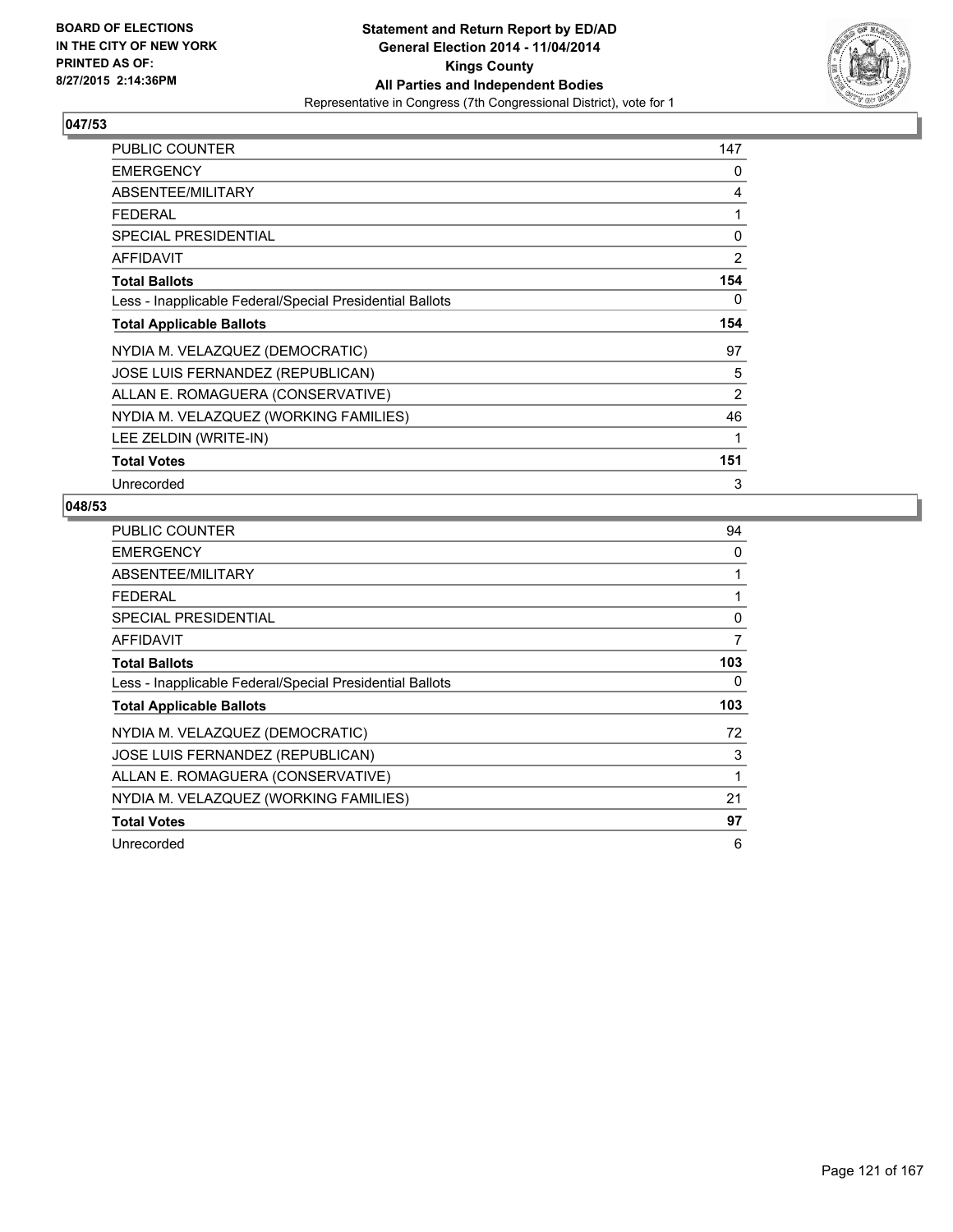

| <b>PUBLIC COUNTER</b>                                    | 19 |
|----------------------------------------------------------|----|
| <b>EMERGENCY</b>                                         | 0  |
| ABSENTEE/MILITARY                                        | 0  |
| <b>FEDERAL</b>                                           | 0  |
| <b>SPECIAL PRESIDENTIAL</b>                              | 0  |
| <b>AFFIDAVIT</b>                                         | 0  |
| <b>Total Ballots</b>                                     | 19 |
| Less - Inapplicable Federal/Special Presidential Ballots | 0  |
| <b>Total Applicable Ballots</b>                          | 19 |
| NYDIA M. VELAZQUEZ (DEMOCRATIC)                          | 14 |
| JOSE LUIS FERNANDEZ (REPUBLICAN)                         | 0  |
| ALLAN E. ROMAGUERA (CONSERVATIVE)                        | 0  |
| NYDIA M. VELAZQUEZ (WORKING FAMILIES)                    | 4  |
| <b>Total Votes</b>                                       | 18 |
| Unrecorded                                               | 1  |

| PUBLIC COUNTER                                           | 120 |
|----------------------------------------------------------|-----|
| <b>EMERGENCY</b>                                         | 0   |
| ABSENTEE/MILITARY                                        | 2   |
| <b>FEDERAL</b>                                           | 0   |
| SPECIAL PRESIDENTIAL                                     | 0   |
| <b>AFFIDAVIT</b>                                         | 3   |
| <b>Total Ballots</b>                                     | 125 |
| Less - Inapplicable Federal/Special Presidential Ballots | 0   |
| <b>Total Applicable Ballots</b>                          | 125 |
| NYDIA M. VELAZQUEZ (DEMOCRATIC)                          | 85  |
| JOSE LUIS FERNANDEZ (REPUBLICAN)                         | 8   |
| ALLAN E. ROMAGUERA (CONSERVATIVE)                        | 2   |
| NYDIA M. VELAZQUEZ (WORKING FAMILIES)                    | 17  |
| <b>Total Votes</b>                                       | 112 |
| Unrecorded                                               | 13  |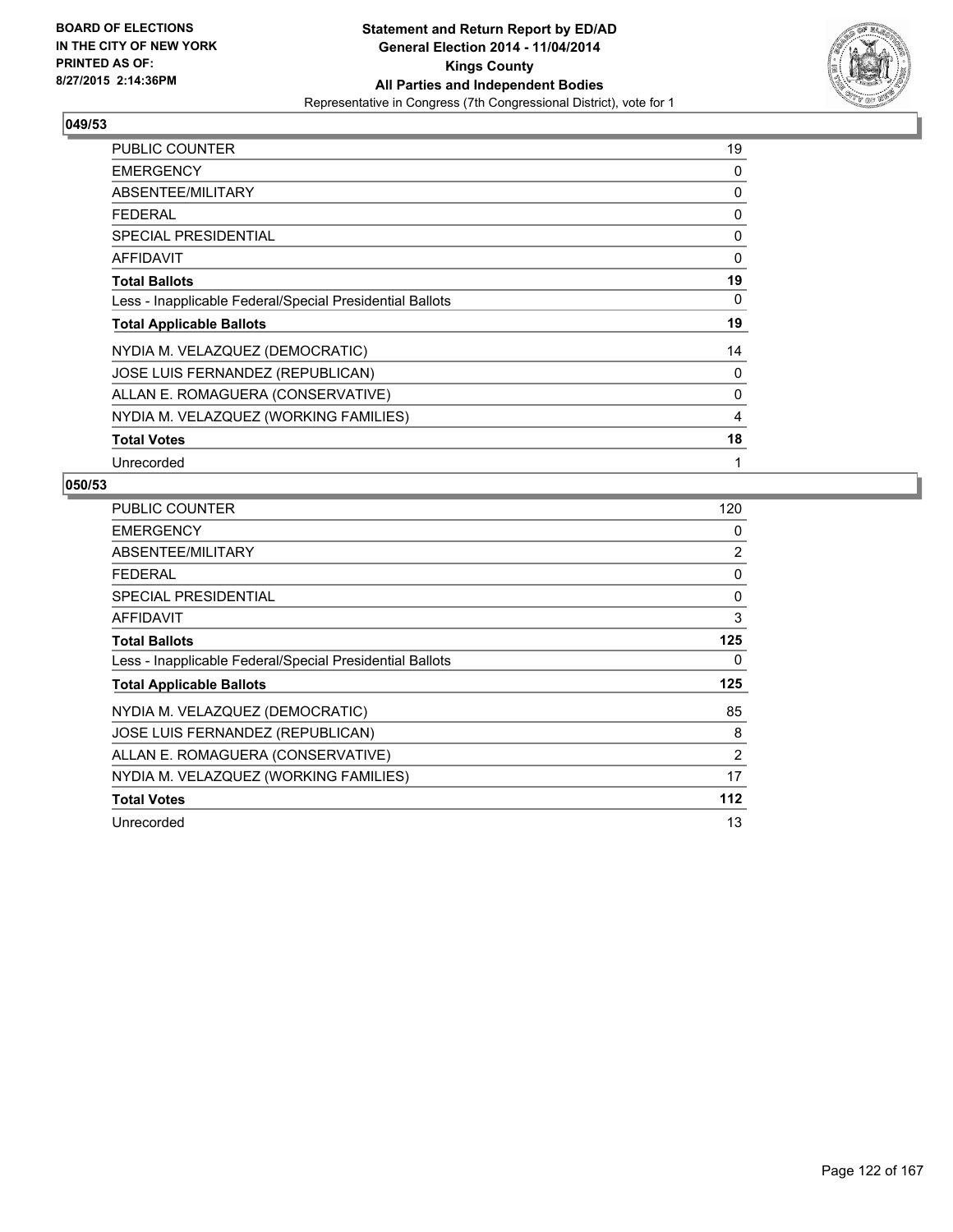

| PUBLIC COUNTER                                           | 77 |
|----------------------------------------------------------|----|
| <b>EMERGENCY</b>                                         | 0  |
| ABSENTEE/MILITARY                                        | 0  |
| <b>FEDERAL</b>                                           | 0  |
| <b>SPECIAL PRESIDENTIAL</b>                              | 0  |
| <b>AFFIDAVIT</b>                                         | 7  |
| <b>Total Ballots</b>                                     | 84 |
| Less - Inapplicable Federal/Special Presidential Ballots | 0  |
| <b>Total Applicable Ballots</b>                          | 84 |
| NYDIA M. VELAZQUEZ (DEMOCRATIC)                          | 71 |
| JOSE LUIS FERNANDEZ (REPUBLICAN)                         |    |
| ALLAN E. ROMAGUERA (CONSERVATIVE)                        | 0  |
| NYDIA M. VELAZQUEZ (WORKING FAMILIES)                    | 2  |
| UNATTRIBUTABLE WRITE-IN (WRITE-IN)                       | 1  |
| <b>Total Votes</b>                                       | 75 |
| Unrecorded                                               | 9  |

| <b>PUBLIC COUNTER</b>                                    | 11 |
|----------------------------------------------------------|----|
| <b>EMERGENCY</b>                                         | 0  |
| ABSENTEE/MILITARY                                        | 0  |
| <b>FEDERAL</b>                                           | 0  |
| <b>SPECIAL PRESIDENTIAL</b>                              | 0  |
| <b>AFFIDAVIT</b>                                         | 0  |
| <b>Total Ballots</b>                                     | 11 |
| Less - Inapplicable Federal/Special Presidential Ballots | 0  |
| <b>Total Applicable Ballots</b>                          | 11 |
| NYDIA M. VELAZQUEZ (DEMOCRATIC)                          | 4  |
| JOSE LUIS FERNANDEZ (REPUBLICAN)                         | 0  |
| ALLAN E. ROMAGUERA (CONSERVATIVE)                        | 0  |
| NYDIA M. VELAZQUEZ (WORKING FAMILIES)                    | 7  |
| <b>Total Votes</b>                                       | 11 |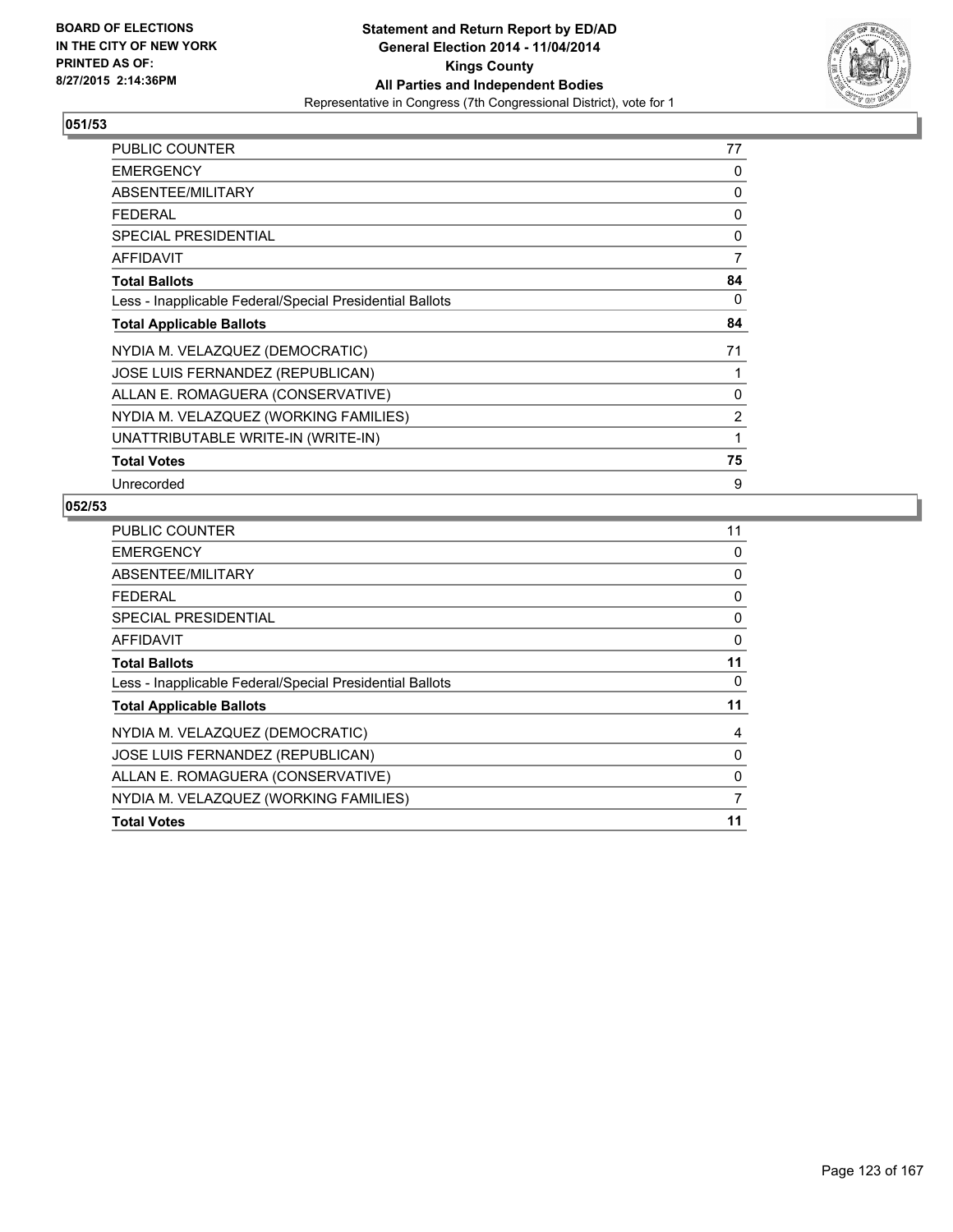

| PUBLIC COUNTER                                           | 148               |
|----------------------------------------------------------|-------------------|
| <b>EMERGENCY</b>                                         | 0                 |
| ABSENTEE/MILITARY                                        | 0                 |
| <b>FEDERAL</b>                                           | 0                 |
| <b>SPECIAL PRESIDENTIAL</b>                              | 0                 |
| <b>AFFIDAVIT</b>                                         | 5                 |
| <b>Total Ballots</b>                                     | 153               |
| Less - Inapplicable Federal/Special Presidential Ballots | 0                 |
| <b>Total Applicable Ballots</b>                          | 153               |
| NYDIA M. VELAZQUEZ (DEMOCRATIC)                          | 100               |
| JOSE LUIS FERNANDEZ (REPUBLICAN)                         | 7                 |
| ALLAN E. ROMAGUERA (CONSERVATIVE)                        | 1                 |
| NYDIA M. VELAZQUEZ (WORKING FAMILIES)                    | 33                |
| <b>Total Votes</b>                                       | 141               |
| Unrecorded                                               | $12 \overline{ }$ |

| <b>PUBLIC COUNTER</b>                                    | 129 |
|----------------------------------------------------------|-----|
| <b>EMERGENCY</b>                                         | 0   |
| ABSENTEE/MILITARY                                        | 2   |
| <b>FEDERAL</b>                                           | 0   |
| <b>SPECIAL PRESIDENTIAL</b>                              | 0   |
| <b>AFFIDAVIT</b>                                         | 4   |
| <b>Total Ballots</b>                                     | 135 |
| Less - Inapplicable Federal/Special Presidential Ballots | 0   |
| <b>Total Applicable Ballots</b>                          | 135 |
| NYDIA M. VELAZQUEZ (DEMOCRATIC)                          | 107 |
| JOSE LUIS FERNANDEZ (REPUBLICAN)                         | 3   |
| ALLAN E. ROMAGUERA (CONSERVATIVE)                        | 1   |
| NYDIA M. VELAZQUEZ (WORKING FAMILIES)                    | 16  |
| <b>Total Votes</b>                                       | 127 |
| Unrecorded                                               | 8   |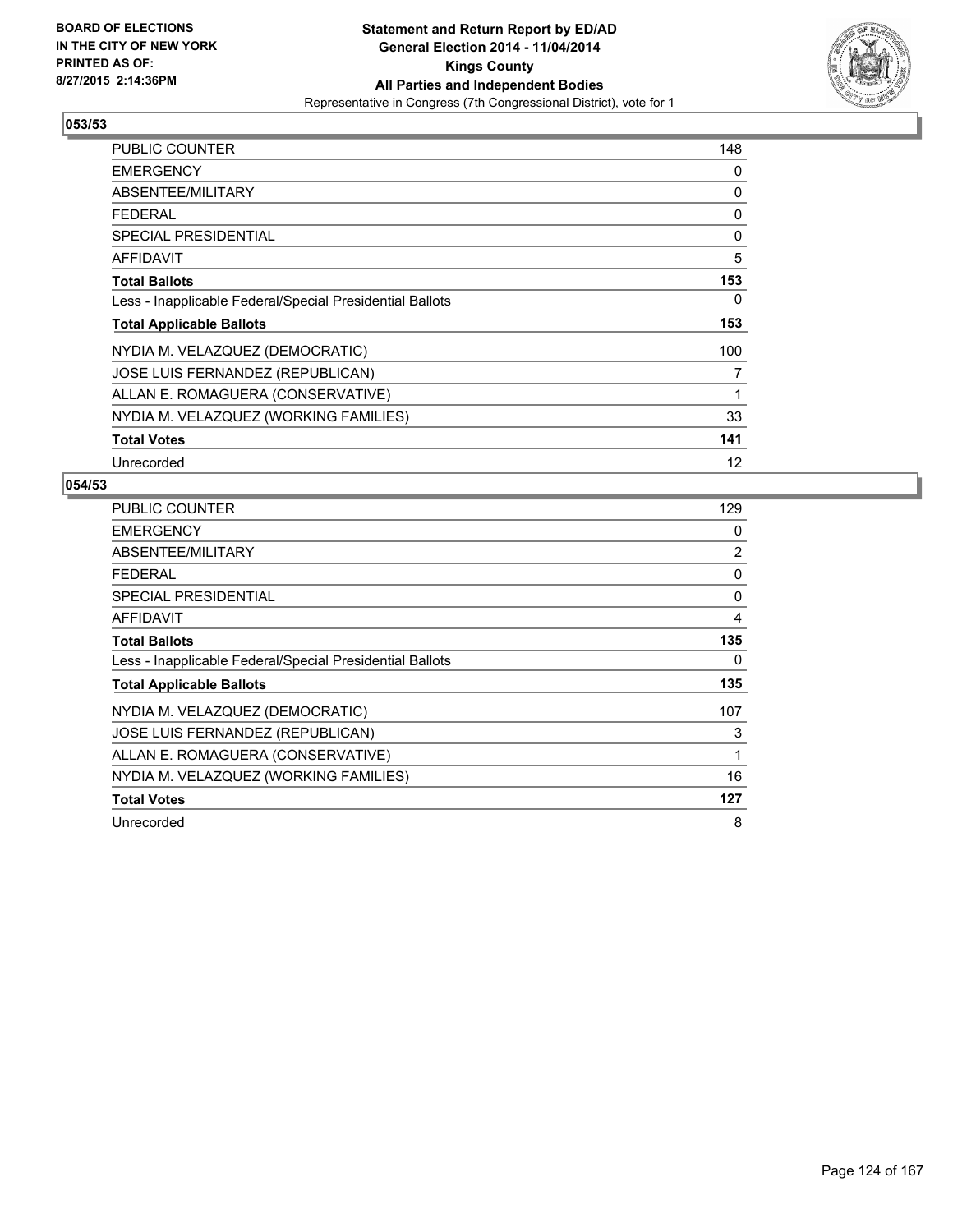

| <b>PUBLIC COUNTER</b>                                    | 141 |
|----------------------------------------------------------|-----|
| <b>EMERGENCY</b>                                         | 0   |
| ABSENTEE/MILITARY                                        | 2   |
| <b>FEDERAL</b>                                           | 0   |
| SPECIAL PRESIDENTIAL                                     | 0   |
| <b>AFFIDAVIT</b>                                         | 4   |
| <b>Total Ballots</b>                                     | 147 |
| Less - Inapplicable Federal/Special Presidential Ballots | 0   |
| <b>Total Applicable Ballots</b>                          | 147 |
| NYDIA M. VELAZQUEZ (DEMOCRATIC)                          | 90  |
| JOSE LUIS FERNANDEZ (REPUBLICAN)                         | 8   |
| ALLAN E. ROMAGUERA (CONSERVATIVE)                        | 0   |
| NYDIA M. VELAZQUEZ (WORKING FAMILIES)                    | 34  |
| CRAY SEEMAN (WRITE-IN)                                   | 1   |
| <b>Total Votes</b>                                       | 133 |
| Unrecorded                                               | 14  |

| <b>PUBLIC COUNTER</b>                                    | 168            |
|----------------------------------------------------------|----------------|
| <b>EMERGENCY</b>                                         | 0              |
| ABSENTEE/MILITARY                                        | 4              |
| <b>FEDERAL</b>                                           | 0              |
| <b>SPECIAL PRESIDENTIAL</b>                              | 0              |
| <b>AFFIDAVIT</b>                                         | 3              |
| <b>Total Ballots</b>                                     | 175            |
| Less - Inapplicable Federal/Special Presidential Ballots | 0              |
| <b>Total Applicable Ballots</b>                          | 175            |
| NYDIA M. VELAZQUEZ (DEMOCRATIC)                          | 128            |
| JOSE LUIS FERNANDEZ (REPUBLICAN)                         | 9              |
| ALLAN E. ROMAGUERA (CONSERVATIVE)                        | $\overline{2}$ |
| NYDIA M. VELAZQUEZ (WORKING FAMILIES)                    | 27             |
| <b>Total Votes</b>                                       | 166            |
| Unrecorded                                               | 9              |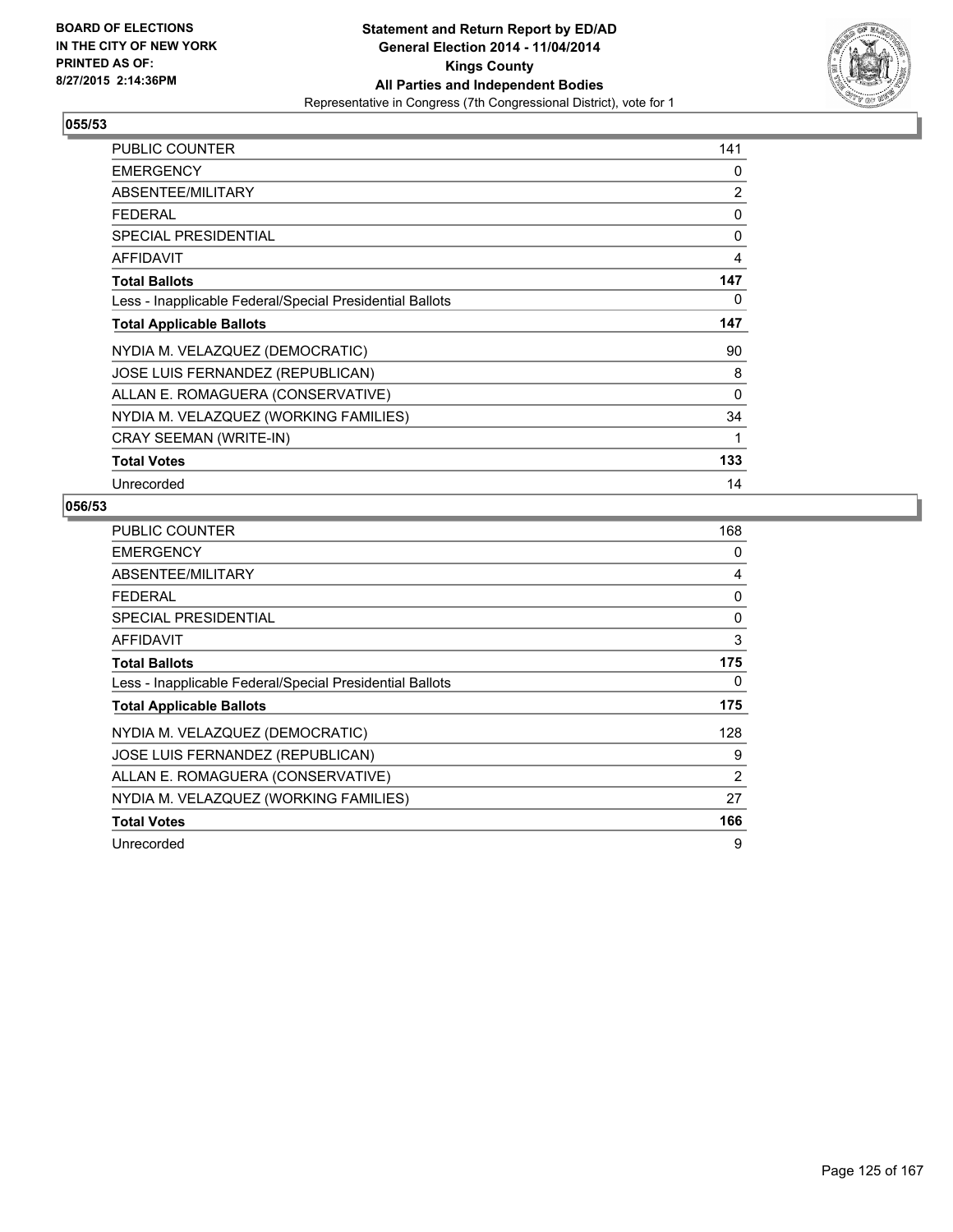

| <b>PUBLIC COUNTER</b>                                    | 185 |
|----------------------------------------------------------|-----|
| <b>EMERGENCY</b>                                         | 0   |
| ABSENTEE/MILITARY                                        | 0   |
| <b>FEDERAL</b>                                           | 0   |
| <b>SPECIAL PRESIDENTIAL</b>                              | 0   |
| AFFIDAVIT                                                | 4   |
| <b>Total Ballots</b>                                     | 189 |
| Less - Inapplicable Federal/Special Presidential Ballots | 0   |
| <b>Total Applicable Ballots</b>                          | 189 |
| NYDIA M. VELAZQUEZ (DEMOCRATIC)                          | 140 |
| <b>JOSE LUIS FERNANDEZ (REPUBLICAN)</b>                  | 6   |
| ALLAN E. ROMAGUERA (CONSERVATIVE)                        | 1   |
| NYDIA M. VELAZQUEZ (WORKING FAMILIES)                    | 36  |
| UNATTRIBUTABLE WRITE-IN (WRITE-IN)                       | 1   |
| <b>Total Votes</b>                                       | 184 |
| Unrecorded                                               | 5   |

| <b>PUBLIC COUNTER</b>                                    | 143 |
|----------------------------------------------------------|-----|
| <b>EMERGENCY</b>                                         | 0   |
| ABSENTEE/MILITARY                                        | 1   |
| <b>FEDERAL</b>                                           | 0   |
| <b>SPECIAL PRESIDENTIAL</b>                              | 0   |
| <b>AFFIDAVIT</b>                                         | 0   |
| <b>Total Ballots</b>                                     | 144 |
| Less - Inapplicable Federal/Special Presidential Ballots | 0   |
| <b>Total Applicable Ballots</b>                          | 144 |
| NYDIA M. VELAZQUEZ (DEMOCRATIC)                          | 83  |
| JOSE LUIS FERNANDEZ (REPUBLICAN)                         | 11  |
| ALLAN E. ROMAGUERA (CONSERVATIVE)                        | 1   |
| NYDIA M. VELAZQUEZ (WORKING FAMILIES)                    | 30  |
| VITO LOPEZ (WRITE-IN)                                    | 1   |
| <b>Total Votes</b>                                       | 126 |
| Unrecorded                                               | 18  |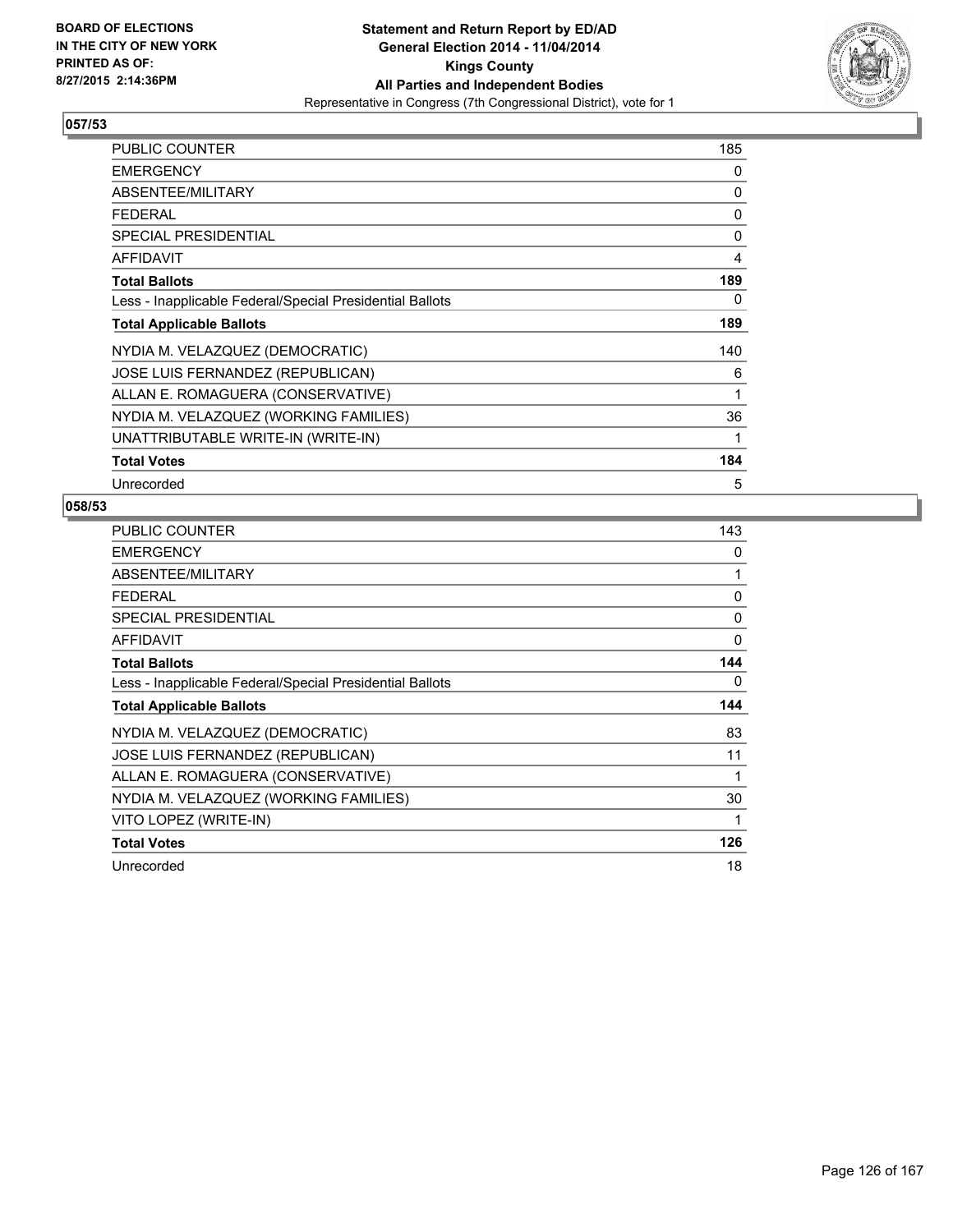

| <b>PUBLIC COUNTER</b>                                    | 191 |
|----------------------------------------------------------|-----|
| <b>EMERGENCY</b>                                         | 0   |
| ABSENTEE/MILITARY                                        | 0   |
| <b>FEDERAL</b>                                           | 0   |
| <b>SPECIAL PRESIDENTIAL</b>                              | 0   |
| <b>AFFIDAVIT</b>                                         | 5   |
| <b>Total Ballots</b>                                     | 196 |
| Less - Inapplicable Federal/Special Presidential Ballots | 0   |
| <b>Total Applicable Ballots</b>                          | 196 |
| NYDIA M. VELAZQUEZ (DEMOCRATIC)                          | 137 |
| JOSE LUIS FERNANDEZ (REPUBLICAN)                         | 7   |
| ALLAN E. ROMAGUERA (CONSERVATIVE)                        | 0   |
| NYDIA M. VELAZQUEZ (WORKING FAMILIES)                    | 35  |
| <b>Total Votes</b>                                       | 179 |
| Unrecorded                                               | 17  |

| <b>PUBLIC COUNTER</b>                                    | 212 |
|----------------------------------------------------------|-----|
| <b>EMERGENCY</b>                                         | 0   |
| ABSENTEE/MILITARY                                        | 1   |
| <b>FEDERAL</b>                                           | 0   |
| SPECIAL PRESIDENTIAL                                     | 0   |
| <b>AFFIDAVIT</b>                                         | 9   |
| <b>Total Ballots</b>                                     | 222 |
| Less - Inapplicable Federal/Special Presidential Ballots | 0   |
| <b>Total Applicable Ballots</b>                          | 222 |
| NYDIA M. VELAZQUEZ (DEMOCRATIC)                          | 157 |
| JOSE LUIS FERNANDEZ (REPUBLICAN)                         | 10  |
| ALLAN E. ROMAGUERA (CONSERVATIVE)                        | 0   |
| NYDIA M. VELAZQUEZ (WORKING FAMILIES)                    | 32  |
| <b>Total Votes</b>                                       | 199 |
| Unrecorded                                               | 23  |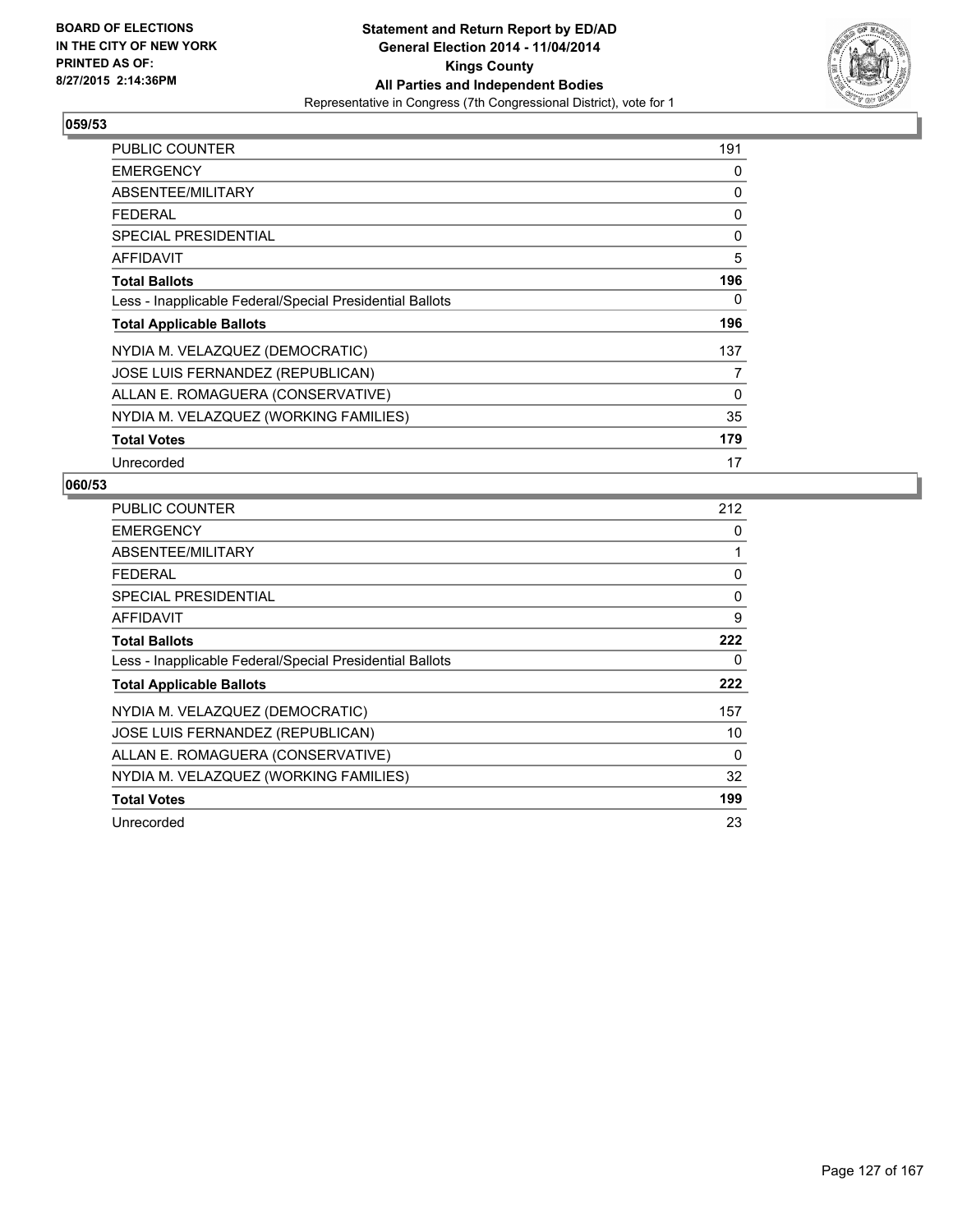

| <b>PUBLIC COUNTER</b>                                    | 174 |
|----------------------------------------------------------|-----|
| <b>EMERGENCY</b>                                         | 0   |
| ABSENTEE/MILITARY                                        | 11  |
| <b>FEDERAL</b>                                           | 0   |
| <b>SPECIAL PRESIDENTIAL</b>                              | 0   |
| <b>AFFIDAVIT</b>                                         | 3   |
| <b>Total Ballots</b>                                     | 188 |
| Less - Inapplicable Federal/Special Presidential Ballots | 0   |
| <b>Total Applicable Ballots</b>                          | 188 |
| NYDIA M. VELAZQUEZ (DEMOCRATIC)                          | 153 |
| JOSE LUIS FERNANDEZ (REPUBLICAN)                         | 9   |
| ALLAN E. ROMAGUERA (CONSERVATIVE)                        | 2   |
| NYDIA M. VELAZQUEZ (WORKING FAMILIES)                    | 11  |
| <b>Total Votes</b>                                       | 175 |
| Unrecorded                                               | 13  |

| <b>PUBLIC COUNTER</b>                                    | 32 |
|----------------------------------------------------------|----|
| <b>EMERGENCY</b>                                         | 0  |
| ABSENTEE/MILITARY                                        | 2  |
| <b>FEDERAL</b>                                           | 1  |
| SPECIAL PRESIDENTIAL                                     | 0  |
| <b>AFFIDAVIT</b>                                         | 1  |
| <b>Total Ballots</b>                                     | 36 |
| Less - Inapplicable Federal/Special Presidential Ballots | 0  |
| <b>Total Applicable Ballots</b>                          | 36 |
| NYDIA M. VELAZQUEZ (DEMOCRATIC)                          | 22 |
| JOSE LUIS FERNANDEZ (REPUBLICAN)                         | 6  |
| ALLAN E. ROMAGUERA (CONSERVATIVE)                        | 0  |
| NYDIA M. VELAZQUEZ (WORKING FAMILIES)                    | 6  |
| <b>Total Votes</b>                                       | 34 |
| Unrecorded                                               | 2  |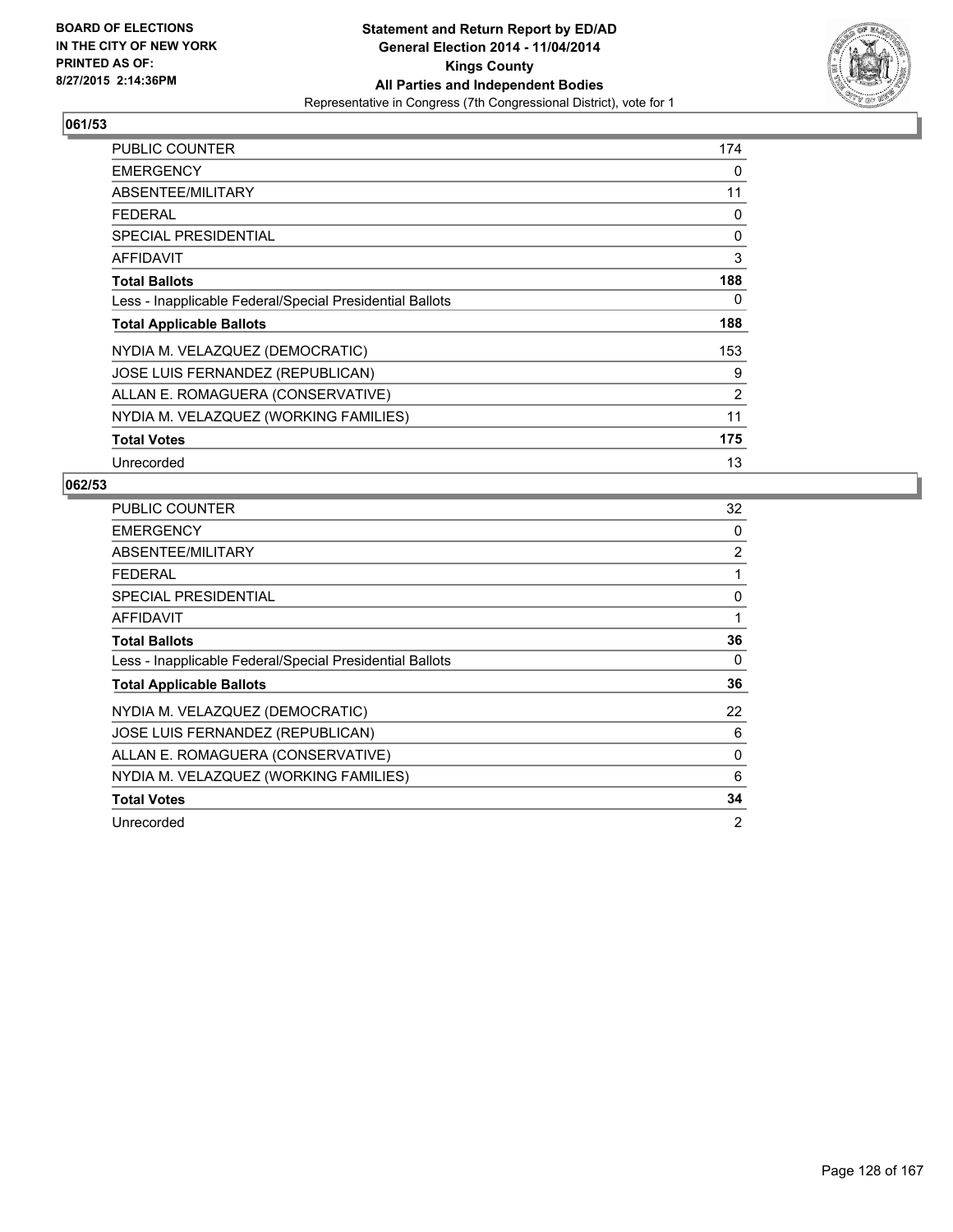

| PUBLIC COUNTER                                           | 118            |
|----------------------------------------------------------|----------------|
| <b>EMERGENCY</b>                                         | 0              |
| ABSENTEE/MILITARY                                        | 2              |
| <b>FEDERAL</b>                                           | 0              |
| <b>SPECIAL PRESIDENTIAL</b>                              | 0              |
| <b>AFFIDAVIT</b>                                         | 4              |
| <b>Total Ballots</b>                                     | 124            |
| Less - Inapplicable Federal/Special Presidential Ballots | 0              |
| <b>Total Applicable Ballots</b>                          | 124            |
| NYDIA M. VELAZQUEZ (DEMOCRATIC)                          | 84             |
| JOSE LUIS FERNANDEZ (REPUBLICAN)                         | 6              |
| ALLAN E. ROMAGUERA (CONSERVATIVE)                        | $\overline{2}$ |
| NYDIA M. VELAZQUEZ (WORKING FAMILIES)                    | 22             |
| <b>Total Votes</b>                                       | 114            |
| Unrecorded                                               | 10             |

| <b>PUBLIC COUNTER</b>                                    | 104 |
|----------------------------------------------------------|-----|
| <b>EMERGENCY</b>                                         | 0   |
| ABSENTEE/MILITARY                                        | 1   |
| <b>FEDERAL</b>                                           | 0   |
| <b>SPECIAL PRESIDENTIAL</b>                              | 0   |
| <b>AFFIDAVIT</b>                                         | 5   |
| <b>Total Ballots</b>                                     | 110 |
| Less - Inapplicable Federal/Special Presidential Ballots | 0   |
| <b>Total Applicable Ballots</b>                          | 110 |
| NYDIA M. VELAZQUEZ (DEMOCRATIC)                          | 79  |
| <b>JOSE LUIS FERNANDEZ (REPUBLICAN)</b>                  | 8   |
| ALLAN E. ROMAGUERA (CONSERVATIVE)                        | 2   |
| NYDIA M. VELAZQUEZ (WORKING FAMILIES)                    | 14  |
| <b>Total Votes</b>                                       | 103 |
| Unrecorded                                               | 7   |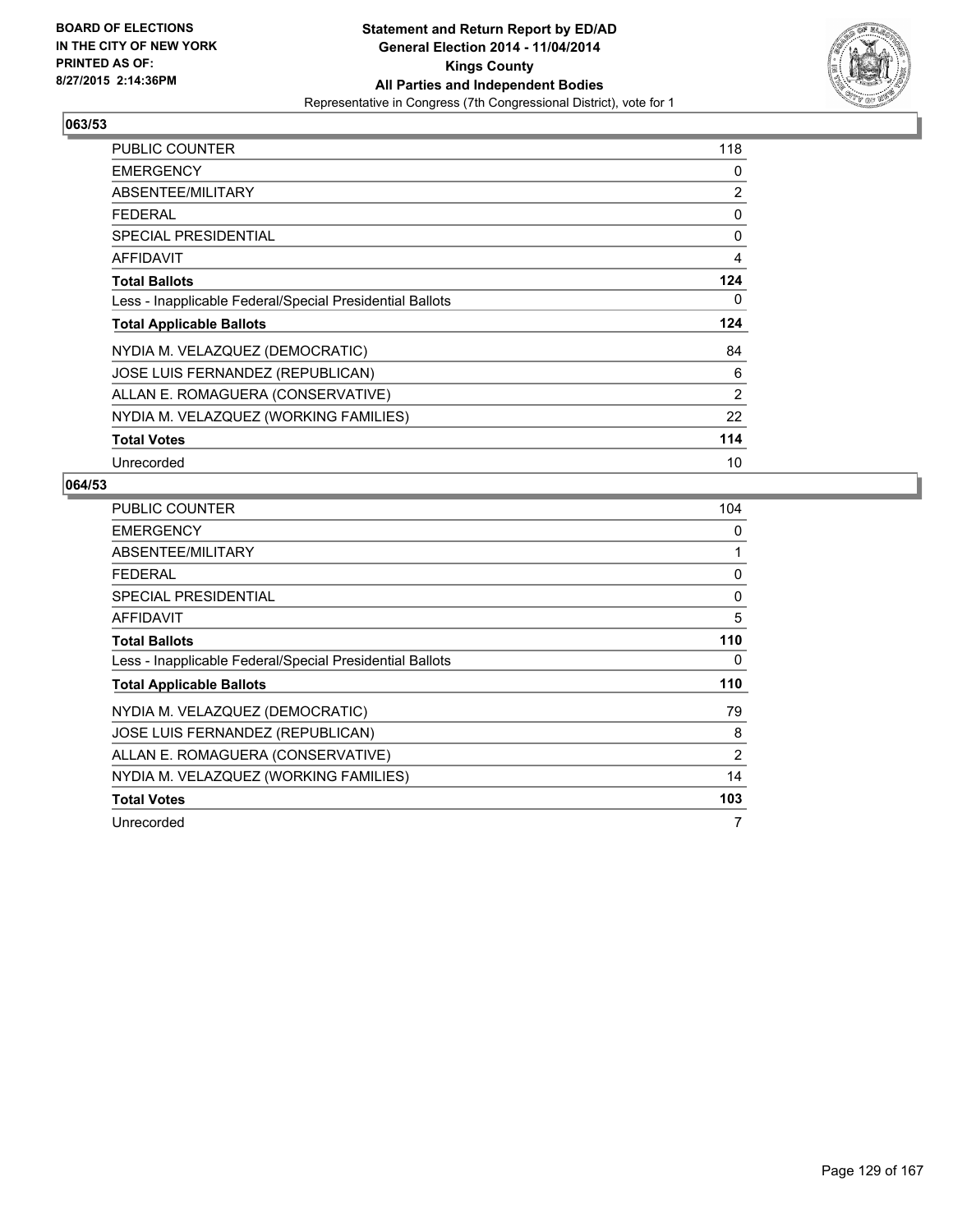

| <b>PUBLIC COUNTER</b>                                    | 136 |
|----------------------------------------------------------|-----|
| <b>EMERGENCY</b>                                         | 0   |
| ABSENTEE/MILITARY                                        | 3   |
| <b>FEDERAL</b>                                           | 1   |
| <b>SPECIAL PRESIDENTIAL</b>                              | 0   |
| AFFIDAVIT                                                | 2   |
| <b>Total Ballots</b>                                     | 142 |
| Less - Inapplicable Federal/Special Presidential Ballots | 0   |
| <b>Total Applicable Ballots</b>                          | 142 |
| NYDIA M. VELAZQUEZ (DEMOCRATIC)                          | 93  |
| <b>JOSE LUIS FERNANDEZ (REPUBLICAN)</b>                  | 24  |
| ALLAN E. ROMAGUERA (CONSERVATIVE)                        | 3   |
| NYDIA M. VELAZQUEZ (WORKING FAMILIES)                    | 13  |
| <b>Total Votes</b>                                       | 133 |
| Unrecorded                                               | 9   |

| <b>PUBLIC COUNTER</b>                                    | 215 |
|----------------------------------------------------------|-----|
| <b>EMERGENCY</b>                                         | 0   |
| ABSENTEE/MILITARY                                        | 0   |
| <b>FEDERAL</b>                                           | 0   |
| SPECIAL PRESIDENTIAL                                     | 0   |
| <b>AFFIDAVIT</b>                                         | 6   |
| <b>Total Ballots</b>                                     | 221 |
| Less - Inapplicable Federal/Special Presidential Ballots | 0   |
| <b>Total Applicable Ballots</b>                          | 221 |
| NYDIA M. VELAZQUEZ (DEMOCRATIC)                          | 145 |
| JOSE LUIS FERNANDEZ (REPUBLICAN)                         | 19  |
| ALLAN E. ROMAGUERA (CONSERVATIVE)                        | 7   |
| NYDIA M. VELAZQUEZ (WORKING FAMILIES)                    | 17  |
| <b>Total Votes</b>                                       | 188 |
| Unrecorded                                               | 33  |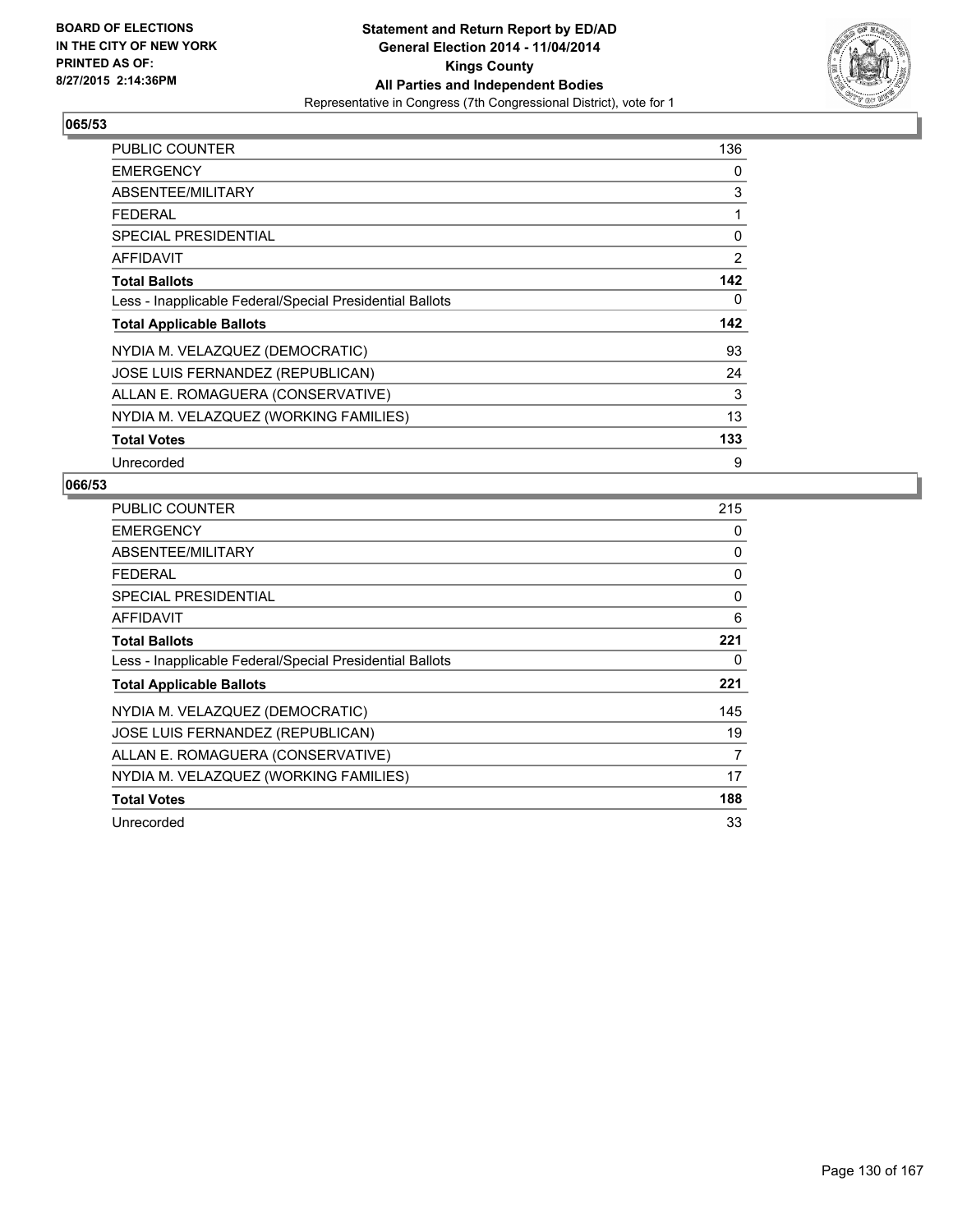

| PUBLIC COUNTER                                           | 171 |
|----------------------------------------------------------|-----|
| <b>EMERGENCY</b>                                         | 0   |
| ABSENTEE/MILITARY                                        | 1   |
| <b>FEDERAL</b>                                           | 0   |
| SPECIAL PRESIDENTIAL                                     | 0   |
| AFFIDAVIT                                                | 5   |
| <b>Total Ballots</b>                                     | 177 |
| Less - Inapplicable Federal/Special Presidential Ballots | 0   |
| <b>Total Applicable Ballots</b>                          | 177 |
| NYDIA M. VELAZQUEZ (DEMOCRATIC)                          | 129 |
| JOSE LUIS FERNANDEZ (REPUBLICAN)                         | 9   |
| ALLAN E. ROMAGUERA (CONSERVATIVE)                        | 6   |
| NYDIA M. VELAZQUEZ (WORKING FAMILIES)                    | 10  |
| <b>Total Votes</b>                                       | 154 |
| Unrecorded                                               | 23  |

| <b>PUBLIC COUNTER</b>                                    | 149 |
|----------------------------------------------------------|-----|
| <b>EMERGENCY</b>                                         | 0   |
| ABSENTEE/MILITARY                                        | 1   |
| <b>FEDERAL</b>                                           | 0   |
| SPECIAL PRESIDENTIAL                                     | 0   |
| AFFIDAVIT                                                | 8   |
| <b>Total Ballots</b>                                     | 158 |
| Less - Inapplicable Federal/Special Presidential Ballots | 0   |
| <b>Total Applicable Ballots</b>                          | 158 |
| NYDIA M. VELAZQUEZ (DEMOCRATIC)                          | 110 |
| JOSE LUIS FERNANDEZ (REPUBLICAN)                         | 11  |
| ALLAN E. ROMAGUERA (CONSERVATIVE)                        | 6   |
| NYDIA M. VELAZQUEZ (WORKING FAMILIES)                    | 18  |
| <b>Total Votes</b>                                       | 145 |
| Unrecorded                                               | 13  |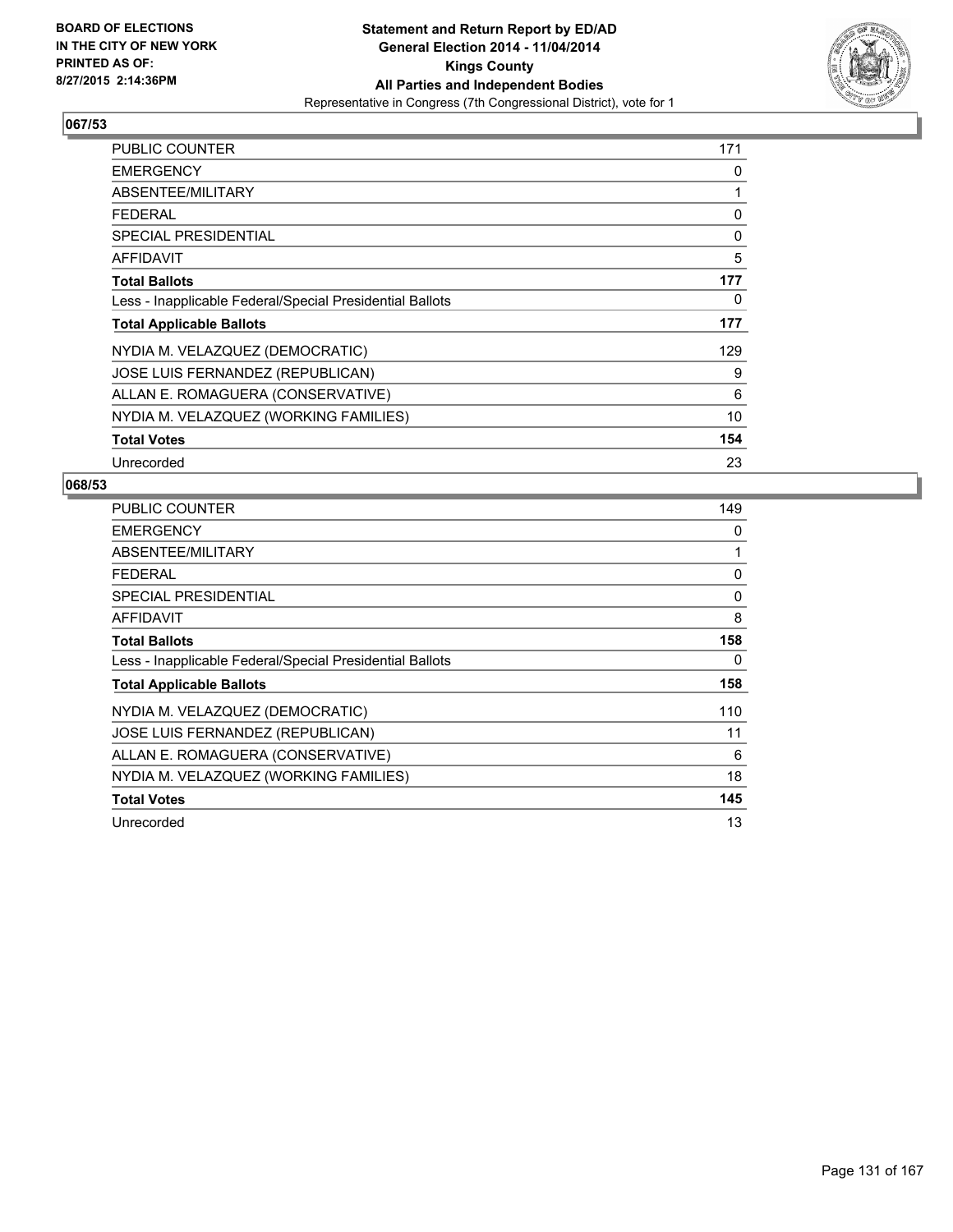

| <b>PUBLIC COUNTER</b>                                    | 86             |
|----------------------------------------------------------|----------------|
| <b>EMERGENCY</b>                                         | 0              |
| ABSENTEE/MILITARY                                        | 2              |
| <b>FEDERAL</b>                                           | 0              |
| <b>SPECIAL PRESIDENTIAL</b>                              | 0              |
| <b>AFFIDAVIT</b>                                         | 0              |
| <b>Total Ballots</b>                                     | 88             |
| Less - Inapplicable Federal/Special Presidential Ballots | 0              |
| <b>Total Applicable Ballots</b>                          | 88             |
| NYDIA M. VELAZQUEZ (DEMOCRATIC)                          | 66             |
| JOSE LUIS FERNANDEZ (REPUBLICAN)                         | 3              |
| ALLAN E. ROMAGUERA (CONSERVATIVE)                        | 2              |
| NYDIA M. VELAZQUEZ (WORKING FAMILIES)                    | $\overline{7}$ |
| CLAIRE WEINGARDEN (WRITE-IN)                             | 1              |
| <b>Total Votes</b>                                       | 79             |
| Unrecorded                                               | 9              |

| PUBLIC COUNTER                                           | 172      |
|----------------------------------------------------------|----------|
| <b>EMERGENCY</b>                                         | 0        |
| <b>ABSENTEE/MILITARY</b>                                 | 0        |
| <b>FEDERAL</b>                                           | 0        |
| SPECIAL PRESIDENTIAL                                     | $\Omega$ |
| <b>AFFIDAVIT</b>                                         | 4        |
| <b>Total Ballots</b>                                     | 176      |
| Less - Inapplicable Federal/Special Presidential Ballots | 0        |
| <b>Total Applicable Ballots</b>                          | 176      |
| NYDIA M. VELAZQUEZ (DEMOCRATIC)                          | 149      |
| JOSE LUIS FERNANDEZ (REPUBLICAN)                         | 8        |
| ALLAN E. ROMAGUERA (CONSERVATIVE)                        | 1        |
| NYDIA M. VELAZQUEZ (WORKING FAMILIES)                    | 8        |
| <b>Total Votes</b>                                       | 166      |
| Unrecorded                                               | 10       |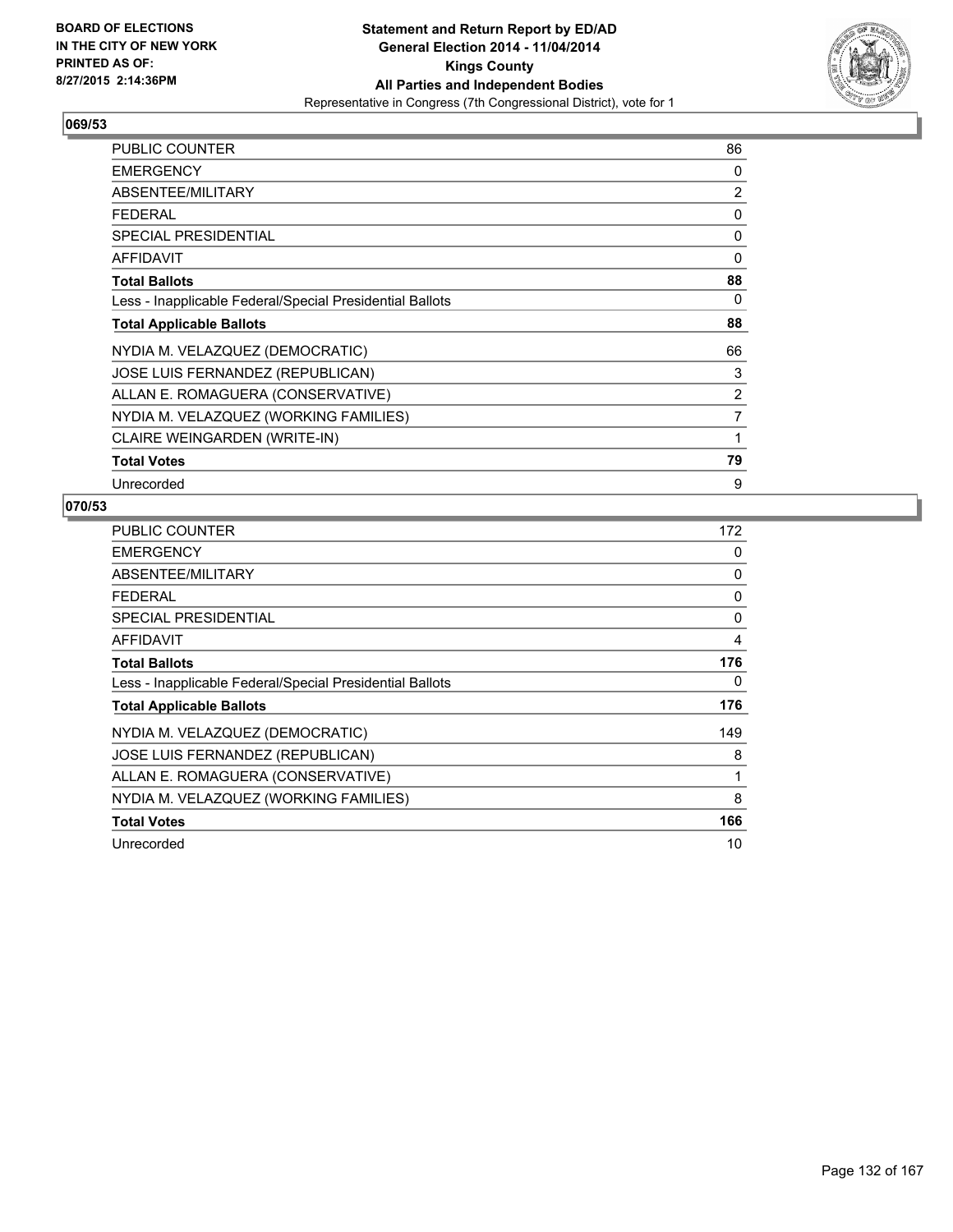

| <b>PUBLIC COUNTER</b>                                    | 103 |
|----------------------------------------------------------|-----|
| <b>EMERGENCY</b>                                         | 0   |
| ABSENTEE/MILITARY                                        | 0   |
| <b>FEDERAL</b>                                           | 0   |
| <b>SPECIAL PRESIDENTIAL</b>                              | 0   |
| <b>AFFIDAVIT</b>                                         | 1   |
| <b>Total Ballots</b>                                     | 104 |
| Less - Inapplicable Federal/Special Presidential Ballots | 0   |
| <b>Total Applicable Ballots</b>                          | 104 |
| NYDIA M. VELAZQUEZ (DEMOCRATIC)                          | 83  |
| JOSE LUIS FERNANDEZ (REPUBLICAN)                         | 2   |
| ALLAN E. ROMAGUERA (CONSERVATIVE)                        | 0   |
| NYDIA M. VELAZQUEZ (WORKING FAMILIES)                    | 4   |
| <b>Total Votes</b>                                       | 89  |
| Unrecorded                                               | 15  |

| <b>PUBLIC COUNTER</b>                                    | 155 |
|----------------------------------------------------------|-----|
| <b>EMERGENCY</b>                                         | 0   |
| ABSENTEE/MILITARY                                        | 1   |
| <b>FEDERAL</b>                                           | 0   |
| <b>SPECIAL PRESIDENTIAL</b>                              | 0   |
| <b>AFFIDAVIT</b>                                         | 4   |
| <b>Total Ballots</b>                                     | 160 |
| Less - Inapplicable Federal/Special Presidential Ballots | 0   |
| <b>Total Applicable Ballots</b>                          | 160 |
| NYDIA M. VELAZQUEZ (DEMOCRATIC)                          | 115 |
| JOSE LUIS FERNANDEZ (REPUBLICAN)                         | 9   |
| ALLAN E. ROMAGUERA (CONSERVATIVE)                        | 2   |
| NYDIA M. VELAZQUEZ (WORKING FAMILIES)                    | 25  |
| <b>Total Votes</b>                                       | 151 |
| Unrecorded                                               | 9   |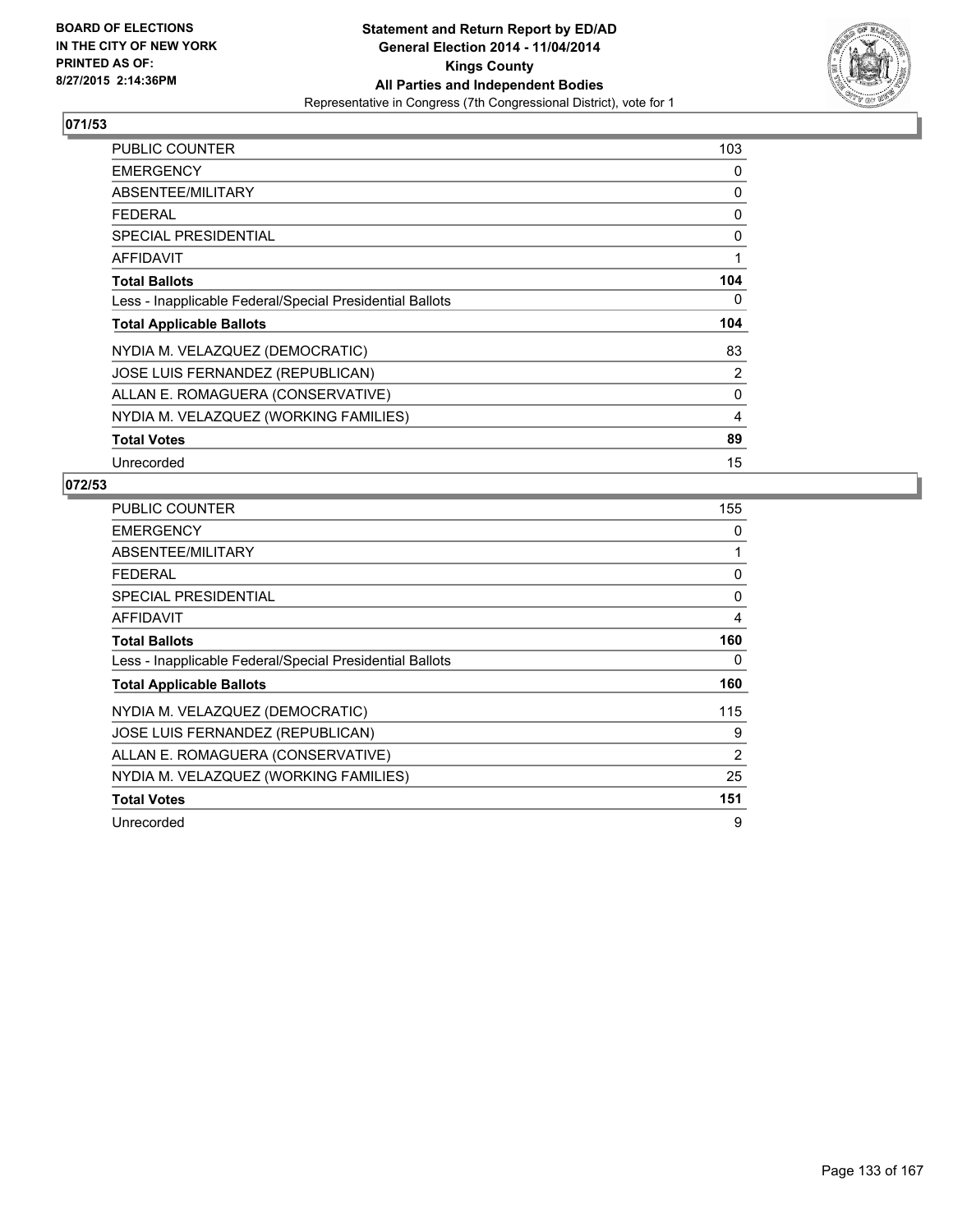

| PUBLIC COUNTER                                           | 183 |
|----------------------------------------------------------|-----|
| <b>EMERGENCY</b>                                         | 0   |
| ABSENTEE/MILITARY                                        | 4   |
| <b>FEDERAL</b>                                           | 0   |
| <b>SPECIAL PRESIDENTIAL</b>                              | 0   |
| <b>AFFIDAVIT</b>                                         | 6   |
| <b>Total Ballots</b>                                     | 193 |
| Less - Inapplicable Federal/Special Presidential Ballots | 0   |
| <b>Total Applicable Ballots</b>                          | 193 |
| NYDIA M. VELAZQUEZ (DEMOCRATIC)                          | 158 |
| JOSE LUIS FERNANDEZ (REPUBLICAN)                         | 8   |
| ALLAN E. ROMAGUERA (CONSERVATIVE)                        | 0   |
| NYDIA M. VELAZQUEZ (WORKING FAMILIES)                    | 9   |
| DANIEL ALAWILLO (WRITE-IN)                               | 1   |
| UNATTRIBUTABLE WRITE-IN (WRITE-IN)                       | 1   |
| <b>Total Votes</b>                                       | 177 |
| Unrecorded                                               | 16  |

| <b>PUBLIC COUNTER</b>                                    | 179      |
|----------------------------------------------------------|----------|
| <b>EMERGENCY</b>                                         | 0        |
| ABSENTEE/MILITARY                                        | 1        |
| <b>FEDERAL</b>                                           | 1        |
| <b>SPECIAL PRESIDENTIAL</b>                              | $\Omega$ |
| <b>AFFIDAVIT</b>                                         | 2        |
| <b>Total Ballots</b>                                     | 183      |
| Less - Inapplicable Federal/Special Presidential Ballots | 0        |
| <b>Total Applicable Ballots</b>                          | 183      |
| NYDIA M. VELAZQUEZ (DEMOCRATIC)                          | 142      |
| JOSE LUIS FERNANDEZ (REPUBLICAN)                         | 2        |
| ALLAN E. ROMAGUERA (CONSERVATIVE)                        | 2        |
| NYDIA M. VELAZQUEZ (WORKING FAMILIES)                    | 8        |
| DUSTIN JOYCE (WRITE-IN)                                  | 1        |
| UNATTRIBUTABLE WRITE-IN (WRITE-IN)                       | 1        |
| <b>Total Votes</b>                                       | 156      |
| Unrecorded                                               | 27       |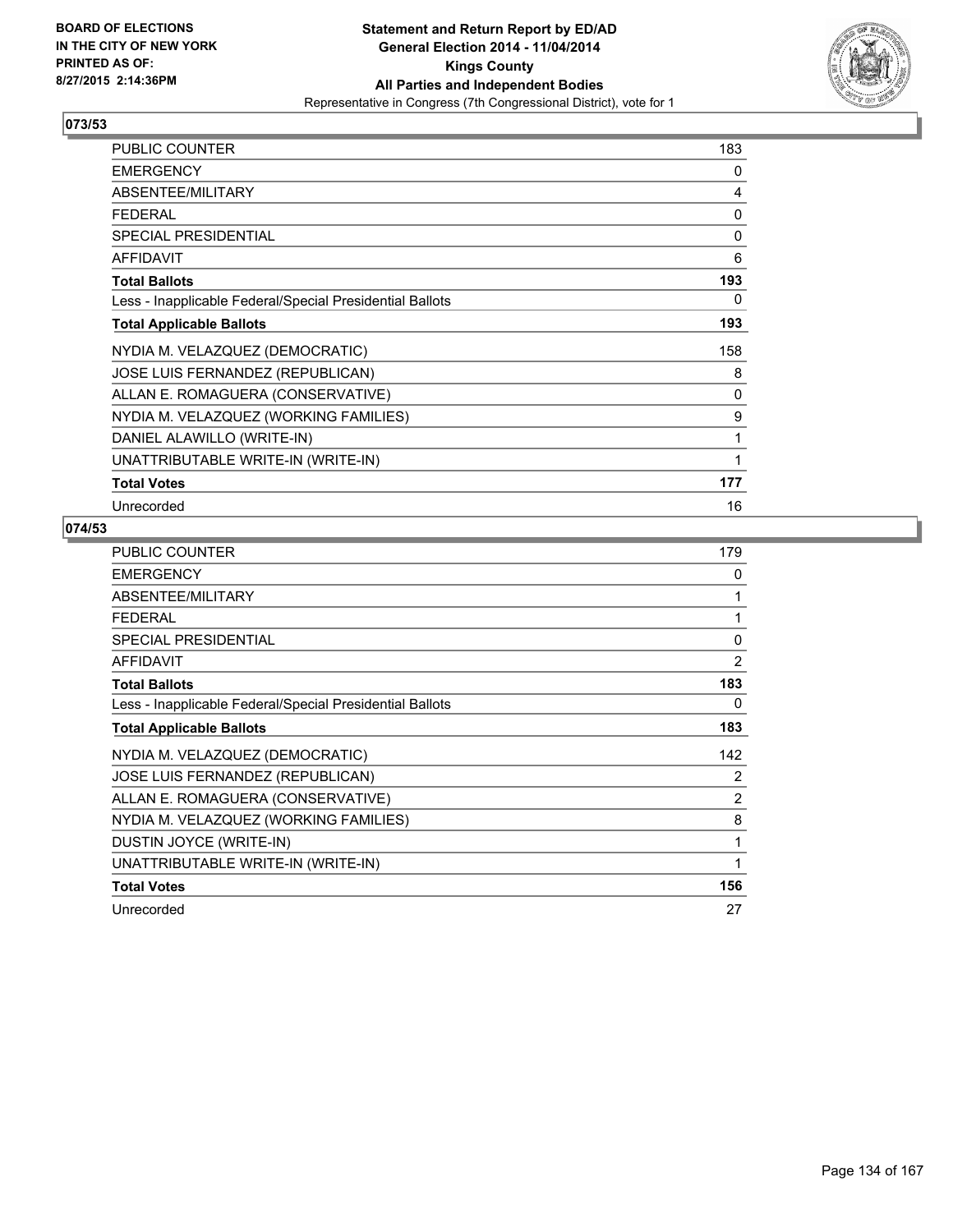

| <b>PUBLIC COUNTER</b>                                    | 98                |
|----------------------------------------------------------|-------------------|
| <b>EMERGENCY</b>                                         | 0                 |
| ABSENTEE/MILITARY                                        | 0                 |
| <b>FEDERAL</b>                                           | 0                 |
| <b>SPECIAL PRESIDENTIAL</b>                              | 0                 |
| <b>AFFIDAVIT</b>                                         | 3                 |
| <b>Total Ballots</b>                                     | 101               |
| Less - Inapplicable Federal/Special Presidential Ballots | 0                 |
| <b>Total Applicable Ballots</b>                          | 101               |
| NYDIA M. VELAZQUEZ (DEMOCRATIC)                          | 78                |
| JOSE LUIS FERNANDEZ (REPUBLICAN)                         | 3                 |
| ALLAN E. ROMAGUERA (CONSERVATIVE)                        | 3                 |
| NYDIA M. VELAZQUEZ (WORKING FAMILIES)                    | 5                 |
| <b>Total Votes</b>                                       | 89                |
| Unrecorded                                               | $12 \overline{ }$ |

| <b>PUBLIC COUNTER</b>                                    | 109 |
|----------------------------------------------------------|-----|
| <b>EMERGENCY</b>                                         | 0   |
| ABSENTEE/MILITARY                                        | 2   |
| <b>FEDERAL</b>                                           | 1   |
| <b>SPECIAL PRESIDENTIAL</b>                              | 0   |
| <b>AFFIDAVIT</b>                                         | 2   |
| <b>Total Ballots</b>                                     | 114 |
| Less - Inapplicable Federal/Special Presidential Ballots | 0   |
| <b>Total Applicable Ballots</b>                          | 114 |
| NYDIA M. VELAZQUEZ (DEMOCRATIC)                          | 76  |
| JOSE LUIS FERNANDEZ (REPUBLICAN)                         | 5   |
| ALLAN E. ROMAGUERA (CONSERVATIVE)                        | 2   |
| NYDIA M. VELAZQUEZ (WORKING FAMILIES)                    | 19  |
| <b>Total Votes</b>                                       | 102 |
| Unrecorded                                               | 12  |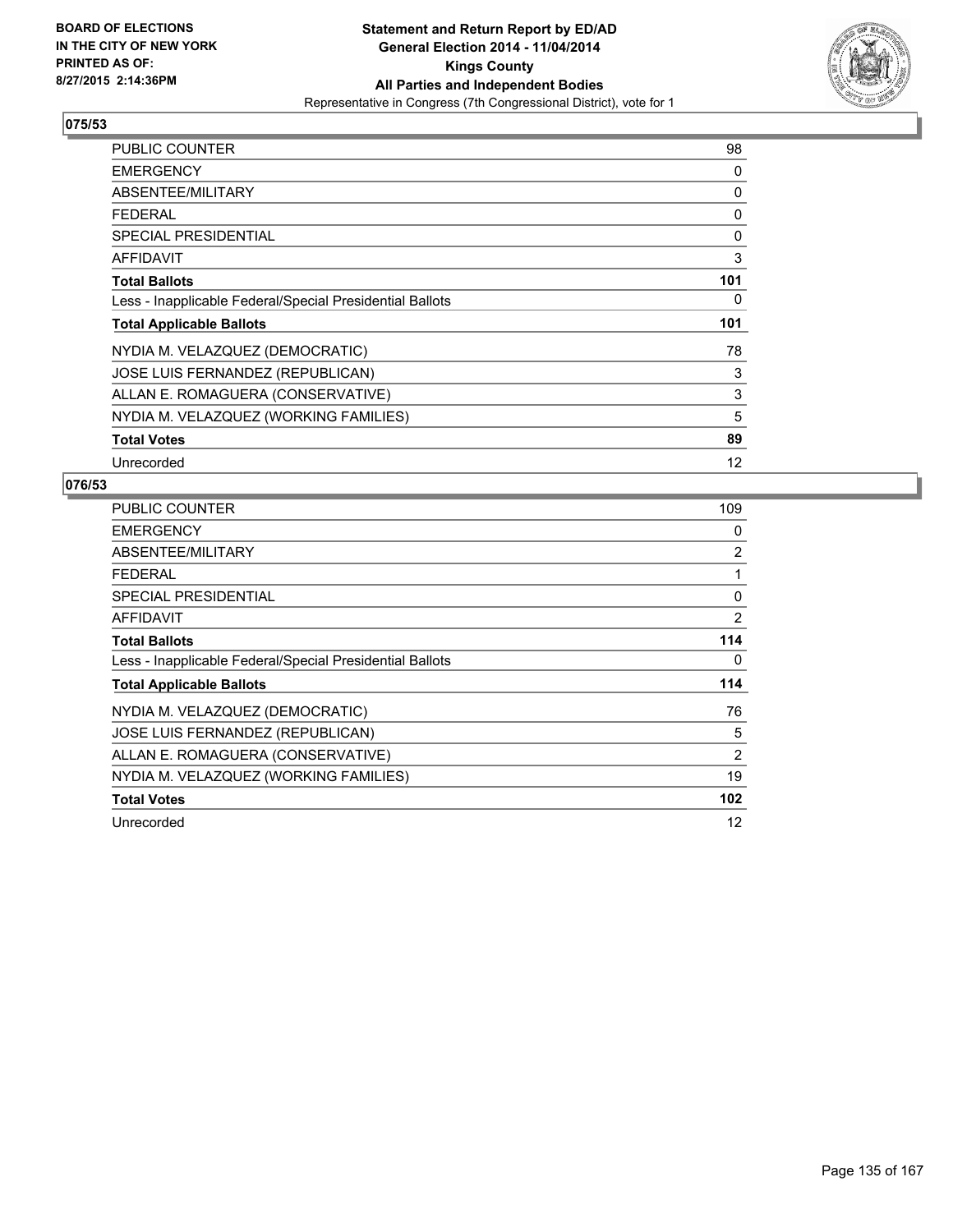

| <b>PUBLIC COUNTER</b>                                    | 153 |
|----------------------------------------------------------|-----|
| <b>EMERGENCY</b>                                         | 0   |
| ABSENTEE/MILITARY                                        | 2   |
| <b>FEDERAL</b>                                           | 0   |
| <b>SPECIAL PRESIDENTIAL</b>                              | 0   |
| <b>AFFIDAVIT</b>                                         | 5   |
| <b>Total Ballots</b>                                     | 160 |
| Less - Inapplicable Federal/Special Presidential Ballots | 0   |
| <b>Total Applicable Ballots</b>                          | 160 |
| NYDIA M. VELAZQUEZ (DEMOCRATIC)                          | 124 |
| JOSE LUIS FERNANDEZ (REPUBLICAN)                         | 6   |
| ALLAN E. ROMAGUERA (CONSERVATIVE)                        | 3   |
| NYDIA M. VELAZQUEZ (WORKING FAMILIES)                    | 14  |
| <b>Total Votes</b>                                       | 147 |
| Unrecorded                                               | 13  |

| <b>PUBLIC COUNTER</b>                                    | 77 |
|----------------------------------------------------------|----|
| <b>EMERGENCY</b>                                         | 0  |
| ABSENTEE/MILITARY                                        | 0  |
| <b>FEDERAL</b>                                           | 0  |
| <b>SPECIAL PRESIDENTIAL</b>                              | 0  |
| <b>AFFIDAVIT</b>                                         | 2  |
| <b>Total Ballots</b>                                     | 79 |
| Less - Inapplicable Federal/Special Presidential Ballots | 0  |
| <b>Total Applicable Ballots</b>                          | 79 |
| NYDIA M. VELAZQUEZ (DEMOCRATIC)                          | 47 |
| JOSE LUIS FERNANDEZ (REPUBLICAN)                         | 15 |
| ALLAN E. ROMAGUERA (CONSERVATIVE)                        | 2  |
| NYDIA M. VELAZQUEZ (WORKING FAMILIES)                    | 3  |
| AVIGDOR MILLER (WRITE-IN)                                | 3  |
|                                                          |    |
| <b>Total Votes</b>                                       | 70 |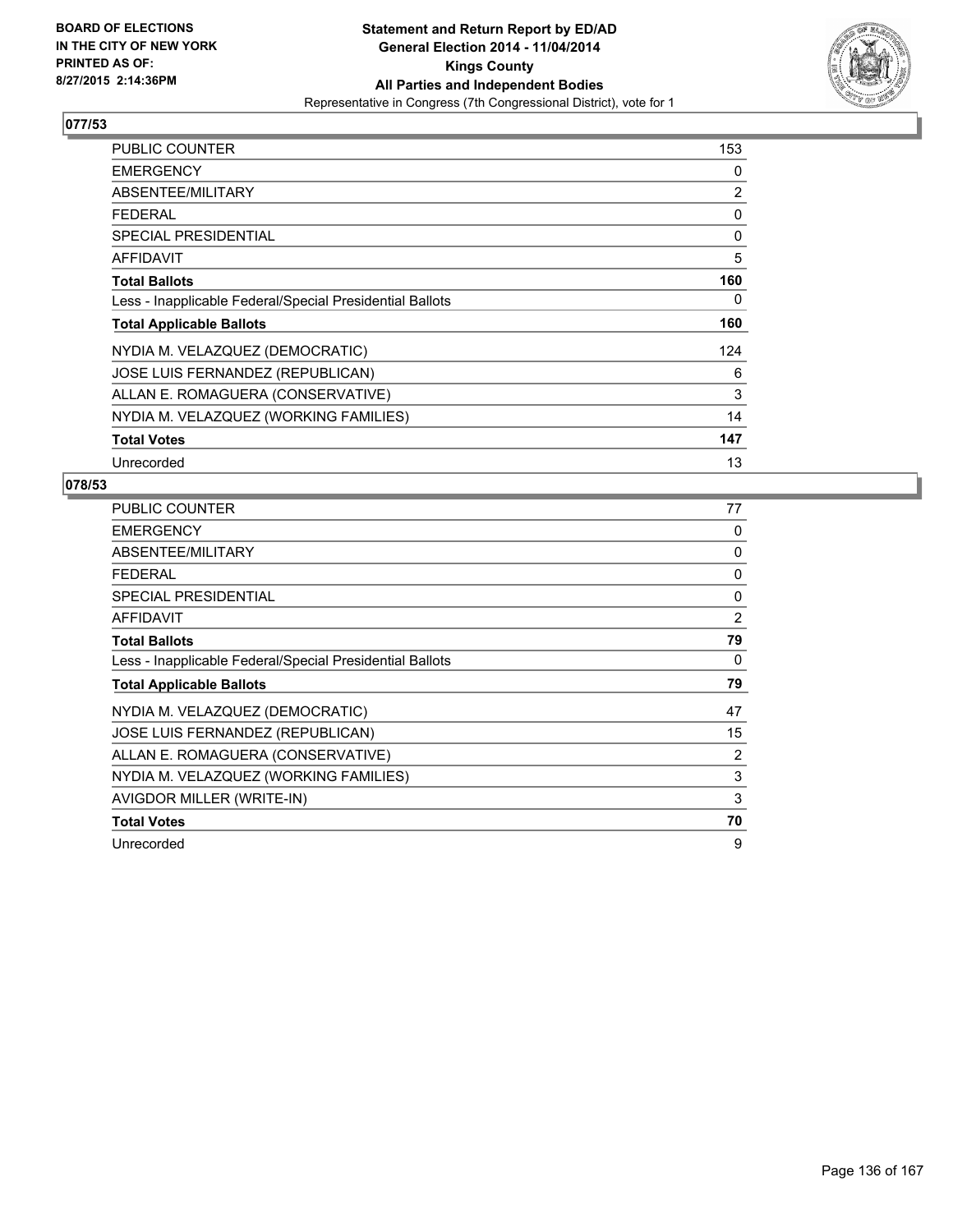

| <b>PUBLIC COUNTER</b>                                    | 61 |
|----------------------------------------------------------|----|
| <b>EMERGENCY</b>                                         | 0  |
| ABSENTEE/MILITARY                                        | 0  |
| <b>FEDERAL</b>                                           | 0  |
| <b>SPECIAL PRESIDENTIAL</b>                              | 0  |
| <b>AFFIDAVIT</b>                                         | 2  |
| <b>Total Ballots</b>                                     | 63 |
| Less - Inapplicable Federal/Special Presidential Ballots | 0  |
| <b>Total Applicable Ballots</b>                          | 63 |
| NYDIA M. VELAZQUEZ (DEMOCRATIC)                          | 52 |
| JOSE LUIS FERNANDEZ (REPUBLICAN)                         | 1  |
| ALLAN E. ROMAGUERA (CONSERVATIVE)                        | 1  |
| NYDIA M. VELAZQUEZ (WORKING FAMILIES)                    | 4  |
| <b>Total Votes</b>                                       | 58 |
| Unrecorded                                               | 5  |

| <b>PUBLIC COUNTER</b>                                    | 180 |
|----------------------------------------------------------|-----|
| <b>EMERGENCY</b>                                         | 0   |
| ABSENTEE/MILITARY                                        | 3   |
| <b>FEDERAL</b>                                           | 2   |
| SPECIAL PRESIDENTIAL                                     | 0   |
| AFFIDAVIT                                                | 5   |
| <b>Total Ballots</b>                                     | 190 |
| Less - Inapplicable Federal/Special Presidential Ballots | 0   |
| <b>Total Applicable Ballots</b>                          | 190 |
| NYDIA M. VELAZQUEZ (DEMOCRATIC)                          | 165 |
| JOSE LUIS FERNANDEZ (REPUBLICAN)                         | 3   |
| ALLAN E. ROMAGUERA (CONSERVATIVE)                        | 3   |
| NYDIA M. VELAZQUEZ (WORKING FAMILIES)                    | 8   |
| <b>Total Votes</b>                                       | 179 |
| Unrecorded                                               | 11  |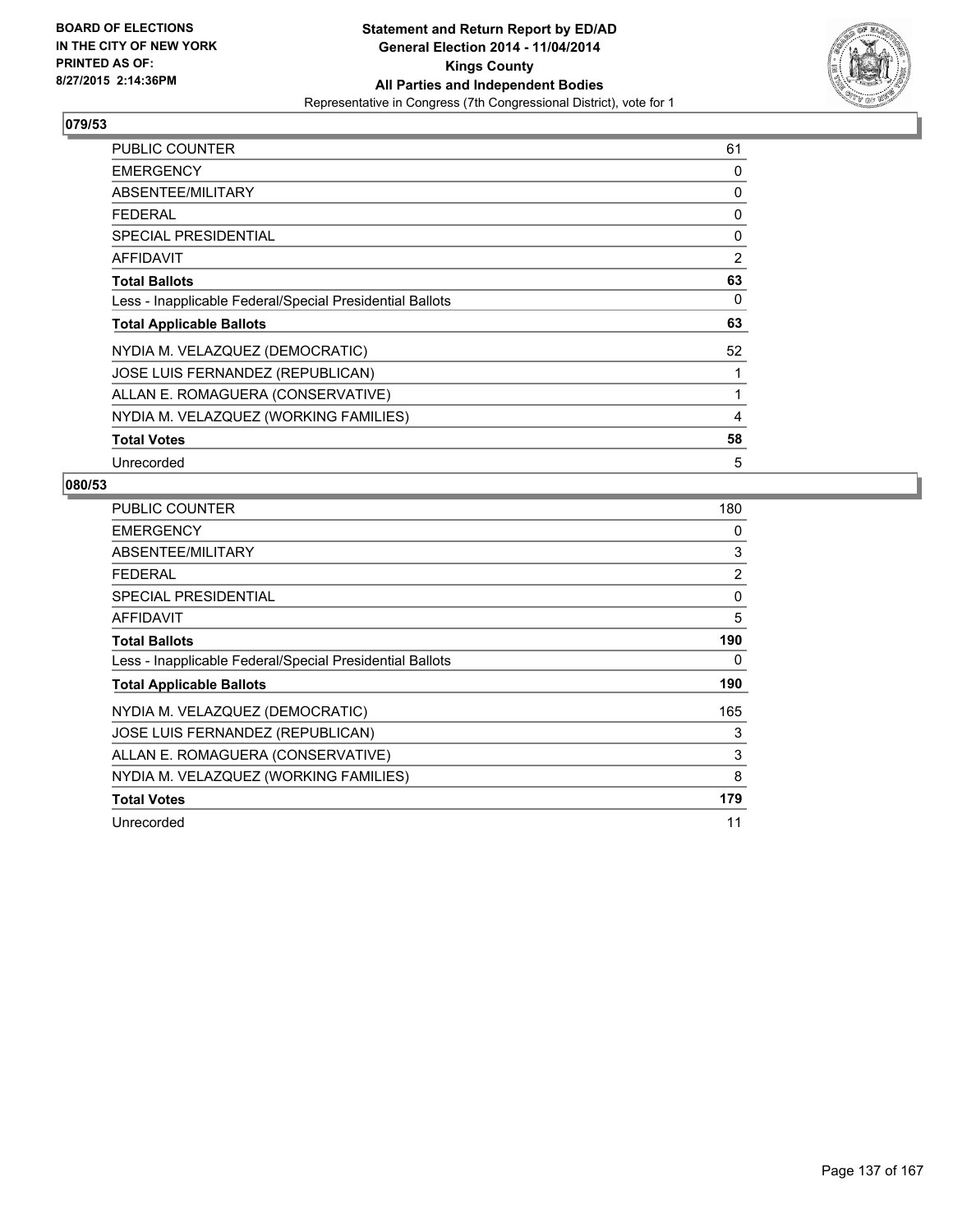

| <b>PUBLIC COUNTER</b>                                    | 64 |
|----------------------------------------------------------|----|
| <b>EMERGENCY</b>                                         | 0  |
| ABSENTEE/MILITARY                                        | 0  |
| <b>FEDERAL</b>                                           | 0  |
| <b>SPECIAL PRESIDENTIAL</b>                              | 0  |
| AFFIDAVIT                                                | 1  |
| <b>Total Ballots</b>                                     | 65 |
| Less - Inapplicable Federal/Special Presidential Ballots | 0  |
| <b>Total Applicable Ballots</b>                          | 65 |
| NYDIA M. VELAZQUEZ (DEMOCRATIC)                          | 55 |
| JOSE LUIS FERNANDEZ (REPUBLICAN)                         | 2  |
| ALLAN E. ROMAGUERA (CONSERVATIVE)                        | 0  |
| NYDIA M. VELAZQUEZ (WORKING FAMILIES)                    |    |
| <b>Total Votes</b>                                       | 58 |
| Unrecorded                                               | 7  |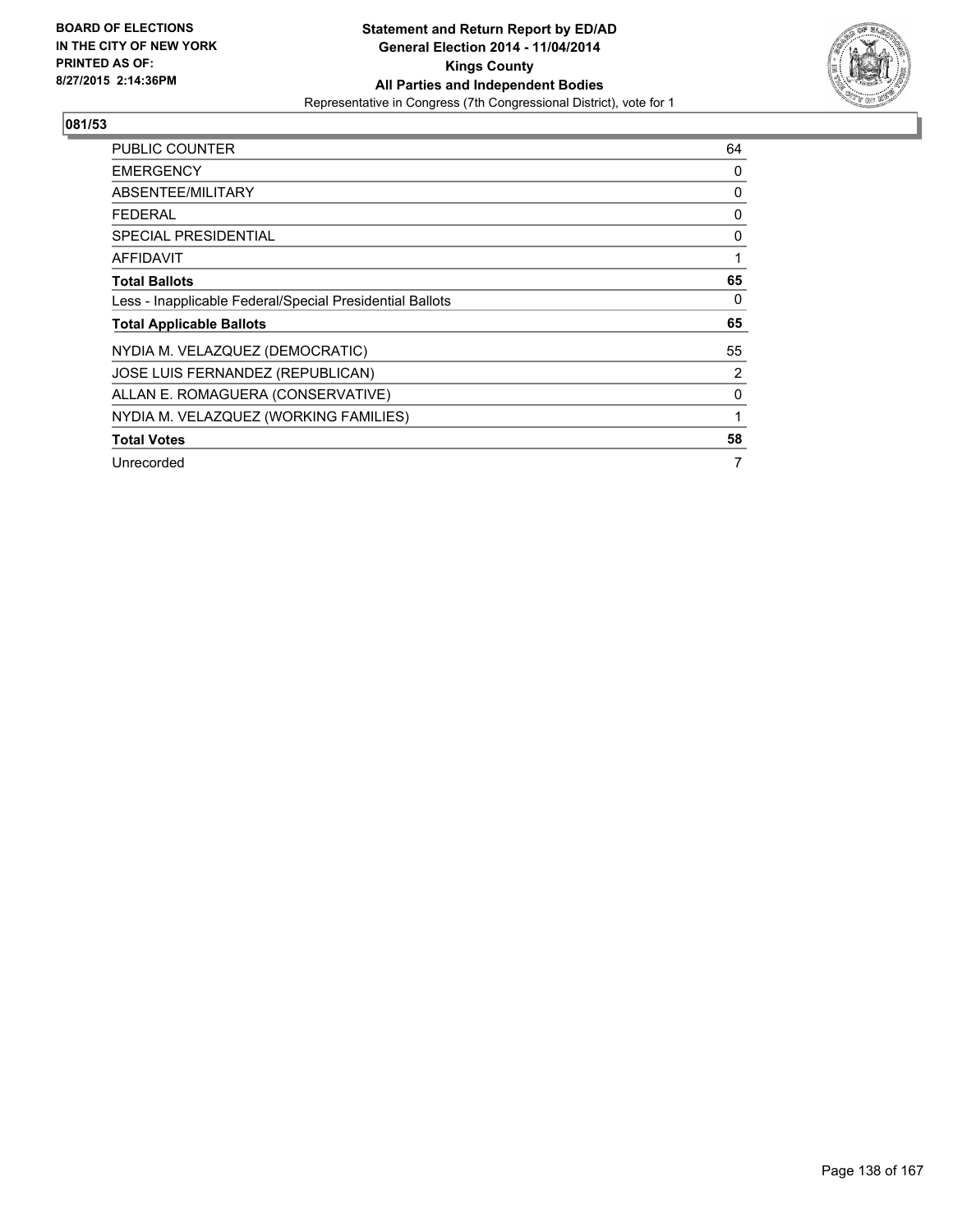

| <b>PUBLIC COUNTER</b>                                    | 21 |
|----------------------------------------------------------|----|
| <b>EMERGENCY</b>                                         | 0  |
| ABSENTEE/MILITARY                                        | 1  |
| <b>FEDERAL</b>                                           | 0  |
| <b>SPECIAL PRESIDENTIAL</b>                              | 0  |
| <b>AFFIDAVIT</b>                                         | 1  |
| <b>Total Ballots</b>                                     | 23 |
| Less - Inapplicable Federal/Special Presidential Ballots | 0  |
| <b>Total Applicable Ballots</b>                          | 23 |
| NYDIA M. VELAZQUEZ (DEMOCRATIC)                          | 20 |
| JOSE LUIS FERNANDEZ (REPUBLICAN)                         |    |
| ALLAN E. ROMAGUERA (CONSERVATIVE)                        | 0  |
| NYDIA M. VELAZQUEZ (WORKING FAMILIES)                    | 0  |
| COPLEYE KEMP (WRITE-IN)                                  | 1  |
| <b>Total Votes</b>                                       | 22 |
| Unrecorded                                               | 1  |

| <b>PUBLIC COUNTER</b>                                    | 138            |
|----------------------------------------------------------|----------------|
| <b>EMERGENCY</b>                                         | 0              |
| ABSENTEE/MILITARY                                        | 1              |
| <b>FEDERAL</b>                                           | 0              |
| <b>SPECIAL PRESIDENTIAL</b>                              | 0              |
| <b>AFFIDAVIT</b>                                         | 6              |
| <b>Total Ballots</b>                                     | 145            |
| Less - Inapplicable Federal/Special Presidential Ballots | 0              |
| <b>Total Applicable Ballots</b>                          | 145            |
| NYDIA M. VELAZQUEZ (DEMOCRATIC)                          | 115            |
| JOSE LUIS FERNANDEZ (REPUBLICAN)                         | 0              |
| ALLAN E. ROMAGUERA (CONSERVATIVE)                        | $\overline{2}$ |
| NYDIA M. VELAZQUEZ (WORKING FAMILIES)                    | 17             |
| <b>Total Votes</b>                                       | 134            |
| Unrecorded                                               | 11             |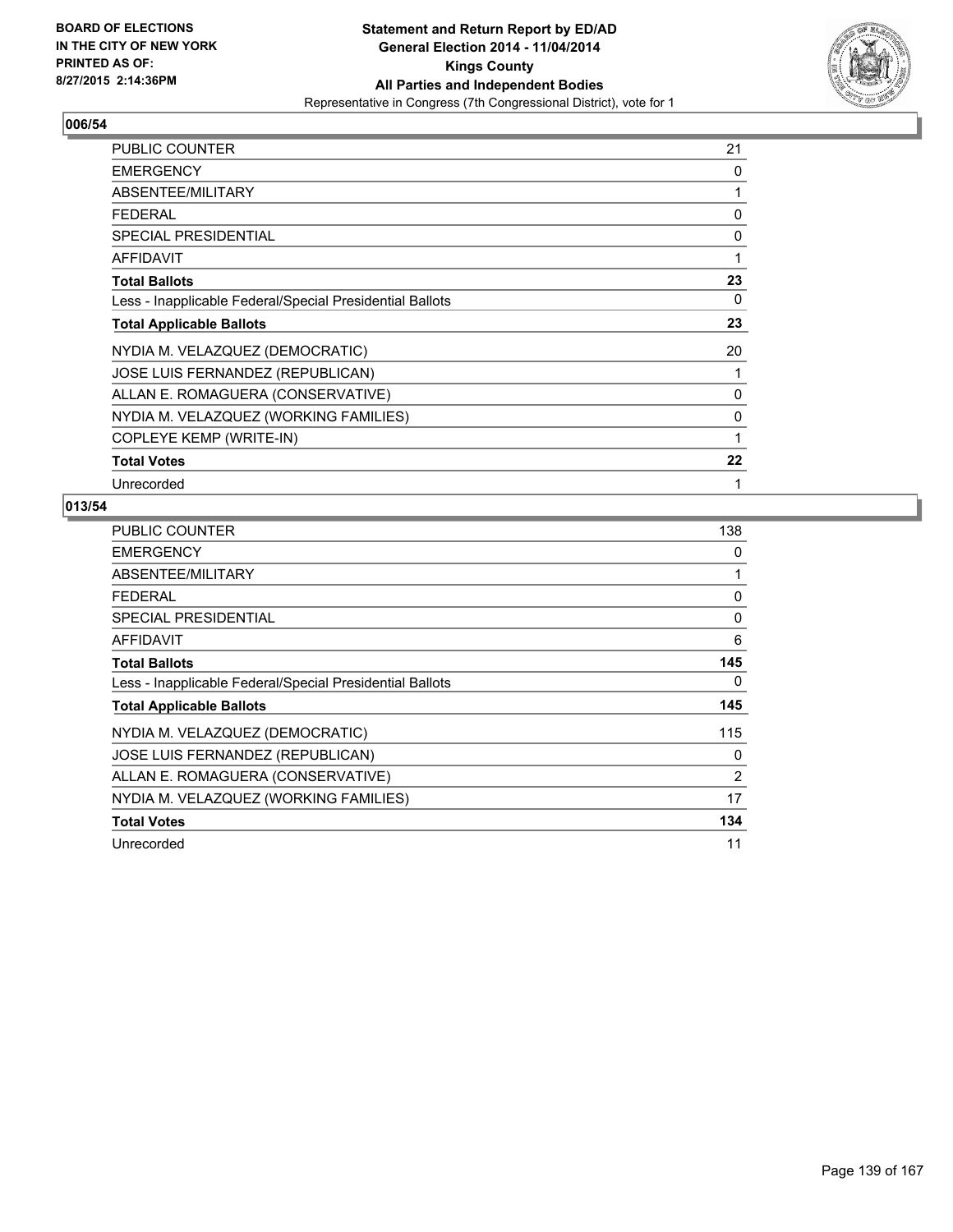

| <b>PUBLIC COUNTER</b>                                    | 9 |
|----------------------------------------------------------|---|
| <b>EMERGENCY</b>                                         | 0 |
| ABSENTEE/MILITARY                                        | 0 |
| <b>FEDERAL</b>                                           | 0 |
| SPECIAL PRESIDENTIAL                                     | 0 |
| AFFIDAVIT                                                | 0 |
| <b>Total Ballots</b>                                     | 9 |
| Less - Inapplicable Federal/Special Presidential Ballots | 0 |
| <b>Total Applicable Ballots</b>                          | 9 |
| NYDIA M. VELAZQUEZ (DEMOCRATIC)                          | 6 |
| JOSE LUIS FERNANDEZ (REPUBLICAN)                         | 1 |
| ALLAN E. ROMAGUERA (CONSERVATIVE)                        |   |
| NYDIA M. VELAZQUEZ (WORKING FAMILIES)                    | 1 |
| <b>Total Votes</b>                                       | 9 |

| <b>PUBLIC COUNTER</b>                                    | 126      |
|----------------------------------------------------------|----------|
| <b>EMERGENCY</b>                                         | 0        |
| ABSENTEE/MILITARY                                        | 1        |
| <b>FEDERAL</b>                                           | $\Omega$ |
| <b>SPECIAL PRESIDENTIAL</b>                              | 0        |
| <b>AFFIDAVIT</b>                                         | $\Omega$ |
| <b>Total Ballots</b>                                     | 127      |
| Less - Inapplicable Federal/Special Presidential Ballots | 0        |
| <b>Total Applicable Ballots</b>                          | 127      |
| NYDIA M. VELAZQUEZ (DEMOCRATIC)                          | 98       |
| JOSE LUIS FERNANDEZ (REPUBLICAN)                         | 3        |
| ALLAN E. ROMAGUERA (CONSERVATIVE)                        | 0        |
| NYDIA M. VELAZQUEZ (WORKING FAMILIES)                    | 7        |
| <b>Total Votes</b>                                       | 108      |
| Unrecorded                                               | 19       |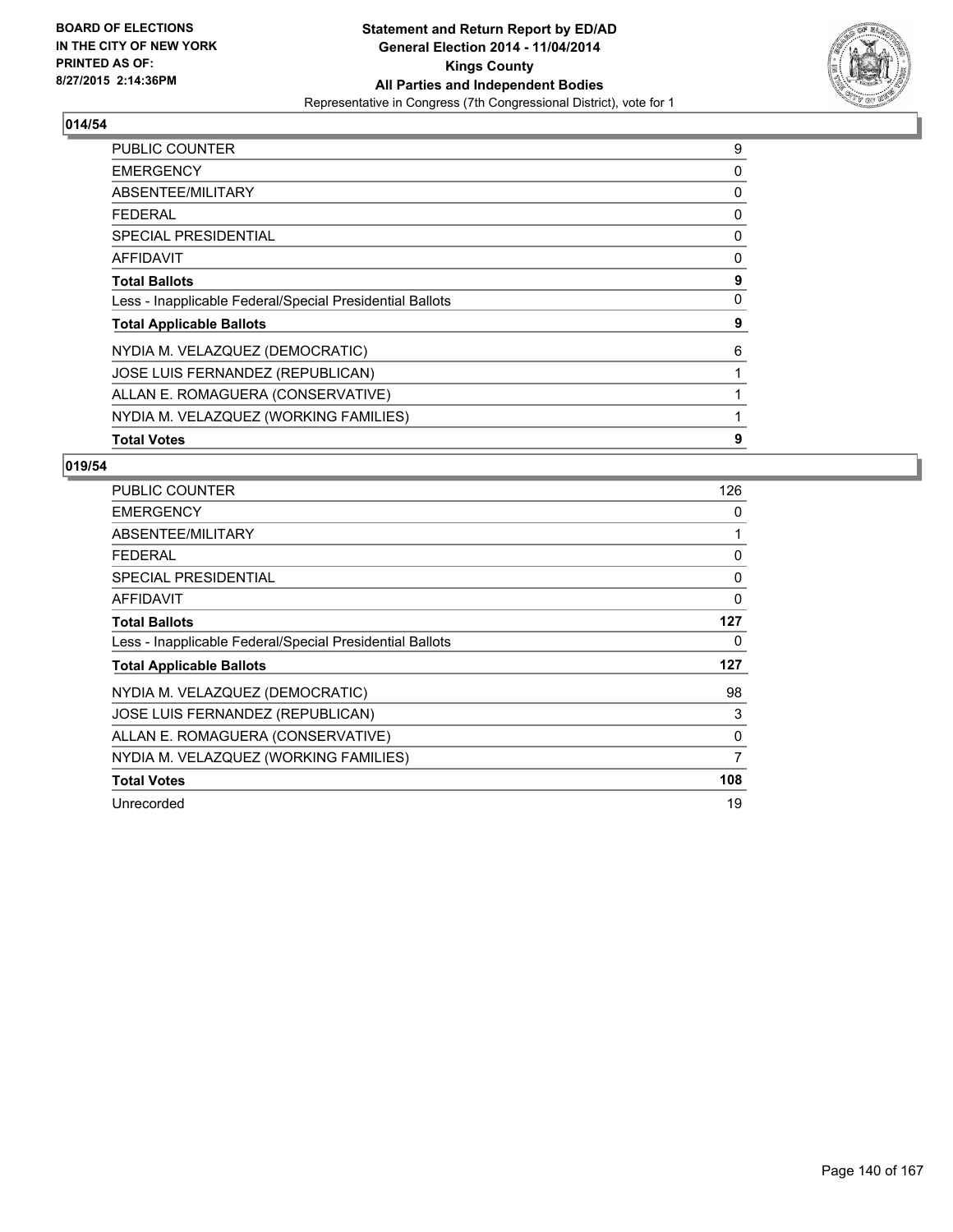

| PUBLIC COUNTER                                           | 173            |
|----------------------------------------------------------|----------------|
| <b>EMERGENCY</b>                                         | 0              |
| ABSENTEE/MILITARY                                        | $\overline{2}$ |
| <b>FEDERAL</b>                                           | 0              |
| <b>SPECIAL PRESIDENTIAL</b>                              | 0              |
| <b>AFFIDAVIT</b>                                         | 4              |
| <b>Total Ballots</b>                                     | 179            |
| Less - Inapplicable Federal/Special Presidential Ballots | 0              |
| <b>Total Applicable Ballots</b>                          | 179            |
| NYDIA M. VELAZQUEZ (DEMOCRATIC)                          | 145            |
| JOSE LUIS FERNANDEZ (REPUBLICAN)                         | 4              |
| ALLAN E. ROMAGUERA (CONSERVATIVE)                        | 0              |
| NYDIA M. VELAZQUEZ (WORKING FAMILIES)                    | 15             |
| <b>Total Votes</b>                                       | 164            |
| Unrecorded                                               | 15             |

| <b>PUBLIC COUNTER</b>                                    | 162 |
|----------------------------------------------------------|-----|
| <b>EMERGENCY</b>                                         | 0   |
| ABSENTEE/MILITARY                                        | 3   |
| <b>FEDERAL</b>                                           | 0   |
| SPECIAL PRESIDENTIAL                                     | 0   |
| <b>AFFIDAVIT</b>                                         | 6   |
| <b>Total Ballots</b>                                     | 171 |
| Less - Inapplicable Federal/Special Presidential Ballots | 0   |
| <b>Total Applicable Ballots</b>                          | 171 |
| NYDIA M. VELAZQUEZ (DEMOCRATIC)                          | 129 |
| JOSE LUIS FERNANDEZ (REPUBLICAN)                         | 8   |
| ALLAN E. ROMAGUERA (CONSERVATIVE)                        | 0   |
| NYDIA M. VELAZQUEZ (WORKING FAMILIES)                    | 13  |
| <b>Total Votes</b>                                       | 150 |
| Unrecorded                                               | 21  |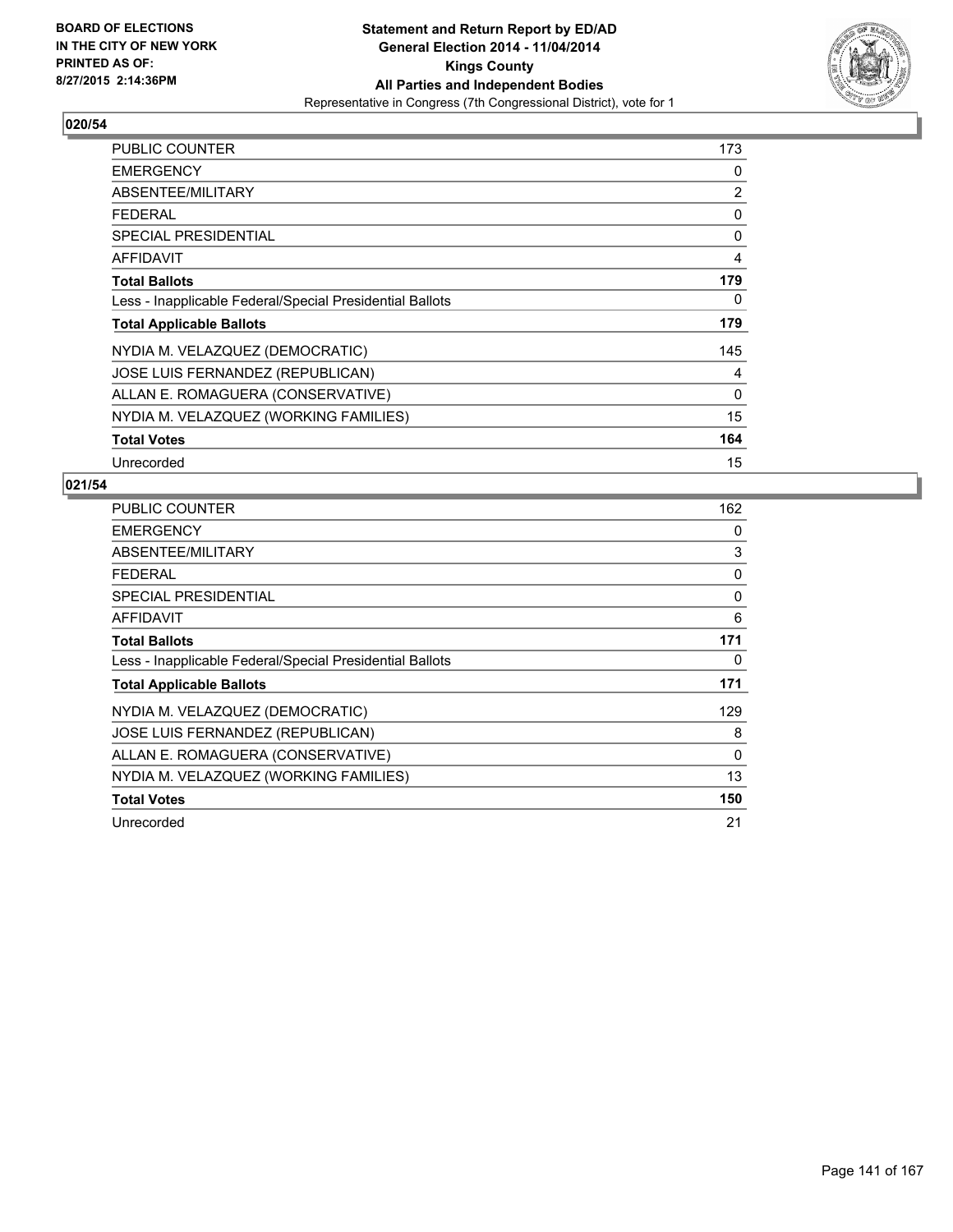

| <b>PUBLIC COUNTER</b>                                    | 103            |
|----------------------------------------------------------|----------------|
| <b>EMERGENCY</b>                                         | 0              |
| ABSENTEE/MILITARY                                        | 0              |
| <b>FEDERAL</b>                                           | 0              |
| <b>SPECIAL PRESIDENTIAL</b>                              | 0              |
| <b>AFFIDAVIT</b>                                         | 2              |
| <b>Total Ballots</b>                                     | 105            |
| Less - Inapplicable Federal/Special Presidential Ballots | 0              |
| <b>Total Applicable Ballots</b>                          | 105            |
| NYDIA M. VELAZQUEZ (DEMOCRATIC)                          | 86             |
| JOSE LUIS FERNANDEZ (REPUBLICAN)                         | 3              |
| ALLAN E. ROMAGUERA (CONSERVATIVE)                        | $\overline{2}$ |
| NYDIA M. VELAZQUEZ (WORKING FAMILIES)                    | 6              |
| <b>Total Votes</b>                                       | 97             |
| Unrecorded                                               | 8              |

| <b>PUBLIC COUNTER</b>                                    | 132 |
|----------------------------------------------------------|-----|
| <b>EMERGENCY</b>                                         | 0   |
| ABSENTEE/MILITARY                                        | 2   |
| <b>FEDERAL</b>                                           | 0   |
| SPECIAL PRESIDENTIAL                                     | 0   |
| AFFIDAVIT                                                | 3   |
| <b>Total Ballots</b>                                     | 137 |
| Less - Inapplicable Federal/Special Presidential Ballots | 0   |
| <b>Total Applicable Ballots</b>                          | 137 |
| NYDIA M. VELAZQUEZ (DEMOCRATIC)                          | 110 |
| JOSE LUIS FERNANDEZ (REPUBLICAN)                         | 7   |
| ALLAN E. ROMAGUERA (CONSERVATIVE)                        | 0   |
| NYDIA M. VELAZQUEZ (WORKING FAMILIES)                    | 11  |
| <b>Total Votes</b>                                       | 128 |
| Unrecorded                                               | 9   |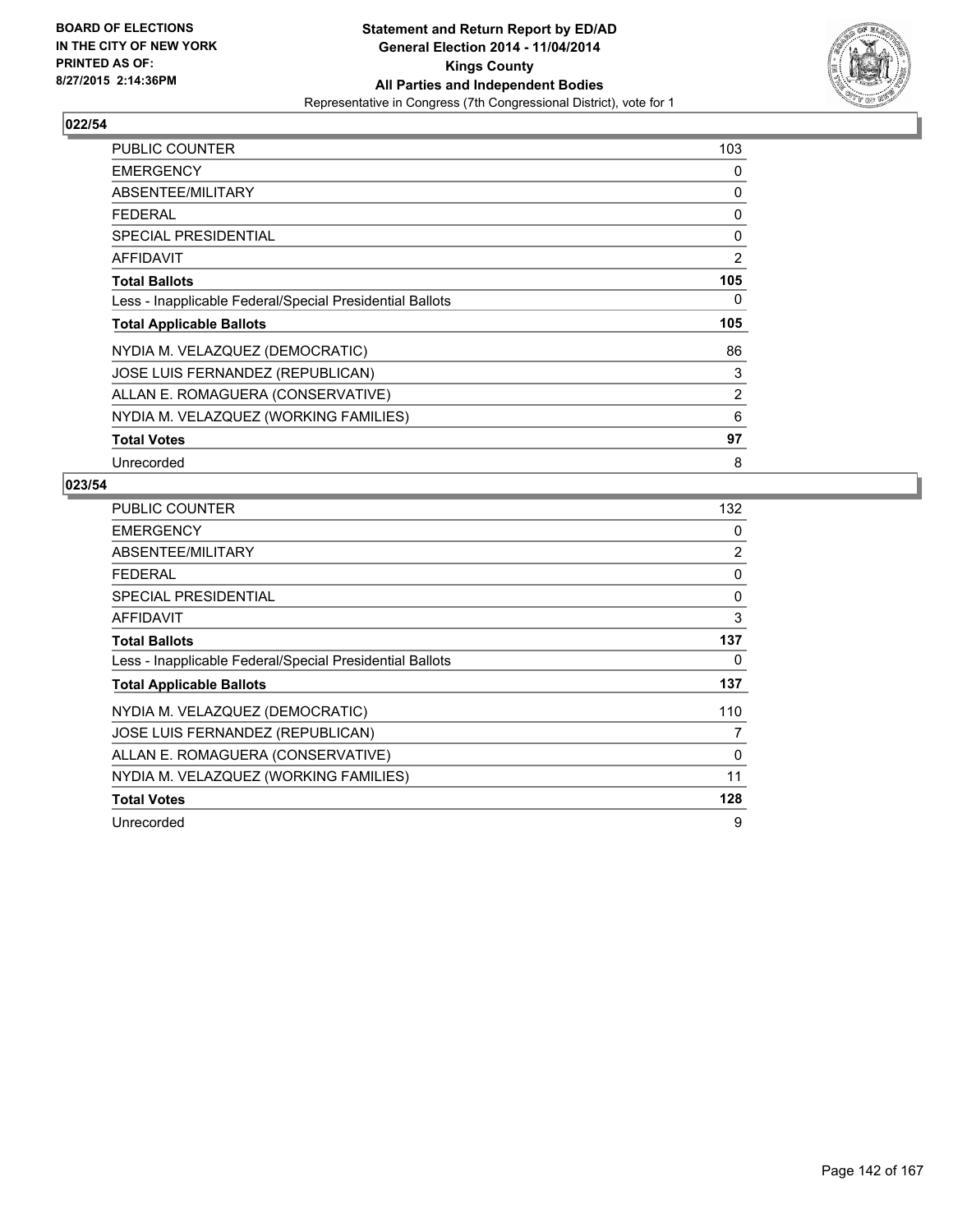

| <b>PUBLIC COUNTER</b>                                    | 92 |
|----------------------------------------------------------|----|
| <b>EMERGENCY</b>                                         | 0  |
| ABSENTEE/MILITARY                                        | 0  |
| <b>FEDERAL</b>                                           | 0  |
| <b>SPECIAL PRESIDENTIAL</b>                              | 0  |
| AFFIDAVIT                                                | 1  |
| <b>Total Ballots</b>                                     | 93 |
| Less - Inapplicable Federal/Special Presidential Ballots | 0  |
| <b>Total Applicable Ballots</b>                          | 93 |
| NYDIA M. VELAZQUEZ (DEMOCRATIC)                          | 75 |
| JOSE LUIS FERNANDEZ (REPUBLICAN)                         | 10 |
| ALLAN E. ROMAGUERA (CONSERVATIVE)                        | 2  |
| NYDIA M. VELAZQUEZ (WORKING FAMILIES)                    | 3  |
| <b>Total Votes</b>                                       | 90 |
| Unrecorded                                               | 3  |

| <b>PUBLIC COUNTER</b>                                    | 67             |
|----------------------------------------------------------|----------------|
| <b>EMERGENCY</b>                                         | 0              |
| ABSENTEE/MILITARY                                        | 0              |
| <b>FEDERAL</b>                                           | 1              |
| <b>SPECIAL PRESIDENTIAL</b>                              | 0              |
| <b>AFFIDAVIT</b>                                         | 5              |
| <b>Total Ballots</b>                                     | 73             |
| Less - Inapplicable Federal/Special Presidential Ballots | 0              |
| <b>Total Applicable Ballots</b>                          | 73             |
| NYDIA M. VELAZQUEZ (DEMOCRATIC)                          | 56             |
| JOSE LUIS FERNANDEZ (REPUBLICAN)                         | 6              |
| ALLAN E. ROMAGUERA (CONSERVATIVE)                        | 1              |
| NYDIA M. VELAZQUEZ (WORKING FAMILIES)                    | 8              |
| <b>Total Votes</b>                                       | 71             |
| Unrecorded                                               | $\overline{2}$ |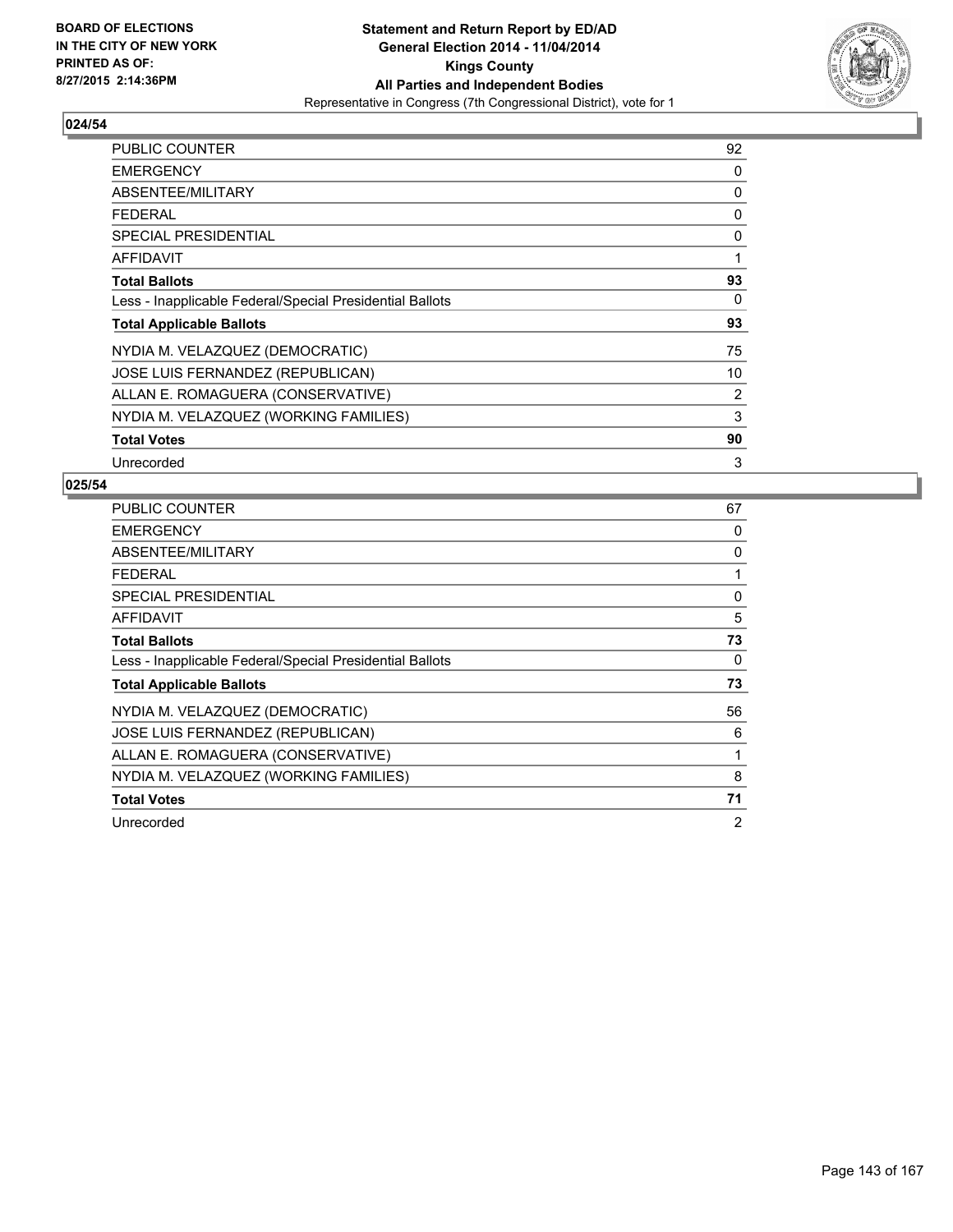

| <b>PUBLIC COUNTER</b>                                    | 153               |
|----------------------------------------------------------|-------------------|
| <b>EMERGENCY</b>                                         | 0                 |
| ABSENTEE/MILITARY                                        | 5                 |
| <b>FEDERAL</b>                                           | 0                 |
| <b>SPECIAL PRESIDENTIAL</b>                              | 0                 |
| <b>AFFIDAVIT</b>                                         | $\overline{2}$    |
| <b>Total Ballots</b>                                     | 160               |
| Less - Inapplicable Federal/Special Presidential Ballots | 0                 |
| <b>Total Applicable Ballots</b>                          | 160               |
| NYDIA M. VELAZQUEZ (DEMOCRATIC)                          | 125               |
| JOSE LUIS FERNANDEZ (REPUBLICAN)                         | 7                 |
| ALLAN E. ROMAGUERA (CONSERVATIVE)                        | 3                 |
| NYDIA M. VELAZQUEZ (WORKING FAMILIES)                    | $12 \overline{ }$ |
| <b>Total Votes</b>                                       | 147               |
| Unrecorded                                               | 13                |

| PUBLIC COUNTER                                           | 28 |
|----------------------------------------------------------|----|
| <b>EMERGENCY</b>                                         | 0  |
| ABSENTEE/MILITARY                                        | 0  |
| <b>FEDERAL</b>                                           | 0  |
| SPECIAL PRESIDENTIAL                                     | 0  |
| <b>AFFIDAVIT</b>                                         | 1  |
| <b>Total Ballots</b>                                     | 29 |
| Less - Inapplicable Federal/Special Presidential Ballots | 0  |
| <b>Total Applicable Ballots</b>                          | 29 |
| NYDIA M. VELAZQUEZ (DEMOCRATIC)                          | 24 |
| JOSE LUIS FERNANDEZ (REPUBLICAN)                         |    |
| ALLAN E. ROMAGUERA (CONSERVATIVE)                        | 0  |
| NYDIA M. VELAZQUEZ (WORKING FAMILIES)                    | 3  |
| <b>Total Votes</b>                                       | 28 |
| Unrecorded                                               | 1  |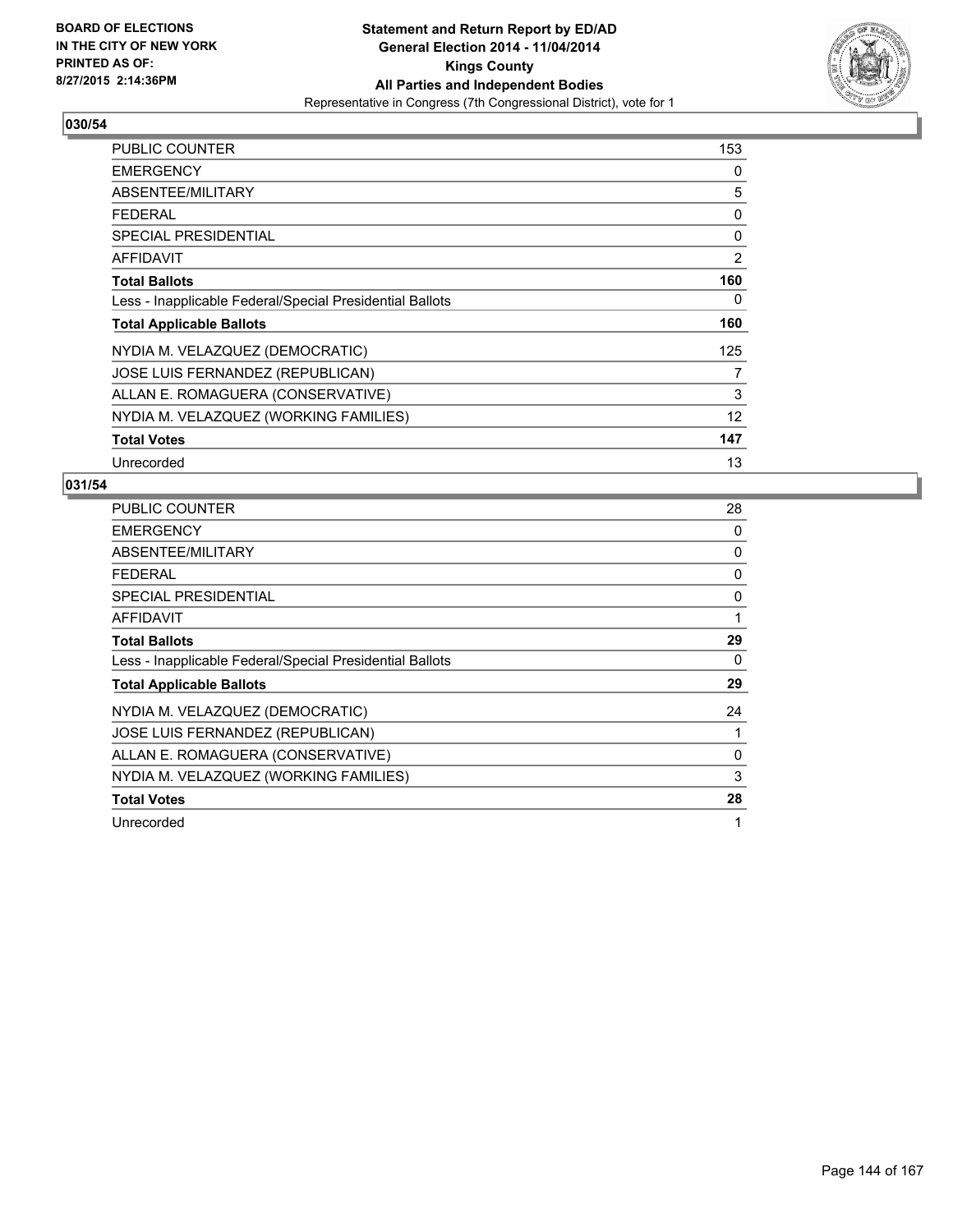

| <b>PUBLIC COUNTER</b>                                    | 138 |
|----------------------------------------------------------|-----|
| <b>EMERGENCY</b>                                         | 0   |
| ABSENTEE/MILITARY                                        | 1   |
| <b>FEDERAL</b>                                           | 0   |
| <b>SPECIAL PRESIDENTIAL</b>                              | 0   |
| <b>AFFIDAVIT</b>                                         | 1   |
| <b>Total Ballots</b>                                     | 140 |
| Less - Inapplicable Federal/Special Presidential Ballots | 0   |
| <b>Total Applicable Ballots</b>                          | 140 |
| NYDIA M. VELAZQUEZ (DEMOCRATIC)                          | 118 |
| JOSE LUIS FERNANDEZ (REPUBLICAN)                         | 8   |
| ALLAN E. ROMAGUERA (CONSERVATIVE)                        | 3   |
| NYDIA M. VELAZQUEZ (WORKING FAMILIES)                    | 5   |
| <b>Total Votes</b>                                       | 134 |
| Unrecorded                                               | 6   |

| PUBLIC COUNTER                                           | 156 |
|----------------------------------------------------------|-----|
| <b>EMERGENCY</b>                                         | 0   |
| ABSENTEE/MILITARY                                        | 1   |
| <b>FEDERAL</b>                                           | 0   |
| <b>SPECIAL PRESIDENTIAL</b>                              | 0   |
| AFFIDAVIT                                                | 4   |
| <b>Total Ballots</b>                                     | 161 |
| Less - Inapplicable Federal/Special Presidential Ballots | 0   |
| <b>Total Applicable Ballots</b>                          | 161 |
| NYDIA M. VELAZQUEZ (DEMOCRATIC)                          | 127 |
| JOSE LUIS FERNANDEZ (REPUBLICAN)                         | 3   |
| ALLAN E. ROMAGUERA (CONSERVATIVE)                        | 1   |
| NYDIA M. VELAZQUEZ (WORKING FAMILIES)                    | 17  |
| <b>Total Votes</b>                                       | 148 |
| Unrecorded                                               | 13  |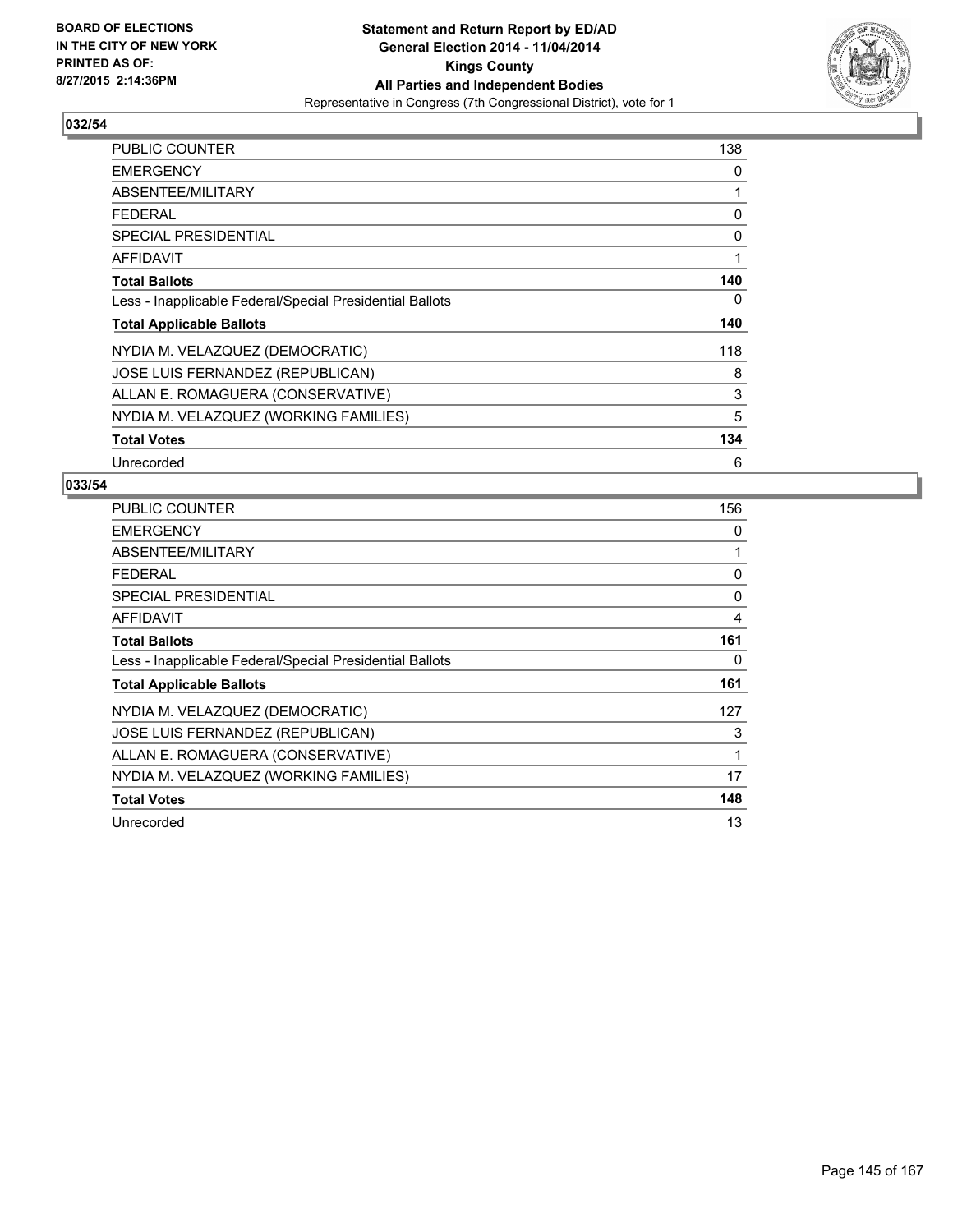

| PUBLIC COUNTER                                           | 177 |
|----------------------------------------------------------|-----|
| <b>EMERGENCY</b>                                         | 0   |
| ABSENTEE/MILITARY                                        | 2   |
| <b>FEDERAL</b>                                           | 0   |
| <b>SPECIAL PRESIDENTIAL</b>                              | 0   |
| AFFIDAVIT                                                | 4   |
| <b>Total Ballots</b>                                     | 183 |
| Less - Inapplicable Federal/Special Presidential Ballots | 0   |
| <b>Total Applicable Ballots</b>                          | 183 |
| NYDIA M. VELAZQUEZ (DEMOCRATIC)                          | 159 |
| JOSE LUIS FERNANDEZ (REPUBLICAN)                         | 5   |
| ALLAN E. ROMAGUERA (CONSERVATIVE)                        | 1   |
| NYDIA M. VELAZQUEZ (WORKING FAMILIES)                    | 11  |
| <b>Total Votes</b>                                       | 176 |
| Unrecorded                                               | 7   |

| <b>PUBLIC COUNTER</b>                                    | 139 |
|----------------------------------------------------------|-----|
| <b>EMERGENCY</b>                                         | 0   |
| ABSENTEE/MILITARY                                        | 3   |
| <b>FEDERAL</b>                                           | 0   |
| SPECIAL PRESIDENTIAL                                     | 0   |
| AFFIDAVIT                                                | 4   |
| <b>Total Ballots</b>                                     | 146 |
| Less - Inapplicable Federal/Special Presidential Ballots | 0   |
| <b>Total Applicable Ballots</b>                          | 146 |
| NYDIA M. VELAZQUEZ (DEMOCRATIC)                          | 121 |
| JOSE LUIS FERNANDEZ (REPUBLICAN)                         |     |
| ALLAN E. ROMAGUERA (CONSERVATIVE)                        | 0   |
| NYDIA M. VELAZQUEZ (WORKING FAMILIES)                    | 8   |
| <b>Total Votes</b>                                       | 130 |
| Unrecorded                                               | 16  |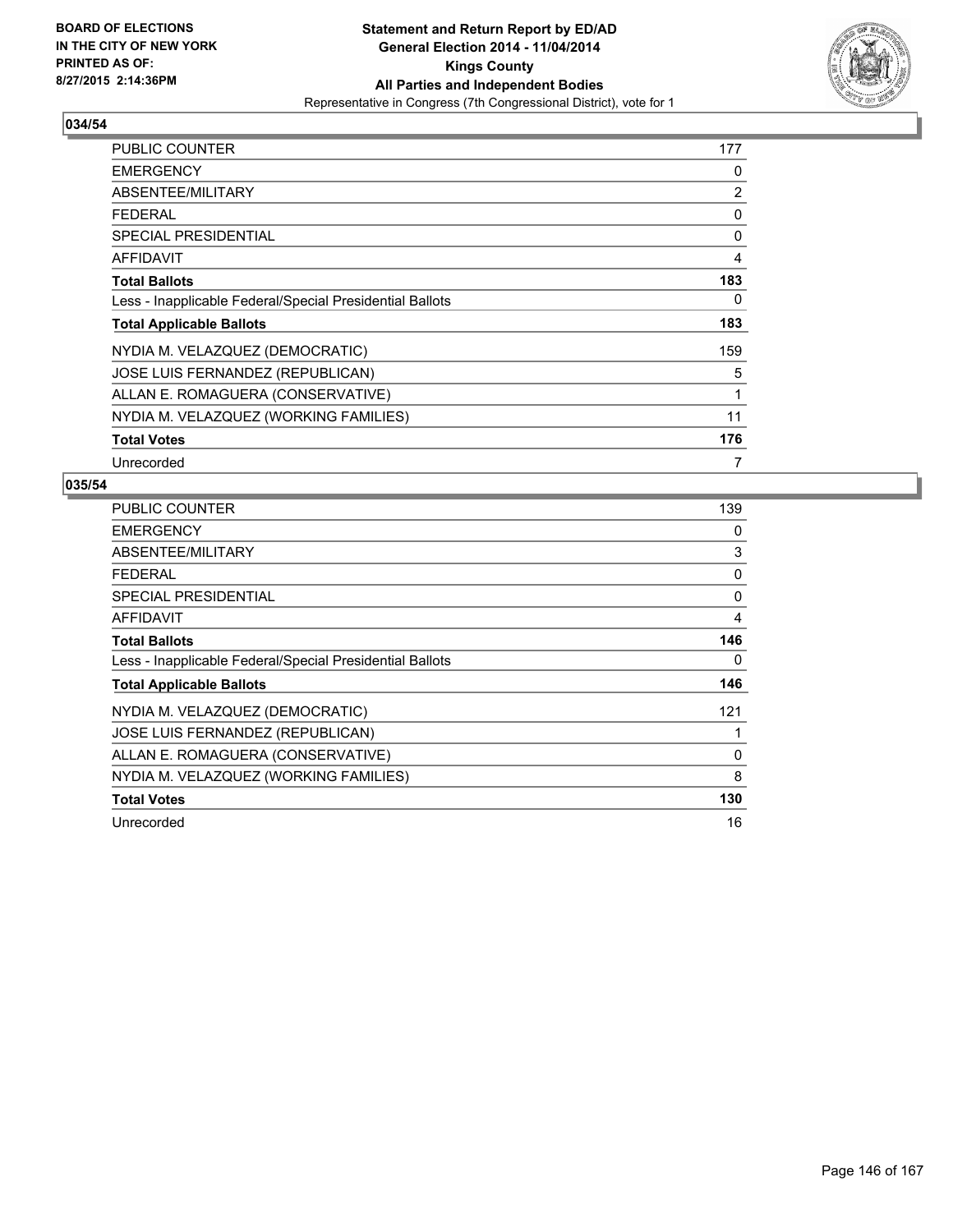

| PUBLIC COUNTER                                           | 174               |
|----------------------------------------------------------|-------------------|
| <b>EMERGENCY</b>                                         | 0                 |
| ABSENTEE/MILITARY                                        | 1                 |
| <b>FEDERAL</b>                                           | 0                 |
| <b>SPECIAL PRESIDENTIAL</b>                              | 0                 |
| <b>AFFIDAVIT</b>                                         | 4                 |
| <b>Total Ballots</b>                                     | 179               |
| Less - Inapplicable Federal/Special Presidential Ballots | 0                 |
| <b>Total Applicable Ballots</b>                          | 179               |
| NYDIA M. VELAZQUEZ (DEMOCRATIC)                          | 131               |
| <b>JOSE LUIS FERNANDEZ (REPUBLICAN)</b>                  | 5                 |
| ALLAN E. ROMAGUERA (CONSERVATIVE)                        | 2                 |
| NYDIA M. VELAZQUEZ (WORKING FAMILIES)                    | 24                |
| ERIK MARTIN DILAN (WRITE-IN)                             | 5                 |
| <b>Total Votes</b>                                       | 167               |
| Unrecorded                                               | $12 \overline{ }$ |

| <b>PUBLIC COUNTER</b>                                    | 158 |
|----------------------------------------------------------|-----|
| <b>EMERGENCY</b>                                         | 0   |
| ABSENTEE/MILITARY                                        | 5   |
| <b>FEDERAL</b>                                           | 0   |
| <b>SPECIAL PRESIDENTIAL</b>                              | 0   |
| <b>AFFIDAVIT</b>                                         | 3   |
| <b>Total Ballots</b>                                     | 166 |
| Less - Inapplicable Federal/Special Presidential Ballots | 0   |
| <b>Total Applicable Ballots</b>                          | 166 |
| NYDIA M. VELAZQUEZ (DEMOCRATIC)                          | 138 |
| JOSE LUIS FERNANDEZ (REPUBLICAN)                         | 0   |
| ALLAN E. ROMAGUERA (CONSERVATIVE)                        | 1   |
| NYDIA M. VELAZQUEZ (WORKING FAMILIES)                    | 16  |
| <b>Total Votes</b>                                       | 155 |
| Unrecorded                                               | 11  |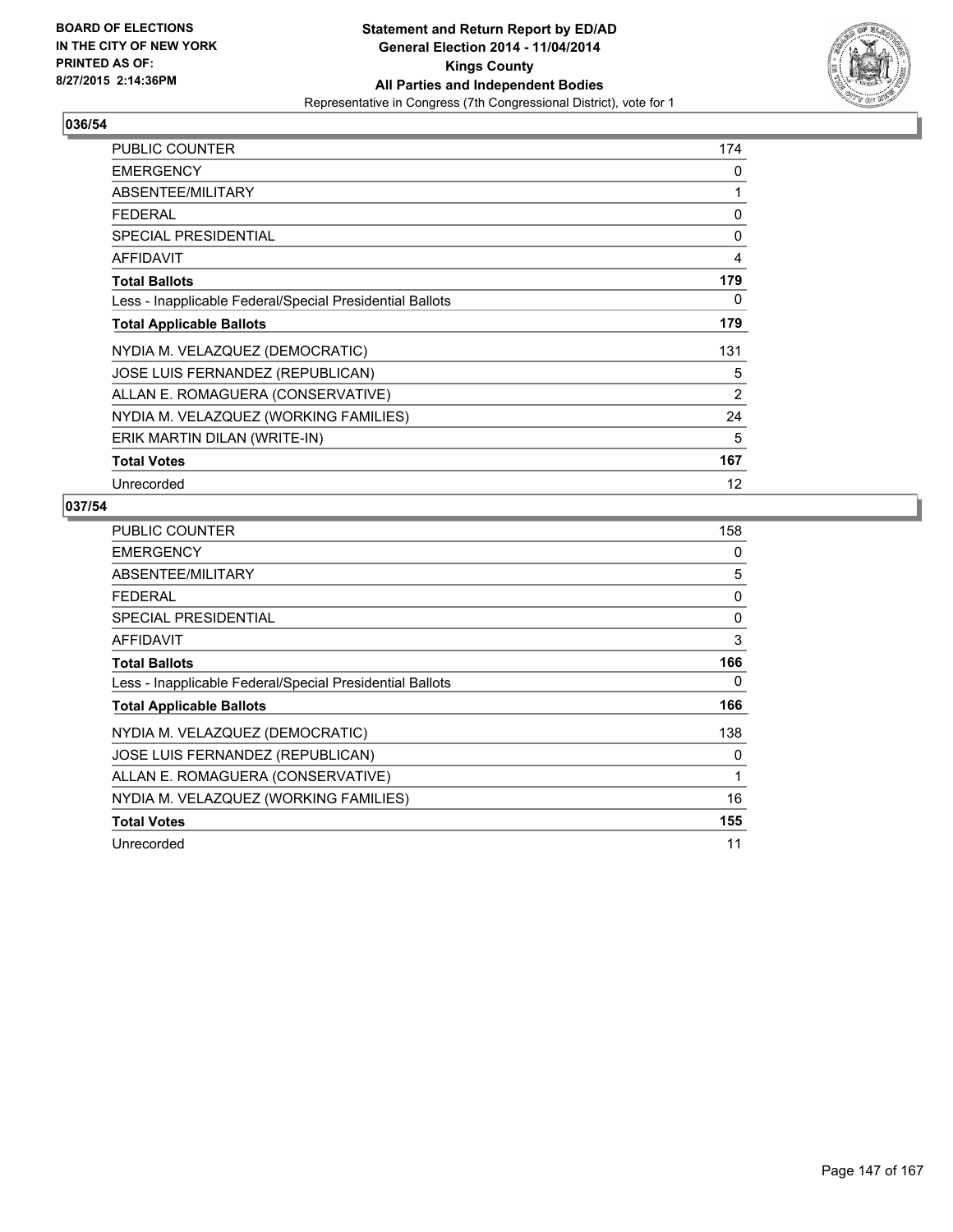

| <b>PUBLIC COUNTER</b>                                    | 172 |
|----------------------------------------------------------|-----|
| <b>EMERGENCY</b>                                         | 0   |
| ABSENTEE/MILITARY                                        | 2   |
| <b>FEDERAL</b>                                           | 0   |
| <b>SPECIAL PRESIDENTIAL</b>                              | 0   |
| AFFIDAVIT                                                | 4   |
| <b>Total Ballots</b>                                     | 178 |
| Less - Inapplicable Federal/Special Presidential Ballots | 0   |
| <b>Total Applicable Ballots</b>                          | 178 |
| NYDIA M. VELAZQUEZ (DEMOCRATIC)                          | 149 |
| JOSE LUIS FERNANDEZ (REPUBLICAN)                         | 7   |
| ALLAN E. ROMAGUERA (CONSERVATIVE)                        | 1   |
| NYDIA M. VELAZQUEZ (WORKING FAMILIES)                    | 5   |
| <b>Total Votes</b>                                       | 162 |
| Unrecorded                                               | 16  |

| <b>PUBLIC COUNTER</b>                                    | 189 |
|----------------------------------------------------------|-----|
| <b>EMERGENCY</b>                                         | 0   |
| ABSENTEE/MILITARY                                        | 1   |
| <b>FEDERAL</b>                                           | 0   |
| SPECIAL PRESIDENTIAL                                     | 0   |
| <b>AFFIDAVIT</b>                                         | 5   |
| <b>Total Ballots</b>                                     | 195 |
| Less - Inapplicable Federal/Special Presidential Ballots | 0   |
| <b>Total Applicable Ballots</b>                          | 195 |
| NYDIA M. VELAZQUEZ (DEMOCRATIC)                          | 162 |
| JOSE LUIS FERNANDEZ (REPUBLICAN)                         | 8   |
| ALLAN E. ROMAGUERA (CONSERVATIVE)                        | 2   |
| NYDIA M. VELAZQUEZ (WORKING FAMILIES)                    | 10  |
| <b>Total Votes</b>                                       | 182 |
| Unrecorded                                               | 13  |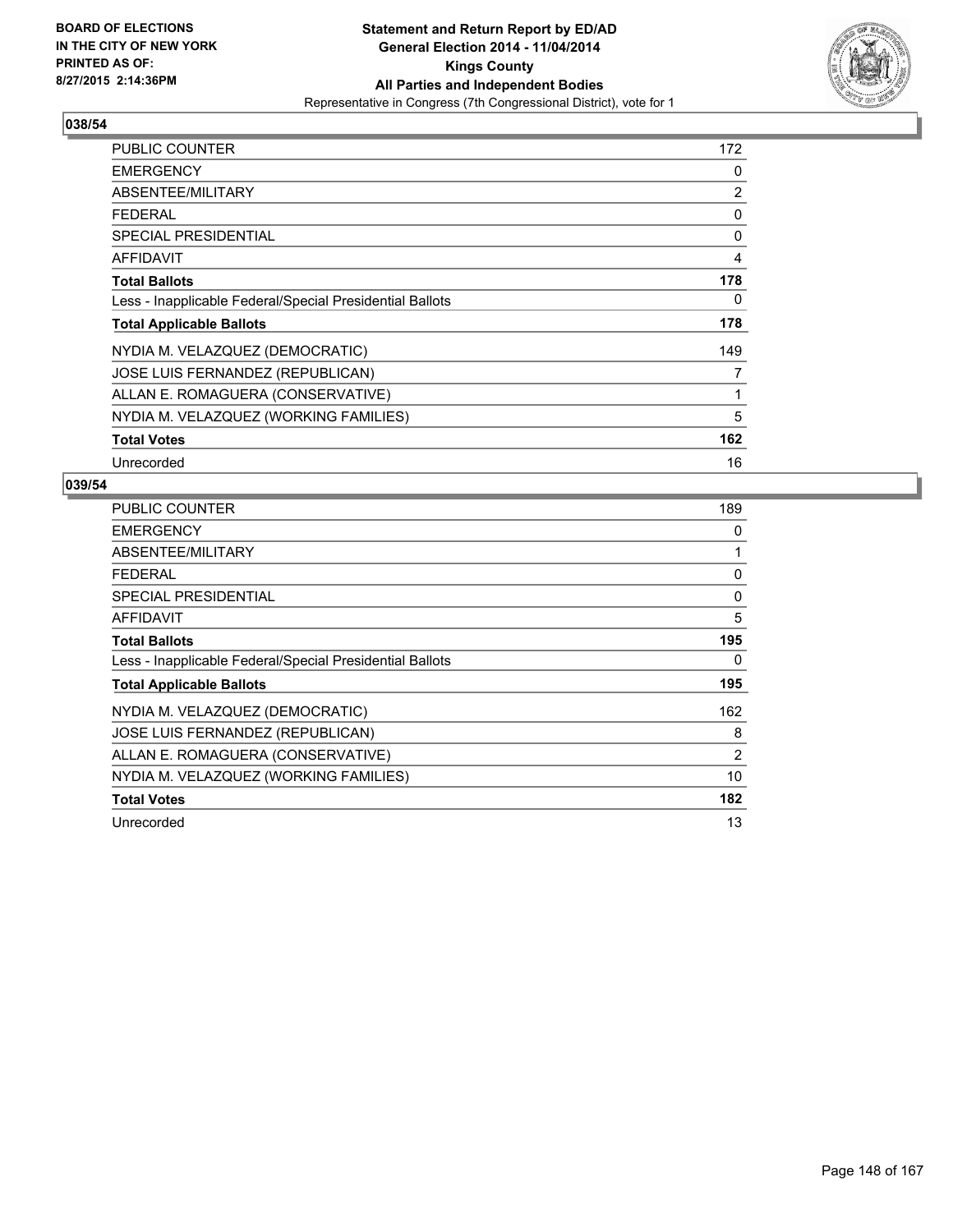

| <b>PUBLIC COUNTER</b>                                    | 33 |
|----------------------------------------------------------|----|
| <b>EMERGENCY</b>                                         | 0  |
| ABSENTEE/MILITARY                                        | 1  |
| <b>FEDERAL</b>                                           | 1  |
| <b>SPECIAL PRESIDENTIAL</b>                              | 0  |
| <b>AFFIDAVIT</b>                                         | 0  |
| <b>Total Ballots</b>                                     | 35 |
| Less - Inapplicable Federal/Special Presidential Ballots | 0  |
| <b>Total Applicable Ballots</b>                          | 35 |
| NYDIA M. VELAZQUEZ (DEMOCRATIC)                          | 27 |
| JOSE LUIS FERNANDEZ (REPUBLICAN)                         | 1  |
| ALLAN E. ROMAGUERA (CONSERVATIVE)                        | 3  |
| NYDIA M. VELAZQUEZ (WORKING FAMILIES)                    | 2  |
| <b>Total Votes</b>                                       | 33 |
| Unrecorded                                               | 2  |

| <b>PUBLIC COUNTER</b>                                    | 176 |
|----------------------------------------------------------|-----|
| <b>EMERGENCY</b>                                         | 0   |
| ABSENTEE/MILITARY                                        | 1   |
| <b>FEDERAL</b>                                           | 0   |
| SPECIAL PRESIDENTIAL                                     | 0   |
| AFFIDAVIT                                                | 1   |
| <b>Total Ballots</b>                                     | 178 |
| Less - Inapplicable Federal/Special Presidential Ballots | 0   |
| <b>Total Applicable Ballots</b>                          | 178 |
| NYDIA M. VELAZQUEZ (DEMOCRATIC)                          | 149 |
| <b>JOSE LUIS FERNANDEZ (REPUBLICAN)</b>                  | 8   |
| ALLAN E. ROMAGUERA (CONSERVATIVE)                        | 2   |
| NYDIA M. VELAZQUEZ (WORKING FAMILIES)                    | 9   |
| <b>Total Votes</b>                                       | 168 |
| Unrecorded                                               | 10  |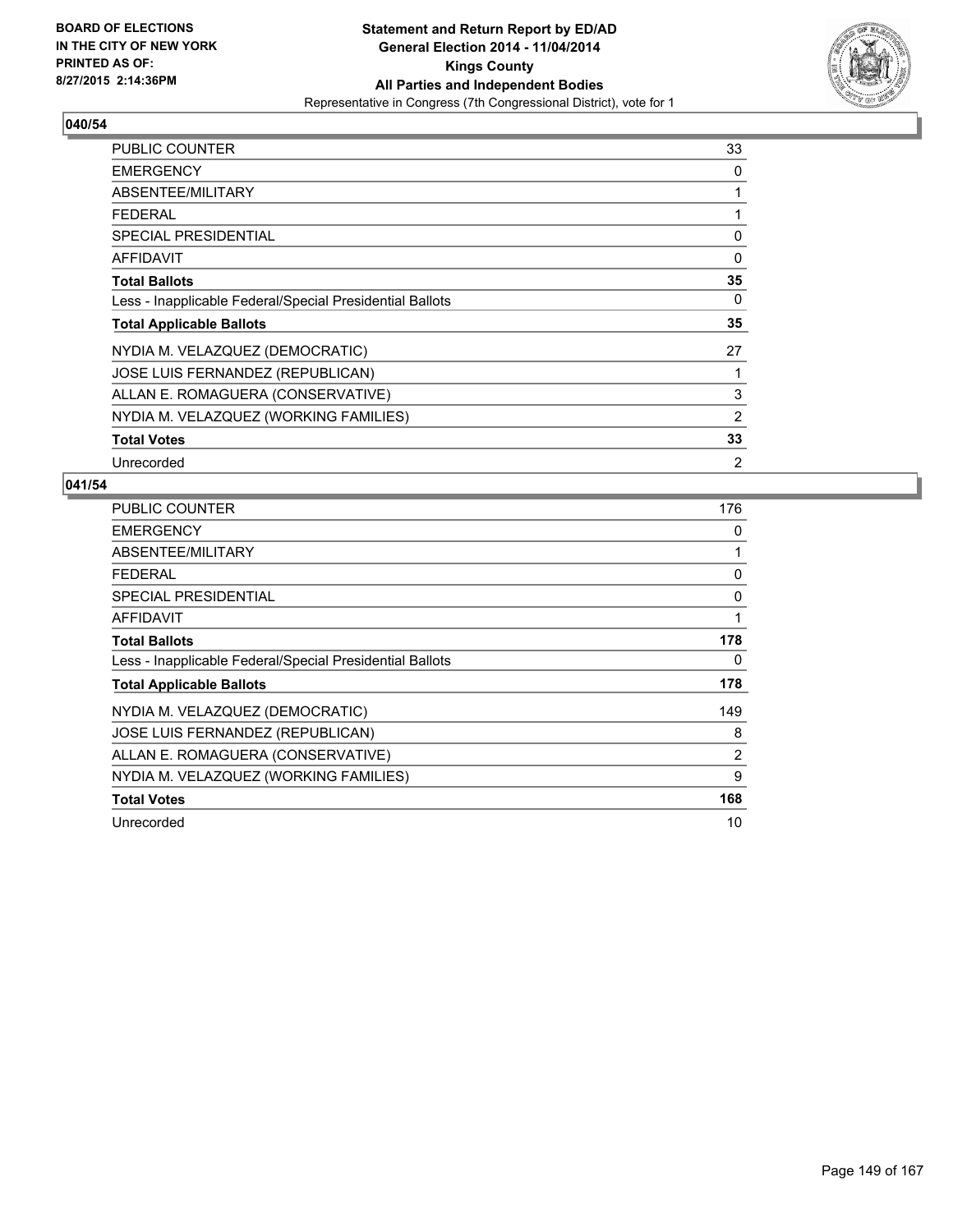

| PUBLIC COUNTER                                           | 203               |
|----------------------------------------------------------|-------------------|
| <b>EMERGENCY</b>                                         | 0                 |
| ABSENTEE/MILITARY                                        | $\overline{2}$    |
| <b>FEDERAL</b>                                           | 1                 |
| <b>SPECIAL PRESIDENTIAL</b>                              | 0                 |
| <b>AFFIDAVIT</b>                                         | 2                 |
| <b>Total Ballots</b>                                     | 208               |
| Less - Inapplicable Federal/Special Presidential Ballots | 0                 |
| <b>Total Applicable Ballots</b>                          | 208               |
| NYDIA M. VELAZQUEZ (DEMOCRATIC)                          | 182               |
| JOSE LUIS FERNANDEZ (REPUBLICAN)                         | 2                 |
| ALLAN E. ROMAGUERA (CONSERVATIVE)                        | $\overline{2}$    |
| NYDIA M. VELAZQUEZ (WORKING FAMILIES)                    | 10                |
| <b>Total Votes</b>                                       | 196               |
| Unrecorded                                               | $12 \overline{ }$ |

| <b>PUBLIC COUNTER</b>                                    | 188 |
|----------------------------------------------------------|-----|
| <b>EMERGENCY</b>                                         | 0   |
| ABSENTEE/MILITARY                                        | 0   |
| <b>FEDERAL</b>                                           | 1   |
| SPECIAL PRESIDENTIAL                                     | 0   |
| <b>AFFIDAVIT</b>                                         | 3   |
| <b>Total Ballots</b>                                     | 192 |
| Less - Inapplicable Federal/Special Presidential Ballots | 0   |
| <b>Total Applicable Ballots</b>                          | 192 |
| NYDIA M. VELAZQUEZ (DEMOCRATIC)                          | 158 |
| JOSE LUIS FERNANDEZ (REPUBLICAN)                         | 10  |
| ALLAN E. ROMAGUERA (CONSERVATIVE)                        | 5   |
| NYDIA M. VELAZQUEZ (WORKING FAMILIES)                    | 7   |
| <b>Total Votes</b>                                       | 180 |
| Unrecorded                                               | 12  |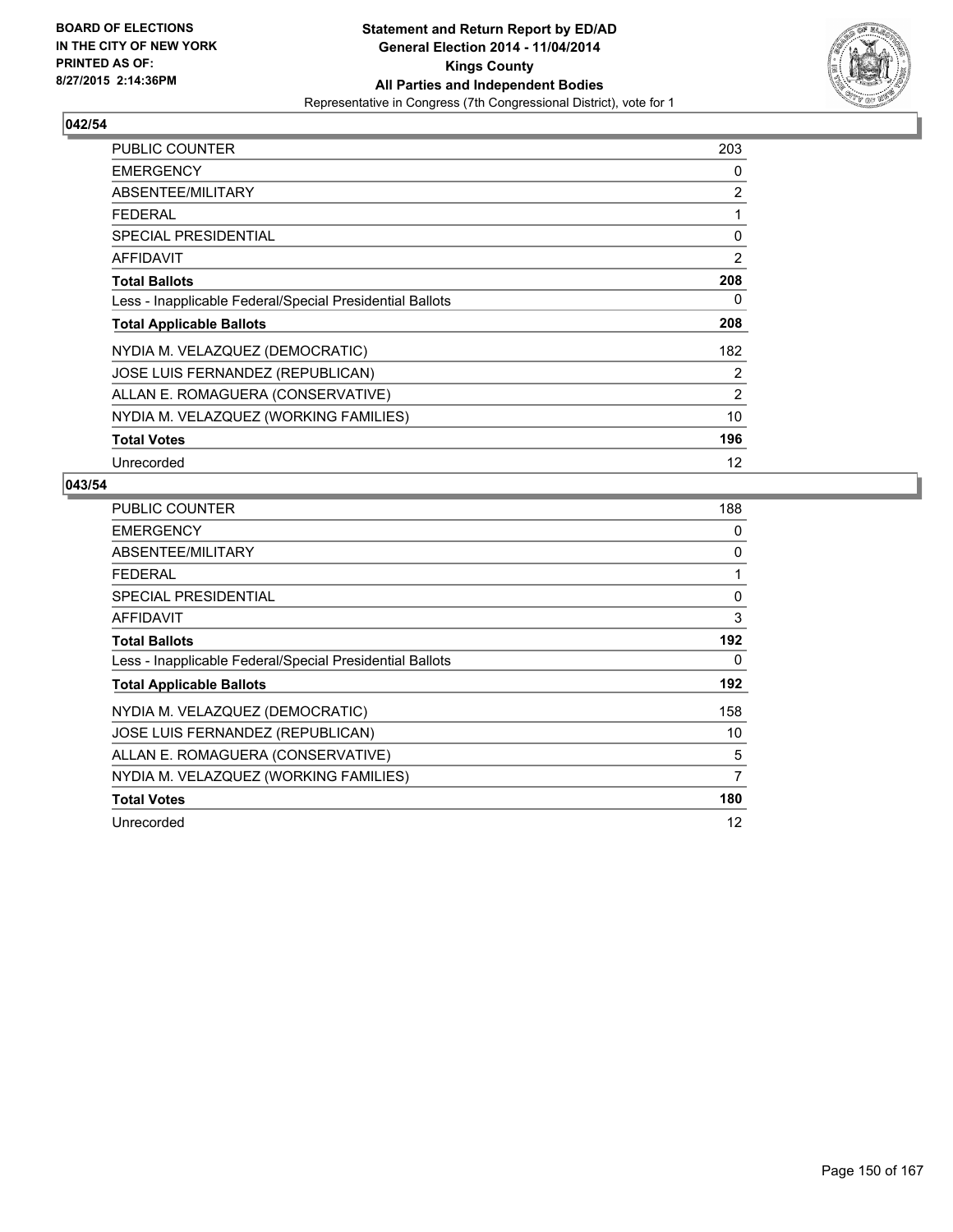

| <b>PUBLIC COUNTER</b>                                    | 89 |
|----------------------------------------------------------|----|
| <b>EMERGENCY</b>                                         | 0  |
| ABSENTEE/MILITARY                                        | 1  |
| <b>FEDERAL</b>                                           | 0  |
| <b>SPECIAL PRESIDENTIAL</b>                              | 0  |
| <b>AFFIDAVIT</b>                                         | 1  |
| <b>Total Ballots</b>                                     | 91 |
| Less - Inapplicable Federal/Special Presidential Ballots | 0  |
| <b>Total Applicable Ballots</b>                          | 91 |
| NYDIA M. VELAZQUEZ (DEMOCRATIC)                          | 80 |
| JOSE LUIS FERNANDEZ (REPUBLICAN)                         | 3  |
| ALLAN E. ROMAGUERA (CONSERVATIVE)                        | 0  |
| NYDIA M. VELAZQUEZ (WORKING FAMILIES)                    | 2  |
| <b>Total Votes</b>                                       | 85 |
| Unrecorded                                               | 6  |

| <b>PUBLIC COUNTER</b>                                    | 177 |
|----------------------------------------------------------|-----|
| <b>EMERGENCY</b>                                         | 0   |
| ABSENTEE/MILITARY                                        | 2   |
| <b>FEDERAL</b>                                           | 2   |
| <b>SPECIAL PRESIDENTIAL</b>                              | 0   |
| <b>AFFIDAVIT</b>                                         | 5   |
| <b>Total Ballots</b>                                     | 186 |
| Less - Inapplicable Federal/Special Presidential Ballots | 0   |
| <b>Total Applicable Ballots</b>                          | 186 |
| NYDIA M. VELAZQUEZ (DEMOCRATIC)                          | 152 |
| JOSE LUIS FERNANDEZ (REPUBLICAN)                         | 6   |
| ALLAN E. ROMAGUERA (CONSERVATIVE)                        | 6   |
| NYDIA M. VELAZQUEZ (WORKING FAMILIES)                    | 9   |
| MICHAEL MALICE (WRITE-IN)                                | 1   |
| <b>Total Votes</b>                                       | 174 |
| Unrecorded                                               | 12  |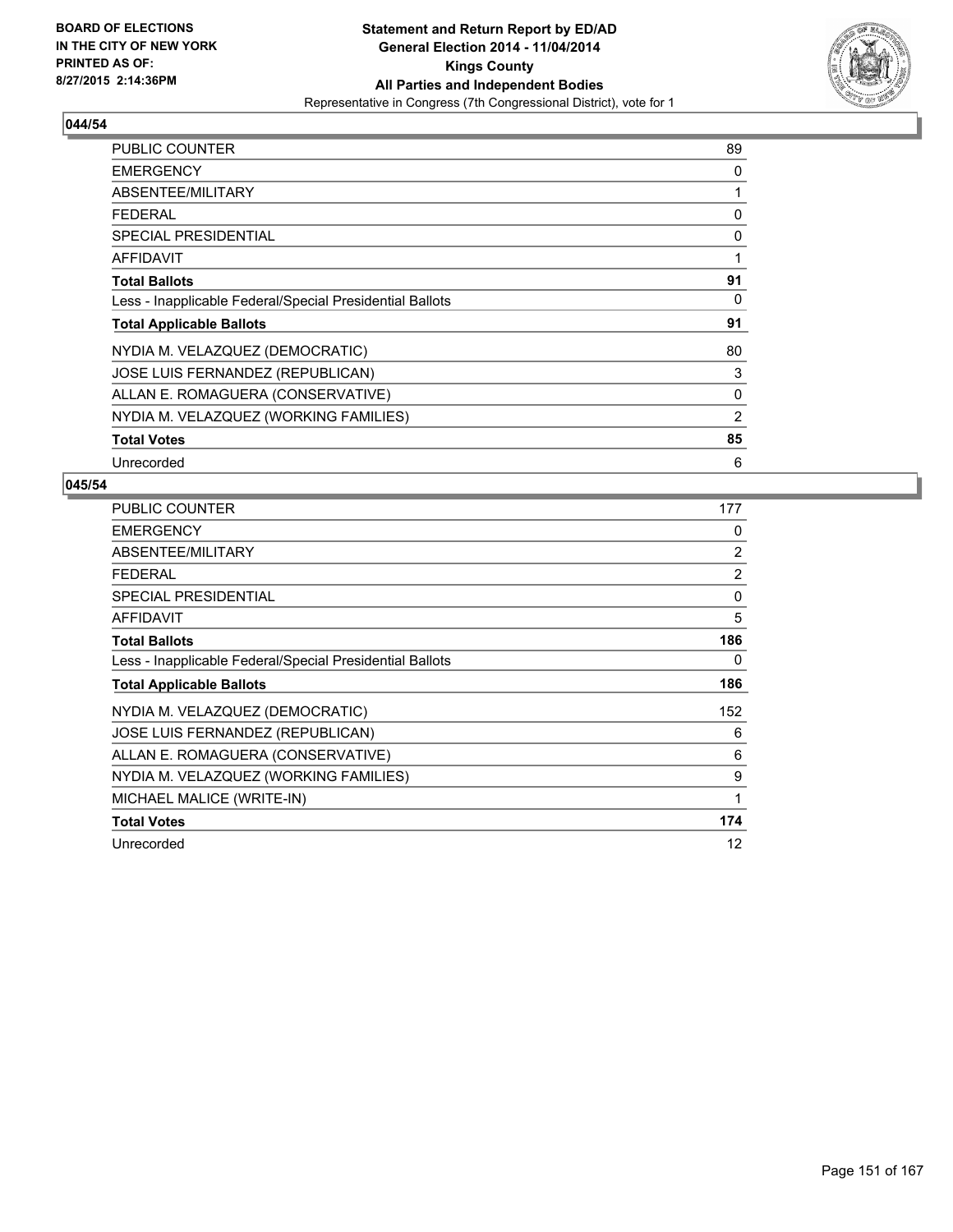

| PUBLIC COUNTER                                           | 204 |
|----------------------------------------------------------|-----|
| <b>EMERGENCY</b>                                         | 0   |
| ABSENTEE/MILITARY                                        | 0   |
| <b>FEDERAL</b>                                           | 0   |
| <b>SPECIAL PRESIDENTIAL</b>                              | 0   |
| <b>AFFIDAVIT</b>                                         | 0   |
| <b>Total Ballots</b>                                     | 204 |
| Less - Inapplicable Federal/Special Presidential Ballots | 0   |
| <b>Total Applicable Ballots</b>                          | 204 |
| NYDIA M. VELAZQUEZ (DEMOCRATIC)                          | 172 |
| JOSE LUIS FERNANDEZ (REPUBLICAN)                         | 4   |
| ALLAN E. ROMAGUERA (CONSERVATIVE)                        | 3   |
| NYDIA M. VELAZQUEZ (WORKING FAMILIES)                    | 14  |
| <b>Total Votes</b>                                       | 193 |
| Unrecorded                                               | 11  |

| <b>PUBLIC COUNTER</b>                                    | 119 |
|----------------------------------------------------------|-----|
| <b>EMERGENCY</b>                                         | 0   |
| ABSENTEE/MILITARY                                        | 0   |
| <b>FEDERAL</b>                                           | 0   |
| SPECIAL PRESIDENTIAL                                     | 0   |
| AFFIDAVIT                                                | 4   |
| <b>Total Ballots</b>                                     | 123 |
| Less - Inapplicable Federal/Special Presidential Ballots | 0   |
| <b>Total Applicable Ballots</b>                          | 123 |
| NYDIA M. VELAZQUEZ (DEMOCRATIC)                          | 101 |
| JOSE LUIS FERNANDEZ (REPUBLICAN)                         | 5   |
| ALLAN E. ROMAGUERA (CONSERVATIVE)                        | 4   |
| NYDIA M. VELAZQUEZ (WORKING FAMILIES)                    | 3   |
| <b>Total Votes</b>                                       | 113 |
| Unrecorded                                               | 10  |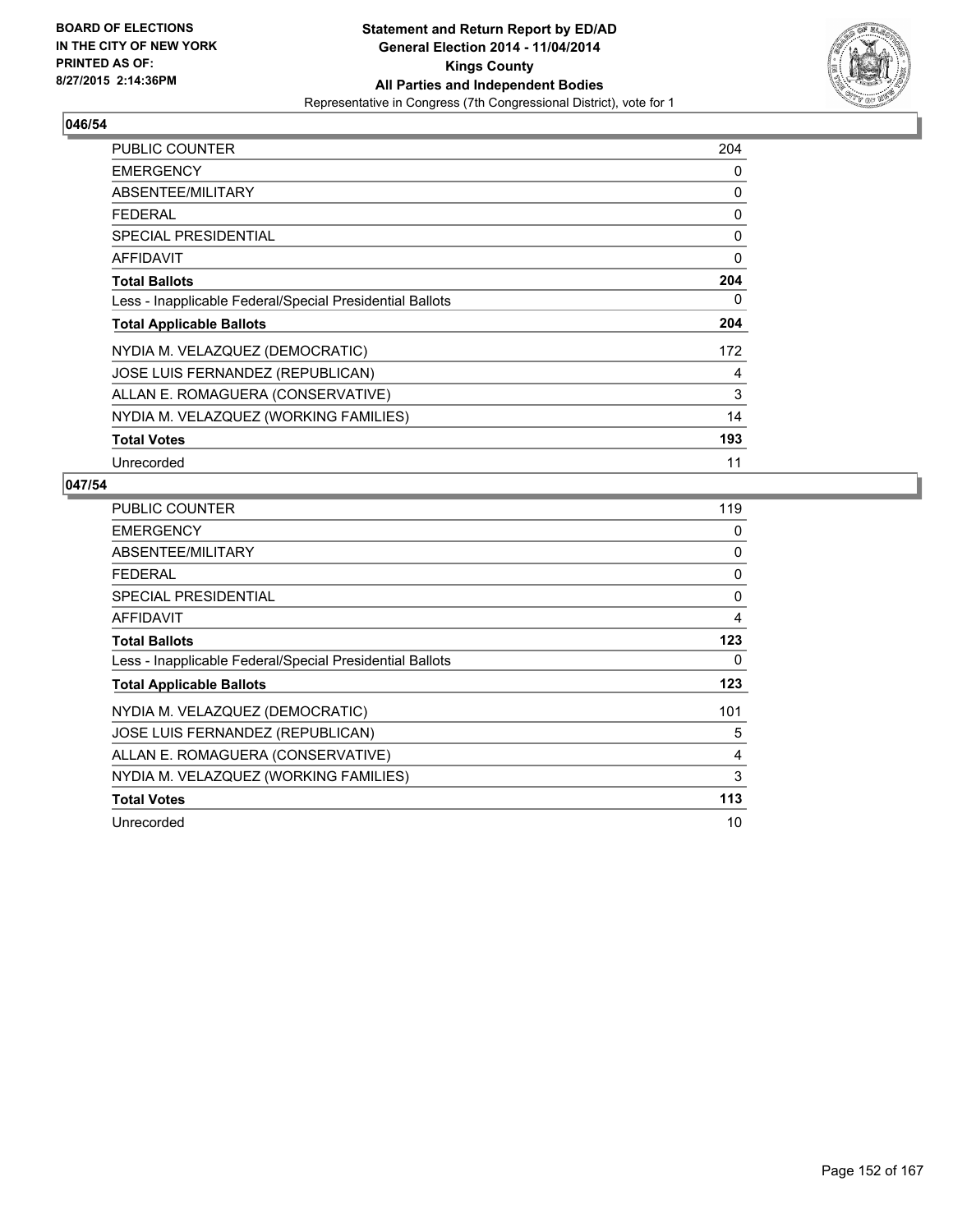

| PUBLIC COUNTER                                           | 137 |
|----------------------------------------------------------|-----|
| <b>EMERGENCY</b>                                         | 0   |
| ABSENTEE/MILITARY                                        | 2   |
| <b>FEDERAL</b>                                           | 0   |
| <b>SPECIAL PRESIDENTIAL</b>                              | 0   |
| <b>AFFIDAVIT</b>                                         | 0   |
| <b>Total Ballots</b>                                     | 139 |
| Less - Inapplicable Federal/Special Presidential Ballots | 0   |
| <b>Total Applicable Ballots</b>                          | 139 |
| NYDIA M. VELAZQUEZ (DEMOCRATIC)                          | 115 |
| JOSE LUIS FERNANDEZ (REPUBLICAN)                         | 4   |
| ALLAN E. ROMAGUERA (CONSERVATIVE)                        | 4   |
| NYDIA M. VELAZQUEZ (WORKING FAMILIES)                    | 3   |
| CHELSEA CLINTON (WRITE-IN)                               | 1   |
| DEBRA DILAN (WRITE-IN)                                   |     |
| <b>Total Votes</b>                                       | 128 |
| Unrecorded                                               | 11  |

| <b>PUBLIC COUNTER</b>                                    | 152      |
|----------------------------------------------------------|----------|
| <b>EMERGENCY</b>                                         | 0        |
| ABSENTEE/MILITARY                                        | 1        |
| <b>FEDERAL</b>                                           | 0        |
| <b>SPECIAL PRESIDENTIAL</b>                              | 0        |
| <b>AFFIDAVIT</b>                                         | $\Omega$ |
| <b>Total Ballots</b>                                     | 153      |
| Less - Inapplicable Federal/Special Presidential Ballots | 0        |
| <b>Total Applicable Ballots</b>                          | 153      |
| NYDIA M. VELAZQUEZ (DEMOCRATIC)                          | 124      |
| JOSE LUIS FERNANDEZ (REPUBLICAN)                         | 9        |
| ALLAN E. ROMAGUERA (CONSERVATIVE)                        | 2        |
| NYDIA M. VELAZQUEZ (WORKING FAMILIES)                    | 4        |
| <b>Total Votes</b>                                       | 139      |
| Unrecorded                                               | 14       |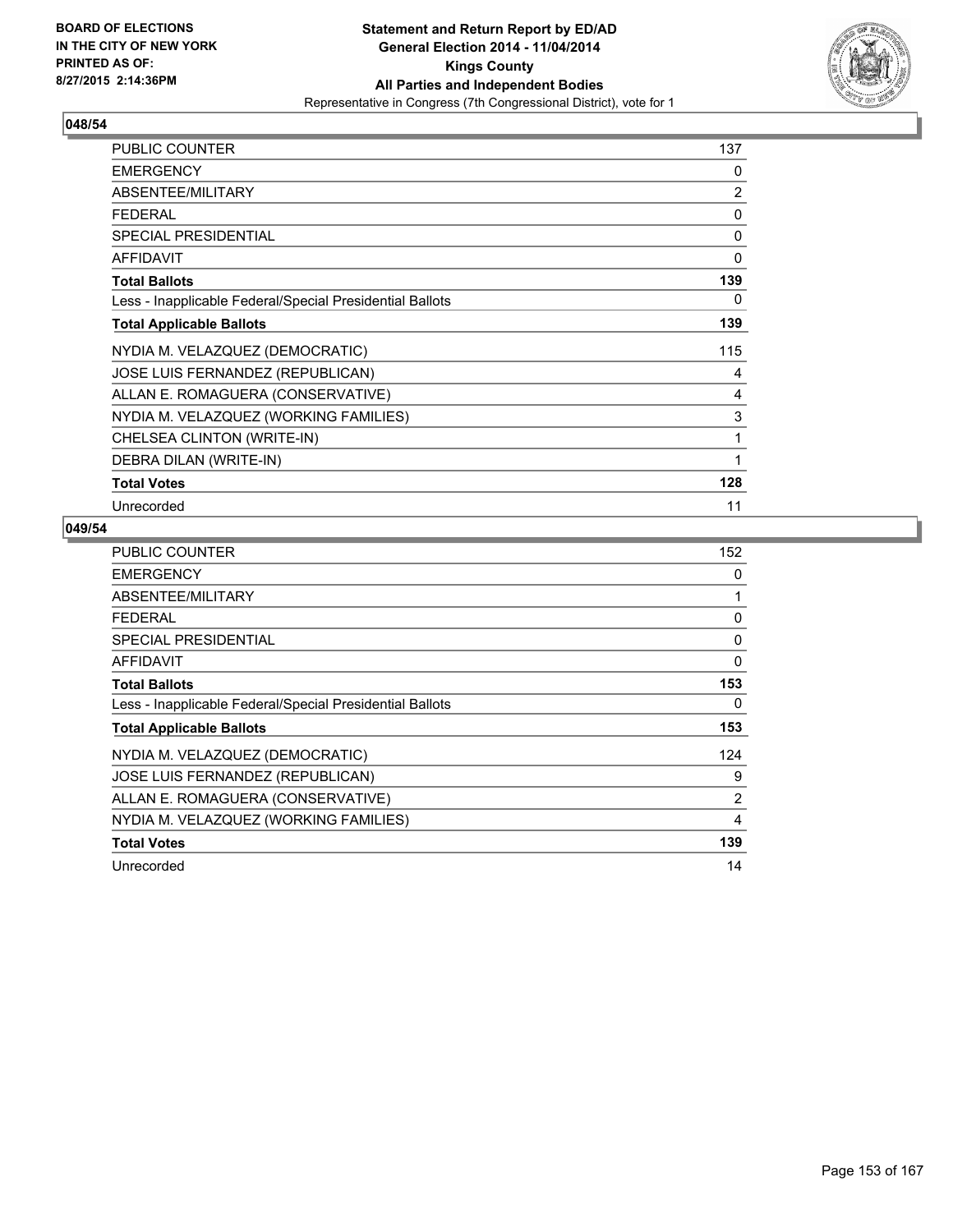

| PUBLIC COUNTER                                           | 172               |
|----------------------------------------------------------|-------------------|
| <b>EMERGENCY</b>                                         | 0                 |
| ABSENTEE/MILITARY                                        | 1                 |
| <b>FEDERAL</b>                                           | 0                 |
| <b>SPECIAL PRESIDENTIAL</b>                              | 0                 |
| <b>AFFIDAVIT</b>                                         | 3                 |
| <b>Total Ballots</b>                                     | 176               |
| Less - Inapplicable Federal/Special Presidential Ballots | 0                 |
| <b>Total Applicable Ballots</b>                          | 176               |
| NYDIA M. VELAZQUEZ (DEMOCRATIC)                          | 139               |
| JOSE LUIS FERNANDEZ (REPUBLICAN)                         | 11                |
| ALLAN E. ROMAGUERA (CONSERVATIVE)                        | 2                 |
| NYDIA M. VELAZQUEZ (WORKING FAMILIES)                    | 11                |
| ELVIN SANTIAGO (WRITE-IN)                                | 1                 |
| <b>Total Votes</b>                                       | 164               |
| Unrecorded                                               | $12 \overline{ }$ |

| <b>PUBLIC COUNTER</b>                                    | 180 |
|----------------------------------------------------------|-----|
| <b>EMERGENCY</b>                                         | 0   |
| ABSENTEE/MILITARY                                        | 0   |
| <b>FEDERAL</b>                                           | 0   |
| <b>SPECIAL PRESIDENTIAL</b>                              | 0   |
| <b>AFFIDAVIT</b>                                         | 3   |
| <b>Total Ballots</b>                                     | 183 |
| Less - Inapplicable Federal/Special Presidential Ballots | 0   |
| <b>Total Applicable Ballots</b>                          | 183 |
| NYDIA M. VELAZQUEZ (DEMOCRATIC)                          | 145 |
| JOSE LUIS FERNANDEZ (REPUBLICAN)                         | 9   |
| ALLAN E. ROMAGUERA (CONSERVATIVE)                        | 3   |
| NYDIA M. VELAZQUEZ (WORKING FAMILIES)                    | 12  |
| <b>Total Votes</b>                                       | 169 |
| Unrecorded                                               | 14  |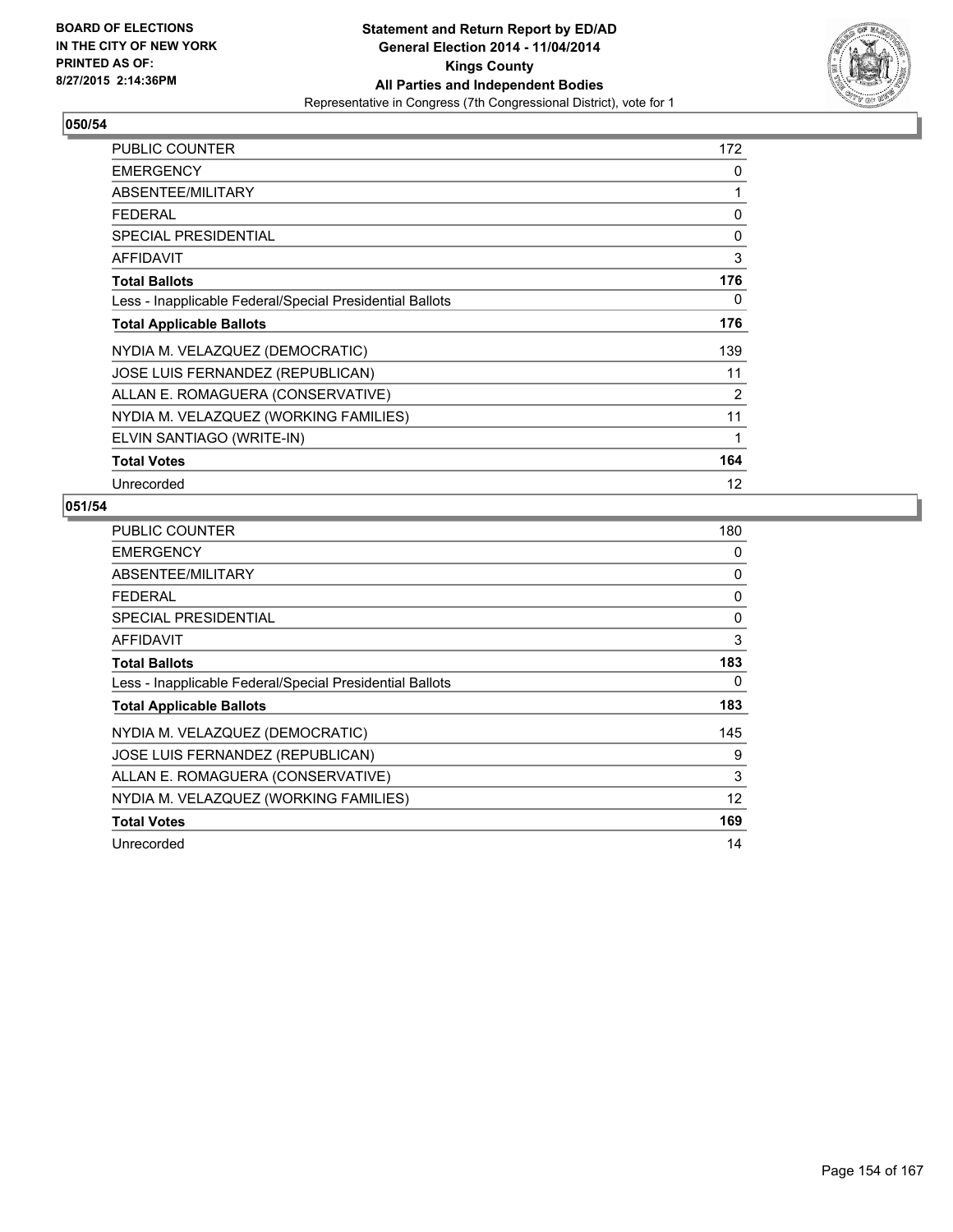

| <b>PUBLIC COUNTER</b>                                    | 122 |
|----------------------------------------------------------|-----|
| <b>EMERGENCY</b>                                         | 0   |
| ABSENTEE/MILITARY                                        | 0   |
| <b>FEDERAL</b>                                           | 0   |
| <b>SPECIAL PRESIDENTIAL</b>                              | 0   |
| <b>AFFIDAVIT</b>                                         | 1   |
| <b>Total Ballots</b>                                     | 123 |
| Less - Inapplicable Federal/Special Presidential Ballots | 0   |
| <b>Total Applicable Ballots</b>                          | 123 |
| NYDIA M. VELAZQUEZ (DEMOCRATIC)                          | 98  |
| JOSE LUIS FERNANDEZ (REPUBLICAN)                         | 8   |
| ALLAN E. ROMAGUERA (CONSERVATIVE)                        | 1   |
| NYDIA M. VELAZQUEZ (WORKING FAMILIES)                    | 9   |
| <b>Total Votes</b>                                       | 116 |
| Unrecorded                                               | 7   |

| PUBLIC COUNTER                                           | 92 |
|----------------------------------------------------------|----|
| <b>EMERGENCY</b>                                         | 0  |
| ABSENTEE/MILITARY                                        | 0  |
| <b>FEDERAL</b>                                           | 0  |
| <b>SPECIAL PRESIDENTIAL</b>                              | 0  |
| AFFIDAVIT                                                | 0  |
| <b>Total Ballots</b>                                     | 92 |
| Less - Inapplicable Federal/Special Presidential Ballots | 0  |
| <b>Total Applicable Ballots</b>                          | 92 |
| NYDIA M. VELAZQUEZ (DEMOCRATIC)                          | 74 |
| JOSE LUIS FERNANDEZ (REPUBLICAN)                         | 6  |
| ALLAN E. ROMAGUERA (CONSERVATIVE)                        | 0  |
| NYDIA M. VELAZQUEZ (WORKING FAMILIES)                    | 2  |
| <b>Total Votes</b>                                       | 82 |
| Unrecorded                                               | 10 |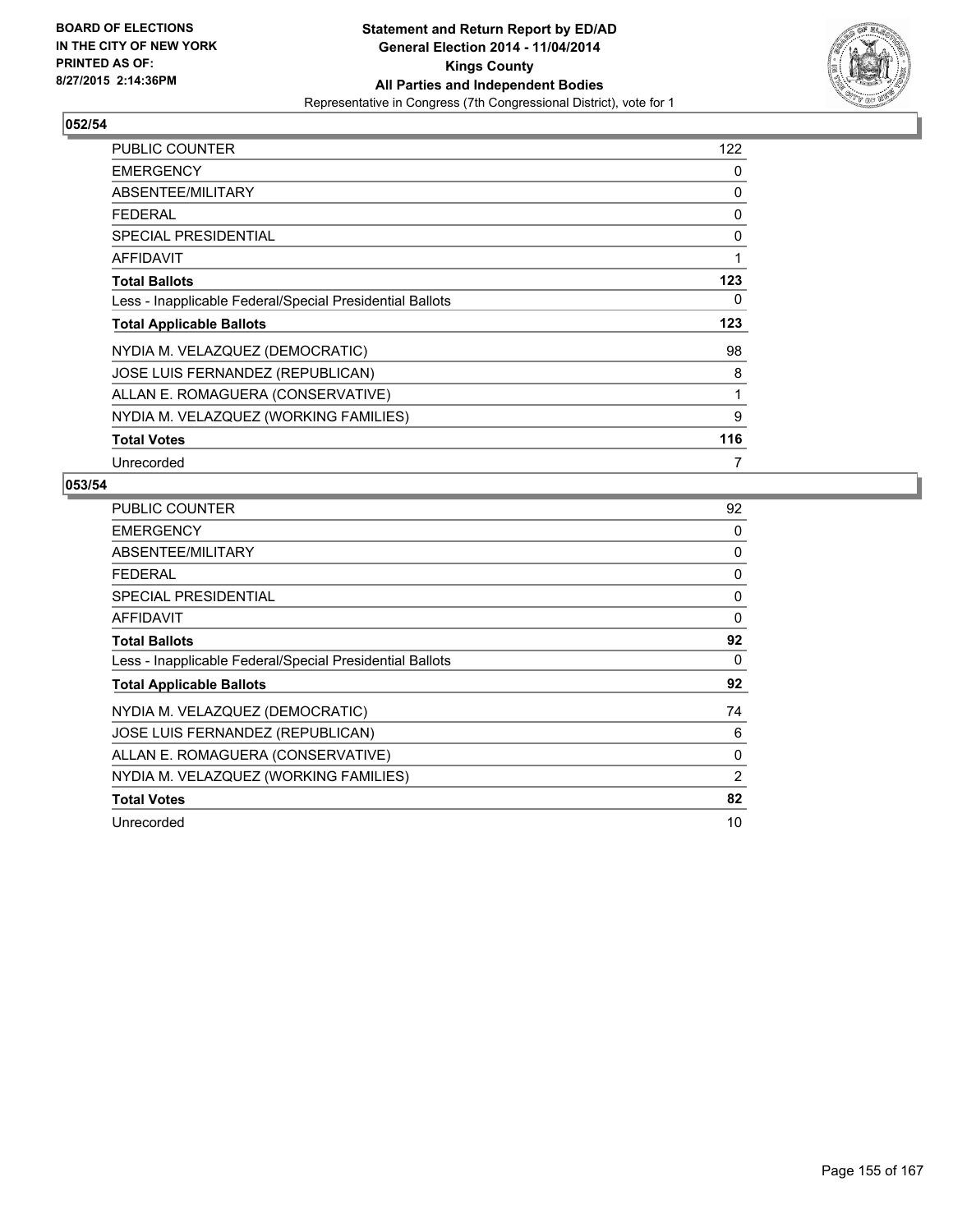

| <b>PUBLIC COUNTER</b>                                    | 173 |
|----------------------------------------------------------|-----|
| <b>EMERGENCY</b>                                         | 0   |
| ABSENTEE/MILITARY                                        | 1   |
| <b>FEDERAL</b>                                           | 0   |
| <b>SPECIAL PRESIDENTIAL</b>                              | 0   |
| AFFIDAVIT                                                | 3   |
| <b>Total Ballots</b>                                     | 177 |
| Less - Inapplicable Federal/Special Presidential Ballots | 0   |
| <b>Total Applicable Ballots</b>                          | 177 |
| NYDIA M. VELAZQUEZ (DEMOCRATIC)                          | 143 |
| JOSE LUIS FERNANDEZ (REPUBLICAN)                         | 12  |
| ALLAN E. ROMAGUERA (CONSERVATIVE)                        | 3   |
| NYDIA M. VELAZQUEZ (WORKING FAMILIES)                    | 11  |
| <b>Total Votes</b>                                       | 169 |
| Unrecorded                                               | 8   |

| <b>PUBLIC COUNTER</b>                                    | 124 |
|----------------------------------------------------------|-----|
| <b>EMERGENCY</b>                                         | 0   |
| ABSENTEE/MILITARY                                        | 1   |
| <b>FEDERAL</b>                                           | 0   |
| SPECIAL PRESIDENTIAL                                     | 0   |
| AFFIDAVIT                                                | 3   |
| <b>Total Ballots</b>                                     | 128 |
| Less - Inapplicable Federal/Special Presidential Ballots | 0   |
| <b>Total Applicable Ballots</b>                          | 128 |
| NYDIA M. VELAZQUEZ (DEMOCRATIC)                          | 101 |
| JOSE LUIS FERNANDEZ (REPUBLICAN)                         | 14  |
| ALLAN E. ROMAGUERA (CONSERVATIVE)                        | 0   |
| NYDIA M. VELAZQUEZ (WORKING FAMILIES)                    | 8   |
| <b>Total Votes</b>                                       | 123 |
| Unrecorded                                               | 5   |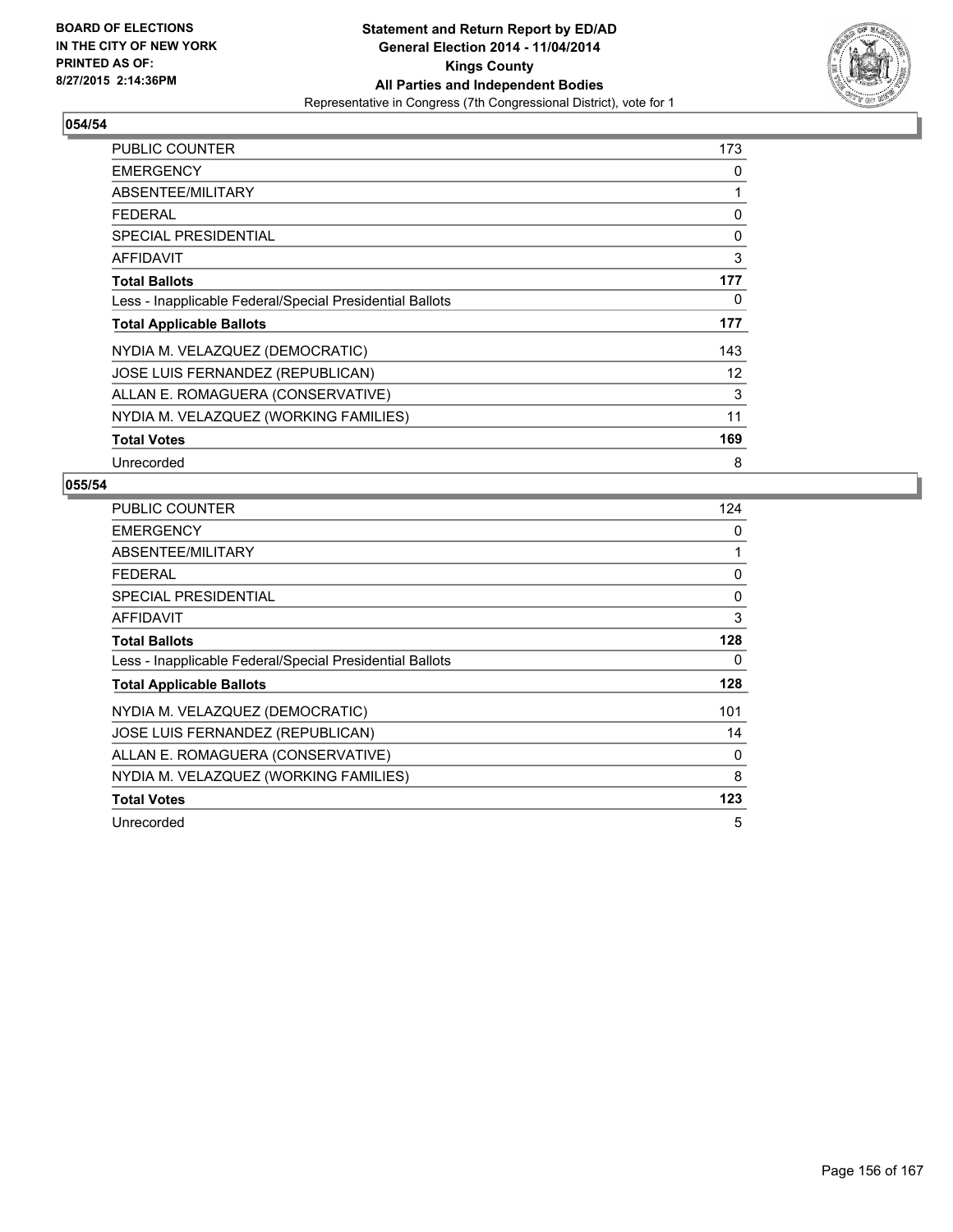

| <b>PUBLIC COUNTER</b>                                    | 149 |
|----------------------------------------------------------|-----|
| <b>EMERGENCY</b>                                         | 0   |
| ABSENTEE/MILITARY                                        | 0   |
| <b>FEDERAL</b>                                           | 0   |
| <b>SPECIAL PRESIDENTIAL</b>                              | 0   |
| AFFIDAVIT                                                | 3   |
| <b>Total Ballots</b>                                     | 152 |
| Less - Inapplicable Federal/Special Presidential Ballots | 0   |
| <b>Total Applicable Ballots</b>                          | 152 |
| NYDIA M. VELAZQUEZ (DEMOCRATIC)                          | 130 |
| JOSE LUIS FERNANDEZ (REPUBLICAN)                         | 13  |
| ALLAN E. ROMAGUERA (CONSERVATIVE)                        | 1   |
| NYDIA M. VELAZQUEZ (WORKING FAMILIES)                    | 2   |
| <b>Total Votes</b>                                       | 146 |
| Unrecorded                                               | 6   |

| PUBLIC COUNTER                                           | 167 |
|----------------------------------------------------------|-----|
| <b>EMERGENCY</b>                                         | 0   |
| ABSENTEE/MILITARY                                        | 1   |
| <b>FEDERAL</b>                                           | 0   |
| <b>SPECIAL PRESIDENTIAL</b>                              | 0   |
| AFFIDAVIT                                                | 4   |
| <b>Total Ballots</b>                                     | 172 |
| Less - Inapplicable Federal/Special Presidential Ballots | 0   |
| <b>Total Applicable Ballots</b>                          | 172 |
| NYDIA M. VELAZQUEZ (DEMOCRATIC)                          | 135 |
| JOSE LUIS FERNANDEZ (REPUBLICAN)                         | 16  |
| ALLAN E. ROMAGUERA (CONSERVATIVE)                        | 1   |
| NYDIA M. VELAZQUEZ (WORKING FAMILIES)                    | 9   |
| <b>Total Votes</b>                                       | 161 |
| Unrecorded                                               | 11  |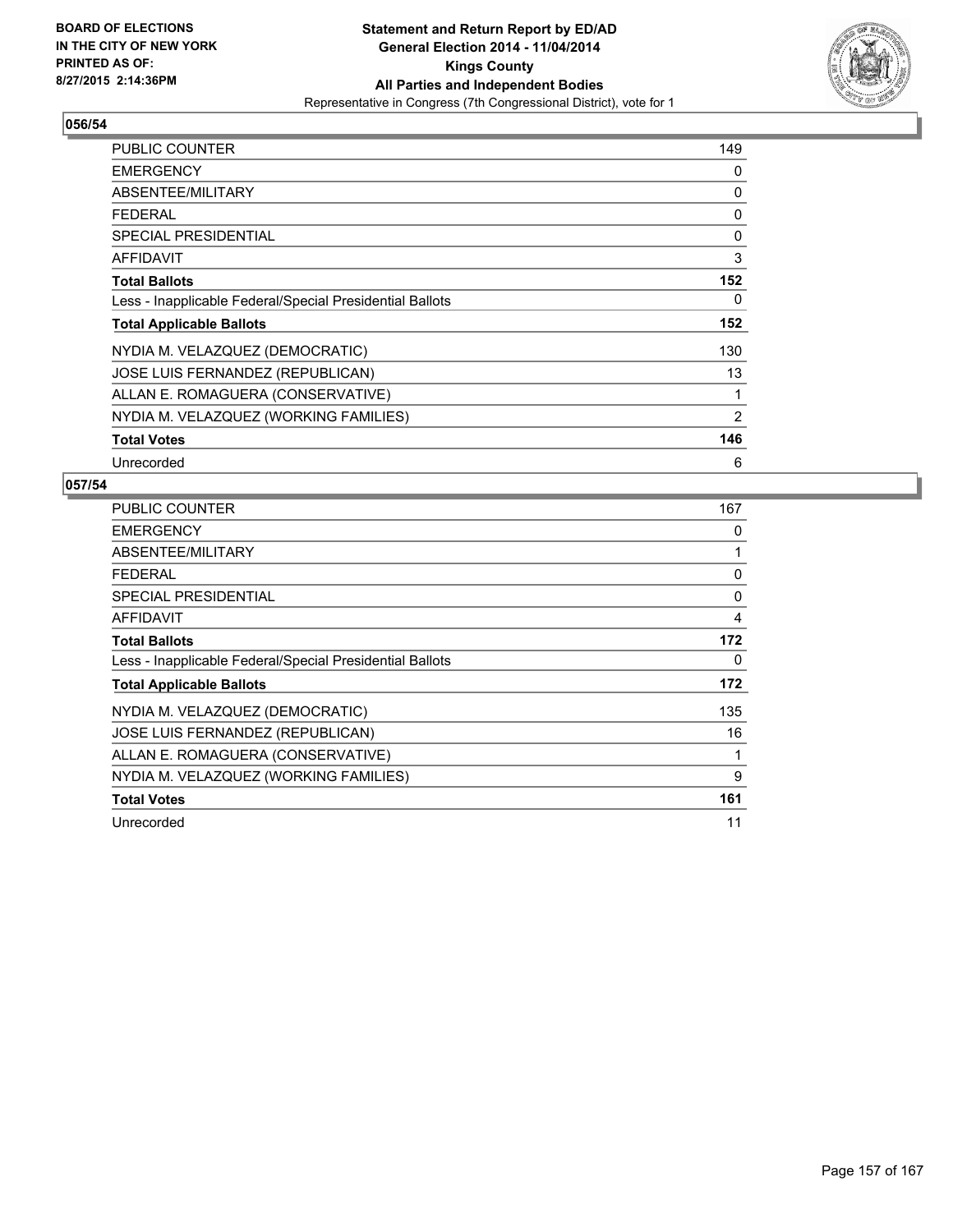

| <b>PUBLIC COUNTER</b>                                    | 142 |
|----------------------------------------------------------|-----|
| <b>EMERGENCY</b>                                         | 0   |
| ABSENTEE/MILITARY                                        | 0   |
| <b>FEDERAL</b>                                           | 1   |
| <b>SPECIAL PRESIDENTIAL</b>                              | 0   |
| <b>AFFIDAVIT</b>                                         | 3   |
| <b>Total Ballots</b>                                     | 146 |
| Less - Inapplicable Federal/Special Presidential Ballots | 0   |
| <b>Total Applicable Ballots</b>                          | 146 |
| NYDIA M. VELAZQUEZ (DEMOCRATIC)                          | 119 |
| JOSE LUIS FERNANDEZ (REPUBLICAN)                         | 10  |
| ALLAN E. ROMAGUERA (CONSERVATIVE)                        | 4   |
| NYDIA M. VELAZQUEZ (WORKING FAMILIES)                    | 4   |
| <b>Total Votes</b>                                       | 137 |
| Unrecorded                                               | 9   |

| PUBLIC COUNTER                                           | 180 |
|----------------------------------------------------------|-----|
| <b>EMERGENCY</b>                                         | 0   |
| ABSENTEE/MILITARY                                        | 0   |
| <b>FEDERAL</b>                                           | 0   |
| SPECIAL PRESIDENTIAL                                     | 0   |
| <b>AFFIDAVIT</b>                                         | 1   |
| <b>Total Ballots</b>                                     | 181 |
| Less - Inapplicable Federal/Special Presidential Ballots | 0   |
| <b>Total Applicable Ballots</b>                          | 181 |
| NYDIA M. VELAZQUEZ (DEMOCRATIC)                          | 151 |
| JOSE LUIS FERNANDEZ (REPUBLICAN)                         | 9   |
| ALLAN E. ROMAGUERA (CONSERVATIVE)                        | 0   |
| NYDIA M. VELAZQUEZ (WORKING FAMILIES)                    | 6   |
| <b>Total Votes</b>                                       | 166 |
| Unrecorded                                               | 15  |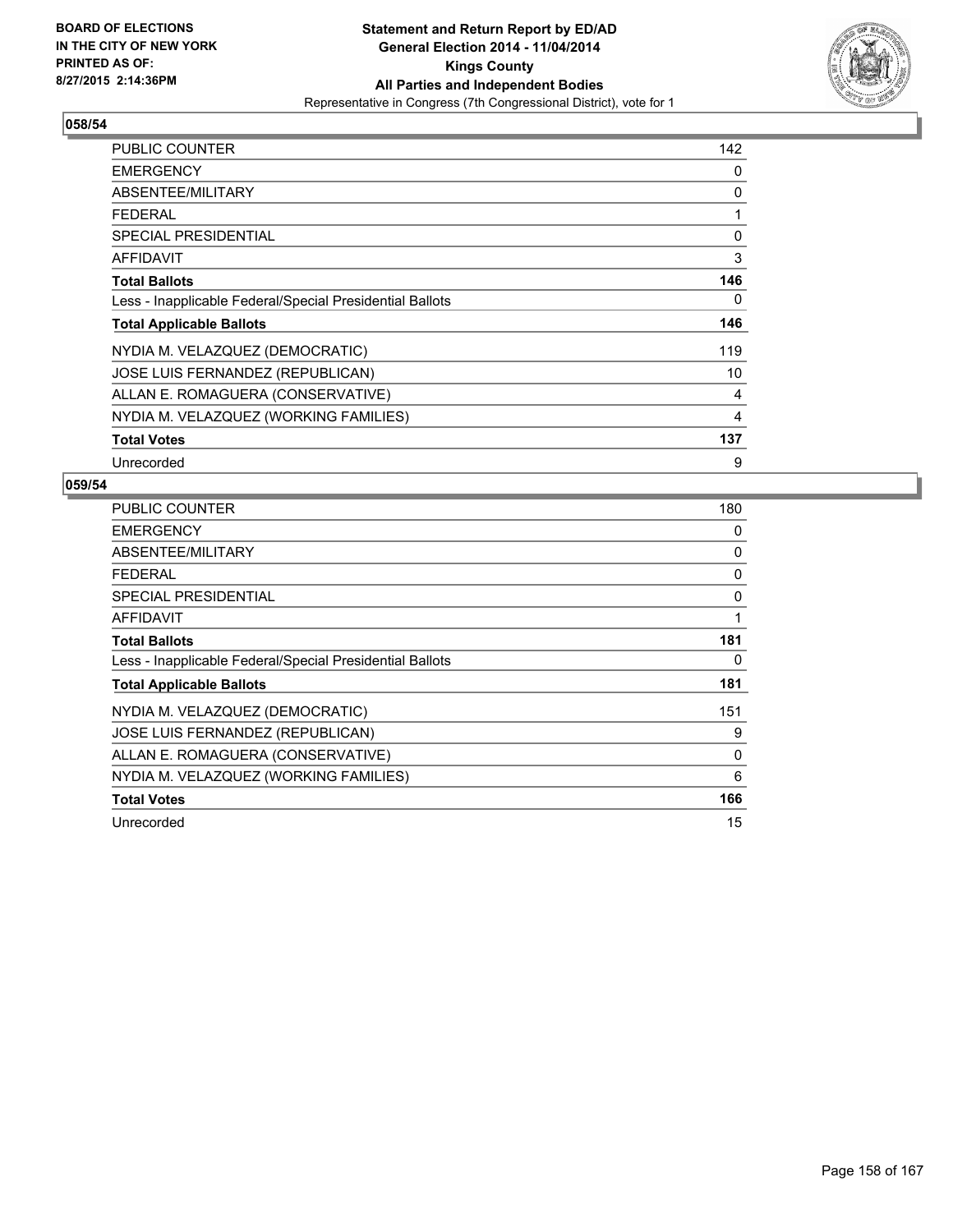

| <b>PUBLIC COUNTER</b>                                    | 135 |
|----------------------------------------------------------|-----|
| <b>EMERGENCY</b>                                         | 0   |
| ABSENTEE/MILITARY                                        | 2   |
| <b>FEDERAL</b>                                           | 0   |
| <b>SPECIAL PRESIDENTIAL</b>                              | 0   |
| AFFIDAVIT                                                | 6   |
| <b>Total Ballots</b>                                     | 143 |
| Less - Inapplicable Federal/Special Presidential Ballots | 0   |
| <b>Total Applicable Ballots</b>                          | 143 |
| NYDIA M. VELAZQUEZ (DEMOCRATIC)                          | 128 |
| JOSE LUIS FERNANDEZ (REPUBLICAN)                         | 3   |
| ALLAN E. ROMAGUERA (CONSERVATIVE)                        | 0   |
| NYDIA M. VELAZQUEZ (WORKING FAMILIES)                    | 6   |
| UNATTRIBUTABLE WRITE-IN (WRITE-IN)                       | 1   |
| <b>Total Votes</b>                                       | 138 |
| Unrecorded                                               | 5   |

| <b>PUBLIC COUNTER</b>                                    | 69 |
|----------------------------------------------------------|----|
| <b>EMERGENCY</b>                                         | 0  |
| ABSENTEE/MILITARY                                        |    |
| <b>FEDERAL</b>                                           | 0  |
| <b>SPECIAL PRESIDENTIAL</b>                              | 0  |
| AFFIDAVIT                                                |    |
| <b>Total Ballots</b>                                     | 71 |
| Less - Inapplicable Federal/Special Presidential Ballots | 0  |
| <b>Total Applicable Ballots</b>                          | 71 |
| NYDIA M. VELAZQUEZ (DEMOCRATIC)                          | 62 |
| JOSE LUIS FERNANDEZ (REPUBLICAN)                         | 3  |
| ALLAN E. ROMAGUERA (CONSERVATIVE)                        | 0  |
| NYDIA M. VELAZQUEZ (WORKING FAMILIES)                    | 6  |
| <b>Total Votes</b>                                       | 71 |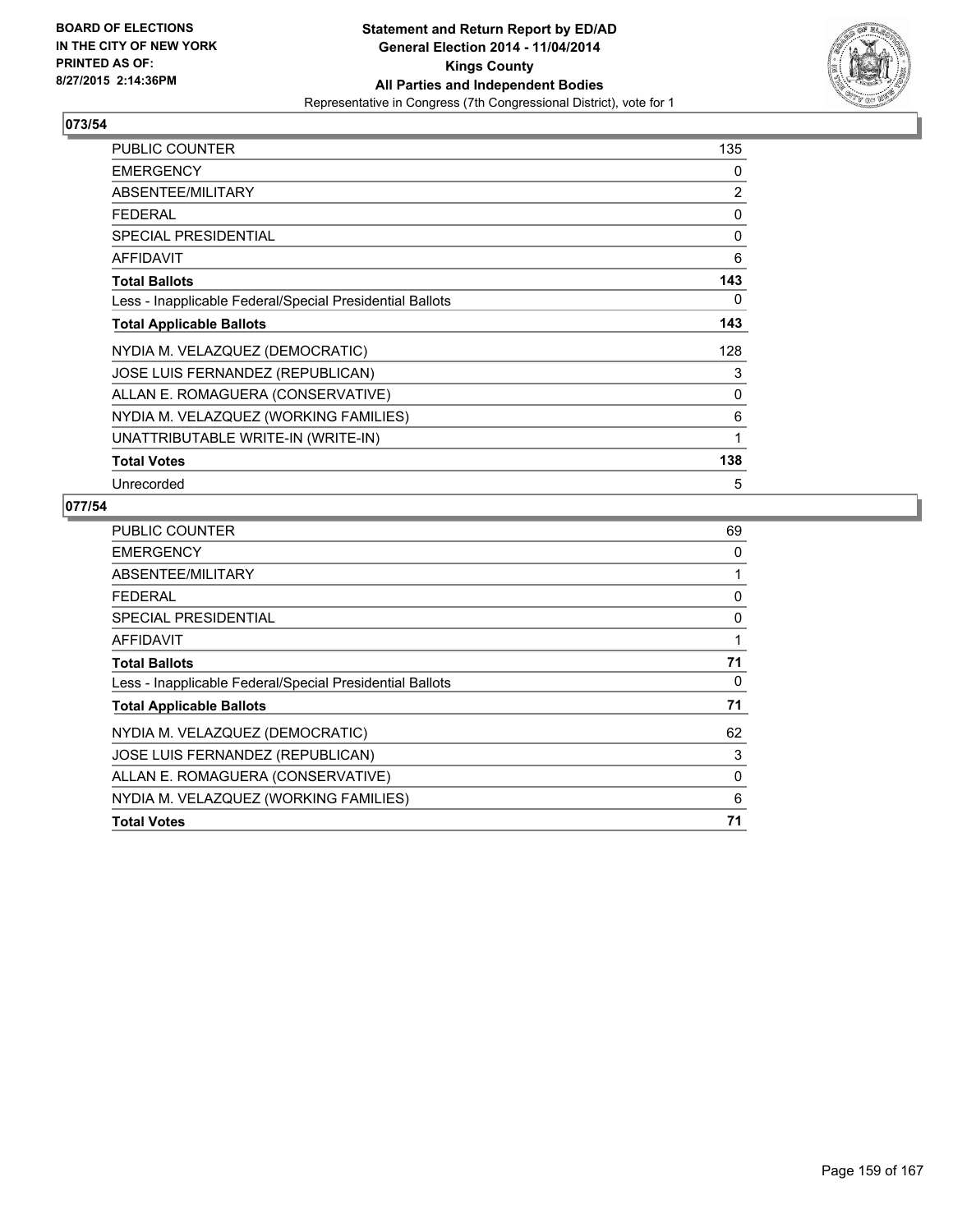

| <b>PUBLIC COUNTER</b>                                    | 57             |
|----------------------------------------------------------|----------------|
| <b>EMERGENCY</b>                                         | 0              |
| ABSENTEE/MILITARY                                        | 0              |
| <b>FEDERAL</b>                                           | 0              |
| <b>SPECIAL PRESIDENTIAL</b>                              | 0              |
| AFFIDAVIT                                                |                |
| <b>Total Ballots</b>                                     | 58             |
| Less - Inapplicable Federal/Special Presidential Ballots | 0              |
| <b>Total Applicable Ballots</b>                          | 58             |
| NYDIA M. VELAZQUEZ (DEMOCRATIC)                          | 45             |
| JOSE LUIS FERNANDEZ (REPUBLICAN)                         | 2              |
| ALLAN E. ROMAGUERA (CONSERVATIVE)                        | $\overline{2}$ |
| NYDIA M. VELAZQUEZ (WORKING FAMILIES)                    | 3              |
| <b>Total Votes</b>                                       | 52             |
| Unrecorded                                               | 6              |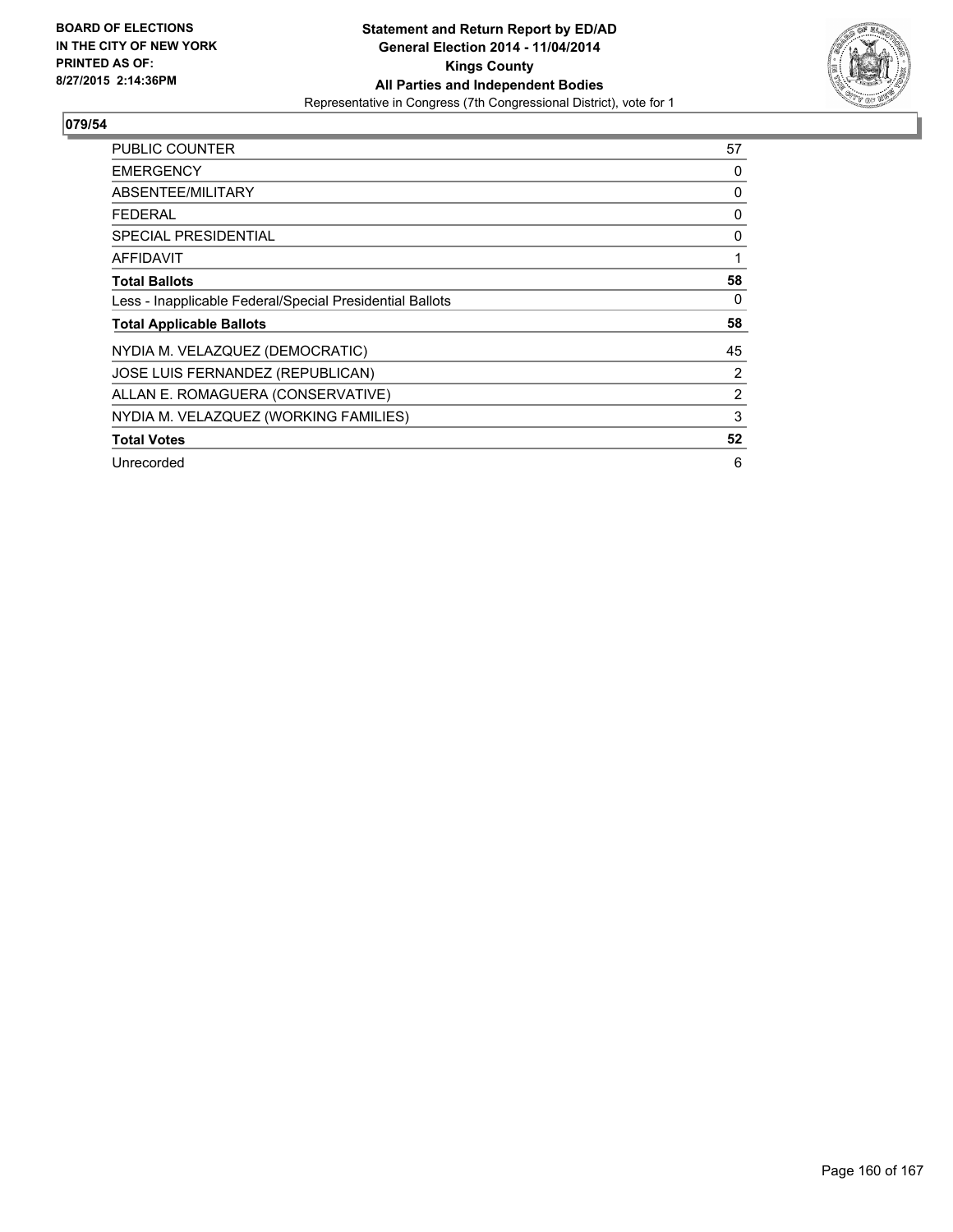

| <b>PUBLIC COUNTER</b>                                    | 0 |
|----------------------------------------------------------|---|
| <b>EMERGENCY</b>                                         | 0 |
| ABSENTEE/MILITARY                                        | 0 |
| <b>FEDERAL</b>                                           | 0 |
| SPECIAL PRESIDENTIAL                                     | 0 |
| AFFIDAVIT                                                | 0 |
| <b>Total Ballots</b>                                     | 0 |
| Less - Inapplicable Federal/Special Presidential Ballots | 0 |
| <b>Total Applicable Ballots</b>                          | 0 |
| NYDIA M. VELAZQUEZ (DEMOCRATIC)                          | 0 |
| JOSE LUIS FERNANDEZ (REPUBLICAN)                         | 0 |
| ALLAN E. ROMAGUERA (CONSERVATIVE)                        | 0 |
| NYDIA M. VELAZQUEZ (WORKING FAMILIES)                    | 0 |
| <b>Total Votes</b>                                       | 0 |

| <b>PUBLIC COUNTER</b>                                    | 22 |
|----------------------------------------------------------|----|
| <b>EMERGENCY</b>                                         | 0  |
| ABSENTEE/MILITARY                                        | 19 |
| <b>FEDERAL</b>                                           | 0  |
| <b>SPECIAL PRESIDENTIAL</b>                              | 0  |
| AFFIDAVIT                                                | 0  |
| <b>Total Ballots</b>                                     | 41 |
| Less - Inapplicable Federal/Special Presidential Ballots | 0  |
| <b>Total Applicable Ballots</b>                          | 41 |
| NYDIA M. VELAZQUEZ (DEMOCRATIC)                          | 32 |
| JOSE LUIS FERNANDEZ (REPUBLICAN)                         | 2  |
| ALLAN E. ROMAGUERA (CONSERVATIVE)                        | 0  |
| NYDIA M. VELAZQUEZ (WORKING FAMILIES)                    | 2  |
| <b>Total Votes</b>                                       | 36 |
| Unrecorded                                               | 5  |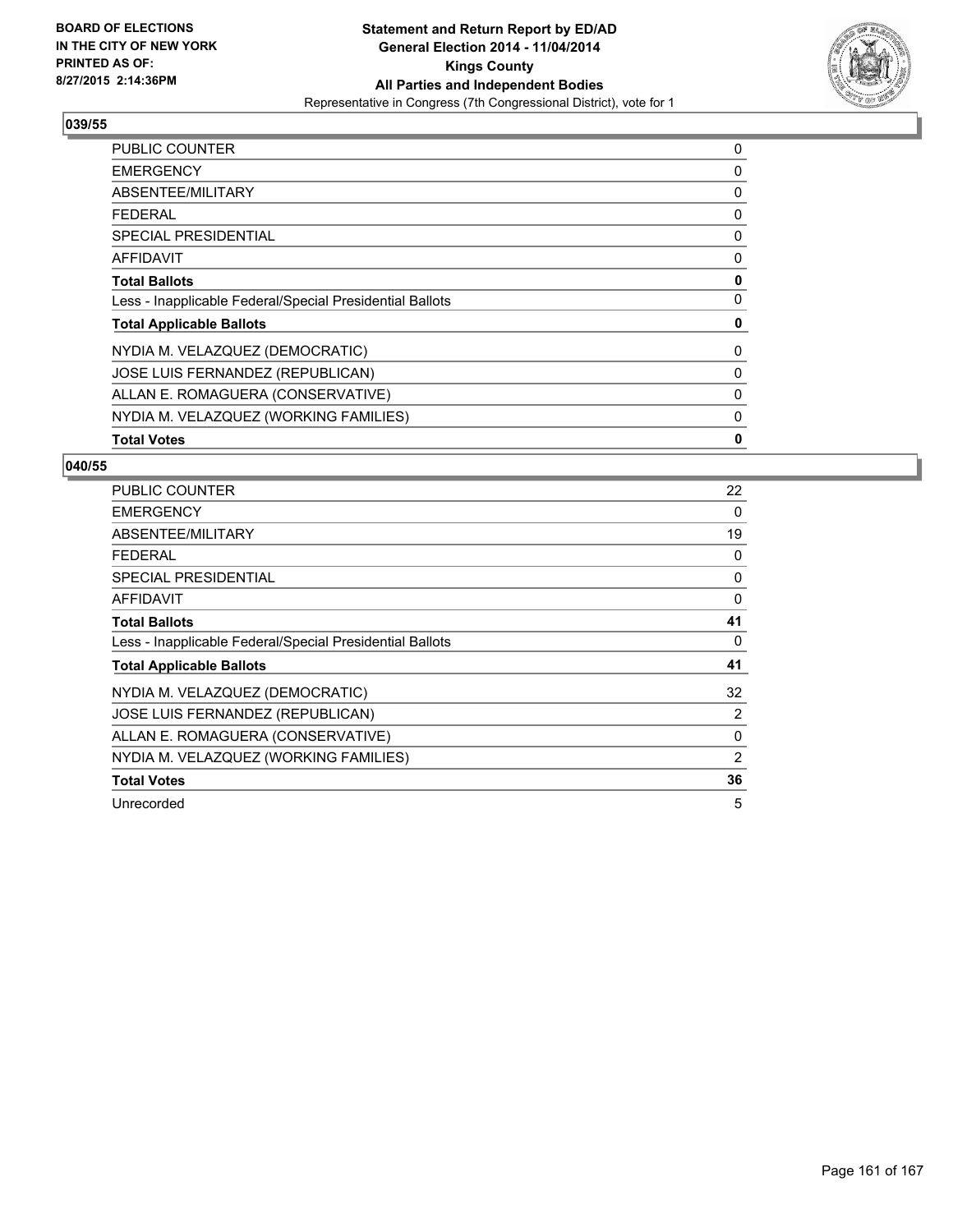

| <b>PUBLIC COUNTER</b>                                    | 67 |
|----------------------------------------------------------|----|
| <b>EMERGENCY</b>                                         | 0  |
| ABSENTEE/MILITARY                                        | 0  |
| <b>FEDERAL</b>                                           | 0  |
| SPECIAL PRESIDENTIAL                                     | 0  |
| AFFIDAVIT                                                | 1  |
| <b>Total Ballots</b>                                     | 68 |
| Less - Inapplicable Federal/Special Presidential Ballots | 0  |
| <b>Total Applicable Ballots</b>                          | 68 |
| NYDIA M. VELAZQUEZ (DEMOCRATIC)                          | 57 |
| JOSE LUIS FERNANDEZ (REPUBLICAN)                         | 2  |
| ALLAN E. ROMAGUERA (CONSERVATIVE)                        | 1  |
| NYDIA M. VELAZQUEZ (WORKING FAMILIES)                    | 3  |
| <b>Total Votes</b>                                       | 63 |
| Unrecorded                                               | 5  |

**042/55 COMBINED into: 040/55**

#### **043/55 COMBINED into: 041/55**

| 0              |
|----------------|
| 0              |
| 0              |
| 0              |
| $\overline{2}$ |
| 3              |
| 0              |
| 3              |
| $\overline{2}$ |
|                |
| 0              |
| 0              |
| 3              |
|                |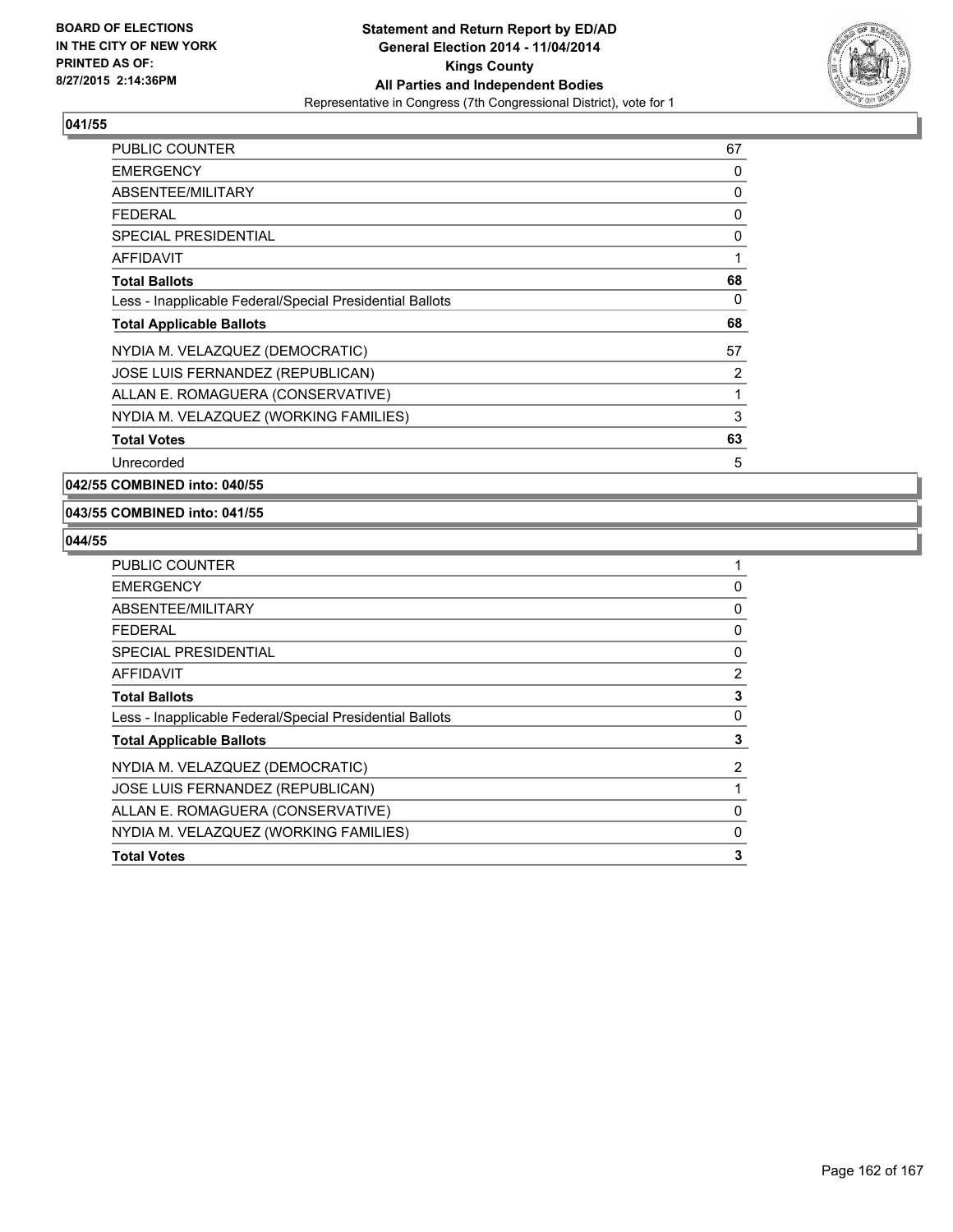

| <b>PUBLIC COUNTER</b>                                    | 125 |
|----------------------------------------------------------|-----|
| <b>EMERGENCY</b>                                         | 0   |
| ABSENTEE/MILITARY                                        | 0   |
| <b>FEDERAL</b>                                           | 0   |
| <b>SPECIAL PRESIDENTIAL</b>                              | 0   |
| <b>AFFIDAVIT</b>                                         | 3   |
| <b>Total Ballots</b>                                     | 128 |
| Less - Inapplicable Federal/Special Presidential Ballots | 0   |
| <b>Total Applicable Ballots</b>                          | 128 |
| NYDIA M. VELAZQUEZ (DEMOCRATIC)                          | 105 |
| <b>JOSE LUIS FERNANDEZ (REPUBLICAN)</b>                  | 8   |
| ALLAN E. ROMAGUERA (CONSERVATIVE)                        | 3   |
| NYDIA M. VELAZQUEZ (WORKING FAMILIES)                    | 5   |
| <b>Total Votes</b>                                       | 121 |
| Unrecorded                                               | 7   |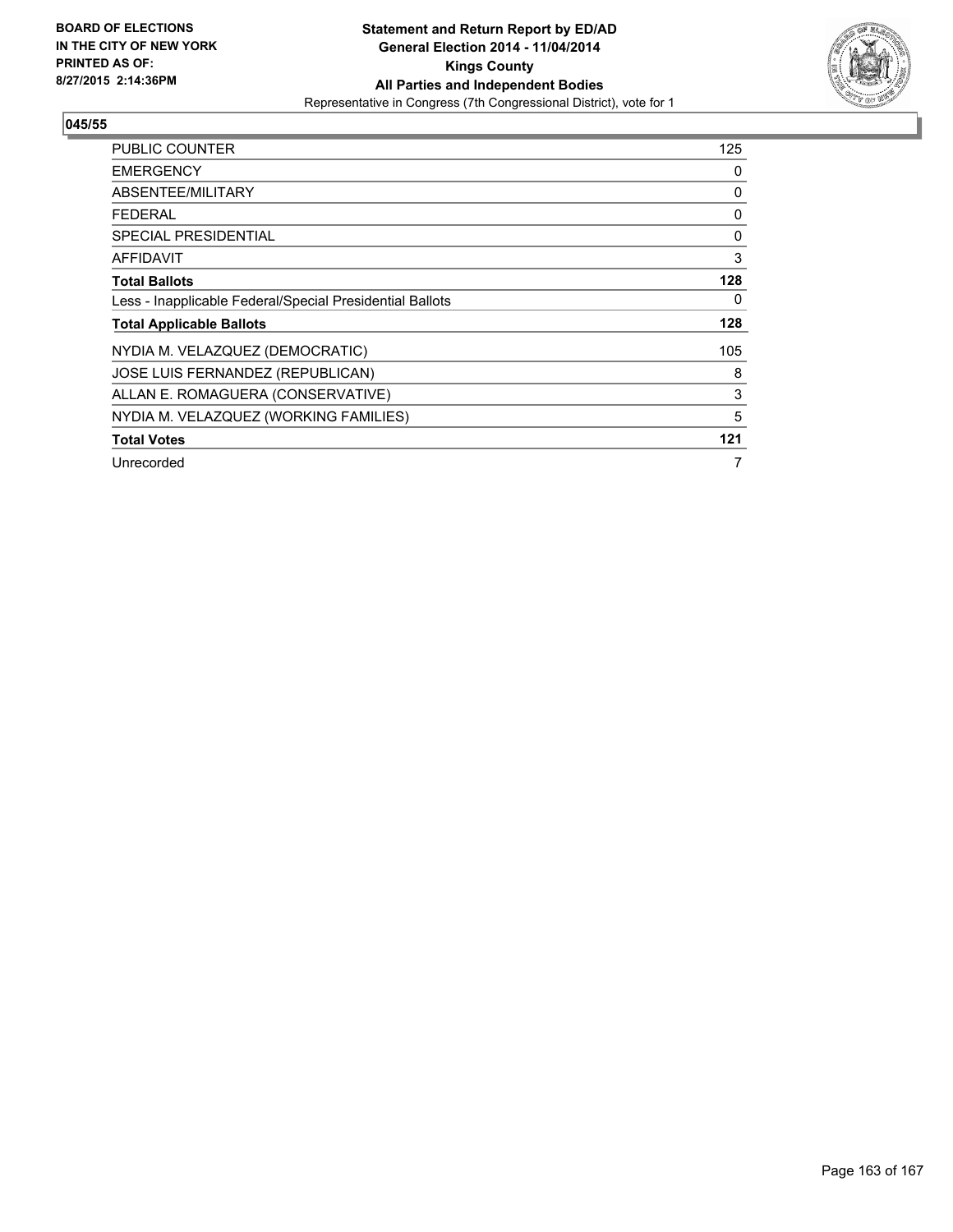

| <b>PUBLIC COUNTER</b>                                    | 142 |
|----------------------------------------------------------|-----|
| <b>EMERGENCY</b>                                         | 0   |
| ABSENTEE/MILITARY                                        | 3   |
| <b>FEDERAL</b>                                           | 0   |
| <b>SPECIAL PRESIDENTIAL</b>                              | 0   |
| AFFIDAVIT                                                | 1   |
| <b>Total Ballots</b>                                     | 146 |
| Less - Inapplicable Federal/Special Presidential Ballots | 0   |
| <b>Total Applicable Ballots</b>                          | 146 |
| NYDIA M. VELAZQUEZ (DEMOCRATIC)                          | 126 |
| JOSE LUIS FERNANDEZ (REPUBLICAN)                         | 6   |
| ALLAN E. ROMAGUERA (CONSERVATIVE)                        | 1   |
| NYDIA M. VELAZQUEZ (WORKING FAMILIES)                    | 2   |
| <b>Total Votes</b>                                       | 135 |
| Unrecorded                                               | 11  |

| <b>PUBLIC COUNTER</b>                                    | 95 |
|----------------------------------------------------------|----|
| <b>EMERGENCY</b>                                         | 0  |
| ABSENTEE/MILITARY                                        | 1  |
| <b>FEDERAL</b>                                           | 1  |
| SPECIAL PRESIDENTIAL                                     | 0  |
| <b>AFFIDAVIT</b>                                         | 2  |
| <b>Total Ballots</b>                                     | 99 |
| Less - Inapplicable Federal/Special Presidential Ballots | 0  |
| <b>Total Applicable Ballots</b>                          | 99 |
| NYDIA M. VELAZQUEZ (DEMOCRATIC)                          | 88 |
| JOSE LUIS FERNANDEZ (REPUBLICAN)                         | 3  |
| ALLAN E. ROMAGUERA (CONSERVATIVE)                        | 0  |
| NYDIA M. VELAZQUEZ (WORKING FAMILIES)                    | 3  |
| <b>Total Votes</b>                                       | 94 |
| Unrecorded                                               | 5  |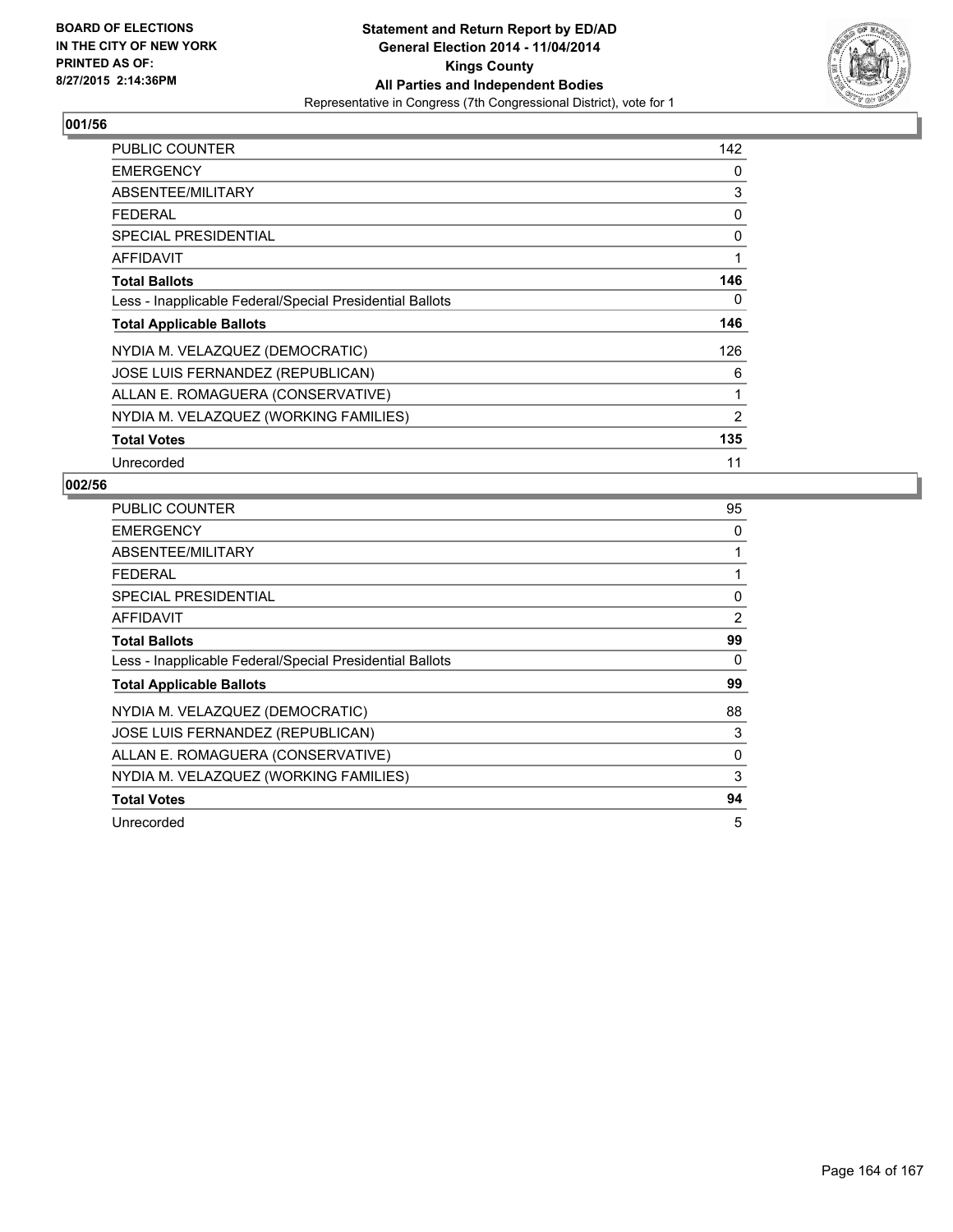

| <b>PUBLIC COUNTER</b>                                    | 97 |
|----------------------------------------------------------|----|
| <b>EMERGENCY</b>                                         | 0  |
| ABSENTEE/MILITARY                                        | 0  |
| <b>FEDERAL</b>                                           | 0  |
| <b>SPECIAL PRESIDENTIAL</b>                              | 0  |
| <b>AFFIDAVIT</b>                                         | 2  |
| <b>Total Ballots</b>                                     | 99 |
| Less - Inapplicable Federal/Special Presidential Ballots | 0  |
| <b>Total Applicable Ballots</b>                          | 99 |
| NYDIA M. VELAZQUEZ (DEMOCRATIC)                          | 81 |
| JOSE LUIS FERNANDEZ (REPUBLICAN)                         | 3  |
| ALLAN E. ROMAGUERA (CONSERVATIVE)                        | 0  |
| NYDIA M. VELAZQUEZ (WORKING FAMILIES)                    | 7  |
| <b>Total Votes</b>                                       | 91 |
| Unrecorded                                               | 8  |

| <b>PUBLIC COUNTER</b>                                    | 115 |
|----------------------------------------------------------|-----|
| <b>EMERGENCY</b>                                         | 0   |
| ABSENTEE/MILITARY                                        | 1   |
| <b>FEDERAL</b>                                           | 0   |
| SPECIAL PRESIDENTIAL                                     | 0   |
| AFFIDAVIT                                                | 0   |
| <b>Total Ballots</b>                                     | 116 |
| Less - Inapplicable Federal/Special Presidential Ballots | 0   |
| <b>Total Applicable Ballots</b>                          | 116 |
| NYDIA M. VELAZQUEZ (DEMOCRATIC)                          | 102 |
| <b>JOSE LUIS FERNANDEZ (REPUBLICAN)</b>                  | 2   |
| ALLAN E. ROMAGUERA (CONSERVATIVE)                        | 0   |
| NYDIA M. VELAZQUEZ (WORKING FAMILIES)                    | 1   |
| <b>Total Votes</b>                                       | 105 |
| Unrecorded                                               | 11  |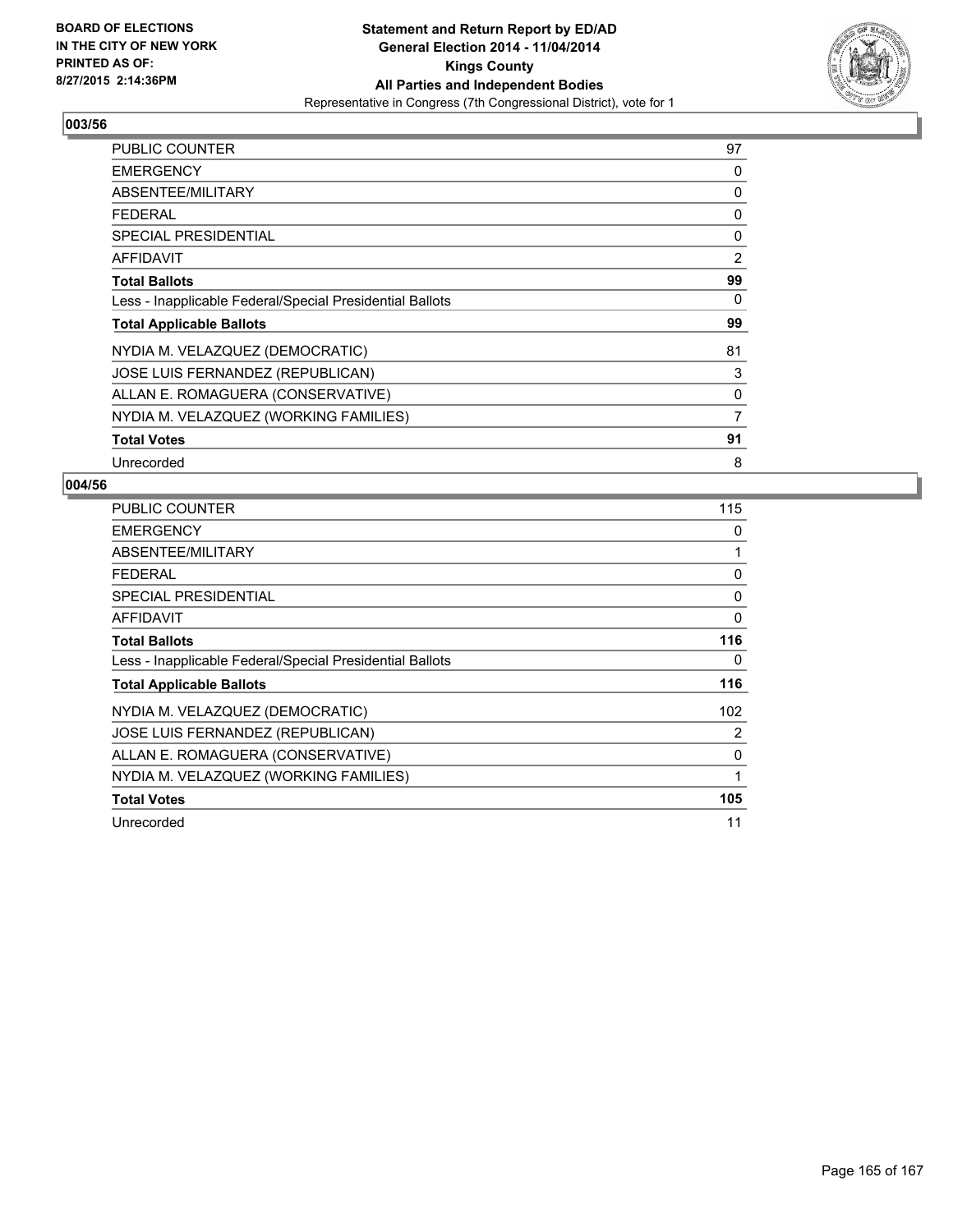

| <b>PUBLIC COUNTER</b>                                    | 0 |
|----------------------------------------------------------|---|
| <b>EMERGENCY</b>                                         | 0 |
| ABSENTEE/MILITARY                                        | 0 |
| <b>FEDERAL</b>                                           | 0 |
| <b>SPECIAL PRESIDENTIAL</b>                              | 0 |
| AFFIDAVIT                                                | 0 |
| <b>Total Ballots</b>                                     | 0 |
| Less - Inapplicable Federal/Special Presidential Ballots | 0 |
| <b>Total Applicable Ballots</b>                          | 0 |
| NYDIA M. VELAZQUEZ (DEMOCRATIC)                          | 0 |
| JOSE LUIS FERNANDEZ (REPUBLICAN)                         | 0 |
| ALLAN E. ROMAGUERA (CONSERVATIVE)                        | 0 |
| NYDIA M. VELAZQUEZ (WORKING FAMILIES)                    | 0 |
| <b>Total Votes</b>                                       | 0 |